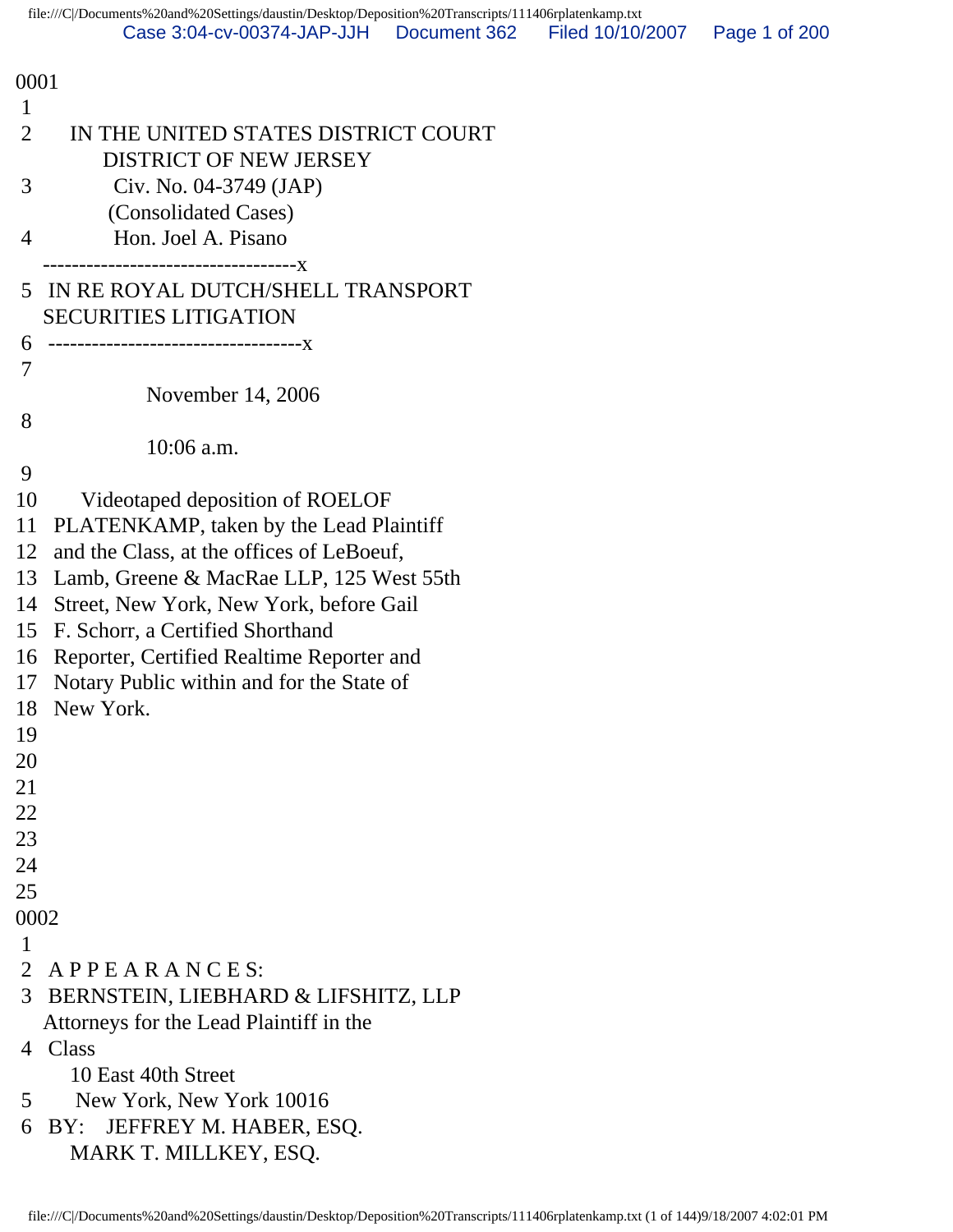|                          | file:///C /Documents%20and%20Settings/daustin/Desktop/Deposition%20Transcripts/111406rplatenkamp.txt |              |                  |               |
|--------------------------|------------------------------------------------------------------------------------------------------|--------------|------------------|---------------|
| $\overline{\mathcal{L}}$ | Case 3:04-cv-00374-JAP-JJH<br>-and-                                                                  | Document 362 | Filed 10/10/2007 | Page 2 of 200 |
|                          |                                                                                                      |              |                  |               |
|                          | DAVID J. WELCH, ESQ.                                                                                 |              |                  |               |
| 8<br>9                   |                                                                                                      |              |                  |               |
|                          |                                                                                                      |              |                  |               |
|                          | LEBOEUF, LAMB, GREENE & MACRAE, LLP                                                                  |              |                  |               |
| 10                       | <b>Attorneys for Royal Dutch/Shell</b>                                                               |              |                  |               |
|                          | 1875 Connecticut Avenue, Northwest                                                                   |              |                  |               |
| 11                       | Suite 1200                                                                                           |              |                  |               |
|                          | Washington, D.C. 20009                                                                               |              |                  |               |
| 12                       |                                                                                                      |              |                  |               |
|                          | BY: ANN M. ASHTON, ESQ.                                                                              |              |                  |               |
| 13                       | RALPH C. FERRARA, ESQ.                                                                               |              |                  |               |
|                          | -and-                                                                                                |              |                  |               |
| 14                       | TANYA J. DMITRONOW, ESQ.                                                                             |              |                  |               |
| 15                       | $-AND-$                                                                                              |              |                  |               |
|                          | 16 EARL D. WEED, ESQ.                                                                                |              |                  |               |
|                          | <b>Senior Counsel</b>                                                                                |              |                  |               |
|                          | 17 Shell Oil, Inc.                                                                                   |              |                  |               |
|                          | 910 Louisiana - 48th Floor                                                                           |              |                  |               |
| 18                       | Houston, Texas 77002                                                                                 |              |                  |               |
| 19                       |                                                                                                      |              |                  |               |
| 20                       | HUGHES, HUBBARD & REED, LLP                                                                          |              |                  |               |
|                          | <b>Attorneys for Pricewaterhousecoopers LLP</b>                                                      |              |                  |               |
| 21                       | One Battery Park Plaza                                                                               |              |                  |               |
|                          | New York, New York 10004-1482                                                                        |              |                  |               |
| 22                       |                                                                                                      |              |                  |               |
|                          | BY: SAVVAS A. FOUKAS, ESQ.                                                                           |              |                  |               |
| 23                       |                                                                                                      |              |                  |               |
| 24                       |                                                                                                      |              |                  |               |
| 25                       |                                                                                                      |              |                  |               |
| 0003                     |                                                                                                      |              |                  |               |
| $\mathbf 1$              |                                                                                                      |              |                  |               |
| 2                        | APPEARANCES (Continued):                                                                             |              |                  |               |
| 3                        | HOGAN & HARTSON, LLP                                                                                 |              |                  |               |
|                          | Attorneys for KPMG Accountants N.V.                                                                  |              |                  |               |
| 4                        | 875 Third Avenue                                                                                     |              |                  |               |
|                          | New York, New York 10022                                                                             |              |                  |               |
| 5                        |                                                                                                      |              |                  |               |
|                          | BY: TRACEY A. TISKA, ESQ.                                                                            |              |                  |               |
| 6                        |                                                                                                      |              |                  |               |
| $\overline{7}$           |                                                                                                      |              |                  |               |
|                          | <b>FOLEY &amp; LARDNER, LLP</b>                                                                      |              |                  |               |
| 8                        | <b>Attorneys for Judith Boynton</b>                                                                  |              |                  |               |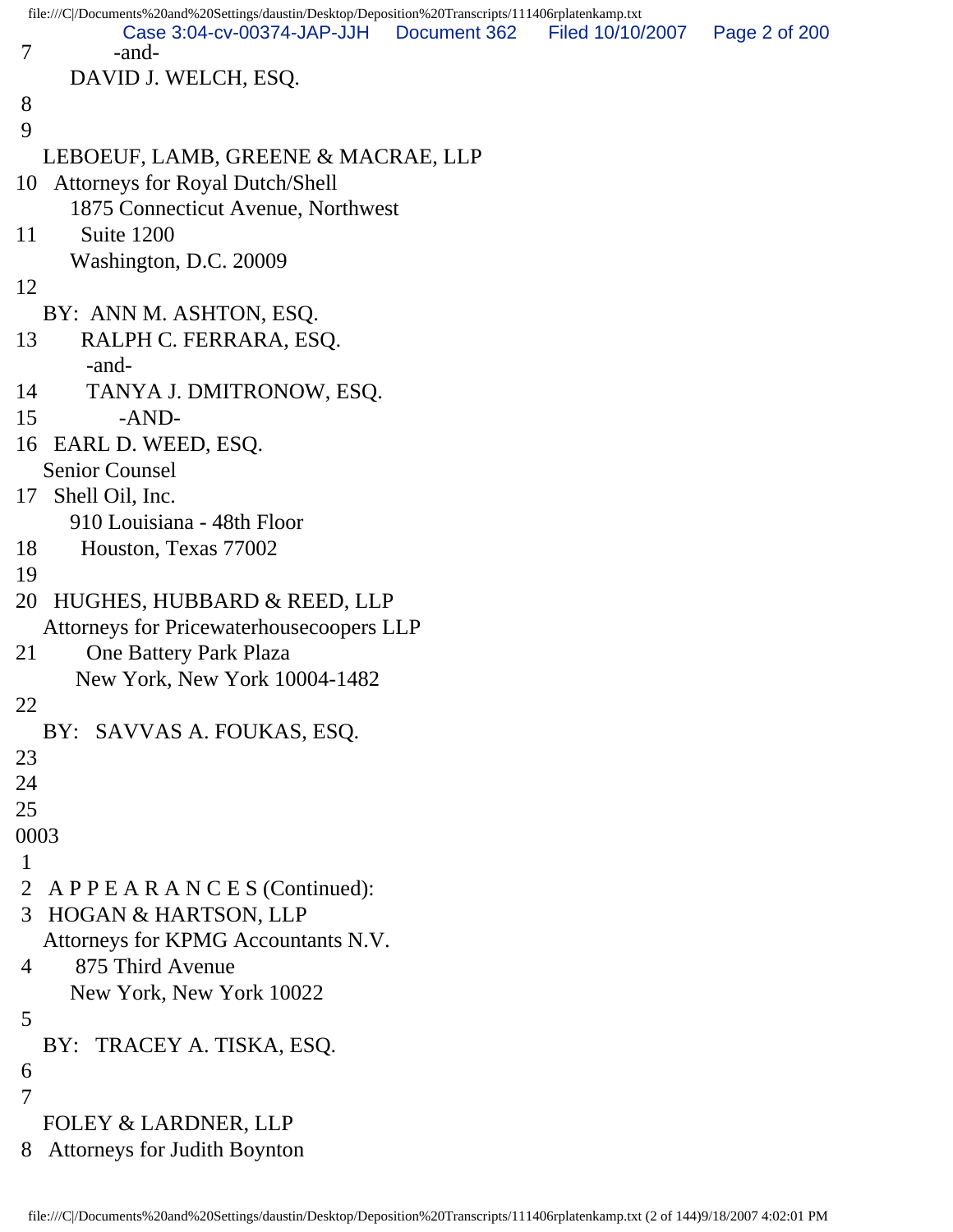```
file:///C|/Documents%20and%20Settings/daustin/Desktop/Deposition%20Transcripts/111406rplatenkamp.txt
      777 East Wisconsin Avenue
 9 Milwaukee, Wisconsin 53202-5306
10 BY: NANCY J. SENNETT, ESQ.
11 
12 MAYER, BROWN, ROWE & MAW, LLP
   Attorneys for Sir Philip Watts
13 1909 K Street, Northwest
      Washington, D.C. 20006-1101
14 
   BY: JOSEPH I. GOLDSTEIN, ESQ.
15 -and-
      ADRIAEN M. MORSE, JR., ESQ.
16 
17 ALSO PRESENT:
18 NICO MINERVA
   Grant & Eisenhofer
19 
   CHRISTINE MARTINEZ, Legal Assistant
20 Bernstein Liebhard & Lifshitz, LLP
21 DAVID PELOZA, Video Operator
   Action Legal Video, Inc.
22 
23 
24 
25 
0004
\frac{1}{2}THE VIDEO OPERATOR: This is
 3 the video operator speaking, David
 4 Peloza, from LegaLink Action Video.
 5 Today's date's November 14th, 2006. The
 6 time is 10:06. We're at the offices of
 7 LeBoeuf, Lamb, Greene & MacRae, 125 West
 8 55th Street, New York City, for the
 9 deposition of Mr. Platenkamp in the
10 matter Royal Dutch/Shell Transport
11 Securities Litigation.
12 I'd like the attorneys to
13 introduce themselves beginning with Mr.
14 Haber.
15 MR. HABER: Yes. Jeffrey
16 Haber from Bernstein Liebhard & Lifshitz,
17 on behalf of the lead plaintiff, Peter M.
           Case 3:04-cv-00374-JAP-JJH Document 362 Filed 10/10/2007 Page 3 of 200
```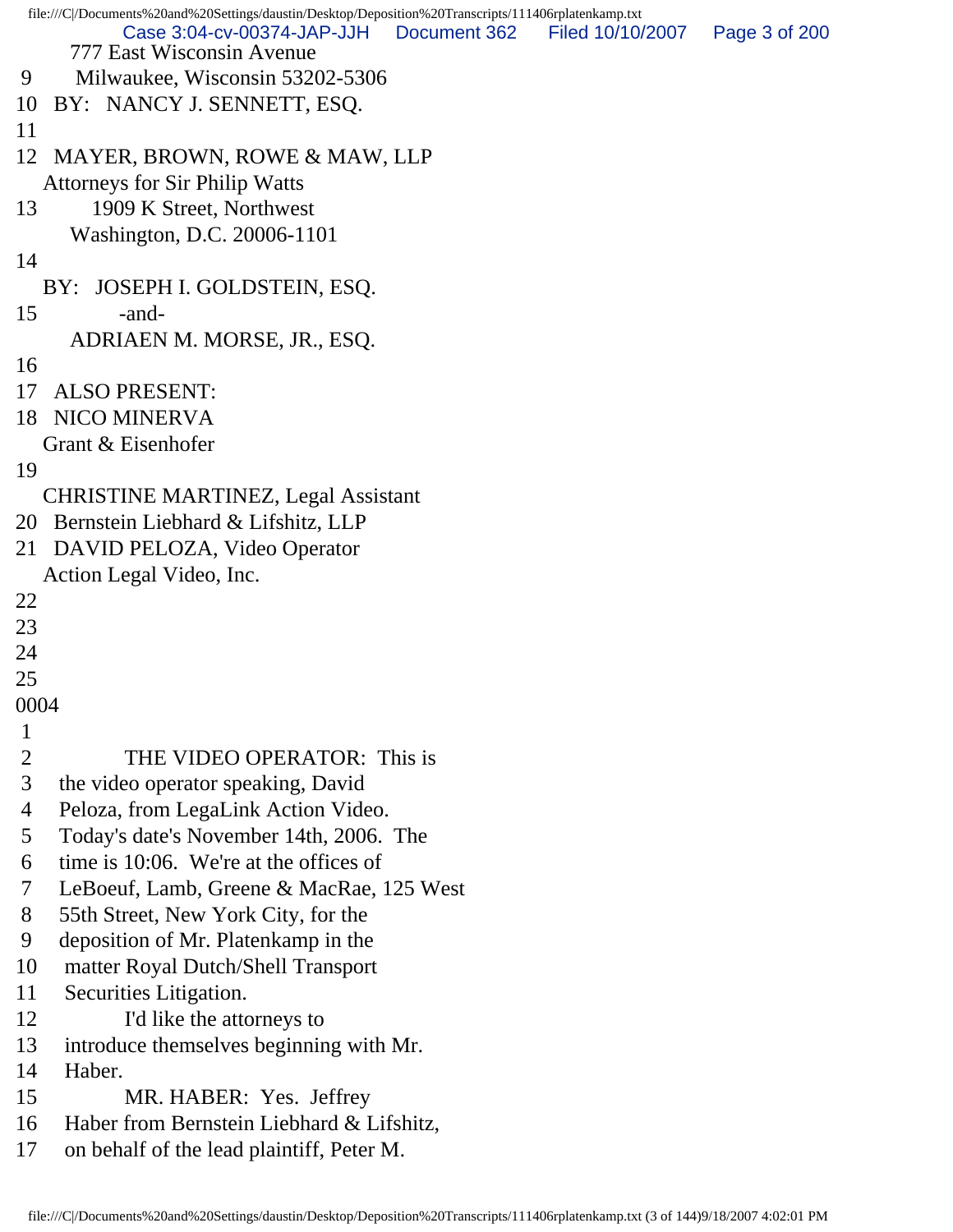file:///C|/Documents%20and%20Settings/daustin/Desktop/Deposition%20Transcripts/111406rplatenkamp.txt 18 Wood and the class. 19 MR. WELCH: David Welch, 20 also from Bernstein Liebhard & 21 Lifshitz. 22 MR. MILLKEY: Mark Millkey, 23 Bernstein Liebhard & Lifshitz 24 representing the class. 25 MR. FOUKAS: Savvas Foukas, 0005 1 2 from Hughes Hubbard & Reed, on behalf 3 of PricewaterhouseCoopers LLP. 4 MS. TISKA: Tracey Tiska of 5 Hogan & Hartson, on behalf of defendant 6 KPMG Accountants N.V. 7 MS. SENNETT: Nancy Sennett 8 of Foley & Lardner, on behalf of Judy 9 Boynton. 10 MS. DMITRONOW: Tanya 11 Dmitronow from LeBoeuf Lamb, on behalf 12 of the corporate defendants and Mr. 13 Platenkamp. 14 MR. WEED: Earl Weed, 15 in-house Shell. 16 MS. ASHTON: Ann Ashton, 17 LeBoeuf Lamb, representing the corporate 18 defendants and Mr. Platenkamp. 19 MR. MORSE: Adriaen Morse, 20 Mayer, Brown, Rowe & Maw LLP, 21 representing Sir Philip Watts. 22 MR. GOLDSTEIN: Joseph 23 Goldstein, Mayer, Brown, Rowe & Maw 24 LLP, on behalf of Sir Philip Watts. 25 MR. FERRARA: Ralph Ferrara, 0006 1 ROELOF PLATENKAMP 2 LeBoeuf Lamb, on behalf of Royal/Dutch 3 Shell, Shell Transport & Trading, and 4 Mr. Platenkamp. 5 THE VIDEO OPERATOR: You may 6 now swear the witness. 7 R O E L O F P L A T E N K A M P, 8 residing at Dr. Lelykade 323, 2583JZ Case 3:04-cv-00374-JAP-JJH Document 362 Filed 10/10/2007 Page 4 of 200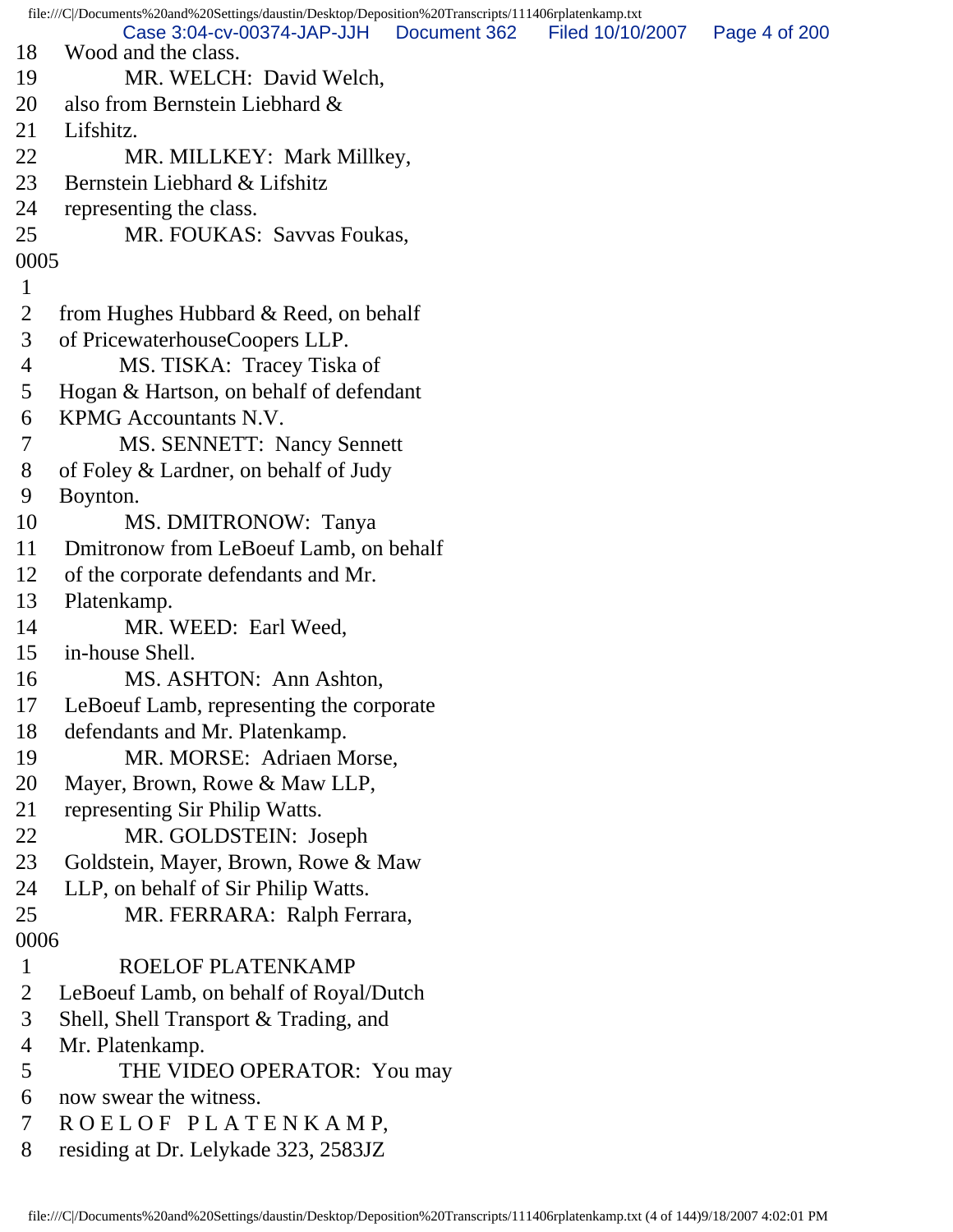file:///C|/Documents%20and%20Settings/daustin/Desktop/Deposition%20Transcripts/111406rplatenkamp.txt 9 The Hague, The Netherlands, having been 10 first duly sworn by the Notary Public 11 (Gail F. Schorr), was examined and 12 testified as follows: 13 EXAMINATION BY MR. HABER: 14 Q. Good morning, Mr. 15 Platenkamp. This morning, as you 16 probably know, I'm going to be asking 17 you a series of questions about the 18 subject matter of this lawsuit. Do you 19 understand that? 20 A. I do. 21 Q. If you don't understand a 22 question would you let me know? 23 A. I will. 24 Q. And if you don't understand 25 a question, I will try to rephrase it 0007 1 ROELOF PLATENKAMP 2 for you so that we are on the same 3 page. Is that acceptable with you? 4 A. Sounds like a good -- good 5 way forward. 6 Q. If you don't hear a question 7 will you tell me? 8 A. I will. 9 Q. And if you don't hear it 10 I'll be happy to repeat it so you do 11 hear it. Do you understand that as 12 well? 13 A. I do. 14 Q. Even though the deposition 15 is being videotaped, we still have a 16 court reporter and all your answers 17 have to be verbal, so head nods, 18 uh-huhs and mm-hmms won't get picked 19 up. So would you answer yes or no with 20 your answer when we go forward? 21 A. It depends on the question 22 whatever words I will use. 23 Q. And if you don't know an 24 answer will you say so? 25 A. I will. Case 3:04-cv-00374-JAP-JJH Document 362 Filed 10/10/2007 Page 5 of 200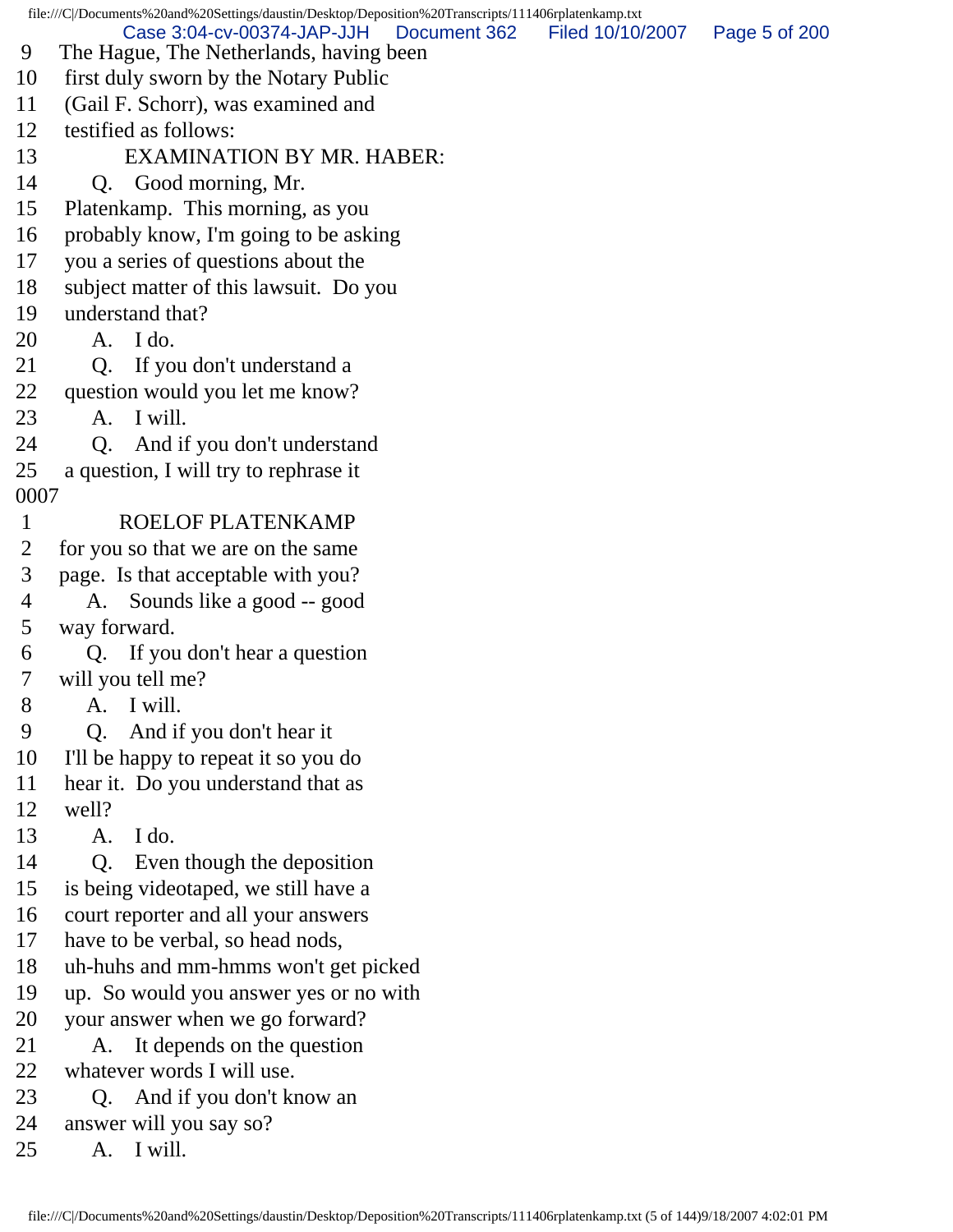## 0008

- 1 ROELOF PLATENKAMP
- 2 O. And will you please speak
- 3 clearly and audibly so the court
- 4 reporter will hear you?
- 5 A. I will remember the
- 6 dictation lessons of my youth.
- 7 Q. Thank you. And a lot of
- 8 times during depositions this happens,
- 9 we often talk over each other. So if
- 10 you wouldn't mind waiting until I
- 11 finish my question and I will wait
- 12 until you finish your answer so that we
- 13 don't talk over each other. Is that
- 14 okay?
- 15 A. Sounds like a good idea.
- 16 Q. If you need a break at any
- 17 time I'll be more than happy to
- 18 accommodate any request for a break.
- 19 The only time I will not honor that
- 20 request is if there is a question
- 21 pending. Do you understand that?
- 22 A. I do.
- 23 Q. Okay. For the record, can
- 24 you give us your current address?
- 25 A. My current address is
- 0009
- 1 ROELOF PLATENKAMP
- 2 Dr. Dr. Lelykade 323, 2583JZ, The
- 3 Hague, the Netherlands.
- 4 Q. I take it, Mr. Platenkamp,
- 5 you attended a university?
- 6 A. I did indeed.
- 7 Q. Okay. Where did you go?
- 8 A. I was at the University of
- 9 Wageningen in the Netherlands from 1971
- 10 to 1976 where I got a Master's degree
- 11 in molecular physics. And I spent 1976
- 12 till 1981 working as an assistant
- 13 professor at the University of Leiden
- 14 where I also got a Doctor of Science
- 15 degree in mathematics and physics.
- 16 Q. And for purposes of all the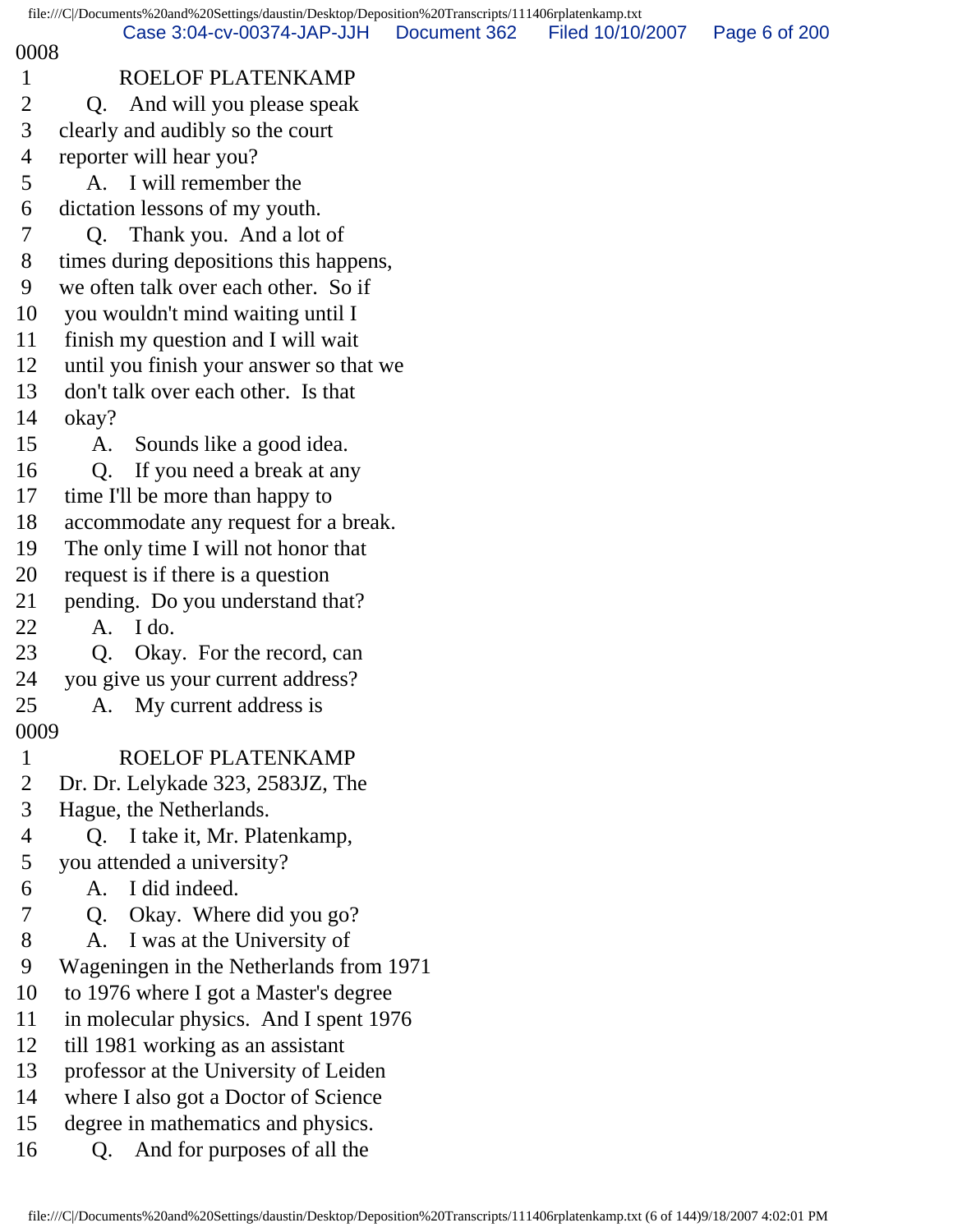file:///C|/Documents%20and%20Settings/daustin/Desktop/Deposition%20Transcripts/111406rplatenkamp.txt 17 questioning, would you prefer doctor or 18 mister? 19 A. Mister. Roelof is also 20 fine. 21 Q. Thank you. What is 22 molecular physics? 23 A. Molecular physics is the 24 science that works or tries to 25 understand the physics of matter at a 0010 1 ROELOF PLATENKAMP 2 molecular and atomic level. 3 Q. When you did your doctorate, 4 was there any particular emphasis, any 5 discipline that you focused on? 6 A. There were two main 7 components. The first component had to 8 do with high resolution spectroscopy at 9 very high magnetic fields, at extremely 10 low temperatures, of porphyrine 11 molecules and Shpolski matrices. 12 The second topic dealt with 13 ab initio calculations of a class of 14 molecules called isoalloxazines to 15 understand their reactive behavior. 16 If you want more, I can talk 17 for hours, but I don't think that would 18 serve any purpose. 19 Q. I think you're probably -- 20 between us you're the only one that 21 could speak on the topic. 22 Have you obtained any 23 professional licenses since graduating 24 from university? 25 A. Only one. I got accredited 0011 1 ROELOF PLATENKAMP 2 as an ambulance driver of St. Andrews 3 in Scotland in 1982. 4 Q. Other than that license, 5 have you -- 6 A. No. 7 Q. -- obtained any licenses Case 3:04-cv-00374-JAP-JJH Document 362 Filed 10/10/2007 Page 7 of 200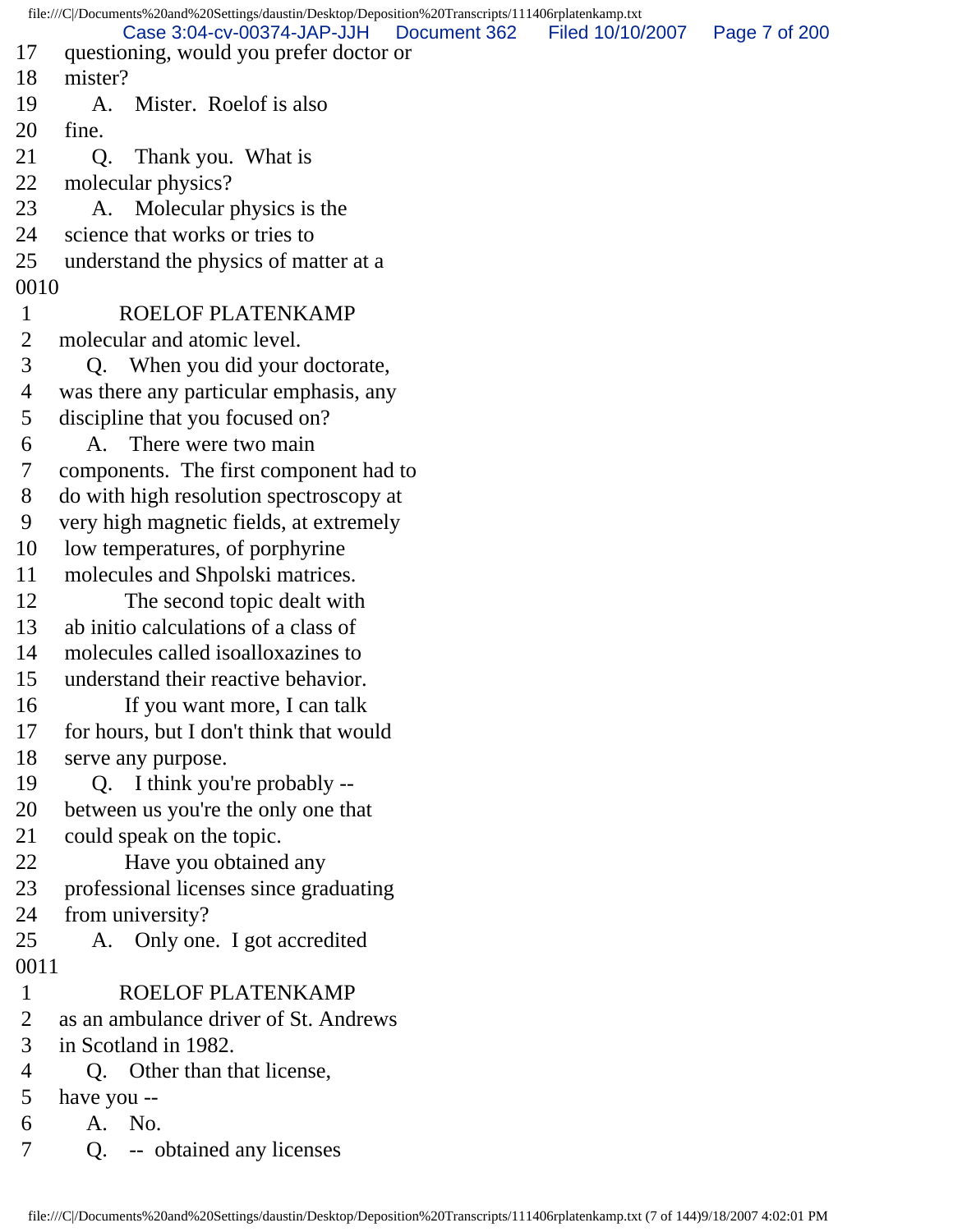file:///C|/Documents%20and%20Settings/daustin/Desktop/Deposition%20Transcripts/111406rplatenkamp.txt 8 within the oil and gas industry? 9 A. No, I have not. 10 Q. Are you a member of any 11 professional organizations? 12 A. No, I'm not. 13 Q. Have you ever heard of the 14 Society of Petroleum Engineers? 15 A. Yes, I have. 16 Q. Have you ever been a member  $17$  of  $-$ 18 A. I have been a member. 19 Q. And when were you a member 20 of the SPE? 21 A. I was a member of the SPE 22 from 1981 till 1987, and then when I 23 moved from the United States to the 24 Netherlands for some reason my 25 membership got lost and notwithstanding 0012 1 ROELOF PLATENKAMP 2 attempts from my side to renew it, it 3 was never renewed. And I gave up. 4 Q. Did you serve as an officer 5 of the SPE during those six years? 6 A. No, I did not. 7 Q. Did you serve on the board 8 or as a member of like a board of the 9 SPE during those six years? 10 A. No, I did not. 11 Q. Have you ever heard of the 12 SPEE, which I believe is the Society of 13 Petroleum, I forgot what the other E 14 is. Have you ever heard of the SPEE? 15 A. No, I have not. 16 Q. Have you ever heard of the 17 RIE, the Royal Institute of Engineers? 18 A. Indubitably, but I don't 19 remember a particular instance. 20 Q. Were you ever a member of 21 the RIE? 22 A. No, I was not. 23 Q. After -- after your work as 24 an assistant professor in 1981, what Case 3:04-cv-00374-JAP-JJH Document 362 Filed 10/10/2007 Page 8 of 200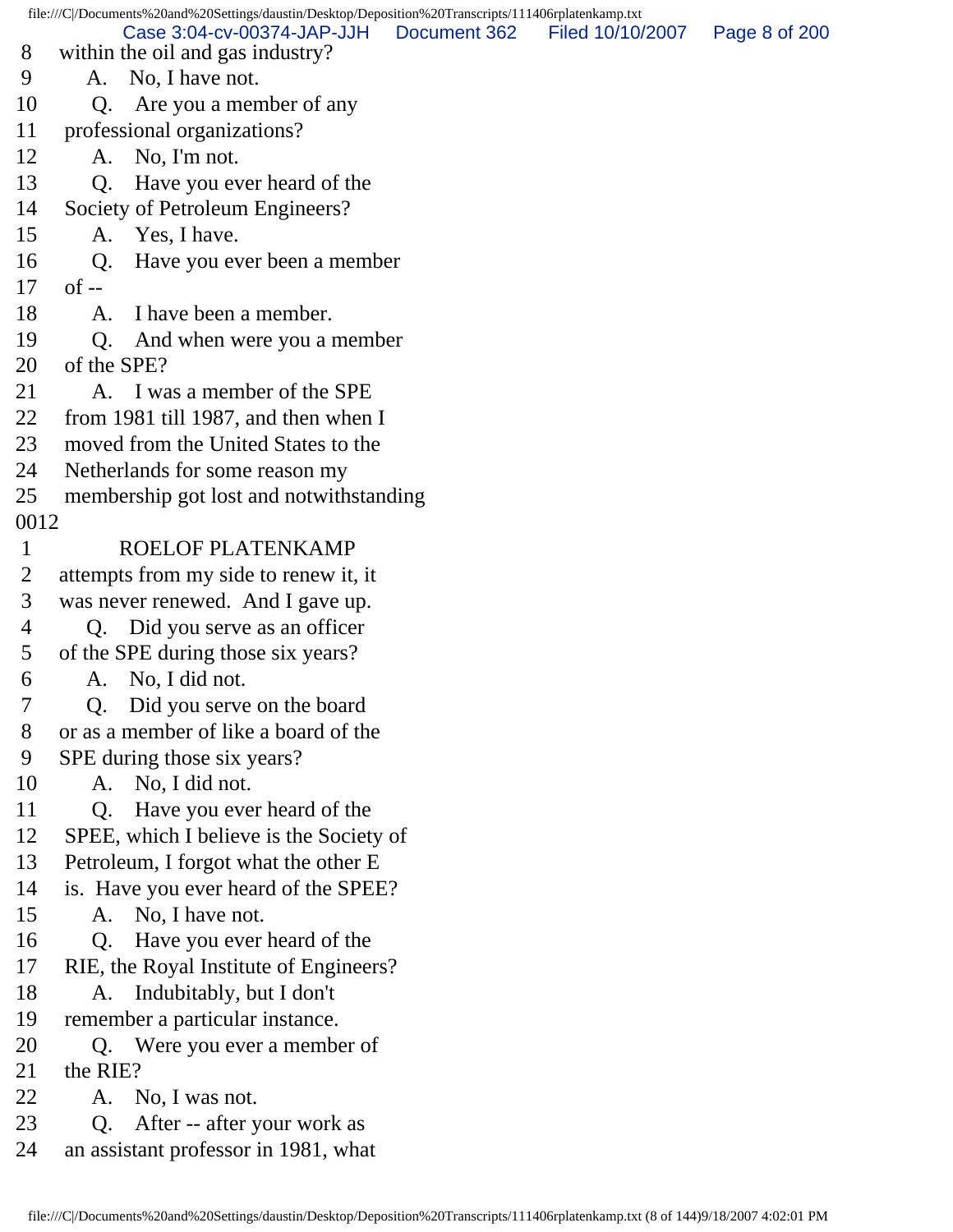|                | file:///C /Documents%20and%20Settings/daustin/Desktop/Deposition%20Transcripts/111406rplatenkamp.txt |              |                  |               |
|----------------|------------------------------------------------------------------------------------------------------|--------------|------------------|---------------|
| 25             | Case 3:04-cv-00374-JAP-JJH<br>did you do next?                                                       | Document 362 | Filed 10/10/2007 | Page 9 of 200 |
| 0013           |                                                                                                      |              |                  |               |
| $\mathbf{1}$   | <b>ROELOF PLATENKAMP</b>                                                                             |              |                  |               |
| $\overline{2}$ | I joined Shell.<br>A.                                                                                |              |                  |               |
| 3              | And what did you do when you<br>Q.                                                                   |              |                  |               |
| 4              | joined Shell?                                                                                        |              |                  |               |
| 5              | I first spent a period of<br>A.                                                                      |              |                  |               |
| 6              | about five month receiving special                                                                   |              |                  |               |
| 7              | training to become a well side                                                                       |              |                  |               |
| 8              | petroleum engineer.                                                                                  |              |                  |               |
| 9              | Q. Where was that training                                                                           |              |                  |               |
| 10             | given?                                                                                               |              |                  |               |
| 11             | A.<br>That training was given in                                                                     |              |                  |               |
| 12             | the Shell training center at The Hague.                                                              |              |                  |               |
| 13             | During that training did you<br>Q.                                                                   |              |                  |               |
| 14             | receive any course work in reserves                                                                  |              |                  |               |
| 15             | reporting?                                                                                           |              |                  |               |
| 16             | A. No.                                                                                               |              |                  |               |
| 17             | Q <sub>r</sub><br>Do you recall generally what                                                       |              |                  |               |
| 18             | the substance of the training involved?                                                              |              |                  |               |
| 19             | The training involved in<br>A.                                                                       |              |                  |               |
| 20             | first instance everything to do with                                                                 |              |                  |               |
| 21             | drilling of wells, testing of wells, in                                                              |              |                  |               |
| 22             | general terms, the development of                                                                    |              |                  |               |
| 23             | subsurface hydrocarbon assets,                                                                       |              |                  |               |
| 24             | economics, geology, petrophysics,                                                                    |              |                  |               |
| 25             | production technology, artificial lift.                                                              |              |                  |               |
| 0014           |                                                                                                      |              |                  |               |
| $\mathbf{1}$   | <b>ROELOF PLATENKAMP</b>                                                                             |              |                  |               |
| $\overline{2}$ | I think that's roughly the core of it.                                                               |              |                  |               |
| 3              | Q. With regard to the                                                                                |              |                  |               |
| 4              | economics, do you recall what the                                                                    |              |                  |               |
| 5              | training covered?                                                                                    |              |                  |               |
| 6              | A. Standard cash flow                                                                                |              |                  |               |
| 7              | calculations, discounted cash flows,                                                                 |              |                  |               |
| 8              | return on investment, investment                                                                     |              |                  |               |
| 9              | criteria, real term earning power, net                                                               |              |                  |               |
| 10             | present value.                                                                                       |              |                  |               |
| 11             | Now, was that training<br>O.                                                                         |              |                  |               |
| 12             | focused specifically on Shell's                                                                      |              |                  |               |
| 13             | business, or was it more general?                                                                    |              |                  |               |
| 14             | A. It was focused on the                                                                             |              |                  |               |
| 15             | hydrocarbon extractive industry.                                                                     |              |                  |               |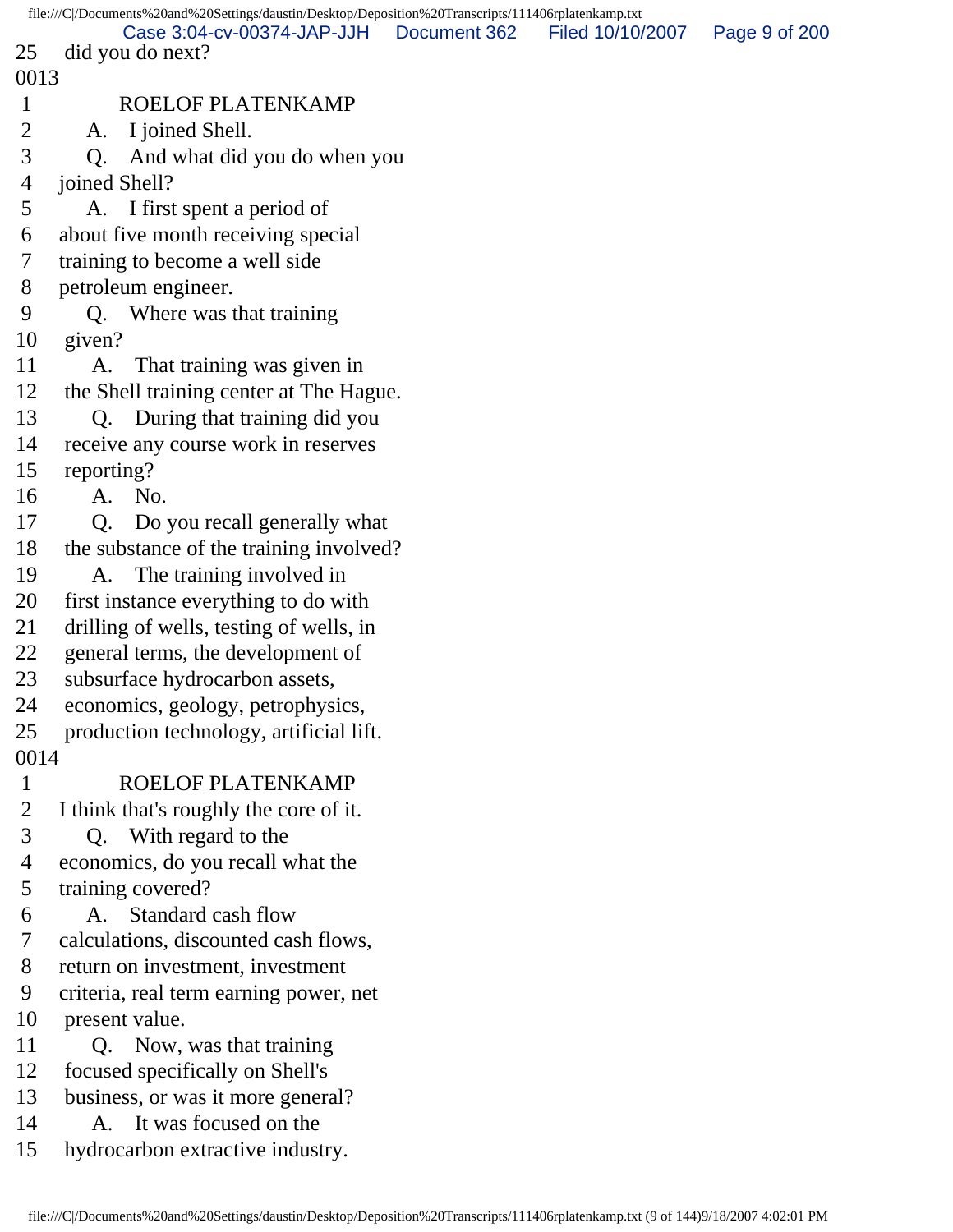file:///C|/Documents%20and%20Settings/daustin/Desktop/Deposition%20Transcripts/111406rplatenkamp.txt 16 Q. And that would be the 17 business that Shell is in? 18 A. Yes. 19 Q. Do you recall how long those 20 topics were covered in the training? 21 A. It's a long time ago. If I 22 remember correctly, the course on 23 economics was one week. The courses on 24 matters like drilling and well 25 engineering were about a month. 0015 1 ROELOF PLATENKAMP 2 Geology was about a month and a half. 3 Even included a field trip to southern 4 France to look at the rocks. 5 Petrophysics was about two weeks. 6 Reservoir engineering was about two 7 weeks. Production technology, two 8 weeks. 9 Q. You say that you were 10 participating in this training course 11 for about five months. Once it 12 concluded where did you go next? 13 A. I then went to the head 14 office of Shell E & P in The Hague, 15 where I spent about one month writing a 16 computer program for steam drive 17 enhanced oil recovery. 18 Q. What's a steam drive? 19 A. That's a displacement 20 mechanism whereby you inject high or 21 low pressure steam to displace viscous 22 reservoir from the rock. So a 23 hydrocarbon that is normally 24 nonproductive because of the heat in 25 the steam will become less viscous, 0016 1 ROELOF PLATENKAMP 2 starts to flow more easily and you can 3 produce it. 4 Q. Now, you say that you wrote 5 this computer program. Do you know 6 where it was to be used? Case 3:04-cv-00374-JAP-JJH Document 362 Filed 10/10/2007 Page 10 of 200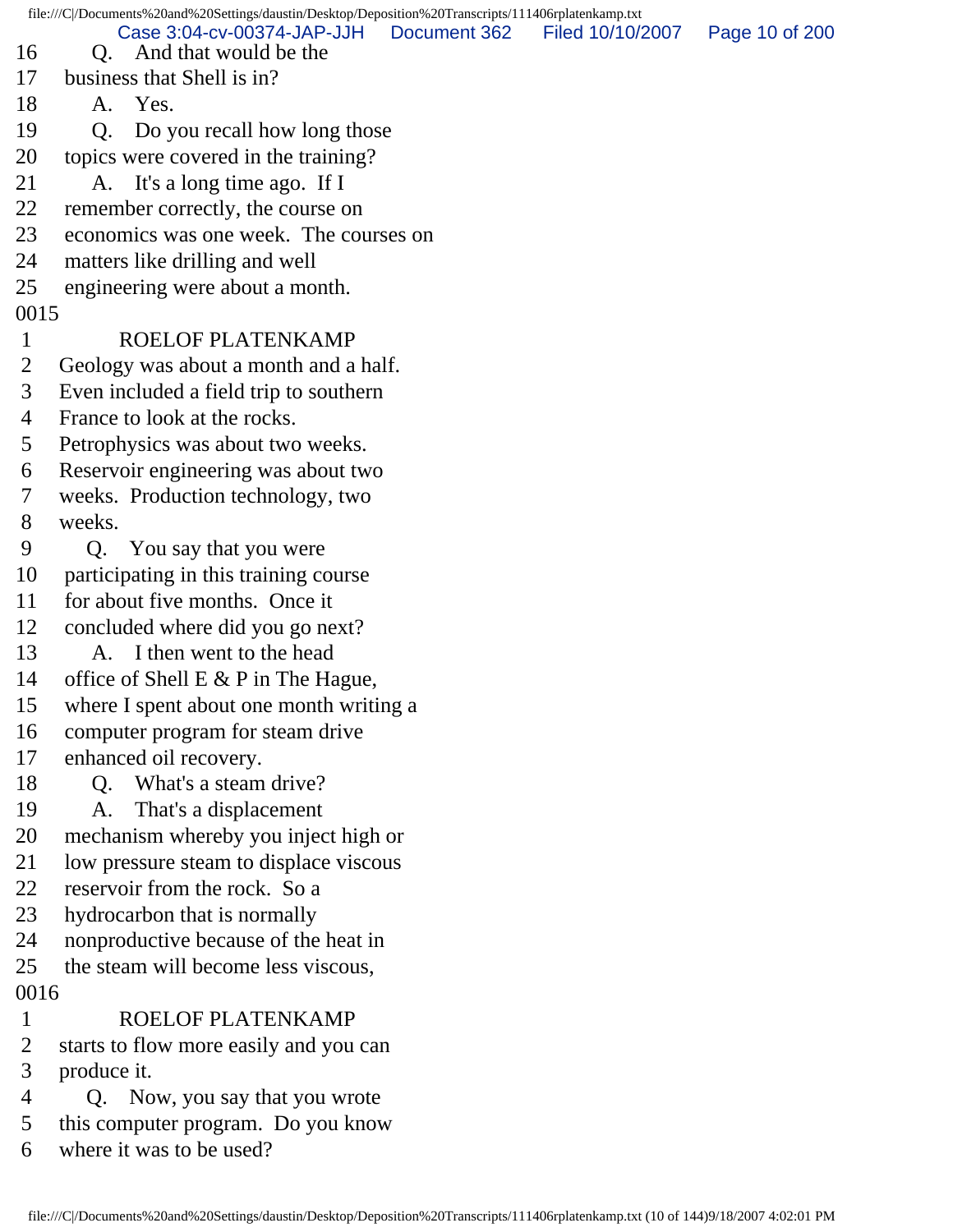file:///C|/Documents%20and%20Settings/daustin/Desktop/Deposition%20Transcripts/111406rplatenkamp.txt

 7 A. It was to be used in the Case 3:04-cv-00374-JAP-JJH Document 362 Filed 10/10/2007 Page 11 of 200

8 central office. It was a computer

9 program for a Hewlett-Packard I think

10 95 was the type name, one of those

11 programmable pocket calculators that

12 engineers in the field could use.

13 Q. After this one month where

14 did you go next?

15 A. I went to Aberdeen in

16 Scotland.

17 Q. Was that Shell Expro?

18 A. That was Shell Exploration &

19 Production, UK, yes.

20 Q. And what did you do there?

21 A. I first worked for about one

22 year as a so-called well side petroleum

23 engineer. I worked on drilling rigs

24 for exploration wells, and I worked on

25 platform rigs for development wells.

0017

1 ROELOF PLATENKAMP

2 Q. Did you do anything else?

3 A. I did lots of things, but

4 you mean --

5 Q. Well, let me -- I'll

6 withdraw that, I'll ask a little more

7 focused question. You said within a

8 year you did those activities. Within

9 that year was there anything else you

10 had done?

11 A. Yes. I received a course in

12 firefighting. I did my training in

13 first aid, that's where I got my

14 ambulance driver's certificate. I did

15 helicopter escape training in case we

16 had crashes on the way to the drilling

17 rigs.

18 Q. You said that you were doing

19 this, all of this work for one year.

20 How long did you stay in Aberdeen?

21 A. I stayed in Aberdeen from

22 December '81 till July '83.

23 Q. So what did you do for the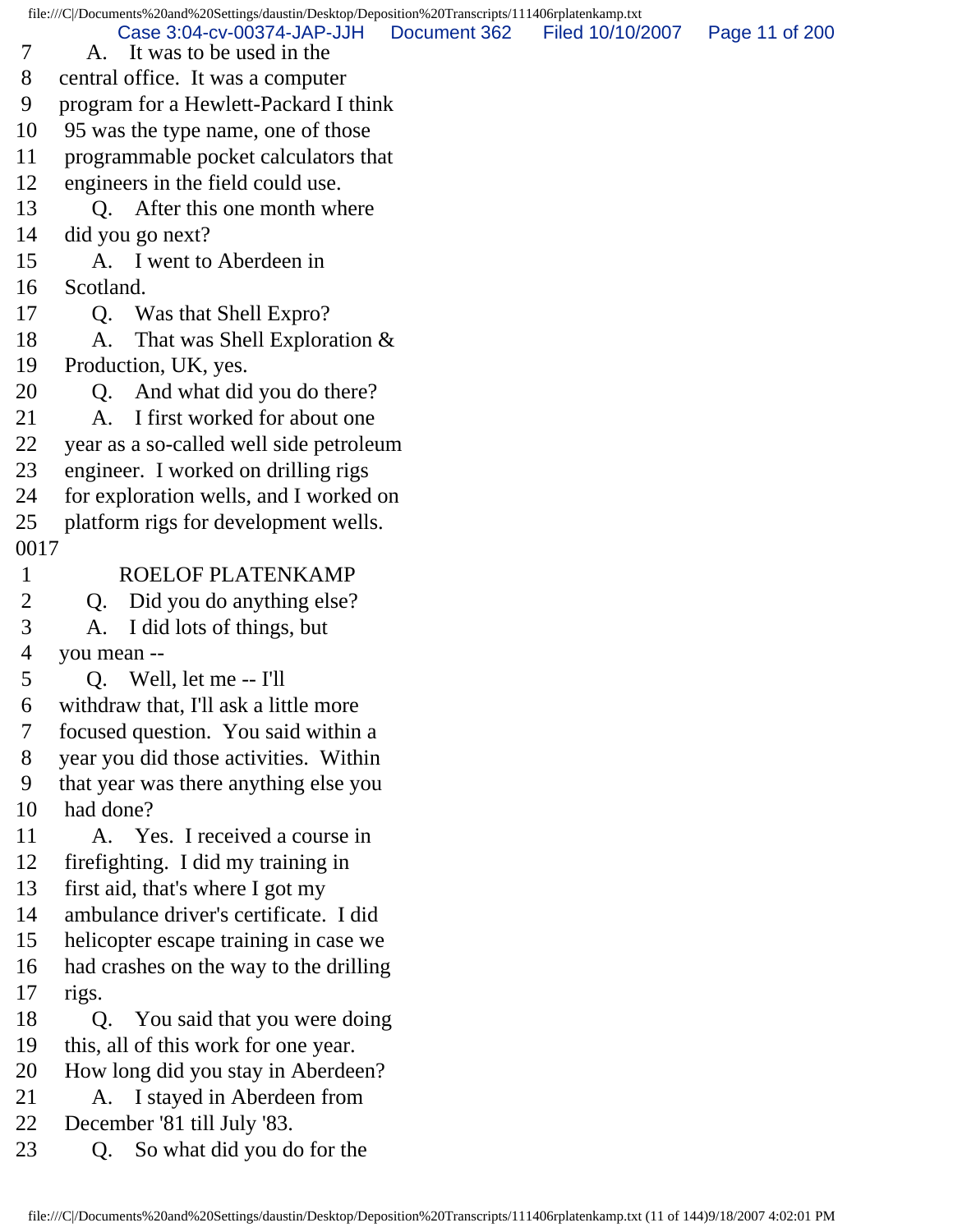|              | file:///C /Documents%20and%20Settings/daustin/Desktop/Deposition%20Transcripts/111406rplatenkamp.txt |              |                  |                |
|--------------|------------------------------------------------------------------------------------------------------|--------------|------------------|----------------|
| 24           | Case 3:04-cv-00374-JAP-JJH<br>next two years while you were in                                       | Document 362 | Filed 10/10/2007 | Page 12 of 200 |
| 25           | Aberdeen?                                                                                            |              |                  |                |
| 0018         |                                                                                                      |              |                  |                |
| $\mathbf{1}$ | ROELOF PLATENKAMP                                                                                    |              |                  |                |
| 2            | A. I worked as a reservoir                                                                           |              |                  |                |
| 3            | engineer.                                                                                            |              |                  |                |
| 4            | And what did that work<br>Q.                                                                         |              |                  |                |
| 5            | entail?                                                                                              |              |                  |                |
| 6            | That work predominantly<br>A.                                                                        |              |                  |                |
| 7            | entailed the analysis of bottom hole                                                                 |              |                  |                |
| 8            | pressure surveys to obtain information                                                               |              |                  |                |
| 9            | about the development of reservoir                                                                   |              |                  |                |
| 10           | pressures, to see whether additional                                                                 |              |                  |                |
| 11           | activities were required to improve                                                                  |              |                  |                |
| 12           | recovery of hydrocarbons. And a large                                                                |              |                  |                |
| 13           | part was also dealing with the pressure                                                              |              |                  |                |
| 14           | behavior of the water injectors in the                                                               |              |                  |                |
| 15           | Brent Field.                                                                                         |              |                  |                |
| 16           | The Brent Field, is that in<br>Q.                                                                    |              |                  |                |
| 17           | the North Sea?                                                                                       |              |                  |                |
| 18           | The Brent Field that is in<br>A.                                                                     |              |                  |                |
| 19           | the northern North Sea, yes.                                                                         |              |                  |                |
| 20           | Q. Did you have a title while                                                                        |              |                  |                |
| 21           | you were at Shell Expro?                                                                             |              |                  |                |
| 22           | A. I had a reference indicator,                                                                      |              |                  |                |
| 23           | UEDT 111, which meant it was U for the                                                               |              |                  |                |
| 24           | United Kingdom, E for engineering, T                                                                 |              |                  |                |
| 25           | for technical, D for development, and                                                                |              |                  |                |
| 0019         |                                                                                                      |              |                  |                |
| $\mathbf{1}$ | ROELOF PLATENKAMP                                                                                    |              |                  |                |
| 2            | then 1 for reservoir engineering, and                                                                |              |                  |                |
| 3            | then the 11 was my particular reference                                                              |              |                  |                |
| 4            | indicator, and the title was reservoir                                                               |              |                  |                |
| 5            | engineer.                                                                                            |              |                  |                |
| 6            | Q. Did you have any                                                                                  |              |                  |                |
| 7            | responsibility for reserves reporting                                                                |              |                  |                |
| 8            | while you were reservoir engineer at                                                                 |              |                  |                |
| 9            | Shell Expro?                                                                                         |              |                  |                |
| 10           | A. No.                                                                                               |              |                  |                |
| 11           | Q.<br>I take it you left Shell                                                                       |              |                  |                |
| 12           | Expro in July of 1983?                                                                               |              |                  |                |
| 13           | No.<br>A.                                                                                            |              |                  |                |
| 14           | You remained there?<br>Q.                                                                            |              |                  |                |
|              |                                                                                                      |              |                  |                |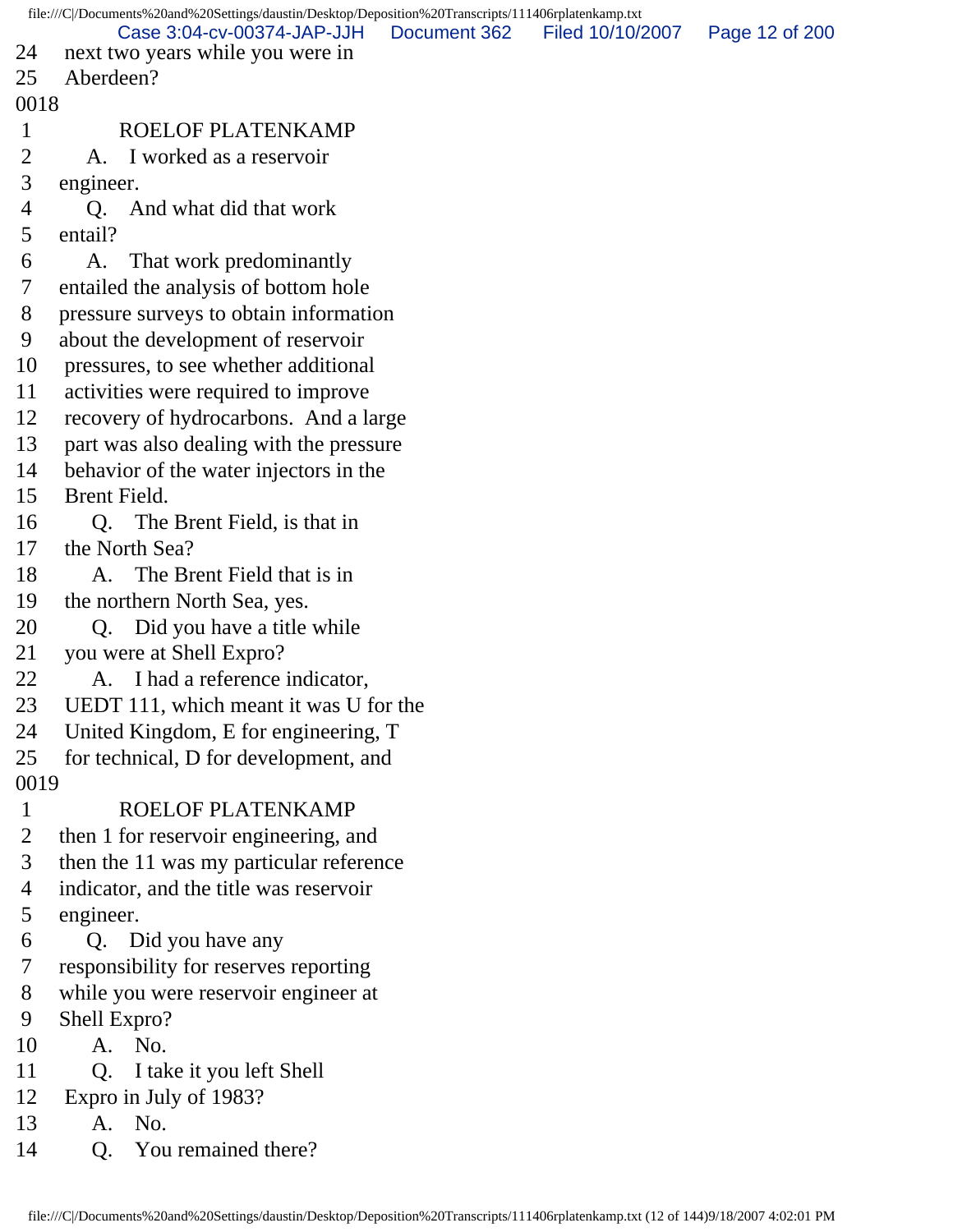file:///C|/Documents%20and%20Settings/daustin/Desktop/Deposition%20Transcripts/111406rplatenkamp.txt 15 A. I moved from Aberdeen to the 16 London head office of Shell Expro. 17 Q. And what did you do in the 18 London head office? 19 A. I became responsible for the 20 gas fields that Shell Expro operated in 21 southern North Sea, in particular, the 22 field development planning for the Sole 23 Pit reservoir. 24 Q. Generally -- generally 25 speaking, what's involved in field 0020 1 ROELOF PLATENKAMP 2 development planning? 3 A. Field development planning 4 is the phase that takes place or occurs 5 between the discovery of a reservoir by 6 discovery exploratory well, and the 7 moment where you take the decision to 8 develop the field. Field development 9 planning uses all the subsurface 10 information that you have to come up 11 with the best possible way to develop 12 the field, the number of wells 13 required, the type of wells required, 14 the production facilities required, and 15 it comes up with an operations 16 philosophy, how to operate the field 17 after you have taken it into 18 production. That roughly is field 19 development planning. 20 Q. Now, in connection with the 21 field development planning, has there 22 been any commitment to fund the 23 project? 24 A. Not during the period that 25 you do development planning. 0021 1 ROELOF PLATENKAMP 2 Development planning leads up to a 3 budget request in case the development 4 meets the economic viability criteria. 5 Q. Who sets the economic Case 3:04-cv-00374-JAP-JJH Document 362 Filed 10/10/2007 Page 13 of 200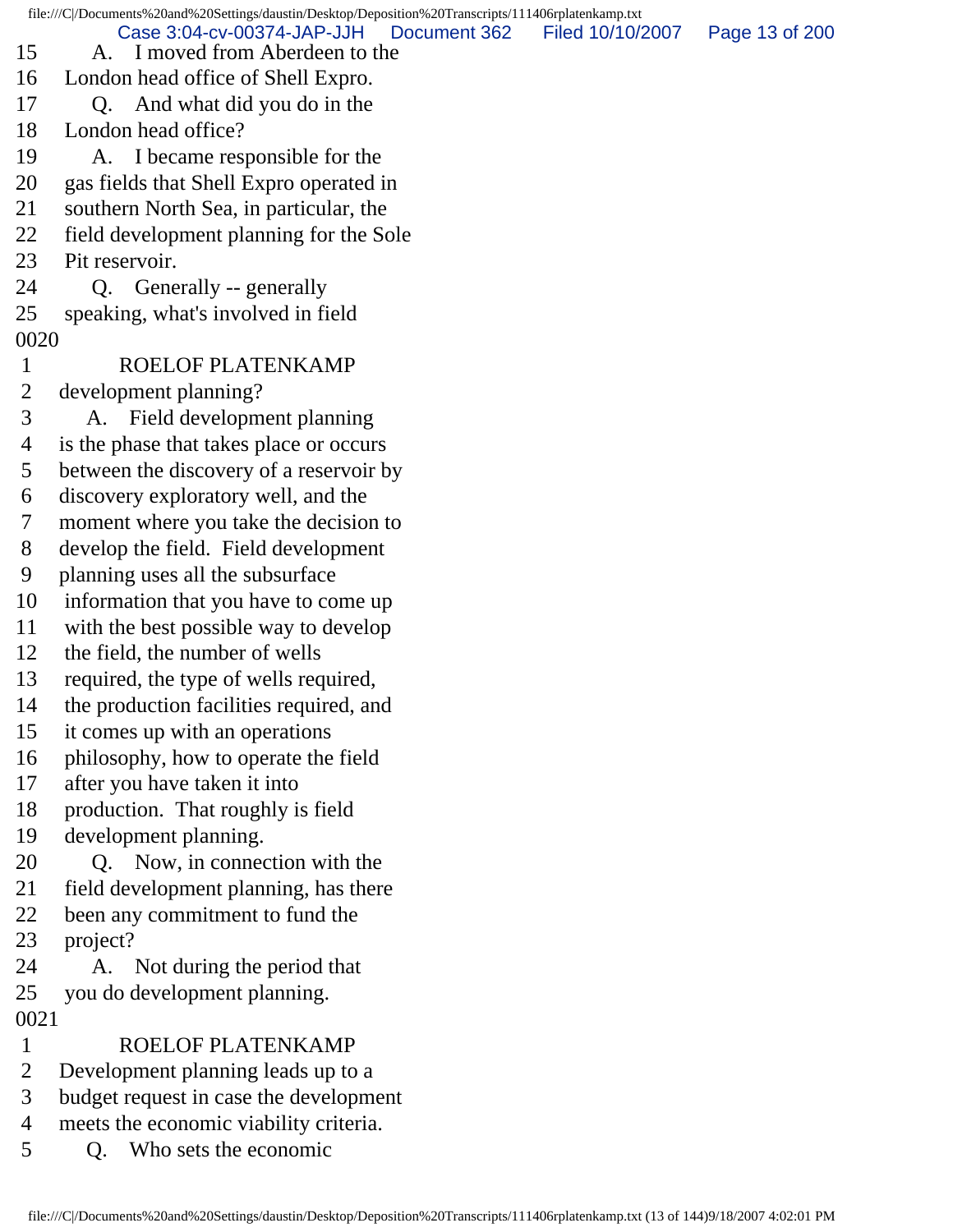file:///C|/Documents%20and%20Settings/daustin/Desktop/Deposition%20Transcripts/111406rplatenkamp.txt 6 viability criteria? 7 A. That is always done in the 8 head office of Shell. 9 Q. When you say the head 10 office, you're referring to in The 11 Hague? 12 A. In The Hague and London in 13 those days. 14 Q. And who at the head office 15 is responsible for setting that 16 criteria? 17 A. Ultimately it would be the 18 committee of managing directors who 19 would approve those. It would be the 20 planning group that would make a 21 proposal. 22 Q. When you say the planning 23 group, is that a particular group 24 within exploration and production? 25 A. There are planning groups in 0022 1 ROELOF PLATENKAMP 2 each of the businesses of Shell, and 3 then there is a general planning group 4 that takes information from the 5 business planning groups, exploration 6 and production, chemicals, retail, 7 etcetera, and comes up with the 8 planning premises for the entire Shell 9 group. 10 Q. And then that's presented to 11 a group planning group? 12 A. No, that's what group 13 planning does. And they then present 14 that to the CMD for their endorsement 15 and then that is shared with the 16 planning groups in the various 17 operating units. 18 Q. Okay. Did you start at the 19 London head office for Shell Expro in 20 July of 1983? 21 A. The actual starting date was 22 a little bit later because I was Case 3:04-cv-00374-JAP-JJH Document 362 Filed 10/10/2007 Page 14 of 200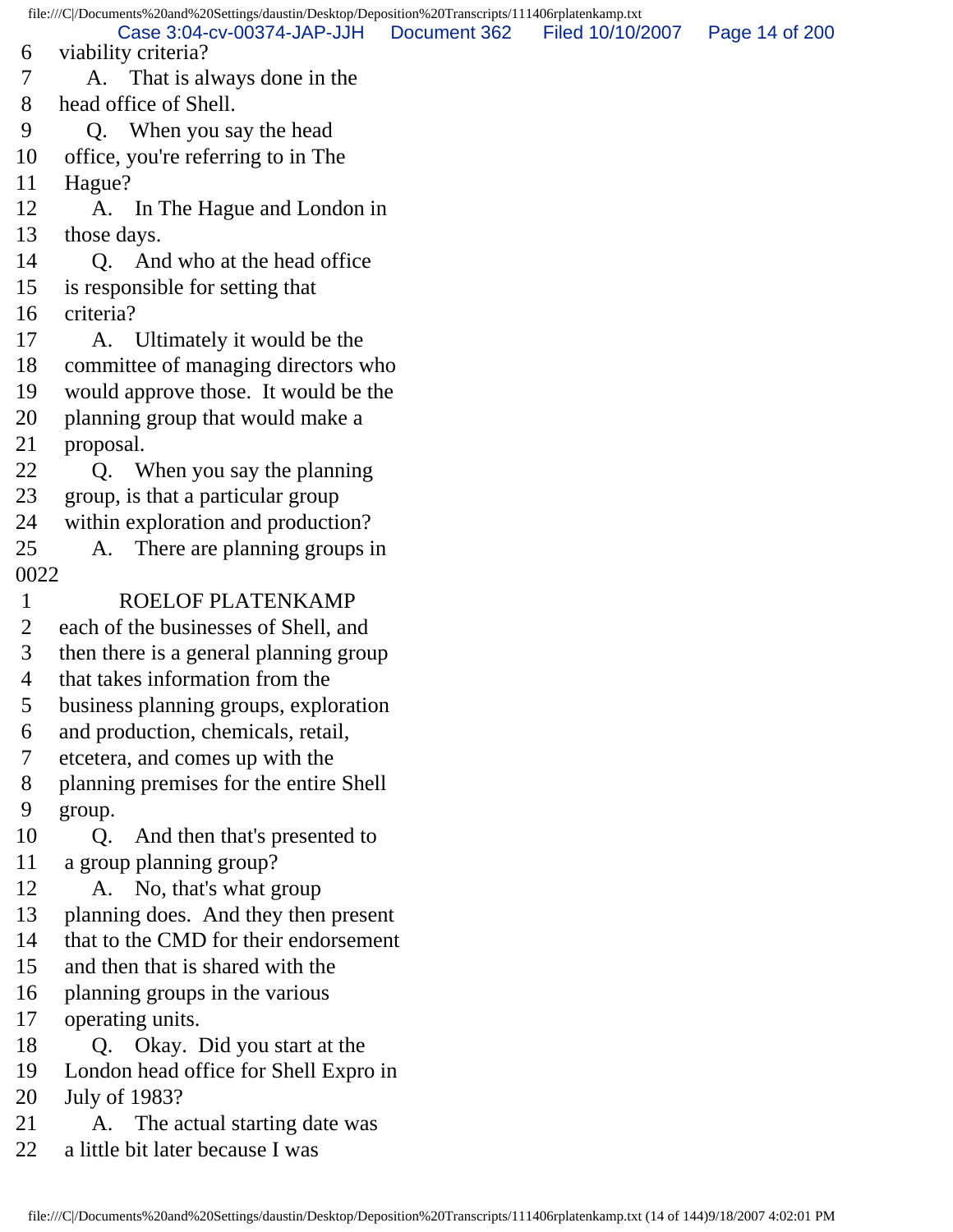file:///C|/Documents%20and%20Settings/daustin/Desktop/Deposition%20Transcripts/111406rplatenkamp.txt 23 entitled to several weeks of holidays, 24 so I think I started in the office 25 mid-August 2003. 0023 1 ROELOF PLATENKAMP 2 Q. I'm sorry, the record says 3 mid-August 2003, or 1983? 4 A. Sorry, 1983. I just was off 5 by 20 years. 6 Q. We're almost ready to go 7 then. 8 Now, in your field 9 development planning work, did any of 10 that also involve issues related to 11 reserves reporting? 12 A. No, there were no issues 13 related to reserves reporting. 14 Q. Okay. How about reserves 15 reporting itself, did any of the 16 planning work involve the reserves 17 reporting for Shell Expro? 18 A. The field development plan 19 for Sole Pit ultimately came up with an 20 estimate of a production forecast, and 21 of course the production forecast 22 integrated over time represents a 23 volume that was at that moment in time 24 a scope for recovery, no reserves. 25 Q. Who prepares that production 0024 1 ROELOF PLATENKAMP 2 forecast? 3 A. I did it in that particular 4 case. 5 Q. And what are the criteria 6 that you used in preparing the 7 production forecast? 8 A. Well, first of all, of 9 course, you have to start with 10 understanding the reservoir. And that 11 entails knowing the volume of the 12 reservoir rock, the fraction of the 13 reservoir rock that is actual net Case 3:04-cv-00374-JAP-JJH Document 362 Filed 10/10/2007 Page 15 of 200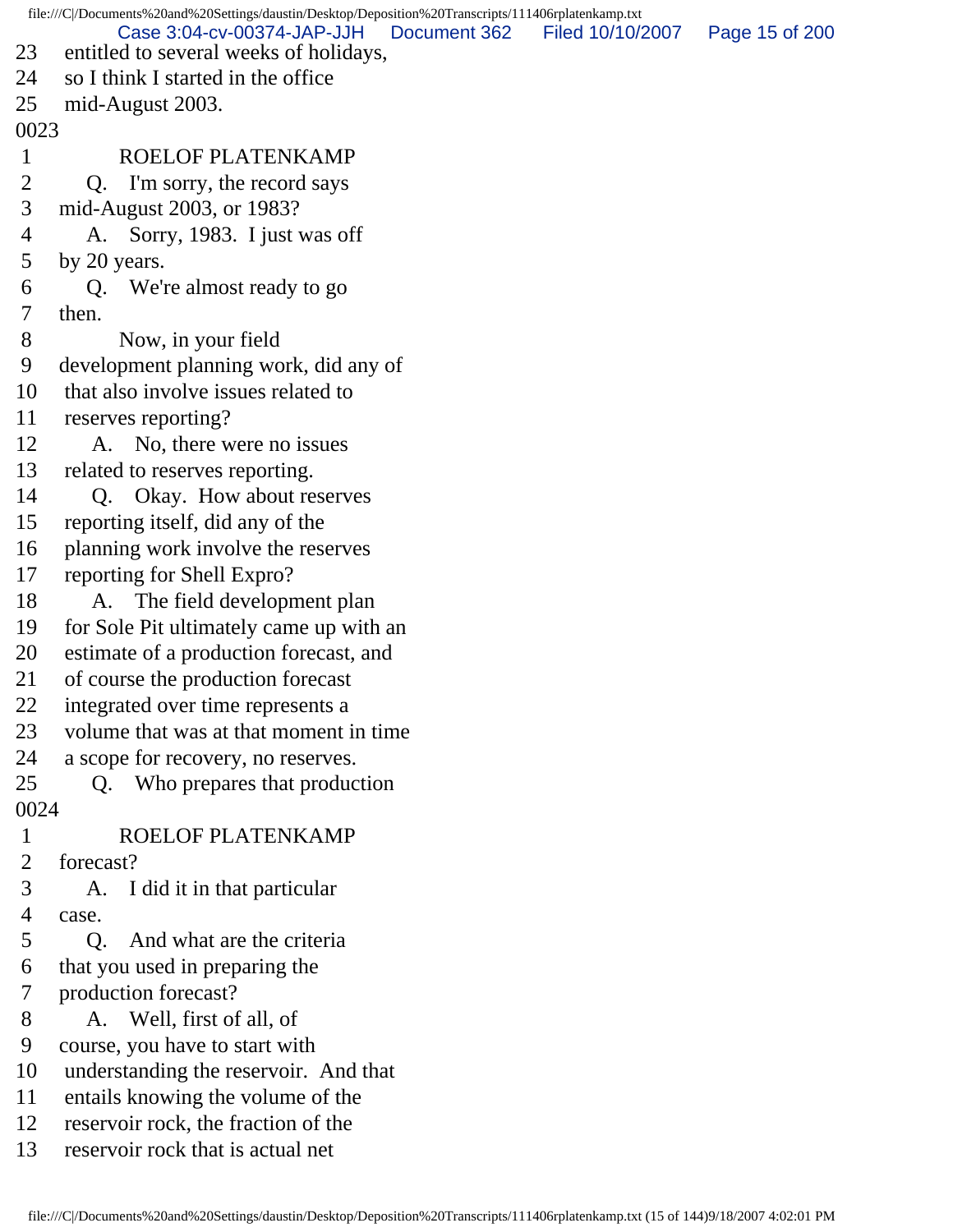file:///C|/Documents%20and%20Settings/daustin/Desktop/Deposition%20Transcripts/111406rplatenkamp.txt

14 reservoir. Then the fraction of the Case 3:04-cv-00374-JAP-JJH Document 362 Filed 10/10/2007 Page 16 of 200

- 15 reservoir that contains hydrocarbons
- 16 because you've got both hydrocarbons
- 17 and water in the reservoir.
- 18 Then of course you have to
- 19 understand the permeability of the
- 20 reservoir. That will give you an
- 21 indication how fluid will move through
- 22 the reservoir as a function of pressure
- 23 differentials across the reservoir.
- 24 And that then together with the total
- 25 number of wells, the location of the
- 0025
- 1 ROELOF PLATENKAMP
- 2 wells, and the reservoir pressure will
- 3 tell you how fast gas molecules will
- 4 flow to the wells and to the production
- 5 facilities. So that gives you a
- 6 production forecast as constrained by
- 7 Mother Nature and the pressures that
- 8 you apply at surface.
- 9 Then of course you have to
- 10 take into account what surface
- 11 production facilities you will build.
- 12 And of course, that depends again on
- 13 the type of sales contract, the type of
- 14 gas composition, the type of gas
- 15 quality that you have to meet, and the
- 16 capacity of those facilities will have
- 17 an impact on how the unconstrained
- 18 production forecast can be produced
- 19 over the contract period.
- 20 And that together is roughly
- 21 in the simplest way that I can use the
- 22 production forecast.
- 23 Q. And what you just described 24 are criteria that you consider a part
- 25 of the process, I think you said going 0026
- 1 ROELOF PLATENKAMP
- 2 from SFR, which is scope for recovery,
- 3 to ultimately proved reserves?
- 4 MS. ASHTON: Objection. You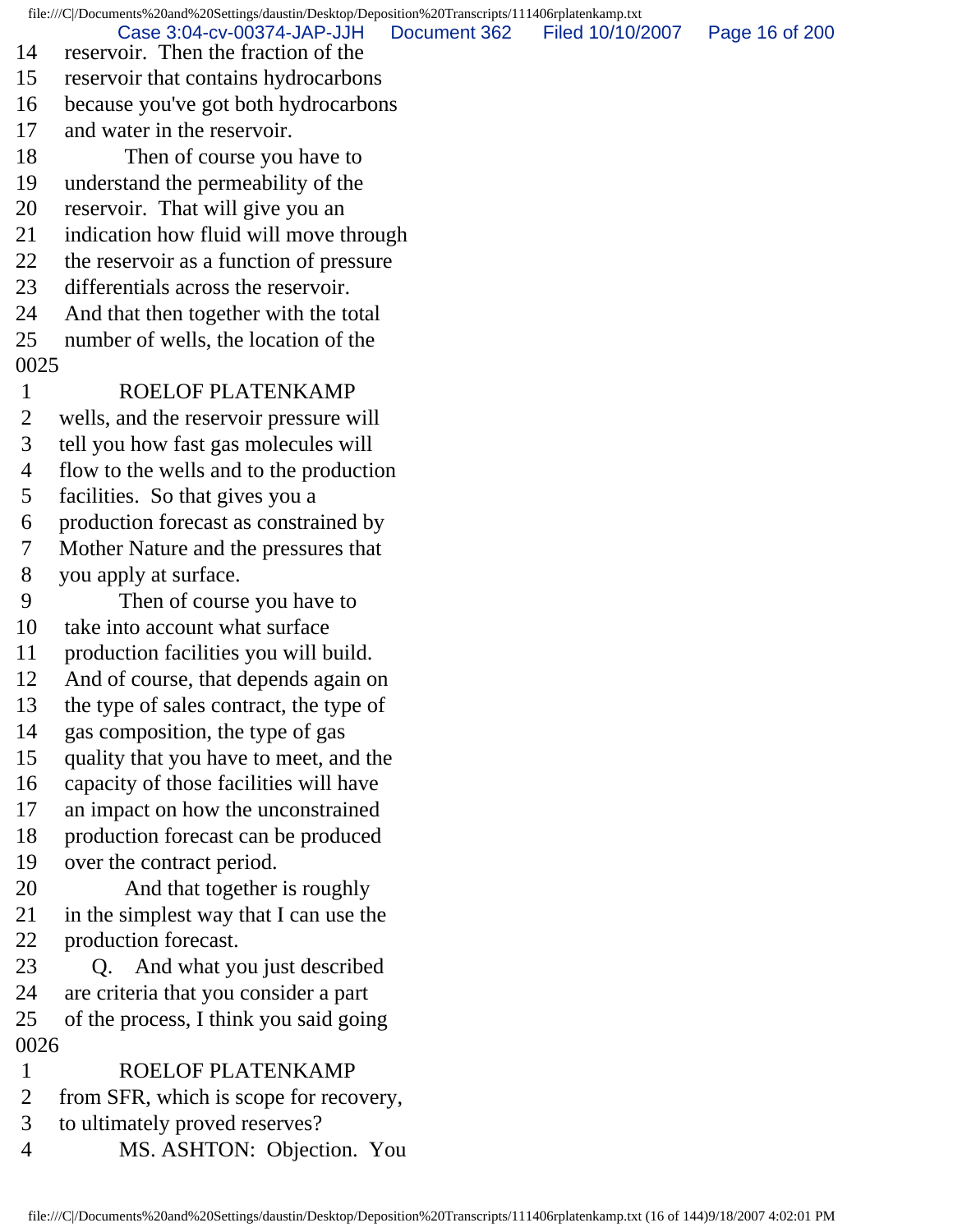file:///C|/Documents%20and%20Settings/daustin/Desktop/Deposition%20Transcripts/111406rplatenkamp.txt 5 can answer. 6 A. I only used scope for 7 reserves. At that moment in time, we 8 only have a production forecast. 9 Combined with the production forecast 10 is a plan how you would take the field 11 in production. Combined with the 12 production forecast is on the basis of 13 the cost of materials to execute the 14 field development plan, a set of 15 economics. And that's all you have, 16 nothing else. 17 Q. How long did you stay in the 18 head office? And I'm referring now to 19 Shell Expro. 20 A. I stayed in the head office 21 of Shell Expro in London till February 22 1984. It was a relatively short 23 assignment. 24 O. And what did you do next? 25 A. I transferred to Bakersfield 0027 1 ROELOF PLATENKAMP 2 in California to start an assignment 3 with Shell California in the Bellridge 4 production division, or Kernridge 5 production division it was called. 6 Q. And when did you start in 7 Bakersfield? 8 A. February 1984. Let me 9 correct that. Because again, I had to 10 take some weeks holidays, so I left 11 Shell Mexhouse, the office in London in 12 February, did a bit of traveling, and I 13 started in the first of April in 1984 14 in Bakersfield. 15 Q. And what did you do in 16 Bakersfield, California? 17 A. I started as a reservoir 18 engineer designing steam drive 19 developments for part of the Bellridge 20 field. Case 3:04-cv-00374-JAP-JJH Document 362 Filed 10/10/2007 Page 17 of 200

21 Q. What was your title when you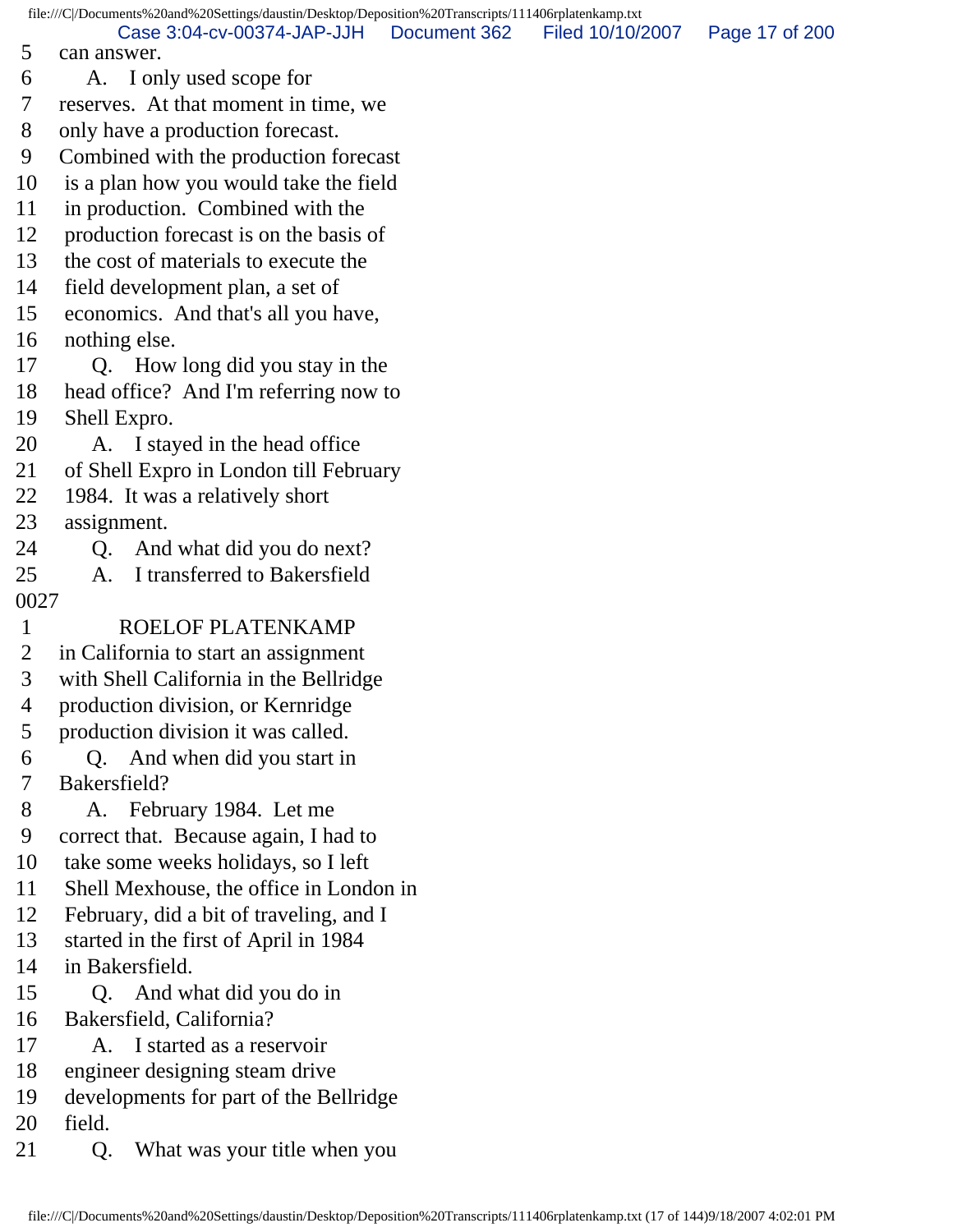file:///C|/Documents%20and%20Settings/daustin/Desktop/Deposition%20Transcripts/111406rplatenkamp.txt 22 were in Bakersfield? 23 A. I think my title was 24 reservoir engineer or maybe senior 25 reservoir engineer. I think it was 0028 1 ROELOF PLATENKAMP 2 senior reservoir engineer. 3 Q. Did you have a staff working 4 with you? 5 A. No, not initially. 6 Q. At some point during your 7 tenure there? I'm sorry, you have to 8 answer audibly. 9 A. The answer is yes, at the 10 end of my tenure, yes. 11 Q. Other than what you 12 described, did you -- were you 13 responsible for doing anything else 14 while you were in Bakersfield? 15 A. That's a very vague 16 question. Can you be a bit more 17 precise. 18 Q. I think you said that you 19 were a reservoir engineer, and you 20 designed steam drive development for 21 part of the Bellridge Field. And I 22 want to know if there was anything else 23 you had done while you were there. 24 A. Whilst I was there I also I 25 was responsible for the economic 0029 1 ROELOF PLATENKAMP 2 analysis of that part of the Bellridge 3 Field that I was responsible for. I 4 also became involved in a potential 5 water flood of an old reservoir called 6 the 64 Zone, and I was involved in 7 acquisition evaluations of other 8 properties that Shell Oil had an 9 interest in. 10 Q. Again, going back to the Case 3:04-cv-00374-JAP-JJH Document 362 Filed 10/10/2007 Page 18 of 200

- 11 economic analysis aspect of your job
- 12 there, can you tell us what that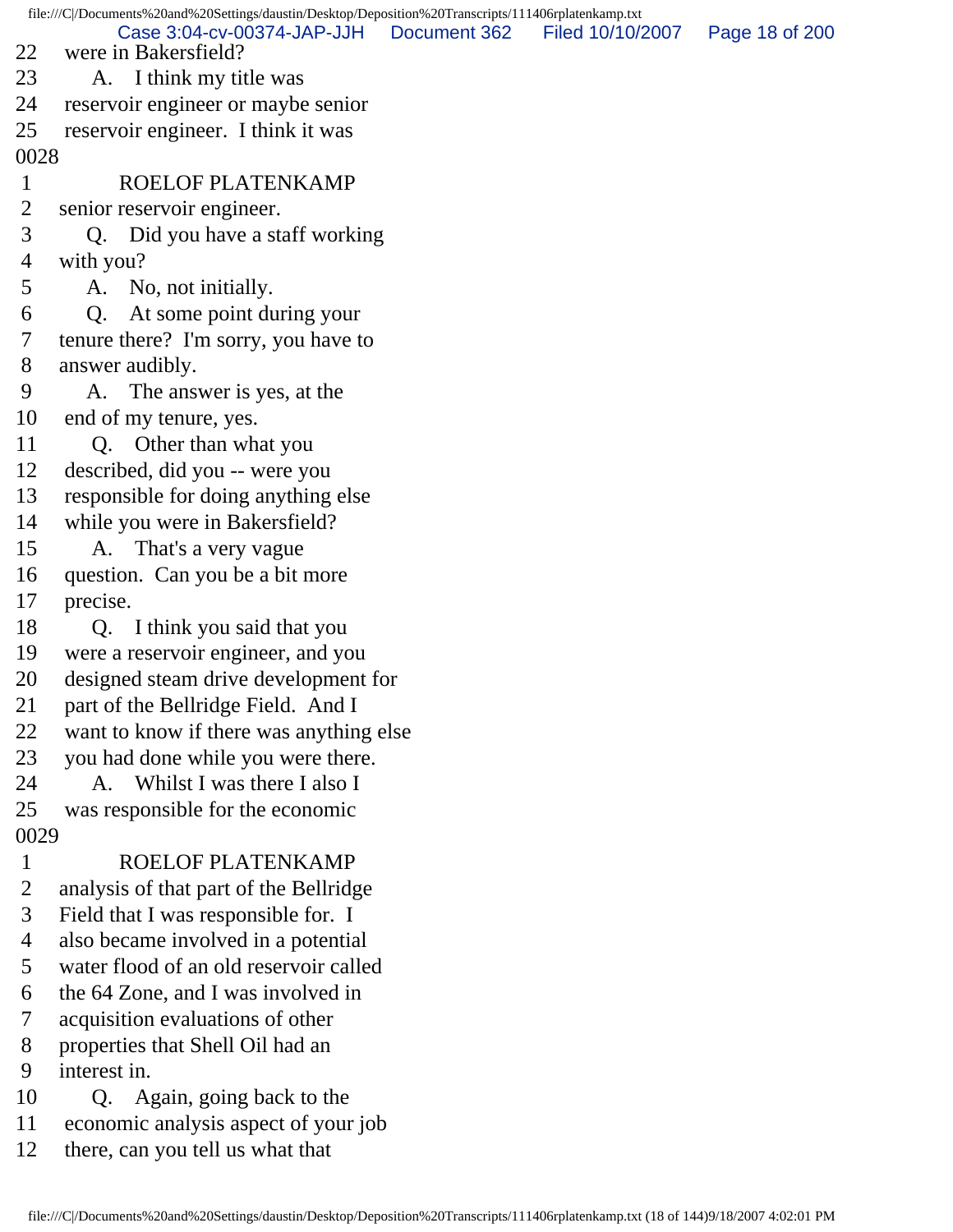file:///C|/Documents%20and%20Settings/daustin/Desktop/Deposition%20Transcripts/111406rplatenkamp.txt 13 entailed? 14 A. Yes. Again, you design a 15 steam drive which means you design how 16 many wells are required to develop the 17 reservoir, how much steam needs to be 18 injected in the reservoir; as a 19 consequence of which, how much oil will 20 be produced, how much condensed steam 21 will be produced, what the temperatures 22 are in the process, what the pressures 23 are in the process. On the basis of 24 which you can ask well engineers to 25 design the wells and come up with costs 0030 1 ROELOF PLATENKAMP 2 for the wells. On the basis of which 3 you design or you ask facilities 4 engineer to design the surface 5 facilities required to inject the steam 6 and process the produced liquids. Also 7 come up with the costs for those. And 8 with that package you can then get an 9 economic forecast of the project in 10 terms of cash flows, earning powers, 11 return on investment, unit operating 12 cost, unit development cost, etcetera. 13 Q. How long were you in 14 Bakersfield? 15 A. I was in Bakersfield till 16 February 1986. 17 Q. While you were in 18 Bakersfield, did you work with Walter 19 van de Vijver? 20 A. No, I did not work with 21 Walter van de Vijver. Walter was there 22 at the same time that I was there, but 23 he was working in the Sun Joacquin 24 production division. We met each other 25 occasionally socially, but we did not 0031 1 ROELOF PLATENKAMP 2 work together. Case 3:04-cv-00374-JAP-JJH Document 362 Filed 10/10/2007 Page 19 of 200

3 Q. Did you form a friendship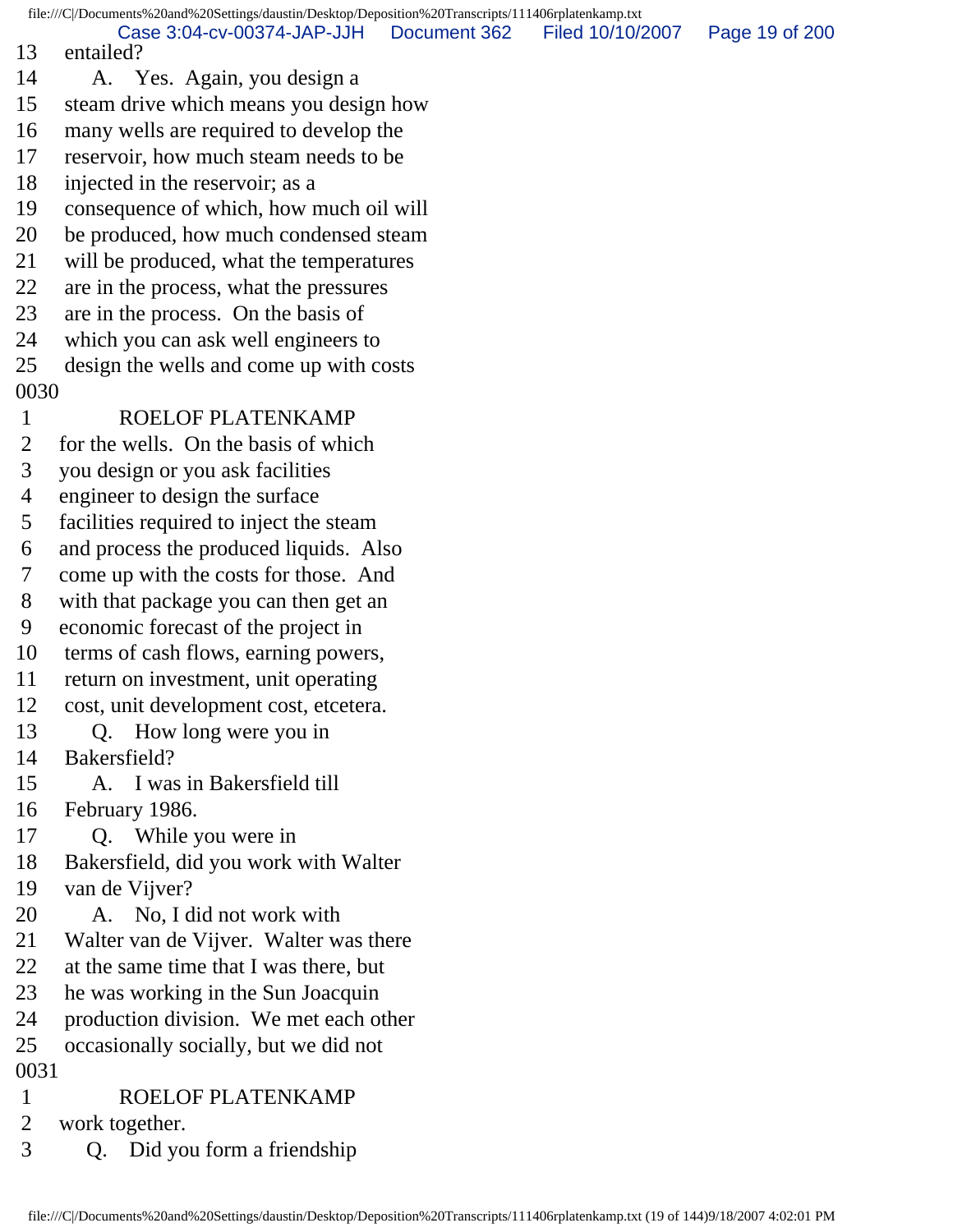file:///C|/Documents%20and%20Settings/daustin/Desktop/Deposition%20Transcripts/111406rplatenkamp.txt 4 with Mr. van de Vijver at that time? 5 A. As I said, we were 6 acquaintances. 7 Q. Would you say it was a 8 cordial relationship? 9 A. It was a cordial 10 relationship, yes. 11 Q. Okay. When you left 12 Bakersfield, was Mr. van de Vijver 13 still there? 14 A. He left at the same time as 15 I left. 16 Q. And I take it you went 17 different ways within Shell? 18 A. Mr. van de Vijver went to 19 Petroleum Development Oman, and I went 20 to the so-called NAM in the 21 Netherlands. NAM stands for 22 Nederlandse Aardolie Maatschappij. 23 Q. One day I'm going to learn 24 how to say that. 25 A. It's not too difficult. 0032 1 ROELOF PLATENKAMP 2 Q. I'm working on it. 3 When did you start working 4 in NAM? 5 A. That would have been April 6 '86 because again, there was a period 7 that I had to take some holiday, 8 recharge the batteries. 9 Q. And how long were you at 10 NAM? How long did you work there? 11 A. I worked in NAM till -- no, 12 I have to think a bit more carefully. 13 Initially it was planned till April 14 '88, and I was due to transfer to Shell 15 Serawak in Borneo. That transfer did 16 not materialize for some administrative 17 reasons in Borneo that I never 18 understood, and I remained a little bit 19 longer on NAM's payroll. And I 20 transferred to The Hague I believe Case 3:04-cv-00374-JAP-JJH Document 362 Filed 10/10/2007 Page 20 of 200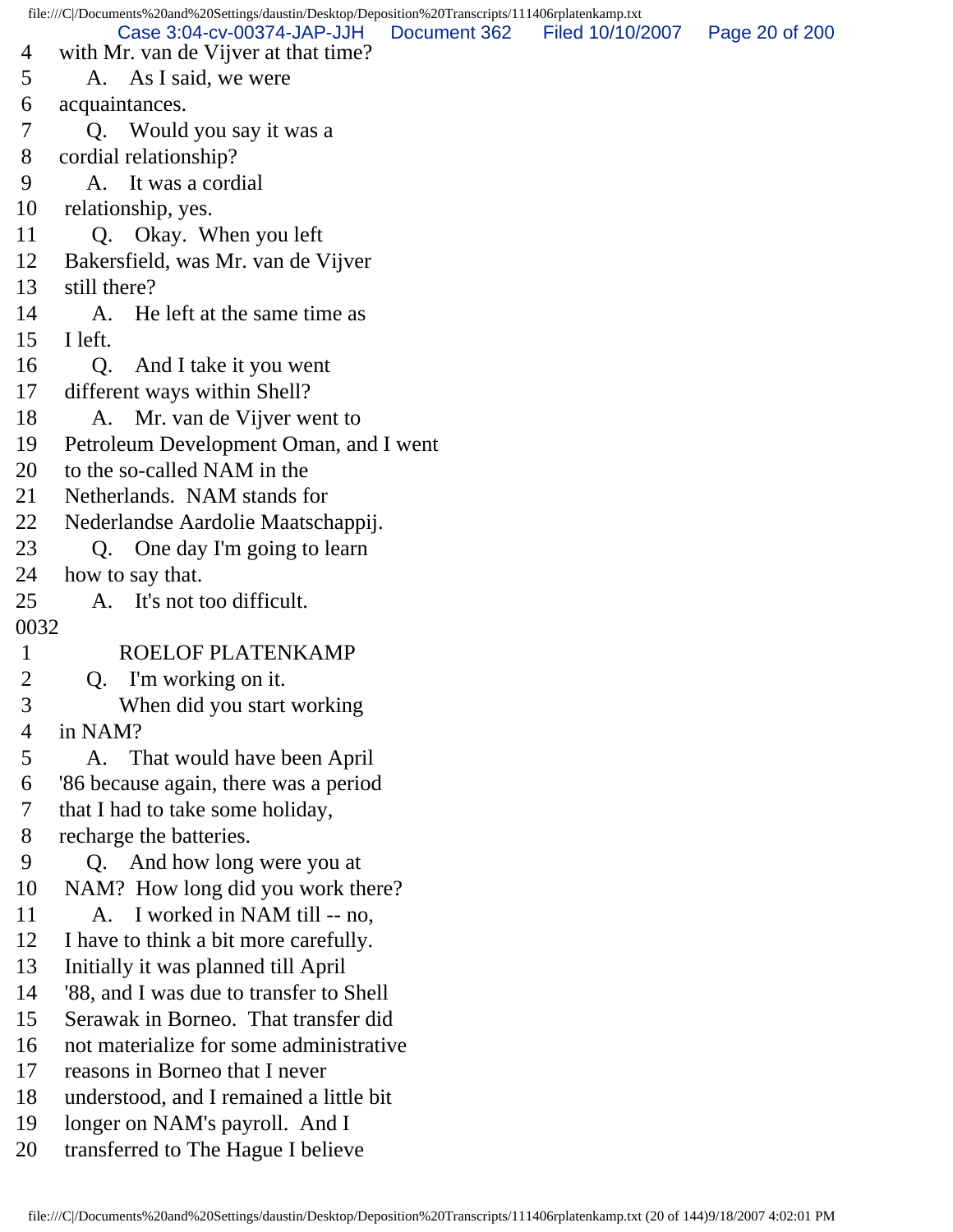file:///C|/Documents%20and%20Settings/daustin/Desktop/Deposition%20Transcripts/111406rplatenkamp.txt 21 August 1988. Give or take a month. 22 Q. Okay. Thank you. While you 23 were at NAM, what did you do there? 24 A. Initially I was the head, 25 reservoir engineering of the 0033 1 ROELOF PLATENKAMP 2 Schoonebeek team, and after about six 3 months in that role, I became the 4 manager of the entire Schoonebeek team. 5 Q. And as manager of the team, 6 what were your responsibilities? 7 A. My responsibilities were to 8 supervise all disciplines that were 9 working on the Schoonebeek asset, so 10 the geologists, the petrophysicists, 11 the reservoir engineers, the production 12 technologists and the facilities 13 engineers, whose task was to come up 14 with a redevelopment plan of the 15 Schoonebeek Field. 16 Q. Why was it necessary for a 17 redevelopment plan? 18 A. The Schoonebeek Field was 19 discovered in the second world war, was 20 taken in production in the early 1950s, 21 had produced primary recovery 22 mechanisms for a very long period, but 23 the -- the economic viability of the 24 primary recovery had reached its end. 25 A number of alternative recovery 0034 1 ROELOF PLATENKAMP 2 methods had been tried in the past, 3 amongst others, in situ combustion, 4 high pressure steam flood, low pressure 5 steam flood, and hot water injection. 6 And the task was given to us to come up 7 with a field development plan using low 8 pressure steam floods that would give 9 new life to the Schoonebeek Field. 10 Q. Were you successful? 11 A. We were successful in coming Case 3:04-cv-00374-JAP-JJH Document 362 Filed 10/10/2007 Page 21 of 200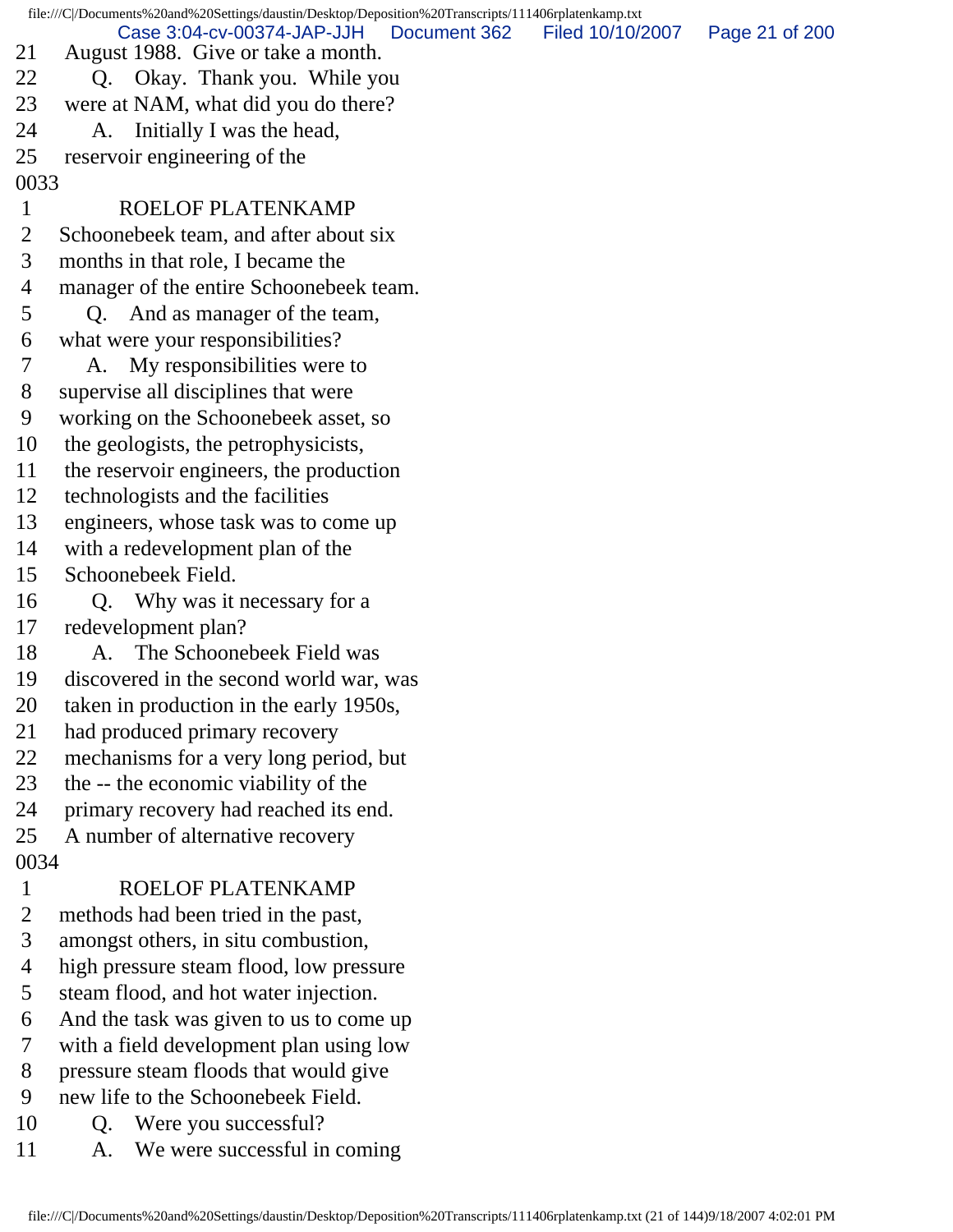file:///C|/Documents%20and%20Settings/daustin/Desktop/Deposition%20Transcripts/111406rplatenkamp.txt Case 3:04-cv-00374-JAP-JJH Document 362 Filed 10/10/2007 Page 22 of 200

- 12 up with a development plan for the
- 13 Schoonebeek Field that met the economic
- 14 criteria. However, the plan was never
- 15 implemented for a number of reasons.
- 16 There were better economic projects,
- 17 there were doubts about some of the
- 18 technical elements, and the oil price
- 19 was not high enough.
- 20 Q. As head of the team, were
- 21 you responsible for reserves reporting?
- 22 A. No.
- 23 Q. As head of the team, were
- 24 you responsible for making
- 25 determinations with regard to the 0035
- 1 ROELOF PLATENKAMP
- 2 projects, the technical maturity?
- 3 A. Yes.
- 4 Q. Can you elaborate a little
- 5 bit further what that entailed?
- 6 A. The maturity of the project
- 7 of course depends on the status of the
- 8 field development plan. So I was
- 9 responsible to make sure that we
- 10 developed, or prepared the development
- 11 plan, that the plan took all the
- 12 history of the field into account
- 13 because we had had something like 40
- 14 years of history. So that we had a
- 15 good description of the history and
- 16 that our reservoir models could mimic
- 17 that history and then could be used as
- 18 a predictive tool. So maturity was,
- 19 amongst others, the maturity of
- 20 reservoir engineering, the maturity was
- 21 also the geological description of the
- 22 field, and the maturity was also
- 23 determined by the state of the
- 24 facilities engineering work that we did
- 25 in order to come up with a development
- 0036
- 1 ROELOF PLATENKAMP
- 2 plan that we could execute. In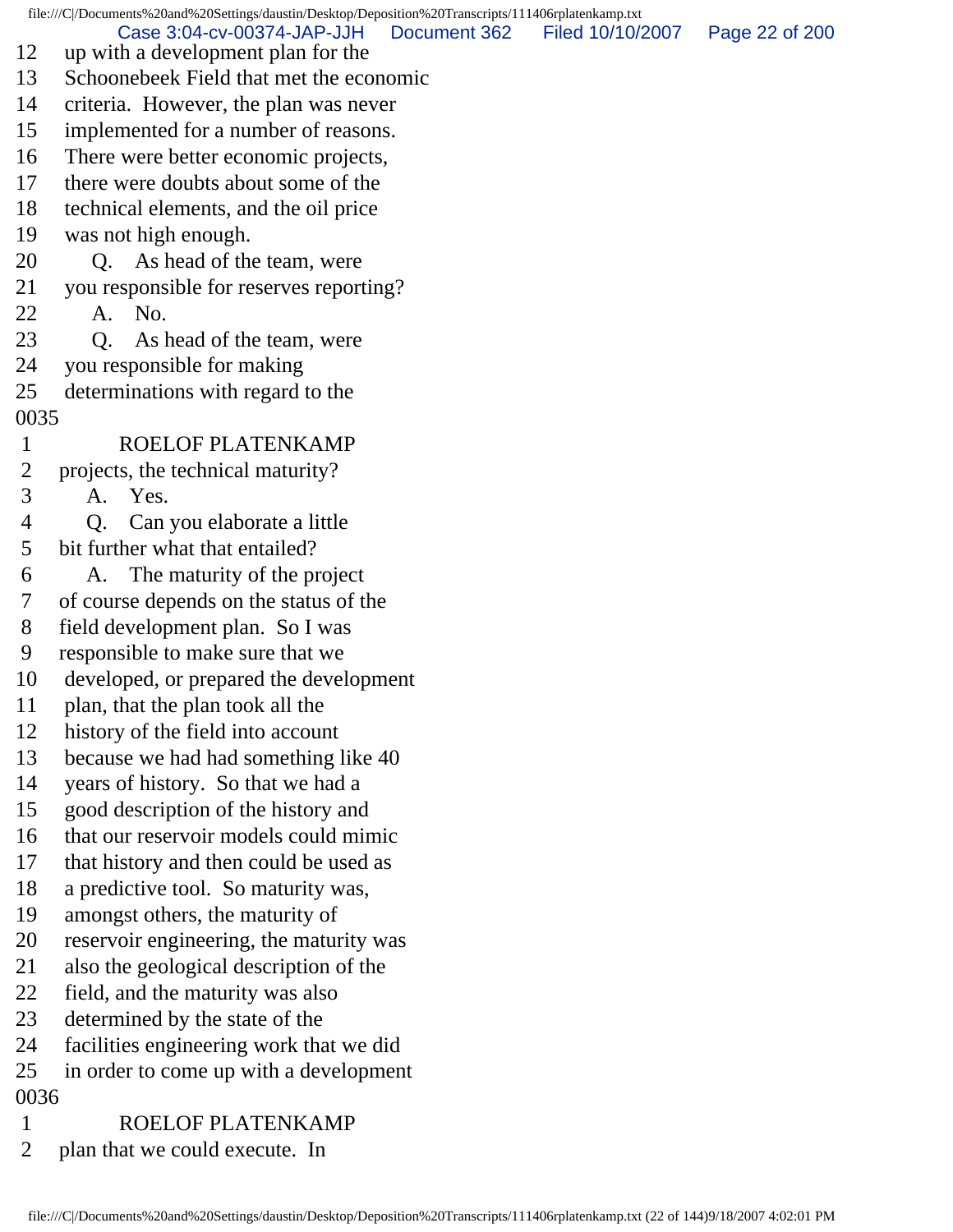file:///C|/Documents%20and%20Settings/daustin/Desktop/Deposition%20Transcripts/111406rplatenkamp.txt

Case 3:04-cv-00374-JAP-JJH Document 362 Filed 10/10/2007 Page 23 of 200

- 3 addition to that, of course we also had
- 4 to make sure that the stakeholders in
- 5 the environment of the Schoonebeek
- 6 Field were aware of what we were
- 7 planning to do and would give their --
- 8 their fiat with placing facilities in
- 9 the back. And at the end of 1990 we
- 10 had a development plan that was
- 11 basically ready for consideration.

## 12 Q. And in preparing that

- 13 development plan, did you also consider
- 14 the commercial maturity of the project?
- 15 A. Every day.
- 16 Q. And how did you do that,
- 17 generally speaking?
- 18 A. Generally speaking, it's
- 19 relatively straightforward. You have
- 20 an idea of how many wells have to be
- 21 drilled, both producing wells and
- 22 injecting wells, so you know what that
- 23 cost. The completion of the wells, you
- 24 know what that cost. You know what
- 25 facilities you have to build, so that
- 0037

## 1 ROELOF PLATENKAMP

- 2 comes with a cost. You know what it
- 3 takes to operate the field because you
- 4 have to generate steam. You know what
- 5 that costs. If you compare those costs
- 6 with the amount of revenue generated by
- 7 producing the hydrocarbons, you get an 8 economic picture.
- 9 Q. When you left NAM you said
- 10 you went to The Hague, and you said --
- 11 again, I think you said it was August
- 12 of 1988?
- 13 A. Correct.
- 14 Q. What did you do when you
- 15 were in The Hague?
- 16 A. I first became the
- 17 exploration and production
- 18 representative on the EP data
- 19 spearhead, which was part of the IT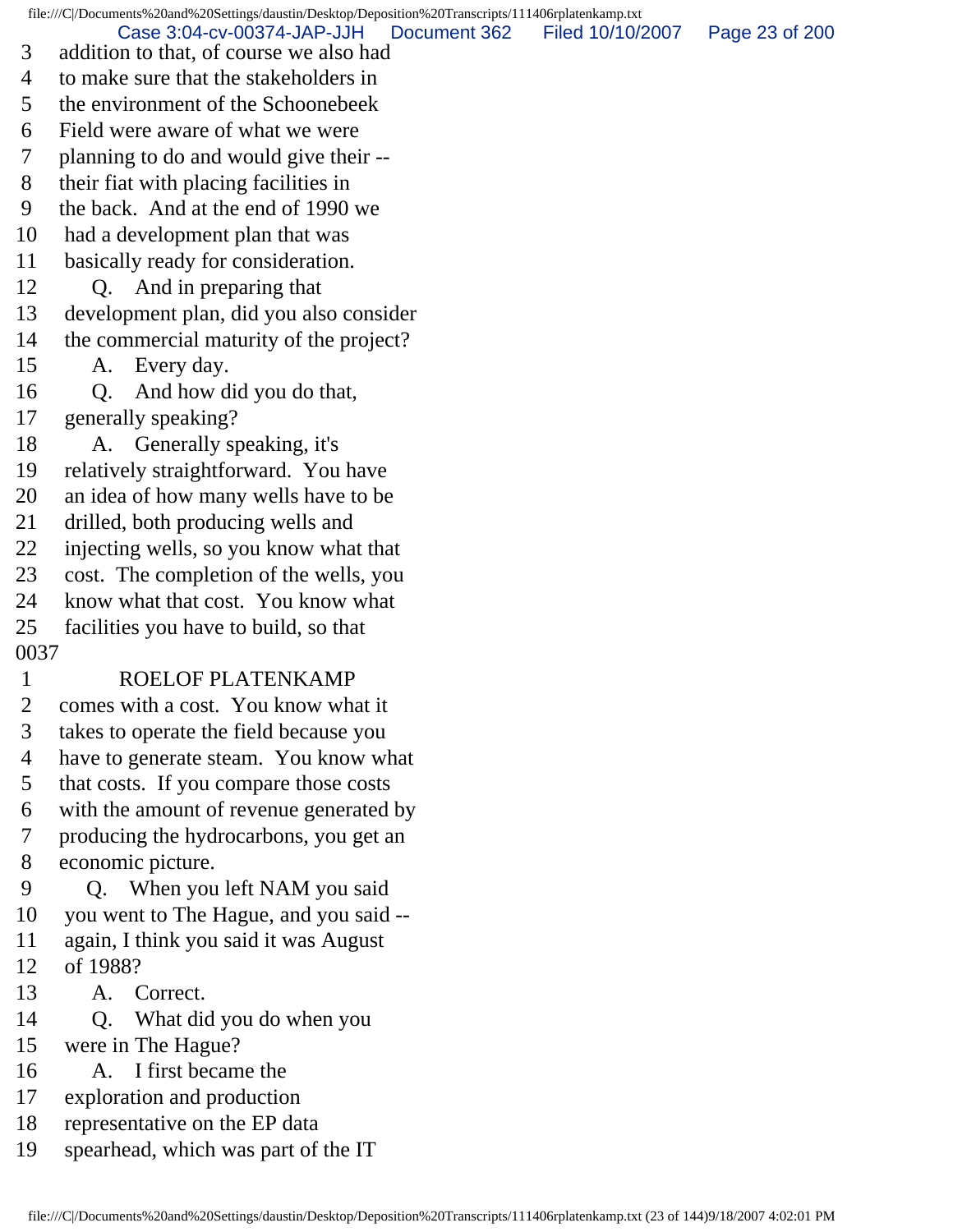file:///C|/Documents%20and%20Settings/daustin/Desktop/Deposition%20Transcripts/111406rplatenkamp.txt 20 function of exploration and production, 21 and dealt with IT items like 22 information planning, data management. 23 The data spearhead had a special task 24 to come up with a business model for 25 the exploration and production business 0038 1 ROELOF PLATENKAMP 2 that would allow us to map the existing 3 software portfolio against the EP 4 activities and data flows so we could 5 optimize the IT portfolio. 6 Q. And did you come up with a 7 business model that was implemented by 8 EP? 9 A. Indeed I did. 10 Q. And when was that 11 implemented? 12 A. The EP business model was 13 ready in 1989 and has since undergone a 14 number of rejuvenations. I think we 15 currently have EP business model 4 as 16 it exists today, still alive and 17 kicking. 18 Q. Have you been involved in 19 any of the upgrades to the business 20 model? 21 A. No. 22 MR. FERRARA: Jeff, with 23 great respect, this is very 24 interesting, we are yet a decade away 25 from anything relevant to this case. 0039 1 ROELOF PLATENKAMP 2 MR. HABER: Don't worry, 3 we'll get there. 4 MR. FERRARA: If it's 5 possible to -- 6 MR. HABER: We'll be there 7 when we get there, Ralph. 8 MR. FERRARA: All right. 9 Q. How long were you in The 10 Hague doing the EP data modeling? Case 3:04-cv-00374-JAP-JJH Document 362 Filed 10/10/2007 Page 24 of 200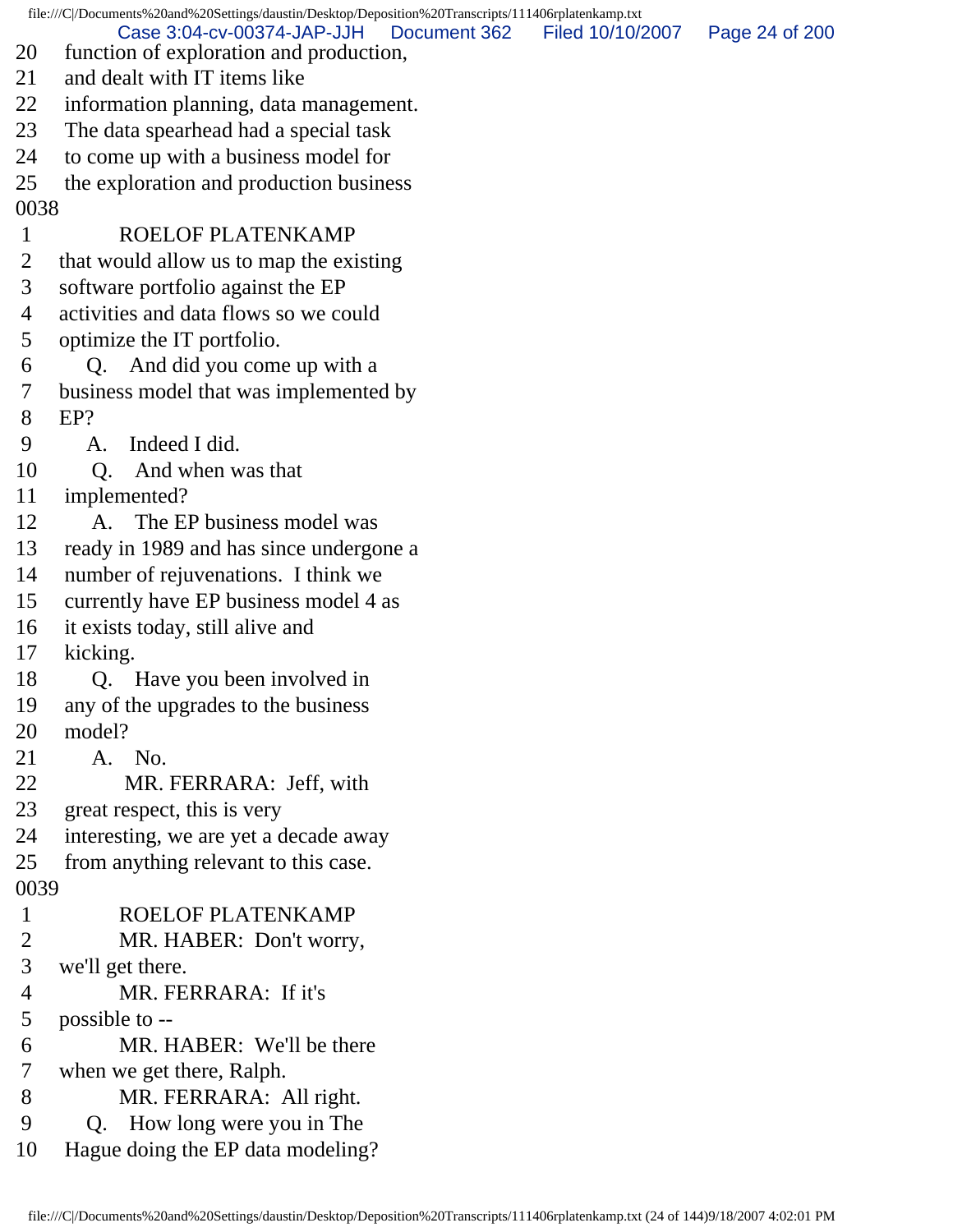file:///C|/Documents%20and%20Settings/daustin/Desktop/Deposition%20Transcripts/111406rplatenkamp.txt 11 A. I didn't do any data 12 modeling. That's a different activity. 13 Q. I'm sorry, I was referring 14 to the project you just described. 15 A. So we delivered the EP 16 business model in 1989, and then I 17 worked till the beginning mid-1991 18 implementing the EP business model in 19 the various operating units, making 20 sure people knew how to use it, how to 21 apply it. 22 The emphasis of implementing 23 the model in the operating units had to 24 do with optimizations of IT portfolios, 25 and improving the software packages. I 0040 1 ROELOF PLATENKAMP 2 was involved myself in implementing the 3 model and use it in organizational 4 design, and we also used it in mapping 5 out the required skills and abilities 6 of EP staff involved in various aspects 7 of the EP business. And there were a 8 couple of other applications that I 9 don't remember directly. 10 Q. Where did you go after your 11 time in The Hague? 12 A. I didn't leave The Hague. I 13 stayed in The Hague for another short 14 assignment in the EP economics 15 department. 16 Q. And what did you do in the 17 EP economics department? 18 A. Several things. I was 19 tasked to map out the global EP project 20 portfolio to build the picture of all 21 the projects that we had at that moment 22 in EP, worldwide, and see whether there 23 were ways and means by which we could 24 optimize the return on investment on 25 the overall EP portfolio. That was the 0041 1 ROELOF PLATENKAMP Case 3:04-cv-00374-JAP-JJH Document 362 Filed 10/10/2007 Page 25 of 200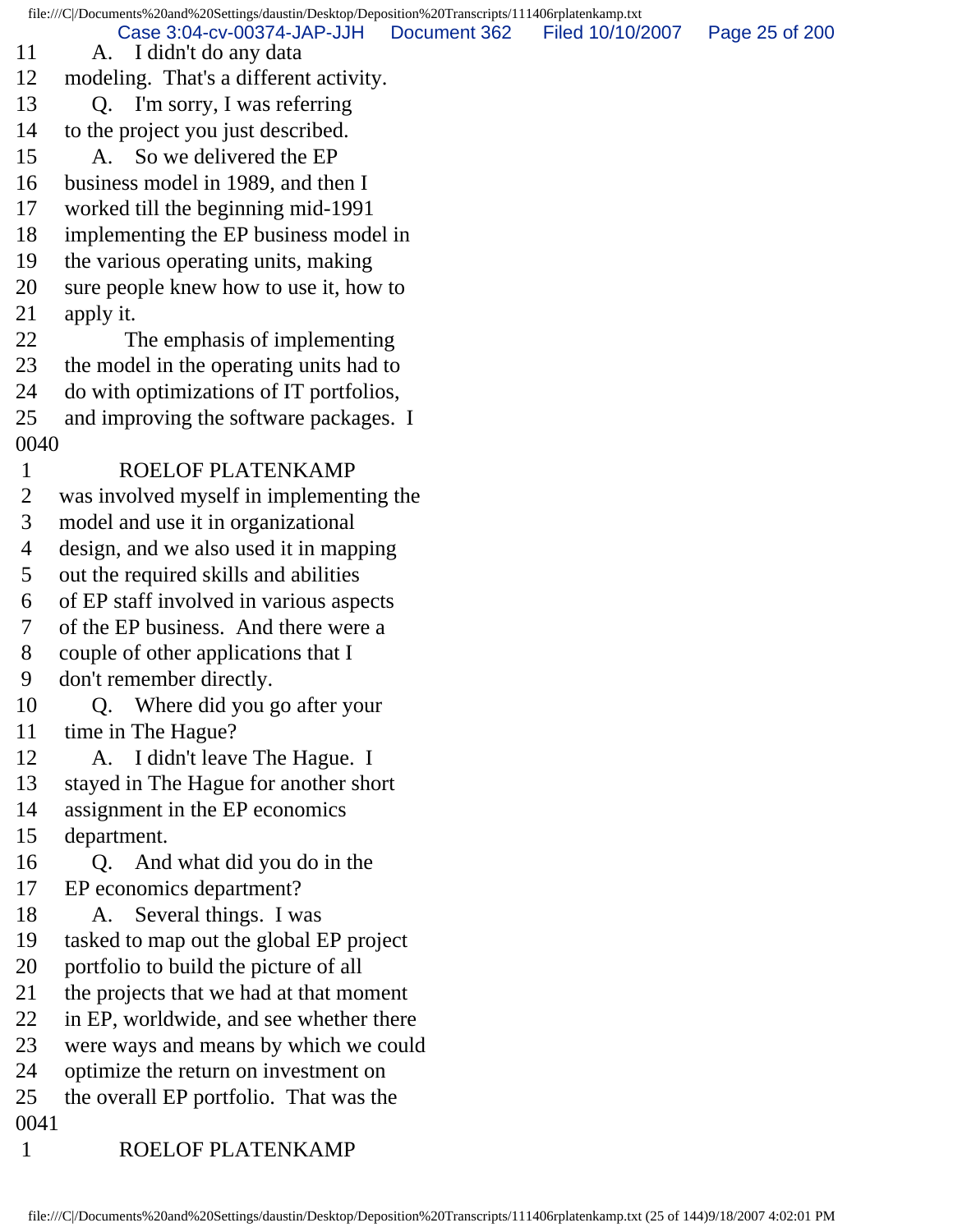file:///C|/Documents%20and%20Settings/daustin/Desktop/Deposition%20Transcripts/111406rplatenkamp.txt 2 first time that was ever attempted 3 within Shell. 4 Q. Who asked you -- withdrawn. 5 Who did you report to for 6 this project? 7 A. I reported to Mr. Colligan 8 who was then head of E&P. And for 9 daily matters I reported to a 10 Frenchman, but I have difficulty 11 recollecting his first name, but it was 12 Duroc, after rock. 13 Q. Did you have anyone working 14 with you on the project? 15 A. No. 16 Q. How long did it take you to 17 conclude the project? 18 A. That took me about three 19 months. 20 Q. Did you issue a report? 21 A. I issued a note to John 22 Colligan. 23 Q. And within the note did you 24 recommend ways to optimize the 25 portfolio? 0042 1 ROELOF PLATENKAMP 2 A. I gave a very clear 3 description of the portfolio, indicated 4 where optimization potential existed. 5 Q. Do you know if Mr. Colligan 6 had passed that note upward to the 7 BusCom? 8 A. I absolutely know for 9 certain he didn't do because there was 10 no BusCom in those days. 11 Q. Was there an ExCom? 12 A. There was no ExCom in those 13 days. 14 Q. So there was no committee 15 that headed EP at that time? 16 A. There was of course an EP 17 management team, but labels like BusCom 18 and ExCom did not exist. Case 3:04-cv-00374-JAP-JJH Document 362 Filed 10/10/2007 Page 26 of 200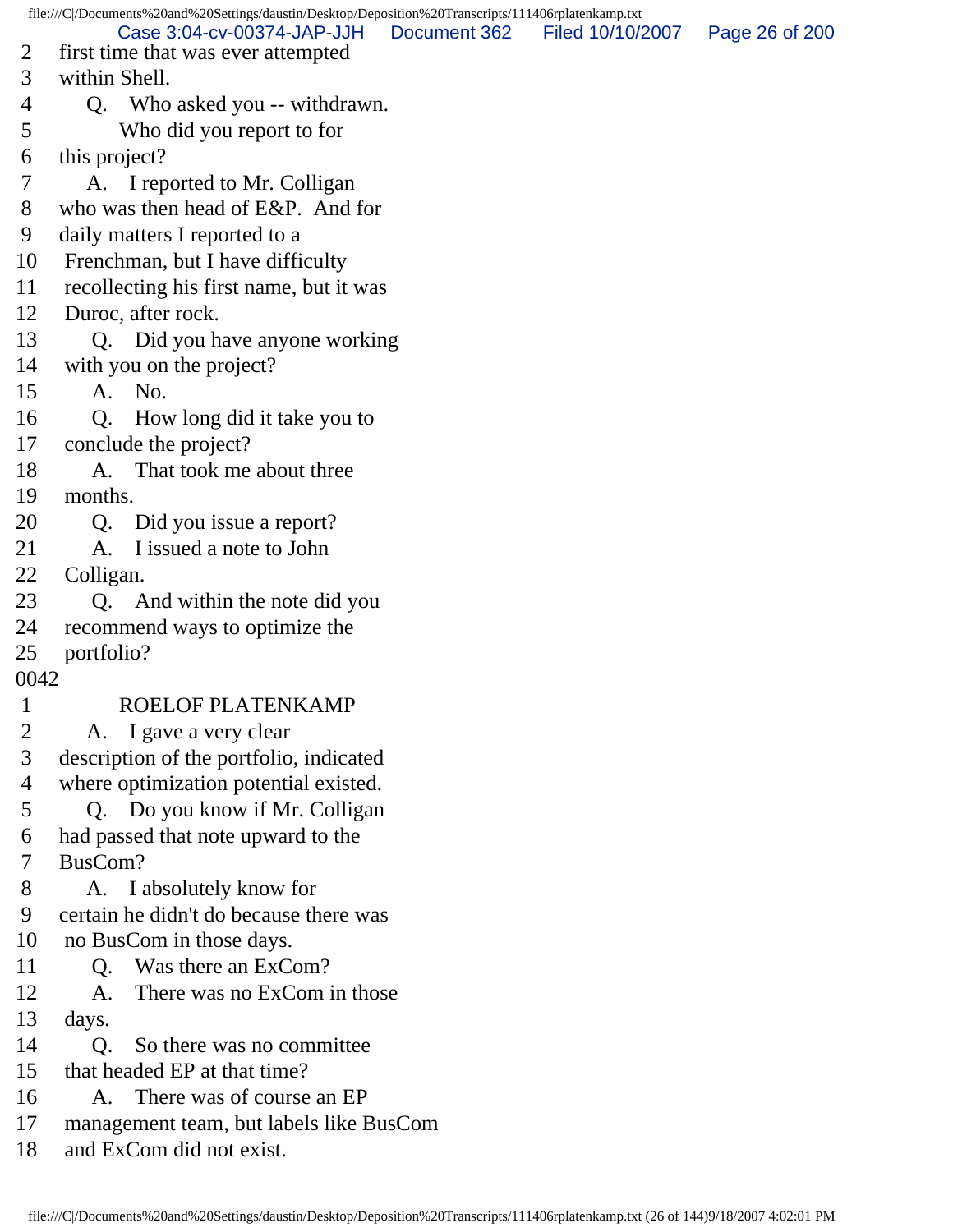file:///C|/Documents%20and%20Settings/daustin/Desktop/Deposition%20Transcripts/111406rplatenkamp.txt 19 Q. Do you know if he passed a 20 note upward to the management team? 21 A. Well, Mr. Colligan was part 22 of the management team, and I am 23 convinced that at some stage the note 24 was discussed in the management team. 25 Q. Do you know if any of your 0043 1 ROELOF PLATENKAMP 2 recommendations were implemented? 3 A. No. 4 MS. ASHTON: No, you don't 5 know or -- 6 Q. No, you don't know, or -- 7 A. No, I don't know. 8 Q. Thank you. 9 MR. HABER: And thank you. 10 Q. What did you do after this 11 work, this project? 12 A. I transferred to Shell 13 Expro, back to London. 14 Q. And when was that? 15 A. That was December 1991, 16 first of December. 17 Q. And what did you do on your 18 return? 19 A. I was appointed as the 20 petroleum engineering manager for Shell 21 Exploration & Production. 22 Q. What were your 23 responsibilities in that role? 24 A. The main responsibility in 25 that role was to identify the economic 0044 1 ROELOF PLATENKAMP 2 viability of the scope for recovery 3 that Shell Expro had on the books. 4 Q. And how did you go about 5 doing that, again, generally? 6 A. I started a project called 7 prospect portfolio analysis, that 8 evaluated all the prospects in the 9 discovered prospect portfolio for which Case 3:04-cv-00374-JAP-JJH Document 362 Filed 10/10/2007 Page 27 of 200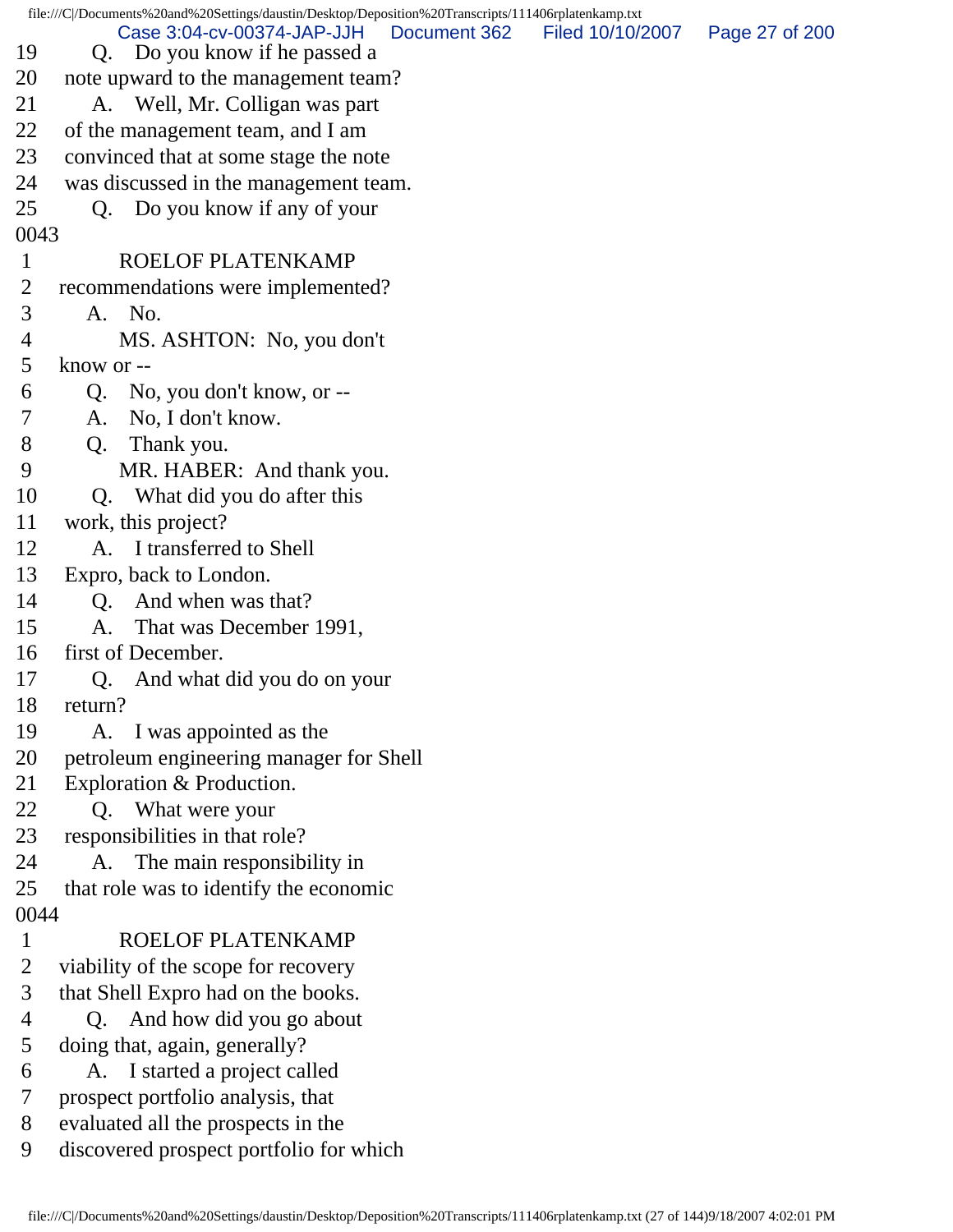file:///C|/Documents%20and%20Settings/daustin/Desktop/Deposition%20Transcripts/111406rplatenkamp.txt 10 there was no viable economic 11 development plan. In a very systematic 12 manner we made development plans for 13 all these prospects, and tested the 14 viability of these prospects at the 15 so-called well head level. The overall 16 economic viability including surface 17 facilities was of course very dependent 18 on the proximity of existing platforms 19 or other evacuation means, and that was 20 step 2. 21 So after a year and a half 22 we had mapped out the entire portfolio 23 and divided the portfolio into a part 24 that had economic viability and where 25 actions could be taken to bring the 0045 1 ROELOF PLATENKAMP 2 scope for recovery to production, and a 3 group of prospects where we didn't see 4 economic viability. 5 Q. Just so I'm clear, when you 6 say bring scope for recovery to 7 production, you mean move the reserve 8 -- the resources, the SFR to proved 9 reserves? 10 A. No. 11 Q. What do you mean by that? 12 A. To build the facilities and 13 drill the wells so that the liquids in 14 the reservoirs can be extracted and 15 sold. That's the business. 16 Q. And at that -- I just want 17 to be clear. At that point when you're 18 extracting and selling the hydrocarbon, 19 at that point they are categorized as 20 proved; is that correct? 21 A. When you develop scope for 22 recovery then of course part of it will 23 go to developed reserves, part of that 24 will be proved. 25 Q. Did you have any 0046 Case 3:04-cv-00374-JAP-JJH Document 362 Filed 10/10/2007 Page 28 of 200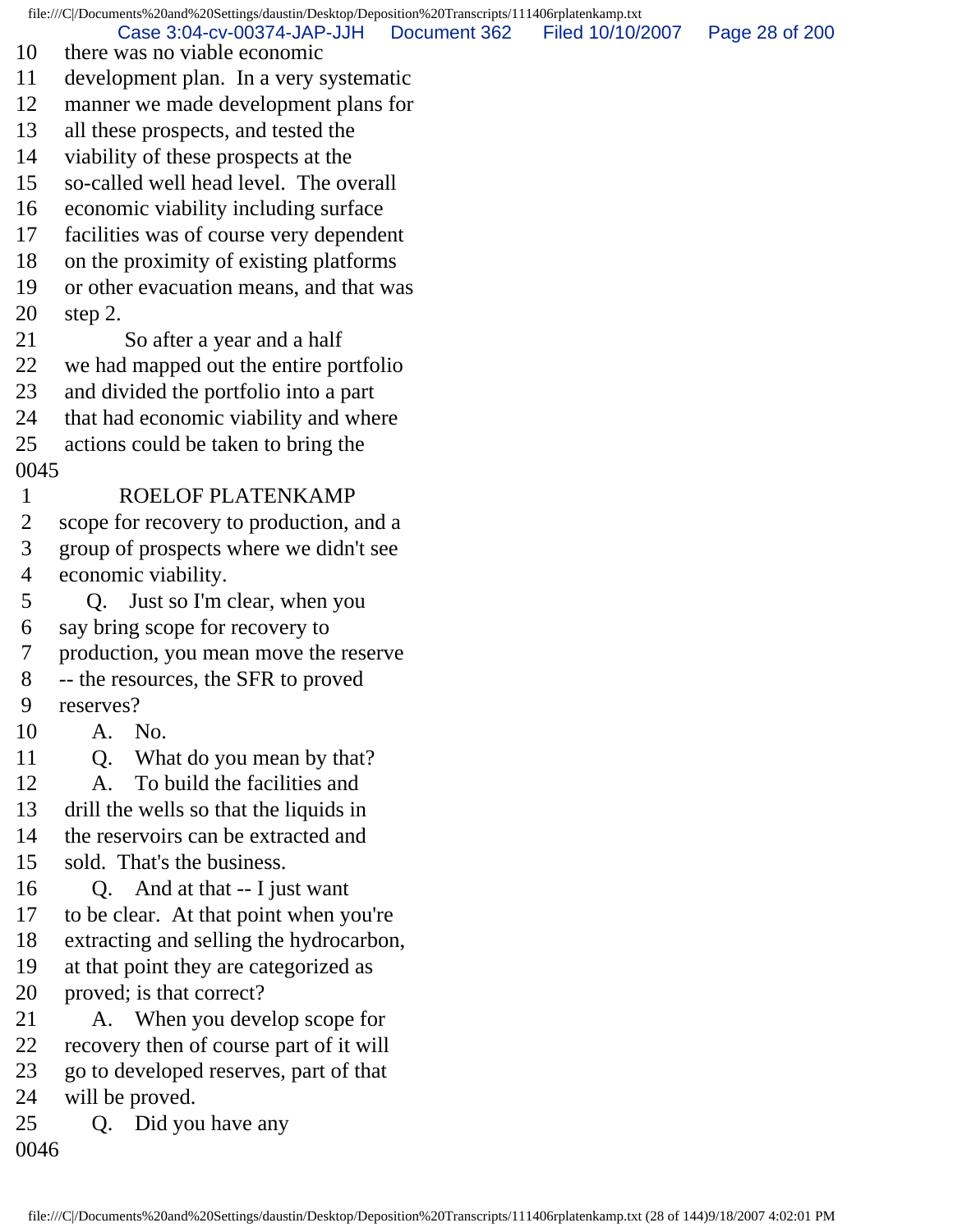file:///C|/Documents%20and%20Settings/daustin/Desktop/Deposition%20Transcripts/111406rplatenkamp.txt 1 ROELOF PLATENKAMP 2 responsibilities for reserves reporting 3 in this stint? 4 A. No, I did not. 5 Q. Again, we have to just wait 6 till each of us are done. How long 7 were you at Shell Expro? 8 A. I was at Shell Expro till -- 9 let me see, December '91, February -- 10 February '94. 11 Q. And what did you do after 12 Shell Expro? 13 A. I went to Venezuela. 14 Q. And when did you go there? 15 A. I arrived there in March 16 1994. I had to take a bit of holiday 17 in between the assignments. 18 O. And how long were you there? 19 A. I was in Venezuela until 20 September 1996. 21 Q. And what did you do while 22 you were in Venezuela? 23 A. I was the development 24 director for the new company called 25 Shell Venezuela Sociedad Anonima. 0047 1 ROELOF PLATENKAMP 2 Q. As development director did 3 you have any responsibility for 4 reserves reporting? 5 A. No. 6 Q. After Venezuela, where did 7 you go next? 8 A. I went to Oman, Petroleum 9 Development Oman. 10 Q. When did you start there? 11 A. I started there in September 12 1996. 13 Q. Until when? I'm sorry, 14 until when? 15 A. I was in Oman till 16 March/April 1999. 17 Q. And what did you do when you Case 3:04-cv-00374-JAP-JJH Document 362 Filed 10/10/2007 Page 29 of 200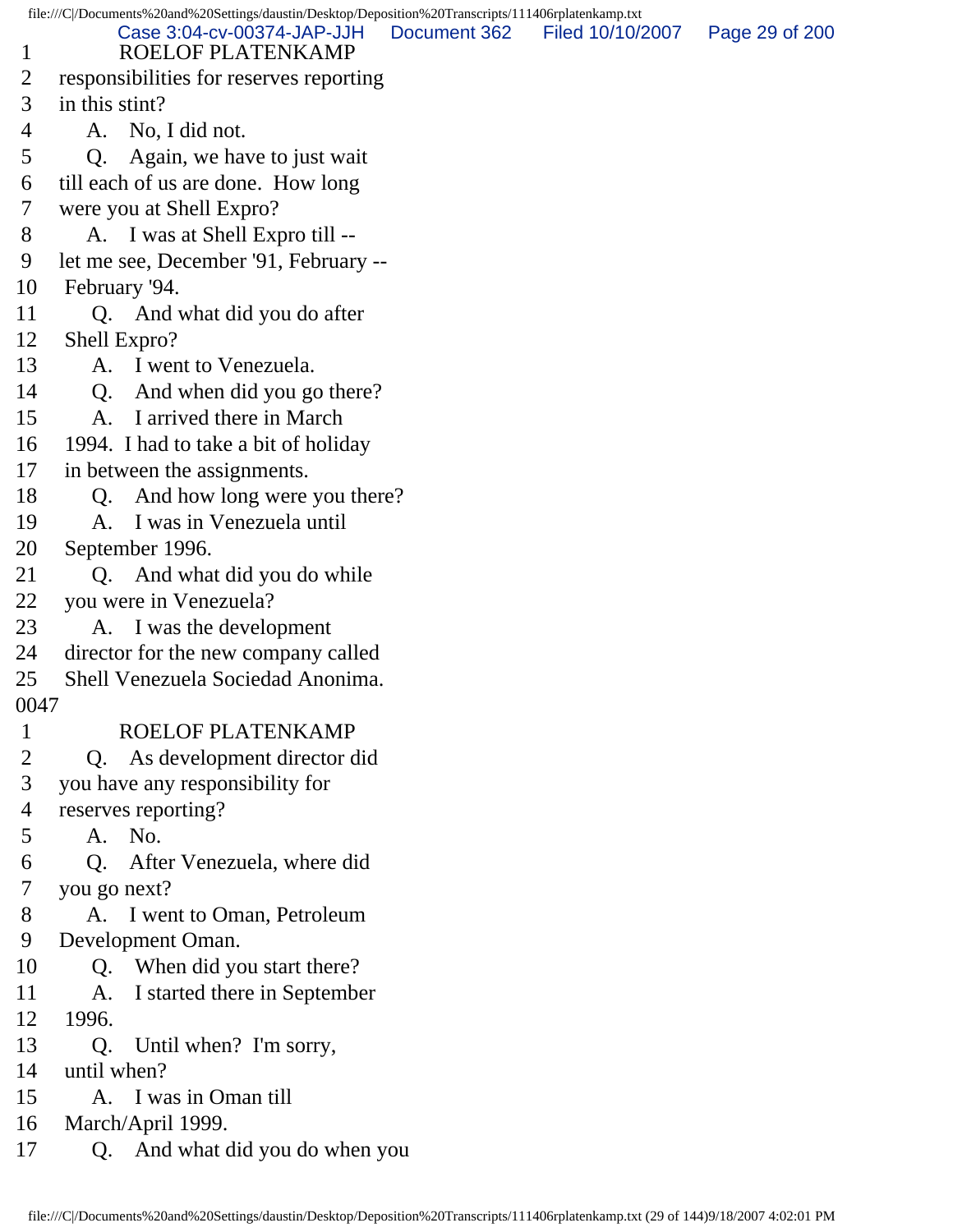file:///C|/Documents%20and%20Settings/daustin/Desktop/Deposition%20Transcripts/111406rplatenkamp.txt 18 were in Oman? 19 A. I started as the development 20 manager of the A -- the B unit. Then I 21 was asked to reorganize Petroleum 22 Development Oman. Then I was director 23 of the B unit, after which we 24 implemented the new organization and I 25 became the corporate affairs director. 0048 1 ROELOF PLATENKAMP 2 Q. What were your 3 responsibilities as development 4 manager? 5 A. Responsibilities as 6 development manager were making sure 7 that, A, we drilled appraisal wells of 8 the prospects where we required more 9 appraisal. We drilled development 10 wells in the prospects, or in the 11 already developed fields where further 12 development was required, making the 13 development plans, of course, 14 supporting those development wells, and 15 execution of the engineering activities 16 required to produce the surface 17 facilities that these developments 18 needed, so building tanks, all the pots 19 and pans that you see in a nice oil 20 field. 21 Q. Now, you referred to it as B 22 unit. Was there a distinction between 23 various units within PDO? 24 A. If there is a B unit most 25 likely there was an A unit, and yes 0049 1 ROELOF PLATENKAMP 2 there was an A unit. 3 Q. And what was the distinction 4 between the two units? 5 A. Purely geographical. There 6 was a unit to the south which was the B 7 unit, and a unit to the north, which 8 was the A unit. For political reasons Case 3:04-cv-00374-JAP-JJH Document 362 Filed 10/10/2007 Page 30 of 200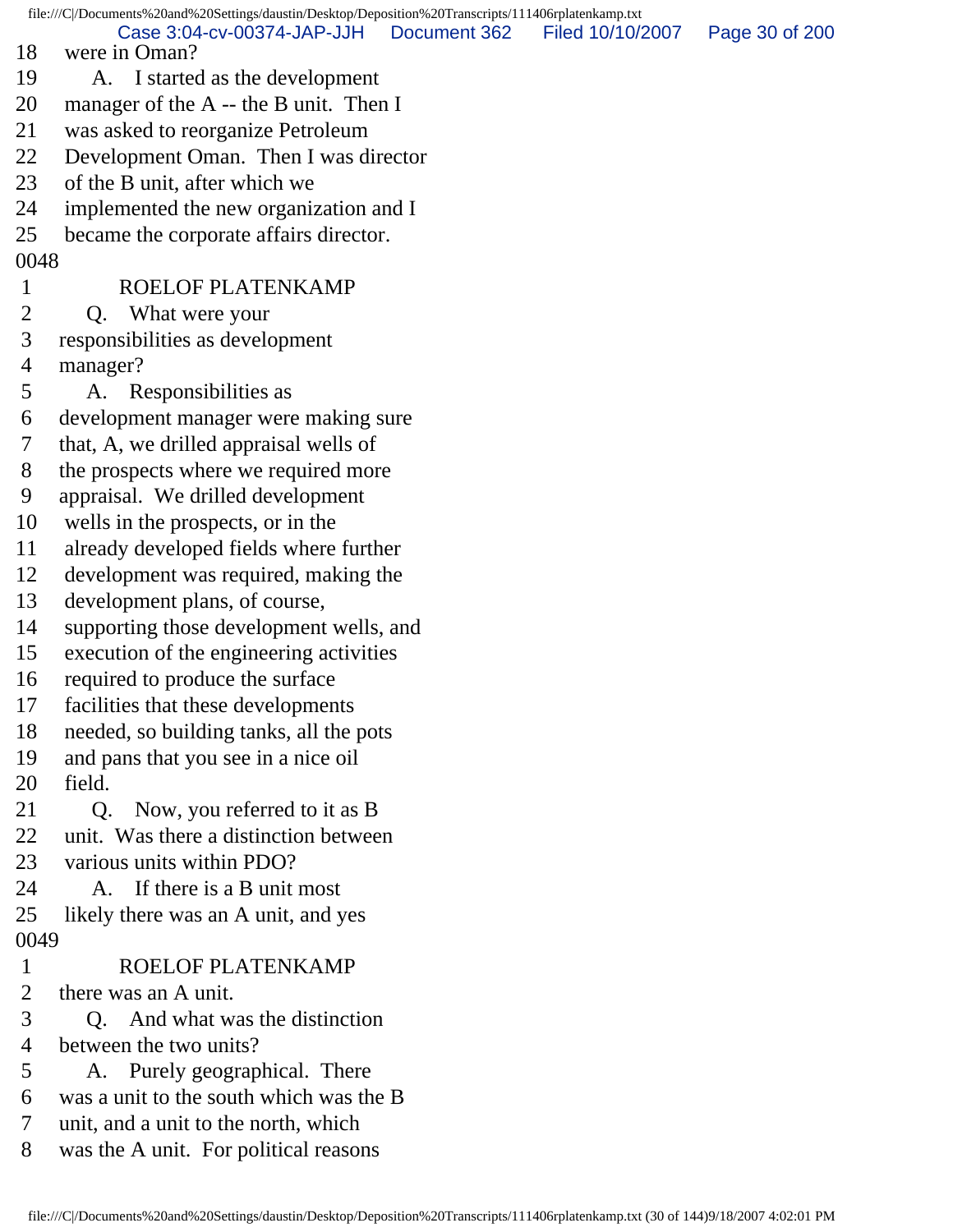file:///C|/Documents%20and%20Settings/daustin/Desktop/Deposition%20Transcripts/111406rplatenkamp.txt 9 you could not refer to a north and 10 south unit. 11 O. You mentioned a 12 reorganization that you were involved 13 in. Can you tell us a little bit about 14 that? 15 A. The idea had come up that 16 Petroleum Development Oman had become 17 too big and that the two units in 18 themselves were too big to be run as 19 independent units and we need to -- we 20 needed to go to a number of smaller 21 units. So I was asked to work out what 22 type of organizational structure would 23 be the best in order to achieve that, 24 that goal. 25 Q. Who asked you to look into 0050 1 ROELOF PLATENKAMP 2 the reorganization? 3 A. Brian Ward, the managing 4 director of PDO. 5 Q. Now, managing director, is 6 that the same as a regional business 7 director? 8 A. No. 9 Q. That's lower on the ladder 10 of responsibilities? 11 A. That's an interesting 12 question. In those days there were no 13 regional business directors. Let me 14 correct that. There were -- we've gone 15 through many organizations. In those 16 days there were regional business 17 directors, correct, and they were the 18 governors without executive 19 responsibilities for the regions. PDO 20 was part of the Middle East region. 21 Hank Dijkraaf was the regional business 22 director overseeing what happened in 23 the regions. 24 Q. Is that Hank Dijkraaf? 25 A. Hank Dijkraaf. Case 3:04-cv-00374-JAP-JJH Document 362 Filed 10/10/2007 Page 31 of 200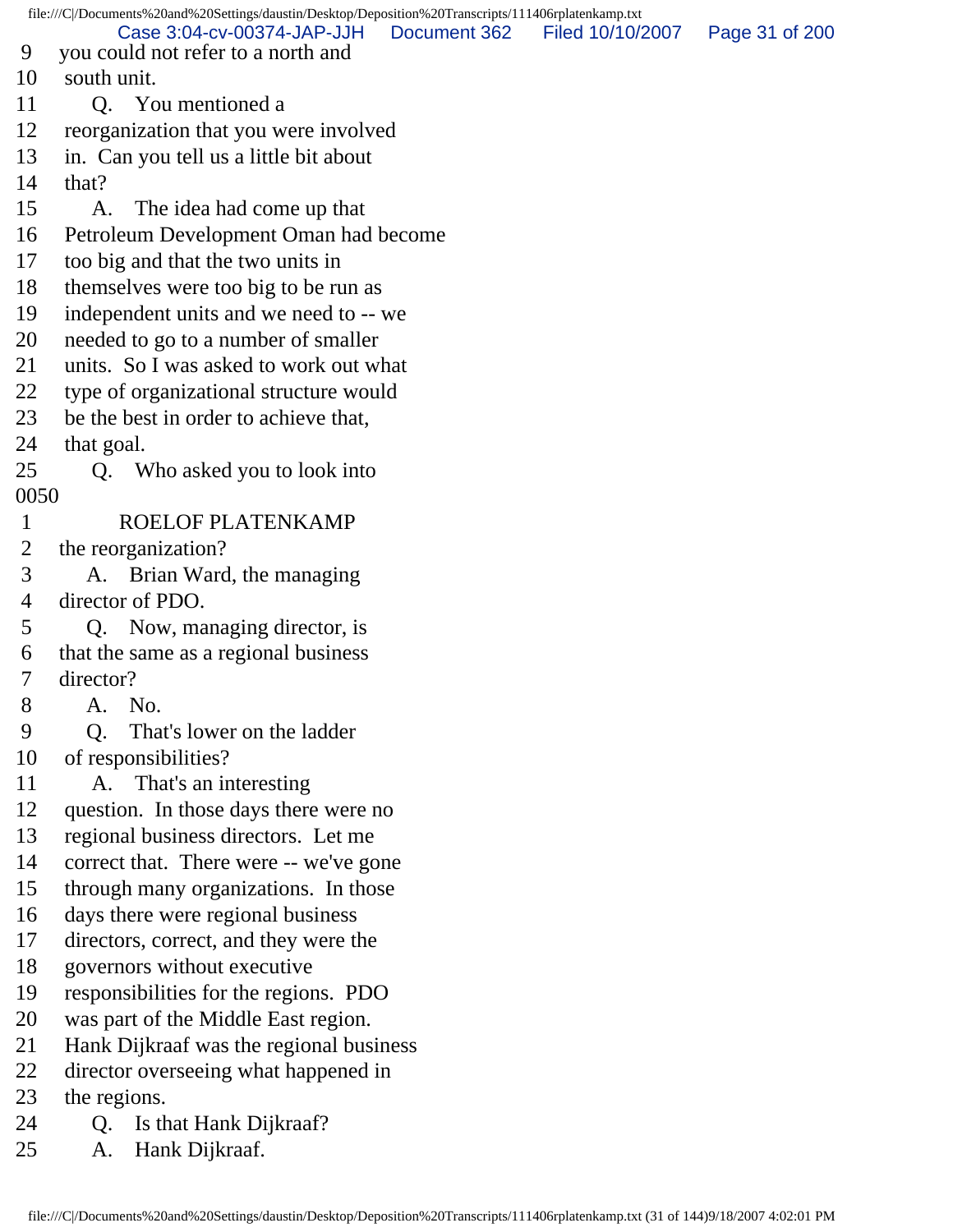|                | file:///C /Documents%20and%20Settings/daustin/Desktop/Deposition%20Transcripts/111406rplatenkamp.txt |              |                  |                |
|----------------|------------------------------------------------------------------------------------------------------|--------------|------------------|----------------|
| 0051           | Case 3:04-cv-00374-JAP-JJH                                                                           | Document 362 | Filed 10/10/2007 | Page 32 of 200 |
| $\mathbf{1}$   | <b>ROELOF PLATENKAMP</b>                                                                             |              |                  |                |
| 2              | Q. Who had responsibility for                                                                        |              |                  |                |
| 3              | reserves reporting on behalf of Shell                                                                |              |                  |                |
| 4              | in Oman?                                                                                             |              |                  |                |
| 5              | There was a planning group,<br>A.                                                                    |              |                  |                |
| 6              | and the planning group did the reserves                                                              |              |                  |                |
| 7              | reporting. The planning group was a                                                                  |              |                  |                |
| 8              | corporate unit reporting initially into                                                              |              |                  |                |
| 9              | the oil and gas director of PDO,                                                                     |              |                  |                |
| 10             | Abdullah Lanki.                                                                                      |              |                  |                |
| 11             | So did the planning group<br>Q.                                                                      |              |                  |                |
| 12             | have any responsibility for making                                                                   |              |                  |                |
| 13             | recommendations about reserves that                                                                  |              |                  |                |
| 14             | could be reported as proved to Shell?                                                                |              |                  |                |
| 15             | The petroleum engineering<br>A.                                                                      |              |                  |                |
| 16             | managers of each asset, together with                                                                |              |                  |                |
| 17             | the reservoir engineering staff,                                                                     |              |                  |                |
| 18             | prepared the submissions of their asset                                                              |              |                  |                |
| 19             | to the planning group, who compiled the                                                              |              |                  |                |
| 20             | overall reserves view for Petroleum                                                                  |              |                  |                |
| 21             | Development Oman.                                                                                    |              |                  |                |
| 22             | Q. Were you a member of this                                                                         |              |                  |                |
| 23             | planning group?                                                                                      |              |                  |                |
| 24             | In my last assignment in PDO<br>А.                                                                   |              |                  |                |
| 25             | when I was corporate affairs director                                                                |              |                  |                |
| 0052           |                                                                                                      |              |                  |                |
| $\mathbf 1$    | ROELOF PLATENKAMP                                                                                    |              |                  |                |
| $\overline{2}$ | in the new organization, the planning                                                                |              |                  |                |
| 3              | group reported to me.                                                                                |              |                  |                |
| 4              | Q. Did you have authority to                                                                         |              |                  |                |
| 5              | make changes to proved reserves                                                                      |              |                  |                |
| 6              | recommendations that were made by the                                                                |              |                  |                |
| 7              | various assets?                                                                                      |              |                  |                |
| 8              | I had to make sure that the<br>A.                                                                    |              |                  |                |
| 9              | people working in the planning group                                                                 |              |                  |                |
| 10             | applied the proper guidelines. And I                                                                 |              |                  |                |
| 11             | formally had to sign off on the                                                                      |              |                  |                |
| 12             | submissions that were made to the                                                                    |              |                  |                |
| 13             | group. I never became involved in the                                                                |              |                  |                |
| 14             | technical evaluations that were                                                                      |              |                  |                |
| 15             | underlying the submission because that                                                               |              |                  |                |
| 16             | authority had been delegated to the                                                                  |              |                  |                |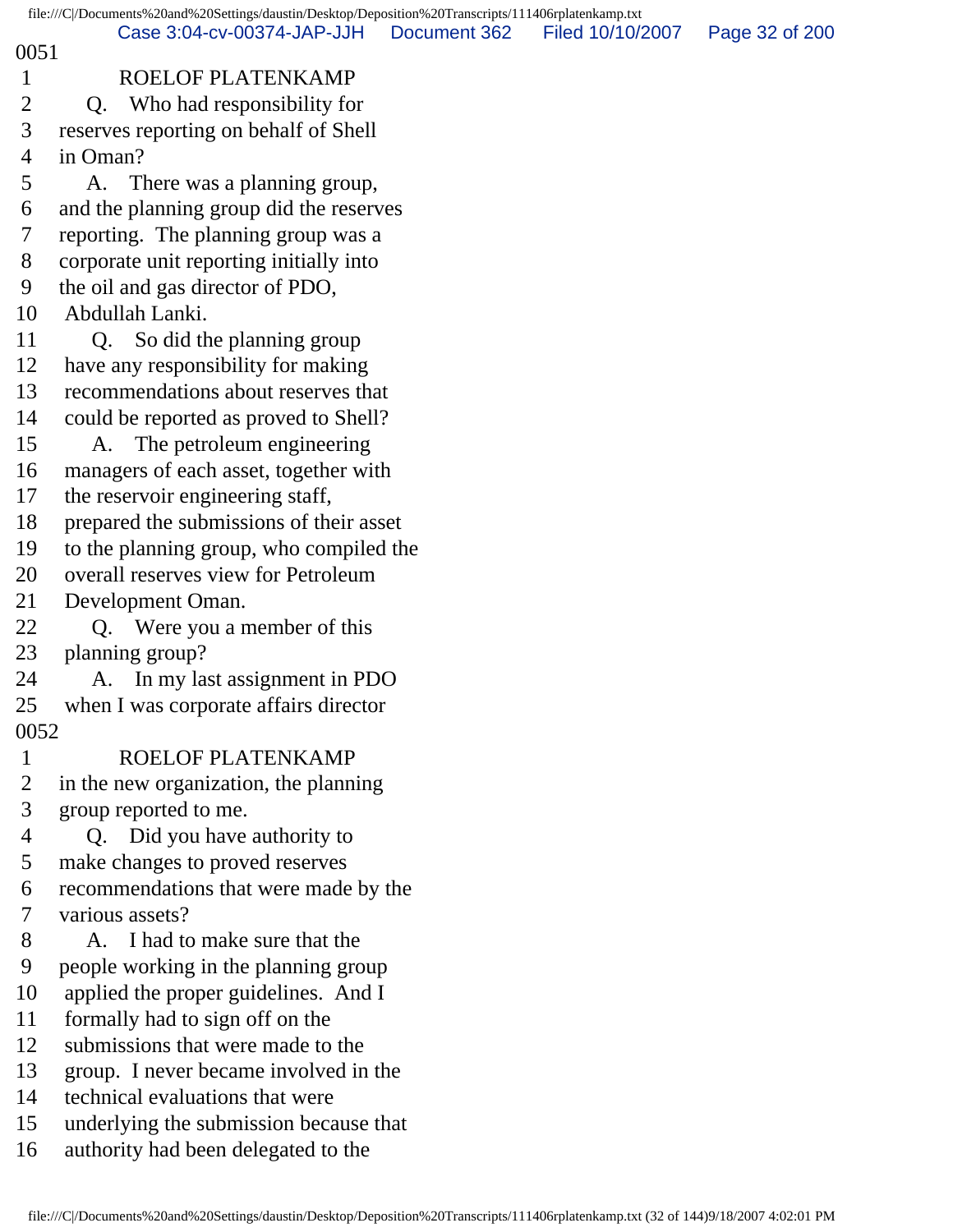file:///C|/Documents%20and%20Settings/daustin/Desktop/Deposition%20Transcripts/111406rplatenkamp.txt 17 chief PEs of the asset groups for their 18 assets, and head of planning for the 19 planning group. 20 Q. Now, when you say that you 21 had to make sure that the guidelines 22 were applied, which guidelines are you 23 referring to? 24 A. The submissions that PDO 25 made were to the Shell group, so they 0053 1 ROELOF PLATENKAMP 2 were the Shell resource classification 3 guidelines. 4 Q. And those were the 5 guidelines that were in effect at that 6 time? 7 A. In effect in that time. 8 They had been changed. 9 Q. And you say had been 10 changed. How frequently, if you know, 11 are they changed? 12 A. Infrequently. 13 Q. At the time that you were 14 head of corporate affairs, did you ever 15 check the submissions against the SEC's 16 Rule 4-10? 17 A. No, I did not. 18 Q. Is there a reason you didn't 19 check them against the SEC's rule? 20 A. We did not make an SEC 21 submission. We only made submissions 22 to the Shell group. 23 Q. At the time that you were in 24 this position, did you ever compare 25 Shell's guidelines against the SEC rule 0054 1 ROELOF PLATENKAMP 2 to see  $-$  3 A. No, I did not. 4 Q. I'm sorry -- to see if the 5 guidelines were compliant with the 6 rule? 7 A. No, I did not. Case 3:04-cv-00374-JAP-JJH Document 362 Filed 10/10/2007 Page 33 of 200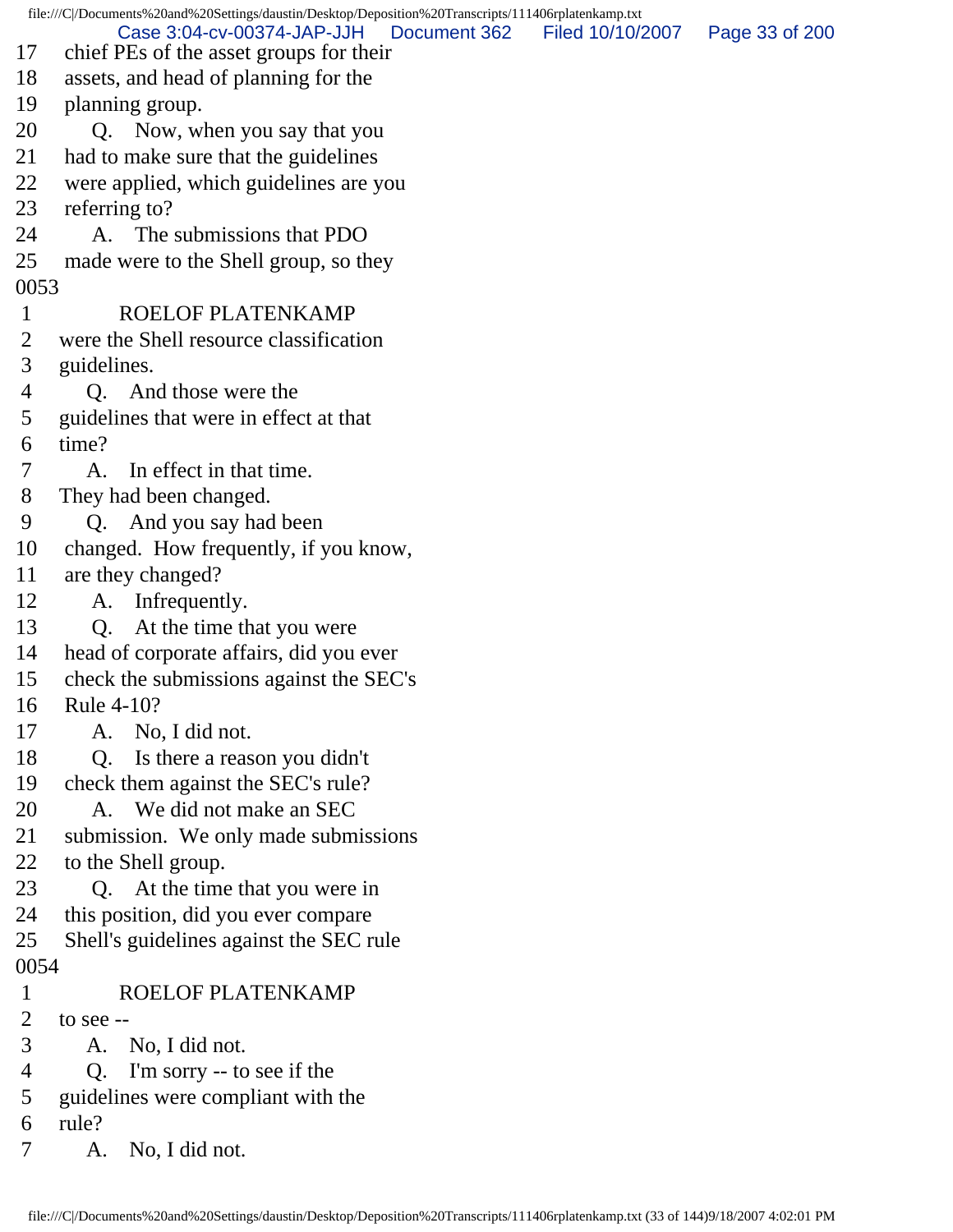file:///C|/Documents%20and%20Settings/daustin/Desktop/Deposition%20Transcripts/111406rplatenkamp.txt 8 Q. Now, I think you also 9 testified a few moments ago that in 10 your position in corporate affairs you 11 signed submissions to Shell, correct? 12 A. Yes, I did. 13 Q. Were those submissions made 14 in connection with the ARPR process? 15 A. Indeed. 16 Q. And for the record, can you 17 tell us what the ARPR process is? 18 A. The ARPR process is a 19 process that happens ever year, which 20 is the annual review of petroleum 21 resources. 22 O. And what information is 23 included in the submission that is made 24 in connection with the ARPR? 25 A. It's the status of the 0055 1 ROELOF PLATENKAMP 2 fields at the end of each calendar year 3 in terms of how many hydrocarbons have 4 been produced and what is left in a 5 number of categories. 6 Q. Does the submission focus on 7 any particular type of resource such 8 as, for instance, proved reserves as 9 opposed to SFR? 10 A. The submission takes the 11 entire spectrum of categories into 12 account. 13 Q. And reports on each of the 14 categories? 15 A. Indeed. 16 Q. Okay. Where -- withdrawn. 17 What are the categories that 18 are included in the ARPR submission? 19 A. I'm not a specialist, but 20 proved reserves, expectation reserves, 21 and then proved developed, proved 22 undeveloped, scope for recovery, are in 23 general part of that submission. 24 Q. And at the time you made the Case 3:04-cv-00374-JAP-JJH Document 362 Filed 10/10/2007 Page 34 of 200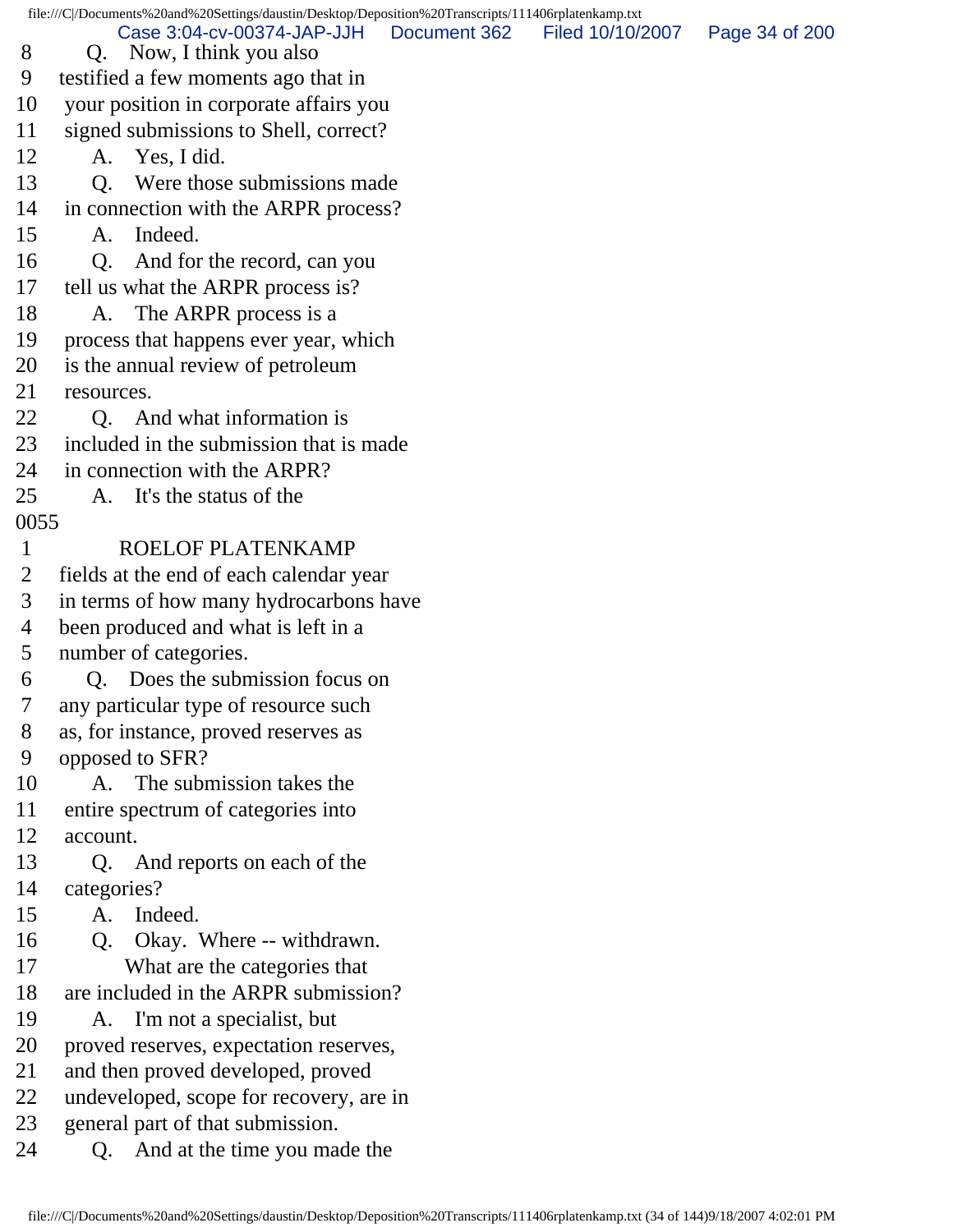file:///C|/Documents%20and%20Settings/daustin/Desktop/Deposition%20Transcripts/111406rplatenkamp.txt 25 submission in the ARPR process, how was 0056 1 ROELOF PLATENKAMP 2 PDO reporting its proved reserves? By 3 that I mean was it probabilistic 4 methodology, deterministic methodology? 5 A. I must admit that I don't 6 know the details at that moment in 7 time. I was only once in a situation 8 where I had to sign off, which was in 9 1999. We had gone through a change in 10 the guidelines, and I was recovering 11 from a pretty serious medical 12 condition, and I challenged in the 13 usual way the people preparing the 14 report whether they had done what was 15 required, and that was about it. 16 Q. When you say challenged, how 17 did you challenge the people who were 18 preparing the report? 19 A. Did you follow the 20 procedures, did you check that the 21 numbers are right, did you have 22 discussions with the individual 23 reservoir engineers. 24 Q. Do you know if PDO was 25 reporting proved reserves -- strike 0057 1 ROELOF PLATENKAMP 2 that. 3 Do you know if PDO was 4 reporting expectation reserves as 5 proved reserves in connection with the 6 ARPR? 7 A. Can you repeat the question, 8 because if I heard you, you said do I 9 know whether PDO reported expectation 10 reserves as proved reserves. 11 Q. Correct. 12 A. No. 13 Q. Let me ask you this question 14 first. Do you know what -- 15 A. Approved different Case 3:04-cv-00374-JAP-JJH Document 362 Filed 10/10/2007 Page 35 of 200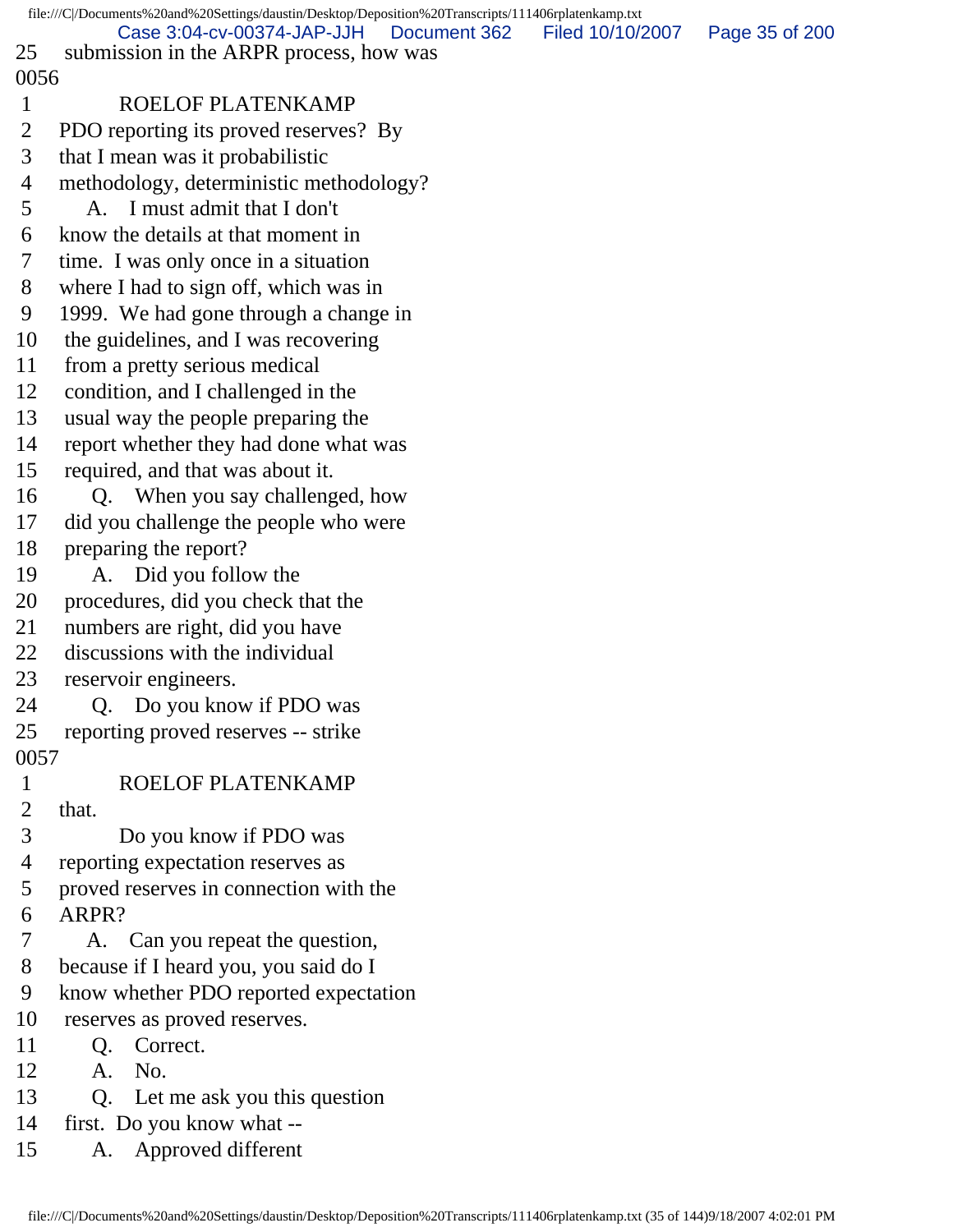file:///C|/Documents%20and%20Settings/daustin/Desktop/Deposition%20Transcripts/111406rplatenkamp.txt 16 categories. 17 Q. Let me ask you first. Do 18 you know what expectation reserves are? 19 A. I know what expectation 20 reserves are. 21 Q. For the record, can you tell 22 us? 23 A. Expectation reserves are the 24 reserves that reflect the most likely 25 outcome if you were to sample ad 0058 1 ROELOF PLATENKAMP 2 infinitum the distribution curve of the 3 possible outcomes of all the 4 statistical variations of the 5 parameters that make up the volumetric 6 and recovery distribution of the 7 reservoir. 8 To make it very simple, if 9 you have a low estimate, a mid-estimate 10 and a high estimate, you add the three 11 numbers together, you divide by three, 12 then you get the expectation. In 13 reality, you have an entire curve and 14 you do the same mathematical procedure 15 for the entire curve. 16 Q. Do you know if there came a 17 time in PDO where expectation reserves 18 were reported to Shell as proved 19 reserves? 20 A. No, I don't. 21 MR. HABER: Let's mark this 22 as 1. 23 (Platenkamp Exhibit 1 24 for identification, Bates stamped V 25 00101964 through V 00101973 and OM 0059 1 ROELOF PLATENKAMP 2 000113 through OM 000122.) 3 MR. FERRARA: Some time in 4 the next five minutes maybe we can take 5 a break, at your convenience. 6 MR. HABER: If you want to Case 3:04-cv-00374-JAP-JJH Document 362 Filed 10/10/2007 Page 36 of 200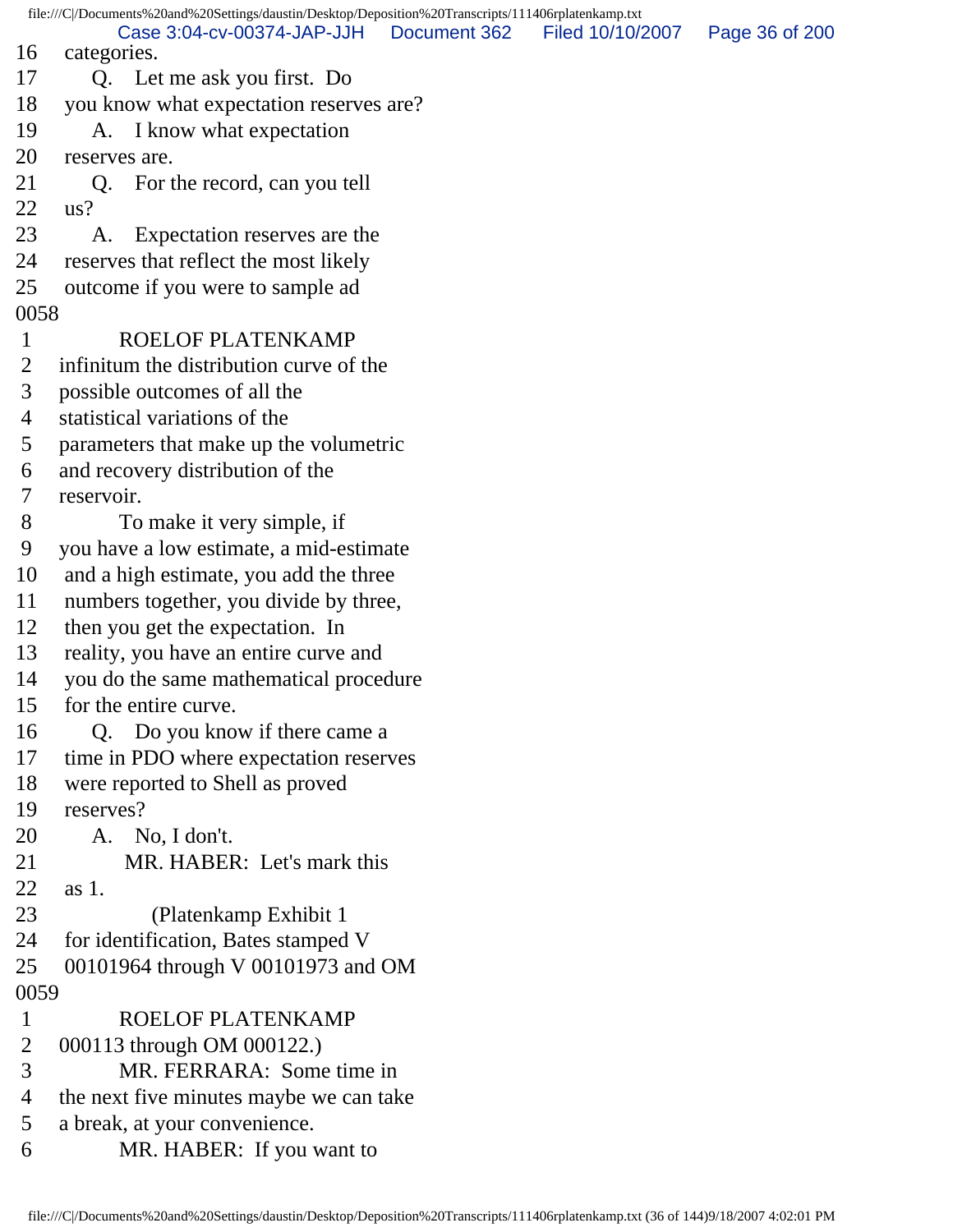file:///C|/Documents%20and%20Settings/daustin/Desktop/Deposition%20Transcripts/111406rplatenkamp.txt 7 do it now, that's fine. 8 THE VIDEO OPERATOR: Going 9 off the record at 11:11, tape 1. 10 (A recess was taken.) 11 THE VIDEO OPERATOR: Back on 12 the record 11:28, this is still tape 1. 13 MR. HABER: I've just handed 14 the witness what we've marked as 15 Platenkamp Exhibit 1, which is a 16 multiple page document that bears the 17 Bates number V 00101964 through V 18 00101973. There's also another Bates 19 range on the document and that is OM 20 000113 through OM 000122. The document 21 has it looks like Petroleum Development 22 Oman LLC letterhead. It's dated 23 January 16, 1999. It's sent to Remco 24 Aalbers and it's from Mr. Platenkamp. 25 Q. Mr. Platenkamp, have you 0060 1 ROELOF PLATENKAMP 2 seen this document before? 3 A. Yes, I have. 4 Q. Is this the submission that 5 you were testifying about a few moments 6 ago? 7 A. It is. 8 O. Who was Remco Aalbers? 9 A. Remco Aalbers was the 10 reserves coordinator in The Hague, in 11 those days I believe the company was 12 still called SIPM, Shell International 13 Petroleum Maatschappij. 14 Q. Did you subsequently come to 15 work with Mr. Aalbers? 16 A. Many years later, a couple 17 of years -- no, sorry, not that much 18 later. True, yes, could have, 1999 19 already, yes. 20 O. In this document I'd like 21 you to turn to the first page of the -- 22 I'm sorry, the first page of material 23 that comes after the letter concludes, Case 3:04-cv-00374-JAP-JJH Document 362 Filed 10/10/2007 Page 37 of 200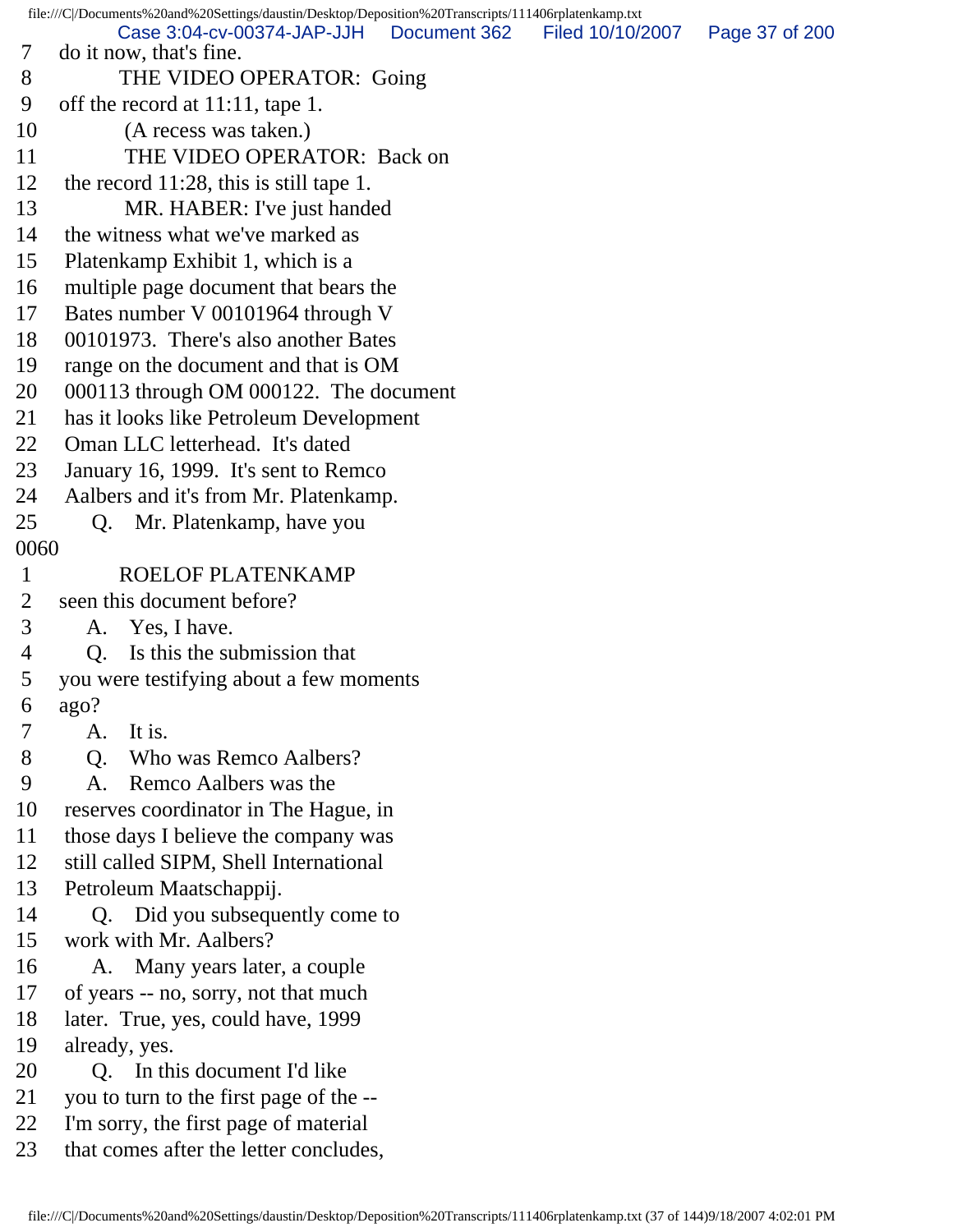file:///C|/Documents%20and%20Settings/daustin/Desktop/Deposition%20Transcripts/111406rplatenkamp.txt 24 so it would be the third page of the 25 document. 0061 1 ROELOF PLATENKAMP 2 A. Yes. 3 MS. ASHTON: OM 115? 4 MR. HABER: Yes. 5 Q. Now at the bottom of the 6 document, and I believe on every page 7 thereafter, or almost every page it 8 bears your name and it looks like 9 initials. Is that your initials? 10 A. That's my signature. It's 11 very short. 12 MS. ASHTON: I note it's not 13 on every page. 14 MR. HABER: I said almost 15 every page. 16 Q. There's another signature, 17 and I'm looking now again on that same 18 page, 115, it appears to be Brian 19 Ward's signature. And he seems to be 20 signing it for GISCO. What is GISCO? 21 A. GISCO is a gas company which 22 was not part of Petroleum Development 23 Oman. 24 Q. Is there a reason why 25 GISCO's information was included with 0062 1 ROELOF PLATENKAMP 2 PDO's in this submission? 3 A. The submission was for PDO 4 and other E&P companies in Oman. This 5 -- the submission is only to the 6 service company of Shell in The Hague. 7 It's an internal Shell reserves 8 submission. 9 Q. And GISCO is located in 10 Oman? 11 A. Oman. 12 Q. Okay. If you turn to the 13 second page of the letter, which is 14 114. Case 3:04-cv-00374-JAP-JJH Document 362 Filed 10/10/2007 Page 38 of 200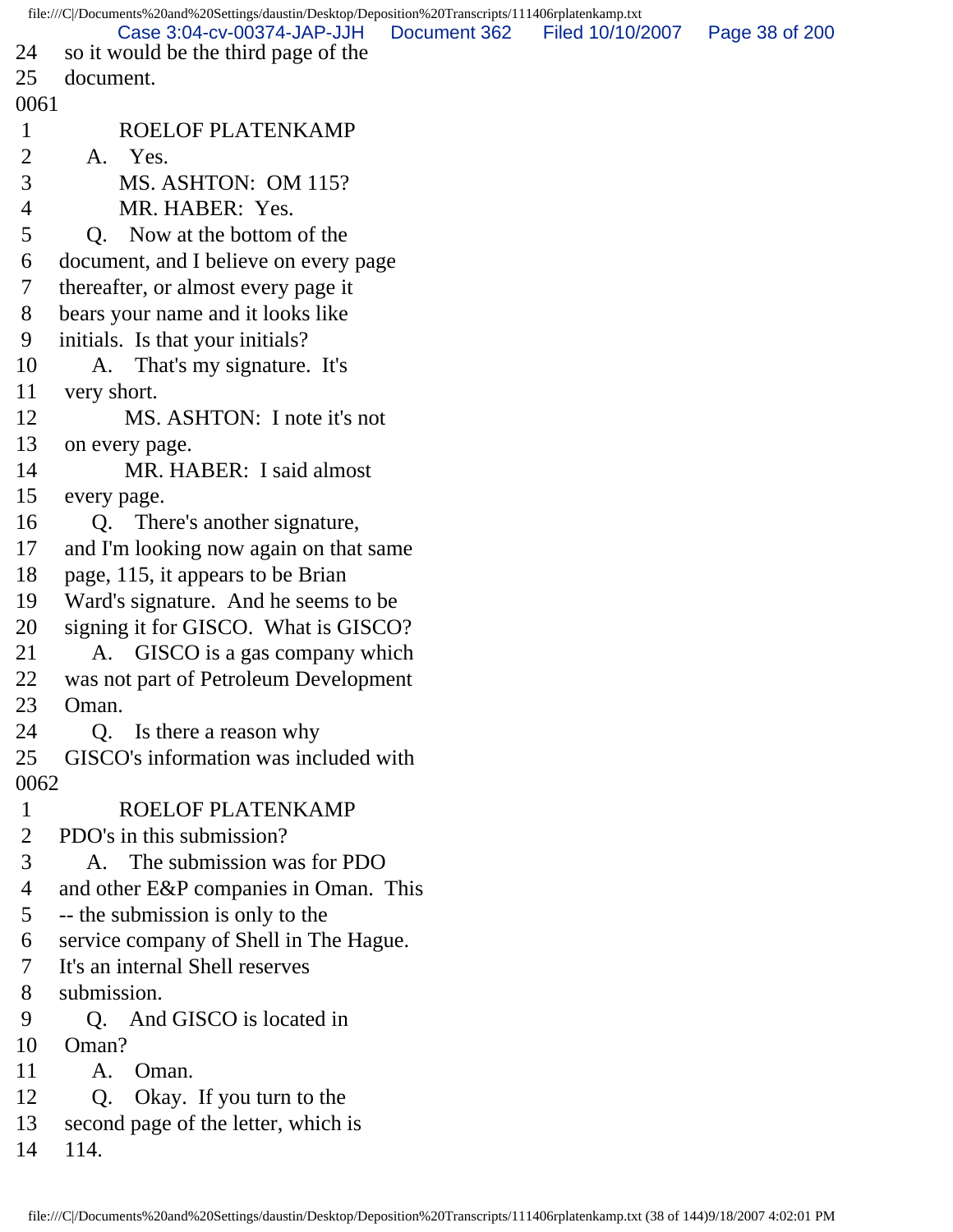file:///C|/Documents%20and%20Settings/daustin/Desktop/Deposition%20Transcripts/111406rplatenkamp.txt 15 A. Yes. 16 Q. Under C it says "As a result 17 of adopting the new guidelines and 18 calculating the proved developed 19 reserves, 19.92 million cubic meters 20 (Shell's share) of proved developed 21 reserves have been added." What did 22 you mean by that? 23 A. Precisely what it states. 24 In 1998, there had been a change in the 25 guidelines of the Shell group how to 0063 1 ROELOF PLATENKAMP 2 report the ARPR and that's precisely 3 what it states. Guidelines change. As 4 a consequence of the change, 19.92 5 million cubic meters have been added to 6 proved developed reserves. 7 Q. Do you recall what the 8 changes to the guidelines were? 9 A. No, as I said before, I am 10 no specialist of the guidelines. There 11 were certain elements that had been 12 changed. 13 Q. Do you recall what elements 14 of the guidelines had changed? 15 A. Not in detail. 16 Q. How about generally? 17 A. In general, for developed 18 fields, there had been a change that 19 instead of using a statistical 20 distribution the best estimate of a 21 deterministic model was to be used to 22 reflect the most likely outcome. 23 Q. Do you know if this was the 24 model that the SEC had preferred? 25 A. No. 0064 1 ROELOF PLATENKAMP 2 Q. When you say no, is this you 3 don't know or this was not the model 4 the SEC -- Case 3:04-cv-00374-JAP-JJH Document 362 Filed 10/10/2007 Page 39 of 200

5 A. I don't know. I did not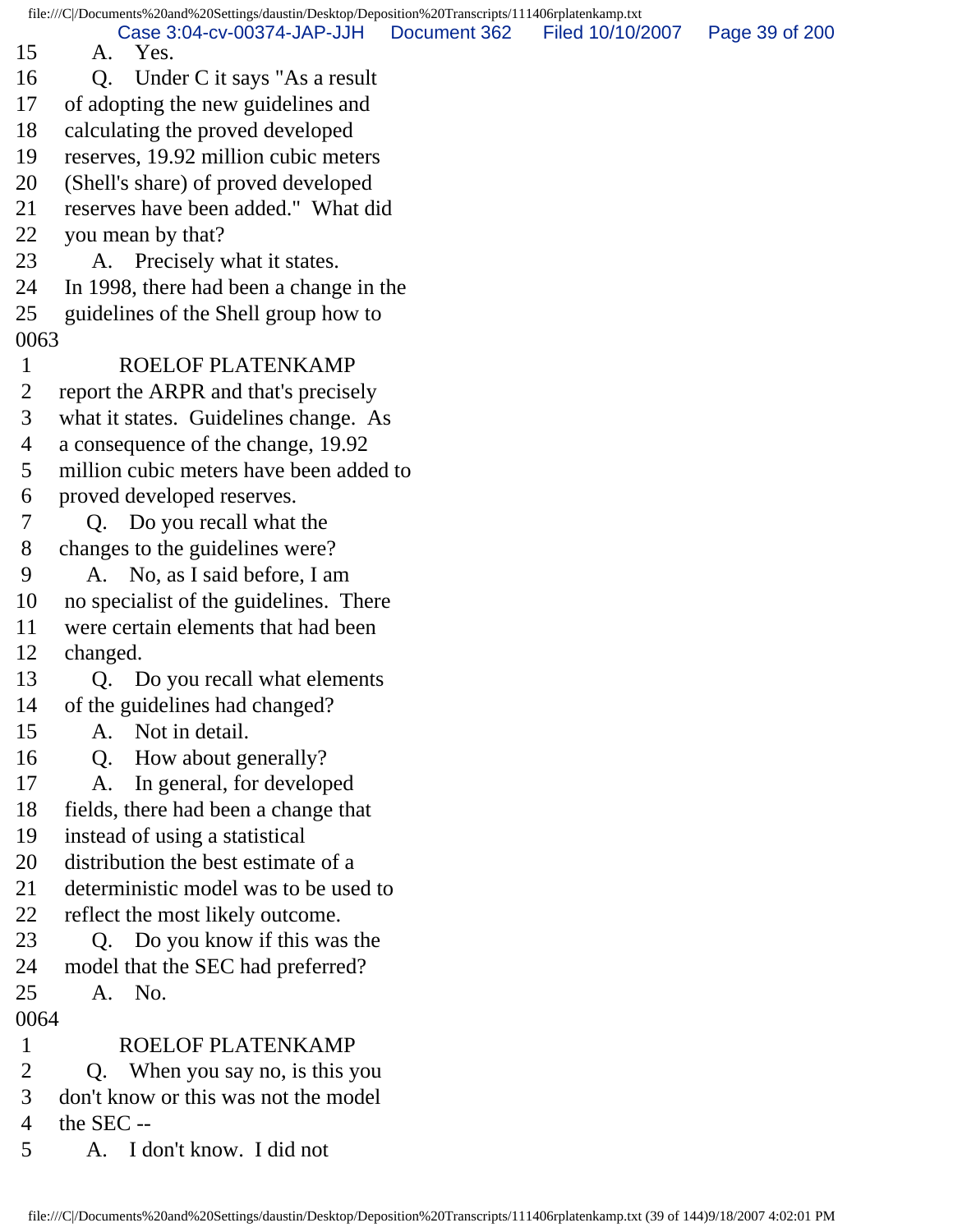file:///C|/Documents%20and%20Settings/daustin/Desktop/Deposition%20Transcripts/111406rplatenkamp.txt 6 know at the time. 7 Q. Okay. Do you know if the 8 model, the deterministic model that you 9 just generally described, if that model 10 was being used by Shell's competitors? 11 MS. ASHTON: I'm going to 12 object just the way you characterize 13 this. I'm not sure he's described it 14 like that, but he can answer the 15 question if he can. 16 A. I don't know. 17 Q. Now, you mentioned a few 18 moments ago that the guidelines had 19 changed in 1998. Do you have an 20 understanding as to how those changes 21 came about? 22 A. I have a modicum of 23 understanding. We should first of all 24 not forget that at that moment in time 25 I was still recovering from a medical 0065 1 ROELOF PLATENKAMP 2 disorder. In that period I did not 3 have the opportunity to read everything 4 in detail that had came across my desk. 5 There had been a value 6 creation team working in the center 7 that came up with another way of 8 reporting reserves internally, that for 9 developed fields led to an increase in 10 the reported volumes on the basis that 11 not the low case of the oil 12 distributions was represented, but the 13 model that came closer to the 14 expectation. It was the opinion of the 15 value creation team that that would 16 bring Shell more in line with the 17 competitors. 18 Q. Do you know if the value 19 creation team had issued a report that 20 included its recommendations? 21 A. I have never seen that 22 report. Case 3:04-cv-00374-JAP-JJH Document 362 Filed 10/10/2007 Page 40 of 200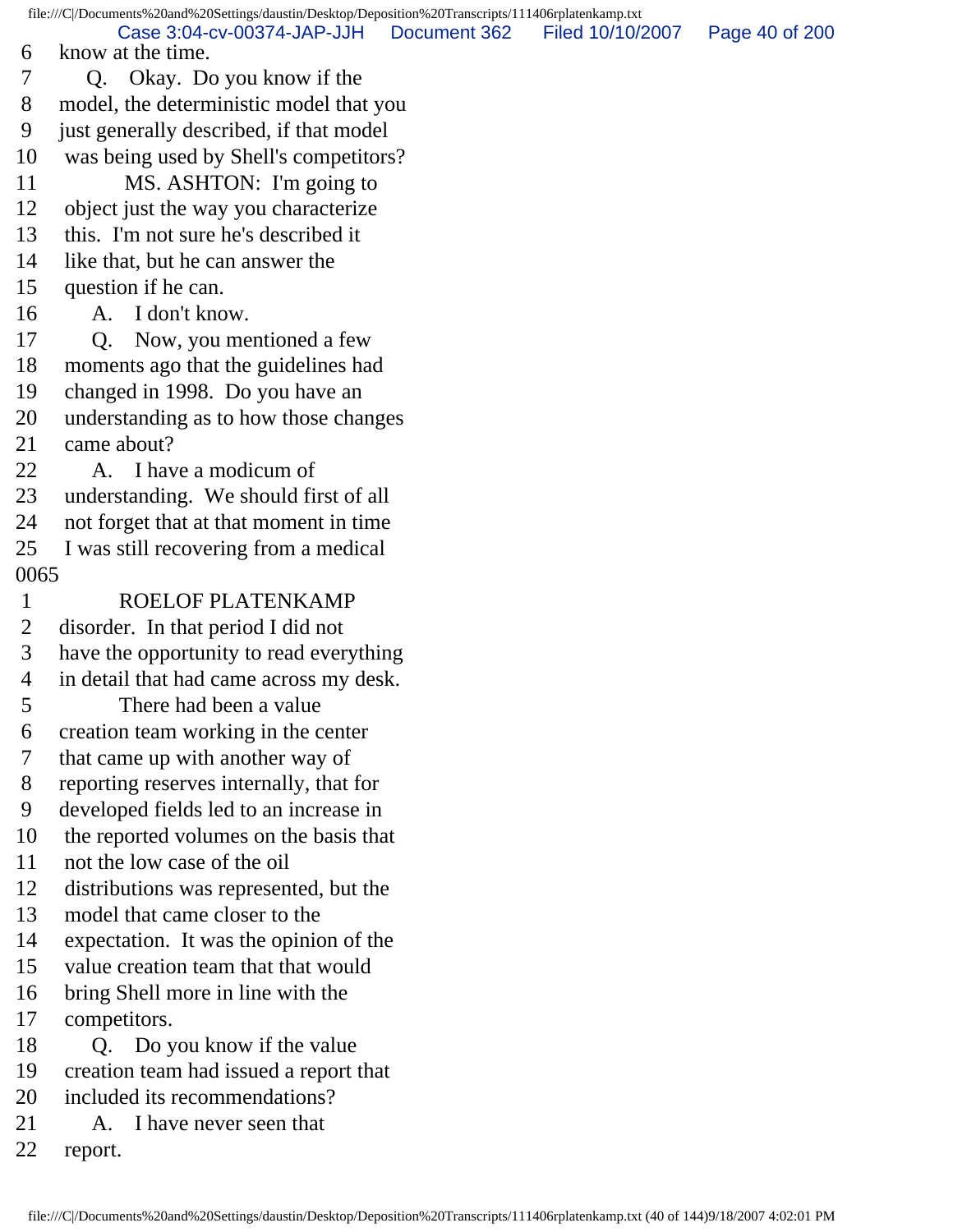|      |                              |                                                                                                                                                                                                                                                                                                                                                                                                                                                                                                                                                                                                                                                                                                                                                                                                                                                                                                                                                                                                                                                                                                                                                                                                                                                                                                                  | Page 41 of 200                                                                                                           |
|------|------------------------------|------------------------------------------------------------------------------------------------------------------------------------------------------------------------------------------------------------------------------------------------------------------------------------------------------------------------------------------------------------------------------------------------------------------------------------------------------------------------------------------------------------------------------------------------------------------------------------------------------------------------------------------------------------------------------------------------------------------------------------------------------------------------------------------------------------------------------------------------------------------------------------------------------------------------------------------------------------------------------------------------------------------------------------------------------------------------------------------------------------------------------------------------------------------------------------------------------------------------------------------------------------------------------------------------------------------|--------------------------------------------------------------------------------------------------------------------------|
|      |                              |                                                                                                                                                                                                                                                                                                                                                                                                                                                                                                                                                                                                                                                                                                                                                                                                                                                                                                                                                                                                                                                                                                                                                                                                                                                                                                                  |                                                                                                                          |
|      |                              |                                                                                                                                                                                                                                                                                                                                                                                                                                                                                                                                                                                                                                                                                                                                                                                                                                                                                                                                                                                                                                                                                                                                                                                                                                                                                                                  |                                                                                                                          |
| 0066 |                              |                                                                                                                                                                                                                                                                                                                                                                                                                                                                                                                                                                                                                                                                                                                                                                                                                                                                                                                                                                                                                                                                                                                                                                                                                                                                                                                  |                                                                                                                          |
|      |                              |                                                                                                                                                                                                                                                                                                                                                                                                                                                                                                                                                                                                                                                                                                                                                                                                                                                                                                                                                                                                                                                                                                                                                                                                                                                                                                                  |                                                                                                                          |
|      |                              |                                                                                                                                                                                                                                                                                                                                                                                                                                                                                                                                                                                                                                                                                                                                                                                                                                                                                                                                                                                                                                                                                                                                                                                                                                                                                                                  |                                                                                                                          |
|      |                              |                                                                                                                                                                                                                                                                                                                                                                                                                                                                                                                                                                                                                                                                                                                                                                                                                                                                                                                                                                                                                                                                                                                                                                                                                                                                                                                  |                                                                                                                          |
|      |                              |                                                                                                                                                                                                                                                                                                                                                                                                                                                                                                                                                                                                                                                                                                                                                                                                                                                                                                                                                                                                                                                                                                                                                                                                                                                                                                                  |                                                                                                                          |
|      |                              |                                                                                                                                                                                                                                                                                                                                                                                                                                                                                                                                                                                                                                                                                                                                                                                                                                                                                                                                                                                                                                                                                                                                                                                                                                                                                                                  |                                                                                                                          |
| Q.   | Was there more than one      |                                                                                                                                                                                                                                                                                                                                                                                                                                                                                                                                                                                                                                                                                                                                                                                                                                                                                                                                                                                                                                                                                                                                                                                                                                                                                                                  |                                                                                                                          |
|      |                              |                                                                                                                                                                                                                                                                                                                                                                                                                                                                                                                                                                                                                                                                                                                                                                                                                                                                                                                                                                                                                                                                                                                                                                                                                                                                                                                  |                                                                                                                          |
|      |                              |                                                                                                                                                                                                                                                                                                                                                                                                                                                                                                                                                                                                                                                                                                                                                                                                                                                                                                                                                                                                                                                                                                                                                                                                                                                                                                                  |                                                                                                                          |
|      |                              |                                                                                                                                                                                                                                                                                                                                                                                                                                                                                                                                                                                                                                                                                                                                                                                                                                                                                                                                                                                                                                                                                                                                                                                                                                                                                                                  |                                                                                                                          |
|      |                              |                                                                                                                                                                                                                                                                                                                                                                                                                                                                                                                                                                                                                                                                                                                                                                                                                                                                                                                                                                                                                                                                                                                                                                                                                                                                                                                  |                                                                                                                          |
|      |                              |                                                                                                                                                                                                                                                                                                                                                                                                                                                                                                                                                                                                                                                                                                                                                                                                                                                                                                                                                                                                                                                                                                                                                                                                                                                                                                                  |                                                                                                                          |
|      |                              |                                                                                                                                                                                                                                                                                                                                                                                                                                                                                                                                                                                                                                                                                                                                                                                                                                                                                                                                                                                                                                                                                                                                                                                                                                                                                                                  |                                                                                                                          |
|      |                              |                                                                                                                                                                                                                                                                                                                                                                                                                                                                                                                                                                                                                                                                                                                                                                                                                                                                                                                                                                                                                                                                                                                                                                                                                                                                                                                  |                                                                                                                          |
|      |                              |                                                                                                                                                                                                                                                                                                                                                                                                                                                                                                                                                                                                                                                                                                                                                                                                                                                                                                                                                                                                                                                                                                                                                                                                                                                                                                                  |                                                                                                                          |
|      |                              |                                                                                                                                                                                                                                                                                                                                                                                                                                                                                                                                                                                                                                                                                                                                                                                                                                                                                                                                                                                                                                                                                                                                                                                                                                                                                                                  |                                                                                                                          |
|      |                              |                                                                                                                                                                                                                                                                                                                                                                                                                                                                                                                                                                                                                                                                                                                                                                                                                                                                                                                                                                                                                                                                                                                                                                                                                                                                                                                  |                                                                                                                          |
|      |                              |                                                                                                                                                                                                                                                                                                                                                                                                                                                                                                                                                                                                                                                                                                                                                                                                                                                                                                                                                                                                                                                                                                                                                                                                                                                                                                                  |                                                                                                                          |
|      |                              |                                                                                                                                                                                                                                                                                                                                                                                                                                                                                                                                                                                                                                                                                                                                                                                                                                                                                                                                                                                                                                                                                                                                                                                                                                                                                                                  |                                                                                                                          |
|      | The value creation team came |                                                                                                                                                                                                                                                                                                                                                                                                                                                                                                                                                                                                                                                                                                                                                                                                                                                                                                                                                                                                                                                                                                                                                                                                                                                                                                                  |                                                                                                                          |
|      |                              |                                                                                                                                                                                                                                                                                                                                                                                                                                                                                                                                                                                                                                                                                                                                                                                                                                                                                                                                                                                                                                                                                                                                                                                                                                                                                                                  |                                                                                                                          |
|      |                              |                                                                                                                                                                                                                                                                                                                                                                                                                                                                                                                                                                                                                                                                                                                                                                                                                                                                                                                                                                                                                                                                                                                                                                                                                                                                                                                  |                                                                                                                          |
|      |                              |                                                                                                                                                                                                                                                                                                                                                                                                                                                                                                                                                                                                                                                                                                                                                                                                                                                                                                                                                                                                                                                                                                                                                                                                                                                                                                                  |                                                                                                                          |
|      |                              |                                                                                                                                                                                                                                                                                                                                                                                                                                                                                                                                                                                                                                                                                                                                                                                                                                                                                                                                                                                                                                                                                                                                                                                                                                                                                                                  |                                                                                                                          |
|      |                              |                                                                                                                                                                                                                                                                                                                                                                                                                                                                                                                                                                                                                                                                                                                                                                                                                                                                                                                                                                                                                                                                                                                                                                                                                                                                                                                  |                                                                                                                          |
|      |                              |                                                                                                                                                                                                                                                                                                                                                                                                                                                                                                                                                                                                                                                                                                                                                                                                                                                                                                                                                                                                                                                                                                                                                                                                                                                                                                                  |                                                                                                                          |
| 0067 |                              |                                                                                                                                                                                                                                                                                                                                                                                                                                                                                                                                                                                                                                                                                                                                                                                                                                                                                                                                                                                                                                                                                                                                                                                                                                                                                                                  |                                                                                                                          |
|      |                              |                                                                                                                                                                                                                                                                                                                                                                                                                                                                                                                                                                                                                                                                                                                                                                                                                                                                                                                                                                                                                                                                                                                                                                                                                                                                                                                  |                                                                                                                          |
|      |                              |                                                                                                                                                                                                                                                                                                                                                                                                                                                                                                                                                                                                                                                                                                                                                                                                                                                                                                                                                                                                                                                                                                                                                                                                                                                                                                                  |                                                                                                                          |
|      |                              |                                                                                                                                                                                                                                                                                                                                                                                                                                                                                                                                                                                                                                                                                                                                                                                                                                                                                                                                                                                                                                                                                                                                                                                                                                                                                                                  |                                                                                                                          |
|      |                              |                                                                                                                                                                                                                                                                                                                                                                                                                                                                                                                                                                                                                                                                                                                                                                                                                                                                                                                                                                                                                                                                                                                                                                                                                                                                                                                  |                                                                                                                          |
|      |                              |                                                                                                                                                                                                                                                                                                                                                                                                                                                                                                                                                                                                                                                                                                                                                                                                                                                                                                                                                                                                                                                                                                                                                                                                                                                                                                                  |                                                                                                                          |
|      |                              |                                                                                                                                                                                                                                                                                                                                                                                                                                                                                                                                                                                                                                                                                                                                                                                                                                                                                                                                                                                                                                                                                                                                                                                                                                                                                                                  |                                                                                                                          |
|      |                              |                                                                                                                                                                                                                                                                                                                                                                                                                                                                                                                                                                                                                                                                                                                                                                                                                                                                                                                                                                                                                                                                                                                                                                                                                                                                                                                  |                                                                                                                          |
|      |                              |                                                                                                                                                                                                                                                                                                                                                                                                                                                                                                                                                                                                                                                                                                                                                                                                                                                                                                                                                                                                                                                                                                                                                                                                                                                                                                                  |                                                                                                                          |
|      |                              |                                                                                                                                                                                                                                                                                                                                                                                                                                                                                                                                                                                                                                                                                                                                                                                                                                                                                                                                                                                                                                                                                                                                                                                                                                                                                                                  |                                                                                                                          |
|      |                              |                                                                                                                                                                                                                                                                                                                                                                                                                                                                                                                                                                                                                                                                                                                                                                                                                                                                                                                                                                                                                                                                                                                                                                                                                                                                                                                  |                                                                                                                          |
|      |                              |                                                                                                                                                                                                                                                                                                                                                                                                                                                                                                                                                                                                                                                                                                                                                                                                                                                                                                                                                                                                                                                                                                                                                                                                                                                                                                                  |                                                                                                                          |
|      |                              |                                                                                                                                                                                                                                                                                                                                                                                                                                                                                                                                                                                                                                                                                                                                                                                                                                                                                                                                                                                                                                                                                                                                                                                                                                                                                                                  |                                                                                                                          |
|      |                              |                                                                                                                                                                                                                                                                                                                                                                                                                                                                                                                                                                                                                                                                                                                                                                                                                                                                                                                                                                                                                                                                                                                                                                                                                                                                                                                  |                                                                                                                          |
|      |                              | Case 3:04-cv-00374-JAP-JJH<br>Document 362<br>Q. Do you know who sponsored<br>the value creation team?<br>A. No.<br>ROELOF PLATENKAMP<br>Q. Do you know any of the<br>members that served on the team that<br>you just described?<br>A. No.<br>value creation team?<br>A. There were several value<br>creation teams.<br>Q. And there was one that was<br>focused primarily on reserves maturation;<br>is that correct?<br>A. Apparently.<br>Q. And is it your understanding<br>that the changes in the guidelines that<br>you just described came as a result of<br>the work of this one particular VCT, or<br>value creation team?<br>A.<br>forward with recommendations. They<br>were accepted by the board that<br>evaluated work from the value creation<br>team. They were reflected in the new<br>reserve guidelines that the group<br>issued, and were implemented by the<br>ROELOF PLATENKAMP<br>various operating units in their<br>preparation of the ARPR.<br>At this moment in time,<br>we're talking about 1999, 1998, I had<br>very little knowledge of the<br>consequences of the new guidelines.<br>Q. Did there come a time when<br>you did have knowledge of the<br>consequences of the change in the<br>guidelines?<br>A. Later there was a time that<br>I had a better understanding of the | file:///C /Documents%20and%20Settings/daustin/Desktop/Deposition%20Transcripts/111406rplatenkamp.txt<br>Filed 10/10/2007 |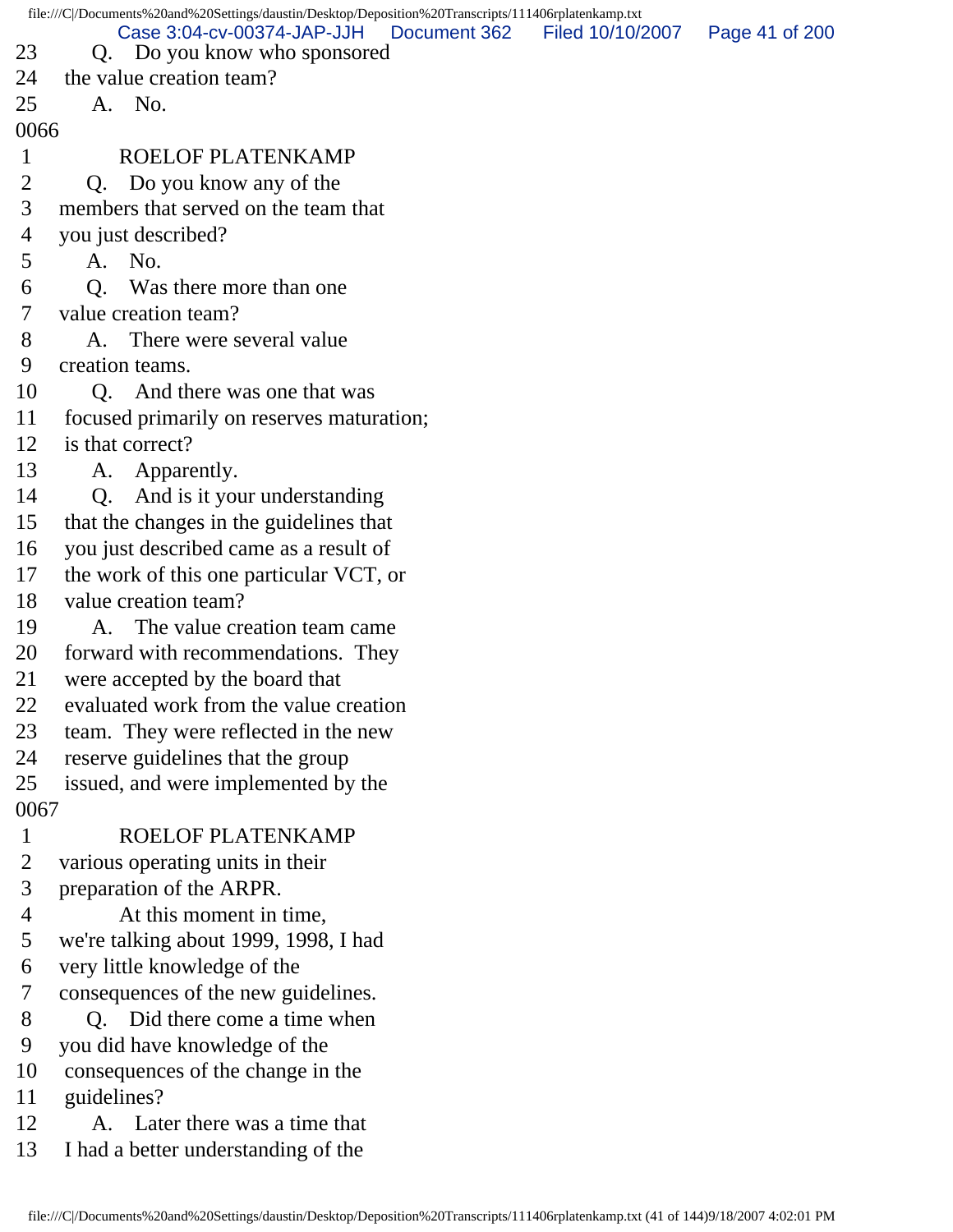file:///C|/Documents%20and%20Settings/daustin/Desktop/Deposition%20Transcripts/111406rplatenkamp.txt 14 consequences of the guidelines. 15 Q. And when did that better 16 understanding occur? 17 A. Roughly around the end of 18 1999. 19 Q. And why is that? 20 A. I changed positions again. 21 I moved from Oman to the head office of 22 E&P in The Hague, to take up a new 23 assignment as vice president, strategy, 24 planning and economics for exploration 25 and production, with the special task 0068 1 ROELOF PLATENKAMP 2 to introduce capital allocation into 3 the E&P companies of Shell, and in that 4 role the reserves coordinator was 5 reporting to one of my managers. 6 Q. And the reserves coordinator 7 at that time was Remco Aalbers? 8 A. The reserves coordinator at 9 that time was Remco Aalbers. 10 Q. And who was he reporting to? 11 A. He reported to Dr. Walter 12 van Dorp. 13 Q. And what position did 14 Dr. van Dorp hold? 15 A. He was the head of the 16 planning group. 17 Q. And what was the 18 responsibility of the planning group 19 within EP? 20 A. Planning for E&P. 21 Q. What did that entail? 22 A. Making the business plans 23 for E&P. 24 Q. When you say business plans, 25 can you elaborate a little bit further? 0069 1 ROELOF PLATENKAMP 2 A. Making the plans that Case 3:04-cv-00374-JAP-JJH Document 362 Filed 10/10/2007 Page 42 of 200

- 3 describe the investments that Shell E&P
- 4 would make over the next five years, to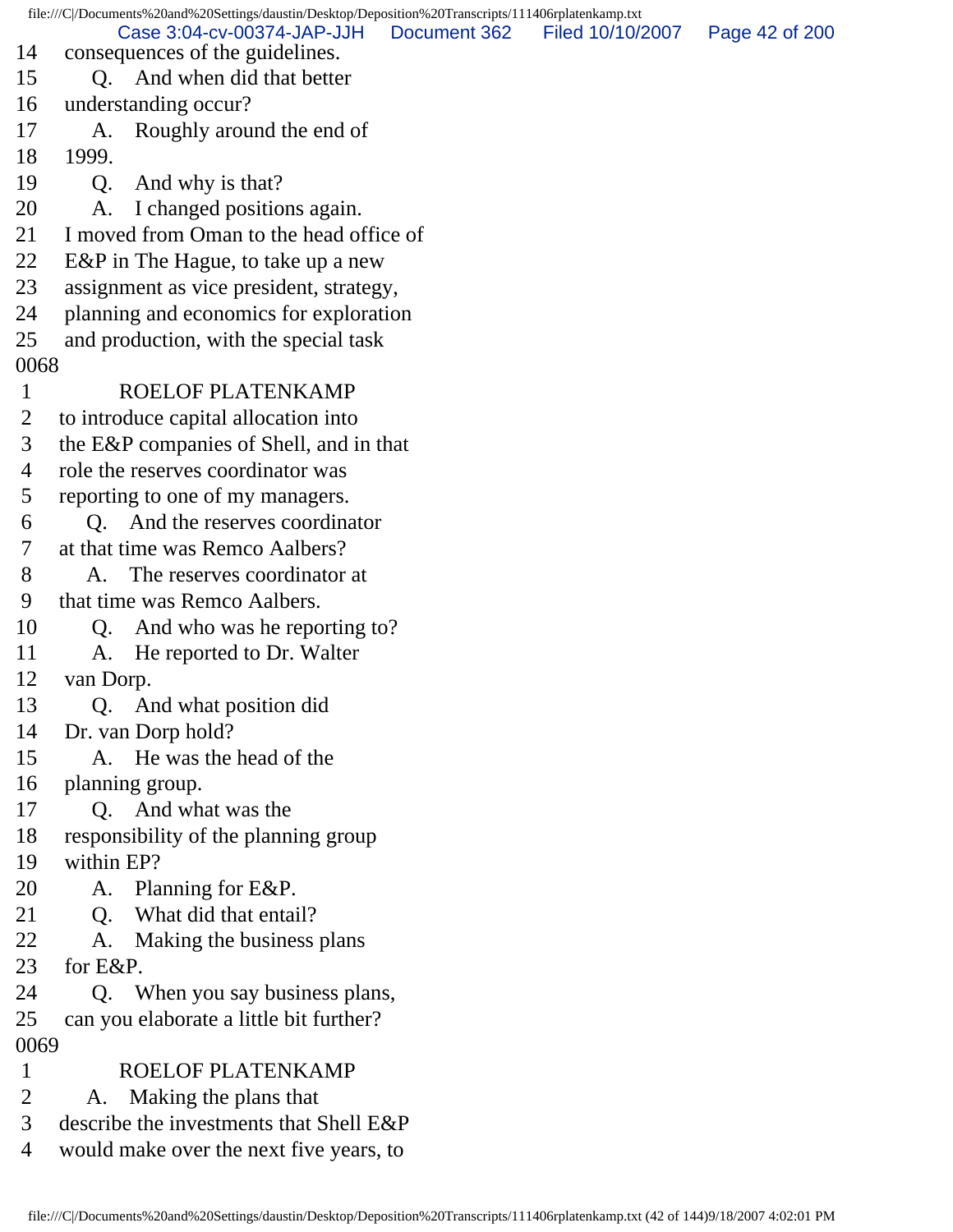file:///C|/Documents%20and%20Settings/daustin/Desktop/Deposition%20Transcripts/111406rplatenkamp.txt 5 optimize their business in terms of 6 exploration, appraisal, development and 7 production from the various hydrocarbon 8 assets that the operating units hold on 9 behalf of Shell E&P international. 10 Q. And was it the 11 responsibility of Mr. -- I'm sorry, of 12 Dr. van Dorp and his team to create a 13 business plan for submission to the 14 ExCom? 15 A. Indeed. 16 Q. Was this an -- 17 A. Let me qualify it. His 18 first submission to me and I would take 19 it to the ExCom. 20 Q. Was this an annual process? 21 A. An annual process indeed. 22 O. And within the business 23 plan, how far in the future did Dr. van 24 Dorp look? 25 A. The business plan in general 0070 1 ROELOF PLATENKAMP 2 covers a five-year period. There are 3 parameters in the business plan that 4 cover a much longer period. 5 Q. How much longer? 6 A. Basically till the end of 7 the asset's lifetime. So the asset 8 that produces the final molecule known 9 to Shell in its current portfolio to be 10 produced would be the end date, and 11 when that molecule crosses the border 12 and changes ownership, up to that 13 moment. So intrinsic business value, 14 which in those days was calculated as 15 part of the business plan, goes to the 16 very last molecule and it can be 50 17 years down the road. 18 Q. I take it there's no way to 19 really know when that -- when you reach 20 that border, correct? 21 A. To my knowledge, no. Case 3:04-cv-00374-JAP-JJH Document 362 Filed 10/10/2007 Page 43 of 200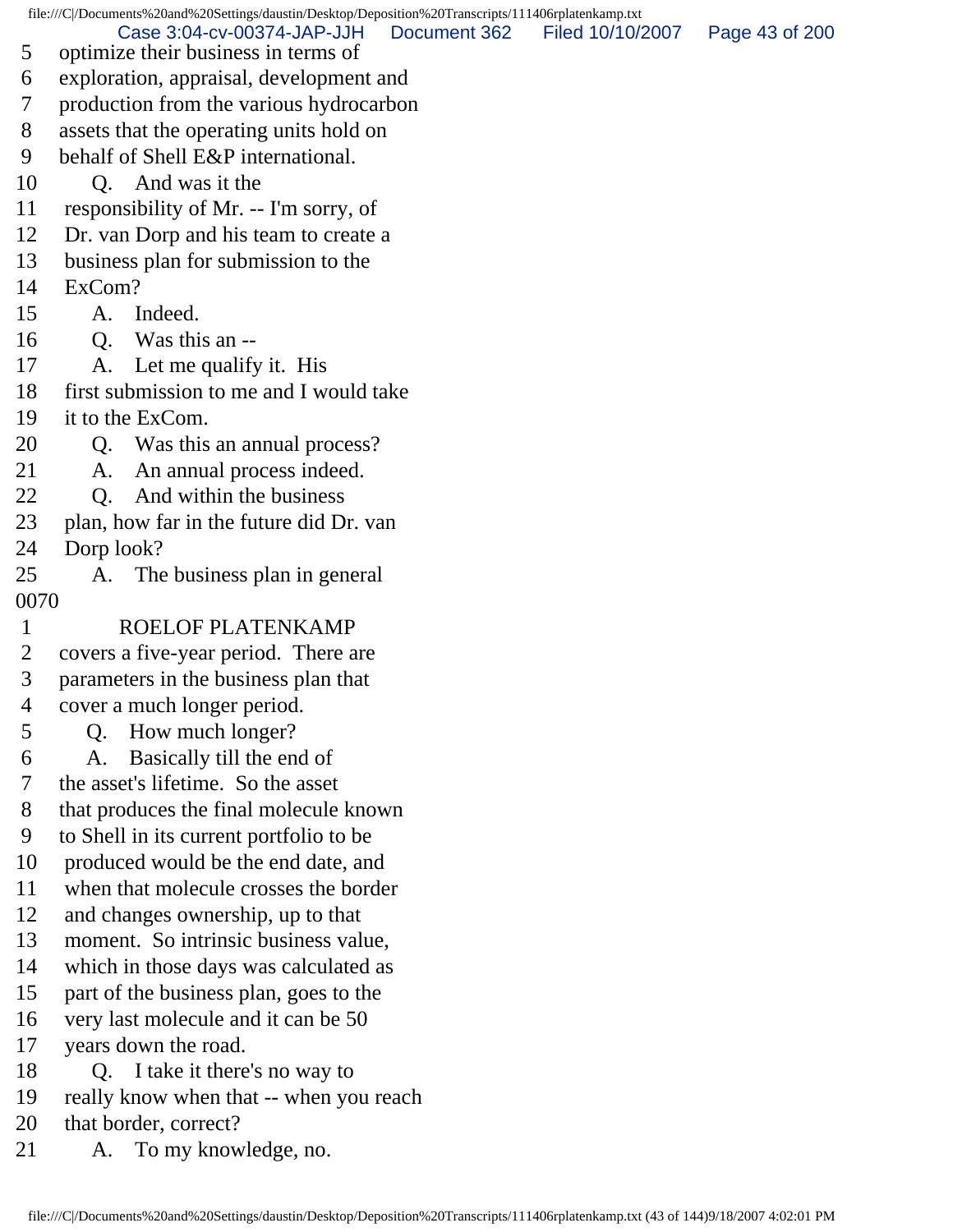file:///C|/Documents%20and%20Settings/daustin/Desktop/Deposition%20Transcripts/111406rplatenkamp.txt 22 Q. Now, a moment ago you said 23 that you reviewed the business plan and 24 then presented it to the ExCom; is that 25 correct? 0071 1 ROELOF PLATENKAMP 2 A. That is correct. Of course 3 the preparation of the business plan is 4 an exercise that takes a very, very 5 long time, there's many, many 6 iterations. And in 1999 we also had to 7 introduce capital allocation. That was 8 a new way of preparing the business 9 plan, and that meant that I was fully 10 involved in preparing the business 11 plan. So day to day I was involved in 12 steering the various people, amongst 13 others, the planning group, but also 14 the portfolio group, to come up with 15 the business plan. 16 Q. Who was in the planning 17 group? 18 A. When I started in 1999, the 19 planning group was headed by Dr. van 20 Dorp. In the team were other people. 21 We had Gorge Menane, a financial 22 analyst. I'm trying to remember all 23 the names. We had David Freedman, a 24 strategist. We had Jeroen Joornhorst, 25 an analyst. We had an Indian by the 0072 1 ROELOF PLATENKAMP 2 name of Agiv or something like that, 3 but it escapes me now. We had Freddie 4 Ozkaynak, an analyst of Turkish 5 descent. And there were a couple of 6 others but I don't remember all these 7 names now. If you -- if I see the 8 names then I will recognize them. I 9 see the faces, but not all the names. 10 Q. That's okay. You mentioned 11 a portfolio group, who headed the -- 12 A. That was Freddie Ozkaynak. Case 3:04-cv-00374-JAP-JJH Document 362 Filed 10/10/2007 Page 44 of 200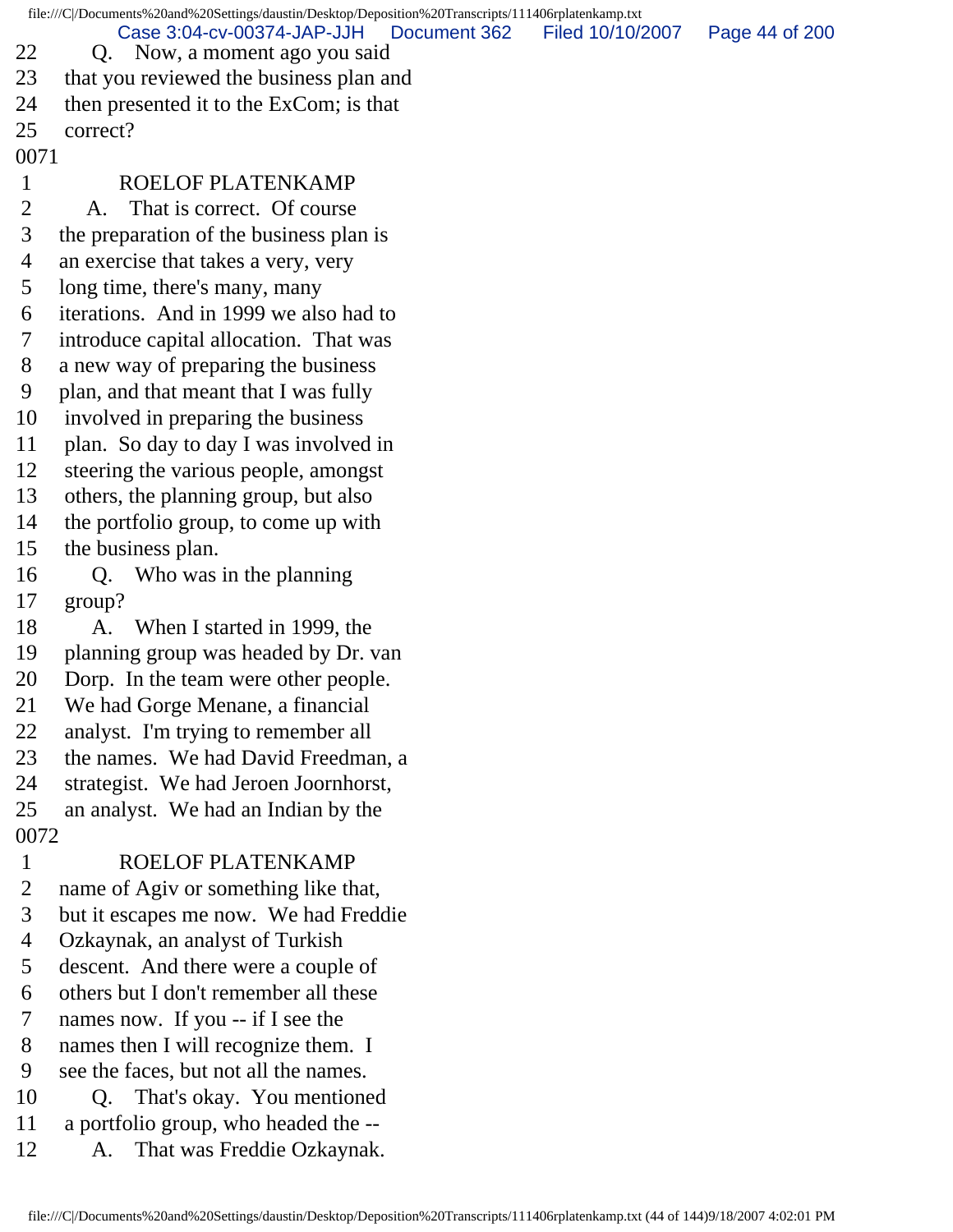|                | file:///C /Documents%20and%20Settings/daustin/Desktop/Deposition%20Transcripts/111406rplatenkamp.txt |                |
|----------------|------------------------------------------------------------------------------------------------------|----------------|
| 13             | Case 3:04-cv-00374-JAP-JJH<br>Document 362<br>Filed 10/10/2007<br>He headed the portfolio<br>Q.      | Page 45 of 200 |
| 14             | group?                                                                                               |                |
| 15             | He headed the portfolio<br>A.                                                                        |                |
| 16             | group, yes.                                                                                          |                |
| 17             | Q. What was the function of the                                                                      |                |
| 18             | portfolio group?                                                                                     |                |
| 19             | A. Creating a picture of the                                                                         |                |
| 20             | overall performance of the portfolio,                                                                |                |
| 21             | looking back, looking at where it is                                                                 |                |
| 22             | today, and looking at where it will be                                                               |                |
| 23             | in a couple of years time, taking                                                                    |                |
| 24             | various parameters into account, like                                                                |                |
| 25             | geographical distribution of returns,                                                                |                |
| 0073           |                                                                                                      |                |
| $\mathbf{1}$   | ROELOF PLATENKAMP                                                                                    |                |
| $\overline{2}$ | geographical distribution of return on                                                               |                |
| 3              | average capital employed, geographical                                                               |                |
| 4              | distribution of resource volumes.                                                                    |                |
| 5              | So the portfolio group looks<br>Q.                                                                   |                |
| 6              | backward, whereas the planning group                                                                 |                |
| 7              | looks forward?                                                                                       |                |
| 8              | A. Yes, but as I just said, the                                                                      |                |
| 9              | portfolio group will also create a                                                                   |                |
| 10             | forward view of the portfolio, what the                                                              |                |
| 11             | portfolio will look like when you                                                                    |                |
| 12             | execute the business plan.                                                                           |                |
| 13             | Okay.<br>Q.                                                                                          |                |
| 14             | So maybe that helps. The<br>A.                                                                       |                |
| 15             | business planning group basically                                                                    |                |
| 16             | collects all the projects within the                                                                 |                |
| 17             | Shell E&P portfolio that will make up                                                                |                |
| 18             | all the activities and investments for                                                               |                |
| 19             | the next five years.                                                                                 |                |
| 20             | When you do that, you spent                                                                          |                |
| 21             | money, you buy steel, you use steel to                                                               |                |
| 22             | build facilities, molecules will fly,                                                                |                |
| 23             | cash will be generated, and that                                                                     |                |
| 24             | creates all kinds of pictures and views                                                              |                |
| 25             | of the future.                                                                                       |                |
| 0074           |                                                                                                      |                |
| $\mathbf{1}$   | ROELOF PLATENKAMP                                                                                    |                |
| $\overline{2}$ | The portfolio group is to                                                                            |                |
| 3              | help the financial analyst who then,                                                                 |                |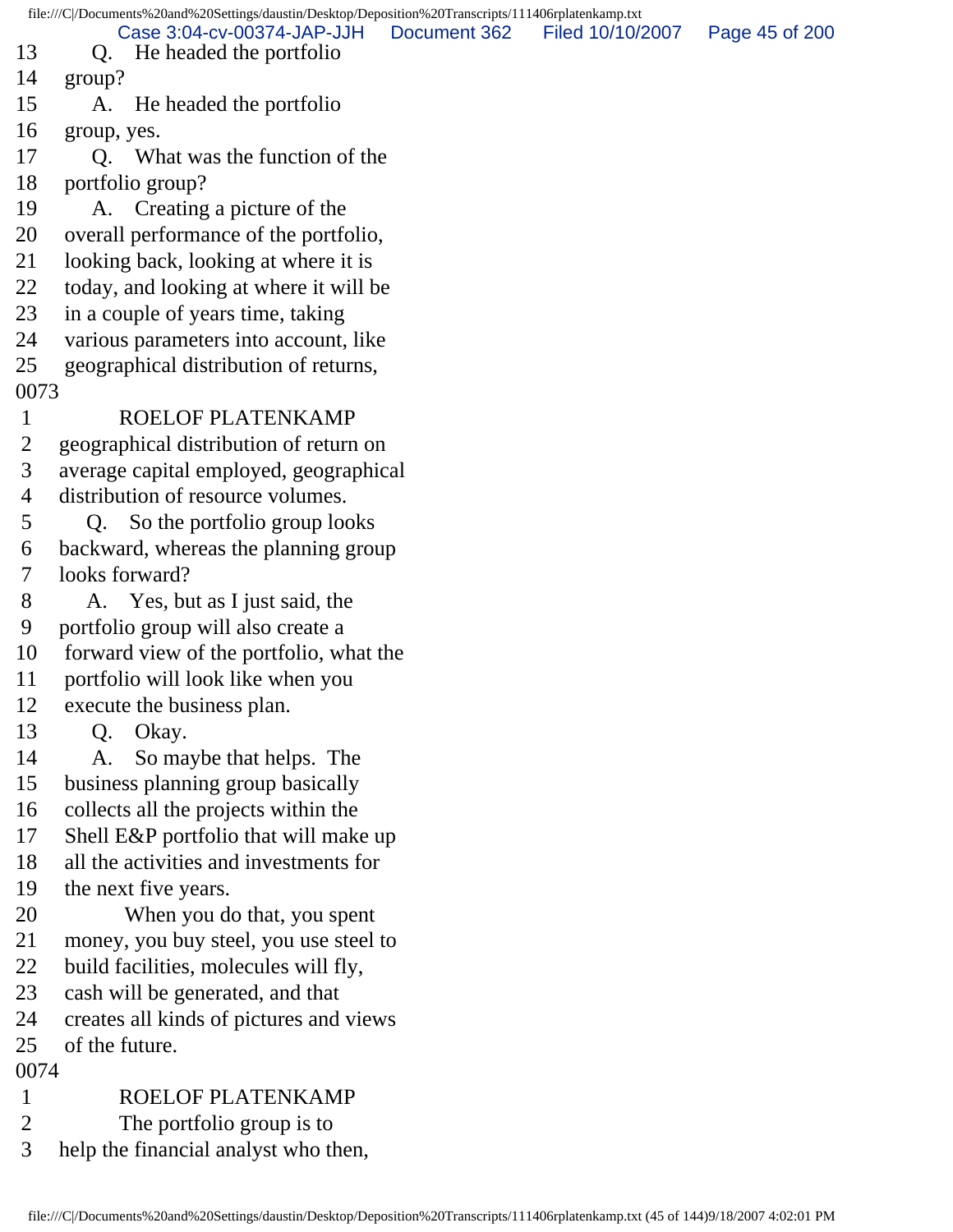file:///C|/Documents%20and%20Settings/daustin/Desktop/Deposition%20Transcripts/111406rplatenkamp.txt Case 3:04-cv-00374-JAP-JJH Document 362 Filed 10/10/2007 Page 46 of 200

- 4 for instance, calculate what the return
- 5 on average capital employed would be in
- 6 various parts of the globe, or how
- 7 reserves, resources, volumes, would
- 8 change in various parts of the globe,
- 9 how production would vary in various
- 10 parts of the globe, how the composition
- 11 at which oil or gas would change in
- 12 various parts of the globe.
- 13 So the portfolio group, not
- 14 only does it look backwards, it also
- 15 looks forwards, it helps to construct
- 16 the picture if the business plan is
- 17 executed.
- 18 Q. Other than Mr. Ozkaynak?
- 19 A. Ozkaynak.
- 20 Q. Ozkaynak, I'm sorry. Who
- 21 else was in the portfolio group if you
- 22 can remember?
- 23 A. There was a young individual
- 24 married to a Danish woman whose name
- 25 escapes me, who's since left Shell.
- 0075
- 1 ROELOF PLATENKAMP
- 2 Young, very bright petrophysicist, but
- 3 I don't remember his name.
- 4 Q. Was there anyone else?
- 5 A. Indubitably. But again, we
- 6 operate in a way where people start a
- 7 new assignment, people leave these
- 8 groups. On average, within a group of
- 9 this nature you have a turnover of
- 10 something like 30 percent per annum.
- 11 And if I look back at that period, I
- 12 see various faces. Some people moved
- 13 in and out the moment I arrived. Some
- 14 people stayed there for the same period
- 15 that I was there. But I can't give you
- 16 a precise recollection of who was there
- 17 the moment I joined and who was there
- 18 when I left. Plus, Ozkaynak left.
- 19 Bart Lismont came in to replace
- 20 Ozkaynak. van Dorp left. Aidan McKay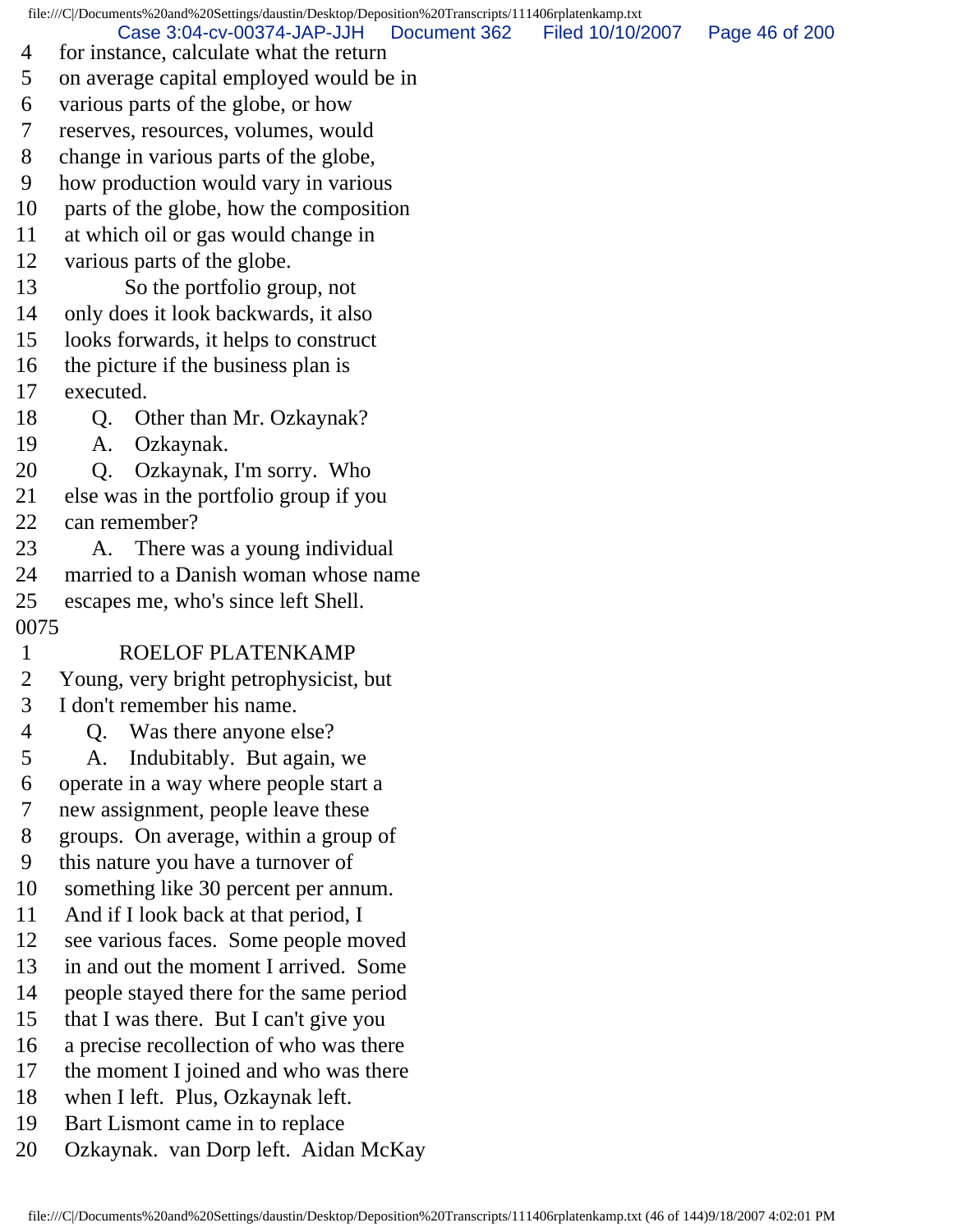file:///C|/Documents%20and%20Settings/daustin/Desktop/Deposition%20Transcripts/111406rplatenkamp.txt 21 came in to replace van Dorp. Certain 22 things I do remember, but not every 23 individual. Those individuals that I 24 really dealt with I do remember 25 clearly. 0076 1 ROELOF PLATENKAMP 2 Q. Now you just mentioned two 3 people, Bart Lismont, he replaced 4 Freddie Ozkaynak? 5 A. Freddy Ozkaynak. 6 Q. And Aidan McKay replaced 7 Dr. van Dorp? 8 A. That's correct. 9 Q. Now, you also mentioned the 10 capital allocation project I guess, I 11 think you said started in '99. What 12 were you referring to? 13 A. I was not referring to a 14 project. I was referring to a new way 15 of preparing the business plans for 16 Shell E&P. 17 Q. And if you could just 18 elaborate a little bit further, what 19 was this new way of preparing the plan? 20 And in your answer, if you can compare 21 it to the old way. 22 A. Up to 1998, the Shell group 23 in E&P I think could best be described 24 as a loose federation of independent 25 business entities that had a regional 0077 1 ROELOF PLATENKAMP 2 governor, the regional business 3 director, but it was the independent 4 operating entity that responded to the 5 parent company. 6 Whenever an independent 7 operating company came forward with a 8 project that met the economic viability 9 criteria of the Shell group, then the 10 project would be sanctioned. So I 11 think that's very important to Case 3:04-cv-00374-JAP-JJH Document 362 Filed 10/10/2007 Page 47 of 200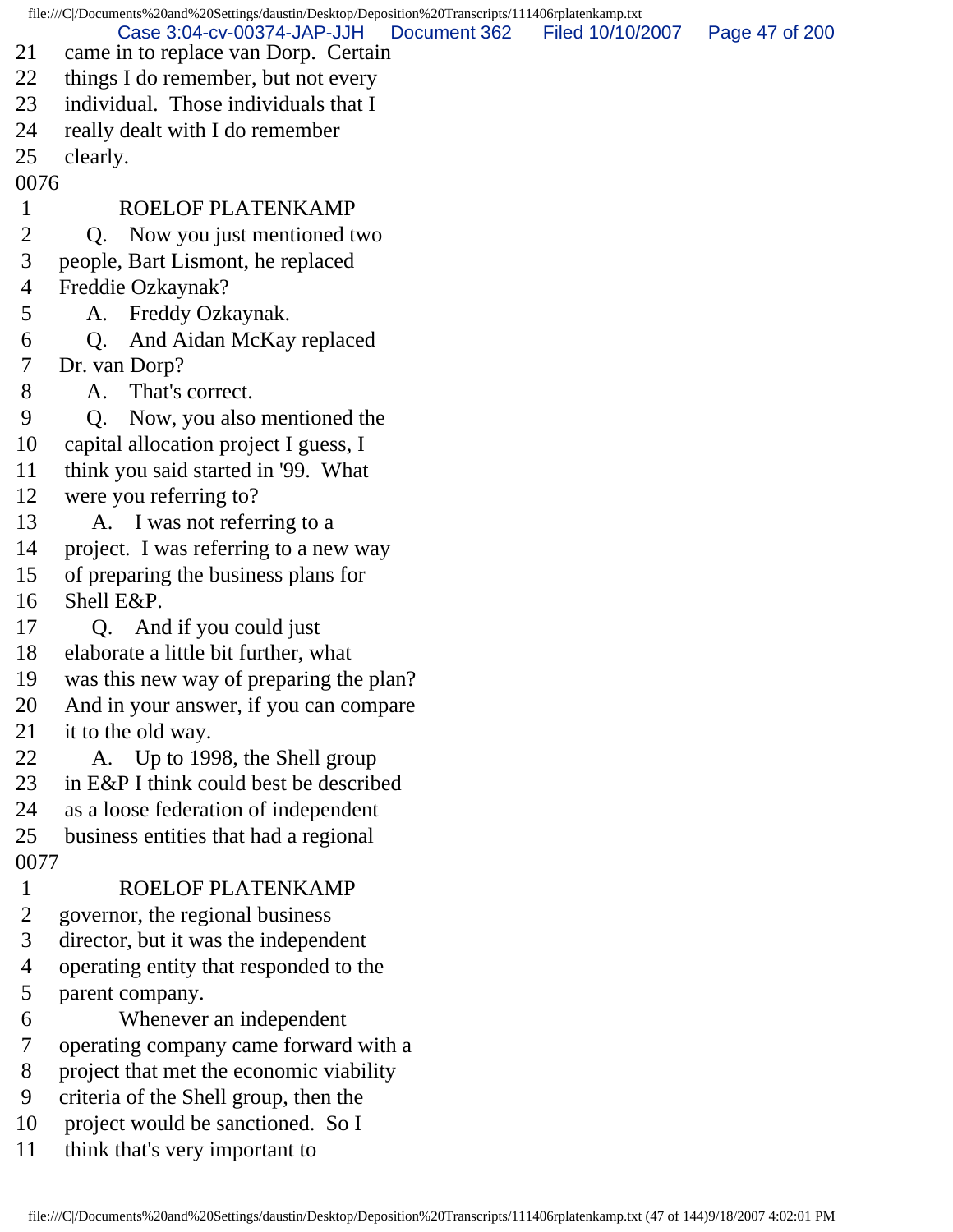file:///C|/Documents%20and%20Settings/daustin/Desktop/Deposition%20Transcripts/111406rplatenkamp.txt 12 understand that. 13 A company has a project. 14 That project meets the economic 15 criteria. That company takes that 16 project in the form of a budget 17 proposal called 502 to the committee of 18 managing directors. And the committee 19 of managing directors, after 20 deliberation, will either sanction or 21 not that project. 22 In general, if the project 23 met economic viability criteria it 24 would be sanctioned. 25 Now this is I think very 0078 1 ROELOF PLATENKAMP 2 key. The projects were sanctioned on 3 an individual basis and there was no 4 analysis of what the impact would be of 5 that particular project on the global 6 portfolio of E&P or even the global 7 portfolio of the Shell group's business 8 activities. 9 In 1998, the oil price went 10 down, reduced. Some people even called 11 it a collapse. As a consequence of 12 which, the revenues of the Shell group 13 were significantly reduced. To such an 14 extent that the Shell group recognized 15 that it was running out of cash, yes. 16 If you make a plan on the basis of, 17 say, an oil price of \$25 a barrel, and 18 subsequently that oil price is reduced 19 to say something like the \$12 a barrel 20 you get a very significant reduction of 21 cash coming towards you. 22 You have to of course 23 maintain your debt or service your 24 debt, you have to service your 25 shareholders so you want to pay the 0079 1 ROELOF PLATENKAMP 2 dividend that you promised. You have Case 3:04-cv-00374-JAP-JJH Document 362 Filed 10/10/2007 Page 48 of 200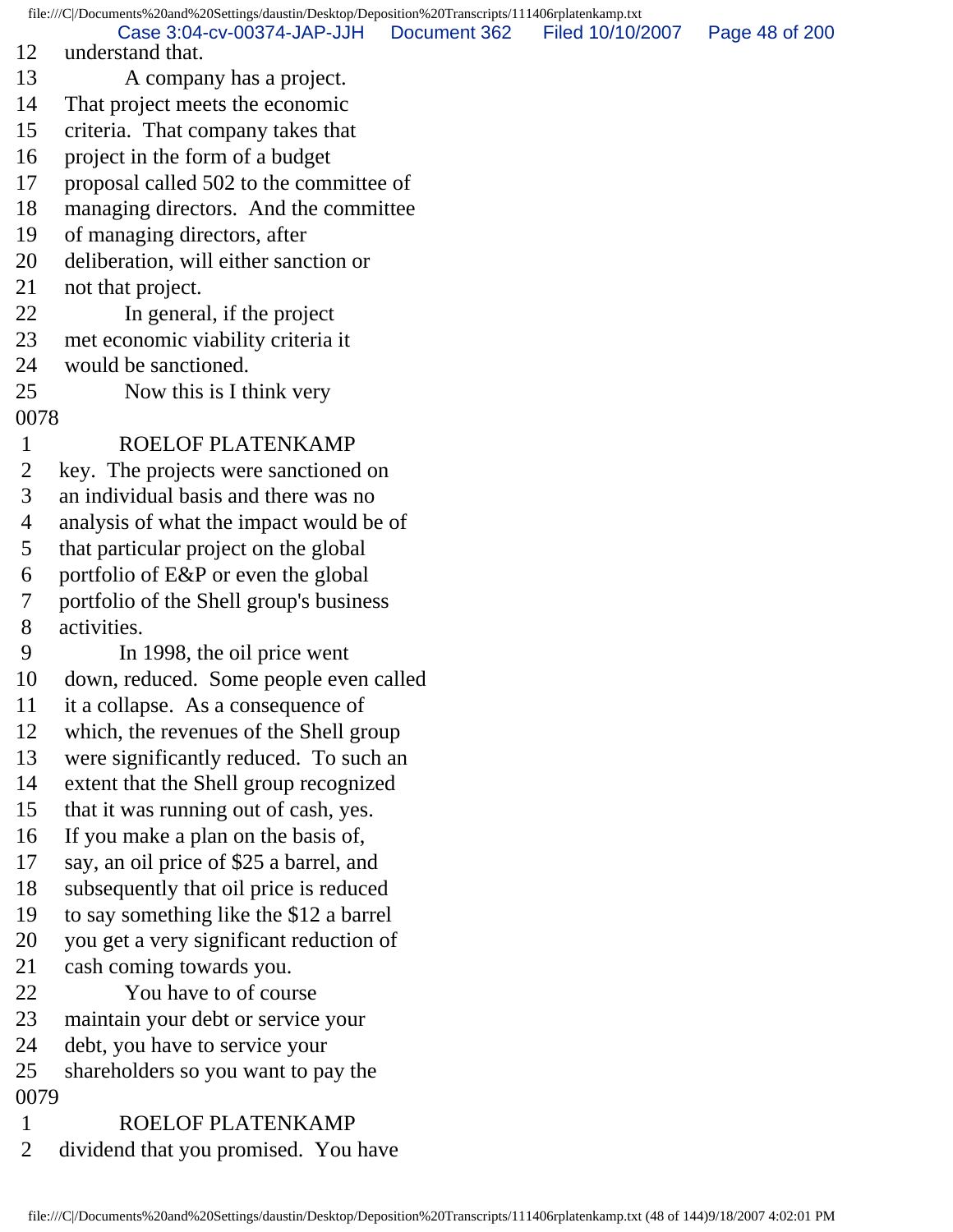file:///C|/Documents%20and%20Settings/daustin/Desktop/Deposition%20Transcripts/111406rplatenkamp.txt 3 to pay your bills. And suddenly there 4 was an issue because the incoming cash 5 was not sufficient to have this 6 unconstrained way of making business 7 plans. 8 So let me play this back. 9 This is complicated stuff. So an 10 operating unit like Shell Expro or 11 whatever company, independent of any 12 other projects, comes forward with 13 projects that get sanctioned provided 14 they meet economic criteria. 15 So the business plan of 16 Shell Expro is a summation of those 17 projects and a number of other items 18 that go on, but all the projects in 19 Shell Expro's plan that meet criteria 20 will be funded. 21 The same is true for all the 22 projects in all the other companies. So 23 the business plan at that moment in time 24 is nothing but a very large summation of 25 all those projects, and nobody checks 0080 1 ROELOF PLATENKAMP 2 when you do that and you have serviced 3 your debts and you have paid your 4 dividends, whether you can actually pay 5 all the bills that are a consequence of 6 executing the business plan. 7 So what I was asked to do in 8 1999 was come up with a way of making a 9 business plan where this independency 10 of the operating units and the 11 sanctioning of individual projects was 12 -- was stopped, whereby we would first 13 determine how much capital we could 14 actually afford to invest on the basis 15 of other obligations like debt 16 servicing, dividend payments, etcetera, 17 commitments of the past, look at how 18 much Capex was left, and I should say 19 expiration and capital expenditure, Case 3:04-cv-00374-JAP-JJH Document 362 Filed 10/10/2007 Page 49 of 200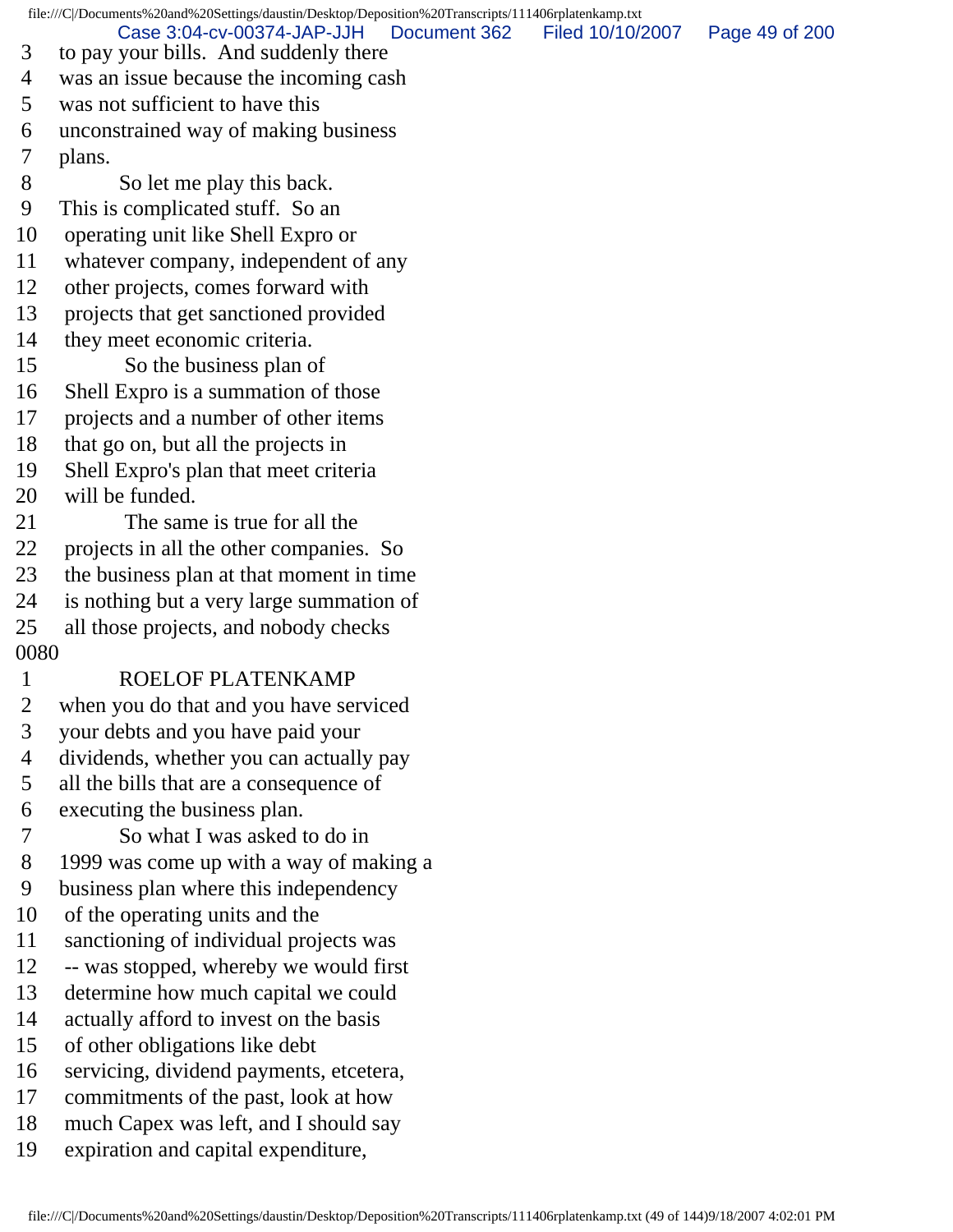file:///C|/Documents%20and%20Settings/daustin/Desktop/Deposition%20Transcripts/111406rplatenkamp.txt 20 look at all the requests from the 21 independent operating units, and then 22 determine how Shell would be best 23 serviced by allocating the Capex to 24 those projects that would maximize and 25 optimize the return for the Shell 0081 1 ROELOF PLATENKAMP 2 group. 3 So suddenly, the operating 4 units were no longer guaranteed that 5 all their projects that meet investment 6 criteria would be funded. 7 Now this may seem a small 8 step, but it was a massive step for the 9 Shell group. It was a massive step for 10 E&P because suddenly you say to the 11 independent directors of companies like 12 Shell Expro, you no longer determine 13 your investment level, and you will 14 have to compete for funds in a new game 15 that is called capital allocation. And 16 it was my task to introduce that. 17 Q. Who asked you to formulate 18 this, in effect, a whole new way of 19 capital allocation? 20 A. I was first approached by 21 Hank Dijkgraaf who asked me whether I 22 would be willing to take this 23 assignment. I then had interviews with 24 Alan Parsley and Linda Cook, and Garmt 25 Louw and I then accepted the 0082 1 ROELOF PLATENKAMP 2 assignment. 3 I was then asked by the 4 ExCom during my first week in my new 5 assignment to explain what I was 6 planning to do, and to prepare for an 7 engagement with the EP leadership forum 8 in May to explain to all the managing 9 directors what I was going to do and 10 then get on with it. Case 3:04-cv-00374-JAP-JJH Document 362 Filed 10/10/2007 Page 50 of 200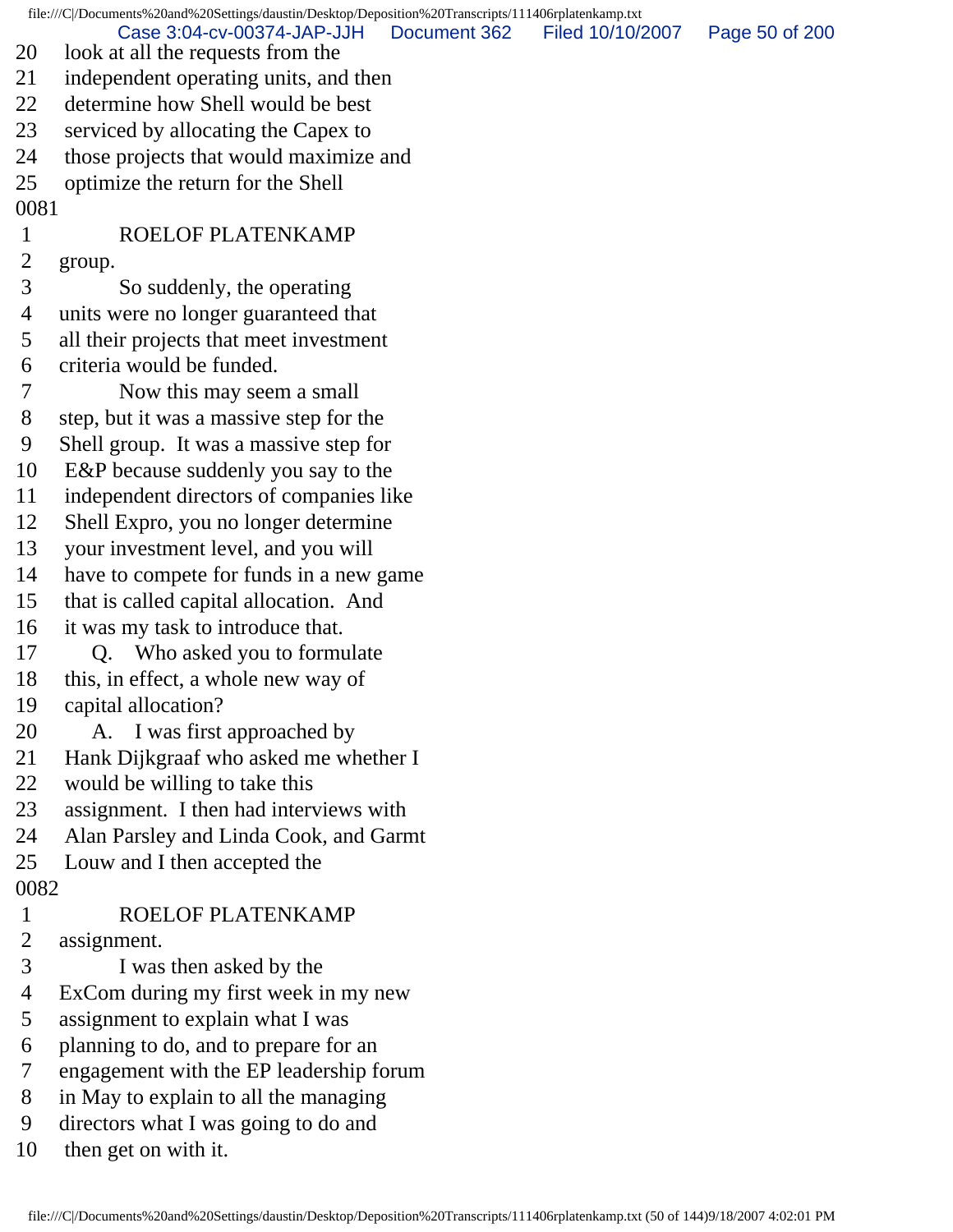file:///C|/Documents%20and%20Settings/daustin/Desktop/Deposition%20Transcripts/111406rplatenkamp.txt 11 Q. Now was this in 1999? 12 A. This was indeed in 1999. 13 Q. How long -- 14 A. I started in April 1999. 15 Q. And how long did it take you 16 to conclude your work and come up with 17 this new process? 18 A. The process was up and 19 running in May, at least it was 20 designed to such an extent that it had 21 become executable in May 1999. 22 Q. And you said that you 23 presented it to the various operating 24 units, the leadership -- 25 A. In May. 0083 1 ROELOF PLATENKAMP 2 Q. -- in May, in the EPLF which 3 I believe is the EP leadership forum. 4 How was it received by the OU 5 leadership? 6 A. It was received in various 7 ways. There were managing directors of 8 large companies who told me that they 9 thought it was a good idea, but that it 10 was definitely not applicable to their 11 operating unit. Notably, the MDs of 12 the larger companies had that attitude. 13 Let me put it this way. It 14 was pretty clear that I would not be 15 the most popular person in E&P upon the 16 introduction of this process. 17 Q. When you refer to the MDs of 18 the larger OUs, which OUs are you 19 referring to? 20 A. Amongst others, the NAM, the 21 Nederlandse Aardolie Maatschappij, 22 Shell Expro, Shell Oil in the US, to 23 name a few. 24 Q. So as a consequence of this 25 new process, was there a budget created 0084 1 ROELOF PLATENKAMP Case 3:04-cv-00374-JAP-JJH Document 362 Filed 10/10/2007 Page 51 of 200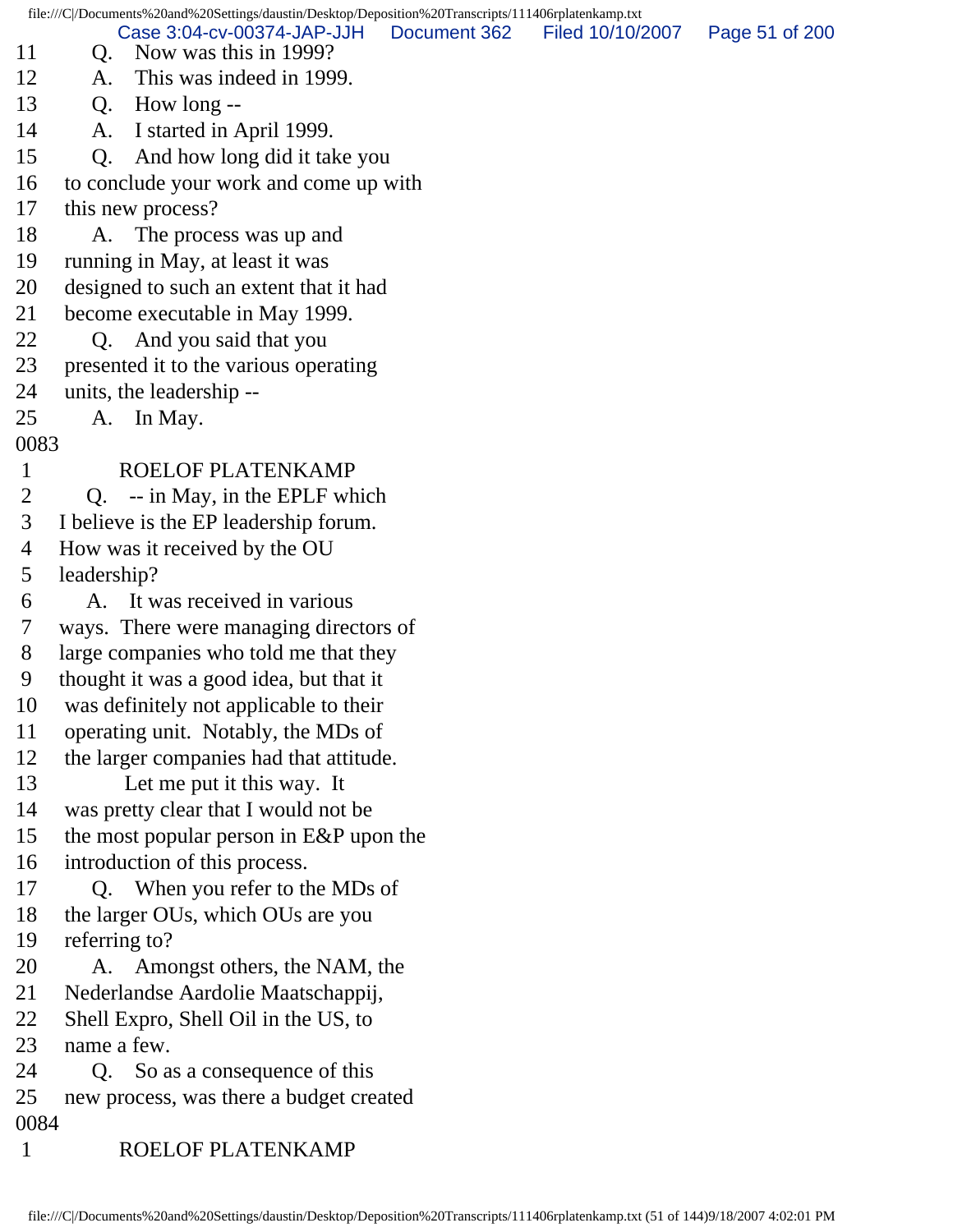file:///C|/Documents%20and%20Settings/daustin/Desktop/Deposition%20Transcripts/111406rplatenkamp.txt

Case 3:04-cv-00374-JAP-JJH Document 362 Filed 10/10/2007 Page 52 of 200

 2 for funding to the various OUs? 3 A. Not at that moment in time. 4 At that moment in time we defined the 5 groundrules for the business planning 6 exercise, and that moment in time is of 7 course early May 1999. 8 Of course from the previous 9 business plans we had a good idea of 10 what was ongoing in all the operating 11 units. So we knew what production we 12 already had, what production was going 13 to be delivered by projects currently 14 being executed. So we could calculate 15 in the beginning of May what the 16 revenue forecast was for Shell EP. 17 We could combine that with 18 what we knew from the entire Shell 19 group, what would that would mean for 20 the availability of cash. We had 21 indications from the Shell group how 22 much EP would get in comparison with 23 the downstream, retail, etcetera. So 24 we could make a fair estimate of the 25 amount of capital available to fund new 0085 1 ROELOF PLATENKAMP 2 exploration and development projects. 3 Q. And did you find that over 4 time the amount of money that was 5 available was reduced? 6 A. No. Because at that moment 7 in time, this was the groundrule. And 8 the instructions were very clear. You 9 will build a business plan that does 10 not exceed the overall capital ceiling 11 that you have just calculated for us 12 and at the end of the year we'll have a 13 business plan that just does precisely 14 that. 15 Q. And in terms of business 16 planning for the OUs, was this the 17 first time that they were required to 18 create and submit a business plan for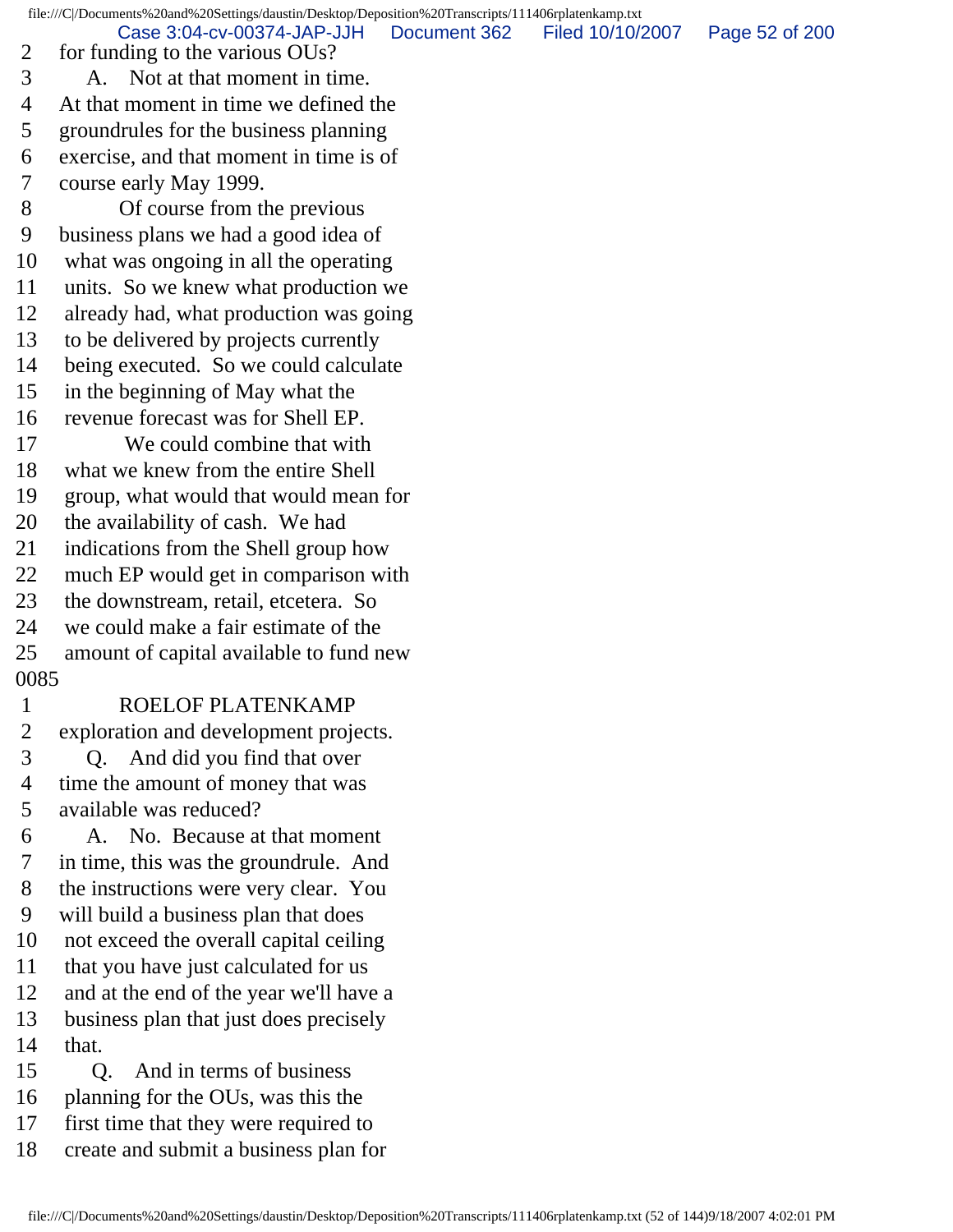file:///C|/Documents%20and%20Settings/daustin/Desktop/Deposition%20Transcripts/111406rplatenkamp.txt 19 their assets? 20 A. No. Every year every 21 operating unit had to submit a business 22 plan for their unit, for the -- for 23 their company in their business 24 environment. So if you had 20 25 operating units you would get 20 0086 1 ROELOF PLATENKAMP 2 business plans. And in EP the 20 3 business plans would be compilated into 4 one book and that would be the EP plan. 5 But it was 20 independent business 6 plans. 7 This was the first time that 8 before they could make the business 9 plans they had to submit all the 10 projects they had in their portfolio, 11 with all the parameters associated with 12 those projects, production forecasts, 13 capital requirement, operating 14 expenditure requirements. So that in 15 the capital allocation projects we 16 could then determine the overall best 17 outcome, given the groundrules, for 18 Shell EP as a whole, and then return to 19 the operating units what part of the 20 global EP business plan was their 21 share. So a company could come with 20 22 -- 20 projects, but only 11 of them 23 would be funded. So we would write a 24 letter to them and say, dear company, 25 these are the projects that over the 0087 1 ROELOF PLATENKAMP 2 coming business plan period would be 3 funded, so please write your business 4 plan on the basis of these 11 projects. 5 I'm just giving you a very simple 6 example. 7 Q. I'm just curious in terms of 8 the currency that the OUs had used in 9 determining or making requests for Case 3:04-cv-00374-JAP-JJH Document 362 Filed 10/10/2007 Page 53 of 200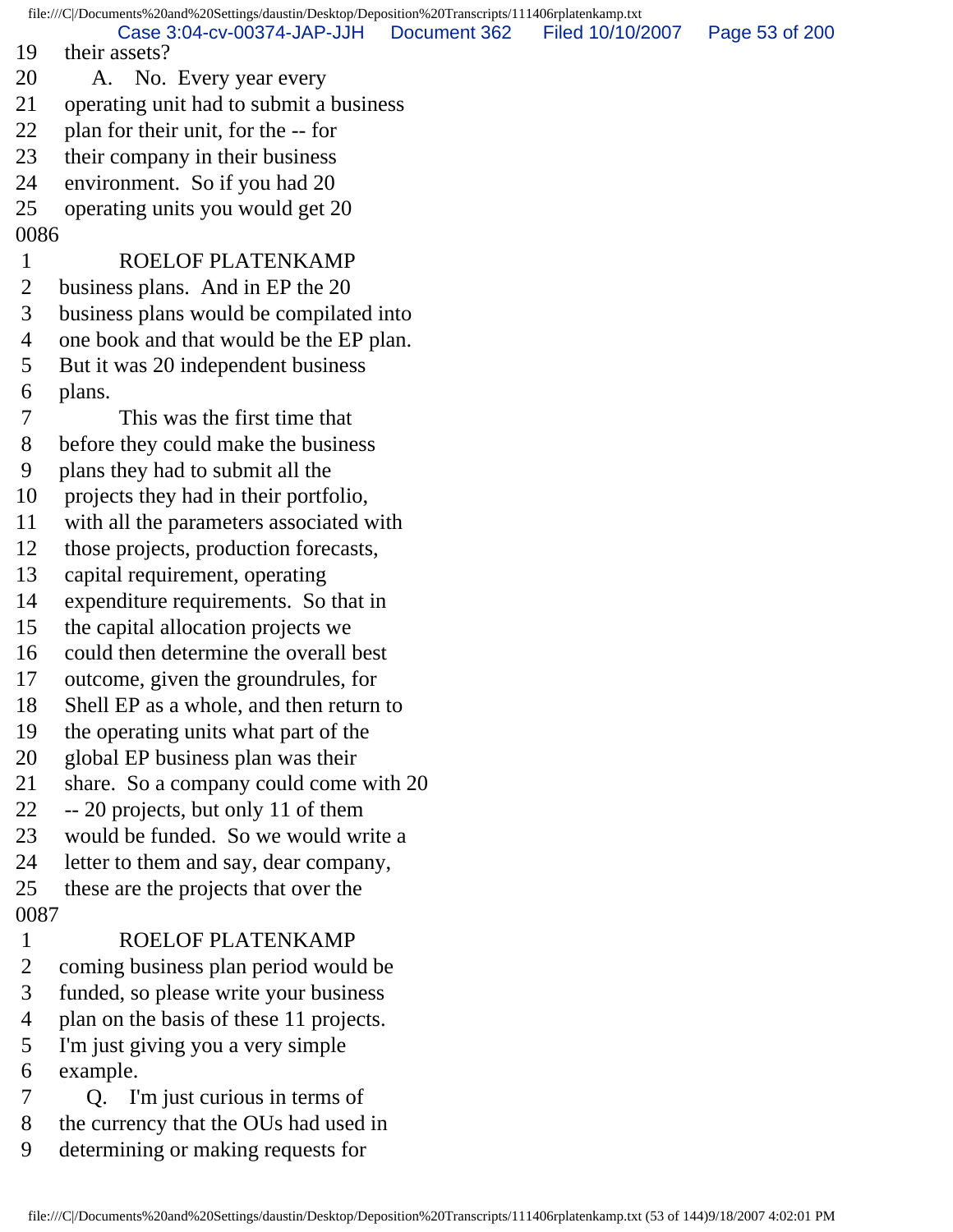file:///C|/Documents%20and%20Settings/daustin/Desktop/Deposition%20Transcripts/111406rplatenkamp.txt 10 funding. What currency did they make 11 the requests in? 12 A. A currency that's very 13 familiar to you, the US dollar. 14 O. Is there a reason why the US 15 dollar as opposed to, say, the pound or 16 any other currency was used? 17 A. The US dollar is the 18 currency in which oil products are 19 traded in general as a commodity. The 20 oil price is stated in dollars per 21 barrel worldwide. It's a global 22 currency. 23 Q. Okay. Now, a moment ago you 24 mentioned a couple of people. Alan 25 Parsley was one who you said 0088 1 ROELOF PLATENKAMP 2 interviewed you. Who is Alan Parsley? 3 A. Alan Parsley at that moment 4 in time was the leader, director, of a 5 company called SEPIV, S-E-P-I-V, Shell 6 Exploration & Production International 7 Ventures. And Alan Parsley, amongst 8 others, was the ExCom member to whom 9 the new planning group with capital 10 allocation would report to. So he was 11 to be my boss. 12 At the moment of time that I 13 was interviewed for this new position, 14 it was already known that Alan Parsley 15 would be reassigned to a job in 16 Australia and that Linda Cook would 17 take over from Alan Parsley. Linda at 18 that moment in time was the chief 19 financial officer of Shell E&P, and as 20 she was also going to be my new boss 21 she wanted to interview me. 22 Q. Do you know how long Linda 23 Cook stayed in her position as your 24 boss? 25 A. Yes. 0089 Case 3:04-cv-00374-JAP-JJH Document 362 Filed 10/10/2007 Page 54 of 200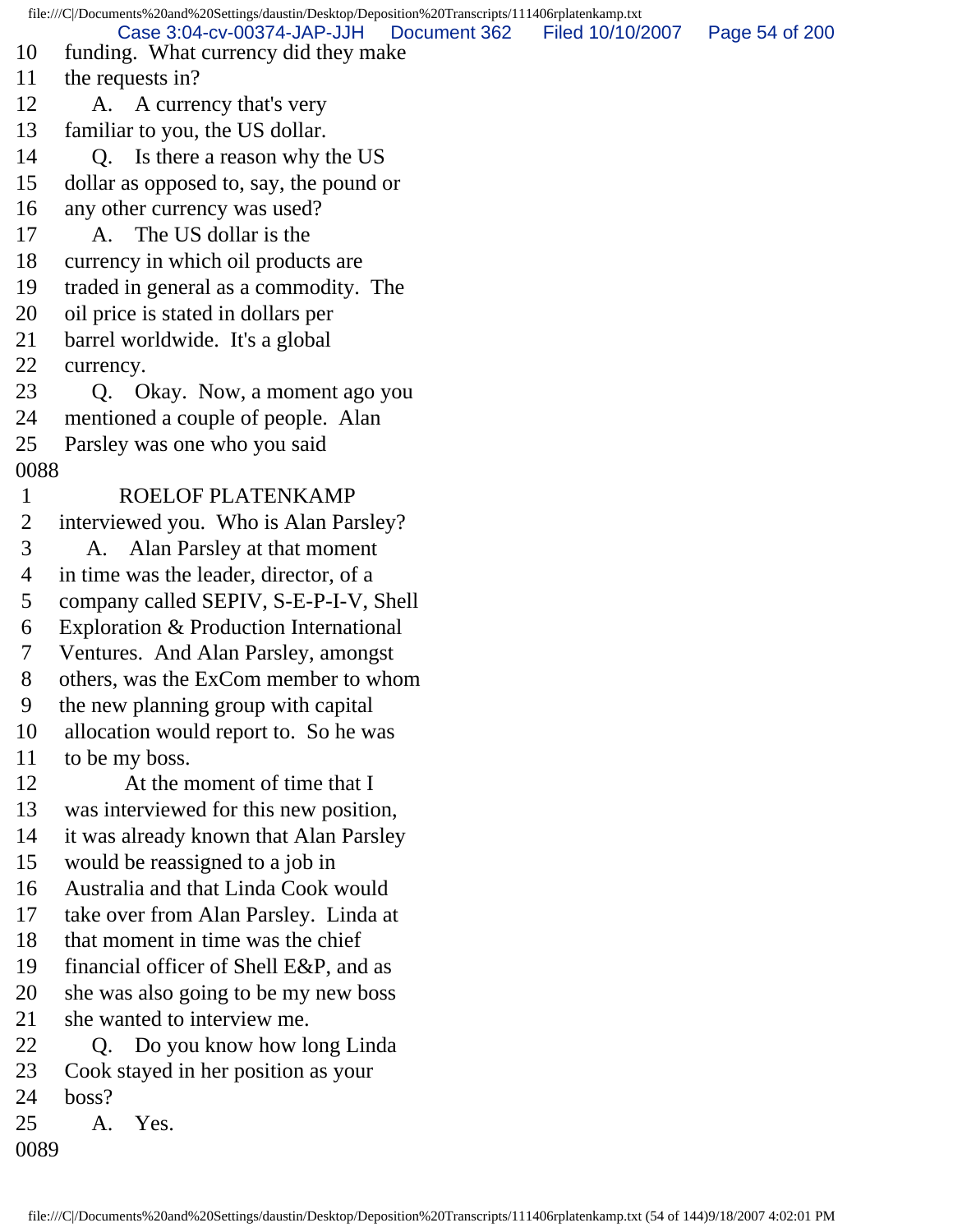file:///C|/Documents%20and%20Settings/daustin/Desktop/Deposition%20Transcripts/111406rplatenkamp.txt

- 1 ROELOF PLATENKAMP Case 3:04-cv-00374-JAP-JJH Document 362 Filed 10/10/2007 Page 55 of 200
- 2 Q. How long?
- 3 A. She stayed in the position
- 4 till 31st of December 1999.
- 5 Q. Who succeeded her?
- 6 A. Lorin Brass.
- 7 Q. What was his title, do you
- 8 recall?
- 9 A. Lorin Brass was the -- Lorin
- 10 Brass was director of SEPIV at that
- 11 moment in time. He had a reference
- 12 indicator EPB, EP business. He was an
- 13 ExCom member.
- 14 Q. When Linda Cook left, do you
- 15 know where she went?
- 16 A. She went to gas and power.
- 17 Q. Did she remain on the
- 18 ExCom --
- 19 A. No.
- 20 Q. -- do you know?
- 21 A. No.
- 22 Q. Okay. Now, earlier in your
- 23 answer you had referred to a couple of
- 24 acronyms. One was Capex and the other
- 25 one I believe was expex. Can you tell
- 0090

## 1 ROELOF PLATENKAMP

- 2 us what Capex is?
- 3 A. Capex is short for capital
- 4 expenditure. The other one was expex
- 5 which is short for exploration
- 6 expenditure.
- 7 Q. And can you explain what
- 8 each one is starting with Capex?
- 9 A. Capital expenditure is
- 10 expenditure for capital projects. With
- 11 that we mean expenditure that you use
- 12 to drill wells, to buy materials, to
- 13 hire rigs, to pay the contractors, to
- 14 build facilities.
- 15 Q. Is Capex a performance
- 16 indicator that investment analysts look
- 17 at in determining -- strike that.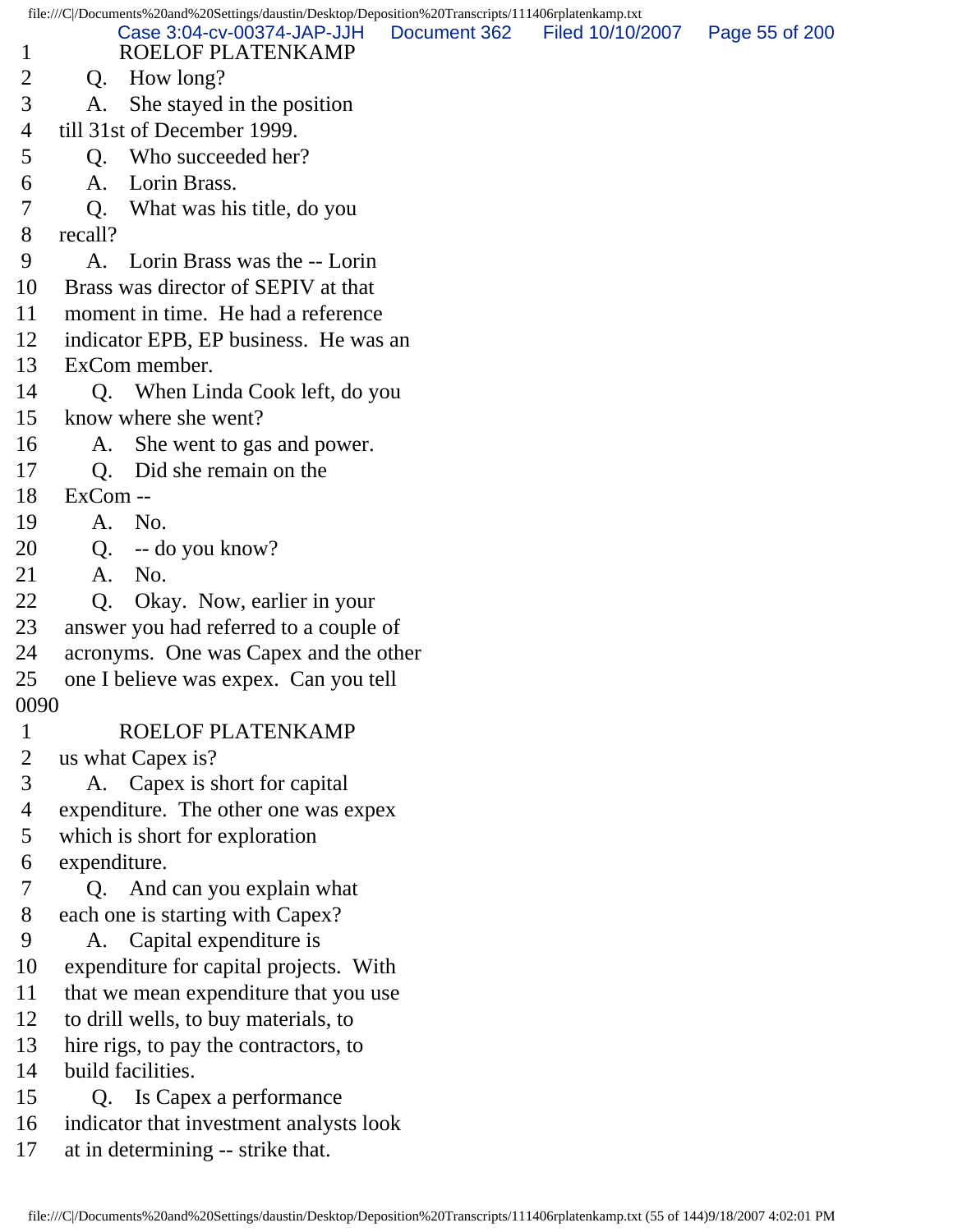| file:///C /Documents%20and%20Settings/daustin/Desktop/Deposition%20Transcripts/111406rplatenkamp.txt |                                                      |              |                  |                |  |  |
|------------------------------------------------------------------------------------------------------|------------------------------------------------------|--------------|------------------|----------------|--|--|
| 18                                                                                                   | Case 3:04-cv-00374-JAP-JJH<br>Is Capex a performance | Document 362 | Filed 10/10/2007 | Page 56 of 200 |  |  |
| 19                                                                                                   | indicator that investment analysts look              |              |                  |                |  |  |
| 20                                                                                                   | at when they look at Shell?                          |              |                  |                |  |  |
| 21                                                                                                   | A. I think you have to ask the                       |              |                  |                |  |  |
| 22                                                                                                   | investment analyst that question.                    |              |                  |                |  |  |
| 23                                                                                                   | Okay, fair enough. And the<br>O.                     |              |                  |                |  |  |
| 24                                                                                                   | EPEX, what is that?                                  |              |                  |                |  |  |
| 25                                                                                                   | A. I hate to correct you.                            |              |                  |                |  |  |
| 0091                                                                                                 |                                                      |              |                  |                |  |  |
| $\mathbf{1}$                                                                                         | ROELOF PLATENKAMP                                    |              |                  |                |  |  |
| $\overline{2}$                                                                                       | Q. Please do.                                        |              |                  |                |  |  |
| 3                                                                                                    | It's Expex.<br>A.                                    |              |                  |                |  |  |
| 4                                                                                                    | Expex, I'm sorry.<br>Q.                              |              |                  |                |  |  |
| 5                                                                                                    | Expex is expenditure that is<br>A.                   |              |                  |                |  |  |
| 6                                                                                                    | used to drill -- no -- that is used to               |              |                  |                |  |  |
| 7                                                                                                    | acquire seismic and drill exploratory                |              |                  |                |  |  |
| 8                                                                                                    | wells. In a way it's another label                   |              |                  |                |  |  |
| 9                                                                                                    | because in the end it's money that you               |              |                  |                |  |  |
| 10                                                                                                   | spend. This you spend on exploration                 |              |                  |                |  |  |
| 11                                                                                                   | activities; the Capex you spend on                   |              |                  |                |  |  |
| 12                                                                                                   | capital projects.                                    |              |                  |                |  |  |
| 13                                                                                                   | And the third one is Opex,                           |              |                  |                |  |  |
| 14                                                                                                   | operational expenditure, that you spend              |              |                  |                |  |  |
| 15                                                                                                   | to keep your projects, your operating                |              |                  |                |  |  |
| 16                                                                                                   | entities running.                                    |              |                  |                |  |  |
| 17                                                                                                   | So Expex, funds for                                  |              |                  |                |  |  |
| 18                                                                                                   | exploration. If you drill a dry hole                 |              |                  |                |  |  |
| 19                                                                                                   | you expense it immediately. And that's               |              |                  |                |  |  |
| 20                                                                                                   | for the tax treatment. If it is a                    |              |                  |                |  |  |
| 21                                                                                                   | discovery that may lead to further                   |              |                  |                |  |  |
| 22                                                                                                   | study, etcetera, you might treat it as               |              |                  |                |  |  |
| 23                                                                                                   | capital for tax considerations.                      |              |                  |                |  |  |
| 24                                                                                                   | Now in connection with this<br>0.                    |              |                  |                |  |  |
| 25                                                                                                   | capital allocation process that you                  |              |                  |                |  |  |
| 0092                                                                                                 |                                                      |              |                  |                |  |  |
| $\mathbf{1}$                                                                                         | ROELOF PLATENKAMP                                    |              |                  |                |  |  |
| $\overline{2}$                                                                                       | worked on, do you know if the value                  |              |                  |                |  |  |
| 3                                                                                                    | assurance review process was borne out               |              |                  |                |  |  |
| 4                                                                                                    | of the capital allocation process?                   |              |                  |                |  |  |
| 5                                                                                                    | A. The value assurance review                        |              |                  |                |  |  |
| 6                                                                                                    | process was not borne out of the                     |              |                  |                |  |  |
| 7                                                                                                    | capital allocation process.                          |              |                  |                |  |  |
| 8                                                                                                    | Have you heard of the value<br>Q.                    |              |                  |                |  |  |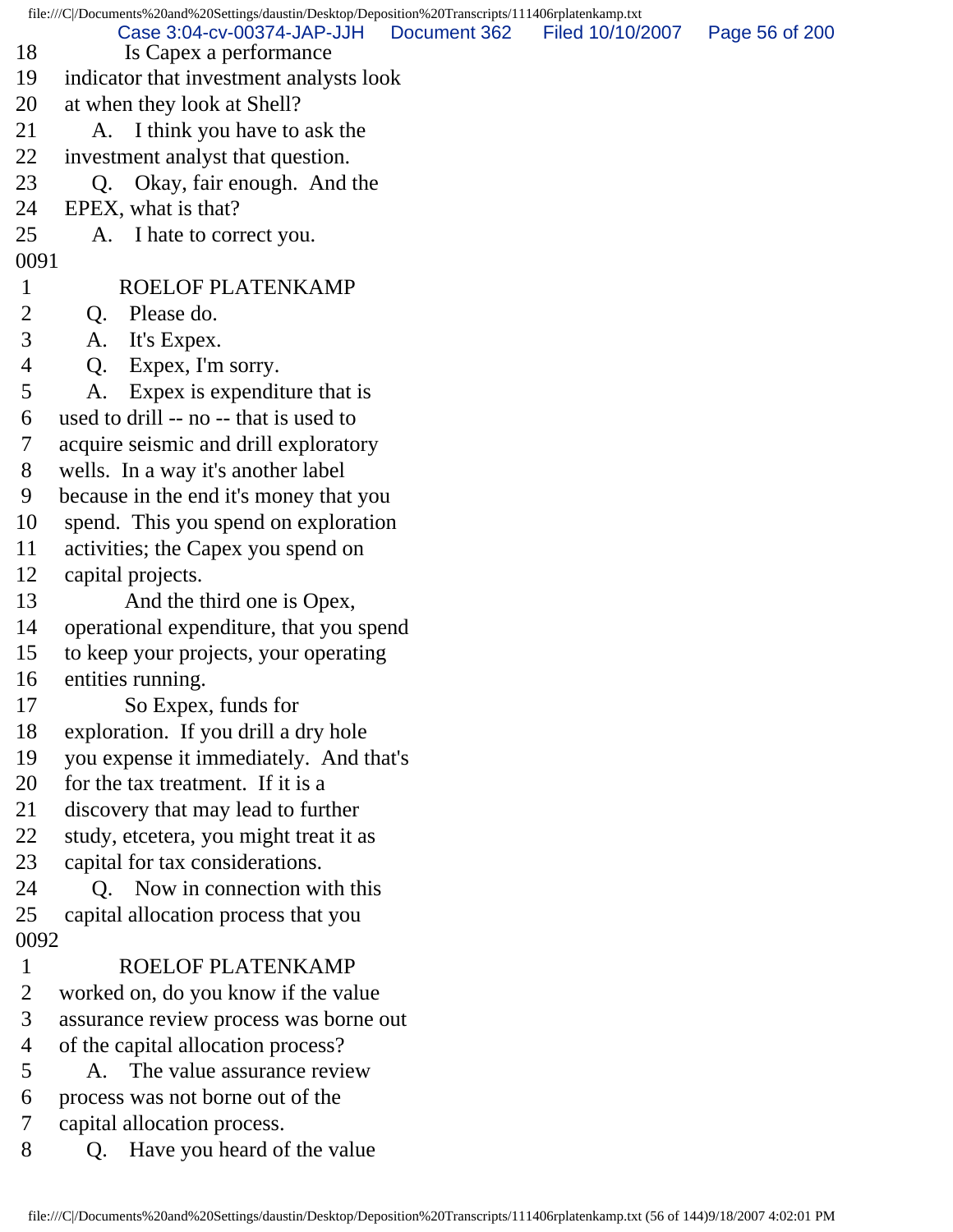file:///C|/Documents%20and%20Settings/daustin/Desktop/Deposition%20Transcripts/111406rplatenkamp.txt 9 assurance review process? 10 A. Absolutely. 11 O. Okay. And what is it? 12 A. The value assurance review 13 process is a process that was created, 14 I don't precisely know the date, but 15 somewhere in the late 1990s, because a 16 number of new ventures that Shell had 17 started had failed to deliver on their 18 initial promises for a number of 19 reasons. 20 We had ventures in various 21 places where we were disappointed with 22 the outcome, and in order to understand 23 that better, these projects were 24 researched in depth and analyzed, and a 25 methodology was born that would look at 0093 1 ROELOF PLATENKAMP 2 a number of parameters before new 3 projects were allowed to start, to make 4 sure that these new projects would not 5 suffer the same thing, i.e. learning 6 from failings in the past to safeguard 7 new ventures in the future. 8 The value assurance review 9 was initially designed to be used for 10 start-up of new ventures, new 11 companies. 12 Q. You say it was initially 13 designed to be used for that purpose. 14 Did it later become something else? 15 A. It did not become something 16 else, but people recognized that this 17 methodology could be used for basically 18 every project undertaken by the Shell 19 group. So it did not have to be just a 20 new venture that you start. For 21 instance, in Venezuela, it could also 22 be used to look at the project before 23 you sanction it even though that 24 project is to be executed in a well 25 established operating unit like Shell Case 3:04-cv-00374-JAP-JJH Document 362 Filed 10/10/2007 Page 57 of 200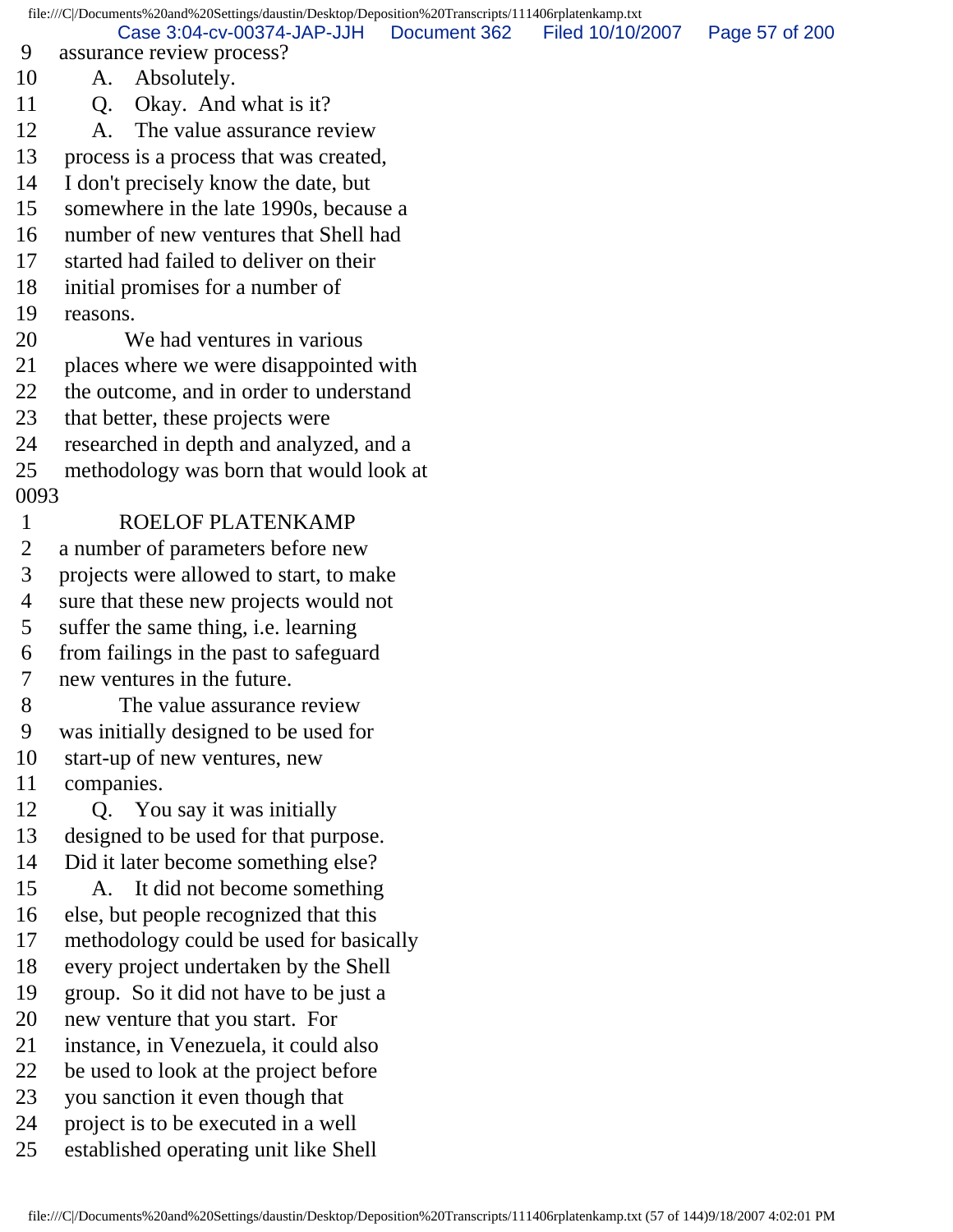|                | file:///C /Documents%20and%20Settings/daustin/Desktop/Deposition%20Transcripts/111406rplatenkamp.txt |              |                  |                |
|----------------|------------------------------------------------------------------------------------------------------|--------------|------------------|----------------|
| 0094           | Case 3:04-cv-00374-JAP-JJH                                                                           | Document 362 | Filed 10/10/2007 | Page 58 of 200 |
| $\mathbf{1}$   | ROELOF PLATENKAMP                                                                                    |              |                  |                |
| $\overline{2}$ | Expro.                                                                                               |              |                  |                |
| 3              | Now, are there different<br>O.                                                                       |              |                  |                |
| 4              | categories in the VAR process or levels                                                              |              |                  |                |
| 5              | in the VAR process, like a one, two,                                                                 |              |                  |                |
| 6              | three and four?                                                                                      |              |                  |                |
| 7              | A. At this moment in time, and                                                                       |              |                  |                |
| 8              | I'm talking 2006, we recognize five                                                                  |              |                  |                |
| 9              | stages in the VAR process.                                                                           |              |                  |                |
| 10             | Q. In 1999, when you were the                                                                        |              |                  |                |
| 11             | vice president of strategy and                                                                       |              |                  |                |
| 12             | planning, how many categories were                                                                   |              |                  |                |
| 13             | there?                                                                                               |              |                  |                |
| 14             | I cannot tell you.<br>A.                                                                             |              |                  |                |
| 15             | Now, is there a certain<br>Q.                                                                        |              |                  |                |
| 16             | category, certain level in the VAR                                                                   |              |                  |                |
| 17             | review where the booking of proved                                                                   |              |                  |                |
| 18             | reserves is considered appropriate?                                                                  |              |                  |                |
| 19             | MS. ASHTON: Objection. Do                                                                            |              |                  |                |
| 20             | you want to put a time?                                                                              |              |                  |                |
| 21             | MR. HABER: He can only                                                                               |              |                  |                |
| 22             | testify about today.                                                                                 |              |                  |                |
| 23             | A. You mean 2006?                                                                                    |              |                  |                |
| 24             | Yes. Again, I was<br>Q.                                                                              |              |                  |                |
| 25             | wondering, I asked you a moment ago if                                                               |              |                  |                |
| 0095           |                                                                                                      |              |                  |                |
| $\mathbf{1}$   | ROELOF PLATENKAMP                                                                                    |              |                  |                |
| $\overline{2}$ | you recall different categories,<br>different levels back in 1999/2000,                              |              |                  |                |
| 3<br>4         | when you were the vice president of                                                                  |              |                  |                |
| 5              | strategy and planning?                                                                               |              |                  |                |
| 6              | And economics.<br>A.                                                                                 |              |                  |                |
| 7              | Right.<br>Q.                                                                                         |              |                  |                |
| 8              | The VAR process to my<br>A.                                                                          |              |                  |                |
| 9              | knowledge is not used for resource                                                                   |              |                  |                |
| 10             | reporting.                                                                                           |              |                  |                |
| 11             | Q. Do you know if it's used not                                                                      |              |                  |                |
| 12             | with regard to the resource reporting,                                                               |              |                  |                |
| 13             | but the work that goes on before the                                                                 |              |                  |                |
| 14             | reporting?                                                                                           |              |                  |                |
| 15             | MS. ASHTON: Objection.                                                                               |              |                  |                |
| 16             | A. The value assurance process,                                                                      |              |                  |                |
|                |                                                                                                      |              |                  |                |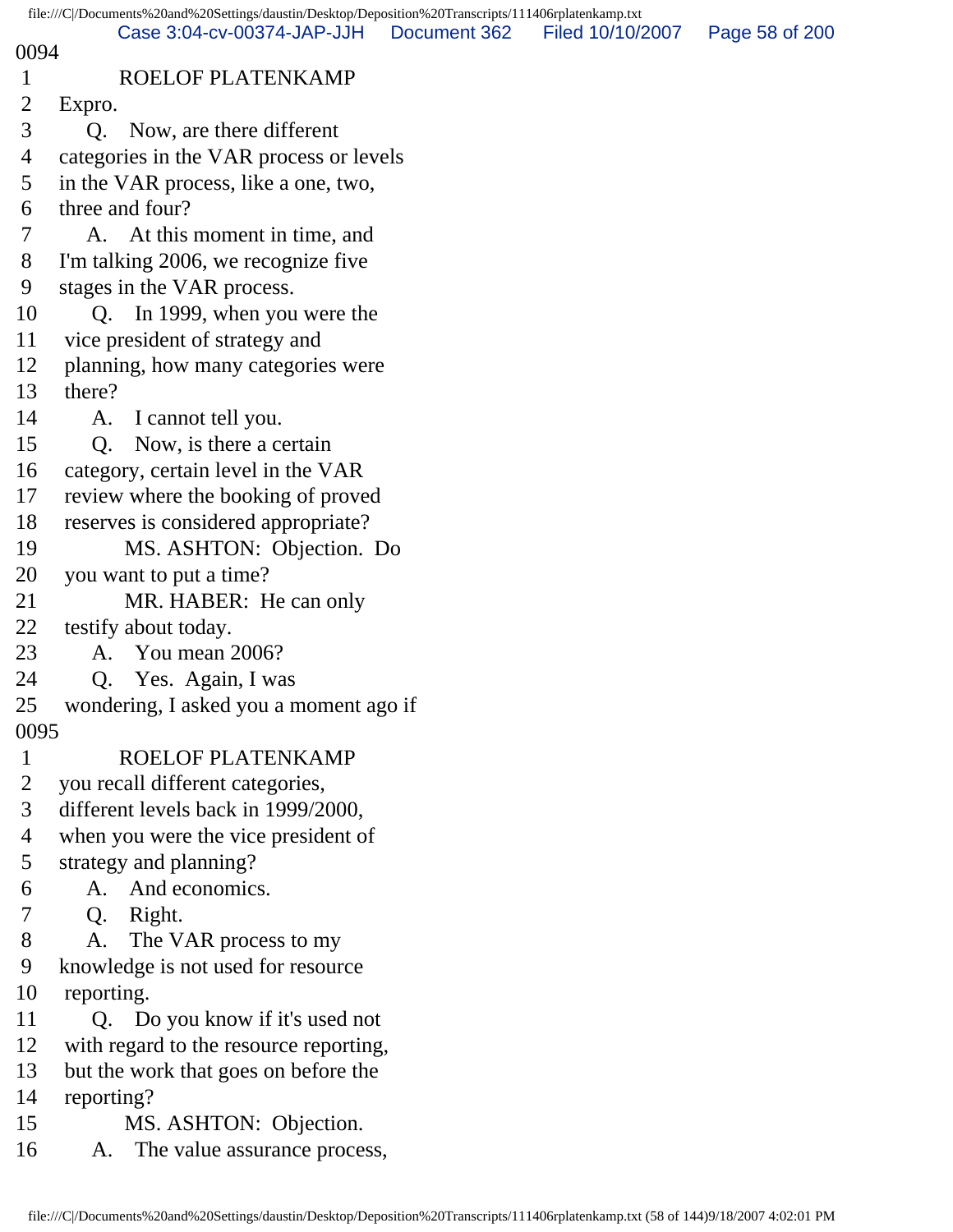file:///C|/Documents%20and%20Settings/daustin/Desktop/Deposition%20Transcripts/111406rplatenkamp.txt

Case 3:04-cv-00374-JAP-JJH Document 362 Filed 10/10/2007 Page 59 of 200

- 17 as I thought I explained a couple of
- 18 minutes ago, is used to assure the
- 19 value of a project prior to project
- 20 sanctioning. The assurance focuses on
- 21 five parameters known as TECOP, T for
- 22 technical, E for economic, C for
- 23 commercial. I'm suddenly losing my O.
- 24 Which happens occasionally. The P for
- 25 politics. So probably the C and the O

## 0096

## 1 ROELOF PLATENKAMP

- 2 are together as the commercial. I
- 3 stand corrected, four parameters. I'm
- 4 not a specialist in VAR and I'm very
- 5 glad that that is not the case.
- 6 So if the VAR, the value
- 7 assurance process looks at the
- 8 technical part, it takes into
- 9 consideration is the production
- 10 forecast properly calculated, is the
- 11 economic forecast properly calculated,
- 12 are the commercial prerequisites in
- 13 place to make this project a success,
- 14 is the environment such that you can
- 15 get the permits to execute the project,
- 16 that's what it looks at. Production is
- 17 part of that. Volumes are thus part of 18 it.
- 19 Q. What do you mean by project 20 sanctioning? Do you mean funding?
- 21 A. Approval of the project,
- 22 green light to go ahead with the
- 23 project. A project proposal makes it
- 24 all the way to the CMD. It is
- 25 considered. If the CMD considers the 0097
- 1 ROELOF PLATENKAMP
- 2 project sound, then the operating unit
- 3 gets the signal that it can approve the
- 4 project and go ahead with it.
- 5 Q. Okay.
- 6 MR. HABER: I'm told that we
- 7 have to change the tape, so if you want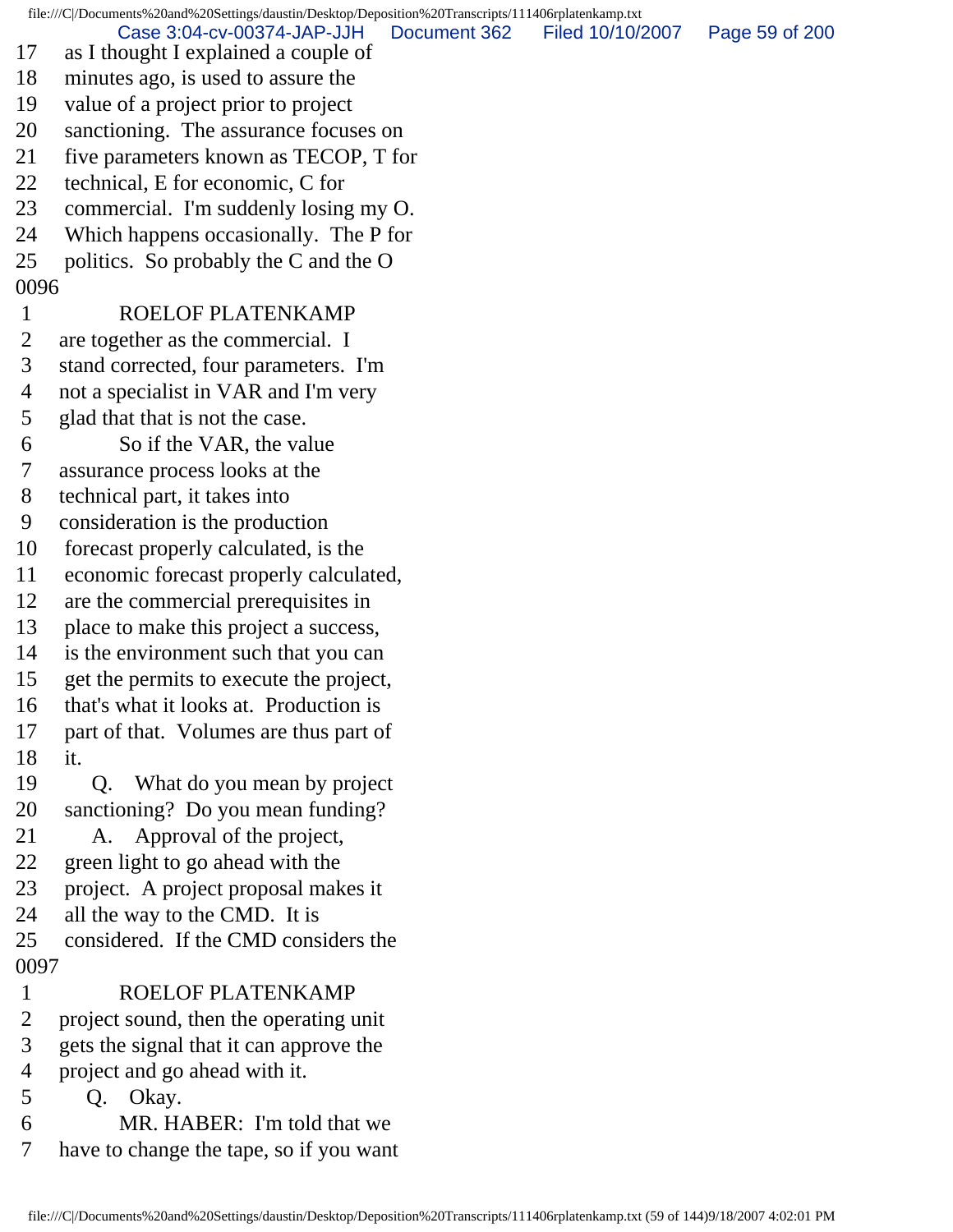file:///C|/Documents%20and%20Settings/daustin/Desktop/Deposition%20Transcripts/111406rplatenkamp.txt 8 to take a couple of minute break it's a 9 good time to do it. 10 THE VIDEO OPERATOR: We'll 11 go off the record, it's 12:18, this is 12 the end of tape number 1. 13 (A recess was taken.) 14 THE VIDEO OPERATOR: Back on 15 the record, it's 12:32, this is tape 2. 16 Q. Mr. Platenkamp, a question 17 about the guidelines. We talked about 18 changes in 1998. Were the guidelines 19 physically changed in 1999 while you 20 were the head of EP strategy planning? 21 A. Most definitely not. At 22 that time I was in Oman doing other 23 things. 24 Q. So they were physically 25 changed before you got into your 0098 1 ROELOF PLATENKAMP 2 position in EP? 3 A. Yes. 4 Q. Yes, okay. 5 A. Yes. 6 Q. Now before we were talking 7 about a planning group and a portfolio 8 group. Was there also an economics 9 group that you led? 10 A. There was an economics 11 group, yes. 12 Q. What was the responsibility 13 of the economics group? 14 A. They had various 15 responsibilities. Occasionally they 16 would go out to operating units and 17 make sure that the various economic 18 analysis done in the operating units 19 were done in the right way, but for the 20 planning purposes, the role of the 21 economics group was really to help us 22 determine the economic parameters of 23 the business plan, calculate proxies 24 for shareholder value like the Case 3:04-cv-00374-JAP-JJH Document 362 Filed 10/10/2007 Page 60 of 200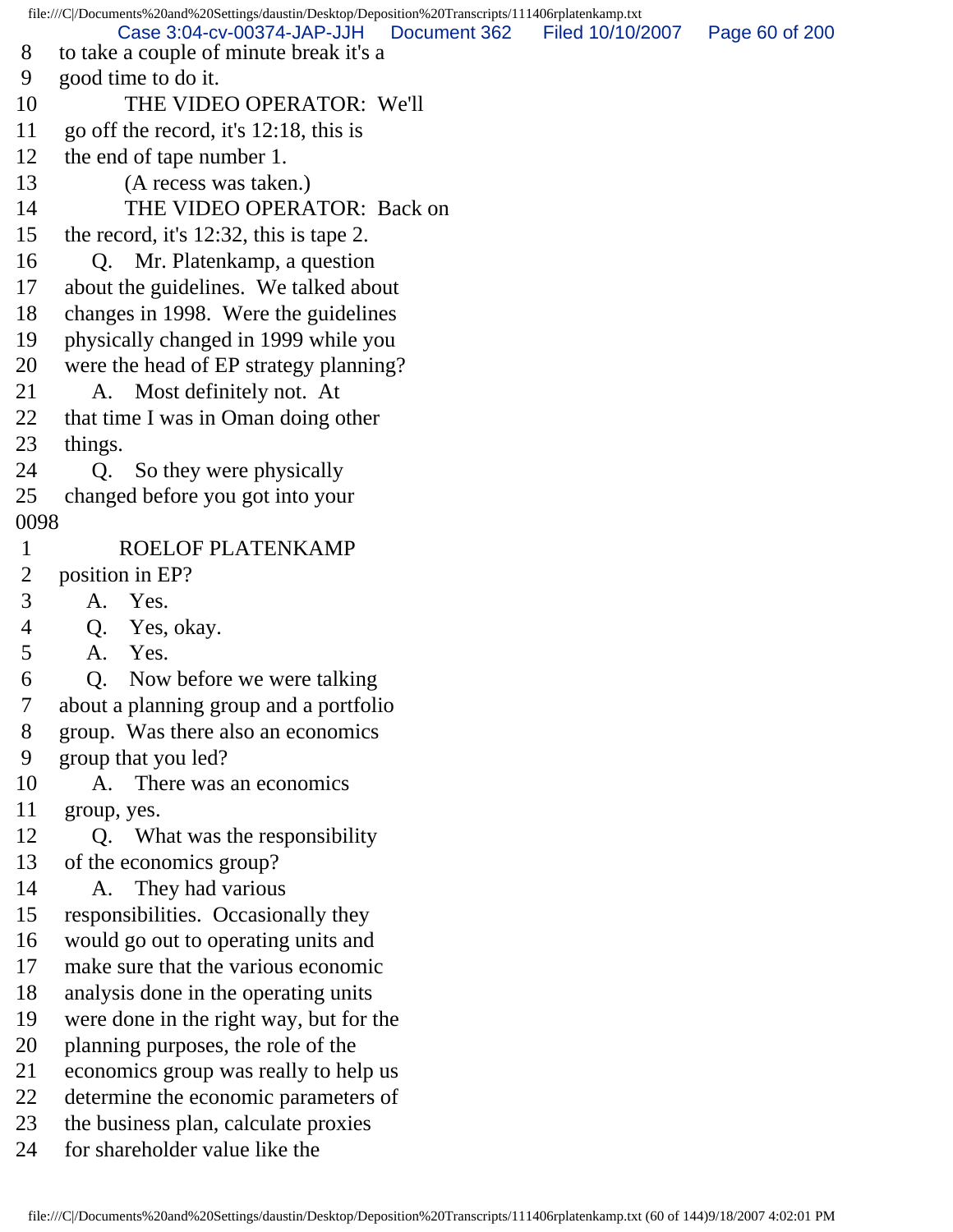file:///C|/Documents%20and%20Settings/daustin/Desktop/Deposition%20Transcripts/111406rplatenkamp.txt 25 intrinsic business value. 0099 1 ROELOF PLATENKAMP 2 Q. And who was the head of the 3 economics group? 4 A. That was Fons Claessens, 5 F-o-n-s, C-l-a-e-s-s-e-n-s. 6 Q. Was there anyone who worked 7 underneath Mr. Claessens in the group? 8 A. Yes, there were about two or 9 three direct reportees to Fons. 10 Q. And who were they? 11 A. I don't recall the names, 12 I'm sorry. 13 Q. That's okay. Also was there 14 a group within your directorate 15 responsible for strategic cost 16 leadership? 17 A. Initially, there was -- 18 okay, let's start again. There was a 19 group called strategic cost leadership, 20 led by Knute Engebetsen, who reported 21 to Raoul Restucci who was the regional 22 business director at that moment in 23 time for the Far East. It was decided 24 somewhere at the end of 1999 that I 25 would assume in addition to my other 0100 1 ROELOF PLATENKAMP 2 responsibilities the responsibility for 3 the strategic cost leadership team. 4 Q. How many members of the team 5 were there? 6 A. There were about five or six 7 members of that team. The team was led 8 by Serge Leijten. 9 Q. Do you recall anyone else on 10 the team? 11 A. Again, the names are 12 difficult. Flux was high. So I'm 13 struggling now to come up with 14 individual names. Paul Eyckout is a 15 name that comes to mind who joined the Case 3:04-cv-00374-JAP-JJH Document 362 Filed 10/10/2007 Page 61 of 200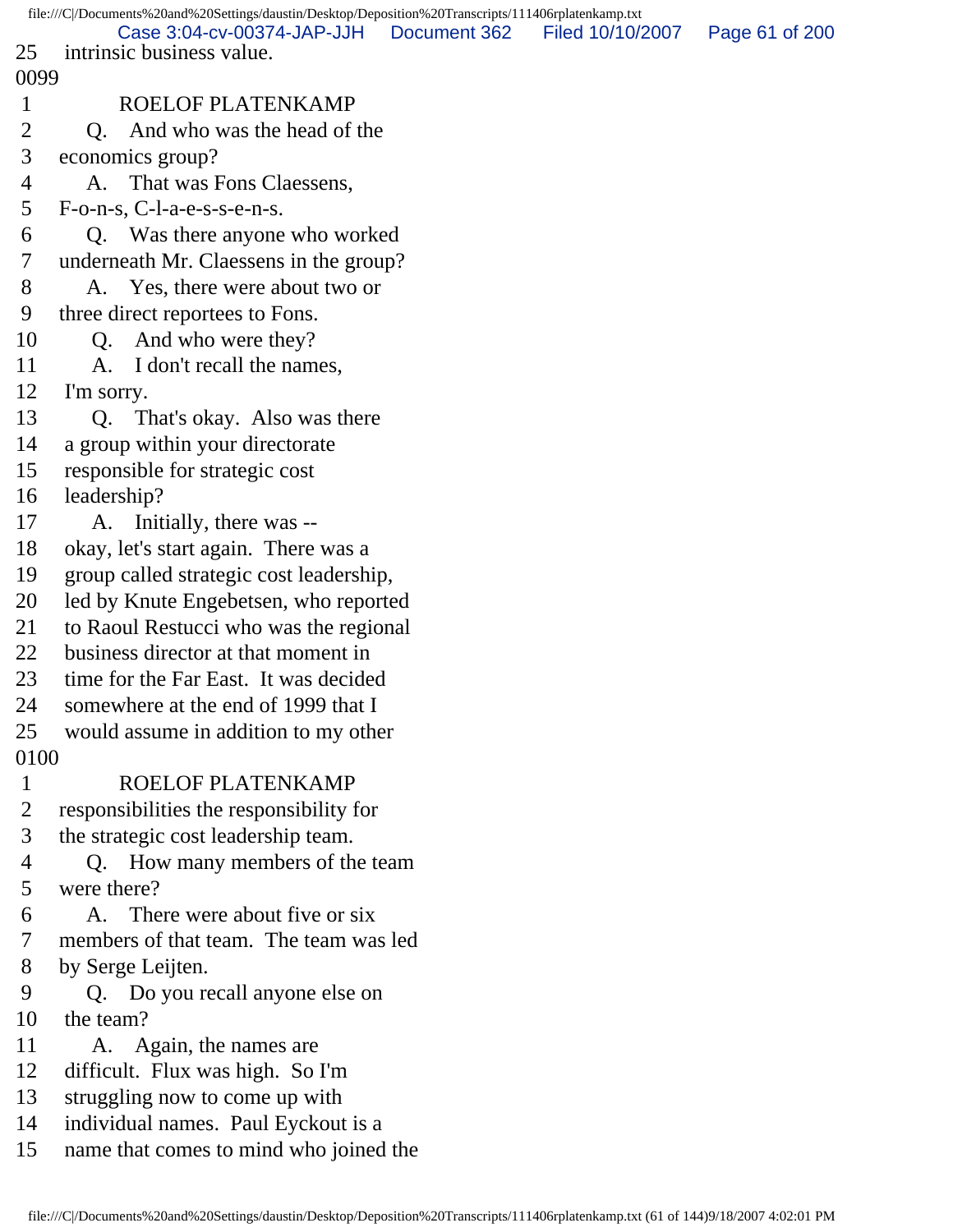file:///C|/Documents%20and%20Settings/daustin/Desktop/Deposition%20Transcripts/111406rplatenkamp.txt 16 cost leadership team later on. I was 17 going -- there was a French guy but 18 whose name escapes me now. 19 Q. Okay. You mentioned Mr. 20 Restucci. Was he a member of the ExCom 21 at the time? 22 A. He was the regional business 23 director for the Far East and as such a 24 member of the ExCom. 25 Q. What was your understanding 0101 1 ROELOF PLATENKAMP 2 of the responsibility of the ExCom at 3 that time? 4 A. At that time the ExCom was a 5 body that basically acted as governors 6 for E&P. 7 Q. And when you say acted as 8 governors for E&P, what do you -- what 9 are you referring to? 10 A. The ExCom members, the 11 regional business directors, had no 12 executive powers in the regions where 13 they worked. They were governors of 14 the business in the region. 15 Q. Now, did the ExCom have any 16 executive powers as a committee? 17 A. That is an interesting 18 question. Previously it was called the 19 BusCom and then it definitely didn't 20 have executive powers. 21 At the time of -- when the 22 name was changed into ExCom, the idea 23 was to get that body, to give the body 24 more teeth, hence the word executive, 25 but to the best of my recollection, it 0102 1 ROELOF PLATENKAMP 2 still had no executive powers because 3 in the end everything decided at ExCom 4 level had to go to the CMD for 5 endorsement. Case 3:04-cv-00374-JAP-JJH Document 362 Filed 10/10/2007 Page 62 of 200

6 But I may be slightly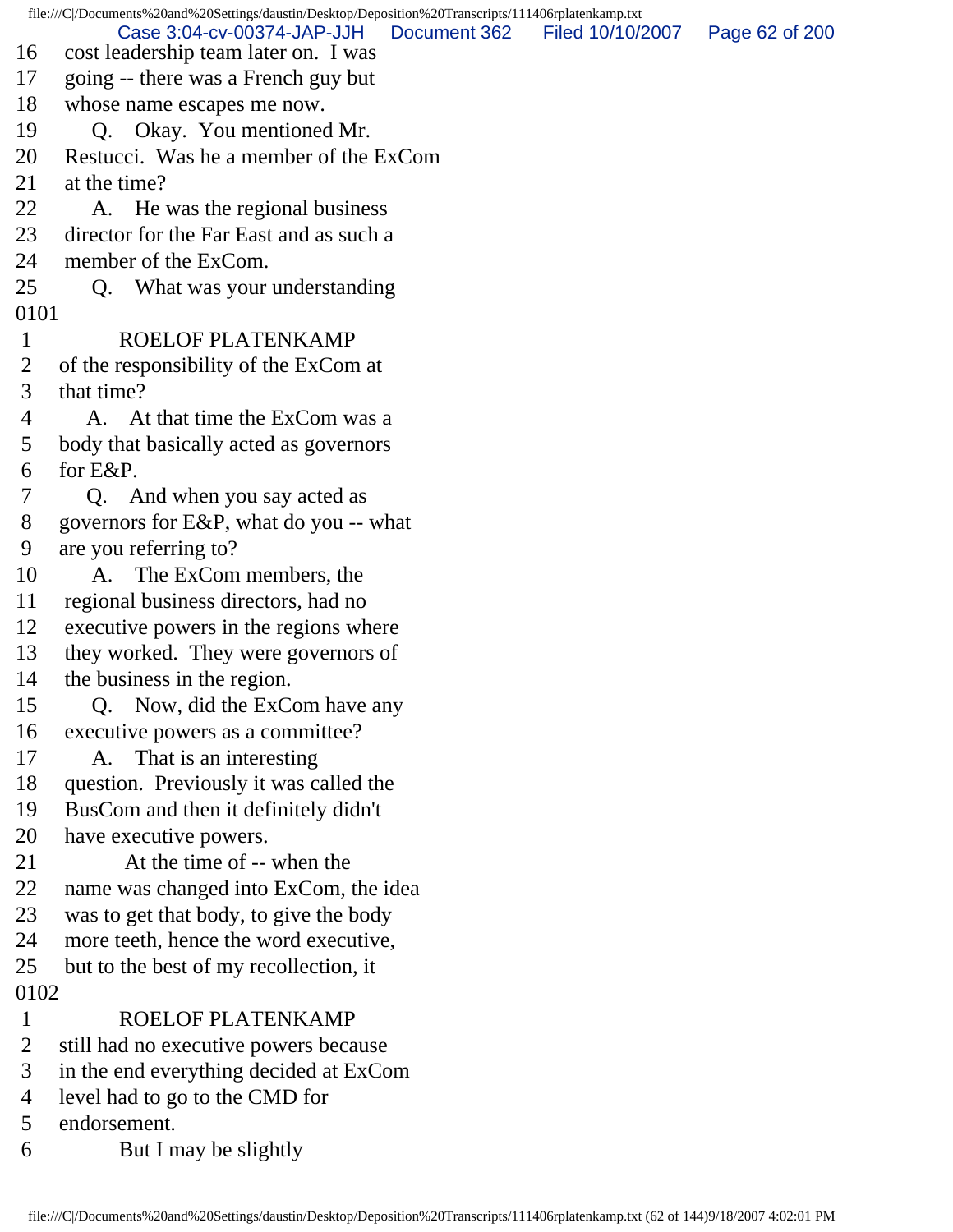file:///C|/Documents%20and%20Settings/daustin/Desktop/Deposition%20Transcripts/111406rplatenkamp.txt

Case 3:04-cv-00374-JAP-JJH Document 362 Filed 10/10/2007 Page 63 of 200

- 7 mistaken there. I say that up front.
- 8 But as far as I can judge from where
- 9 I'm sitting today, that is the case.
- 10 Q. When you say that everything
- 11 that was decided at the ExCom level had
- 12 to go to the CMD for endorsement, did
- 13 there come a time, and again now the
- 14 time period is when you were head of EP
- 15 planning, where that was not the case?
- 16 A. Okay. In the period that I
- 17 was there that didn't change. And let
- 18 me be a little bit clearer. Approval
- 19 of individual projects exceeding
- 20 certain financial levels had to go to
- 21 the CMD. Approval of a business plan
- 22 was done by the CMD.
- 23 Q. Okay. So then projects
- 24 below a certain level could be decided
- 25 by the ExCom?
- 0103

## 1 ROELOF PLATENKAMP

- 2 A. They were then decided by
- 3 the management team or the managing
- 4 director of the operating unit. That
- 5 has since then changed. Today we have
- 6 a slightly different structure.
- 7 Q. What is that structure
- 8 today?
- 9 A. Today the operating units
- 10 have been grouped in regional
- 11 organization with regional vice
- 12 presidents that have executive power
- 13 over the regions and that is reflected
- 14 in the title. They are regional
- 15 executive vice presidents. So up to a
- 16 certain level they can make decisions
- 17 in the region.
- 18 O. When did this structure take
- 19 effect?
- 20 A. That changed in -- in Europe
- 21 it changed the first of December 2003.
- 22 I think in the rest of EP it was in
- 23 2004.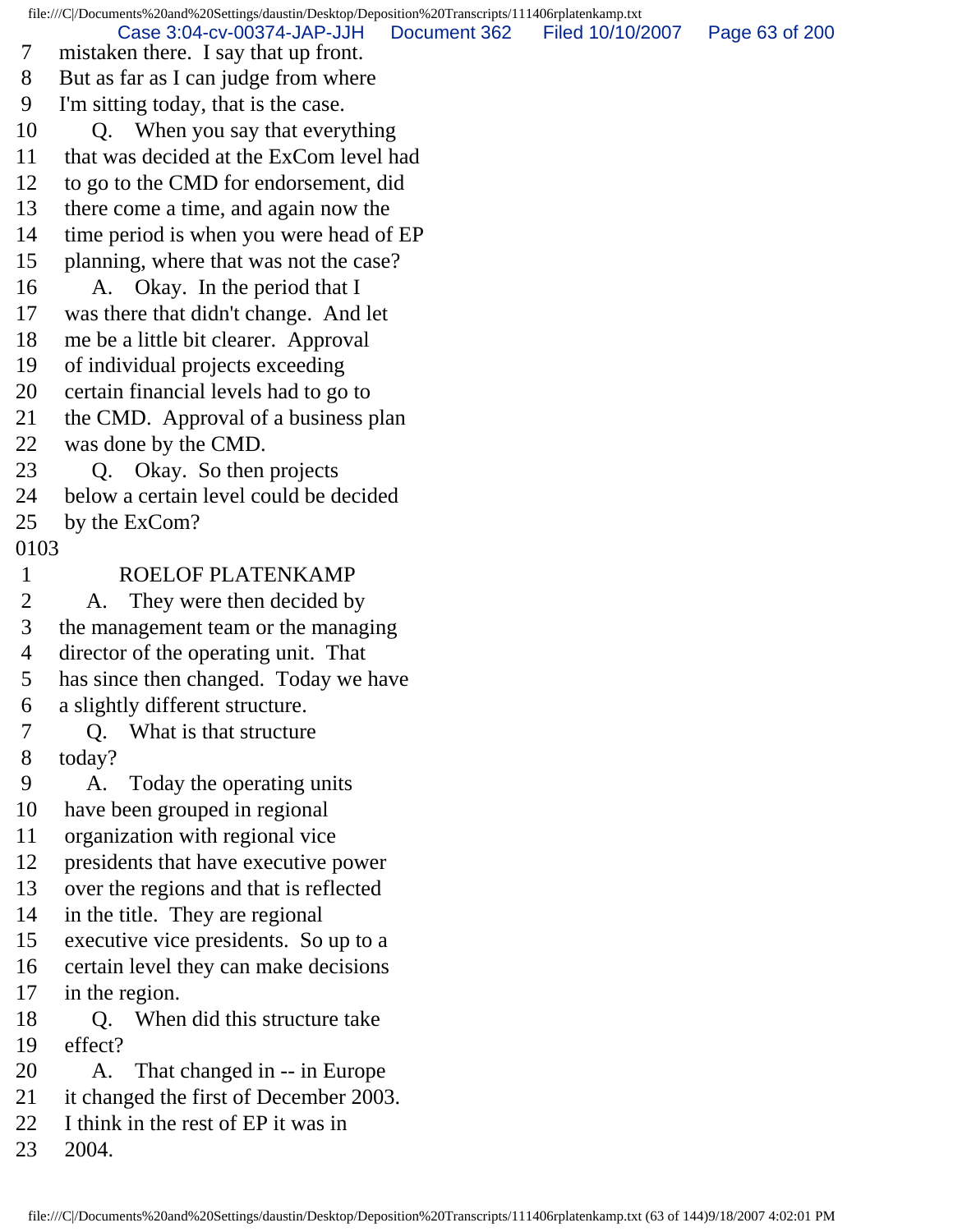| file:///C /Documents%20and%20Settings/daustin/Desktop/Deposition%20Transcripts/111406rplatenkamp.txt |                                                                              |                  |                |  |  |  |
|------------------------------------------------------------------------------------------------------|------------------------------------------------------------------------------|------------------|----------------|--|--|--|
| 24                                                                                                   | Case 3:04-cv-00374-JAP-JJH<br>Document 362<br>And a moment ago we were<br>Q. | Filed 10/10/2007 | Page 64 of 200 |  |  |  |
| 25                                                                                                   | discussing BusCom and ExCom. Do you                                          |                  |                |  |  |  |
| 0104                                                                                                 |                                                                              |                  |                |  |  |  |
| $\mathbf{1}$                                                                                         | ROELOF PLATENKAMP                                                            |                  |                |  |  |  |
| $\overline{2}$                                                                                       | know when BusCom changed into ExCom?                                         |                  |                |  |  |  |
| 3                                                                                                    | A. I don't have a precise date,                                              |                  |                |  |  |  |
| 4                                                                                                    | but it must have been somewhere in I                                         |                  |                |  |  |  |
| 5                                                                                                    | think '98 that the change was made.                                          |                  |                |  |  |  |
| 6                                                                                                    | Q. Do you know if that was part                                              |                  |                |  |  |  |
| 7                                                                                                    | of the VCT, work that the various VCTs                                       |                  |                |  |  |  |
| 8                                                                                                    | were doing?                                                                  |                  |                |  |  |  |
| 9                                                                                                    | A. I don't know who came up                                                  |                  |                |  |  |  |
| 10                                                                                                   | with the idea to change that.                                                |                  |                |  |  |  |
| 11                                                                                                   | Q. When you -- when you took                                                 |                  |                |  |  |  |
| 12                                                                                                   | over in early 1999 as VP of EP, who did                                      |                  |                |  |  |  |
| 13                                                                                                   | you -- who was your predecessor?                                             |                  |                |  |  |  |
| 14                                                                                                   | The predecessor was Lew<br>A.                                                |                  |                |  |  |  |
| 15                                                                                                   | Watts, but the job that Lew did of                                           |                  |                |  |  |  |
| 16                                                                                                   | course differed from the job that I                                          |                  |                |  |  |  |
| 17                                                                                                   | did, and the structure was not entirely                                      |                  |                |  |  |  |
| 18                                                                                                   | the same. And the reporting lines were                                       |                  |                |  |  |  |
| 19                                                                                                   | not entirely the same.                                                       |                  |                |  |  |  |
| 20                                                                                                   | Let's take --<br>Q.                                                          |                  |                |  |  |  |
| 21                                                                                                   | A.<br>It was a new organization                                              |                  |                |  |  |  |
| 22                                                                                                   | that I had to lead.                                                          |                  |                |  |  |  |
| 23                                                                                                   | And had EP been reorganized<br>Q.                                            |                  |                |  |  |  |
| 24                                                                                                   | at that point?                                                               |                  |                |  |  |  |
| 25                                                                                                   | A. As many large organizational                                              |                  |                |  |  |  |
| 0105                                                                                                 |                                                                              |                  |                |  |  |  |
| $\mathbf{1}$                                                                                         | ROELOF PLATENKAMP                                                            |                  |                |  |  |  |
| 2                                                                                                    | entities, there is a continuous change                                       |                  |                |  |  |  |
| 3                                                                                                    | in these organizations.                                                      |                  |                |  |  |  |
| 4                                                                                                    | Q. So let's take for the moment                                              |                  |                |  |  |  |
| 5                                                                                                    | the job responsibilities. How did your                                       |                  |                |  |  |  |
| 6                                                                                                    | responsibilities differ from those                                           |                  |                |  |  |  |
| 7                                                                                                    | under Mr. Watts?                                                             |                  |                |  |  |  |
| 8                                                                                                    | A. For instance, Mr. Watts had                                               |                  |                |  |  |  |
| 9                                                                                                    | no capital allocation, which was for                                         |                  |                |  |  |  |
| 10                                                                                                   | the first year that I did the job 90                                         |                  |                |  |  |  |
| 11                                                                                                   | percent plus of my time.                                                     |                  |                |  |  |  |
| 12                                                                                                   | Q. What was the other 10                                                     |                  |                |  |  |  |
| 13                                                                                                   | percent of your time spent on?                                               |                  |                |  |  |  |
| 14                                                                                                   | Strategic cost leadership,<br>A.                                             |                  |                |  |  |  |
|                                                                                                      |                                                                              |                  |                |  |  |  |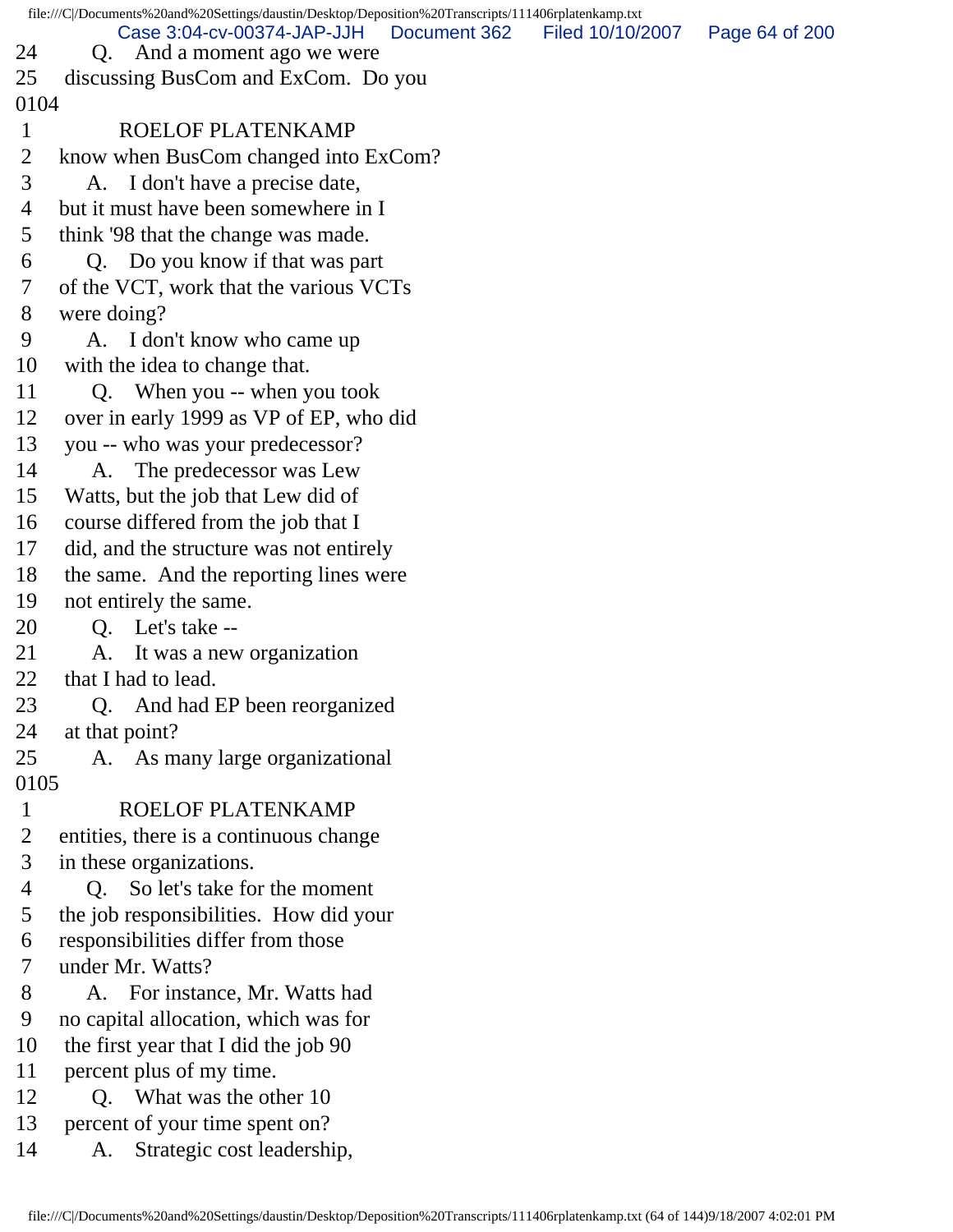file:///C|/Documents%20and%20Settings/daustin/Desktop/Deposition%20Transcripts/111406rplatenkamp.txt 15 economics, end of the year closeout of 16 the business plan, that kind of stuff. 17 Q. The end of the year closeout 18 of the business plan, is that the ARPR? 19 A. No, that's a different 20 process. 21 Q. Did you spend a portion of 22 that 10 percent of your time on the 23 ARPR? 24 A. No, not directly on the 25 ARPR. Because that was handled by the 0106 1 ROELOF PLATENKAMP 2 reserves coordinator and his direct 3 boss. 4 Q. And who was the direct boss 5 of the GRC of the reserves coordinator? 6 A. In 1998 that was Walter van 7 Dorp, and 1999 I -- I'm trying to 8 remember. I think it was still Walter 9 van Dorp who was succeeded in early 10 2000 by Aidan McKay, but Aidan McKay 11 was already working in the planning 12 group with me. 13 Q. You also mentioned in your 14 earlier testimony that the job from 15 what you were doing compared to Lew 16 Watts had differed in terms of 17 structure, and can you explain a little 18 bit what you meant there. 19 A. I meant precisely what I 20 said. Was a different job, with 21 different reporting lines. If you ask 22 me do you know precisely what Mr. Watts 23 did, the answer is no, I didn't. Was I 24 interested? No. Other job. 25 Q. When you took over for Mr. 0107 1 ROELOF PLATENKAMP 2 Watts, did you have a handover period, 3 a transition period? 4 A. I can't precisely quantify 5 the amount of time that Mr. Watts and Case 3:04-cv-00374-JAP-JJH Document 362 Filed 10/10/2007 Page 65 of 200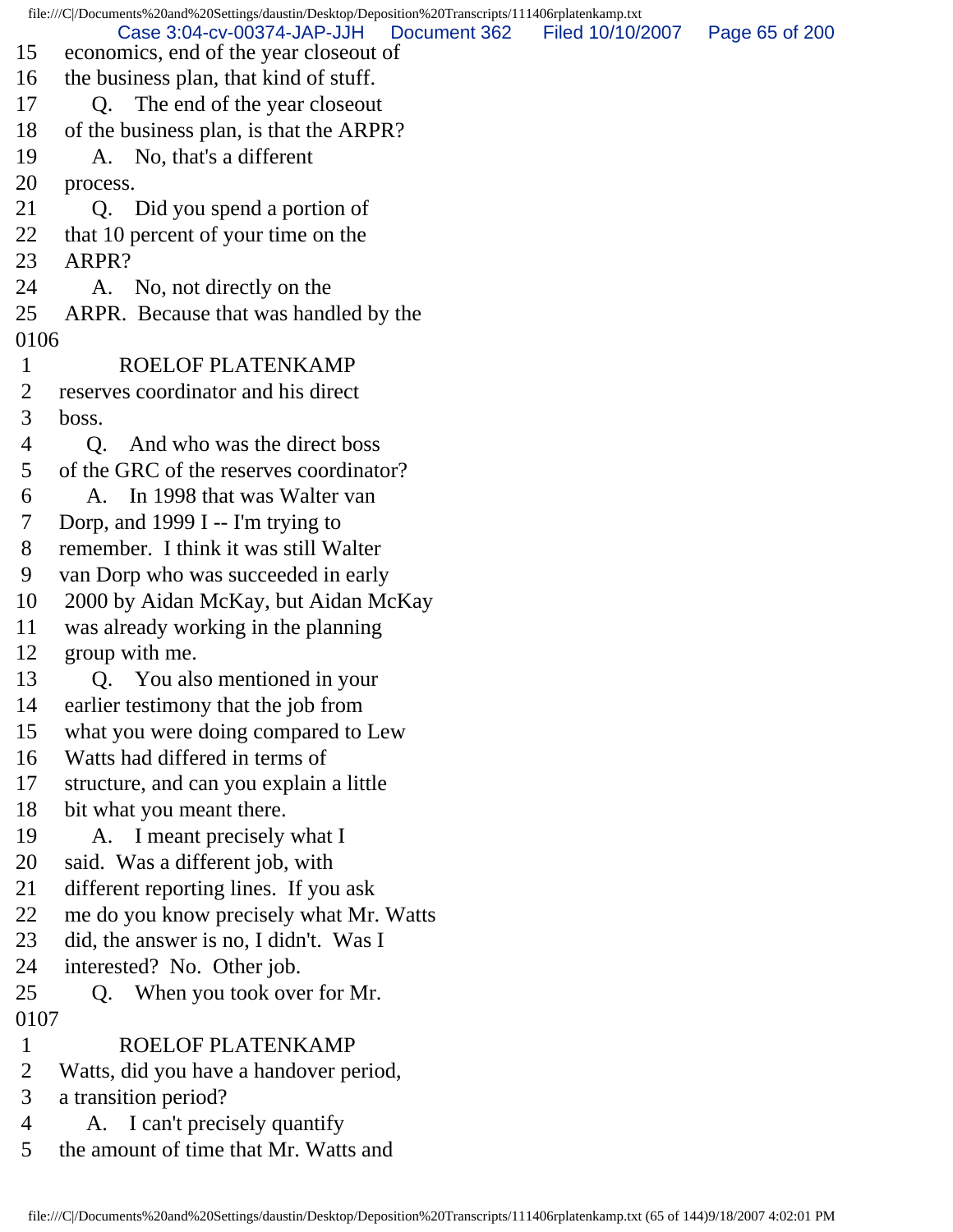file:///C|/Documents%20and%20Settings/daustin/Desktop/Deposition%20Transcripts/111406rplatenkamp.txt 6 myself spent together to talk about the 7 bits that were handed over, but it was 8 something like two, two and a half 9 hours. 10 Q. So you spent one day of 11 about two to two and a half hours in 12 the handover period? 13 A. There was one day where we 14 spent a fraction of the day, something 15 like two and a half hours. 16 Q. Do you recall what the two 17 of you discussed during that time 18 period? 19 A. People. 20 Q. Okay. In particular, what? 21 A. What people were doing, some 22 strengths and weaknesses, some 23 relationships. That was about it. 24 Q. Do you recall having 25 discussions with Mr. Watts concerning 0108 1 ROELOF PLATENKAMP 2 reported reserves in the various OUs? 3 A. None whatsoever. 4 Q. As part of your transition 5 period, did you have the occasion to 6 talk with Mr. Aalbers? 7 A. No. 8 Q. Let me ask it a different 9 way. Other than Lew Watts, was there 10 anyone else that you spoke to during 11 that transition period? 12 A. Of course there was no 13 transition period. I arrived on a 14 Monday. That same Monday I had to give 15 a presentation to the ExCom about what 16 I was going to do. Somewhere in that 17 week I had a brief discussion with Lew 18 Watts, but I think it's pretty clear if 19 I tell you that we talked for two and a 20 half hours, that there is no such a 21 thing as a transition period. Lew had 22 already started his new job, and I had Case 3:04-cv-00374-JAP-JJH Document 362 Filed 10/10/2007 Page 66 of 200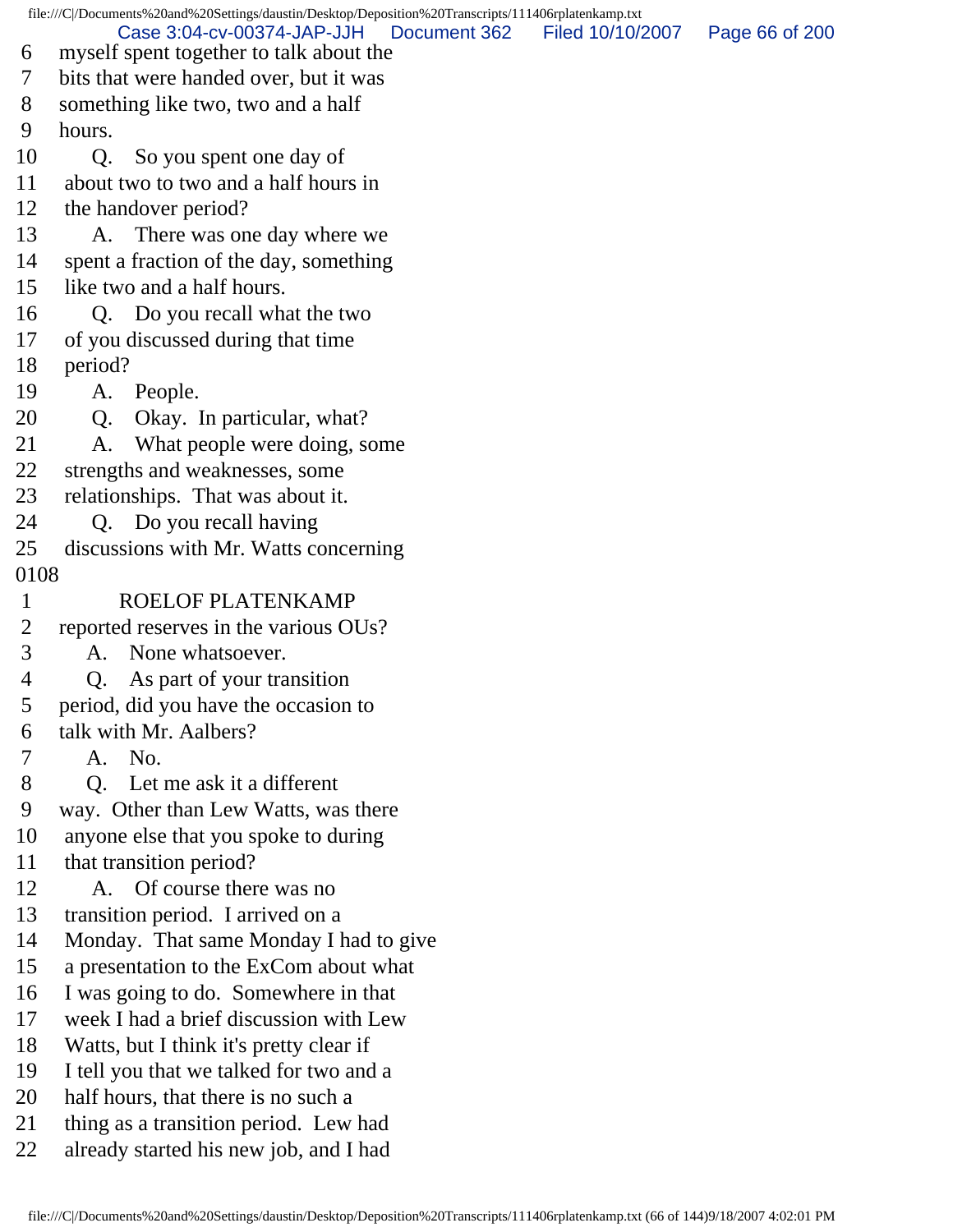file:///C|/Documents%20and%20Settings/daustin/Desktop/Deposition%20Transcripts/111406rplatenkamp.txt 23 to start running. 24 Q. Okay. So having come, you 25 know, into the position running, did 0109 1 ROELOF PLATENKAMP 2 you do anything to become acclimated to 3 the position? 4 A. No, I went skiing. I spent 5 three weeks on the slopes in France. 6 And I had to say good-by to my 7 colleagues in Oman and I had to 8 finalize a few items in Oman. 9 Q. Did you review any of the 10 prior business plans that had been 11 approved? 12 A. No, I did not. 13 Q. Did you review any of the 14 ARPR submissions that had been made in 15 prior years? 16 A. No, I did not. 17 Q. Before we get into other 18 stuff, I just want to take you through 19 the rest of your career at Shell. How 20 long did you stay in the position as 21 vice president of strategic planning? 22 A. First of December 2000. 23 Q. And you started in April of 24 1999? 25 A. Correct. 0110 1 ROELOF PLATENKAMP 2 Q. Where did you go after that 3 position? 4 A. I stayed in The Hague 5 working on special coded projects for 6 about a year. 7 Q. And what was the nature of 8 these projects? 9 A. These were projects that had 10 to do either with new business entries 11 or projects that had to do with changes 12 in organizational structure. So I, for 13 instance, spent time on reorganizing a Case 3:04-cv-00374-JAP-JJH Document 362 Filed 10/10/2007 Page 67 of 200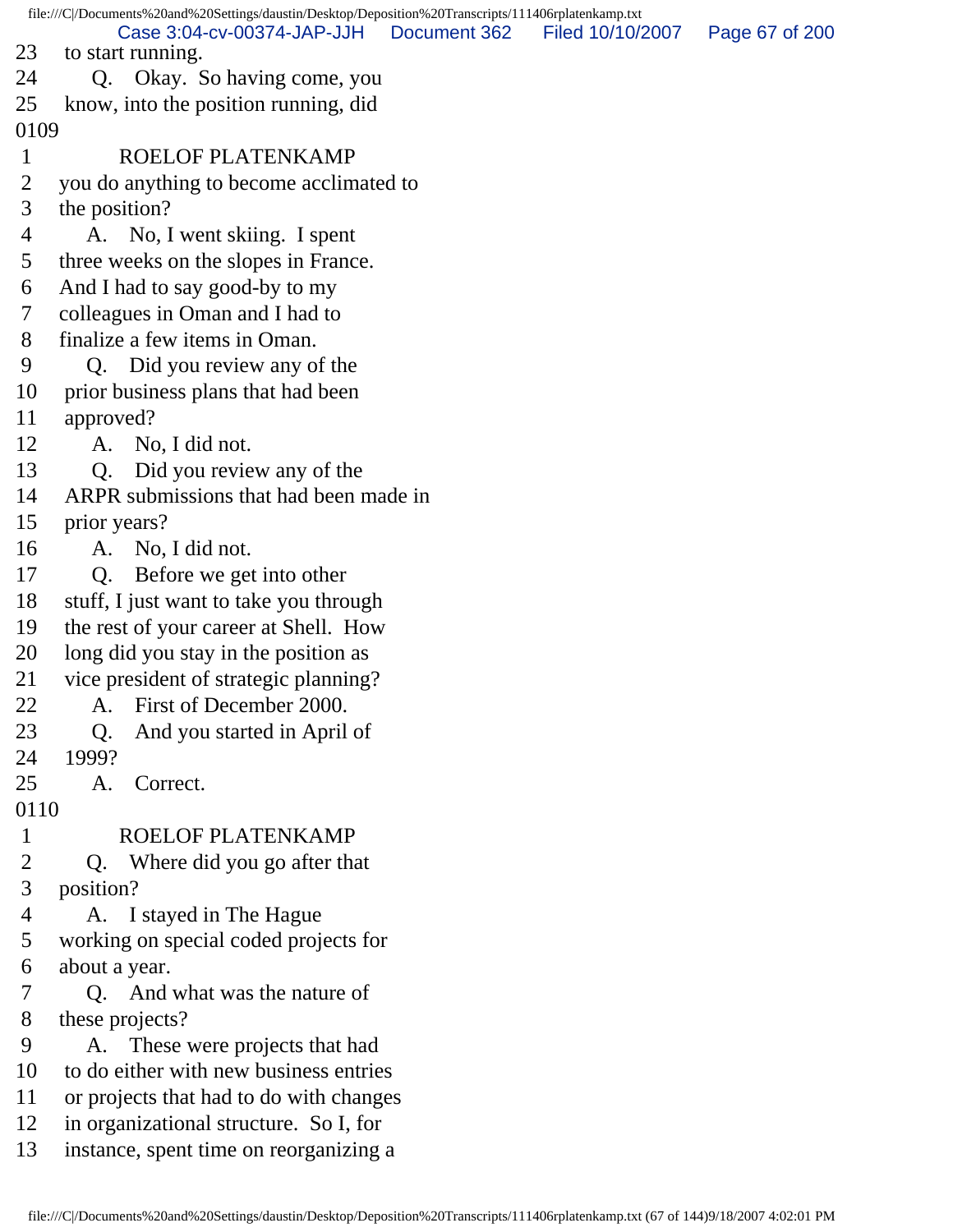file:///C|/Documents%20and%20Settings/daustin/Desktop/Deposition%20Transcripts/111406rplatenkamp.txt 14 joint venture between Shell and Exxon 15 Mobil in Germany, which had become 16 complicated because Exxon Mobil also 17 had an old Mobil company in Germany, 18 and these companies had a terrible mix 19 of ownership of some hundred of 20 producing oil and gas fields, and we 21 decided that it would be better to 22 merge these companies. That had been 23 going over a couple of years, we didn't 24 make any progress, and I was asked to 25 sort it out, which I did. 0111 1 ROELOF PLATENKAMP 2 O. To a successful conclusion? 3 A. Indeed. The companies are 4 now happily merged. 5 Q. Were there -- how many 6 special projects did you work on? 7 A. I worked on the German 8 project which had code name Vienna. 9 And I worked on another project which I 10 think had code name Octopus, which had 11 to do with a business entity in 12 Azerbaijan. 13 Q. Other than those projects 14 that you just testified to, were there 15 any others? 16 A. There were many projects 17 that had code names. I was fortunately 18 not involved in all of these projects. 19 Q. I was referring only to the 20 ones you were involved in. 21 A. The ones that I really spent 22 time on and that I had responsibility 23 for as the leader were Vienna and the 24 Azerbaijan project. 25 Q. You say that you worked on 0112 1 ROELOF PLATENKAMP 2 these projects for about a year? 3 A. Mm-hmm. 4 Q. What did you do afterward? Case 3:04-cv-00374-JAP-JJH Document 362 Filed 10/10/2007 Page 68 of 200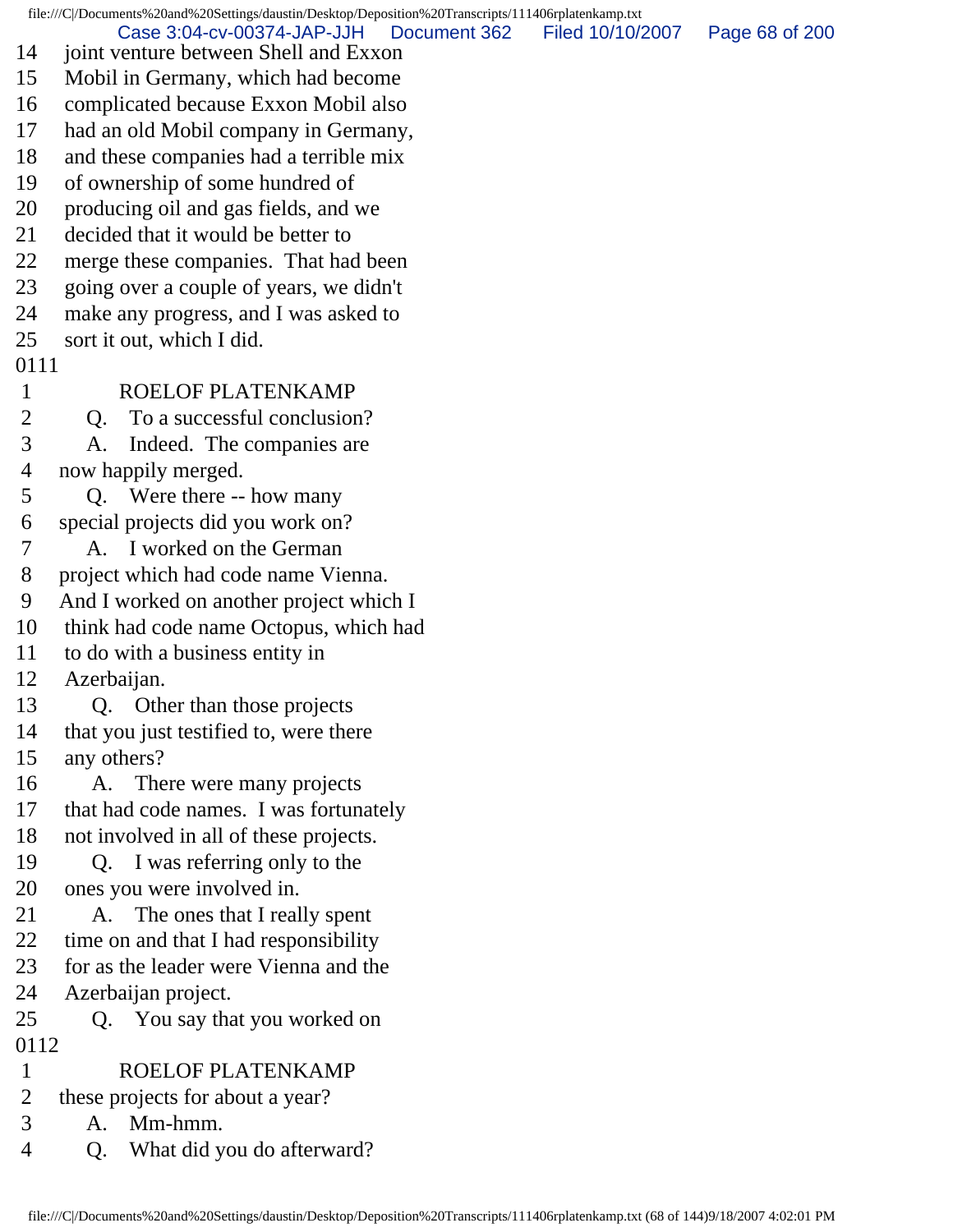file:///C|/Documents%20and%20Settings/daustin/Desktop/Deposition%20Transcripts/111406rplatenkamp.txt

Case 3:04-cv-00374-JAP-JJH Document 362 Filed 10/10/2007 Page 69 of 200

 5 A. Then I joined the NAM as, 6 which is the Dutch oil and gas company, 7 Nederlandse Aardolie Maatschappij, as 8 exploration and production director, 9 and became a member of the senior 10 executive group of Shell. Maybe it 11 helps if I help you along. I did that 12 for about a year and then I became the 13 managing director of the Nederlandse 14 Aardolie Maatschappij. 15 And in August 2003 I also 16 became, in addition to my role as CEO of 17 the NAM I also became the commercial 18 director of Shell Exploration & 19 Production in Europe. And I became the 20 director of all Shell companies in the 21 Netherlands. 22 **I** did then until about March 23 this year and then I became vice 24 president, petroleum engineering and 25 development, globally for Shell. And 0113 1 ROELOF PLATENKAMP 2 that's the function that I still hold 3 today. 4 In addition to which, I am 5 also a director of the service 6 companies in the Netherlands, so I'm 7 director of SIEP and SEPI. 8 Q. Sorry, SIEP and? 9 A. SEPI. 10 Q. What is SEPI? 11 A. S-E-P-I, Shell E&P 12 International which is a slightly 13 different company than Shell 14 International E&P. 15 Q. How is it slightly 16 different? Sorry, I had to ask. 17 A. It's slightly different 18 because SEPI is the structure that is 19 used for the governance of the 20 operating units, and SIEP is used to do 21 all the work that's done in the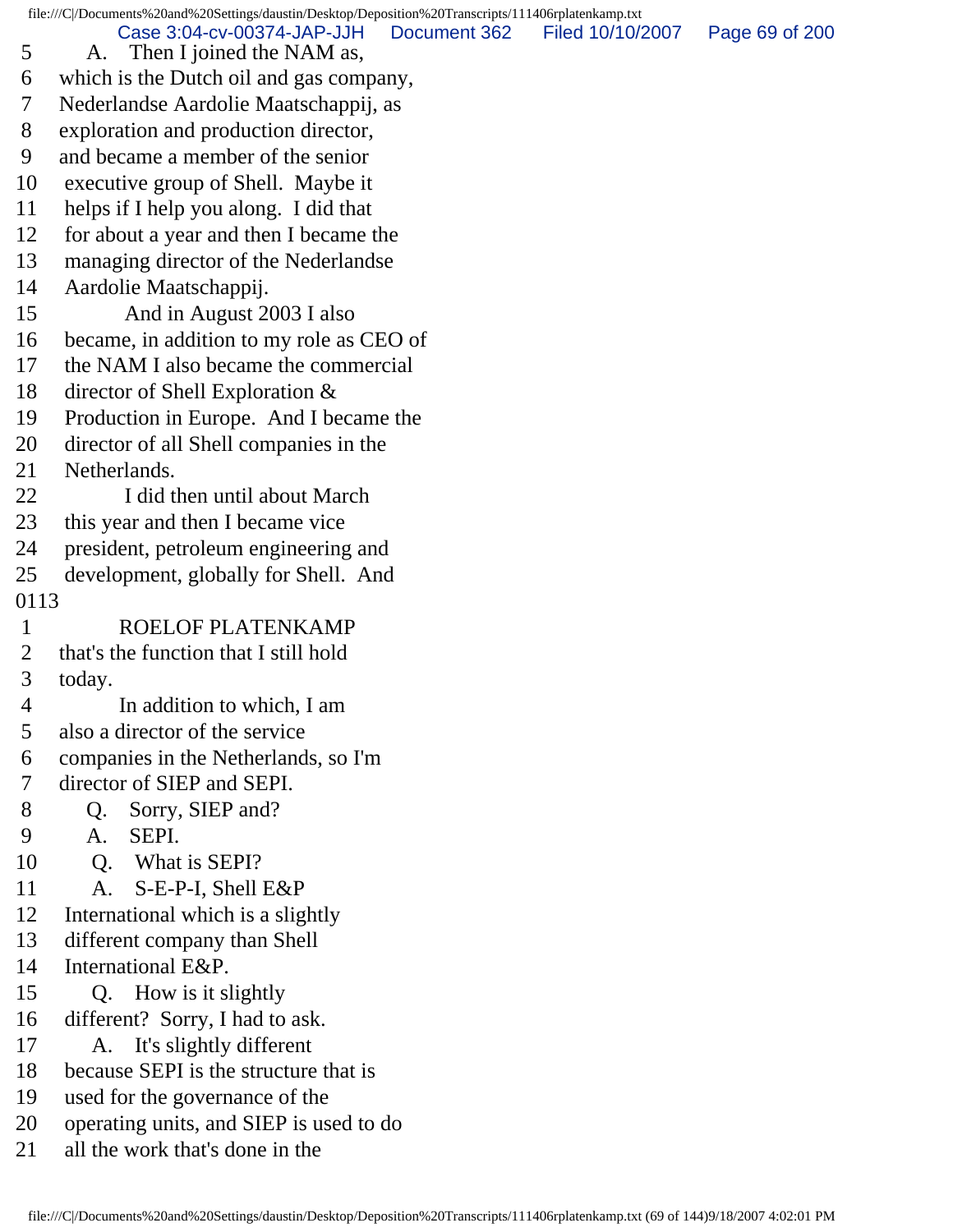| file:///C /Documents%20and%20Settings/daustin/Desktop/Deposition%20Transcripts/111406rplatenkamp.txt |                                                                    |              |                  |                |  |  |
|------------------------------------------------------------------------------------------------------|--------------------------------------------------------------------|--------------|------------------|----------------|--|--|
| 22                                                                                                   | Case 3:04-cv-00374-JAP-JJH<br>technical functions.                 | Document 362 | Filed 10/10/2007 | Page 70 of 200 |  |  |
| 23                                                                                                   | MR. HABER: I think this is                                         |              |                  |                |  |  |
| 24                                                                                                   |                                                                    |              |                  |                |  |  |
| 25                                                                                                   | a good time for us to break for lunch.<br>THE WITNESS: I could not |              |                  |                |  |  |
| 0114                                                                                                 |                                                                    |              |                  |                |  |  |
| $\mathbf{1}$                                                                                         | ROELOF PLATENKAMP                                                  |              |                  |                |  |  |
| $\overline{2}$                                                                                       |                                                                    |              |                  |                |  |  |
| 3                                                                                                    | agree more.<br>THE VIDEO OPERATOR: We'll                           |              |                  |                |  |  |
| 4                                                                                                    | go off the record. It's 12:53, this is                             |              |                  |                |  |  |
| 5                                                                                                    | tape 2.                                                            |              |                  |                |  |  |
| 6                                                                                                    | (Lunch recess: $12:53$ p.m.)                                       |              |                  |                |  |  |
| $\tau$                                                                                               |                                                                    |              |                  |                |  |  |
| 8                                                                                                    |                                                                    |              |                  |                |  |  |
| 9                                                                                                    |                                                                    |              |                  |                |  |  |
| 10                                                                                                   |                                                                    |              |                  |                |  |  |
| 11                                                                                                   |                                                                    |              |                  |                |  |  |
| 12                                                                                                   |                                                                    |              |                  |                |  |  |
| 13                                                                                                   |                                                                    |              |                  |                |  |  |
| 14                                                                                                   |                                                                    |              |                  |                |  |  |
| 15                                                                                                   |                                                                    |              |                  |                |  |  |
| 16                                                                                                   |                                                                    |              |                  |                |  |  |
| 17                                                                                                   |                                                                    |              |                  |                |  |  |
| 18                                                                                                   |                                                                    |              |                  |                |  |  |
| 19                                                                                                   |                                                                    |              |                  |                |  |  |
| 20                                                                                                   |                                                                    |              |                  |                |  |  |
| 21                                                                                                   |                                                                    |              |                  |                |  |  |
| 22                                                                                                   |                                                                    |              |                  |                |  |  |
| 23                                                                                                   |                                                                    |              |                  |                |  |  |
| 24                                                                                                   |                                                                    |              |                  |                |  |  |
| 25                                                                                                   |                                                                    |              |                  |                |  |  |
| 0115                                                                                                 |                                                                    |              |                  |                |  |  |
| $\mathbf{1}$                                                                                         | ROELOF PLATENKAMP                                                  |              |                  |                |  |  |
| $\overline{2}$                                                                                       | AFTERNOON SESSION                                                  |              |                  |                |  |  |
| 3                                                                                                    | $1:44$ p.m.                                                        |              |                  |                |  |  |
| $\overline{4}$                                                                                       | THE VIDEO OPERATOR: We're                                          |              |                  |                |  |  |
| 5                                                                                                    | back on the record, it's 1:44, and this                            |              |                  |                |  |  |
| 6                                                                                                    | is tape 2.                                                         |              |                  |                |  |  |
| 7                                                                                                    | ROELOF PLATENKAMP,                                                 |              |                  |                |  |  |
| 8                                                                                                    | resumed, having been previously duly                               |              |                  |                |  |  |
| 9                                                                                                    | sworn, was examined and testified                                  |              |                  |                |  |  |
| 10                                                                                                   | further as follows:                                                |              |                  |                |  |  |
| 11                                                                                                   | <b>CONTINUED EXAMINATION</b>                                       |              |                  |                |  |  |
| 12                                                                                                   | BY MR. HABER:                                                      |              |                  |                |  |  |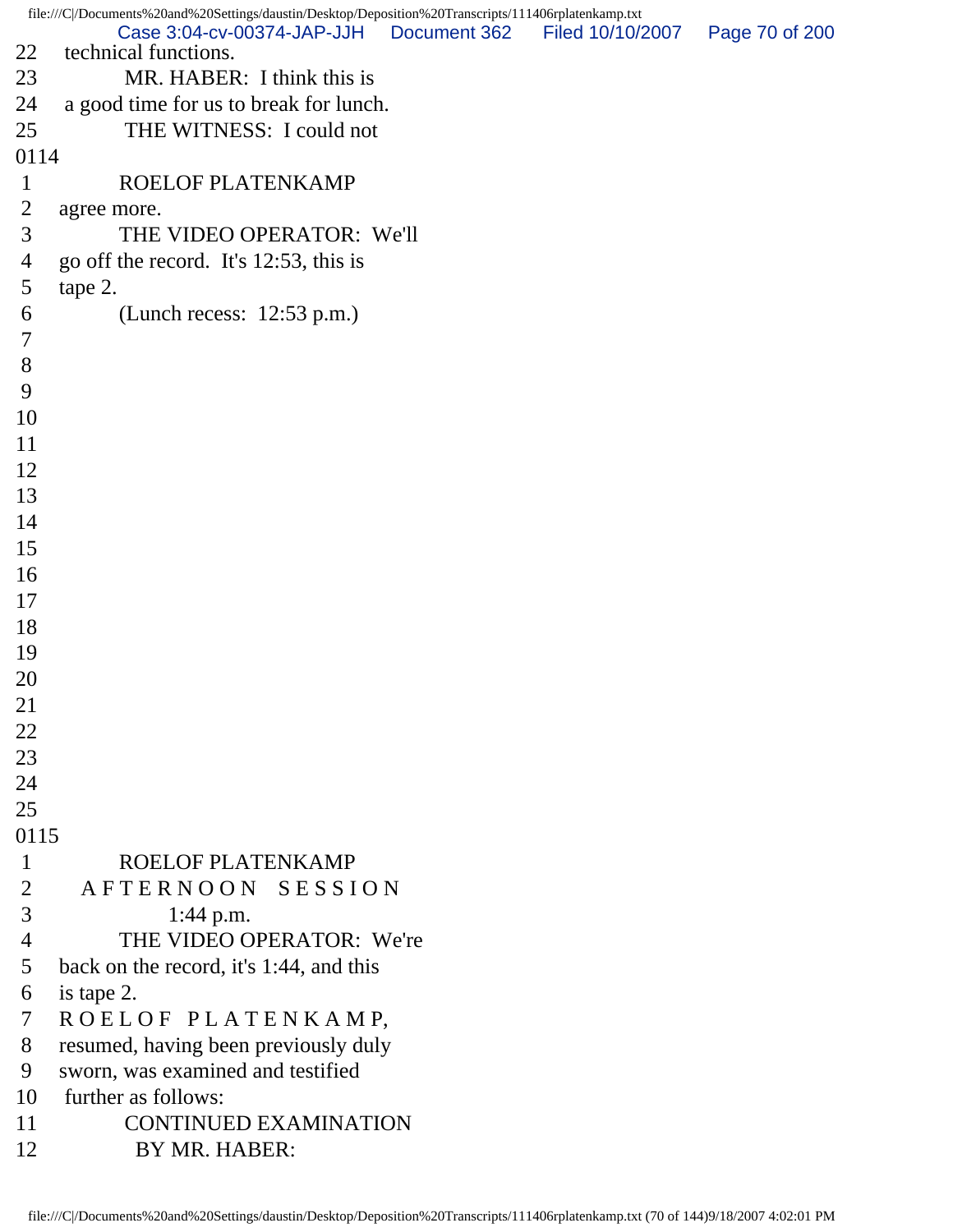file:///C|/Documents%20and%20Settings/daustin/Desktop/Deposition%20Transcripts/111406rplatenkamp.txt 13 Q. Mr. Platenkamp, earlier you 14 had mentioned that when you first 15 started in your position with EP you 16 had made a presentation to the ExCom. 17 Do you recall what that presentation 18 involved? 19 A. Well, I made many 20 presentations to the ExCom and when you 21 say earlier I referred to a 22 presentation to the ExCom, I think you 23 first have to give me the context 24 again. 25 Q. I think it was in the 0116 1 ROELOF PLATENKAMP 2 context of the capital allocation work. 3 A. Ah, right, right, right, 4 right, right. This was the first time 5 I engaged with the ExCom in my new 6 role, and basically I needed to explain 7 to the ExCom how I was planning to go 8 about the introduction of capital 9 allocation and what I understood 10 capital allocation to be and what the 11 criteria would be that I would use to 12 allocate funding to the various 13 projects. 14 Q. And you say that subsequent 15 to that presentation you made numerous 16 presentations to the ExCom? 17 A. Yes. 18 Q. Did any of these 19 presentations involve reported 20 reserves? 21 A. Only one presentation, that 22 one that I gave on the 31st of January 23 2000 was focused on reserves. 24 O. And what was the overall 25 purpose of that presentation? 0117 1 ROELOF PLATENKAMP 2 A. The overall purpose of that Case 3:04-cv-00374-JAP-JJH Document 362 Filed 10/10/2007 Page 71 of 200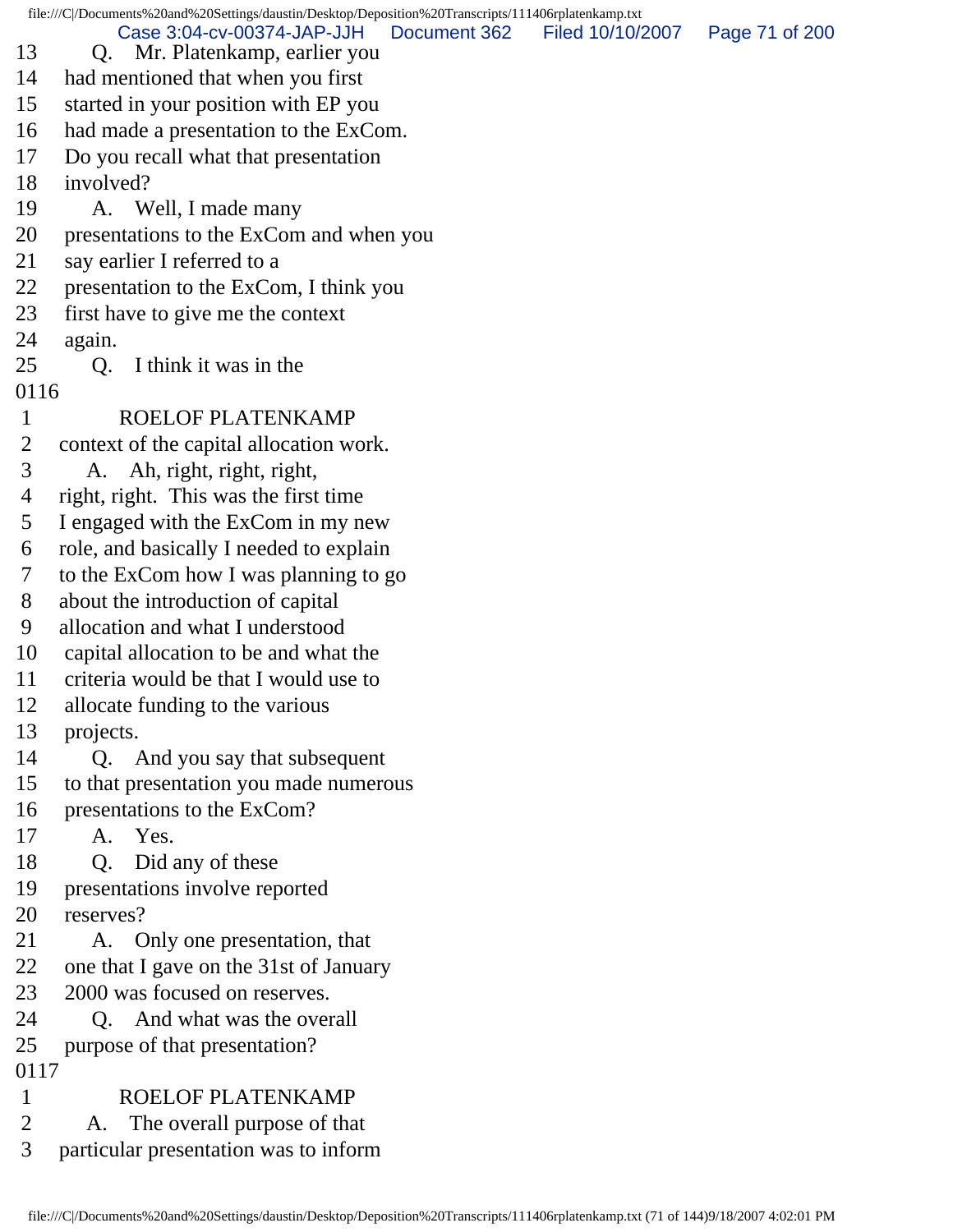file:///C|/Documents%20and%20Settings/daustin/Desktop/Deposition%20Transcripts/111406rplatenkamp.txt 4 the ExCom of the year end resource 5 position of Shell. 6 Q. And do you recall what the 7 year end resource position was? 8 A. I don't recall the number. 9 What I do recall are the various ways 10 in which we presented the reserves 11 replacement ratios, the various issues 12 that one could make. And I remember a 13 couple of issues, but I don't remember 14 the precise number. 15 Q. I'm sorry, you said the 16 various -- 17 A. Reserves replacement ratios. 18 Q. That I have, it says the 19 reserves replacement ratios and it 20 sounded like shoes or issues. 21 A. Various issues. 22 Q. I'm sorry, I just didn't 23 pick it up. Do you recall some of the 24 issues that were presented during that 25 presentation? 0118 1 ROELOF PLATENKAMP 2 A. Some of the issues, yes. 3 Q. And what were they? 4 A. They dealt with various 5 adjustments that we proposed to be 6 made, and they -- they also made 7 recommendations about potential 8 bookings. 9 Q. Do you recall any of the 10 recommendations that you're referring 11 to? 12 A. One of the recommendations, 13 for instance, was not to make additional 14 bookings in Gorgon, in Australia. 15 Q. Do you recall any others? 16 A. One recommendation was not 17 to make additional bookings in the 18 delta area in Nigeria. 19 Q. And the delta area, is that 20 the operating unit SPDC? Case 3:04-cv-00374-JAP-JJH Document 362 Filed 10/10/2007 Page 72 of 200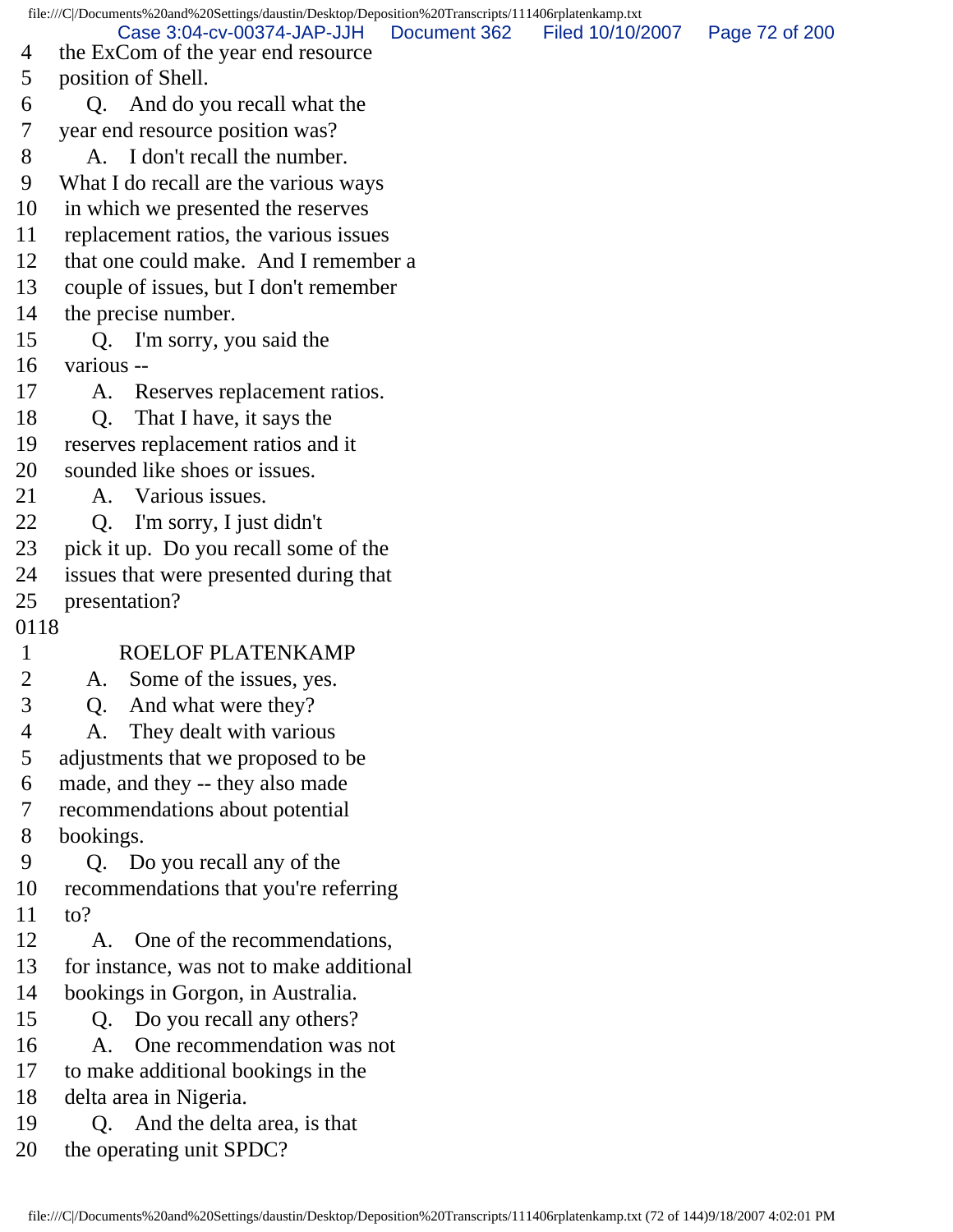file:///C|/Documents%20and%20Settings/daustin/Desktop/Deposition%20Transcripts/111406rplatenkamp.txt 21 A. That's correct, Shell 22 Petroleum Development Company. 23 Q. Do you recall any other 24 recommendations? 25 A. There was a recommendation 0119 1 ROELOF PLATENKAMP 2 to adjust the volumes that we carried 3 for Abu Dhabi. 4 Q. Any other recommendations 5 come to mind? 6 A. It's a little bit like being 7 back in school, playing memory lane. 8 No, not from the top of my head. 9 (Platenkamp Exhibit 2 10 for identification, Bates stamped V 11 00100428 through V 00100445 and GRA 12 000053 through GRA 000070.) 13 (Platenkamp Exhibit 3 14 for identification, Bates stamped V 15 00022928 through V 00022946 and DB 16 03690 through DB 03708.) 17 Q. Let me show you what has 18 been marked as Platenkamp Exhibit 2 and 19 also Platenkamp Exhibit 3. Platenkamp 20 Exhibit 2 is a presentation to the 21 ExCom dated January 31, 2000. It has 22 two Bates ranges. The first one is V 23 00100428 through V 00100445. The other 24 Bates range is GRA 000053 through GRA 25 000070. 0120 1 ROELOF PLATENKAMP 2 Platenkamp Exhibit 3 is a 3 slide presentation that I believe 4 accompanied the presentation or the 5 note which is marked as Platenkamp 6 Exhibit 2. 7 MS. ASHTON: Object to the 8 characterization. 9 MR. HABER: He'll testify. 10 Q. It says in the upper 11 right-hand corner, "ExCom 1999 proved Case 3:04-cv-00374-JAP-JJH Document 362 Filed 10/10/2007 Page 73 of 200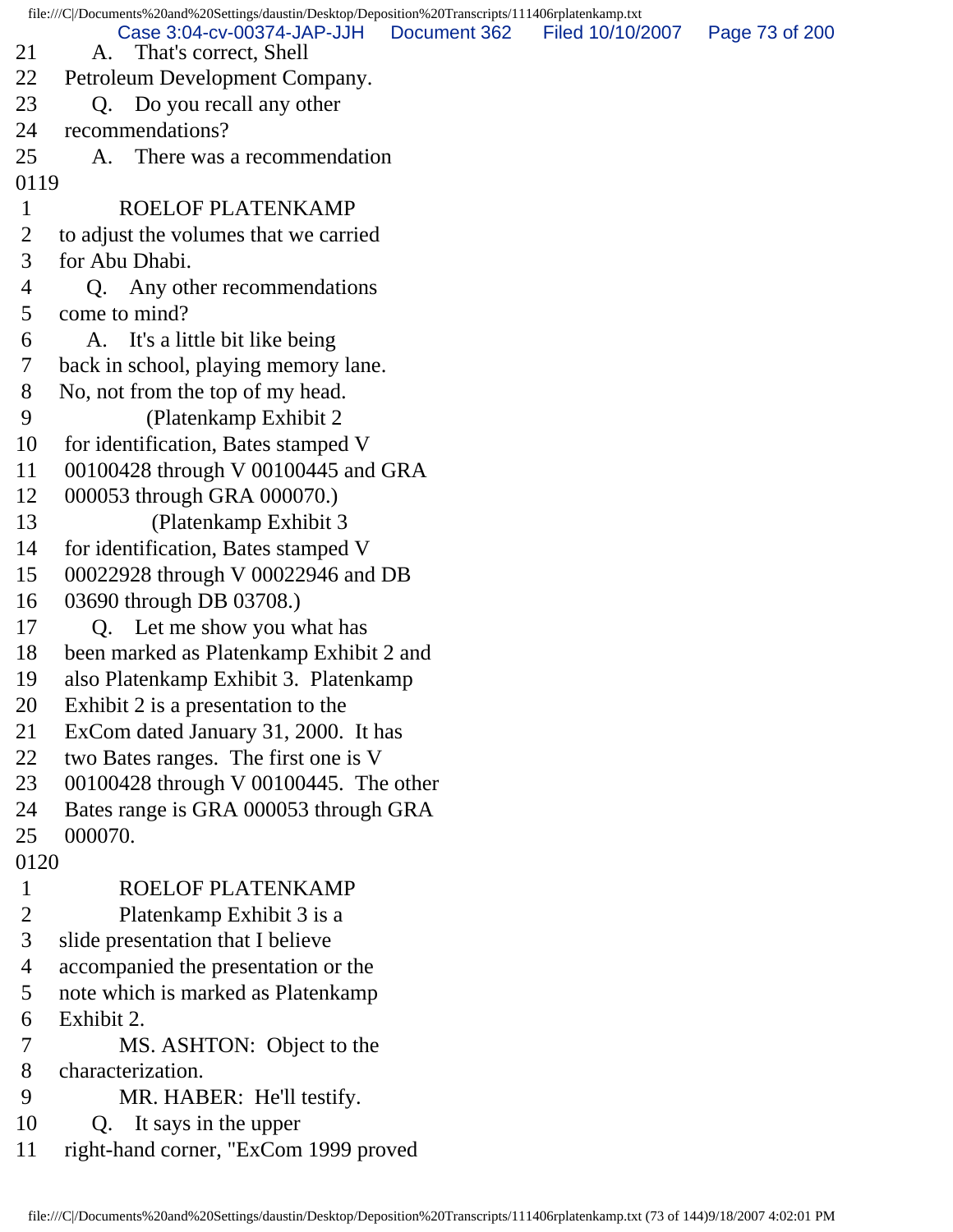file:///C|/Documents%20and%20Settings/daustin/Desktop/Deposition%20Transcripts/111406rplatenkamp.txt 12 reserves, 31st January 2000." Again, 13 this also has Bates number, Bates 14 ranges, two of them. The first is V 15 00022928 through V 00022946. And the 16 other Bates range is DB 03690 through 17 DB 03708. 18 Let's start with Exhibit 2. 19 Have you seen this document before 20 today? 21 A. Absolutely. 22 Q. And what is this document? 23 A. This document is a document 24 that describes the reserves position at 25 the end of 1999 and was submitted to 0121 1 ROELOF PLATENKAMP 2 the ExCom as pre-reading for the 3 presentation that I was going to give 4 on the 31st of January 2000. 5 Q. You say that this was given 6 as pre-reading to the ExCom. Do you 7 recall when you gave it to the ExCom as 8 pre-reading? 9 A. If I remember correctly, the 10 31st of January 2000 was a Monday, which 11 means the document would have to be 12 submitted to them the Thursday preceding 13 that Monday. 14 Q. And how is it disseminated 15 to the ExCom? 16 A. I would prepare, or my staff 17 would prepare the required number of 18 copies that would be handed over to the 19 secretary of the chief finance officer, 20 who prepared the pre-reading package 21 for the ExCom. 22 Q. Other than this note, which 23 is Exhibit 2, was there any other 24 materials that you included as 25 pre-reading for the ExCom? 0122 1 ROELOF PLATENKAMP 2 A. No, not for that ExCom. Case 3:04-cv-00374-JAP-JJH Document 362 Filed 10/10/2007 Page 74 of 200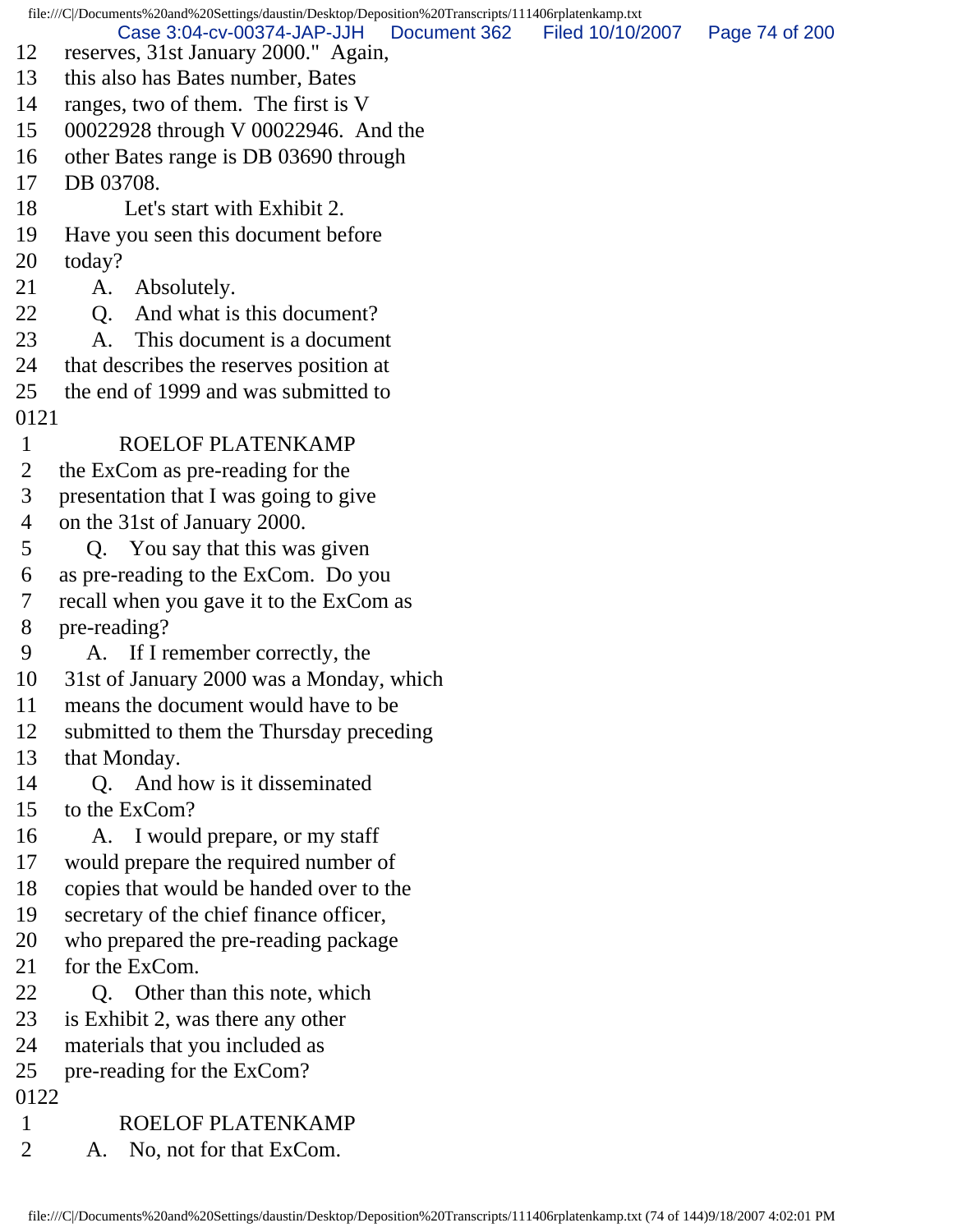file:///C|/Documents%20and%20Settings/daustin/Desktop/Deposition%20Transcripts/111406rplatenkamp.txt 3 Q. Now, if you look at the 4 attachments to the note. 5 A. Yes. 6 Q. There are a number of 7 slides. And in particular, I'm looking 8 at the page that ends with the GRA 9 Bates range of 61. 10 A. Yes. 11 Q. Are these slides slides that 12 were used in connection with the 13 presentation? 14 A. Yes. But to the best of my 15 recollection, those slides were not 16 part of the note. 17 Q. Okay. So they were not 18 given as pre-reading? 19 A. To the best of my 20 recollection, these slides are not part 21 of the note. 22 O. Okay. And if we could look 23 at Exhibit 3, do you recognize this 24 document? 25 A. I do. 0123 1 ROELOF PLATENKAMP 2 Q. And what is it? 3 A. This is the presentation 4 material that I had with me on Monday, 5 the 31st, to give a presentation to the 6 ExCom regarding the end of year 7 reserves position of 1999. 8 Q. Did you prepare Exhibit 2 9 which is the note? 10 A. The note was prepared by 11 Remco Aalbers who was the reserves 12 coordinator for Shell E&P. 13 Q. Did you review the note 14 before it was submitted to the ExCom? 15 A. I discussed the note with 16 Remco, reviewed the note with Remco and 17 with Aidan, and with Walter van Dorp. 18 Q. Do you recall the sum and 19 substance of your discussions with Mr. Case 3:04-cv-00374-JAP-JJH Document 362 Filed 10/10/2007 Page 75 of 200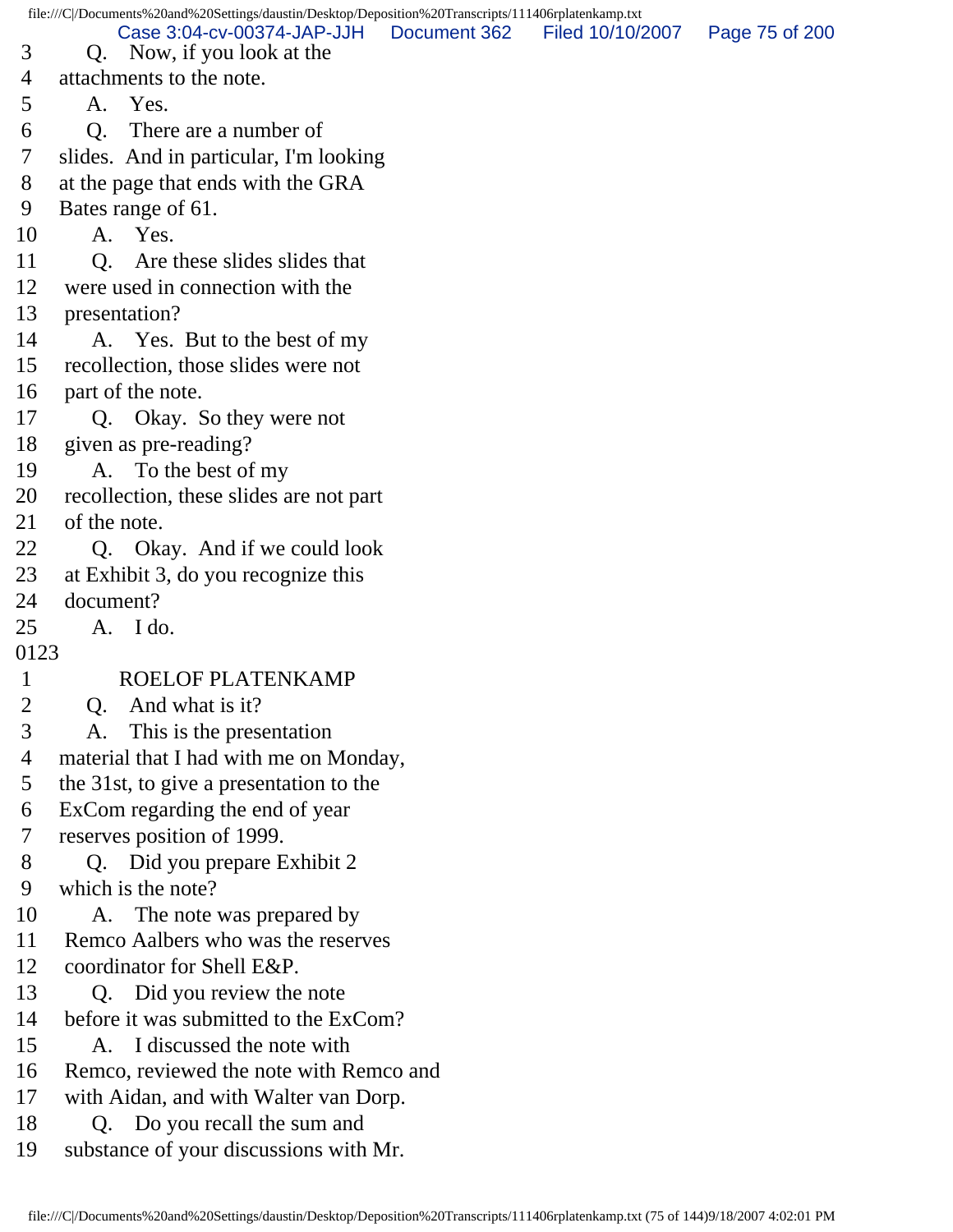file:///C|/Documents%20and%20Settings/daustin/Desktop/Deposition%20Transcripts/111406rplatenkamp.txt 20 Aalbers? 21 A. Making sure I understood the 22 various issues that were presented in 23 the note. 24 Q. Were there any specific 25 issues that you recall discussing with 0124 1 ROELOF PLATENKAMP 2 Mr. Aalbers? 3 A. We talked about Nigeria. We 4 talked about Australia. We talked 5 about the Athabasca Oil Sands. We 6 talked about Iran, Nowroosh Sowroosh. 7 We talked basically about all the 8 issues that are raised in the note. 9 Q. What do you recall the sum 10 and substance of your discussions with 11 Mr. McKay to have been? 12 A. They would have been similar 13 discussions, but I don't recall a 14 separate discussion with Mr. McKay on 15 this topic. I do recall a meeting 16 where McKay and Aalbers were sitting 17 with me where we talked this over one 18 on one with Aidan McKay. 19 Q. Do you recall what was 20 discussed during this meeting? 21 A. We discussed, as I said 22 before in discussion with Remco 23 Aalbers, the key items in this notes. 24 Q. You also mentioned you had 25 some discussions with Dr. van Dorp. Do 0125 1 ROELOF PLATENKAMP 2 you recall the sum and substance of 3 those discussions? 4 A. Same thing, same 5 discussions. 6 Q. Again, the various issues 7 that you just outlined? 8 MS. ASHTON: I think you 9 have to answer out loud. 10 A. I said yes. It was very Case 3:04-cv-00374-JAP-JJH Document 362 Filed 10/10/2007 Page 76 of 200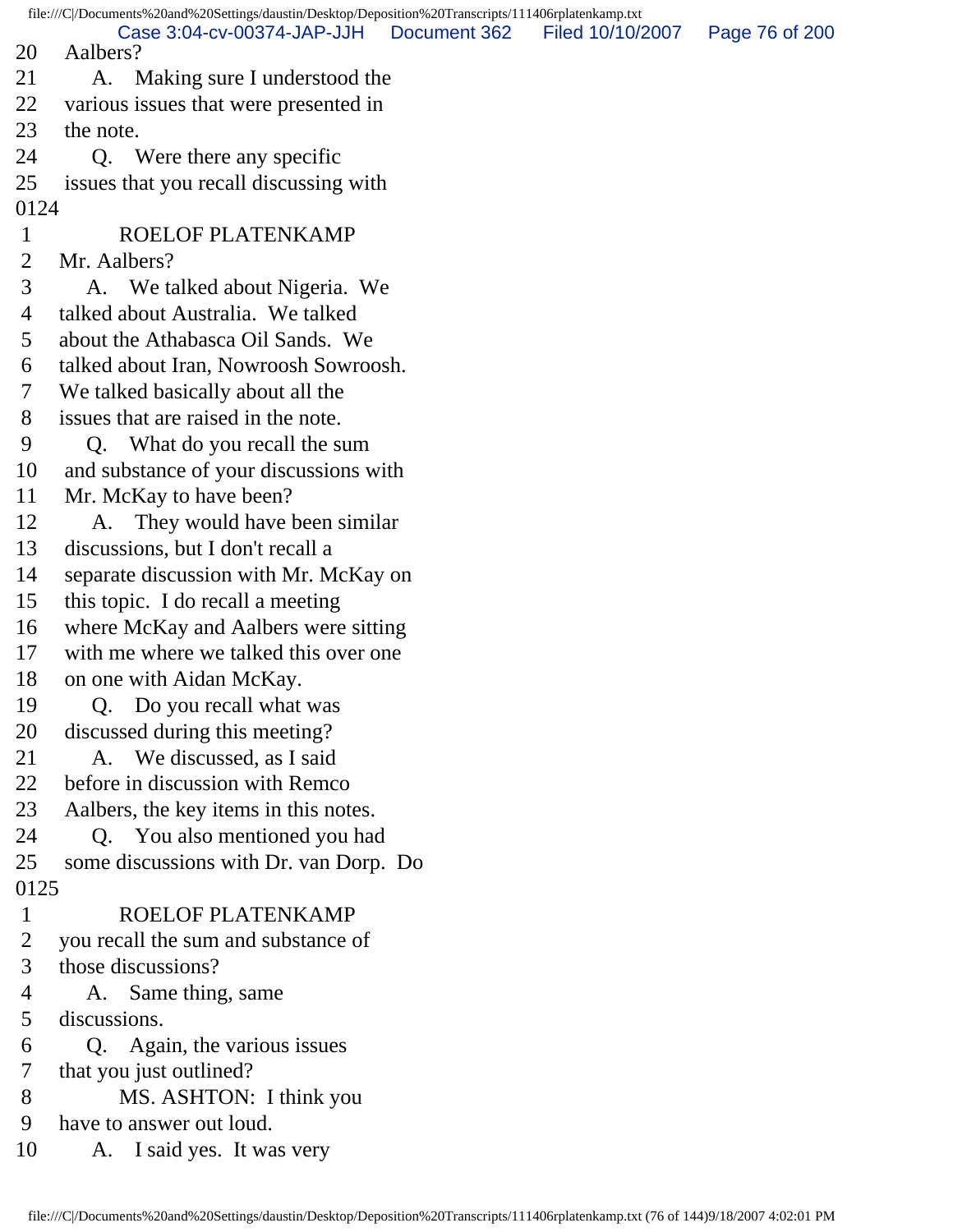file:///C|/Documents%20and%20Settings/daustin/Desktop/Deposition%20Transcripts/111406rplatenkamp.txt 11 soft. Sorry. Yes. 12 Q. Now do you recall making any 13 changes to Exhibit 2 specifically? 14 A. No, I don't recall. We've 15 had a number of sessions. I may have 16 picked up one or two spelling errors, I 17 may have reformulated one or two 18 sentences, clarified a few sentences. 19 But I don't recall those in particular. 20 Q. Do you recall having any 21 discussions with Lorin Brass about this 22 note, which is Exhibit 2? 23 A. No, I don't remember any 24 particular discussions with Lorin about 25 this note. No doubt he would have seen 0126 1 ROELOF PLATENKAMP 2 the note. He was just arriving in his 3 new position. 4 Q. Do you recall Mr. Brass 5 making any changes to the note? 6 A. No. 7 Q. Do you recall having any 8 discussions -- withdrawn. 9 In the discussions that you 10 identified with Mr. Aalbers, Mr. McKay, 11 Dr. van Dorp, in any of those 12 discussions do you recall specifically 13 discussing the reserves replacement 14 ratio which is reflected on Exhibit 2? 15 A. Yes. 16 Q. And what do you recall was 17 said about the reserves replacement 18 ratio? 19 A. I have no further 20 recollection of those discussions, but 21 in general, it was, well, what are in 22 the strictest sense the reserves 23 replacement ratio, there is more than 24 reserves, there are also resources. So 25 what -- what are the various ways you 0127 1 ROELOF PLATENKAMP Case 3:04-cv-00374-JAP-JJH Document 362 Filed 10/10/2007 Page 77 of 200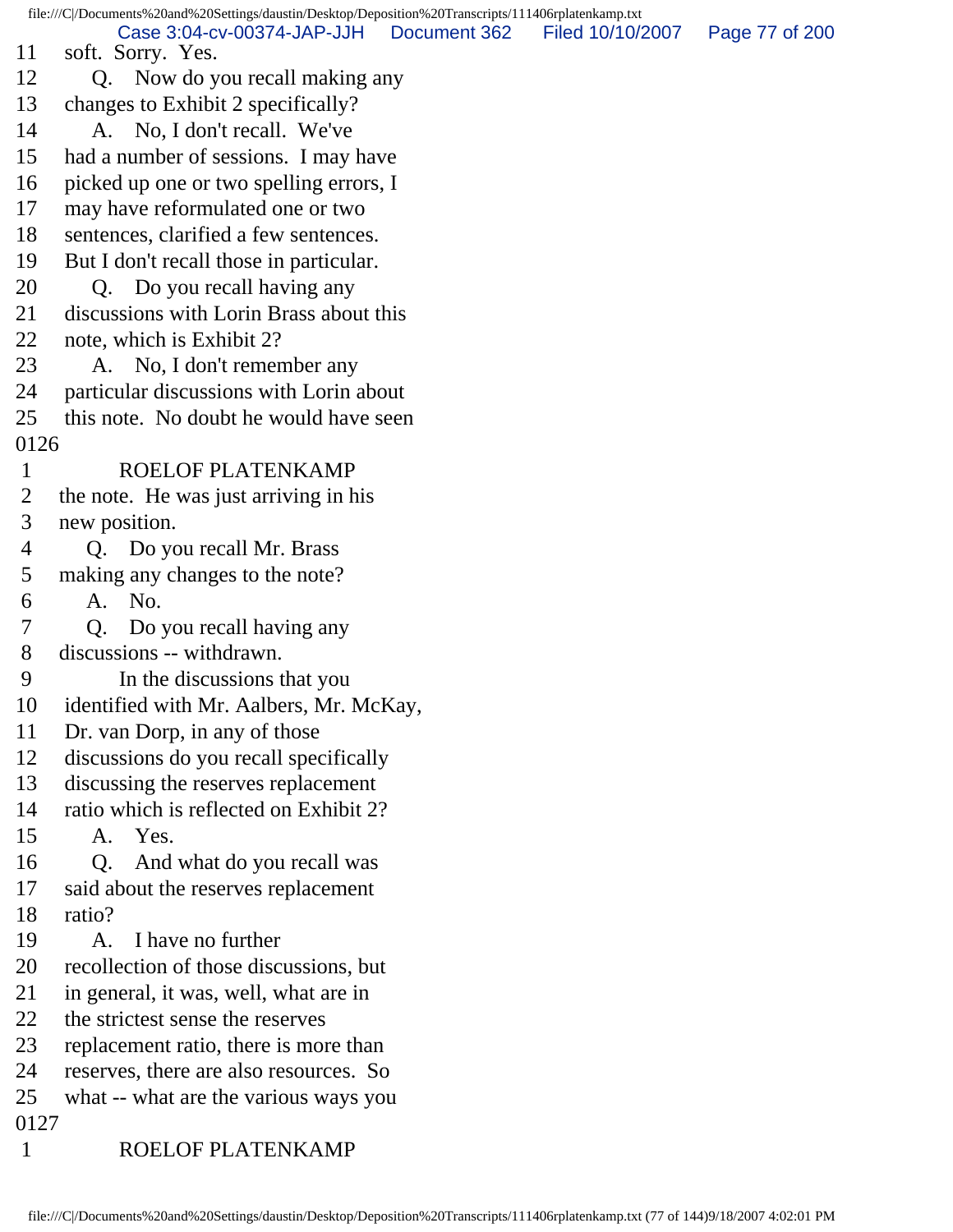file:///C|/Documents%20and%20Settings/daustin/Desktop/Deposition%20Transcripts/111406rplatenkamp.txt

Case 3:04-cv-00374-JAP-JJH Document 362 Filed 10/10/2007 Page 78 of 200

- 2 can reflect upon the business
- 3 performance when it comes back to
- 4 replacement of hydrocarbon resources,
- 5 how do you classify resources, the
- 6 buyback deal with Iran, are those in
- 7 the strictest sense reserves.
- 8 Certainly they are resources that you
- 9 produce and that you use to generate
- 10 income. The Athabasca Oil Sands, they
- 11 are definitely resources. You conduct
- 12 an activity at the end of which you
- 13 have hydrocarbons that you sell, how do
- 14 you book it as reserves, how should we
- 15 make that visible.
- 16 Q. Do you recall specifically
- 17 talking about the 37 percent figure
- 18 that's reflected in the summary as well
- 19 as the chart on the first page of
- 20 Exhibit 2?
- 21 A. Again, the question is a
- 22 little bit vague to me.
- 23 Q. What I'm getting at is the
- 24 number 37 percent appears to be very
- 25 low, and what I'm really wondering is
- 0128

## 1 ROELOF PLATENKAMP

- 2 whether or not that fact was discussed
- 3 between you and Mr. Aalbers, Mr. McKay,
- 4 Dr. van Dorp?
- 5 A. All the numbers in the note,
- 6 the 37, the 56, etcetera, were
- 7 discussed because they are important
- 8 numbers.
- 9 Q. Do you recall having any
- 10 discussions with any of these people
- 11 concerning how the ExCom would react to
- 12 a 37 percent replacement ratio?
- 13 A. No.
- 14 Q. Did you consider how the
- 15 ExCom would react, before you made the
- 16 presentation, to that figure?
- 17 A. No.
- 18 Q. By the note and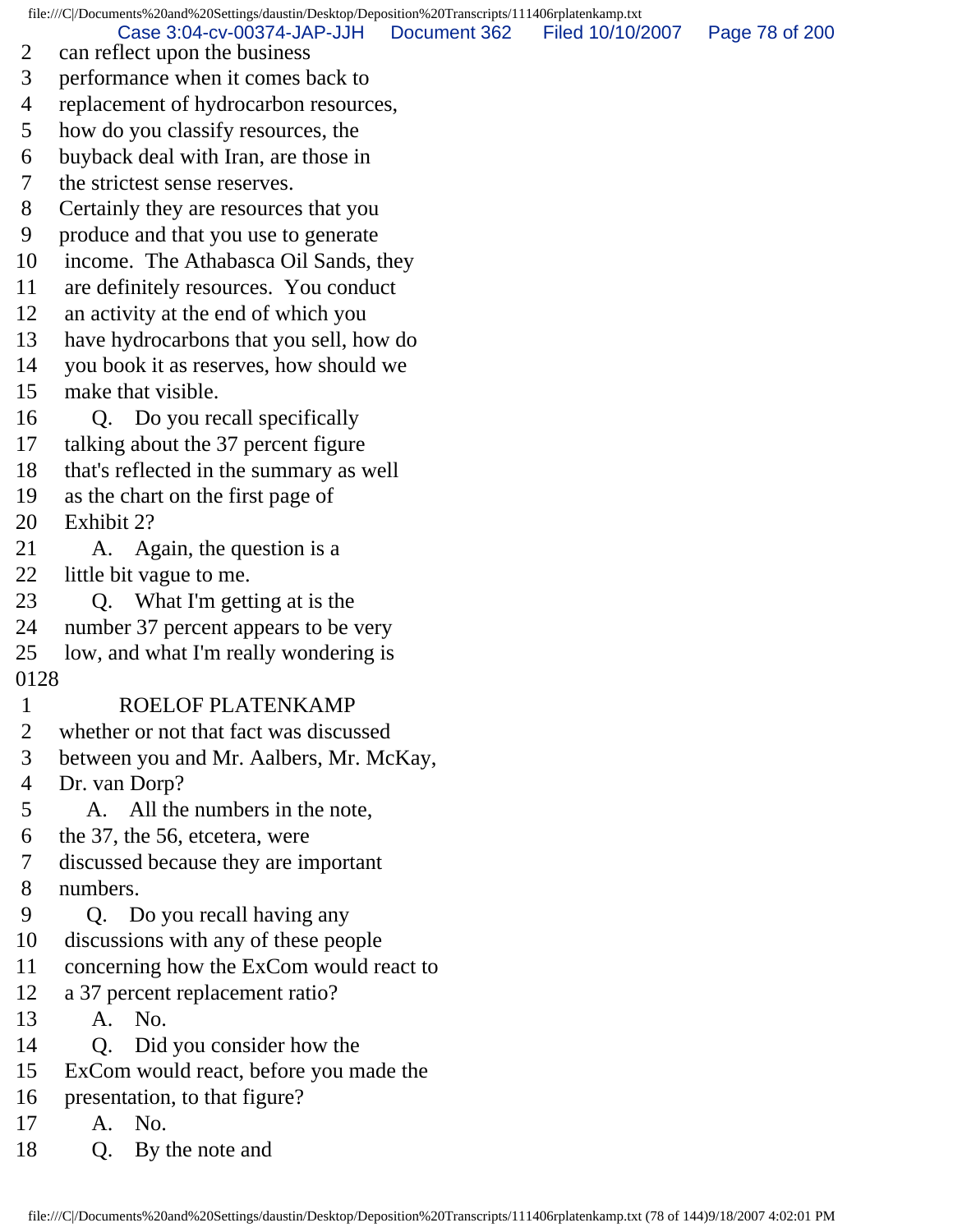file:///C|/Documents%20and%20Settings/daustin/Desktop/Deposition%20Transcripts/111406rplatenkamp.txt 19 presentation, what were you trying to 20 convey to the ExCom? 21 A. I wanted to convey what the 22 status was at year end, what various 23 issues were that were still playing, 24 the various ways in which we could 25 represent the resource replacement. I 0129 1 ROELOF PLATENKAMP 2 think that was about it. 3 Q. Did anyone prior to the 4 meeting ever tell you that the message 5 that you were trying to convey to the 6 ExCom was too forward? 7 MS. ASHTON: Objection. 8 A. No. No, I don't remember 9 that. 10 O. At the time this note was 11 drafted, do you recall asking any of 12 the regional business advisors in the 13 various OUs that you identify in the 14 note for their comments? 15 A. I was aware of a number of 16 discussions that took place between the 17 regional business advisors and Remco. 18 One or two of these discussions I may 19 have participated in, but I don't have 20 any specific recollection of time, date 21 and content. Not every meeting in 22 those days was a formal meeting. 23 Sometimes you meet each other at a 24 coffee machine and you talk about 25 issues and you talk about these things. 0130 1 ROELOF PLATENKAMP 2 Yes, there were -- there 3 were -- there were discussions with 4 Frits Eulderink about Nigeria and other 5 things. 6 Q. Can you think of any other 7 RBAs you might have had discussions 8 with? 9 MS. ASHTON: I think Case 3:04-cv-00374-JAP-JJH Document 362 Filed 10/10/2007 Page 79 of 200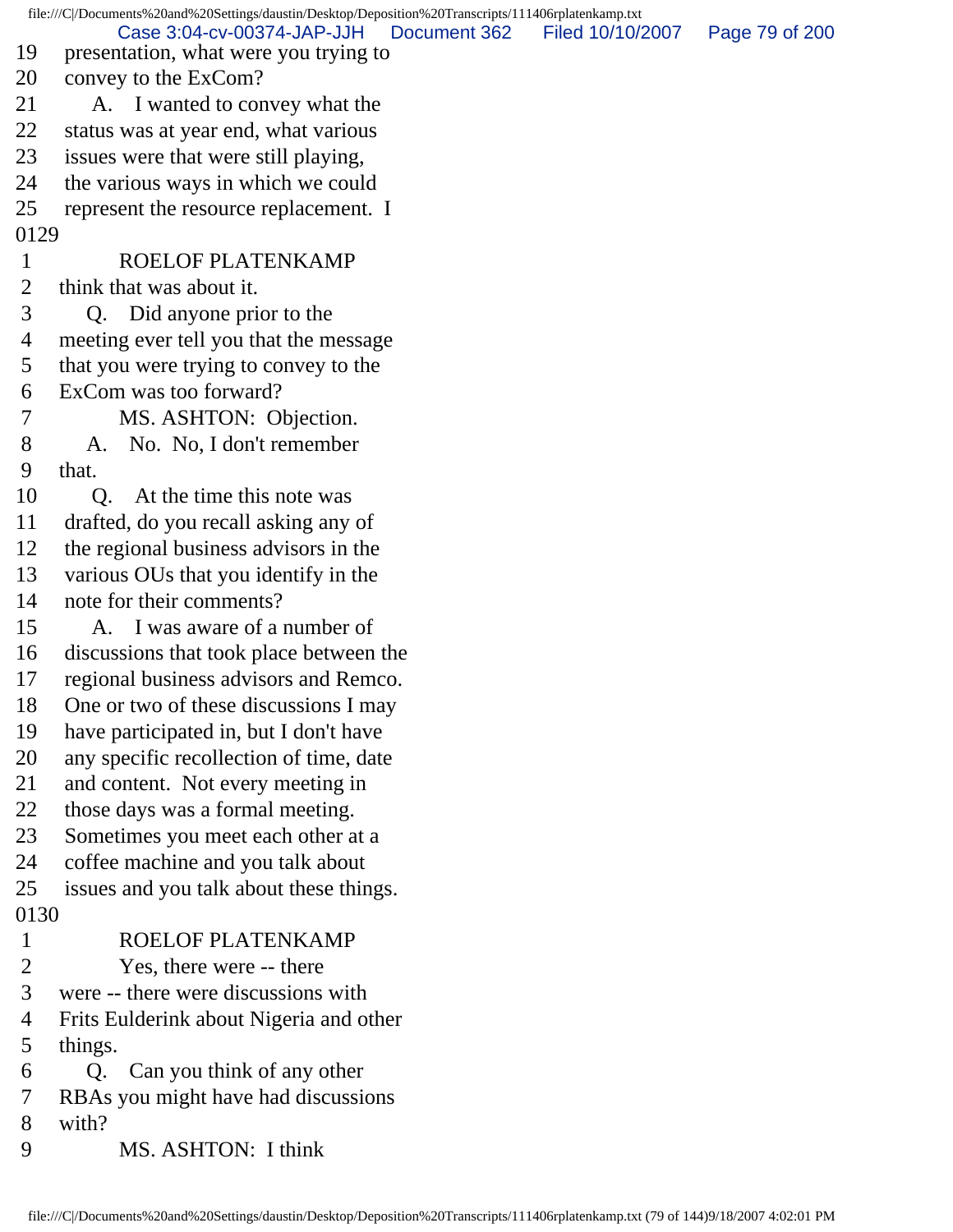file:///C|/Documents%20and%20Settings/daustin/Desktop/Deposition%20Transcripts/111406rplatenkamp.txt 10 objection. I'm not sure he said he had 11 a discussion with Frits. But I'll let 12 him speak to that if he did. 13 MR. HABER: He said he had 14 some discussions with some regional 15 business advisors. 16 MS. ASHTON: Right, but I 17 don't think he said Frits. 18 Q. Fair enough. 19 A. Let's be pretty clear. I 20 had discussions with all business 21 advisors throughout the year. They 22 dealt with the business plan and all 23 the other elements in the business 24 plan. When it comes to this note, did 25 I have a specific discussion about this 0131 1 ROELOF PLATENKAMP 2 note with any of the RBAs? No. In the 3 preparation for this note, did Remco 4 Aalbers have discussions with the RBAs? 5 The answer is yes. Did I have coffee 6 talk? Probably. Did some of the 7 issues come forward? Probably. But I 8 don't have any specific recollection. 9 Q. Just going back a moment in 10 terms of pre-reading, was it your 11 experience to provide the ExCom with 12 pre-reading before presentations that 13 you made to them? 14 A. In principle, every time I 15 went to the ExCom I would provide them 16 with pre-reading, yes. 17 Q. Now, when you made the 18 presentation to the ExCom, do you 19 recall who the members of the ExCom 20 were at the time? 21 A. At that moment in time, 22 Philip Watts was chairing the ExCom. 23 We had Bob Sprague responsible for 24 Europe and northern Africa. And we had 25 -- Sprague was also responsible in 0132 Case 3:04-cv-00374-JAP-JJH Document 362 Filed 10/10/2007 Page 80 of 200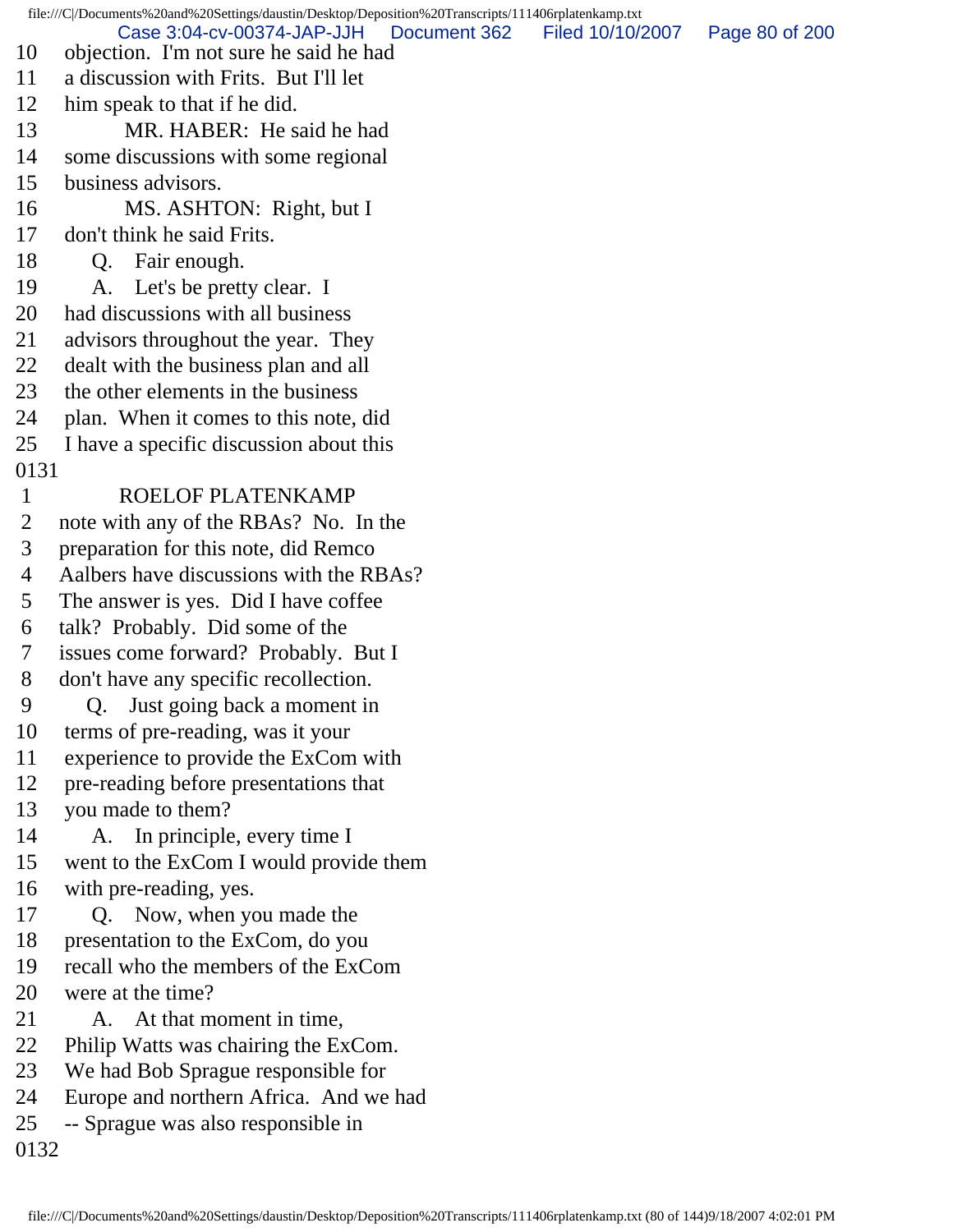file:///C|/Documents%20and%20Settings/daustin/Desktop/Deposition%20Transcripts/111406rplatenkamp.txt 1 ROELOF PLATENKAMP 2 those days, I shouldn't forget that, 3 for northern America. We had Heinz 4 Rothermund responsible for sub-Saharan 5 Africa and South America. We had Raoul 6 Restucci responsible for the Far East. 7 We had Din Megat responsible for the 8 Middle East and Russia. We had 9 Dominique Gardy acting as chief finance 10 officer. We had Lorin Brass who 11 attended his first ExCom meeting as a 12 member of the ExCom. I think that's 13 probably most of it. I think we also 14 had Carol Dubnicki as HR director for 15 E&P. Did I forget a region? I don't 16 think so. 17 Q. Was there a Din Megat or 18 Megat, did you mention him? 19 A. I did mention Din Megat for 20 the Middle East and Russia. 21 Q. Thank you. Now, when you 22 gave the presentation, did anyone in 23 your directorate attend with you? 24 A. No. I went there on my own. 25 Q. Do you recall where the 0133 1 ROELOF PLATENKAMP 2 meeting was held? 3 A. The meeting was held at the 4 training center at Nordwijkerhoud, 5 small village to the north of Nordwijk 6 which itself was a little village to 7 the north of Katwijk, which is to the 8 north of The Hague. 9 Q. Were ExCom meetings 10 customarily held outside of The Hague, 11 if you know? 12 A. No, they were normally held 13 in The Hague, in the EP headquarters. 14 Q. Do you have an understanding 15 as to why this particular meeting was 16 held outside The Hague? 17 A. The idea was that Case 3:04-cv-00374-JAP-JJH Document 362 Filed 10/10/2007 Page 81 of 200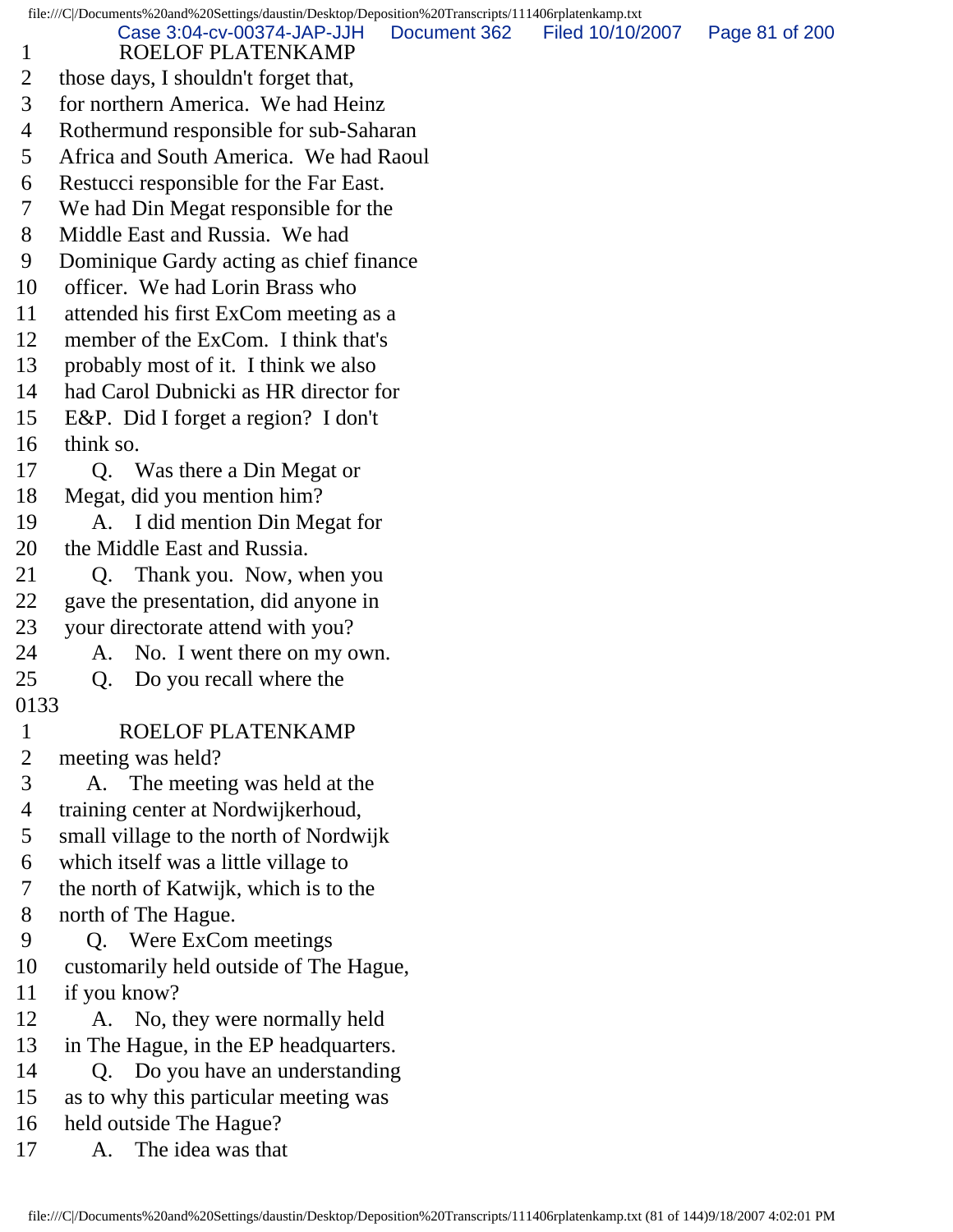file:///C|/Documents%20and%20Settings/daustin/Desktop/Deposition%20Transcripts/111406rplatenkamp.txt 18 occasionally ExCom members would also 19 show presence in other parts of the 20 business. By having the meeting in the 21 training center in Nordwijkerhoud, they 22 showed their face, if I can use that 23 expression, in the training center, and 24 could also engage with training center 25 staff as part of that meeting. 0134 1 ROELOF PLATENKAMP 2 Q. How long did the 3 presentation last? 4 A. About 45 minutes, maybe an 5 hour. 6 Q. Now, right before you went 7 into the meeting to give the 8 presentation, did you form any 9 expectations of how the ExCom would 10 react to the presentation? 11 A. I was very relaxed about the 12 presentation. I understood of course 13 that there were a number of issues that 14 required discussion, but my general 15 perception was that given the fact that 16 the document that they had received in 17 pre-reading was based on high quality 18 technical work, that maybe some of the 19 messages would not be altogether 20 favorable, but that nevertheless that 21 given the fact that they were based on 22 sound staff work, that there would be 23 no issue. 24 Q. And the technical work that 25 was I believe you said primarily 0135 1 ROELOF PLATENKAMP 2 performed by Mr. Aalbers -- 3 A. I didn't say that. 4 Q. Okay, I'm sorry. Who was 5 primarily responsible for doing that 6 technical work? 7 A. The technical work was 8 performed by a whole series of people. Case 3:04-cv-00374-JAP-JJH Document 362 Filed 10/10/2007 Page 82 of 200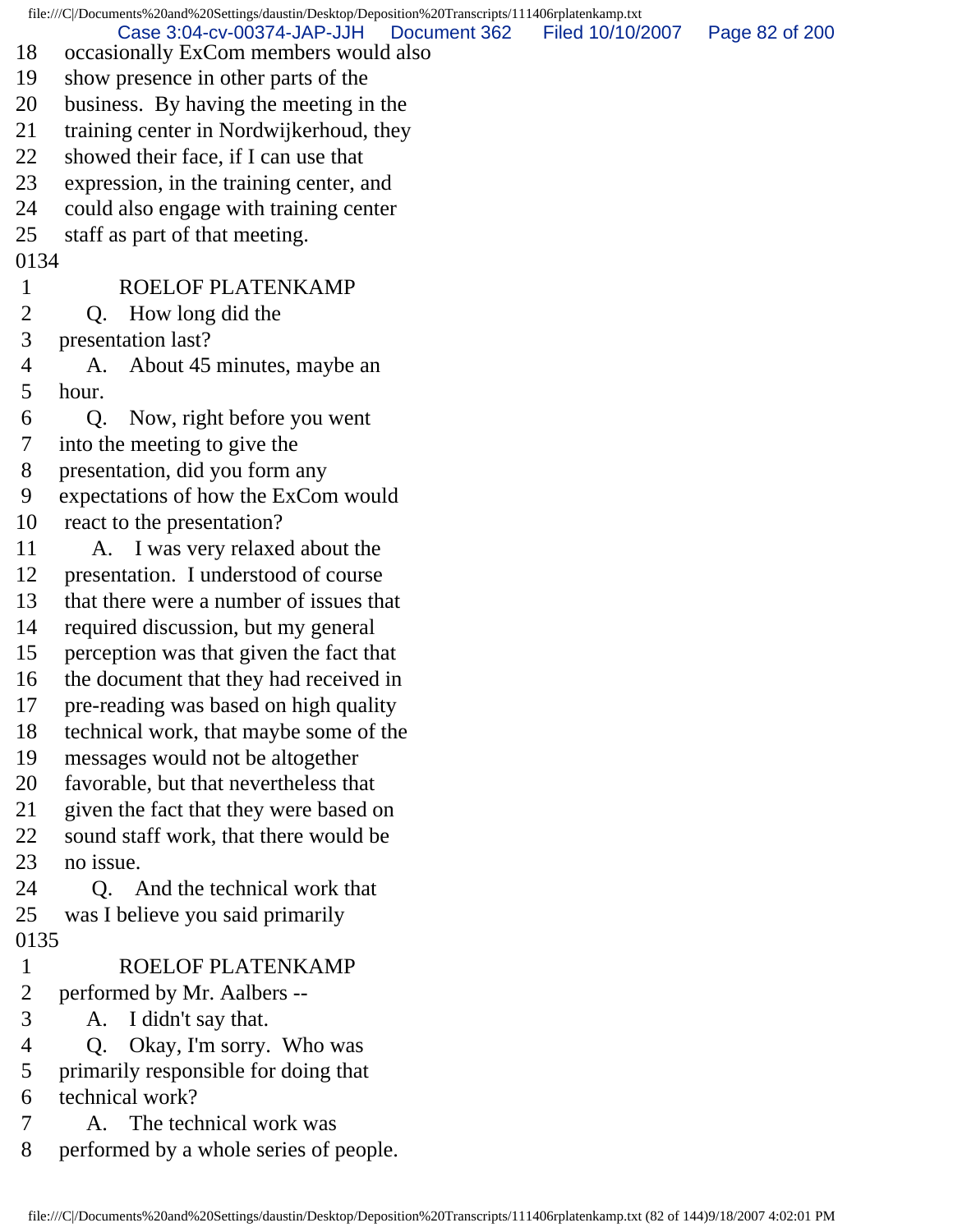file:///C|/Documents%20and%20Settings/daustin/Desktop/Deposition%20Transcripts/111406rplatenkamp.txt 9 Every operating unit had staff involved 10 in making the submissions to the center 11 in The Hague for the resource status of 12 their operating unit. Remco Aalbers 13 then put it all together, challenged 14 it, made sure it was all in line with 15 guidelines, etcetera. So it is a 16 collaborative effort between people of 17 the various planning departments and 18 planning reservoir engineering 19 departments in the OUs together with 20 the reserves coordinator. So there's a 21 lot of people, 30, 40 people that 22 ultimately contribute to this document. 23 Q. Were you satisfied with the 24 work that Mr. Aalbers had done? 25 A. Absolutely. He is one of 0136 1 ROELOF PLATENKAMP 2 the most outstanding technical 3 individuals in this part of the 4 business that I know. 5 Q. Did you, again putting 6 yourself immediately in place at the 7 meeting immediately before you actually 8 made the presentation, did you form any 9 expectation that the members of the 10 ExCom were looking to hear only good 11 news, or bad news? 12 MS. ASHTON: Objection. You 13 can answer if you understand. 14 A. Yes, I think this is a bit 15 of a repeat of the previous question. 16 Again, I didn't give the meeting a lot 17 of thought. To me, this was another 18 engagement with the ExCom. I would 19 tell them what was -- what needed to be 20 discussed. I would give them my 21 opinion. And my expectation was that 22 as usual they would say this is good 23 work, thank you very much. 24 Q. Was that your experience with 25 regard to your prior presentations -- Case 3:04-cv-00374-JAP-JJH Document 362 Filed 10/10/2007 Page 83 of 200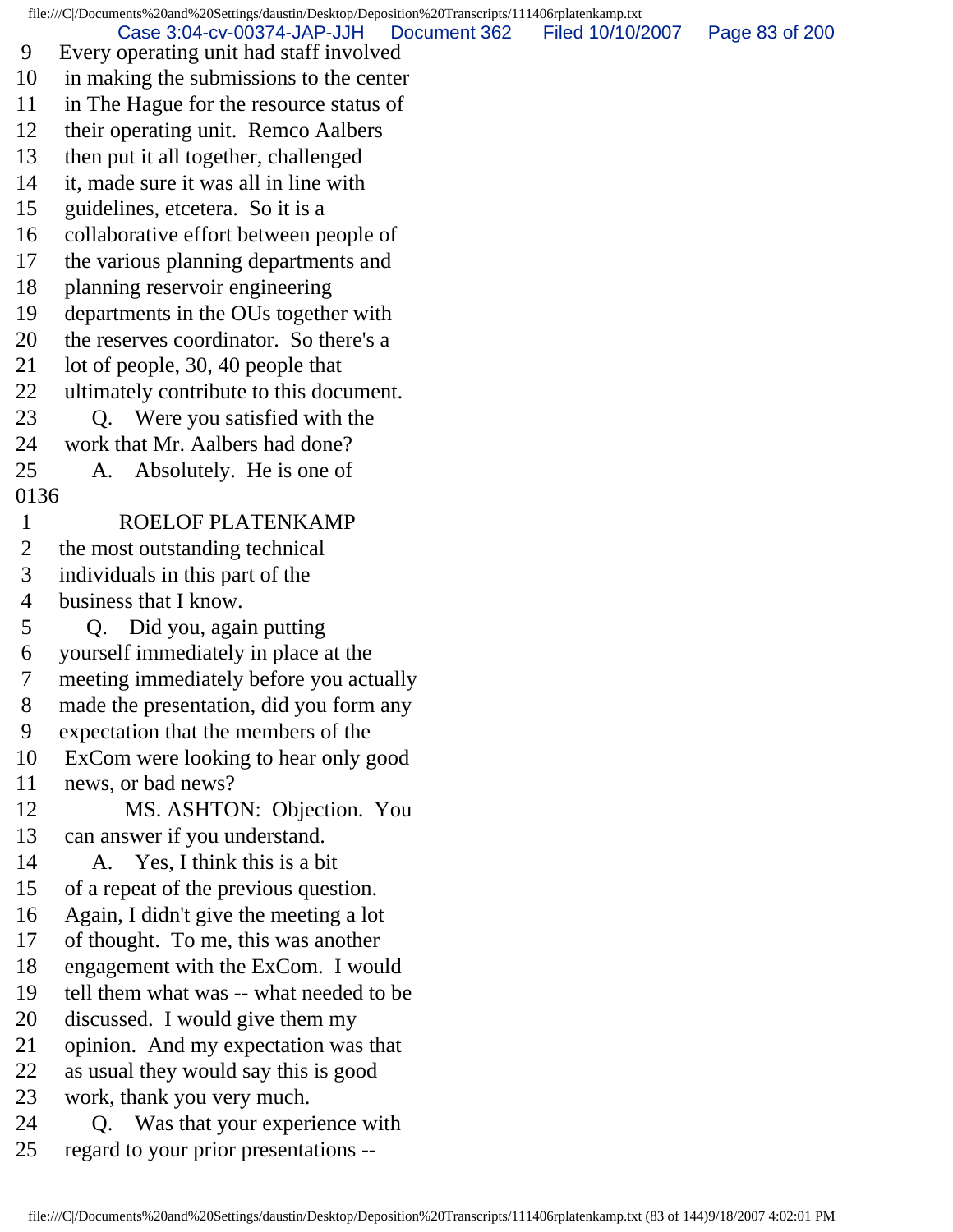|                               | file:///C /Documents%20and%20Settings/daustin/Desktop/Deposition%20Transcripts/111406rplatenkamp.txt |              |                  |                |
|-------------------------------|------------------------------------------------------------------------------------------------------|--------------|------------------|----------------|
| 0137                          | Case 3:04-cv-00374-JAP-JJH                                                                           | Document 362 | Filed 10/10/2007 | Page 84 of 200 |
| $\mathbf{1}$                  | ROELOF PLATENKAMP                                                                                    |              |                  |                |
| $\overline{2}$                | Absolutely.<br>A.                                                                                    |              |                  |                |
| 3                             | -- to the ExCom?<br>Q.                                                                               |              |                  |                |
| $\overline{4}$                | Absolutely, up to that<br>A.                                                                         |              |                  |                |
| 5                             | moment in time.                                                                                      |              |                  |                |
| 6                             | Q. You're in the room now                                                                            |              |                  |                |
| 7                             | making the presentation. Can you                                                                     |              |                  |                |
| 8                             | recall generally what happened once you                                                              |              |                  |                |
| 9                             | started the presentation?                                                                            |              |                  |                |
| 10                            | A. I started the presentation,                                                                       |              |                  |                |
| 11                            | I gave an outline of what I wanted to                                                                |              |                  |                |
| 12                            | present, and what we needed to discuss.                                                              |              |                  |                |
| 13                            | Somewhere three quarters down the first                                                              |              |                  |                |
| 14                            | slide I was interrupted by the chairman                                                              |              |                  |                |
| 15                            | of the ExCom who told me that he was                                                                 |              |                  |                |
| 16                            | not happy with the note, who told me                                                                 |              |                  |                |
| 17                            | that when he read the note he was                                                                    |              |                  |                |
| 18                            | somewhat upset by the content of the                                                                 |              |                  |                |
| 19                            | note.                                                                                                |              |                  |                |
| 20                            | And the chairman again was<br>Q.                                                                     |              |                  |                |
| 21                            | Philip Watts?                                                                                        |              |                  |                |
| 22                            | Indeed.<br>A.                                                                                        |              |                  |                |
| 23                            | Did he explain why he was<br>Q.                                                                      |              |                  |                |
| 24                            | not happy with the note?                                                                             |              |                  |                |
| 25                            | MR. MORSE: Objection to                                                                              |              |                  |                |
| 0138                          |                                                                                                      |              |                  |                |
| $\mathbf 1$<br>$\overline{2}$ | ROELOF PLATENKAMP<br>form.                                                                           |              |                  |                |
| 3                             |                                                                                                      |              |                  |                |
| $\overline{4}$                | You can answer.<br>Q.<br>MR. MORSE: Mischaracterizes                                                 |              |                  |                |
| 5                             | the testimony.                                                                                       |              |                  |                |
| 6                             | MS. ASHTON: You can answer                                                                           |              |                  |                |
| 7                             | the question.                                                                                        |              |                  |                |
| 8                             | Q. You can answer the question.                                                                      |              |                  |                |
| 9                             | Yes, but now I'm losing<br>A.                                                                        |              |                  |                |
| 10                            | track, so can you --                                                                                 |              |                  |                |
| 11                            | MS. ASHTON: Why don't you                                                                            |              |                  |                |
| 12                            | repeat it.                                                                                           |              |                  |                |
| 13                            | Q. You said you were                                                                                 |              |                  |                |
| 14                            | "interrupted by the chairman of the                                                                  |              |                  |                |
| 15                            | ExCom who told me that he was not happy                                                              |              |                  |                |
|                               |                                                                                                      |              |                  |                |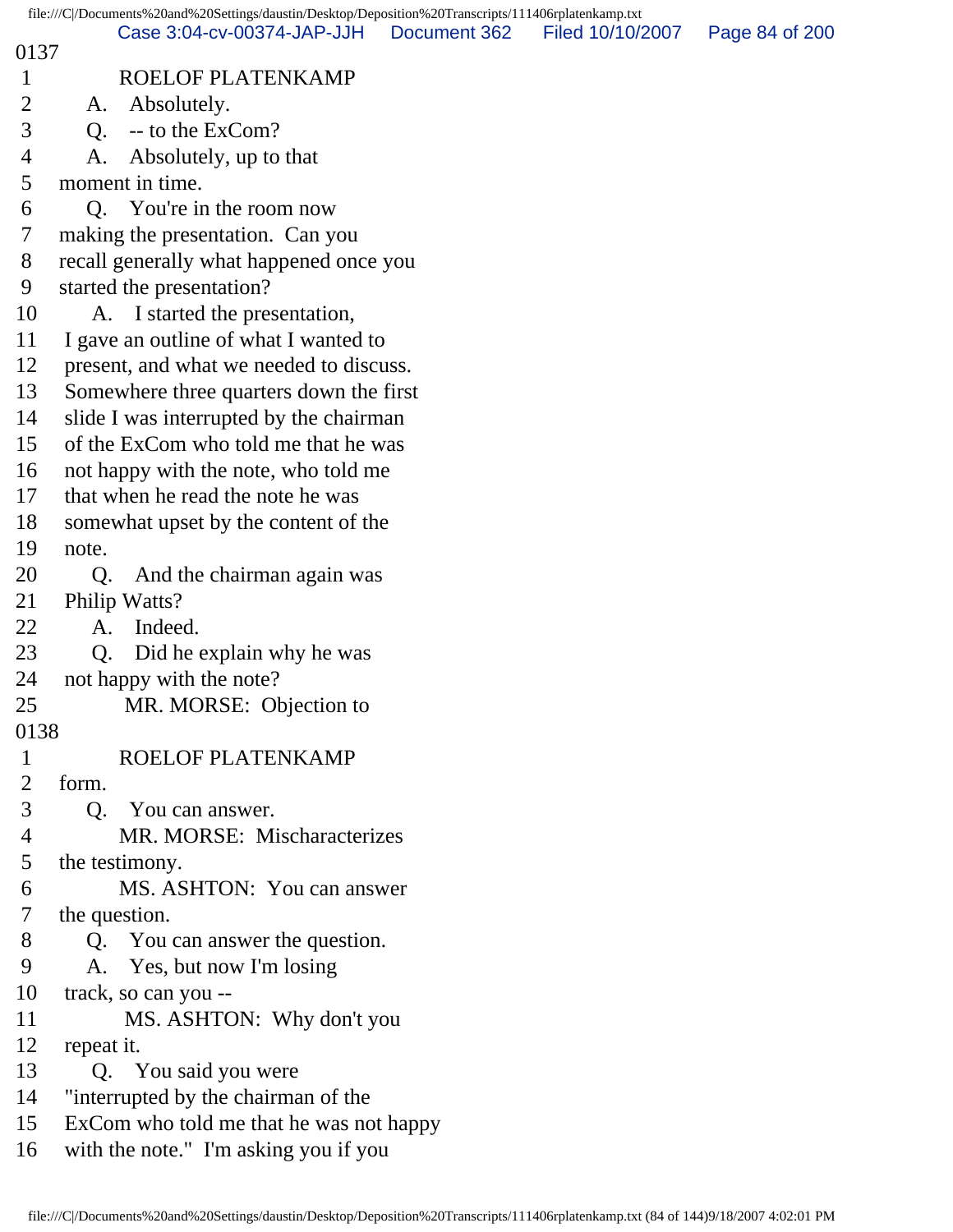file:///C|/Documents%20and%20Settings/daustin/Desktop/Deposition%20Transcripts/111406rplatenkamp.txt 17 can recall what he said in that regard. 18 MR. MORSE: Objection to 19 form again. 20 A. I've replayed this event as 21 you can imagine several times in my 22 head. We've talked about these events. 23 And of course every time you talk about 24 events like this you use probably 25 different words. So if you ask me 0139 1 ROELOF PLATENKAMP 2 whether I can literally repeat word by 3 word what happened during the first 10 4 minutes of that meeting, I must admit 5 that I can't. 6 Q. I'm looking more for the sum 7 and substance. 8 A. Mr. Watts made it very clear 9 that he did not like what he read on 10 Saturday morning when he was having 11 breakfast with Mrs. Watts. 12 Q. Did he say that in substance 13 that you had ruined his weekend? 14 A. Words to that effect were 15 used. 16 Q. Do you recall Mr. Watts also 17 saying to you that you did not understand 18 the business? 19 A. Words to that effect were 20 indeed used, but I need to qualify 21 that. I think that was only based on 22 one particular number in the note, and 23 that was used before we had a chance to 24 talk more about the entire note. So it 25 was stated, well, if you believe we can 0140 1 ROELOF PLATENKAMP 2 say it's 37 percent, then you don't 3 understand the business. 4 Q. What was your reaction to 5 that comment? 6 A. My reaction was I think 7 fairly normal. I was surprised by the Case 3:04-cv-00374-JAP-JJH Document 362 Filed 10/10/2007 Page 85 of 200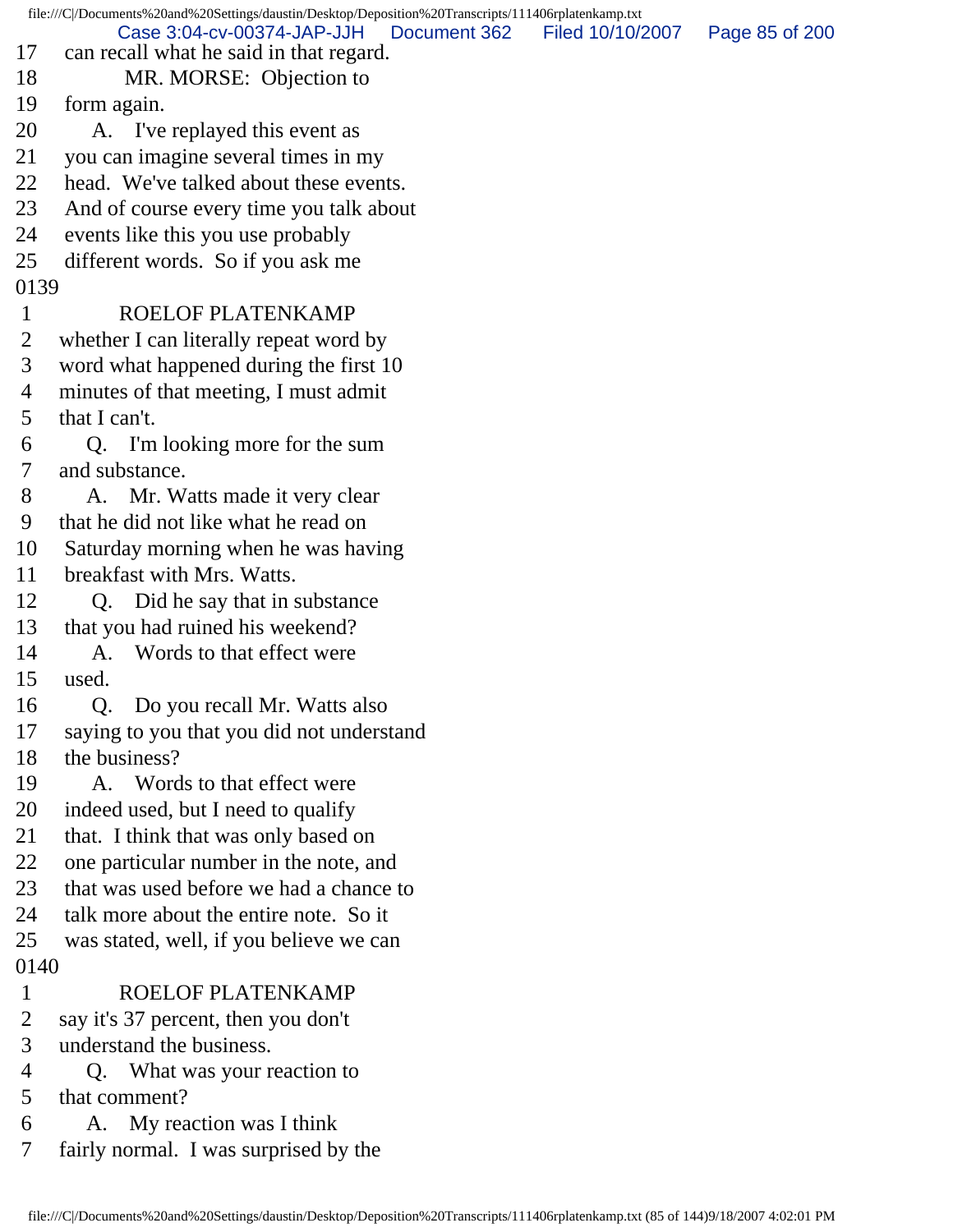file:///C|/Documents%20and%20Settings/daustin/Desktop/Deposition%20Transcripts/111406rplatenkamp.txt 8 passion displayed and the intervention 9 that Phil made. He could always be 10 very direct. This was maybe a little 11 bit more direct. I was surprised. I 12 think that was about it. I wanted to 13 get on with the presentation. 14 Q. Did you take him literally 15 when he said that? 16 MS. ASHTON: Objection. 17 A. I know that Phil Watts had 18 great respect for me. I also knew that 19 at that moment in time, for some reason 20 not displayed to me before the meeting, 21 he was annoyed by something in the 22 note, and he expressed that in a very 23 direct manner. 24 I did not for a single 25 moment think at that moment in time 0141 1 ROELOF PLATENKAMP 2 that he meant that I did not understand 3 the business. 4 I don't think there was any 5 erosion of the mutual respect that we 6 had for each other. There was emotion 7 at play. 8 Q. After Mr. Watts interrupted 9 your discussion during the first slide, 10 what happened next? 11 A. Well, amongst others, Mr. 12 Brass had to excuse himself and left 13 the room. Mr. Rothermund tried to 14 intervene on my behalf. And that was 15 about it, i.e. none of the other people 16 present made any further remarks. It 17 was a pretty silent moment in the room. 18 Q. How would you describe the 19 tone in the room after Mr. Watts had 20 interrupted your presentation? 21 MS. ASHTON: Objection. 22 A. As I said before, there was 23 no tone to be described because there 24 was absence of tone. Case 3:04-cv-00374-JAP-JJH Document 362 Filed 10/10/2007 Page 86 of 200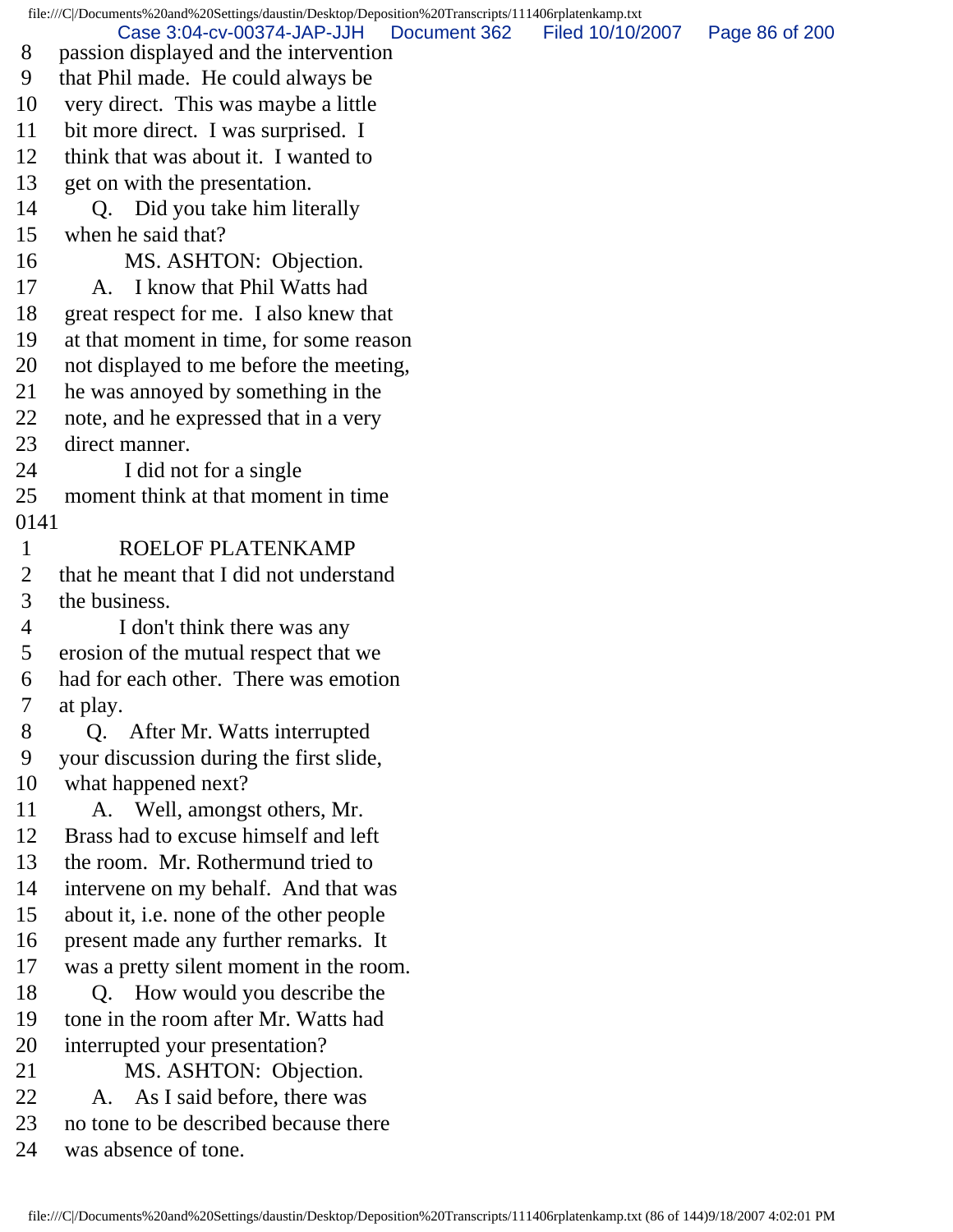|                | file:///C /Documents%20and%20Settings/daustin/Desktop/Deposition%20Transcripts/111406rplatenkamp.txt |                  |                |
|----------------|------------------------------------------------------------------------------------------------------|------------------|----------------|
| 25             | Case 3:04-cv-00374-JAP-JJH Document 362<br>Q. Would you --                                           | Filed 10/10/2007 | Page 87 of 200 |
| 0142           |                                                                                                      |                  |                |
| $\mathbf{1}$   | ROELOF PLATENKAMP                                                                                    |                  |                |
| $\overline{2}$ | A. Silence, apart from the                                                                           |                  |                |
| 3              | intervention that Mr. Rothermund made                                                                |                  |                |
| 4              | on my behalf.                                                                                        |                  |                |
| 5              | Q. Do you recall what Mr.                                                                            |                  |                |
| 6              | Rothermund had said?                                                                                 |                  |                |
| 7              | A. Not verbatim, but he made a                                                                       |                  |                |
| 8              | remark like Phil, this is not the right                                                              |                  |                |
| 9              | way to talk to Roelof.                                                                               |                  |                |
| 10             | And do you recall how Mr.<br>Q.                                                                      |                  |                |
| 11             | Watts reacted?                                                                                       |                  |                |
| 12             | A. Mr. Watts was still I would                                                                       |                  |                |
| 13             | say somewhat annoyed and reacted in a                                                                |                  |                |
| 14             | similar fashion to Mr. Rothermund,                                                                   |                  |                |
| 15             | please stay out of this, this is                                                                     |                  |                |
| 16             | between me and Roelof. The precise                                                                   |                  |                |
| 17             | wording honestly I don't -- I don't                                                                  |                  |                |
| 18             | recollect.                                                                                           |                  |                |
| 19             | Q. After Mr. Watts had said                                                                          |                  |                |
| 20             | this to Mr. Rothermund, did Mr.                                                                      |                  |                |
| 21             | Rothermund persist or did he sit down?                                                               |                  |                |
| 22             | A. Mr. Rothermund --                                                                                 |                  |                |
| 23             | MR. MORSE: Objection to                                                                              |                  |                |
| 24             | form. Did he stand up?                                                                               |                  |                |
| 25             | MR. HABER: He understands                                                                            |                  |                |
| 0143           |                                                                                                      |                  |                |
| $\mathbf{1}$   | ROELOF PLATENKAMP                                                                                    |                  |                |
| $\overline{2}$ | what I mean.                                                                                         |                  |                |
| 3              | Q. You can answer.                                                                                   |                  |                |
| 4              | Mr. Rothermund did not offer<br>A.                                                                   |                  |                |
| 5              | any further verbal support. To me that                                                               |                  |                |
| 6              | is.                                                                                                  |                  |                |
| 7              | Q. Now, you said that Mr. Brass                                                                      |                  |                |
| 8              | had left the room. Was Mr. Brass                                                                     |                  |                |
| 9              | present in the room at the time you                                                                  |                  |                |
| 10             | commenced your presentation?                                                                         |                  |                |
| 11             | A. Yes, Brass was in the room.                                                                       |                  |                |
| 12             | And how far into the<br>Q.                                                                           |                  |                |
| 13             | presentation was it that he then left                                                                |                  |                |
| 14             | the room?                                                                                            |                  |                |
| 15             | A. As I said before, I was                                                                           |                  |                |
|                |                                                                                                      |                  |                |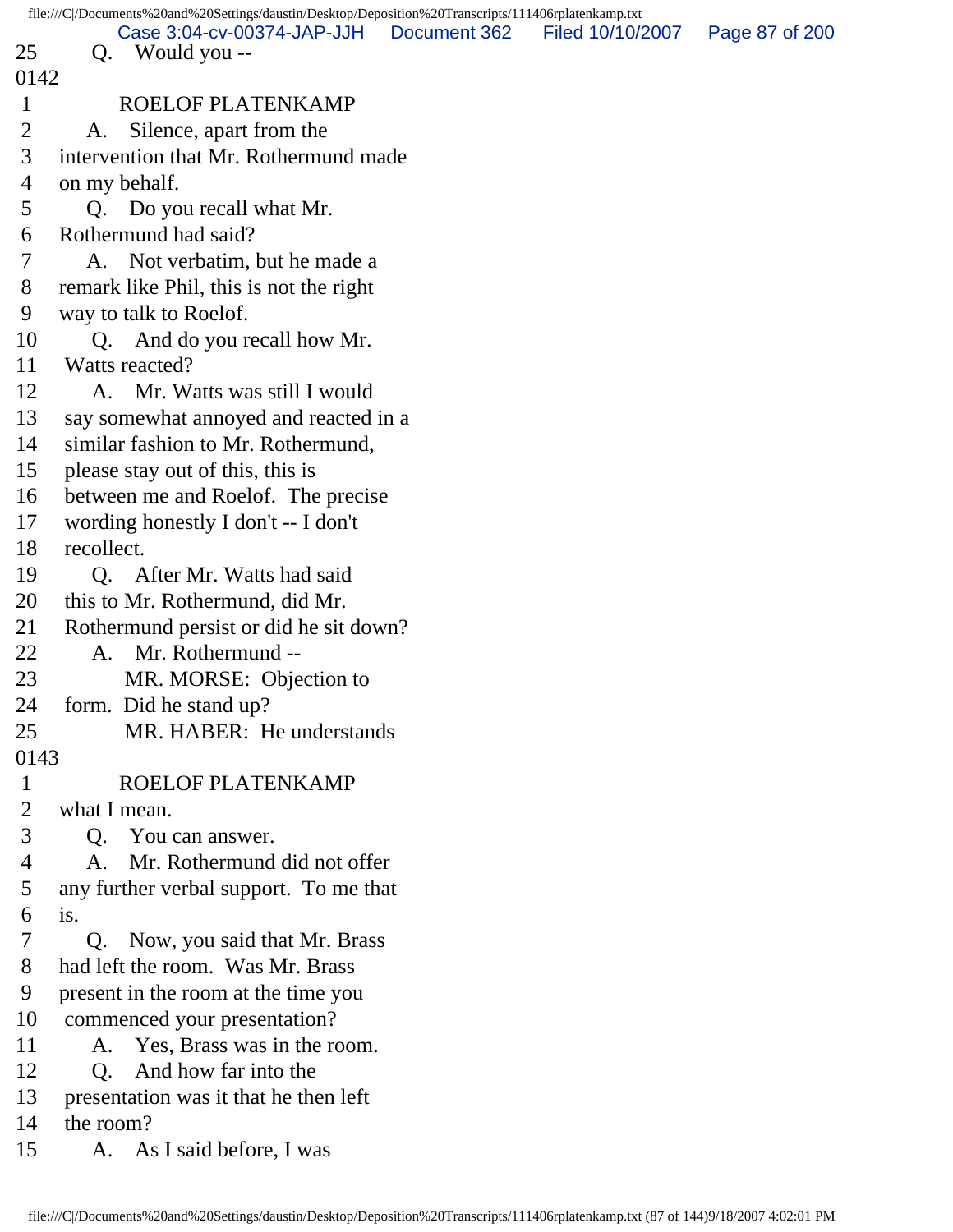file:///C|/Documents%20and%20Settings/daustin/Desktop/Deposition%20Transcripts/111406rplatenkamp.txt 16 roughly three quarters down the first 17 slide. Then Phil intervened and 18 basically at that moment after Phil had 19 made his intervention, I think Lorin 20 left the room. 21 Q. Do you have any knowledge as 22 to why he left the room? 23 A. I think he had to go to the 24 bathroom. 25 Q. Did you ever discuss with 0144 1 ROELOF PLATENKAMP 2 him the reason why he left the room? 3 A. He told me he had to go to 4 the bathroom afterwards. 5 Q. How long was he out of the 6 room for? 7 A. I don't remember, a couple 8 of -- no. Something like five to ten 9 minutes. 10 Q. So he returned during your 11 presentation? 12 A. Yes. 13 Q. Now, when Mr. Watts had 14 interrupted your presentation, do you 15 recall having any discussion with him 16 about whether the 37 percent reserve 17 replacement ratio figure could be 18 publicly disseminated? 19 MS. ASHTON: Objection. 20 A. After this interruption I 21 proceeded with the presentation. I 22 explained the number 37 percent. I 23 explained that that was only part of 24 the story, i.e. apart from the 25 hydrocarbon volumes compliant or 0145 1 ROELOF PLATENKAMP 2 commensurate with SEC guidelines, we 3 also had volumes that were part of the 4 business that we needed to disclose. 5 You cannot invest huge amount of monies 6 in, for instance, Iran, without telling Case 3:04-cv-00374-JAP-JJH Document 362 Filed 10/10/2007 Page 88 of 200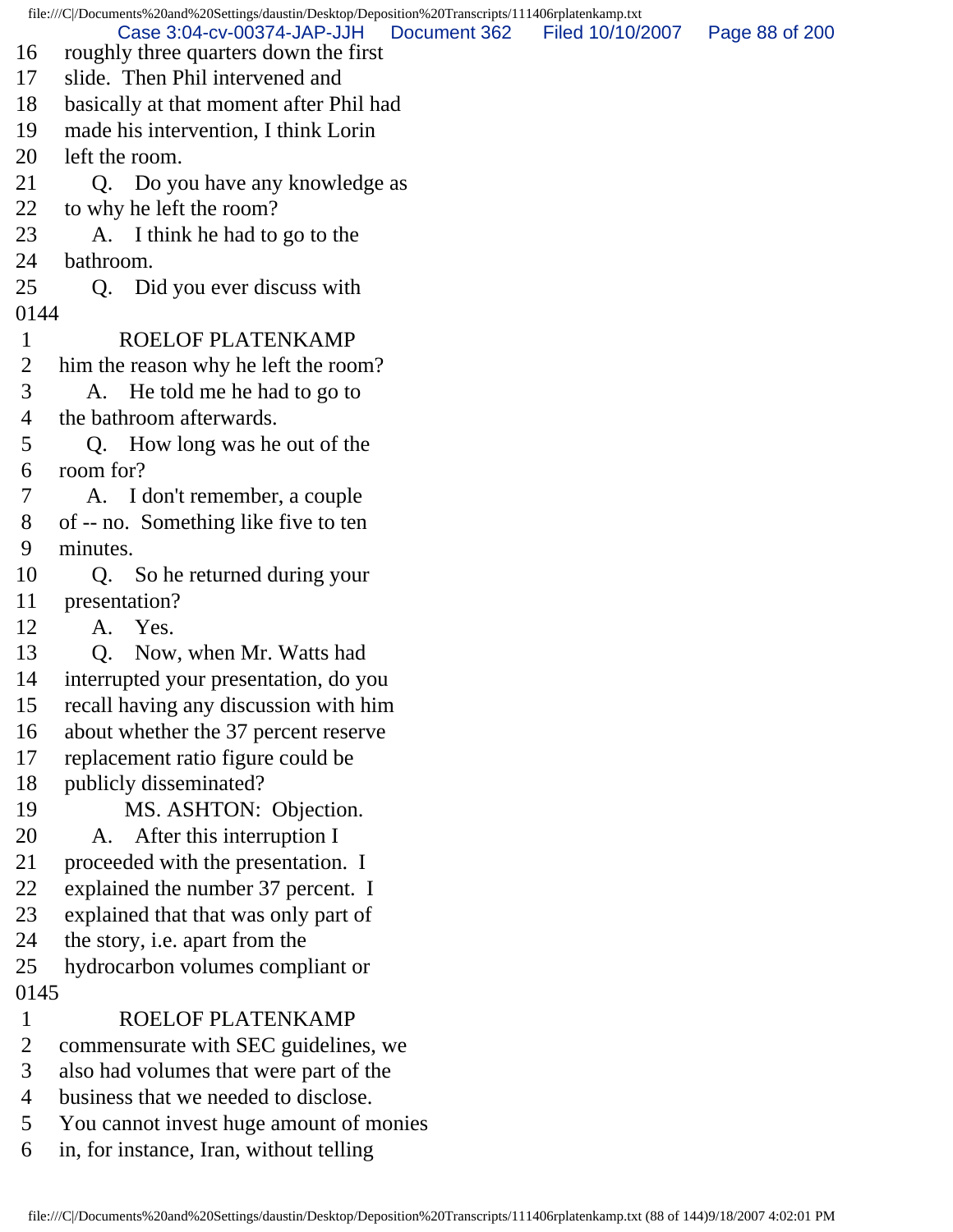```
file:///C|/Documents%20and%20Settings/daustin/Desktop/Deposition%20Transcripts/111406rplatenkamp.txt
 7 the investment community why you do
 8 that.
 9 So we talked about the
10 nature of the volumes associated with
11 the Nowroosh Sowroosh project. We
12 talked about the nature of the volumes
13 associated with the Athabasca Oil
14 Sands, etcetera. So we had a spectrum
15 of outcomes depending on what type of
16 lens you would use looking at the
17 numbers.
18 So if you applied a filter
19 that would only allow SEC compliant
20 numbers, it would be 37 percent. If
21 you applied a completely open filter it
22 would be over a hundred percent.
23 Ultimately, the amount of
24 barrels associated in the reserves
25 replacement that would make it to the
0146
 1 ROELOF PLATENKAMP
 2 cash register was well over a hundred
 3 percent.
 4 Athabasca Oil Sands are big
 5 amount of hydrocarbons. The fact you
 6 -- that you produce them in a slightly
 7 different manner doesn't change the
 8 fact that at the end of that process
 9 you sell liquid hydrocarbons.
10 O. And how were those
11 hydrocarbons reported for SEC purposes?
12 A. Which hydrocarbon?
13 O. The Athabasca Oil Sands?
14 A. They were reported as a
15 mining resource.
16 Q. Do you know if there were
17 any discussions with the external
18 auditors about whether that designation
19 was appropriate?
20 A. I certainly did never have
21 those discussions myself. Those
22 discussions were held by people in the
23 finance community and people in the
          Case 3:04-cv-00374-JAP-JJH Document 362 Filed 10/10/2007 Page 89 of 200
```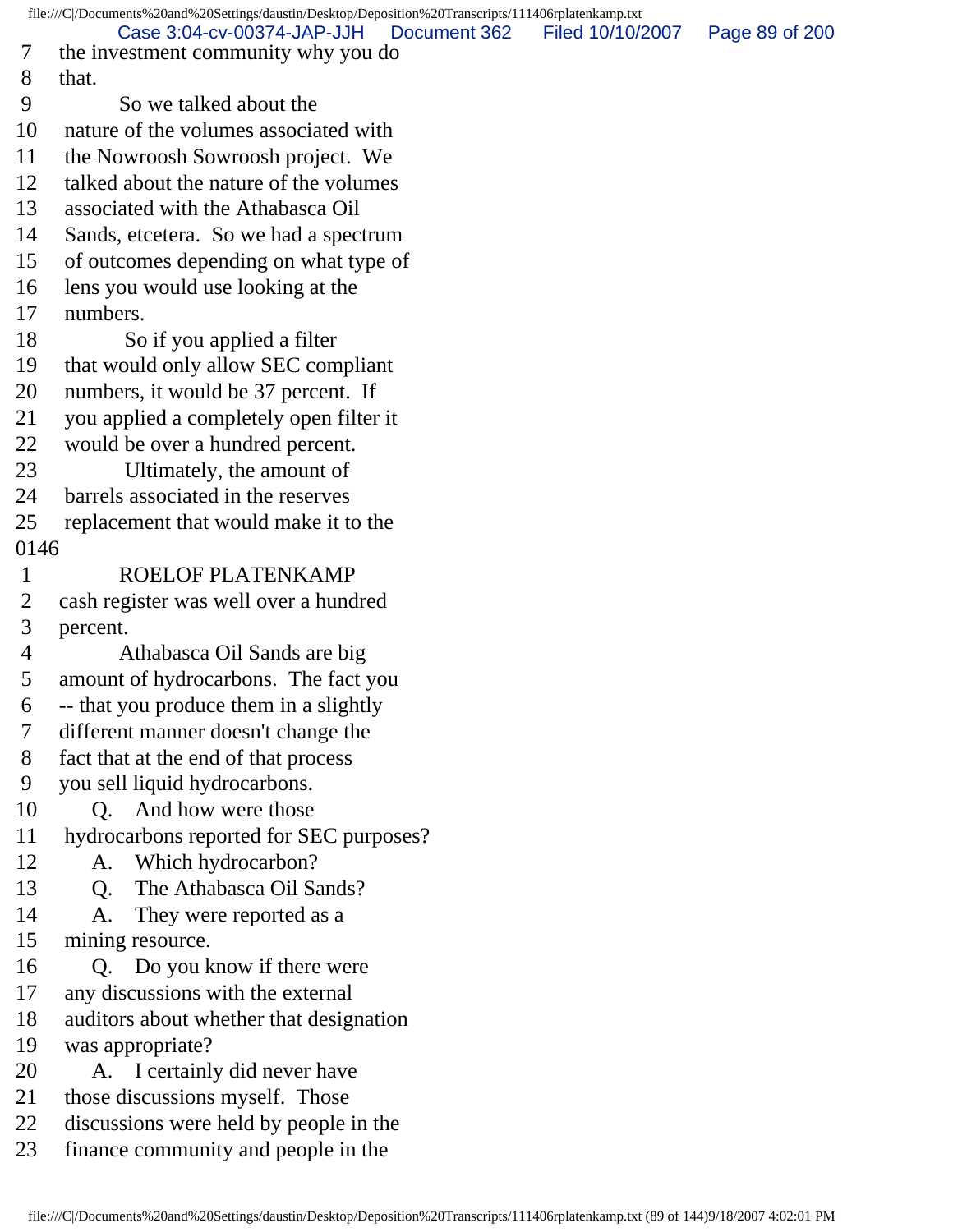file:///C|/Documents%20and%20Settings/daustin/Desktop/Deposition%20Transcripts/111406rplatenkamp.txt 24 external reporting group. 25 Q. Who are you referring to? 0147 1 ROELOF PLATENKAMP 2 And we can take the finance community 3 first. 4 A. People -- well, let me be a 5 bit more precise. We have a group of 6 people that deal with external 7 reporting. They are predominantly 8 coming from the finance community. At 9 this particular moment in time that 10 group was headed by Walter de Vries. 11 Q. And who were you referring 12 to with regard to the external 13 reporting group? 14 A. As I said -- 15 Q. That's the same, okay. 16 A. Yes. 17 Q. Going back to the discussion 18 about the 37 percent figure, did Mr. 19 Watts tell you that that number, the 37 20 percent could not be discussed with 21 anyone within Shell? 22 A. No. No. 23 Q. Okay. Did Mr. Watts 24 interrupt the remainder of your 25 presentation? 0148 1 ROELOF PLATENKAMP 2 A. The remainder of the 3 presentation was fairly classical, i.e. 4 I shared with the ExCom what I wanted 5 to share with them, and in this 6 particular case most of the comments 7 back were voiced by Mr. Watts with an 8 occasional addition from one or two of 9 the other ExCom members. I remember 10 when we talked about Gorgon that 11 Restucci also participated briefly in 12 the discussion. 13 Q. During the presentation, do 14 you recall any of the members of the Case 3:04-cv-00374-JAP-JJH Document 362 Filed 10/10/2007 Page 90 of 200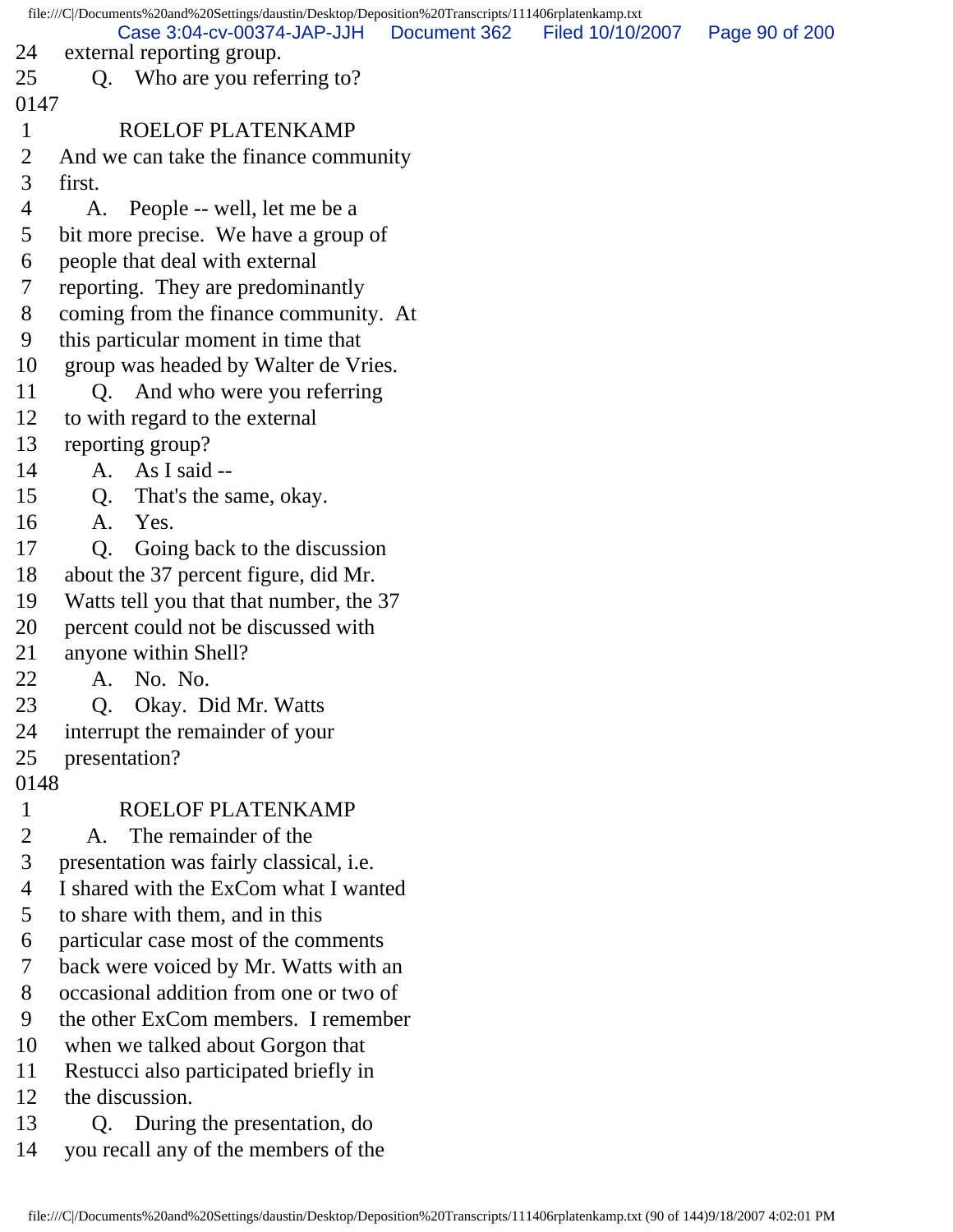file:///C|/Documents%20and%20Settings/daustin/Desktop/Deposition%20Transcripts/111406rplatenkamp.txt 15 ExCom voicing opinions that were 16 inconsistent with those of Mr. Watts? 17 A. Not really, no. 18 Q. After Mr. Rothermund had 19 tried to intervene on your behalf, did 20 you form an opinion that the other 21 members of the ExCom were intimidated 22 by Phil Watts? 23 MS. ASHTON: Objection. 24 MR. MORSE: Objection to 25 form. 0149 1 ROELOF PLATENKAMP 2 Q. You can answer. 3 A. It's an interesting 4 question, and I think I am not 5 qualified to comment upon that. The 6 only thing I can say is that it was a 7 very quiet meeting and the discussion 8 was predominantly between myself and 9 Mr. Watts. Whatever the reason was 10 that people were silent, I can't 11 comment on that. 12 Q. But your recollection is 13 that there was silence after the 14 attempted intervention by Mr. 15 Rothermund? 16 A. As I said, it was a very 17 quiet meeting. 18 Q. In your experience in making 19 presentations to the ExCom, did you 20 ever experience similar silence by 21 members of the ExCom? 22 A. We had many times meetings 23 with the ExCom depending on the 24 subject, depending on the events taking 25 place. This one was relatively quiet. 0150 1 ROELOF PLATENKAMP 2 O. In comparison to the others? 3 A. In comparison with other 4 meetings. 5 Q. Other than Mr. Restucci, was Case 3:04-cv-00374-JAP-JJH Document 362 Filed 10/10/2007 Page 91 of 200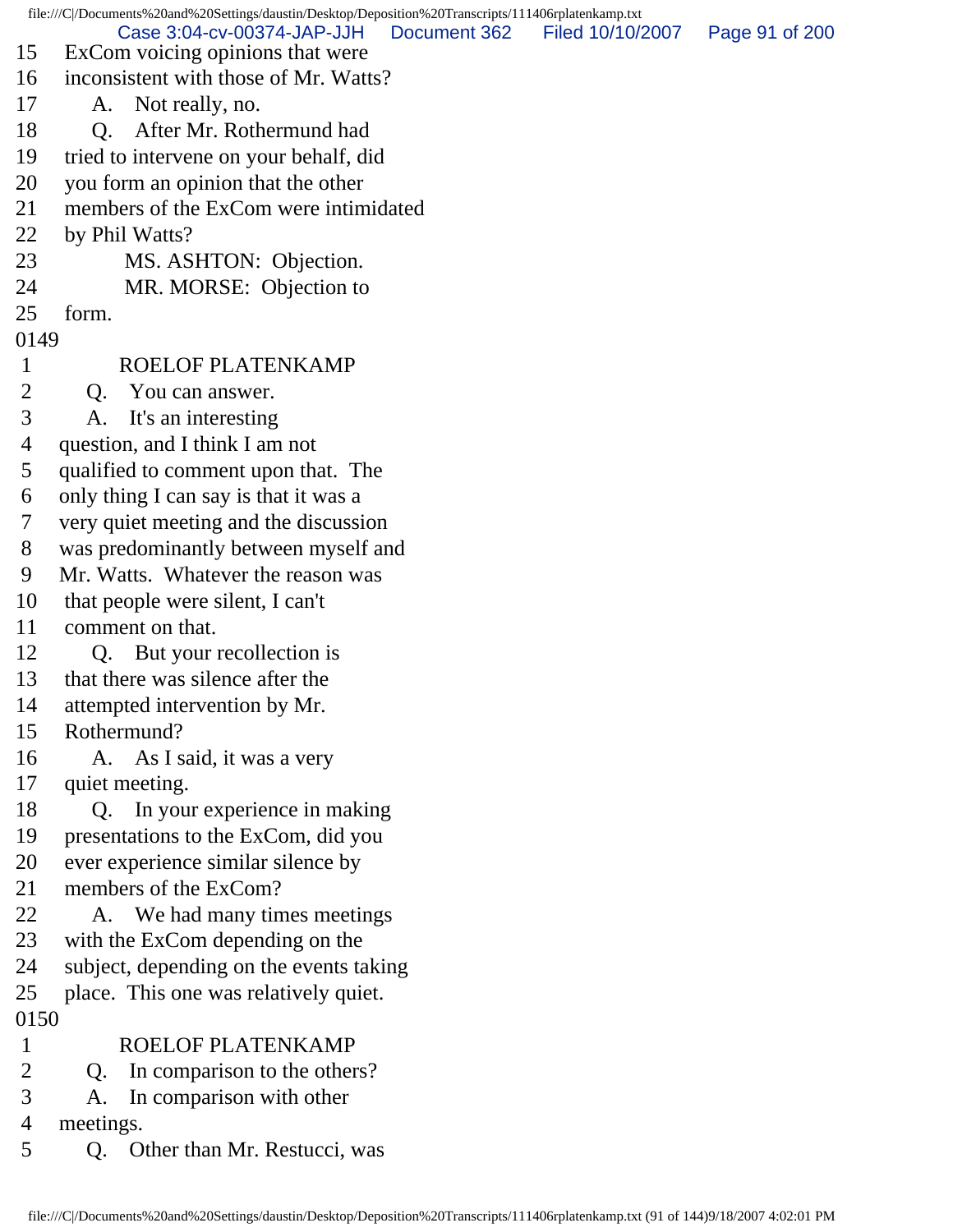file:///C|/Documents%20and%20Settings/daustin/Desktop/Deposition%20Transcripts/111406rplatenkamp.txt 6 there anyone else who had commented or 7 asked a question about the information 8 in your presentation? 9 A. Again, I don't remember 10 everything that occurred during that 11 meeting, and even though I remember 12 that after this intervention that I 13 continued with the presentation, I must 14 admit that this was one of the very few 15 times where I actually experienced a 16 certain amount of emotion and I am 17 convinced that my powers of observation 18 during the rest of the meeting were 19 somewhat impaired. 20 So I know the start of the 21 meeting, and I have a very good 22 recollection of the words at the end of 23 the meeting, but the stuff in between 24 is a little bit of, I won't say a haze, 25 that's not quite right. I went through 0151 1 ROELOF PLATENKAMP 2 the motions and I know that when we 3 talked about Abu Dhabi that Megat had 4 to say something. And when we talked 5 about Nigeria that Hans Rothermund had 6 to say something. And when we talked 7 about Gorgon that Restucci had to say 8 something. But I cannot recollect 9 verbatim what was said by whom. 10 Q. When you say that you had a 11 lot of emotion, what were you feeling 12 at that time? 13 A. Okay. I didn't say I had a 14 lot of emotion. I said emotion. 15 Q. You said emotion. I 16 apologize. 17 A. I -- yes, I think I -- what 18 I experienced was that I went into a 19 kind of autopilot. I know what I have 20 to say, I will say it, and I will argue 21 it. I felt somewhat -- somewhat cold. 22 I think that's about it. Case 3:04-cv-00374-JAP-JJH Document 362 Filed 10/10/2007 Page 92 of 200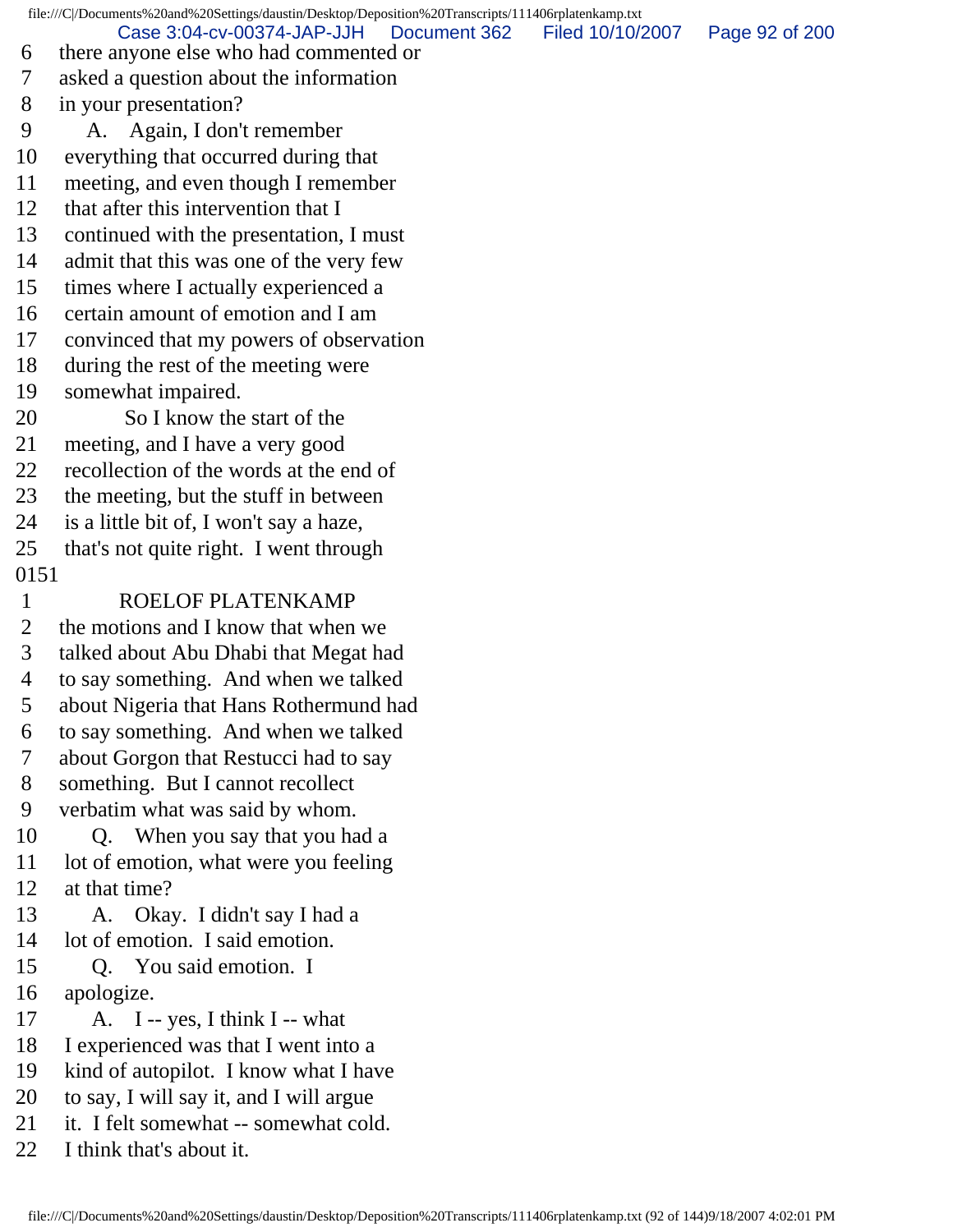file:///C|/Documents%20and%20Settings/daustin/Desktop/Deposition%20Transcripts/111406rplatenkamp.txt 23 Q. When you finished the 24 presentation, did any member of the 25 ExCom come up and say anything to you? 0152 1 ROELOF PLATENKAMP 2 A. Well, everyone remained 3 seated, but Phil said, don't take this 4 personally, this is not you, this is 5 the substance. 6 Q. In a sense it's not the 7 messenger, it's the message? 8 A. I did shoot you as a 9 messenger, but don't die as the 10 messenger, because that's not the idea, 11 so. 12 Q. And how did you react when 13 he said that? 14 A. I think I smiled and I said 15 good-by to everyone and then I went for 16 a walk. 17 Q. And how long did you go on 18 that walk? 19 A. Three quarters of an hour, 20 maybe an hour. It's a very nice dune 21 area and -- yes, I needed time to 22 reflect. 23 Q. Do you recall what you were 24 thinking at that time? 25 A. Yes, I reflected upon the 0153 1 ROELOF PLATENKAMP 2 fact that maybe I had been somewhat 3 naive, and that I should maybe have 4 given the potential impact of the note 5 more consideration before I submitted 6 it. Because my firm belief up to that 7 moment in time was that this is a note 8 based on high quality staff work, the 9 numbers are clear, there is no room for 10 discussion. And I was unprepared for 11 the intervention and the way the 12 meeting developed. And that gave me 13 enough to think about, yes. Case 3:04-cv-00374-JAP-JJH Document 362 Filed 10/10/2007 Page 93 of 200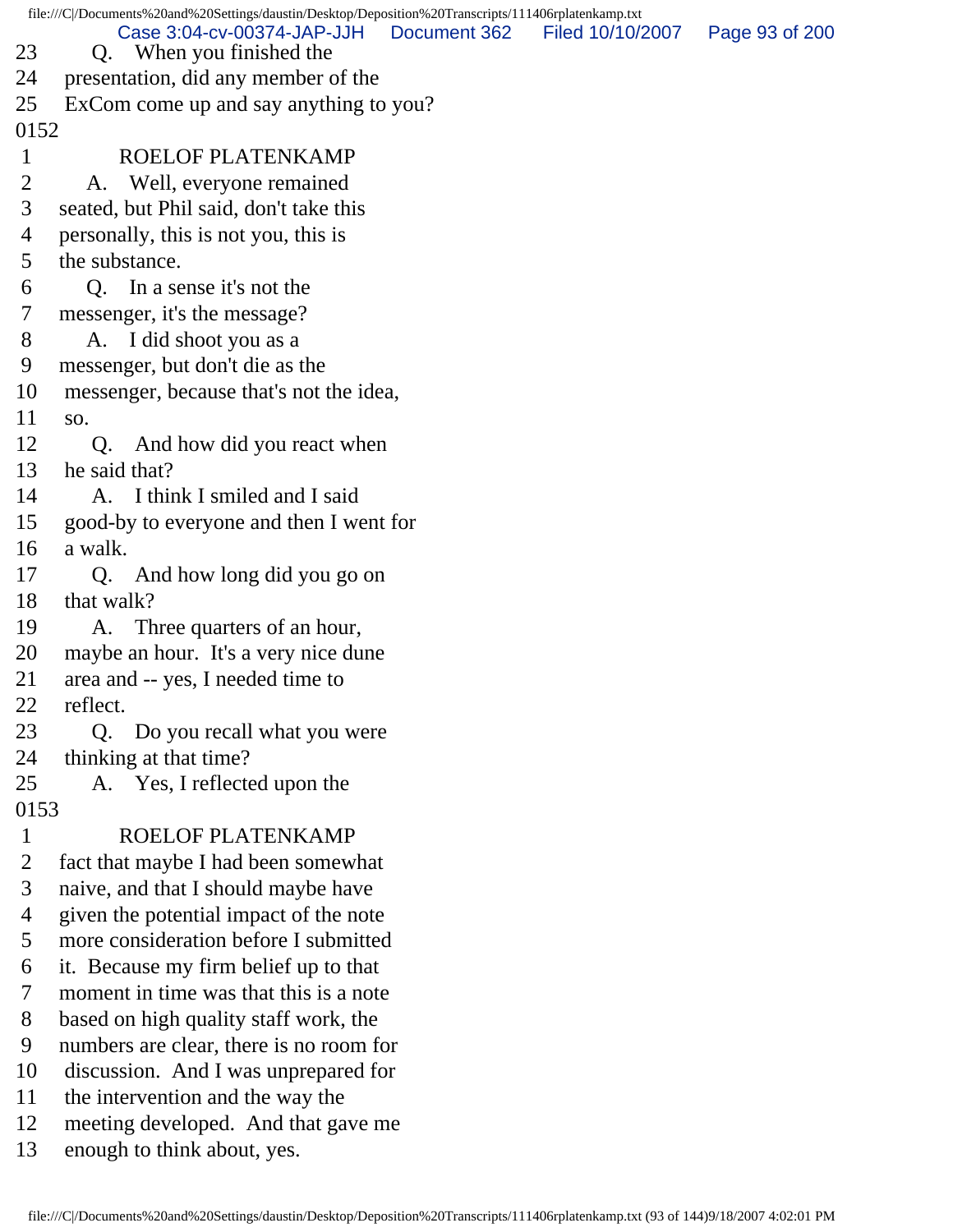file:///C|/Documents%20and%20Settings/daustin/Desktop/Deposition%20Transcripts/111406rplatenkamp.txt 14 Q. Did you believe that the 15 information that you had given in the 16 presentation was accurate? 17 A. You bet, absolutely. 18 O. And did you believe that the 19 information that was in the 20 presentation that you had made was 21 truthful? 22 A. I certainly was convinced 23 that the material that we put in the 24 pre-reading and in the slides for 25 presentation was correct. There was no 0154 1 ROELOF PLATENKAMP 2 doubt in my mind about that. There 3 still is no doubt in my mind about 4 that. 5 Q. Do you believe that the 6 ExCom received the message that you 7 were seeking to convey -- 8 MS. ASHTON: Objection. 9 Q. -- by the presentation? 10 MS. ASHTON: Sorry. 11 Objection. 12 A. I think you have to ask the 13 individual members of the ExCom. 14 Q. Well in terms of what you 15 had hoped to convey to them, do you 16 believe that message was conveyed? 17 MS. ASHTON: Objection. 18 A. Again, I can only repeat 19 what I said before. I presented the 20 material. Phil Watts reacted to it, we 21 discussed it, and that's where it ends. 22 I cannot look in their heads. 23 Q. After your walk, did you go 24 back to the office and talk about what 25 had happened with your colleagues? 0155 1 ROELOF PLATENKAMP 2 A. Yes, I have to talk -- after 3 the walk I went back. And then of course 4 my direct reportees always wanted to know Case 3:04-cv-00374-JAP-JJH Document 362 Filed 10/10/2007 Page 94 of 200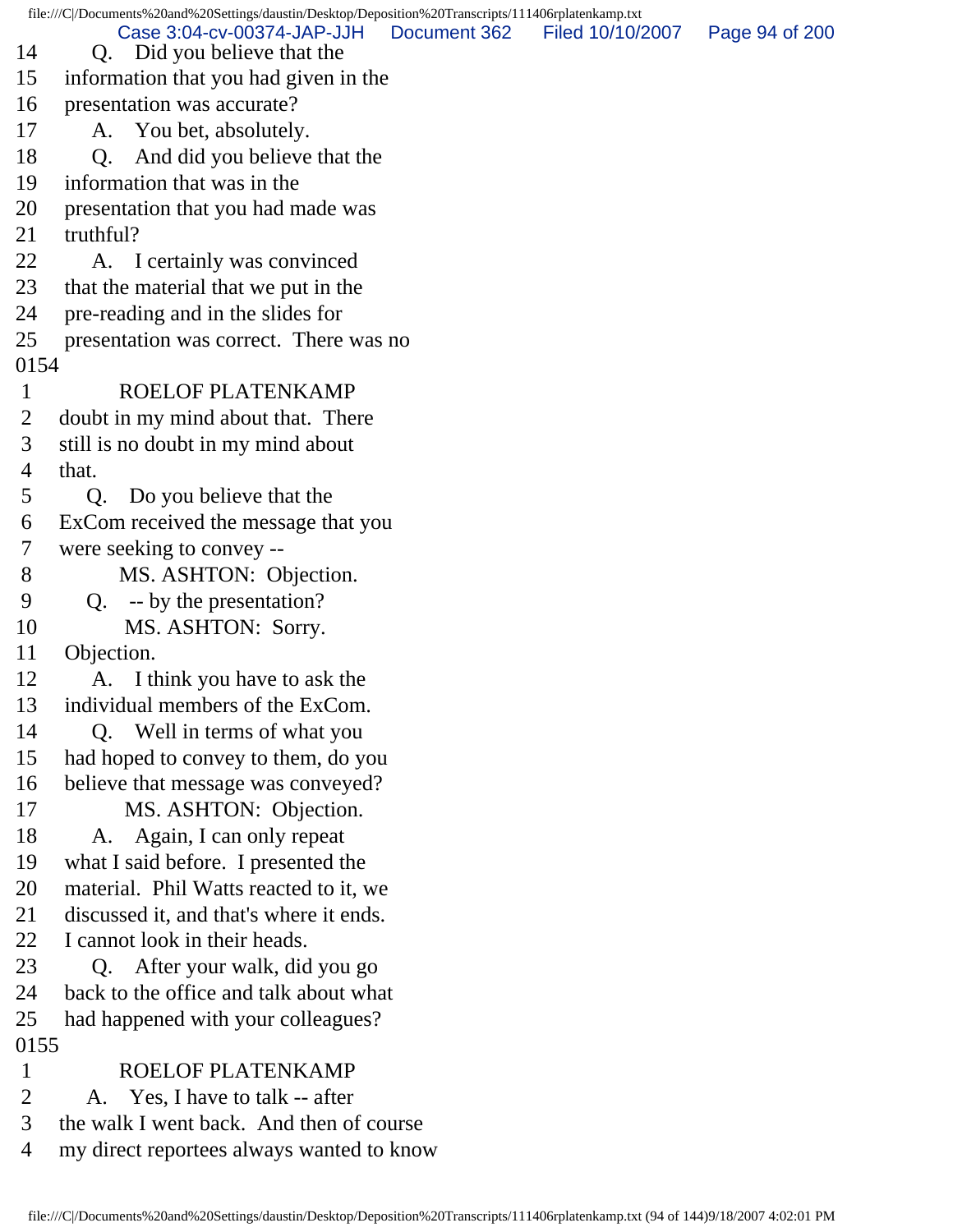file:///C|/Documents%20and%20Settings/daustin/Desktop/Deposition%20Transcripts/111406rplatenkamp.txt 5 what had transpired in the meeting, so I 6 shared with them the main outcome of the 7 meeting. 8 Q. And who did you share the 9 outcome of the meeting with? 10 A. I shared it with Aidan McKay 11 and Remco Aalbers as far as I know. 12 Q. Did you discuss it with them 13 separately or together? 14 A. I think they were together 15 in the room. 16 Q. And what was their reaction? 17 A. Mixed, some indignancy. But 18 again, when I discussed it with them I 19 discussed it in fairly neutral terms. 20 I told Remco we had to do some work on 21 Gorgon and find out what the other 22 operators did. I shared with them what 23 we had discussed about the various 24 issues. Of course I have alluded to 25 the intervention of Mr. Watts, but I 0156 1 ROELOF PLATENKAMP 2 did that in a fairly neutral manner. 3 Q. Do you recall anything that 4 they said to you in response? 5 A. No, nothing but the normal 6 camaraderie, well, you did a good job, 7 but nothing else. 8 Q. Going back to one of the 9 comments that Phil Watts had made in 10 the very beginning where he mentioned 11 that you don't understand the business, 12 did he explain what he meant by that? 13 A. I think the message was very 14 simple. Dear Roelof, if you believe we 15 can go outside with a 37 percent RRR 16 figure you don't understand the 17 business we're in. There was a very 18 big if at the starting point of the 19 sentence. 20 Q. And by going outside, who 21 was he referring to on the outside? Case 3:04-cv-00374-JAP-JJH Document 362 Filed 10/10/2007 Page 95 of 200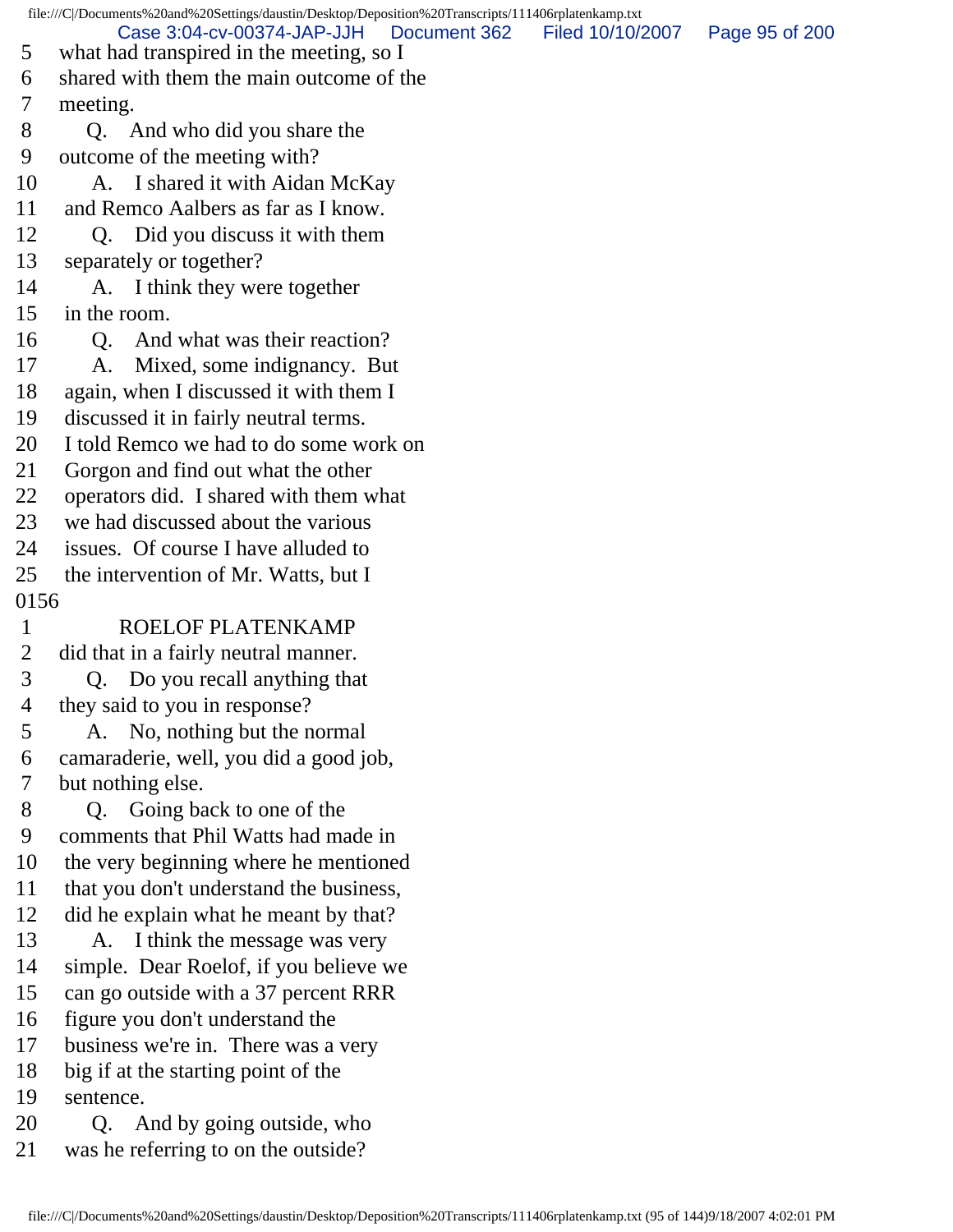file:///C|/Documents%20and%20Settings/daustin/Desktop/Deposition%20Transcripts/111406rplatenkamp.txt 22 A. The external market, the 23 financial analysts. 24 Q. Would that also include your 25 competitors? Not yours, but Shell's 0157 1 ROELOF PLATENKAMP 2 competitors. 3 A. These -- when you make a 4 disclosure to the financial analysts 5 you bring all the material in the 6 public domain and everyone interested 7 will hear it, read it, see it, so no 8 doubt competitors interested in it 9 would see it, hear it, read it. 10 Q. Now you mentioned a moment 11 ago that you were asked to -- with 12 respect to Gorgon find out some 13 information about what Shell's ventures 14 were doing there. Could you be a 15 little -- 16 MS. ASHTON: Objection. 17 Q. Could you be more specific 18 as to what you were asked? 19 MS. ASHTON: Objection. I 20 think it mischaracterizes his 21 testimony, but he can answer. 22 A. In Gorgon we already had 23 reserves booked. Yet we had no viable 24 project because the market had not yet 25 developed, there were no contracts in 0158 1 ROELOF PLATENKAMP 2 place. Adding additional volume to 3 that number was something that I 4 thought was imprudent. 5 The question was raised 6 during the presentation what other 7 companies, part of the Gorgon venture, 8 did with the additional volume, can you 9 please find out. That's what I shared 10 with Remco, and Remco got in touch with 11 people in Australia. 12 Q. Do you know what Mr. Aalbers Case 3:04-cv-00374-JAP-JJH Document 362 Filed 10/10/2007 Page 96 of 200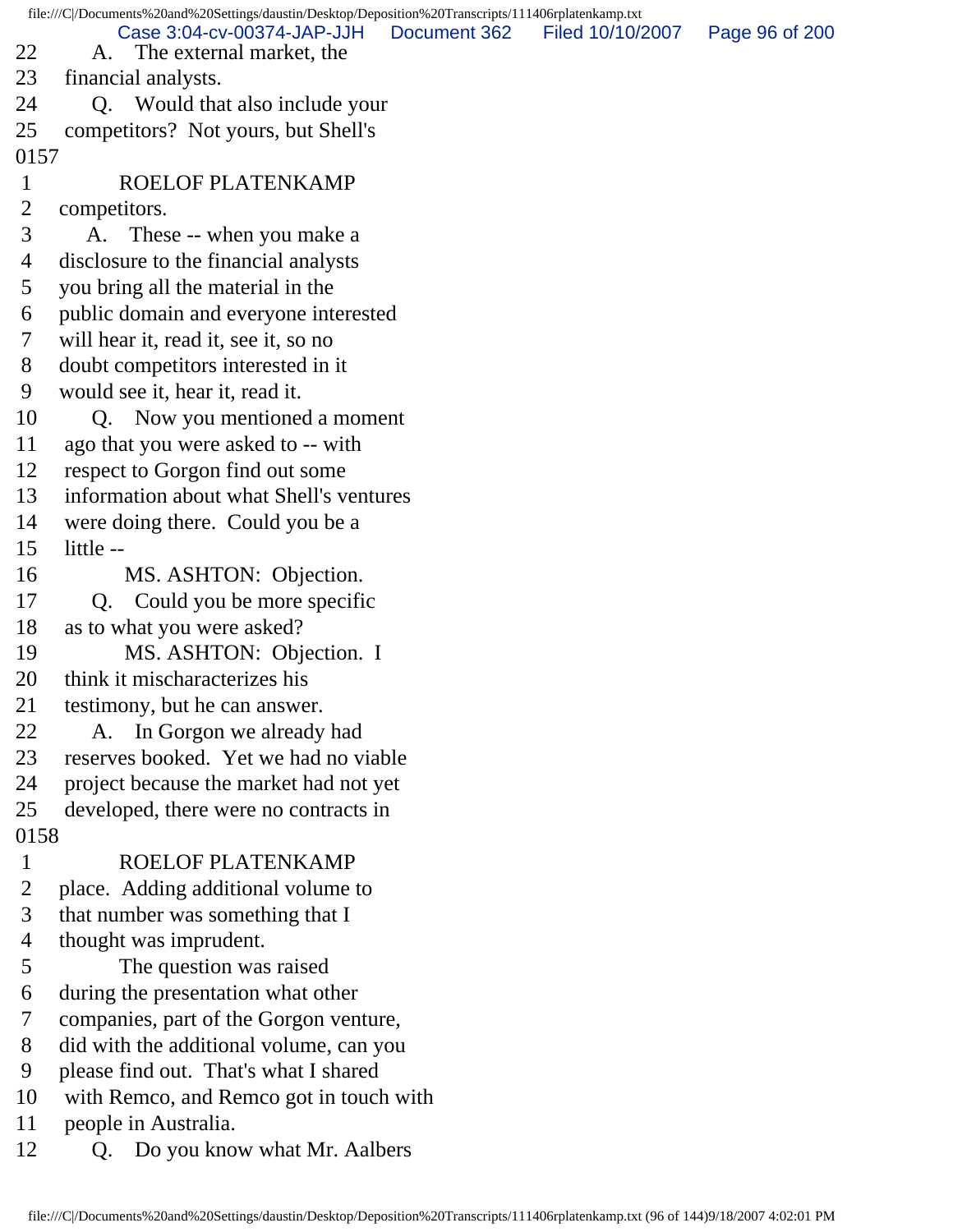file:///C|/Documents%20and%20Settings/daustin/Desktop/Deposition%20Transcripts/111406rplatenkamp.txt 13 had learned? 14 A. I don't recollect everything 15 precisely. I think there was one company 16 that booked everything, but I must admit 17 I don't remember that precisely. 18 Q. Okay. 19 A. And again, this information 20 is always, A, very difficult to obtain, 21 and B, even if you obtain it, it is 22 impossible to verify, so it's just what 23 the -- what people working with WAPET 24 knew about it. 25 MR. HABER: Why don't we 0159 1 ROELOF PLATENKAMP 2 take a little short break. We've been 3 going at it for I think about an hour. 4 THE VIDEO OPERATOR: Going 5 off the record, 2:41, tape 2. 6 (A recess was taken.) 7 THE VIDEO OPERATOR: We're 8 back on the record, it's 3 o'clock, 9 tape 3. 10 Q. Mr. Platenkamp, right before 11 we broke we were talking about the 12 January 31st, 2000 presentation, and in 13 the note there are a number of issues 14 that are discussed, and you actually 15 previously had mentioned some of those 16 issues. I'd like now, so you know 17 where we're going, to discuss some of 18 those issues. 19 One of them is Gorgon, and 20 when we left you were talking about the 21 request from an ExCom member to obtain 22 information about what the co-venturers 23 were doing with regard to booking 24 reserves. My question, my followup 25 question to that is was it explained 0160 1 ROELOF PLATENKAMP 2 why that information was sought during 3 the meeting? Case 3:04-cv-00374-JAP-JJH Document 362 Filed 10/10/2007 Page 97 of 200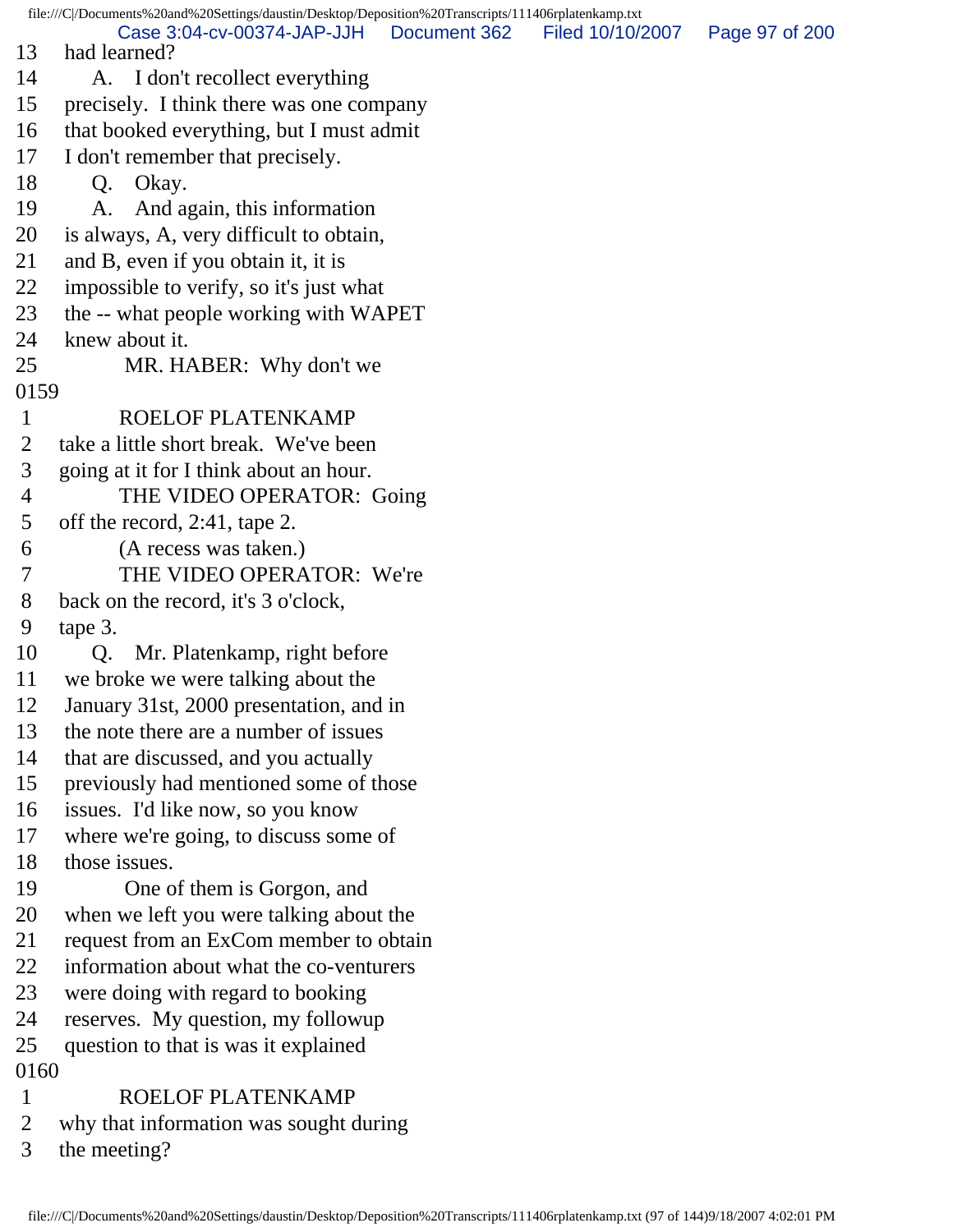|                | file:///C /Documents%20and%20Settings/daustin/Desktop/Deposition%20Transcripts/111406rplatenkamp.txt |              |                  |                |
|----------------|------------------------------------------------------------------------------------------------------|--------------|------------------|----------------|
| 4              | Case 3:04-cv-00374-JAP-JJH<br>MS. ASHTON: Objection.                                                 | Document 362 | Filed 10/10/2007 | Page 98 of 200 |
| 5              | I think curiosity is a word<br>A.                                                                    |              |                  |                |
| 6              | that comes to mind, wanting to know how                                                              |              |                  |                |
| 7              | other companies deal with issues that                                                                |              |                  |                |
| 8              | could be constructed or regarded as                                                                  |              |                  |                |
| 9              | controversial.                                                                                       |              |                  |                |
| 10             | And who made the request?<br>Q.                                                                      |              |                  |                |
| 11             | It was either Mr. Watts or<br>A.                                                                     |              |                  |                |
| 12             | Mr. Restucci. I can't distinguish                                                                    |              |                  |                |
| 13             | between the two when it comes to that                                                                |              |                  |                |
| 14             | request.                                                                                             |              |                  |                |
| 15             | Q. Was there a discussion about                                                                      |              |                  |                |
| 16             | what Shell's co-venturers were doing?                                                                |              |                  |                |
| 17             | Again, during the presentation?                                                                      |              |                  |                |
| 18             | There was guesswork and the<br>A.                                                                    |              |                  |                |
| 19             | realization that we did not know, hence,                                                             |              |                  |                |
| 20             | the request to find out.                                                                             |              |                  |                |
| 21             | Q. Did anyone express during                                                                         |              |                  |                |
| 22             | the meeting any view about what Shell                                                                |              |                  |                |
| 23             | should be doing if it was learned that                                                               |              |                  |                |
| 24             | the co-venturers had booked proved                                                                   |              |                  |                |
| 25             | reserves?                                                                                            |              |                  |                |
| 0161           |                                                                                                      |              |                  |                |
| 1              | ROELOF PLATENKAMP                                                                                    |              |                  |                |
| $\overline{2}$ | A. No.                                                                                               |              |                  |                |
| 3              | MS. ASHTON: Objection to                                                                             |              |                  |                |
| 4              | form. You can answer.                                                                                |              |                  |                |
| 5              | The answer is simple, n-o,<br>А.                                                                     |              |                  |                |
| 6              | no.                                                                                                  |              |                  |                |
| 7              | Now going back generally to<br>Q.                                                                    |              |                  |                |
| 8              | the issues in Australia, you testified                                                               |              |                  |                |
| 9              | also that some of the issues that you                                                                |              |                  |                |
| 10             | were looking at was that there was no                                                                |              |                  |                |
| 11             | market and no contracts in place. Was                                                                |              |                  |                |
| 12             | that as of the time you made the                                                                     |              |                  |                |
| 13             | presentation?                                                                                        |              |                  |                |
| 14             | MS. ASHTON: I'm going to                                                                             |              |                  |                |
| 15             | object just because I don't recall that                                                              |              |                  |                |
| 16             | that's his exact testimony. So                                                                       |              |                  |                |
| 17             | objection to the characterization but                                                                |              |                  |                |
| 18             | he can answer and clear up anything                                                                  |              |                  |                |
| 19             | that he needs to clear up.                                                                           |              |                  |                |
| 20             | Volumes for Gorgon had been<br>A.                                                                    |              |                  |                |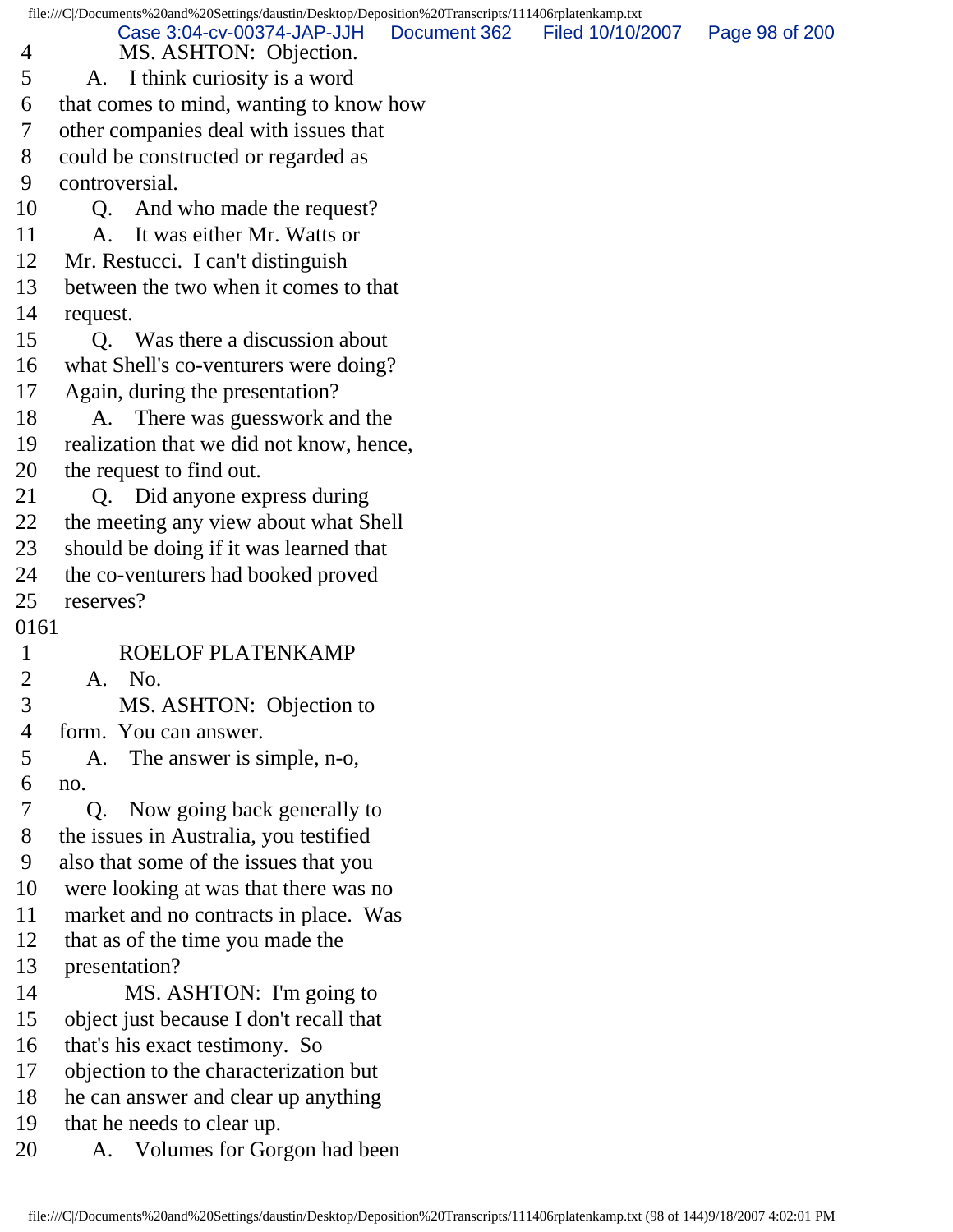file:///C|/Documents%20and%20Settings/daustin/Desktop/Deposition%20Transcripts/111406rplatenkamp.txt 21 booked earlier. It became pretty 22 apparent in 1999 when I worked with 23 colleagues in gas and power that we had 24 significant amounts of what we labeled 25 stranded gas, gas in the ground for 0162 1 ROELOF PLATENKAMP 2 which we had no buyer, and we don't 3 want gas in the ground, we want gas to 4 be provided to buyers so they can 5 oxidize this and pay us for the gas 6 that we provide. 7 So in the capital allocation 8 exercise, we had developed a set of 9 criteria by which we would rank the new 10 projects, and for gas we had a very 11 simple screen, that no gas project, 12 whether it was expiration or 13 development, would be funded if there 14 was no contract in place, or we would 15 consider funding if a contract was 16 likely to come up in the near future. 17 I'm telling this because I 18 want to emphasize that these difficult 19 issues and the understanding of these 20 issues were gaining slowly but 21 certainly in importance and 22 understanding. 23 So at the time of the 31st 24 of January, we had come to the 25 conclusion that this indeed needed 0163 1 ROELOF PLATENKAMP 2 further work. And stranded gas was an 3 issue that we needed to look at. 4 So no action today, but we 5 need to look at this. That's the point 6 that we arrived at. 7 Q. Is that the recommendation 8 that was made to the ExCom? 9 A. That was the recommendation 10 made in the ExCom because if you read 11 the note carefully it says, no Case 3:04-cv-00374-JAP-JJH Document 362 Filed 10/10/2007 Page 99 of 200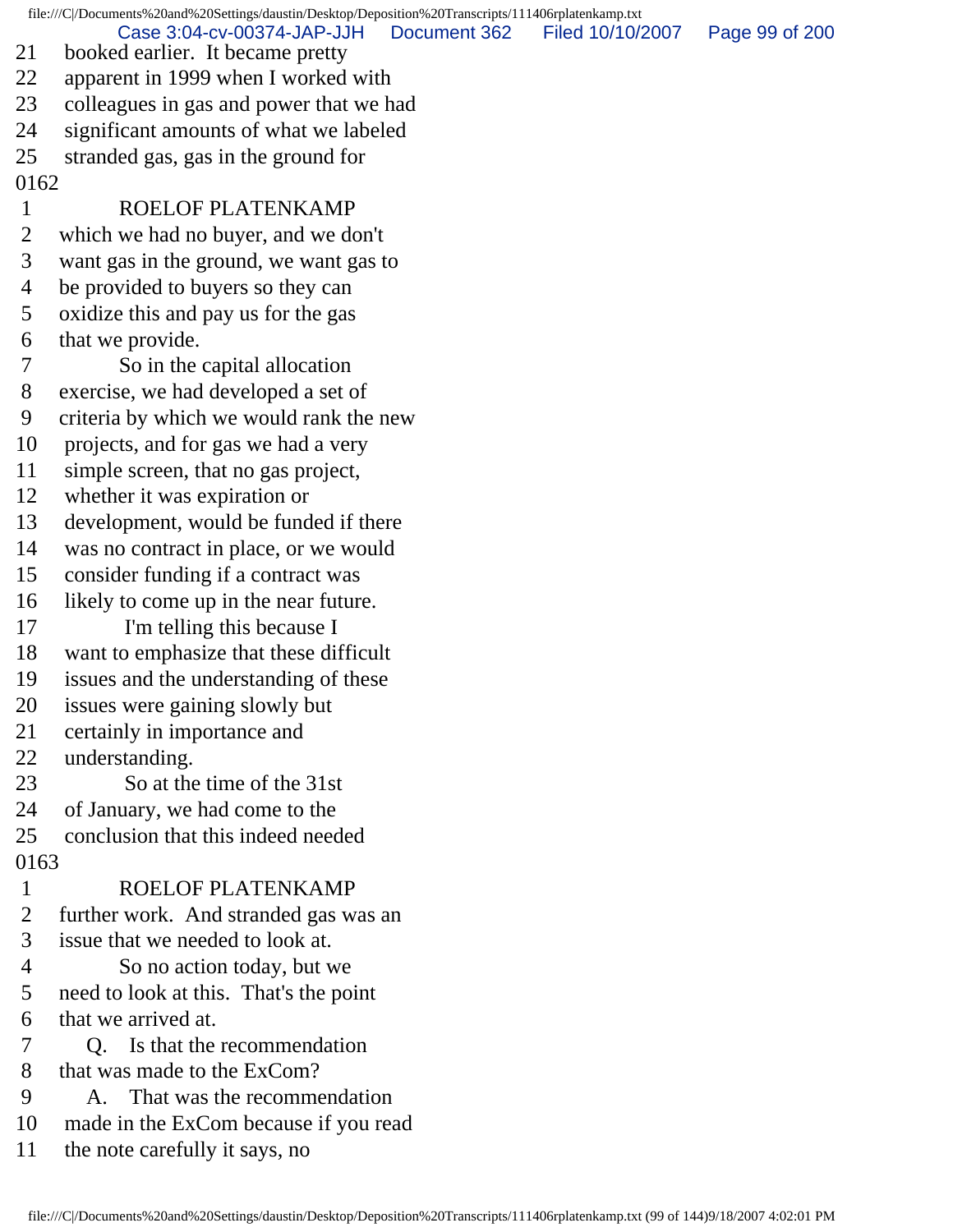file:///C|/Documents%20and%20Settings/daustin/Desktop/Deposition%20Transcripts/111406rplatenkamp.txt 12 additional bookings. 13 Q. And at that time, was Shell, 14 I believe it's Shell Development 15 Australia, SDA, attempting to book 16 additional reserves? 17 A. Again, here we have to 18 understand that Shell companies cannot 19 book reserves. It's only Shell that 20 can book reserves. I'm sorry, Shell 21 Development Australia can make a 22 recommendation and say this is what we 23 believe that you can book on our 24 behalf. 25 There was indeed the idea by 0164 1 ROELOF PLATENKAMP 2 Shell Australia that we could book 3 additional volumes in Gorgon on the 4 basis of technical work, and although 5 we did not agree with -- we did not 6 disagree with the technical work, we 7 said due to the fact that there is no 8 market for this gas, so we cannot sell 9 this gas, we don't believe that it is 10 right to book additional reserves. 11 Q. Do you know if there was a 12 market for the gas at the time the 13 reserves were booked in Gorgon? 14 A. Can you repeat the question. 15 Q. Sure. Do you know if there 16 was a market for the gas at the time 17 the reserves were booked in Gorgon? 18 A. There was a perception that 19 there would be a market because the 20 Asian tigers were still up and running, 21 mid-nineties, a lot of activity, a lot 22 of economic activity, a lot of 23 expectations of economic development in 24 that part of the world. You need fuel 25 for economic development. Gorgon gas 0165 1 ROELOF PLATENKAMP 2 molecules would be oxidized in that Case 3:04-cv-00374-JAP-JJH Document 362 Filed 10/10/2007 Page 100 of 200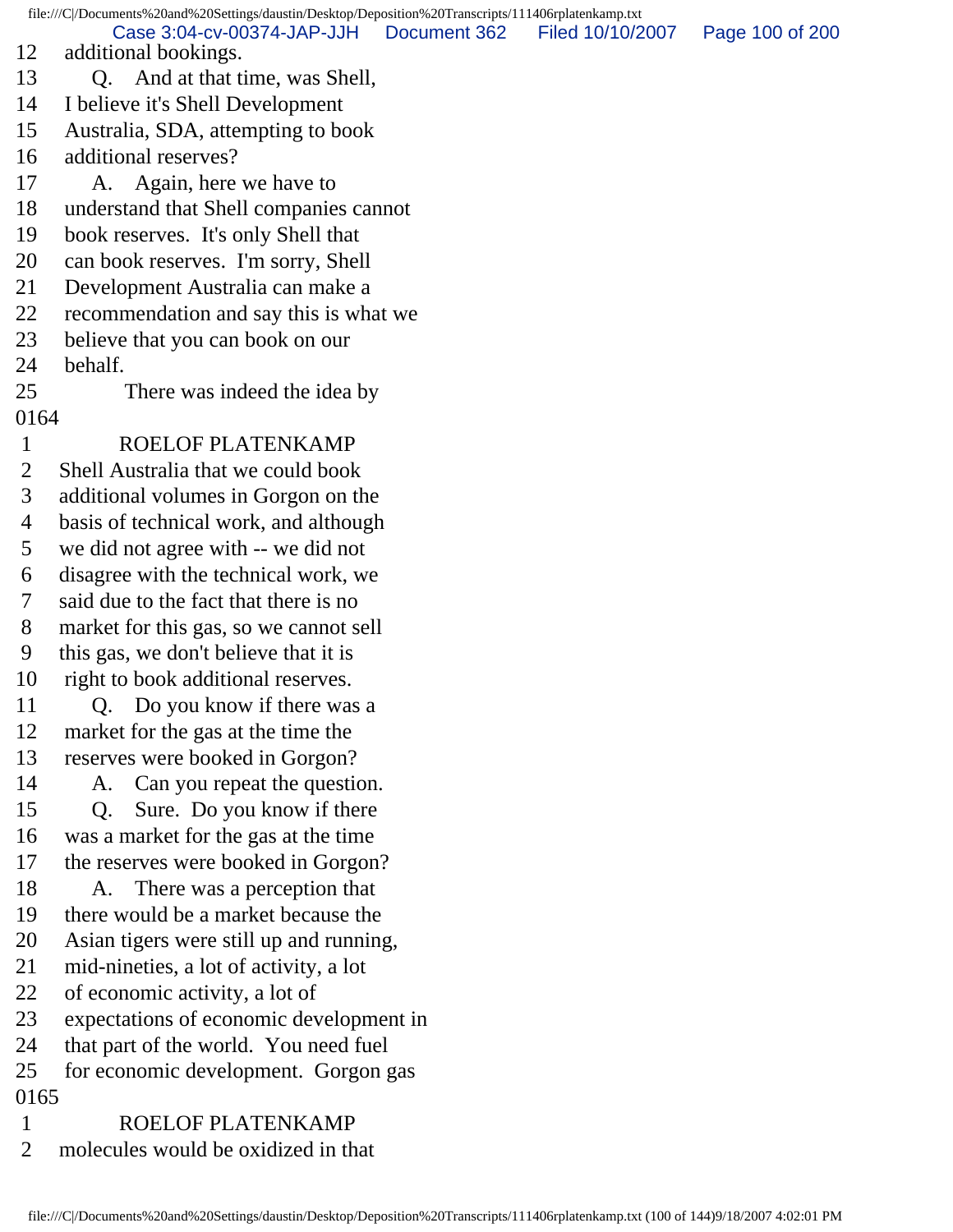file:///C|/Documents%20and%20Settings/daustin/Desktop/Deposition%20Transcripts/111406rplatenkamp.txt 3 environment. 4 Q. At the time that the Gorgon 5 gas was booked -- withdrawn. 6 Do you know when the Gorgon 7 gas was booked as proved reserves? 8 A. I don't know that precisely. 9 I think it was booked in 1997, but I 10 don't have that precisely on my radar 11 screen. 12 Q. In late 1997/early 1998, do 13 you know if the Asian market had 14 collapsed? 15 A. What I do know is that the 16 oil price collapsed in 1998, that 17 economically we were on our way to the 18 dot-com bust, and the Asian tigers had 19 lost some of their fire. 20 O. Do you know if there was any 21 executed sales contract for the sale of 22 gas from Gorgon at the time of the 23 booking? 24 A. As far as I know, there was 25 no contract in place nor executed. 0166 1 ROELOF PLATENKAMP 2 Q. Do you know if there was an 3 executed letter of intent for the sale 4 of gas from Gorgon at the time of the 5 booking? 6 A. That I don't know. I 7 certainly have never seen a letter of 8 intent. I also did not think that it 9 was my role to study the history of 10 these bookings. This is what is on the 11 books. Are we going to add to it? The 12 answer is no for this reason. How we 13 got where we were was a different 14 matter. 15 Q. When you say how we got 16 where we were was a different matter, 17 is that a matter that you subsequently 18 undertook to investigate? 19 A. No. I was convinced that Case 3:04-cv-00374-JAP-JJH Document 362 Filed 10/10/2007 Page 101 of 200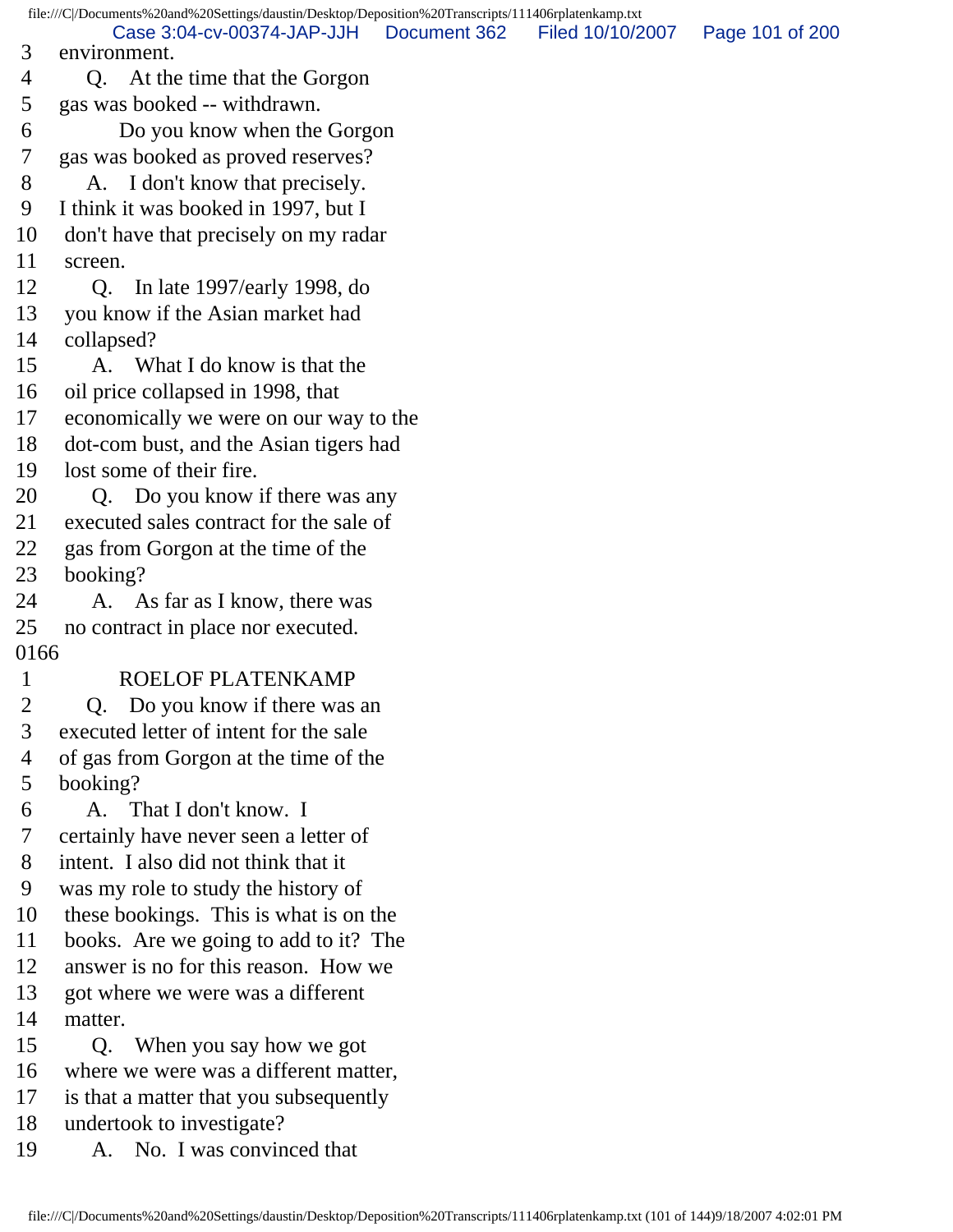file:///C|/Documents%20and%20Settings/daustin/Desktop/Deposition%20Transcripts/111406rplatenkamp.txt 20 when the people made the booking they 21 did what was considered the right thing 22 to do at that moment in time. There 23 may have been a lack of understanding, 24 there may have been insufficient -- how 25 should I say that? -- insufficient 0167 1 ROELOF PLATENKAMP 2 awareness of the existing and 3 prevailing guidelines because in that 4 period in Shell the booking of volumes 5 was not a high priority item. 6 So I think people did what 7 they thought was right. It was -- it 8 became very clear in 1999, 1998, '99 9 that we didn't have a market, we should 10 not compound something that already was 11 an issue and that required further 12 study. 13 O. In connection with this 14 discussion, was there any discussion 15 about whether to de-book the reserves 16 that had been booked in Gorgon? 17 MS. ASHTON: I'm going to 18 object. I've lost the train, I must 19 admit, Jeff, the discussion? 20 MR. HABER: He was just 21 saying the discussion about requiring 22 further study. 23 MS. ASHTON: If he 24 understands the question he's welcome 25 to answer, I've just kind of lost the 0168 1 ROELOF PLATENKAMP 2 train, I apologize. 3 Q. Are you following, Mr. 4 Platenkamp? 5 A. At some moment in time I 6 remember that Remco Aalbers raised the 7 issue and I reacted, look, this is an 8 issue that we need to look seriously 9 into, but at this moment in time I 10 don't see any reason yet to say we have Case 3:04-cv-00374-JAP-JJH Document 362 Filed 10/10/2007 Page 102 of 200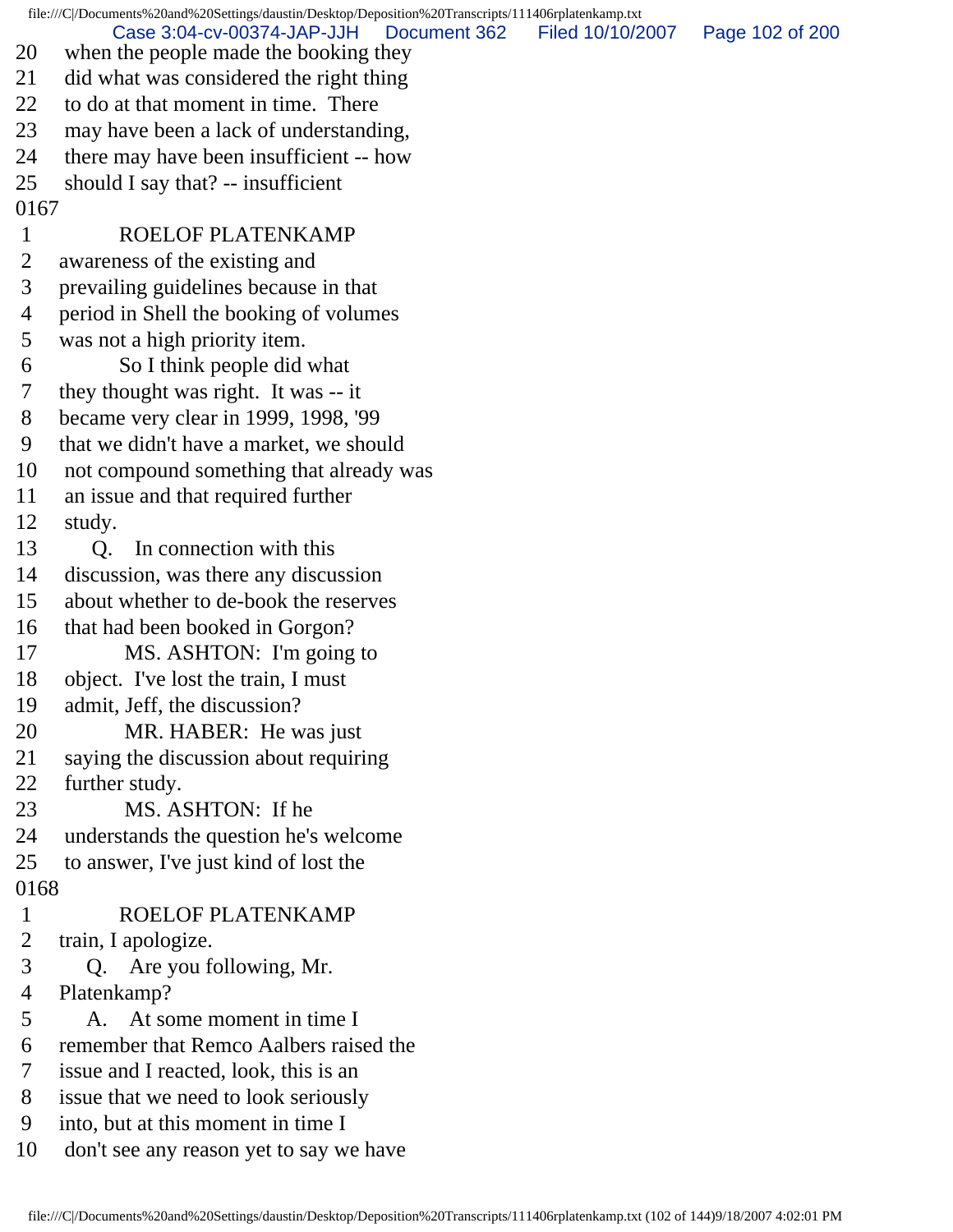file:///C|/Documents%20and%20Settings/daustin/Desktop/Deposition%20Transcripts/111406rplatenkamp.txt 11 to de-book. But this is something that 12 merits further attention. 13 Q. Now, when you say further 14 attention, what were you considering 15 needed to be done, if anything? 16 A. Take a very good look at 17 where we were with Gorgon, take a very 18 good look at the viability of the 19 project, take a very good look at 20 whether markets could develop and 21 whether in relatively short notice we 22 would actually have contracts that 23 would say yes, there is reasonable 24 certainty that this will go ahead. And 25 at that moment in time, I certainly did 0169 1 ROELOF PLATENKAMP 2 not have answers to those questions. 3 So I think I took a prudent 4 stance by saying we're not going to 5 overreact, but we're also not going to 6 compound something that might be a 7 potential issue. 8 Q. The position that you were 9 taking that you just testified about, 10 did you communicate that to the ExCom 11 during the January 31st presentation? 12 A. I certainly communicated 13 that to Remco. Whether I communicated 14 it to the ExCom in these precise words 15 I don't recollect, but if I read the 16 note that's clearly the intention of 17 the note. 18 Q. In your discussions with Mr. 19 Aalbers, did you or he consider the 20 effect that de-booking would have on 21 Shell's triple R, the reserve 22 replacement ratio? 23 A. We didn't calculate it, but 24 it was clear that it would lead to a 25 further erosion of the RRR. 0170 1 ROELOF PLATENKAMP Case 3:04-cv-00374-JAP-JJH Document 362 Filed 10/10/2007 Page 103 of 200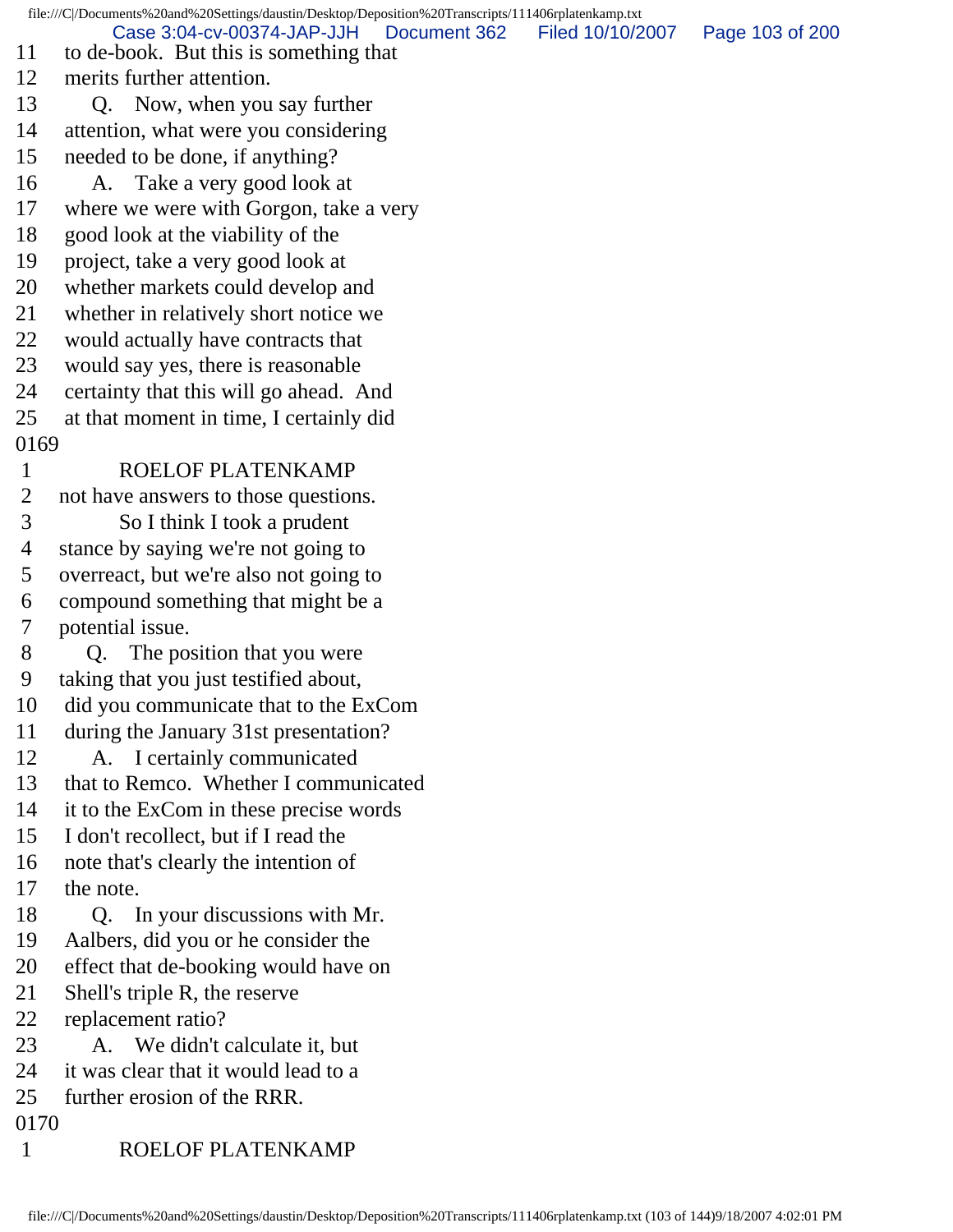file:///C|/Documents%20and%20Settings/daustin/Desktop/Deposition%20Transcripts/111406rplatenkamp.txt 2 Q. Did you also, again, within 3 those discussions consider the impact a 4 de-booking in Gorgon would have on 5 Shell's proved reserves as a whole? 6 A. I don't remember that. I 7 mean it would mean a reduction. 8 Q. I just want to show you 9 what's been previously marked as 10 Aalbers Exhibit 12. 11 A. Yes. 12 Q. If you look at the email on 13 the bottom of the first page from Mr. 14 Aalbers to you with a cc to Aidan 15 McKay, dated January 7, 2000 there's a 16 reference to impact of reclassifying 17 Gorgon reserves? 18 A. Yes. 19 Q. Do you recall discussing 20 those numbers with Mr. Aalbers? 21 A. No, I sent an email back, 22 thanks for alerting me. 23 Q. Now, in your email in 24 response to Mr. Aalbers, which is also 25 dated January 7th, you say, "Thanks for 0171 1 ROELOF PLATENKAMP 2 alerting me. If we do make changes it 3 should be the ARPR in 2001." Before I 4 read the rest of it, why did you 5 believe it should be done in connection 6 with the ARPR? 7 A. Well, that's where you make 8 the changes. 9 Q. Okay. In the ARPR process? 10 A. Yes. 11 Q. Okay. Now, you go on to say 12 "And we need to prepare the ExCom 13 somewhere midyear. By then," I believe 14 it should say "we should also 15 understand the situation. We will have 16 a gas strategy (as well as a group 17 strategy) and it might be clearer what Case 3:04-cv-00374-JAP-JJH Document 362 Filed 10/10/2007 Page 104 of 200

18 the impact would be."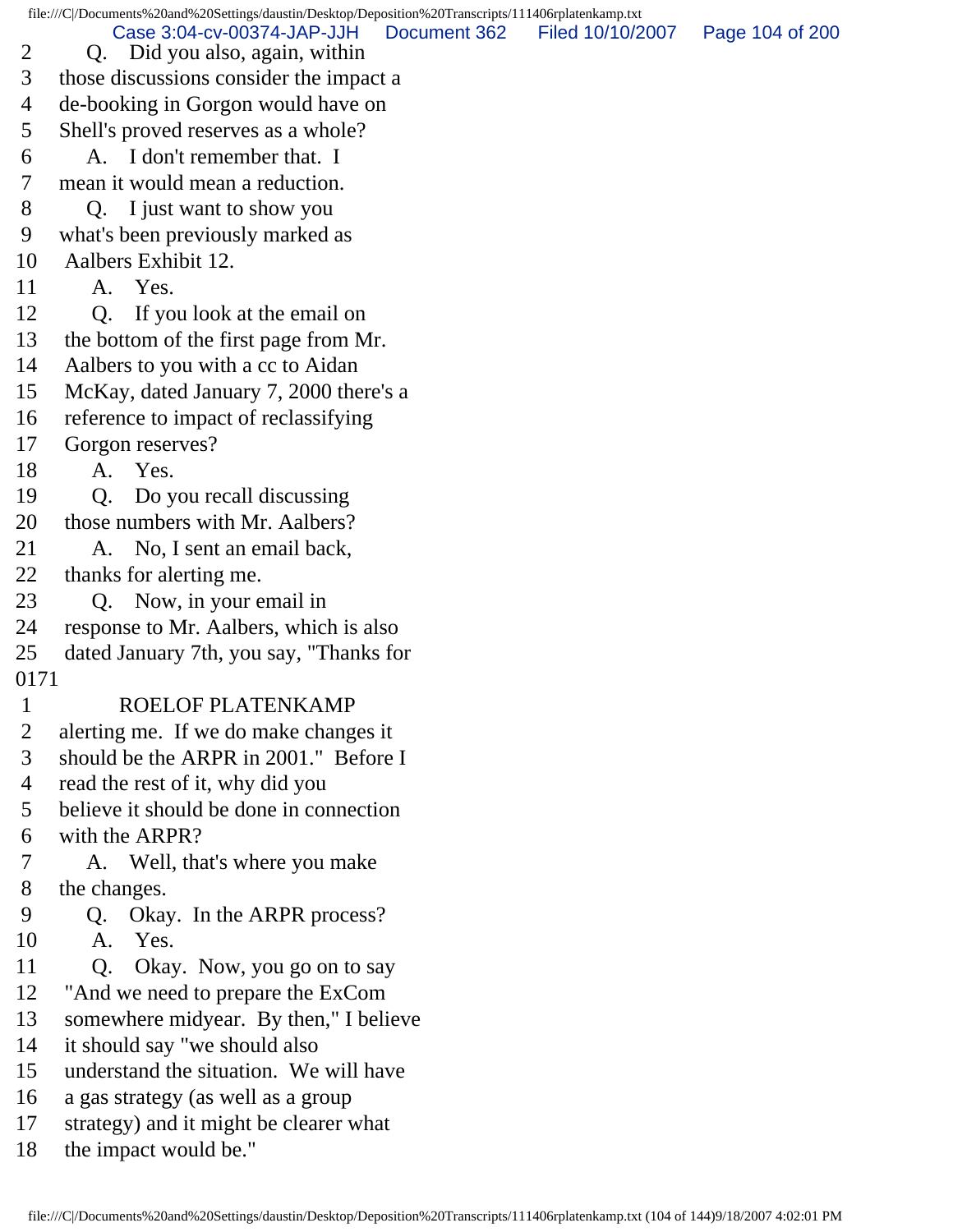|                      | file:///C /Documents%20and%20Settings/daustin/Desktop/Deposition%20Transcripts/111406rplatenkamp.txt |  |
|----------------------|------------------------------------------------------------------------------------------------------|--|
| 19                   | Case 3:04-cv-00374-JAP-JJH<br>Document 362<br>Filed 10/10/2007<br>Page 105 of 200<br>A. Yes.         |  |
| 20                   | Your reference to alerting<br>Q.                                                                     |  |
| 21                   | the ExCom somewhere midyear, are you                                                                 |  |
| 22                   | referring to 2001?                                                                                   |  |
| 23                   | A. Midyear would be midyear                                                                          |  |
| 24                   | 2000. So that the next ARPR to be                                                                    |  |
| 25                   | submitted which would be discussed on                                                                |  |
| 0172                 |                                                                                                      |  |
| $\mathbf{1}$         | <b>ROELOF PLATENKAMP</b>                                                                             |  |
| 2                    | the equivalent of the 31st of January                                                                |  |
| 3                    | 2001, the equivalent date I think it                                                                 |  |
| 4                    | was the 29th of January 2002, it would                                                               |  |
| 5                    | be that discussion where it would be                                                                 |  |
| 6                    | finalized.                                                                                           |  |
| 7                    | In order to do that, we                                                                              |  |
| 8                    | needed to do the studies that I just                                                                 |  |
| 9                    | mentioned, i.e., what do we really know                                                              |  |
| 10                   | about Gorgon, how will the market                                                                    |  |
| 11                   | develop, what is gas and power doing,                                                                |  |
| 12                   | blah-di-blah-di-blah. That would be                                                                  |  |
| 13                   | mean doing the homework, discussing it                                                               |  |
| 14                   | with the ExCom, ExCom could deliberate                                                               |  |
| 15                   | it as well, so jointly we would arrive                                                               |  |
| 16                   | at the position that we would then put                                                               |  |
| 17                   | in the ARPR if changes were required in                                                              |  |
| 18                   | 2001.                                                                                                |  |
| 19                   | Did you direct someone to do<br>Q.                                                                   |  |
| 20                   | the work that's referred to in your                                                                  |  |
| 21                   | email?                                                                                               |  |
| 22                   | A. Not at this moment in time.                                                                       |  |
| 23                   | This was clearly the couple of weeks                                                                 |  |
| 24                   | prior to the presentation that we were                                                               |  |
| 25                   | going to make on the 31st.                                                                           |  |
| 0173<br>$\mathbf{1}$ | ROELOF PLATENKAMP                                                                                    |  |
| 2                    |                                                                                                      |  |
| 3                    | Subsequent to the<br>Q.<br>presentation, did you assign someone to                                   |  |
| 4                    | do that analysis and work?                                                                           |  |
| 5                    | The first thing we did was<br>А.                                                                     |  |
| 6                    | to ask as the A what their view was and                                                              |  |
| 7                    | what the other operators were doing.                                                                 |  |
| 8                    | We did not start at that moment in time                                                              |  |
| 9                    | any dedicated work that would address                                                                |  |
|                      |                                                                                                      |  |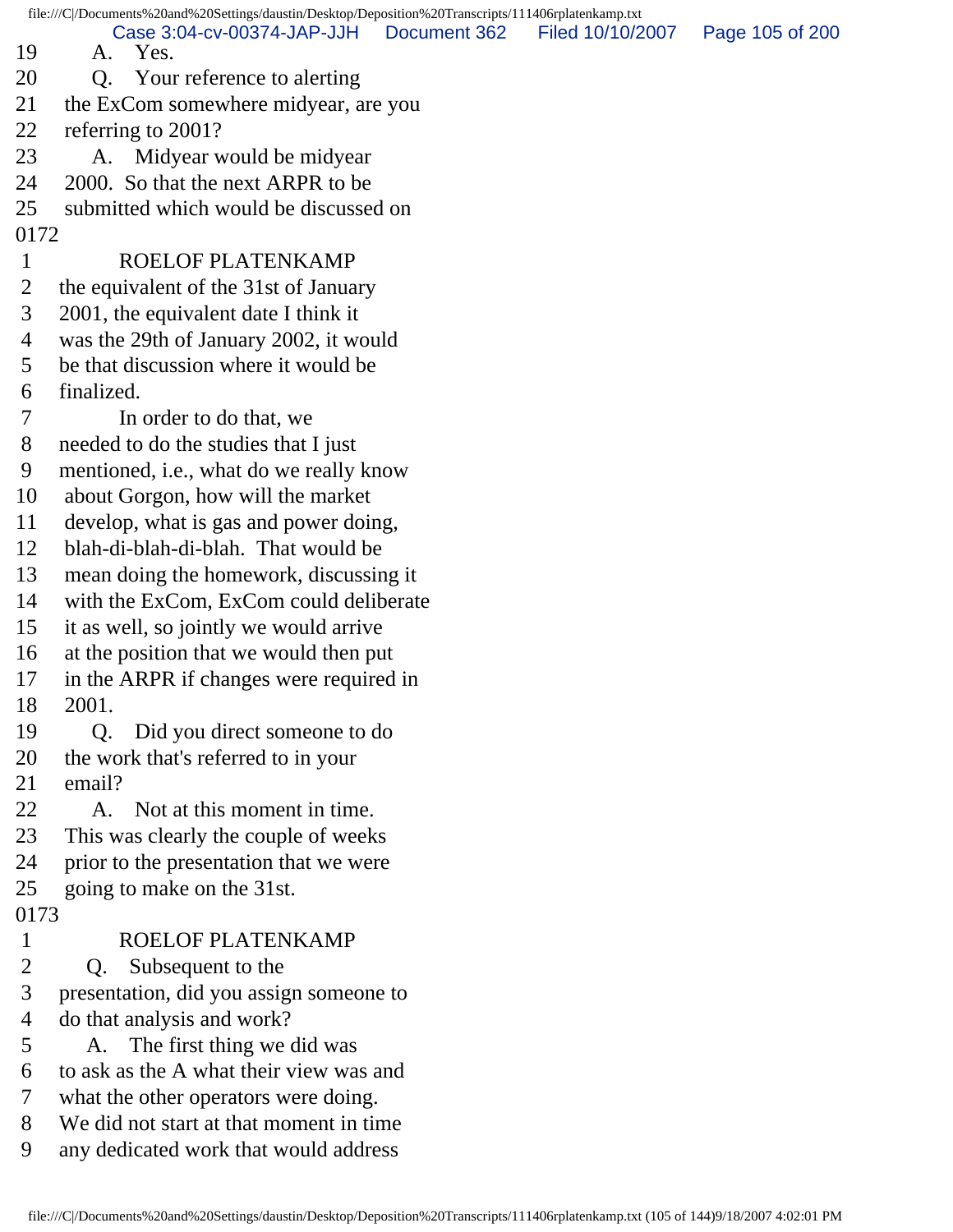file:///C|/Documents%20and%20Settings/daustin/Desktop/Deposition%20Transcripts/111406rplatenkamp.txt 10 this issue. 11 O. Did there come a time when 12 work did commence where this issue was 13 studied? 14 A. Not within the period of 15 time that I was in that particular job. 16 Q. Now, do you recall 17 discussing the issue of whether to 18 de-book or not de-book with anyone at 19 KPMG? 20 A. I don't -- I don't remember 21 that. I don't remember that. 22 Q. Do you recall having that 23 discussion, again, whether to book or 24 de-book, with anyone at PwC, 25 PricewaterhouseCoopers? 0174 1 ROELOF PLATENKAMP 2 A. I don't remember that 3 either. I'm sorry. 4 Q. If you look at Exhibit 12 5 from the Remco Aalbers deposition, Mr. 6 Aalbers writes in the bottom of his 7 email to you, "Australia gas reserves 8 have been an issue with KPMG/PwC for 9 the last two years and especially after 10 the Asian crisis - 'Is there a market 11 for the gas?'" Do you recall having 12 that discussion with Mr. Aalbers? 13 A. Remco put this in the email 14 so that I would know at some stage 15 we've talked about this. 16 Q. And do you recall when you 17 talked about that issue? 18 A. In this period, in this 19 period. 20 Q. Do you recall if it was 21 before or after the meeting with the 22 ExCom? 23 A. Before, before. 24 Q. Was this the first time you 25 had learned that KPMG and 0175 Case 3:04-cv-00374-JAP-JJH Document 362 Filed 10/10/2007 Page 106 of 200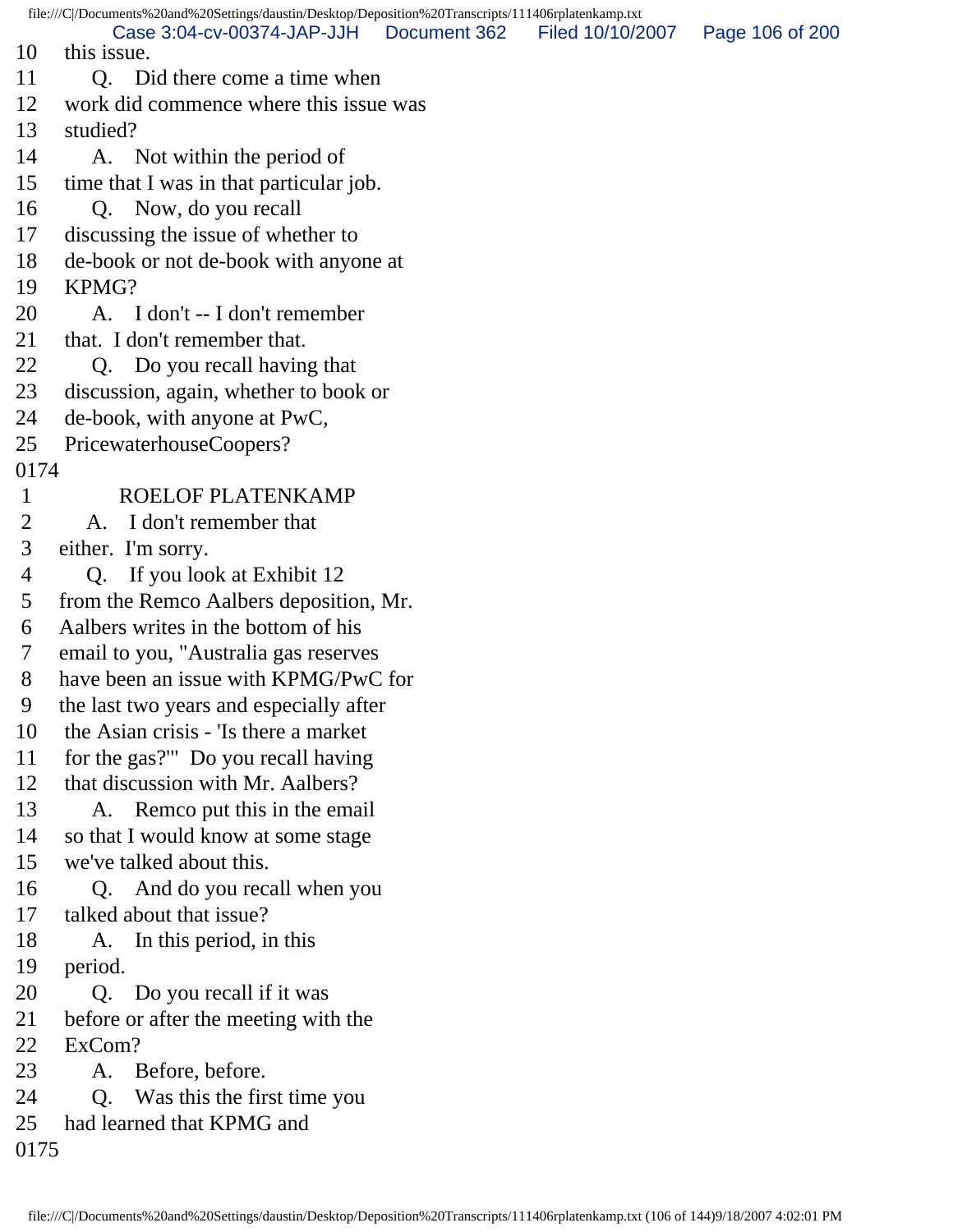file:///C|/Documents%20and%20Settings/daustin/Desktop/Deposition%20Transcripts/111406rplatenkamp.txt 1 ROELOF PLATENKAMP 2 PricewaterhouseCoopers were questioning 3 the reserves that were booked in 4 Gorgon? 5 MS. ASHTON: Objection to 6 the characterization. Go ahead and 7 answer. 8 A. Frankly, I don't remember 9 that. I mean I knew there were 10 external auditors, and whether I knew 11 at that moment in time what they had 12 said about Gorgon or not, whether I 13 knew that before this email or not, I 14 can't remember. I'm sorry. 15 Q. That's okay. Do you recall 16 meeting with the account -- the 17 external auditors at the conclusion of 18 the ARPR process? 19 A. I don't. I'm wracking my 20 brain because it's not unlikely that we 21 would have met, but I don't remember a 22 meeting. 23 Q. Was there a closeout meeting 24 that occurred at the end of the 25 process? 0176 1 ROELOF PLATENKAMP 2 A. A closeout meeting between? 3 Q. Where the external auditors 4 attended with you, Remco Aalbers and 5 others? 6 MS. ASHTON: The process 7 being? 8 Q. The ARPR process, I'm sorry. 9 MS. ASHTON: The ARPR. 10 A. I think that's what I'm 11 referring to, I don't have a 12 recollection of that. 13 Q. Okay. Now, with regard to 14 the issue of whether to de-book the 15 reserves in Gorgon, do you recall 16 having any discussions with anyone at 17 SDA on that issue? Case 3:04-cv-00374-JAP-JJH Document 362 Filed 10/10/2007 Page 107 of 200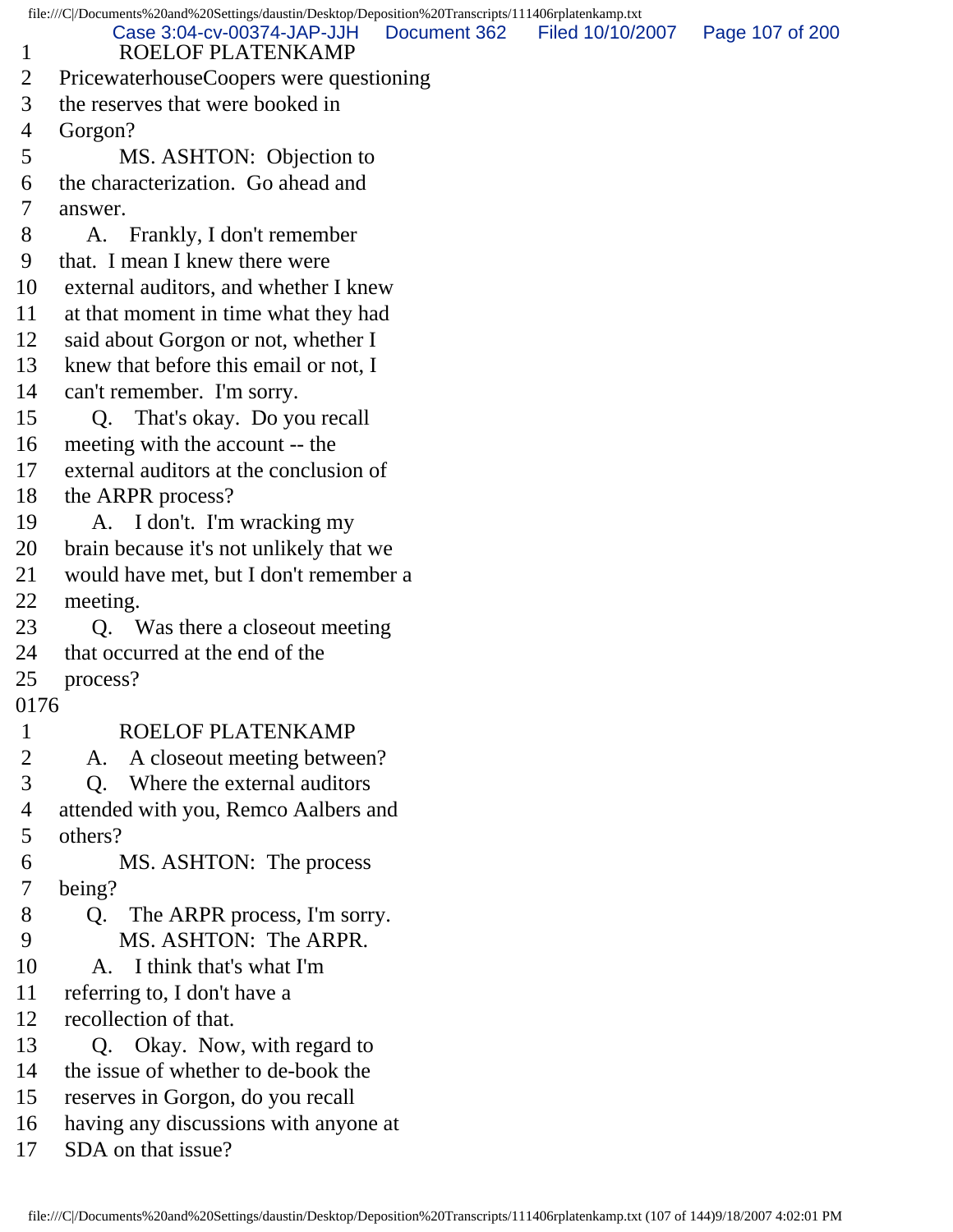file:///C|/Documents%20and%20Settings/daustin/Desktop/Deposition%20Transcripts/111406rplatenkamp.txt 18 A. Not personally. 19 Q. Do you know a person by the 20 name of Rob Jager? 21 A. Yes. 22 Q. Who is Mr. Jager? 23 A. Well it's easy for me to say 24 at least who was or who is Mr. Jager at 25 that particular moment in time. 0177 1 ROELOF PLATENKAMP 2 Q. Yes. 3 A. And he was the regional 4 business advisor for Australia. 5 Q. Do you recall Mr. Jager ever 6 advising people within your directorate 7 of SDA's view with regard to whether 8 the reserves should have been -- I'm 9 sorry, should be de-booked at or about, 10 again, this time? 11 A. I honestly don't remember 12 any discussions with Rob Jager about 13 this particular issue at that moment in 14 time. 15 Let me put it clear again. 16 We did not really discuss de-booking of 17 Gorgon at that moment in time. What we 18 talked about was we should not compound 19 the problem by adding more gas to a 20 stranded body of gas that's on the 21 books. 22 We also said we need to give 23 this matter more attention in the future, 24 but at this moment in time there is no 25 issue. 0178 1 ROELOF PLATENKAMP 2 Q. What about subsequent to 3 January/February of 2000, and so the 4 time period I'm asking you about is, 5 let's say, middle to end of February 6 2000 through the end of your tenure as 7 head of strategic planning of EP, do 8 you recall any discussion concerning Case 3:04-cv-00374-JAP-JJH Document 362 Filed 10/10/2007 Page 108 of 200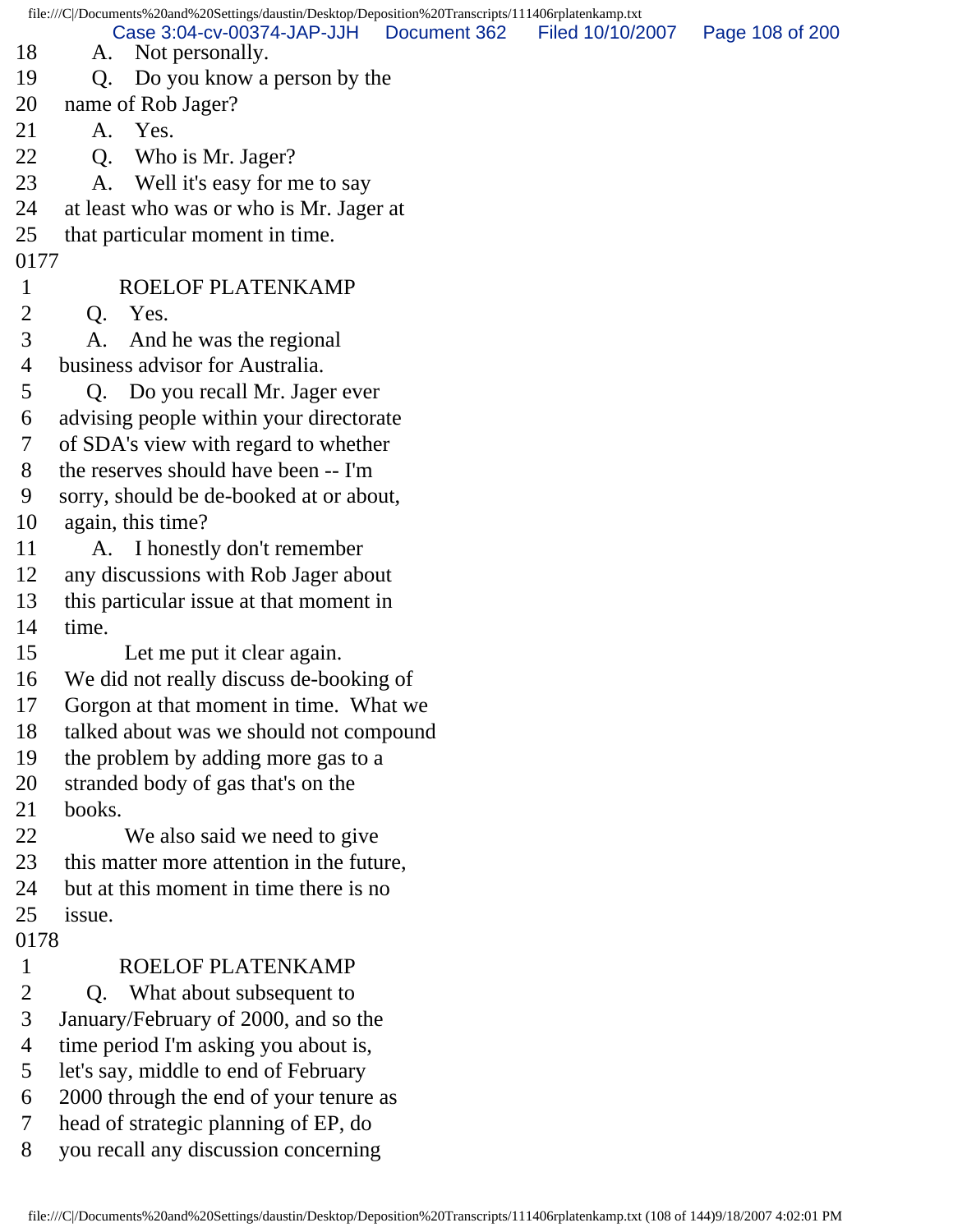file:///C|/Documents%20and%20Settings/daustin/Desktop/Deposition%20Transcripts/111406rplatenkamp.txt 9 whether the reserves in Gorgon should 10 be de-booked? 11 A. No, I -- I have to admit, as 12 far as I can remember, it lost its 13 brilliance on the radar screen because 14 there were other parts in the business 15 cycle that started to play a very 16 significant role. We had to get ready 17 for the next planning cycle. The ARPR 18 was behind us. We had a meeting on the 19 31st. There were a couple of followup 20 items. And we didn't follow anything 21 up at that moment in time. 22 Q. Do you know who Sheila 23 Graham is and what position she held at 24 that time? 25 A. I know Sheila Graham was 0179 1 ROELOF PLATENKAMP 2 working in Australia. 3 Q. Do you recall having any 4 communications with Sheila Graham 5 during this time period? 6 A. No direct communications. 7 Q. Going back to the booking, 8 have you heard of the term FID? 9 A. Yes, I certainly know the 10 term FID. It stands for final 11 investment decision. 12 Q. Is that the last stage in 13 the VAR process? 14 A. It is not part of the VAR 15 process. 16 Q. It's separate and apart from 17 the VAR process then? 18 A. It has nothing to do with 19 the VAR process. FID is the moment in 20 time where the company decides we go 21 ahead with this project. FID in 22 general are material projects. It's 23 taken by the CMD. 24 Q. And when the CMD makes that 25 decision, are they also making the Case 3:04-cv-00374-JAP-JJH Document 362 Filed 10/10/2007 Page 109 of 200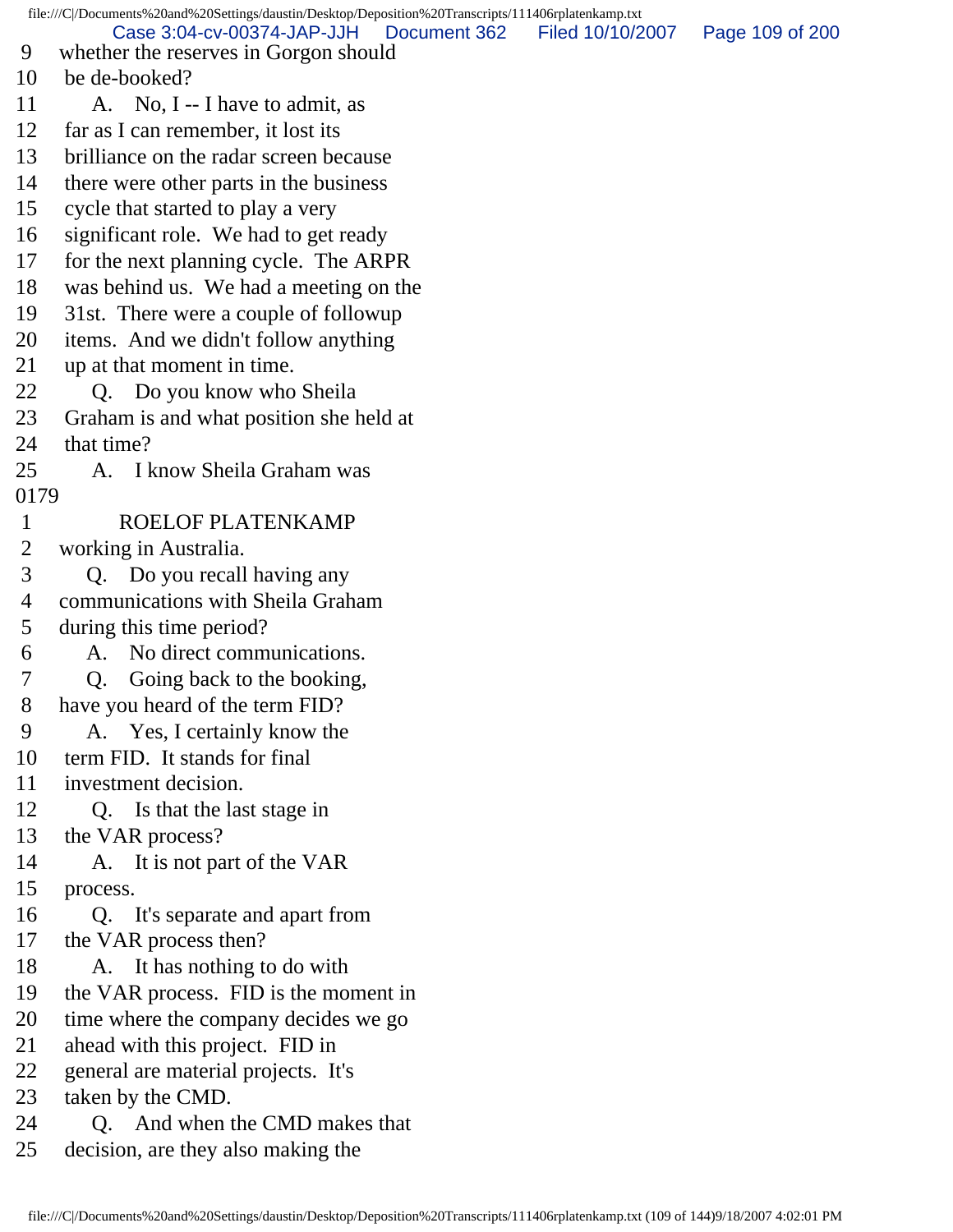|                | file:///C /Documents%20and%20Settings/daustin/Desktop/Deposition%20Transcripts/111406rplatenkamp.txt |                  |                 |
|----------------|------------------------------------------------------------------------------------------------------|------------------|-----------------|
| 0180           | Case 3:04-cv-00374-JAP-JJH<br>Document 362                                                           | Filed 10/10/2007 | Page 110 of 200 |
| $\mathbf{1}$   | ROELOF PLATENKAMP                                                                                    |                  |                 |
| $\overline{2}$ | decision that they're going to invest                                                                |                  |                 |
| 3              | the money, financial commitment into                                                                 |                  |                 |
| 4              | the project?                                                                                         |                  |                 |
| 5              | A. Again certainly at that                                                                           |                  |                 |
| 6              | moment in time we still had a very                                                                   |                  |                 |
| 7              | complex group structure. CMD could                                                                   |                  |                 |
| 8              | only say we consider this sound. It                                                                  |                  |                 |
| 9              | was the independent operating unit that                                                              |                  |                 |
| 10             | then within its structure made the                                                                   |                  |                 |
| 11             | decision.                                                                                            |                  |                 |
| 12             | Okay. Do you know at the<br>Q.                                                                       |                  |                 |
| 13             | time that the Gorgon reserves were                                                                   |                  |                 |
| 14             | booked if the project had reached FID?                                                               |                  |                 |
| 15             | There was no FID in place.<br>A.                                                                     |                  |                 |
| 16             | With regard to the gas in<br>Q <sub>r</sub>                                                          |                  |                 |
| 17             | Gorgon, were there facilities in place                                                               |                  |                 |
| 18             | to convert the gas into a form that                                                                  |                  |                 |
| 19             | could be sold to the market?                                                                         |                  |                 |
| 20             | A. The answer is no, there were                                                                      |                  |                 |
| 21             | no facilities in place.                                                                              |                  |                 |
| 22             | Were there any plans to<br>Q.                                                                        |                  |                 |
| 23             | build such facilities at the time of                                                                 |                  |                 |
| 24             | the booking?                                                                                         |                  |                 |
| 25             | A. There were notional plans                                                                         |                  |                 |
| 0181           |                                                                                                      |                  |                 |
| $\mathbf{1}$   | ROELOF PLATENKAMP                                                                                    |                  |                 |
| 2              | that we have this big resource, if we                                                                |                  |                 |
| 3              | convert it to liquid hydrocarbons we                                                                 |                  |                 |
| $\overline{4}$ | can sell it, and that would require a                                                                |                  |                 |
| 5              | facility where you could liquefy the                                                                 |                  |                 |
| 6              | natural gas, but there was nothing in                                                                |                  |                 |
| 7              | place.                                                                                               |                  |                 |
| $8\phantom{1}$ | Q. Was there anything in place                                                                       |                  |                 |
| 9              | at the time you gave the presentation                                                                |                  |                 |
| 10             | to the ExCom?                                                                                        |                  |                 |
| 11             | A. No way, no. Even today                                                                            |                  |                 |
| 12             | there's still nothing in place.                                                                      |                  |                 |
| 13             | Now, with regard to the<br>Q.                                                                        |                  |                 |
| 14             | decision not to -- withdrawn.                                                                        |                  |                 |
| 15             | With regard to your                                                                                  |                  |                 |
| 16             | recommendation to the ExCom not to book                                                              |                  |                 |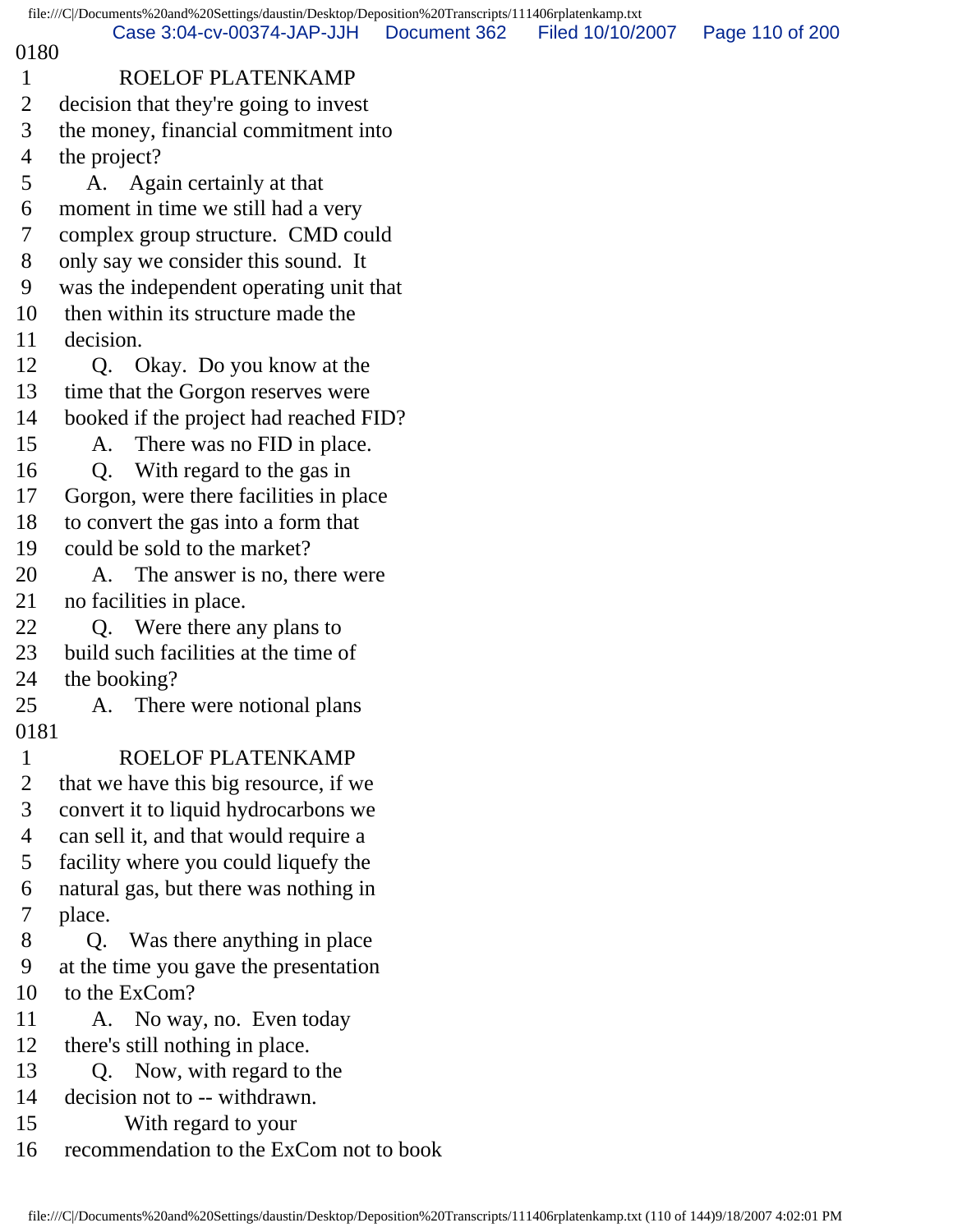file:///C|/Documents%20and%20Settings/daustin/Desktop/Deposition%20Transcripts/111406rplatenkamp.txt 17 additional reserves in Gorgon, had you 18 discussed that recommendation with 19 Anton Barendregt? 20 MS. ASHTON: Before or 21 after, time? 22 MR. HABER: Before, before 23 the presentation. 24 A. The discussions on these 25 issues with Anton Barendregt took place 0182 1 ROELOF PLATENKAMP 2 between Remco Aalbers and Anton 3 Barendregt. 4 Q. You didn't participate in 5 them? 6 A. I did not participate in 7 those discussions. So -- no, I didn't 8 participate. 9 Q. Did Mr. Aalbers report to 10 you what he and Mr. Barendregt had 11 discussed? 12 A. No doubt he mentioned it to 13 me occasionally, yes. 14 Q. Did you ever have any 15 discussions with Mr. Barendregt 16 post-January 31, 2000, about whether 17 the Gorgon booking should be de-booked? 18 A. No. I only remember one 19 meeting with Mr. Barendregt and that 20 was the Christmas lunch 1999 where we 21 were in a social gathering talking 22 about lots of things, but we didn't 23 talk about these issues. 24 Q. Now, what position did Mr. 25 Barendregt hold at the time of the 0183 1 ROELOF PLATENKAMP 2 meeting or the discussions between he 3 and Mr. Aalbers? 4 A. Barendregt was the internal 5 call it auditor of reserves in Shell. 6 Q. Do you know who preceded 7 him? Case 3:04-cv-00374-JAP-JJH Document 362 Filed 10/10/2007 Page 111 of 200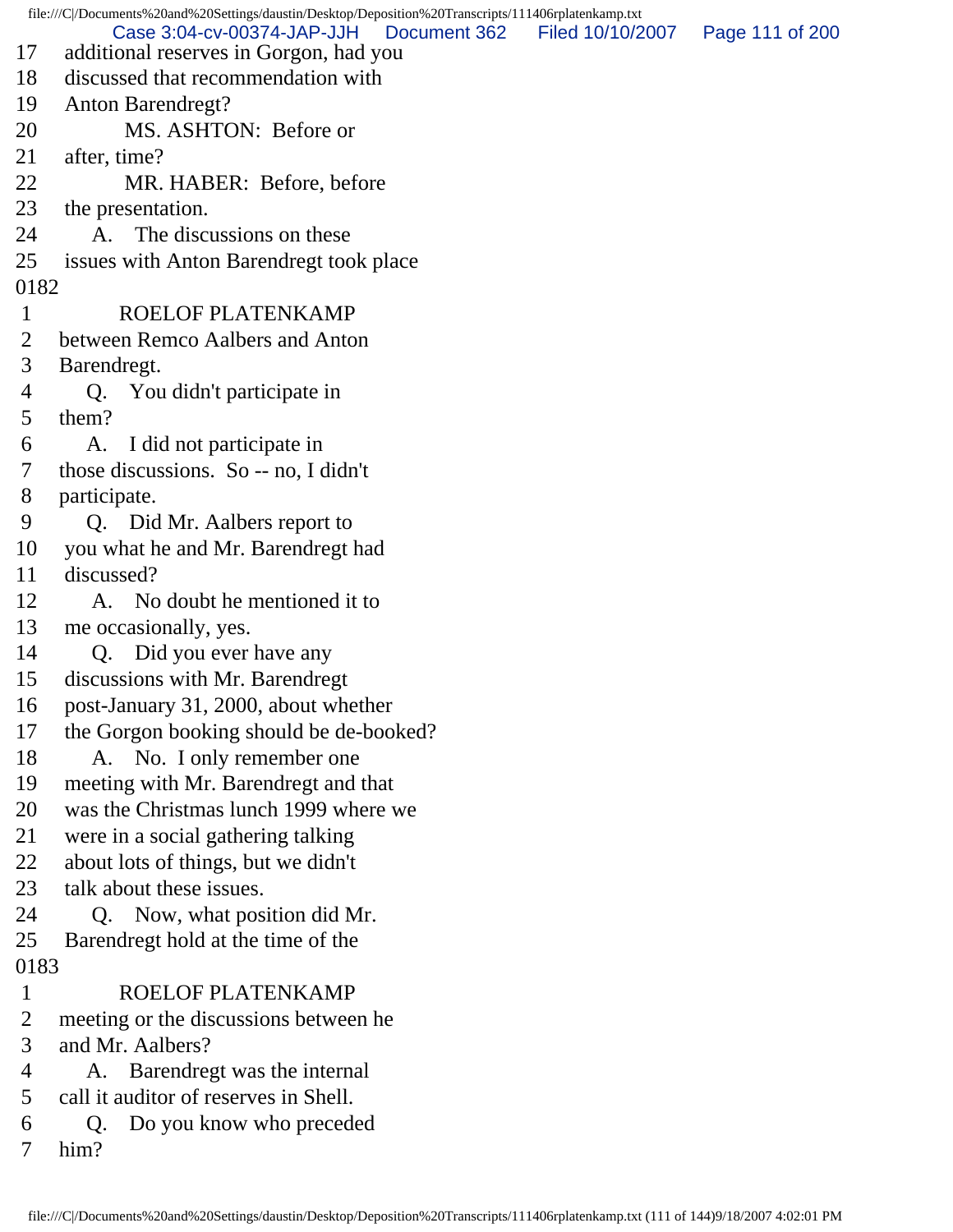file:///C|/Documents%20and%20Settings/daustin/Desktop/Deposition%20Transcripts/111406rplatenkamp.txt 8 A. There were a number of 9 people who preceded him, Brummelkamp 10 was one, Ad De La Mar was one. But I 11 think the direct previous to him was 12 Brummelkamp, but again, that's history. 13 Q. Do you know when Mr. 14 Barendregt started as the group 15 internal reserves auditor? 16 A. Not precisely. I remember 17 Anton working as a -- as a reservoir 18 engineer. He then retired. I think it 19 was early retirement. And then he was 20 hired back when there was this need for 21 him as a resource. And I think it was 22 somewhere 1998, 1999. I don't know 23 precisely. 24 Q. Have you ever heard of a 25 project in Australia called Sunrise? 0184 1 ROELOF PLATENKAMP 2 A. Yes, but only recently. 3 Q. How recently? 4 A. Last couple of month. 5 Q. And why is it that you 6 learned about Sunrise recently? 7 A. Why is it I heard about it? 8 Q. Yes. 9 A. I heard about it in my 10 current role. 11 Q. In your position at EP you 12 had not heard about the Sunrise 13 project? 14 A. Not that I can recollect. 15 You should of course recognize that 16 there were hundreds of projects that 17 were part of the project portfolio, 18 hundreds of projects that we had to 19 consider, compare, and I don't think it 20 is possible to remember each and every 21 one of those projects. So Sunrise I 22 honestly do not remember. 23 Q. In your experience as head Case 3:04-cv-00374-JAP-JJH Document 362 Filed 10/10/2007 Page 112 of 200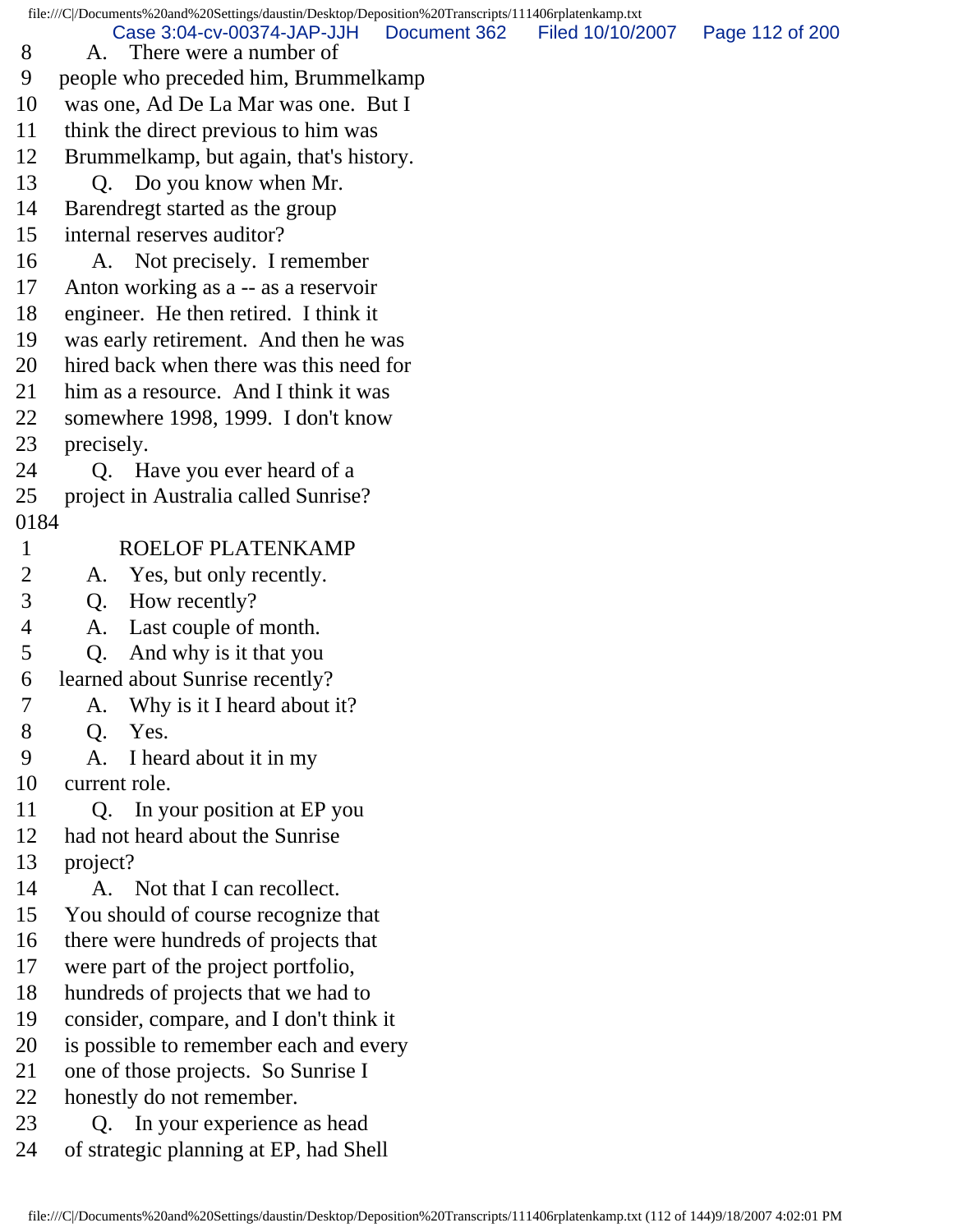file:///C|/Documents%20and%20Settings/daustin/Desktop/Deposition%20Transcripts/111406rplatenkamp.txt 25 de-booked any reserves? 0185 1 ROELOF PLATENKAMP 2 A. In the period that I was in 3 that function of strategy and planning 4 -- it's not strategy planning, I just 5 wanted to rectify that, as a matter of 6 fact, it was vice president, strategy, 7 planning and economics -- we did not 8 de-book, to my knowledge, any reserves. 9 Q. Was there a procedure that 10 had to be followed in order to de-book 11 reserves? 12 A. I think that the procedure 13 had to go via the ARPR and then the 14 preparation of the submission to the 15 SEC where you change, where you 16 indicate what the changes are with 17 previous years. Is there a special 18 approval procedure? In those days 19 there was, as far as I know, no special 20 approval procedure. You relied on the 21 technical competence of the operating 22 units. I relied on the technical 23 competence of the view of Mr. Aalbers 24 and of course additional wisdom that we 25 could gain from people like Anton 0186 1 ROELOF PLATENKAMP 2 Barendregt. 3 Q. Would you say that it's -- 4 that it was difficult to de-book 5 reserves while you were at EP? 6 MS. ASHTON: Objection. 7 A. I can only share with you my 8 own experience in de-booking reserves, 9 which occurred later when I was 10 director of the NAM, where I had to 11 de-book some numbers because the 12 volumes were simply misstated. And I 13 don't remember that that was a 14 difficult exercise. We looked at the 15 technical facts. We realized that Case 3:04-cv-00374-JAP-JJH Document 362 Filed 10/10/2007 Page 113 of 200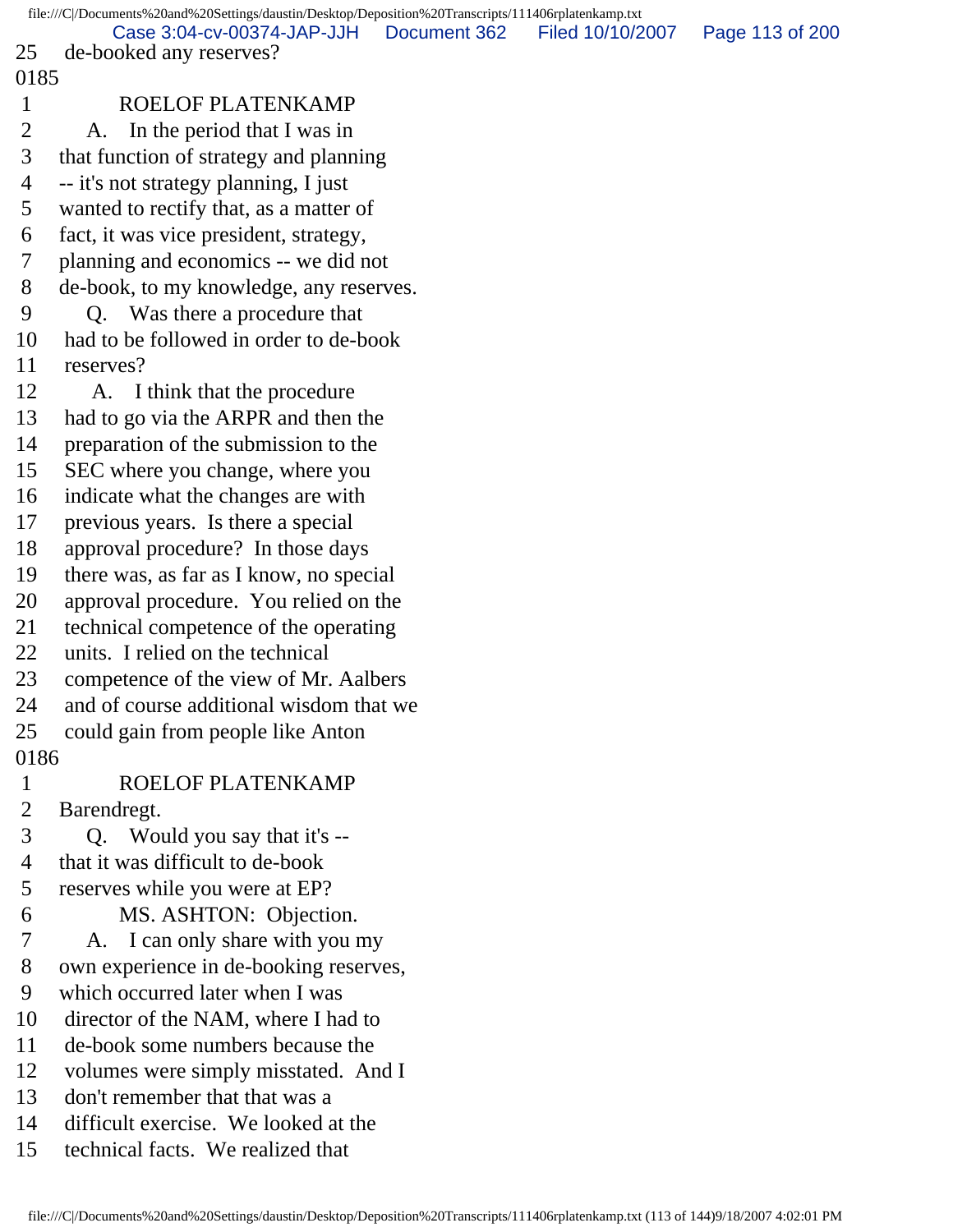file:///C|/Documents%20and%20Settings/daustin/Desktop/Deposition%20Transcripts/111406rplatenkamp.txt 16 something was wrong, we adjusted that 17 and that was the end of it. 18 O. Do you think the size of the 19 volumes involved make a difference? 20 MR. MORSE: Objection to 21 form. 22 MS. ASHTON: Objection. 23 A. Today, I'm talking 2006, it 24 definitely does. We have very clear 25 rules now who has the authority to do 0187 1 ROELOF PLATENKAMP 2 what when we talk about resource 3 volumes. In the period that we're 4 discussing now, 1999/2000, as I said 5 before, reserves were not high on the 6 agenda. What was high on the agenda 7 was production. What was high on the 8 agenda was strategic cost leadership. 9 What was high on the agenda was capital 10 allocation. 11 This never came up during my 12 tenure as VP, so I simply cannot 13 comment on it because it didn't happen. 14 Q. Now, the rules you're 15 talking -- that you just talked about 16 that are in place today, do you know 17 when they were implemented? 18 A. They were implemented in 19 2004. 20 Q. Do you know when in 2004? 21 A. I don't know the precise 22 date, but clearly after the fact that 23 Shell had to disclose that there were 24 issues with reserves. 25 Q. And that disclosure, are you 0188 1 ROELOF PLATENKAMP 2 referring to the disclosure in January 3 of 2004? 4 A. Yes. 5 Q. For the rest of the 6 proceedings I just may refer to that as Case 3:04-cv-00374-JAP-JJH Document 362 Filed 10/10/2007 Page 114 of 200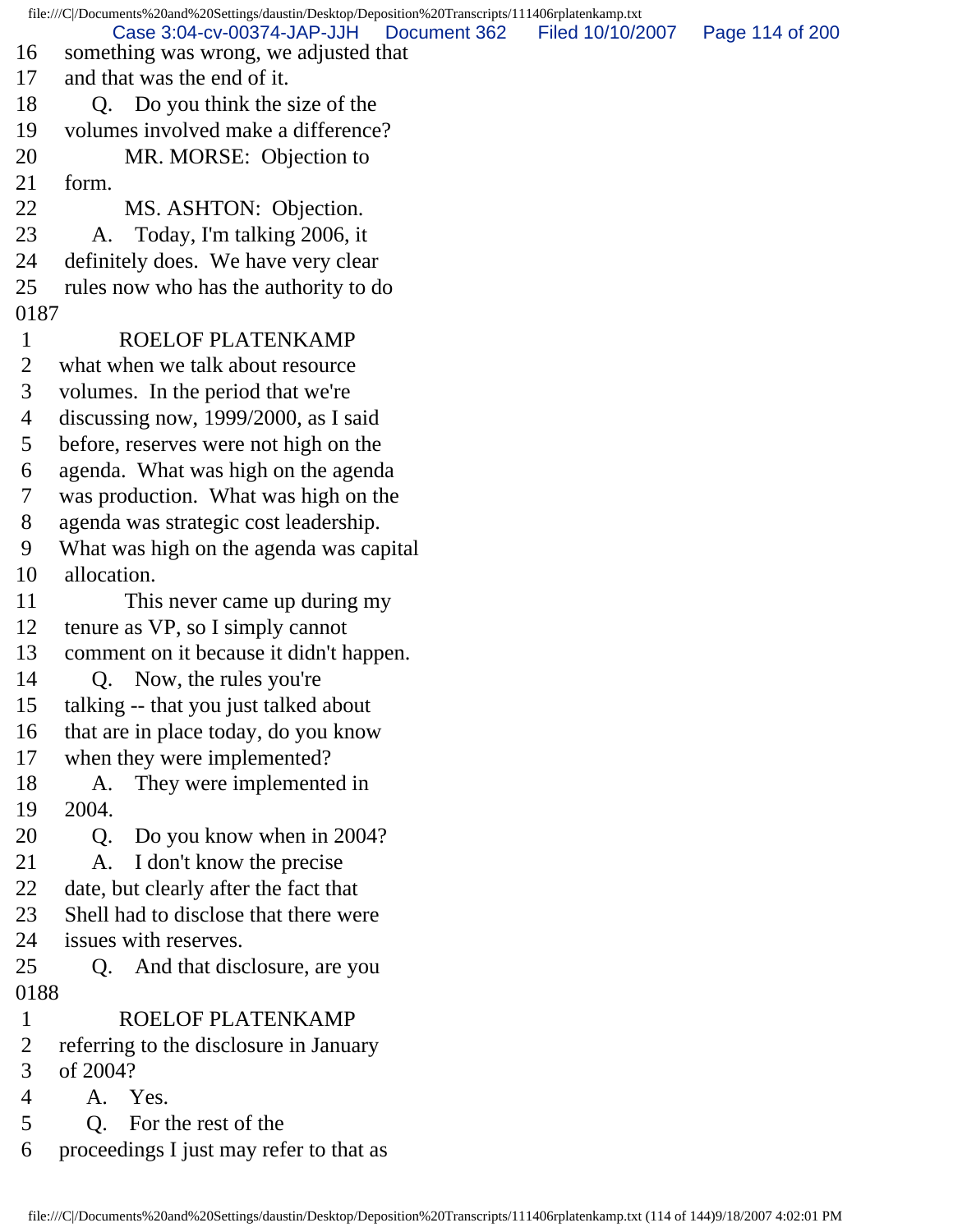file:///C|/Documents%20and%20Settings/daustin/Desktop/Deposition%20Transcripts/111406rplatenkamp.txt 7 the announcement or the recategorization 8 announcement. Is that okay with you? 9 A. Yes. 10 Q. So we're on the same page? 11 A. That's okay with me. 12 Q. Okay. Other than -- 13 withdrawn. 14 Do you know who succeeded 15 Mr. Aalbers in the position as group 16 reserves coordinator? 17 A. I believe it was Mr. Pay. 18 No, correct, let me correct that. 19 After Mr. Aalbers it was Mr. Leigh 20 Yaxley who was in that role for a 21 relatively short time. 22 Q. Do you know when Mr. Yaxley 23 started in that role? 24 A. Somewhere around September 25 2000. But it may have been August, it 0189 1 ROELOF PLATENKAMP 2 may have been October, but roughly that 3 period, Q3, Q4 2000. 4 Q. Do you recall discussing the 5 Gorgon issues with Mr. Yaxley? 6 A. No. I had some very general 7 discussions with Mr. Yaxley and I asked 8 Mr. Aalbers to do the in-depth briefing 9 with Mr. Yaxley. 10 Q. You mentioned John Pay. Did 11 John Pay at some point in time become 12 the group reserves coordinator, to your 13 knowledge? 14 A. I mentioned Mr. Pay, not his 15 first name. Thanks for reminding me 16 because I remember that. He became 17 reserves coordinator I think after 18 Yaxley. 19 Q. Do you recall having any 20 discussions with John Pay about the 21 issues in Gorgon that we've been 22 discussing today? 23 A. There I can be very, very Case 3:04-cv-00374-JAP-JJH Document 362 Filed 10/10/2007 Page 115 of 200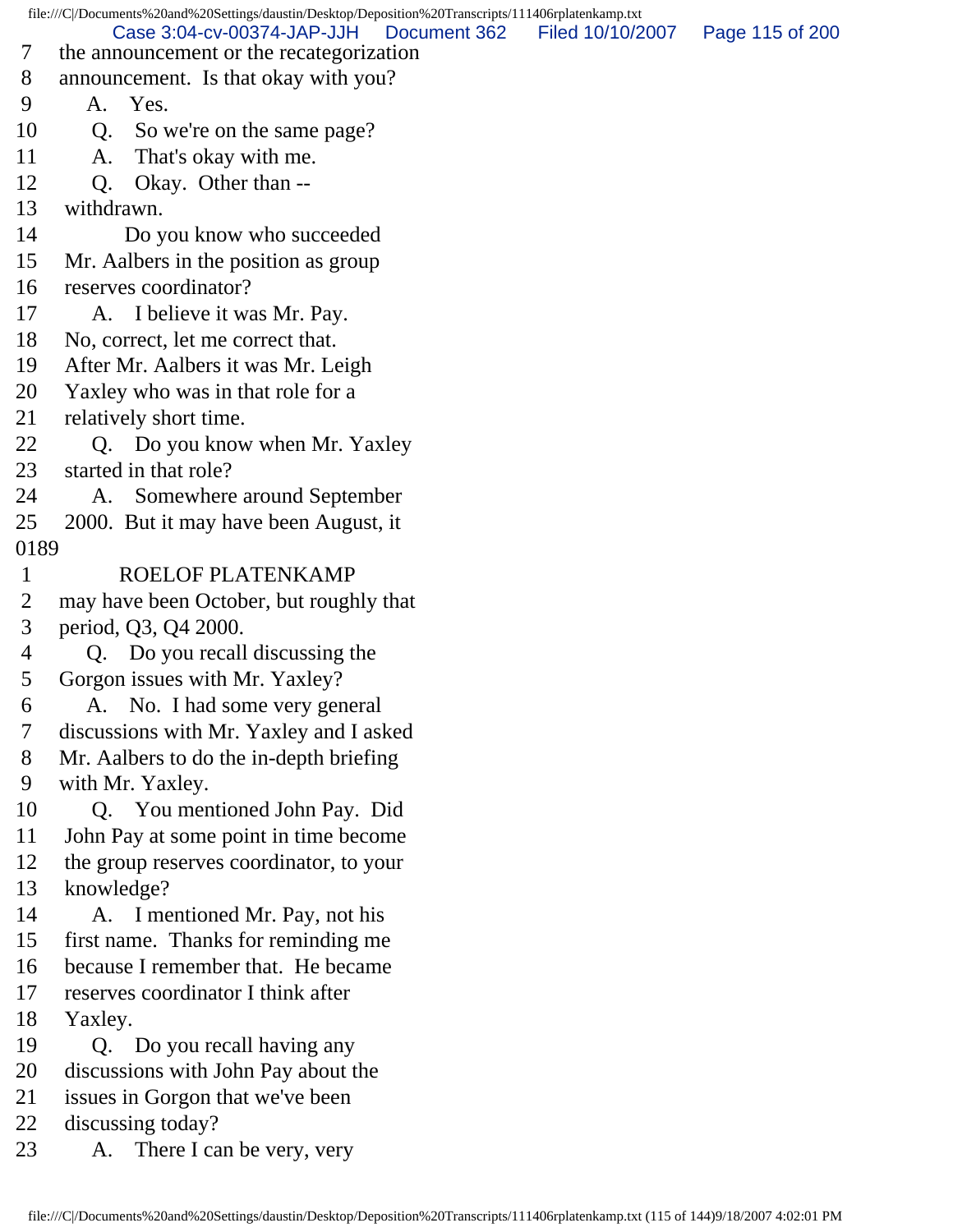file:///C|/Documents%20and%20Settings/daustin/Desktop/Deposition%20Transcripts/111406rplatenkamp.txt 24 clear. I had never any discussions 25 with Mr. John Pay about Gorgon. I had 0190 1 ROELOF PLATENKAMP 2 never any discussions whatsoever with 3 Mr. John Pay until the discussion very 4 early in 2004 when I was managing 5 director of NAM. 6 Q. And do you recall what you 7 discussed in early 2004? 8 A. We discussed an issue around 9 Groningen Field, G-r-o-n-i-n-g-e-n. 10 Q. I know at some point during 11 this series of questions I will 12 mispronounce it, so I will apologize. 13 A. That's fine. That's fine. 14 You don't need to apologize. 15 Q. What were the issues that 16 you discussed about the Groningen 17 Field? 18 A. Okay, let me see if I can 19 reconstruct it in my brain. Groningen 20 is a very large gas field in the 21 Netherlands. NAM is a company jointly 22 owned by Shell and Exxon Mobil. 23 Groningen has a project called 24 Groningen long term project that is 25 refurbishing the current production 0191 1 ROELOF PLATENKAMP 2 locations of the Groningen Field which 3 date back to the early 1970s. Which of 4 course are no longer compliant with the 5 environmental legislation. 6 So in the mid-nineties it 7 was decided to refurbish all those 8 locations, modernize them, and at the 9 same time, where appropriate, install 10 large compressor units because the 11 pressure in the Groningen Field was 12 slowly but certainly declining, so to 13 prepare the Groningen Field for the 14 next phase, the next 30, 40 years. Case 3:04-cv-00374-JAP-JJH Document 362 Filed 10/10/2007 Page 116 of 200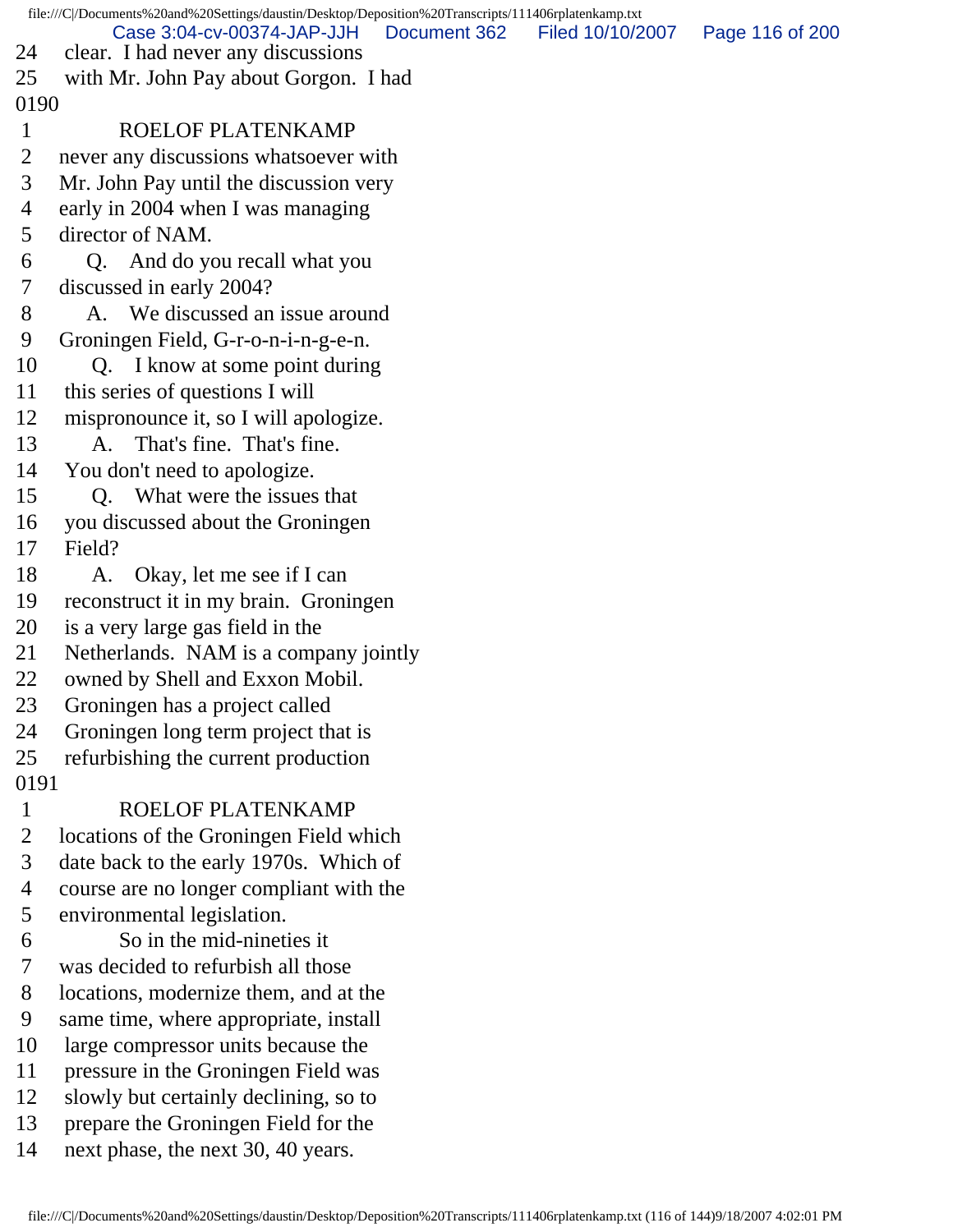file:///C|/Documents%20and%20Settings/daustin/Desktop/Deposition%20Transcripts/111406rplatenkamp.txt 15 Every year between 1998 and 16 2008 we would redo three clusters in 17 the Groningen Field. Now when I say 18 three clusters, you should have a 19 picture in your mind of a small 20 refinery, so big ticket items. This 21 meant that every year we would spend 22 something like 250 million Euros, 275, 23 \$300 million, on the Groningen Field. 24 When you make this type of investment, 25 you generally do unlock additional 0192 1 ROELOF PLATENKAMP 2 resources. So it had an impact on 3 reserves. 4 The Groningen reserves base 5 is very large. Doing this additional 6 work added to it. There had been 7 discussions with Exxon Mobil about 8 certain elements, and there was an 9 issue where Exxon Mobil said when you 10 do these clusters we don't think we 11 would like to book reserves. The other 12 owner of the company says but we would 13 like to book reserves. We had a 14 discussion about that. Exxon Mobil 15 said we will go ahead as well. And 16 then I got a phone call from Mr. Pay 17 asking me to undo the booking which in 18 itself was highly unnecessary because 19 NAM doesn't make reserves booking -- 20 bookings. So the discussion was about 21 this issue. 22 Q. Were these bookings that you 23 said were undone, were they part of the 24 recategorization, do you know? 25 A. This was before the 0193 1 ROELOF PLATENKAMP 2 recategorization. 3 Q. Do you recall when these 4 were undone, these bookings were Case 3:04-cv-00374-JAP-JJH Document 362 Filed 10/10/2007 Page 117 of 200

5 undone?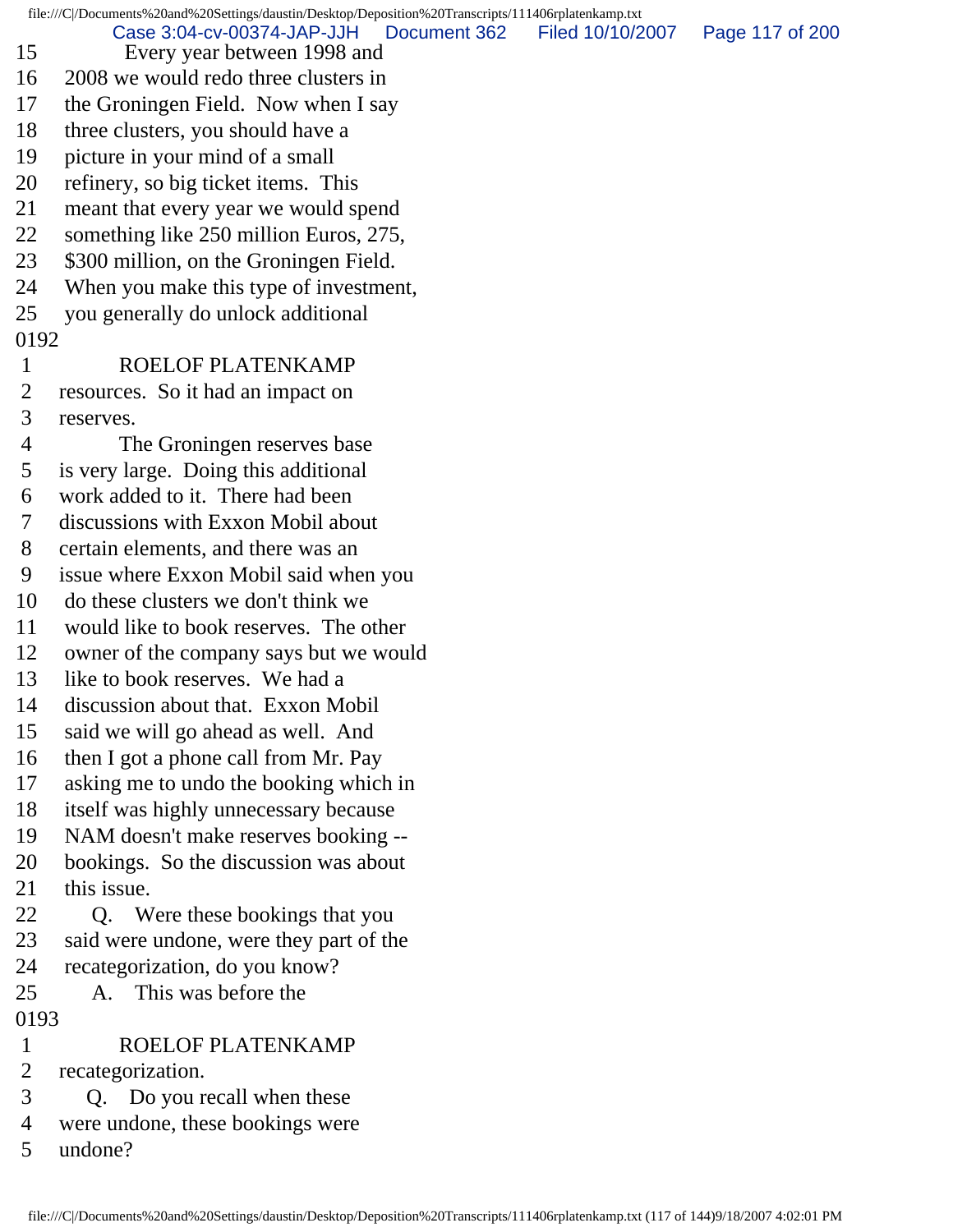file:///C|/Documents%20and%20Settings/daustin/Desktop/Deposition%20Transcripts/111406rplatenkamp.txt 6 A. There was no booking to be 7 undone. There was no booking to be 8 made. 9 Q. Okay. 10 A. The reason I had to know was 11 that in my role as managing director I 12 had to talk to the board of NAM which 13 comprises Shell directors and Exxon 14 Mobil directors. There is no 15 unilateral decision possible within 16 NAM, only joint decisions. 17 So on behalf of one of the 18 shareholders, I had engaged the other 19 shareholder to convey to them the plans 20 that one shareholder wanted to book. 21 The other shareholder after a number of 22 discussions said, okay, we will do the 23 same. Then Shell called me to tell me 24 we are not going to book, please make 25 yourself very popular with your friends 0194 1 ROELOF PLATENKAMP 2 in Exxon Mobil by telling them that 3 they shouldn't book either. And 4 unfortunately they had already booked, 5 so I didn't make myself very popular. 6 Q. Now, I thought you had said 7 that the conversation you had with John 8 Pay was in 2004? 9 A. Correct. 10 Q. So what did you discuss 11 about Groningen Field in 2004 with Mr. 12 Pay? 13 A. Very simple. I was informed 14 that there was an issue brewing 15 regarding reserves. I was informed 16 that Shell against their earlier advice 17 to me were not going to make a booking. 18 So I was asked to inform Exxon Mobil of 19 that event, that's all. 20 Q. Okay. Earlier you had 21 mentioned issues in Abu Dhabi and 22 they're in fact discussed on Page 5 of Case 3:04-cv-00374-JAP-JJH Document 362 Filed 10/10/2007 Page 118 of 200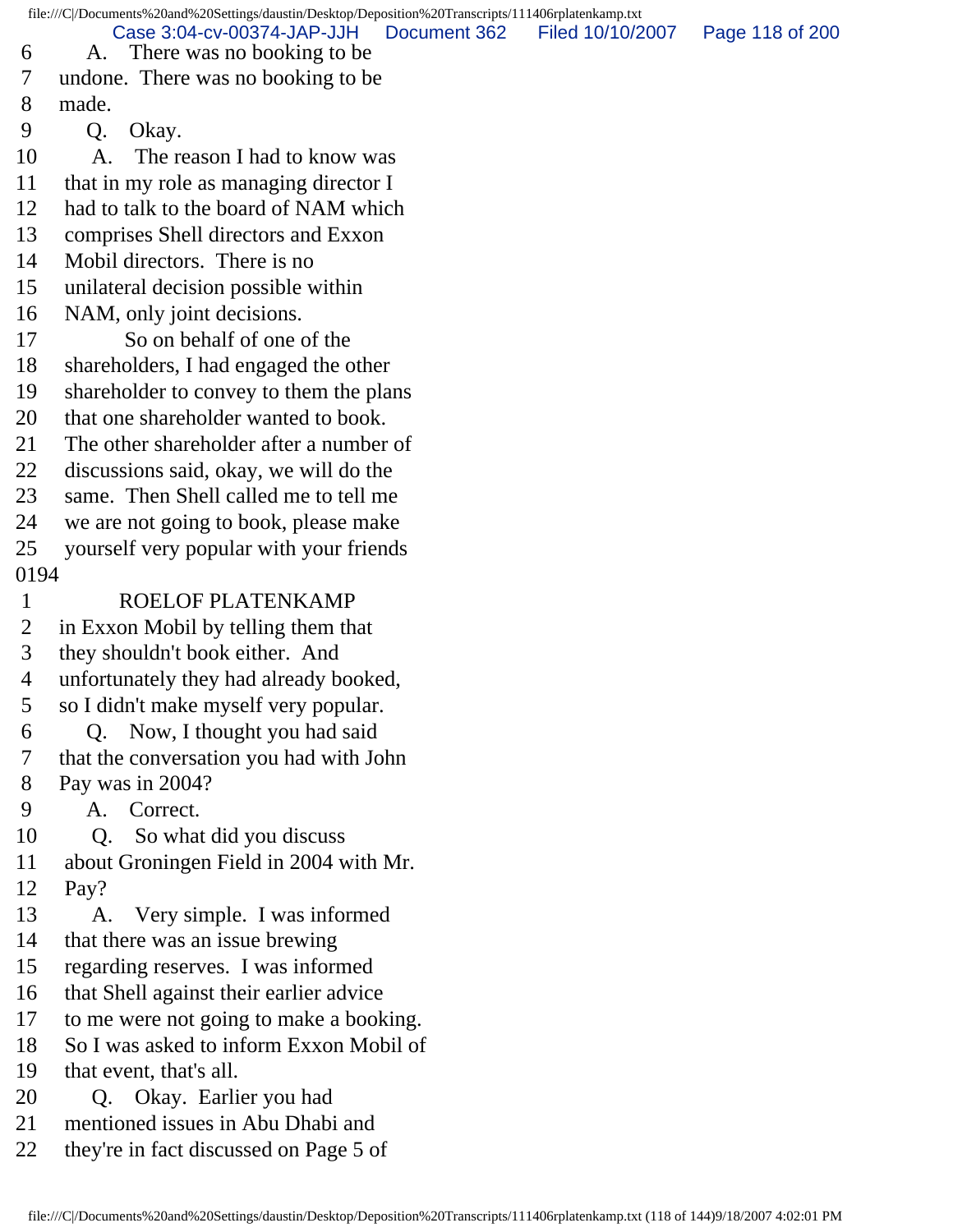file:///C|/Documents%20and%20Settings/daustin/Desktop/Deposition%20Transcripts/111406rplatenkamp.txt 23 the note, which is Exhibit 2. 24 A. Yes. 25 Q. Do you recall what the 0195 1 ROELOF PLATENKAMP 2 issues with Abu Dhabi were? 3 A. I recall it and I read it 4 again now, and it's precisely as it 5 says in the note. So every year we had 6 a production forecast for Abu Dhabi 7 which indicated that the production 8 would grow. In reality, the production 9 never grew and that was because of the 10 OPEC constraints. 11 As a consequence of that, 12 the total amount of hydrocarbons that 13 could be produced up to the license 14 expiry every year became less, unless 15 you had a very sudden increase. 16 As that was unexpected, it 17 became clear that if the production 18 were not to increase, that we would not 19 be able to produce all the hydrocarbons 20 that we had on the books before the 21 license expiry in 2014. And that would 22 mean that it was an issue, and that's 23 the issue that is described on Page 5 24 of this note. 25 Q. What are the OPEC 0196 1 ROELOF PLATENKAMP 2 constraints that is referenced on Page 3 5 in the note? 4 A. I am not a specialist when 5 it comes to agreements that OPEC 6 countries make amongst themselves but 7 if I remember correctly, every member 8 of OPEC was allocated a certain amount 9 of production in order that OPEC as a 10 whole through its around 30 percent 11 share of the world oil market could 12 have a significant impact on the oil 13 price. At this moment in time, Case 3:04-cv-00374-JAP-JJH Document 362 Filed 10/10/2007 Page 119 of 200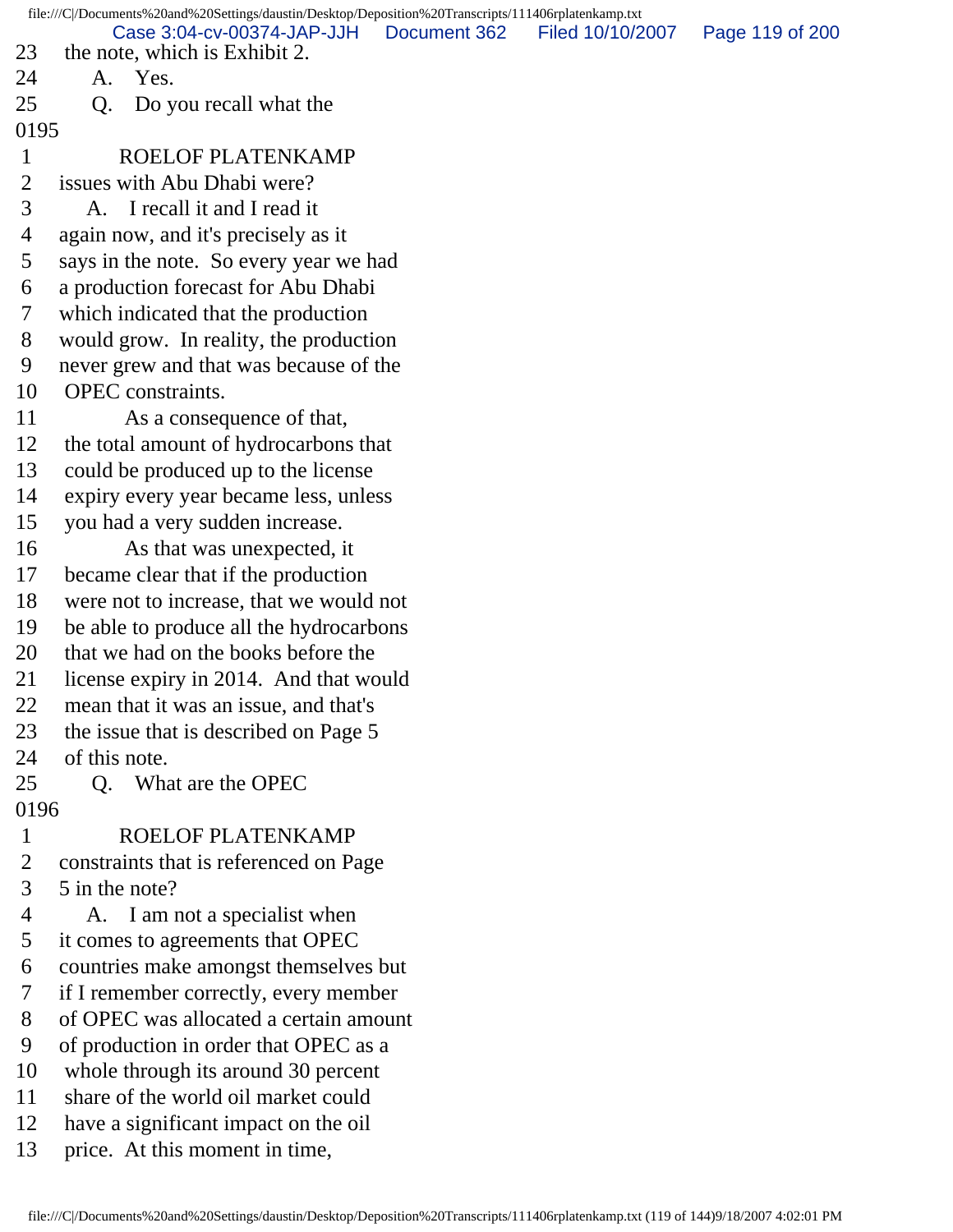file:///C|/Documents%20and%20Settings/daustin/Desktop/Deposition%20Transcripts/111406rplatenkamp.txt 14 everyone was struggling to raise the 15 oil price. But I mean this is of 16 course a prolonged period and Abu Dhabi 17 had always a cap on its production. 18 Q. Why did Abu Dhabi always 19 have a cap on its production? 20 A. Every OPEC member had that 21 because they didn't want to have an oil 22 price around \$3 a barrel. 23 O. I walked into that one. 24 A. I didn't notice was there. 25 Q. Now the rest of this note 0197 1 ROELOF PLATENKAMP 2 talks about, and this note I'm 3 referring to the portion about Abu 4 Dhabi refers to a recommendation, and 5 can you describe what is meant in this 6 note with regard to the recommendation 7 that was being made to the ExCom? 8 A. Let me get this particular 9 -- precisely clear. You're still 10 referring to Abu Dhabi? 11 Q. Yes. 12 A. But the note says it's 13 recommended that we differentiate 14 between an expected forecast and a 15 proved forecast when estimating proved 16 reserves i.e. the recommendation is 17 that the proved reserves are in line 18 with the proved forecast. 19 Q. Was that recommendation 20 accepted by the ExCom? 21 A. No. 22 Q. During the presentation did 23 anyone, any member of the ExCom give 24 you a reason why the recommendation was 25 not being accepted? 0198 1 ROELOF PLATENKAMP 2 A. The recommendation was not 3 accepted because people were pretty Case 3:04-cv-00374-JAP-JJH Document 362 Filed 10/10/2007 Page 120 of 200

4 convinced that when 2014 would come the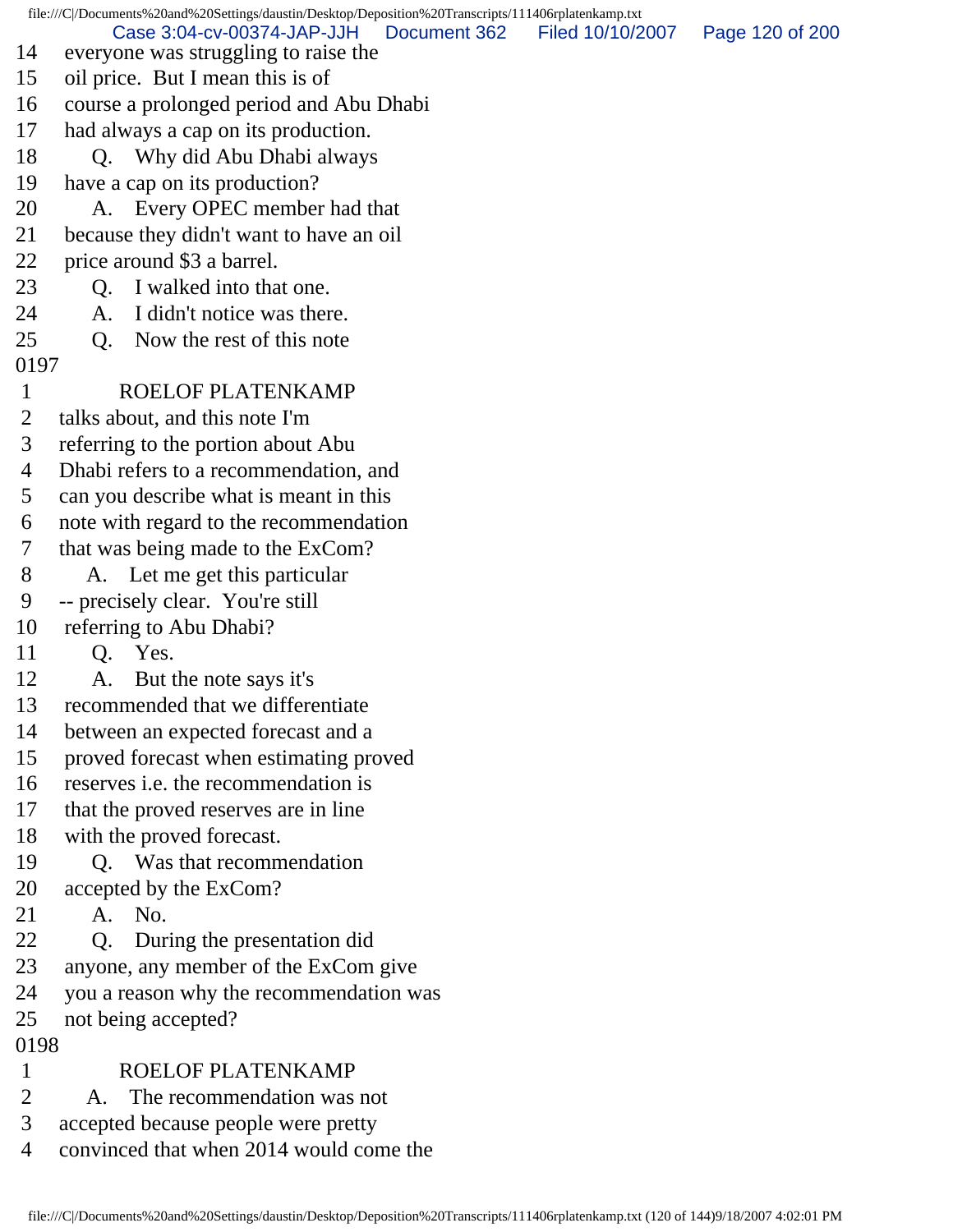file:///C|/Documents%20and%20Settings/daustin/Desktop/Deposition%20Transcripts/111406rplatenkamp.txt 5 license would not expire, it would be 6 extended, so that the volumes would 7 ultimately be produced. 8 Q. Did anyone express a reason 9 for their feeling that the license 10 would not expire in 2014? 11 A. In general, when you have a 12 license and you reach the end of that 13 license period, most of the cases the 14 license is extended. So you 15 renegotiate the license, mostly -- most 16 often a couple of years before, because 17 this takes time. Terms and conditions 18 may vary somewhat, but normally the 19 license are extended. So the 20 expectation within Shell was the Abu 21 Dhabi license would be extended. Is 22 that a guarantee? No. 23 Q. Prior to January 2000, had 24 the license in Abu Dhabi been extended? 25 A. I don't know. I don't know. 0199 1 ROELOF PLATENKAMP 2 Q. Do you know if the license 3 was extended in Abu Dhabi? 4 A. It's not yet 2014. 5 Q. Fair enough. But as you 6 just testified, that these things start 7 earlier than the expiration date. Just 8 let me ask it a little differently 9 then. Do you know if work has started 10 on extending the license in Abu Dhabi? 11 A. Yes, work has started. 12 Engagements have taken place. 13 Q. Now, earlier we were talking 14 about, a little bit about the Athabasca 15 mining reserves and the reserves in 16 Iran. 17 A. Yes. 18 Q. Let's address the issue in 19 Iran for a moment. What was the issue? 20 A. The issue was very simple: 21 How do you deal with volumes that you Case 3:04-cv-00374-JAP-JJH Document 362 Filed 10/10/2007 Page 121 of 200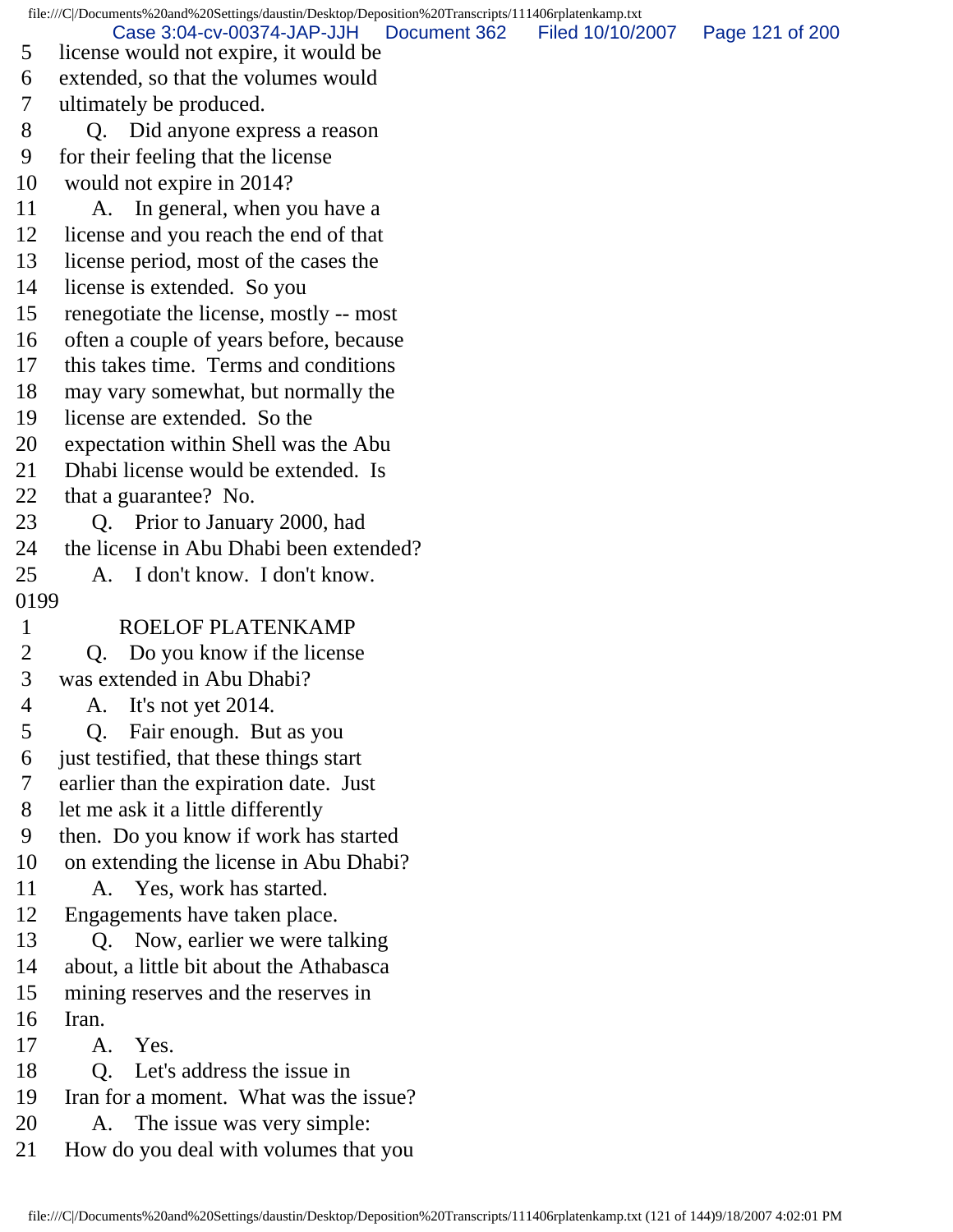file:///C|/Documents%20and%20Settings/daustin/Desktop/Deposition%20Transcripts/111406rplatenkamp.txt 22 produce on the basis of an operating 23 service agreement. So the deal in Iran 24 is relatively straightforward. You 25 agree with the host government that you 0200 1 ROELOF PLATENKAMP 2 will execute certain works, the works 3 of which will lead to the production in 4 this case of hydrocarbons of the 5 Sowroosh/Nowroosh Fields. You get paid 6 for this work, but you don't get paid 7 in money, you get paid in barrels. So 8 you make a commitment you will drill 9 wells, you will install production 10 facilities and you will produce 11 hydrocarbons. 12 You will do that in such a 13 way, or you have a deal in such a way 14 that you get your investment back, plus 15 interest on the investment, plus an 16 inflation correction, plus a certain 17 return on capital that you as a company 18 require. 19 And then every year or every 20 quarter or every month depending on the 21 contract, the amount that you have 22 produced at the prevailing oil price at 23 that moment in time, will be paid to 24 you in liquid hydrocarbons. So in that 25 way, Iran gets a development of very 0201 1 ROELOF PLATENKAMP 2 difficult offshore fields, Nowroosh and 3 Sowroosh, without having to invest any 4 of its own money. After a certain 5 period all the equipment and 6 installations are theirs, and they paid 7 in hydrocarbons. 8 From where we are sitting, 9 this means we make an investment, we 10 operate the investment, we get barrels. 11 Which is not different from any other 12 operation we do. We have equity, we Case 3:04-cv-00374-JAP-JJH Document 362 Filed 10/10/2007 Page 122 of 200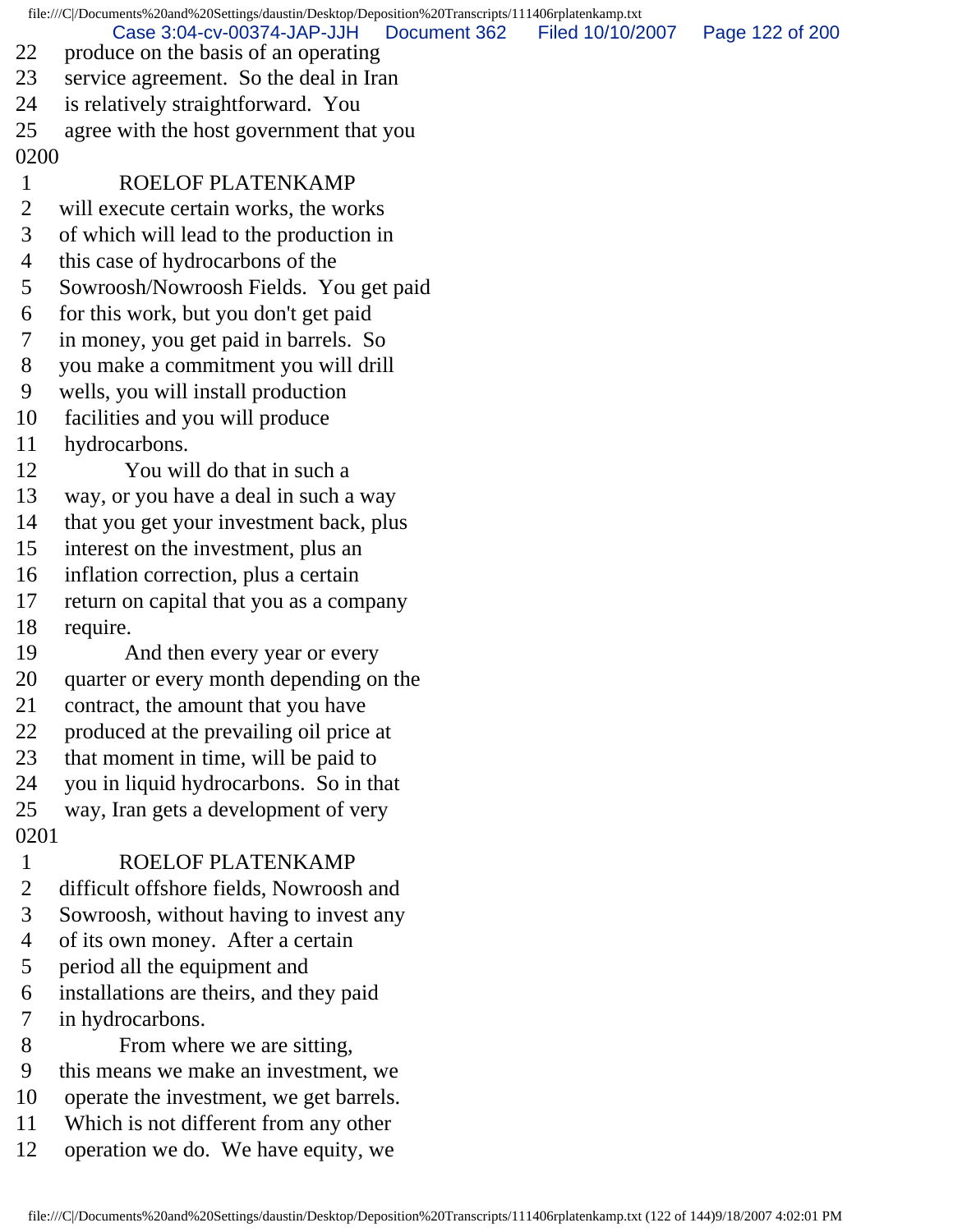file:///C|/Documents%20and%20Settings/daustin/Desktop/Deposition%20Transcripts/111406rplatenkamp.txt 13 invest, we drill wells, we install 14 production facilities and we have 15 barrels that we sell. At the end of 16 the day, it's barrels times time that 17 is a volume, and this is the volume 18 that you could say this is no different 19 from any other volume so you can maybe 20 book this as reserves. 21 Q. So in essence then there was 22 a dispute over who owned the reserves? 23 MR. MORSE: That's not what 24 he said. Objection to form. 25 A. There was no dispute, I 0202 1 ROELOF PLATENKAMP 2 didn't even use words like that. 3 Q. Okay. 4 A. There is an operating 5 agreement. The operating agreement 6 says you will be paid in barrels. So 7 you have a process where you invest 8 money and you get barrels, which is no 9 different from any other oil field 10 development. The difference being that 11 according to Iranian law a foreign 12 company can't have reserves in Iran. 13 So certainly we did not want to upset 14 the Iranian host government by putting 15 Iranian volumes on our books unless we 16 got special permission. At that moment 17 in time we did not know whether we 18 would be granted permission to put 19 these volumes on the books. 20 So that was the issue. 21 Q. In the note these reserves 22 are referred to as pseudo reserves. 23 A. Mm-hmm. 24 O. Why is that? 25 A. Because we -- we couldn't 0203 1 ROELOF PLATENKAMP 2 call them reserves at that moment in 3 time because we did not yet know what Case 3:04-cv-00374-JAP-JJH Document 362 Filed 10/10/2007 Page 123 of 200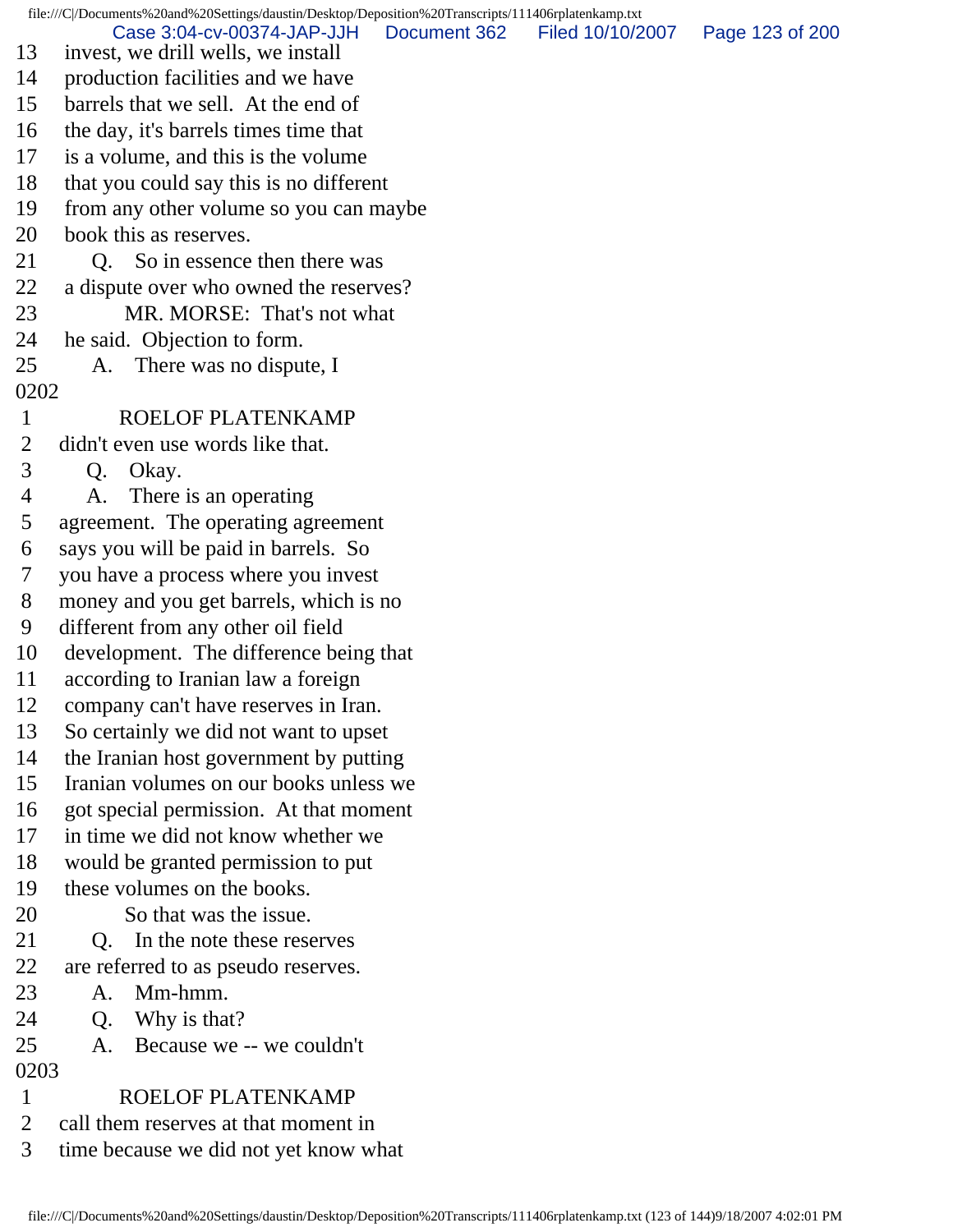file:///C|/Documents%20and%20Settings/daustin/Desktop/Deposition%20Transcripts/111406rplatenkamp.txt 4 the outcome would be. So we labeled it 5 with a special flag. 6 Q. And what was the 7 recommendation that you made to the 8 ExCom with regard to the reserves in 9 Iran? 10 A. I think the recommendation 11 was that we couldn't book them yet, but 12 that we would show them when we 13 disclosed the business results to the 14 external world. So we will count them 15 as resources, as proved resources 16 because we had a contract and 17 everything else. 18 We applied the same 19 technical diligence to calculate the 20 volumes as with normal, quote, unquote, 21 volumes, so we also said we can 22 disclose them in the same manner. 23 O. Was the recommendation 24 accepted by the ExCom? 25 A. To my knowledge, the 0204 1 ROELOF PLATENKAMP 2 recommendation was accepted, so we did 3 not book it as reserves in the SEC 4 submission, but we disclosed the 5 volumes to the external market. And I 6 think you have an obligation to do so. 7 Not disclosing volumes of this order of 8 magnitude, of this order of associated 9 capital investment would mean that you 10 understate your business results to the 11 financial community, and of course you 12 cannot do that. 13 So if you cannot book them 14 under the standard prevailing SEC 15 guidelines, there must be another way 16 that you share with the financial 17 market that you have acquired this 18 resource. 19 O. Other than the SEC 20 submission, do you know if it was Case 3:04-cv-00374-JAP-JJH Document 362 Filed 10/10/2007 Page 124 of 200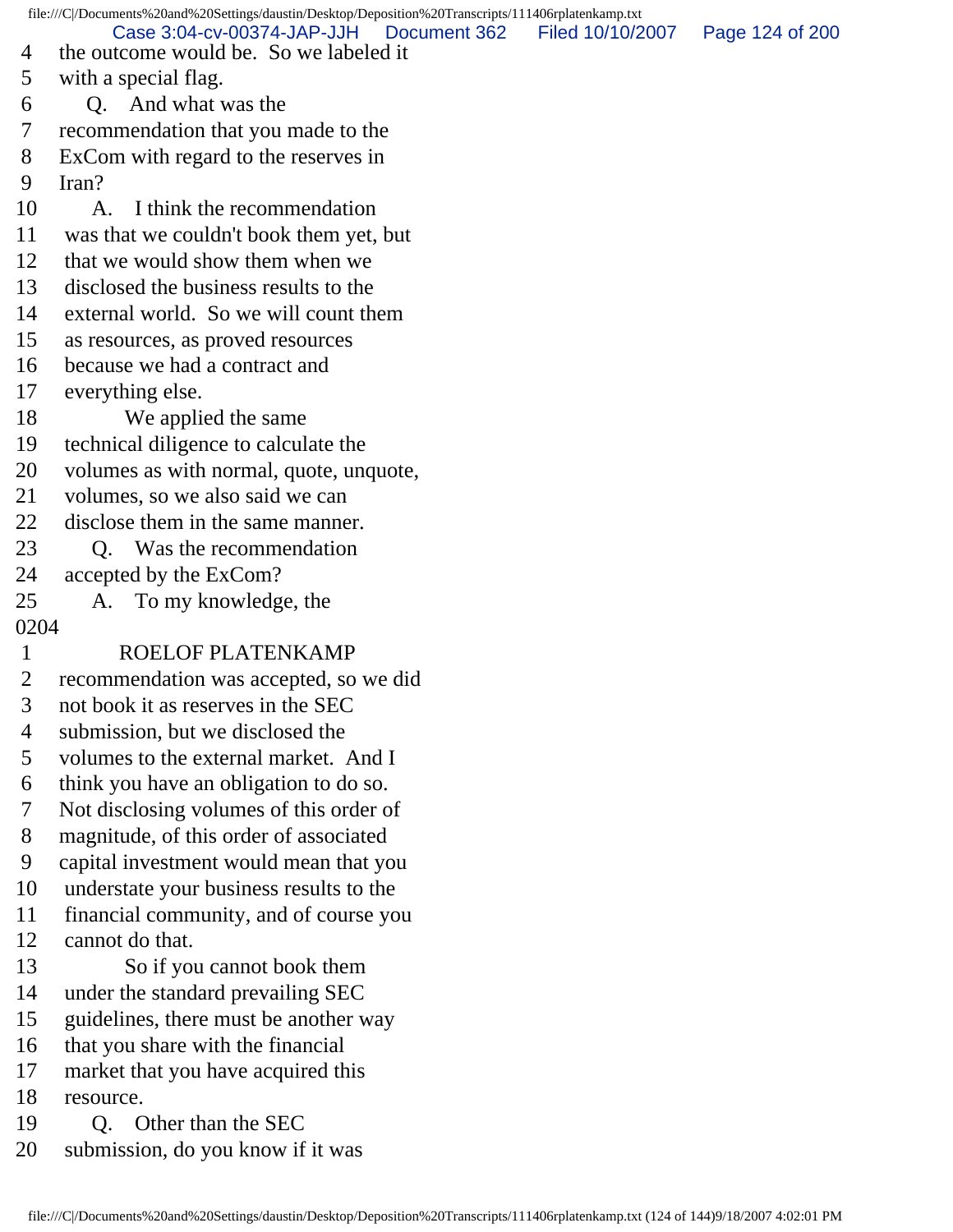file:///C|/Documents%20and%20Settings/daustin/Desktop/Deposition%20Transcripts/111406rplatenkamp.txt 21 disclosed in a press release? 22 A. It was certainly disclosed 23 in a press release. That's the idea.  $24$  Q. And do you --25 A. Tell the financial market 0205 1 ROELOF PLATENKAMP 2 that you've done very good business. 3 Q. And in a press release it 4 was disclosed as a resource as opposed 5 to proved reserves? 6 A. Absolutely. It's good 7 business, you have to tell the 8 financial community that you have 9 achieved this business. You can't 10 understate. 11 Q. In the chart below, if you 12 look on Page 3. 13 A. Page 3, yes. 14 Q. That chart shows various 15 replacement ratios, and one of them, if 16 I understand it correctly, would 17 include or both of them include the 18 reserves from Iran. Would that be the 19 one on the far right? 20 A. You're referring to the 21 matrix at the bottom of Page 3? 22 Q. Yes. 23 A. Where indeed the column to 24 the far right reflects what the 25 replacement ratio of resources is if we 0206 1 ROELOF PLATENKAMP 2 include on top of the SEC compliant 3 volumes the Athabasca Oil Sands and 4 Iran. 5 Q. Now, if you look at this 6 matrix, on the column on the far left, 7 which is initial submission excluding 8 ADJ. What is that? 9 A. Excluding adjustments. 10 Q. Adjustments, okay. The 11 total replacement ratio says 56 Case 3:04-cv-00374-JAP-JJH Document 362 Filed 10/10/2007 Page 125 of 200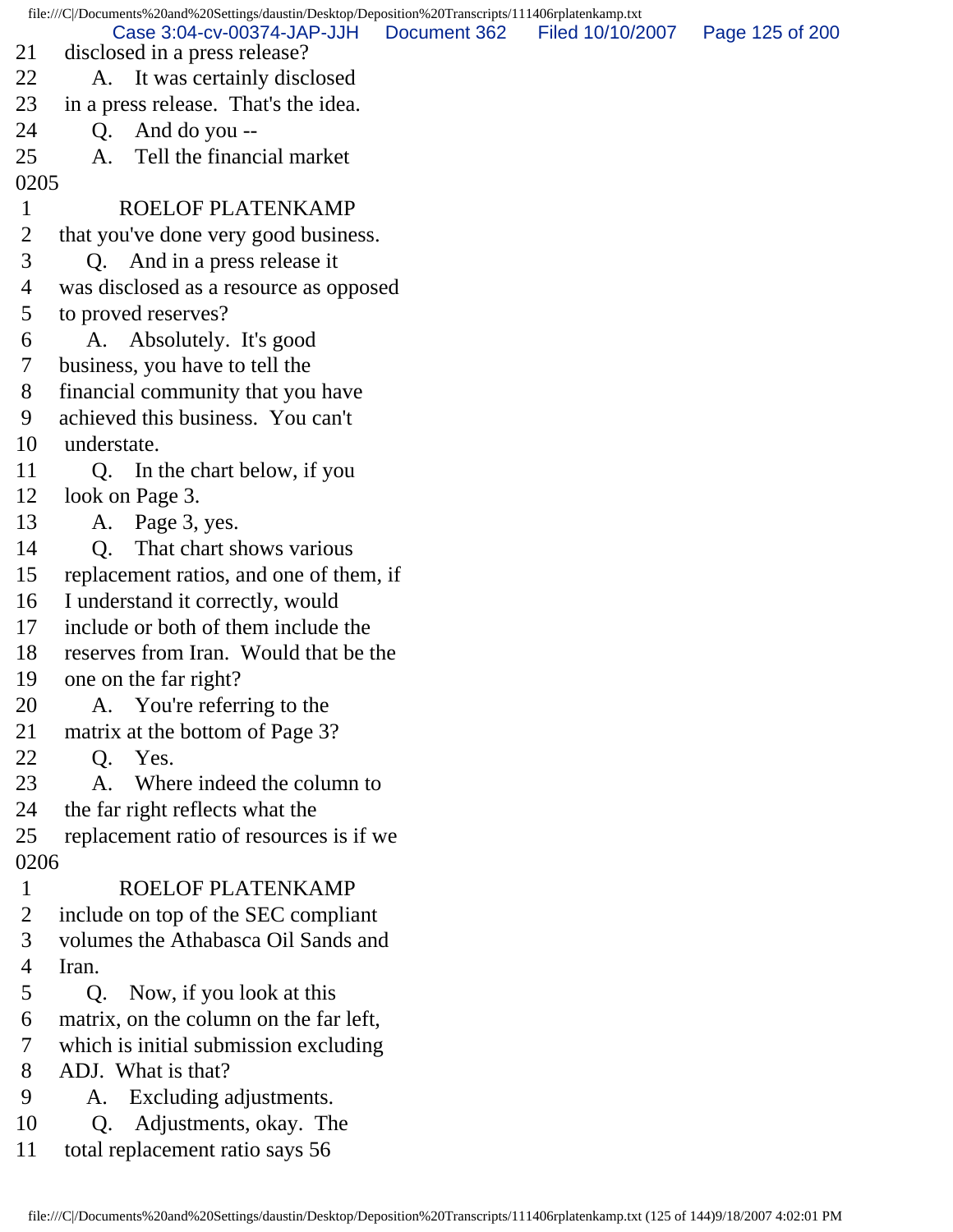file:///C|/Documents%20and%20Settings/daustin/Desktop/Deposition%20Transcripts/111406rplatenkamp.txt 12 percent. 13 A. Mm-hmm. 14 Q. This figure differs from the 15 37 percent that appears earlier in the 16 note. 17 A. Mm-hmm. 18 Q. Why is that? 19 A. Because the initial 20 submission contained elements of which 21 the reserves coordinator said this is 22 not acceptable, this is not compliant 23 with the guidelines, we have to make 24 adjustments to make it compliant. 25 Q. And those adjustments 0207 1 ROELOF PLATENKAMP 2 resulted in a higher reserves 3 replacement ratio? 4 A. No, in a lower. 5 Q. In a lower. Oh, okay, I'm 6 sorry, that gets you to the 37 percent? 7 A. The operating units came in 8 which is this level. We made a number 9 of corrections, and we ended -- we 10 ended up at this level. This was the 11 SEC compliant bit. Then you add the 12 Athabasca Oil Sands and then you add 13 the Iran Sowroosh/Nowroosh for the 14 volumes. 15 Q. And the column in the middle 16 that says excluding A and D, that's 17 excluding acquisitions and divestments? 18 A. In this particular case 19 excluding divestments. 20 Q. Okay. There were no 21 acquisitions during that time period? 22 A. There may have been small 23 acquisitions, but the point being is 24 that the RRR numbers go up and they 25 normally go up when you acquire. They 0208 1 ROELOF PLATENKAMP 2 don't go up when you divest. You sell Case 3:04-cv-00374-JAP-JJH Document 362 Filed 10/10/2007 Page 126 of 200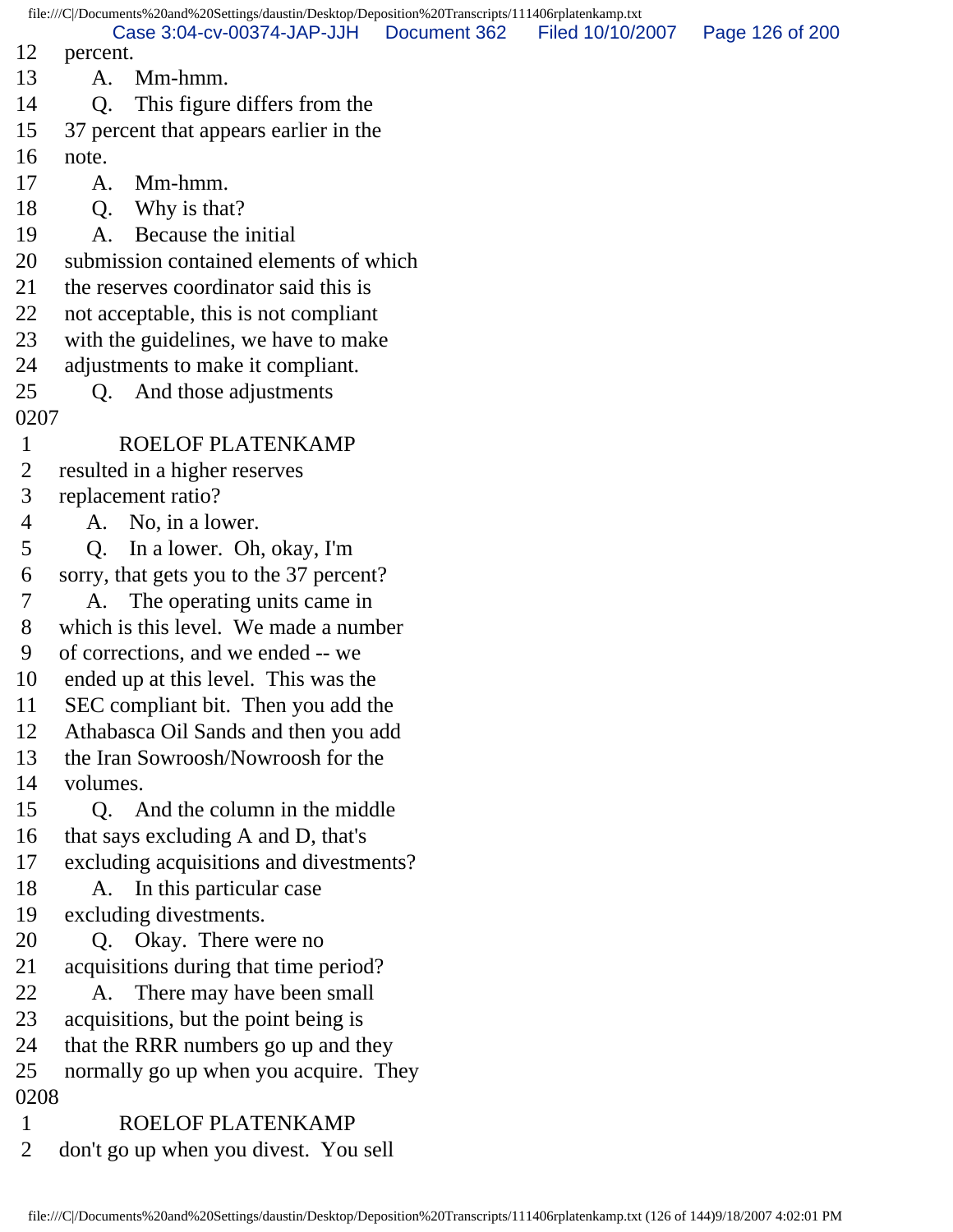file:///C|/Documents%20and%20Settings/daustin/Desktop/Deposition%20Transcripts/111406rplatenkamp.txt 3 part of your resource base and your RRR 4 goes down. 5 Q. Do you know what RRR was 6 reported to the financial community 7 without the Iranian reserves and the 8 Athabasca Oil Sands? 9 MR. MORSE: Objection to 10 form. 11 A. I don't even think you can 12 answer that. There was a resource 13 replacement ratio mentioned in the 14 external communication. 15 Q. Do you recall what that 16 figure was? 17 A. Somewhere around 100 18 percent, taking Iran and the oil sands 19 into account. 20 Q. But not taking it into 21 account do you recall the number? 22 MS. ASHTON: Objection. 23 A. That wasn't quoted, so 24 that's irrelevant, in my opinion at 25 least. 0209 1 ROELOF PLATENKAMP 2 Q. Okay. Now another one of 3 the issues that you mentioned and which 4 appears in the note is Nigeria SPDC. 5 A. Mm-hmm. 6 Q. Do you recall what the 7 issues were with regard to SPDC? 8 A. I most certainly do. 9 Q. And can you tell us what 10 those issues were? 11 A. The issues in Nigeria were 12 fairly straightforward. As of 1990, 13 SPDC had submitted a business plan that 14 proved the significant -- sorry, not 15 proved that -- that promised a 16 significant increase in production 17 level. However, for a number of 18 reasons the company never succeeded in 19 attaining these production levels. Case 3:04-cv-00374-JAP-JJH Document 362 Filed 10/10/2007 Page 127 of 200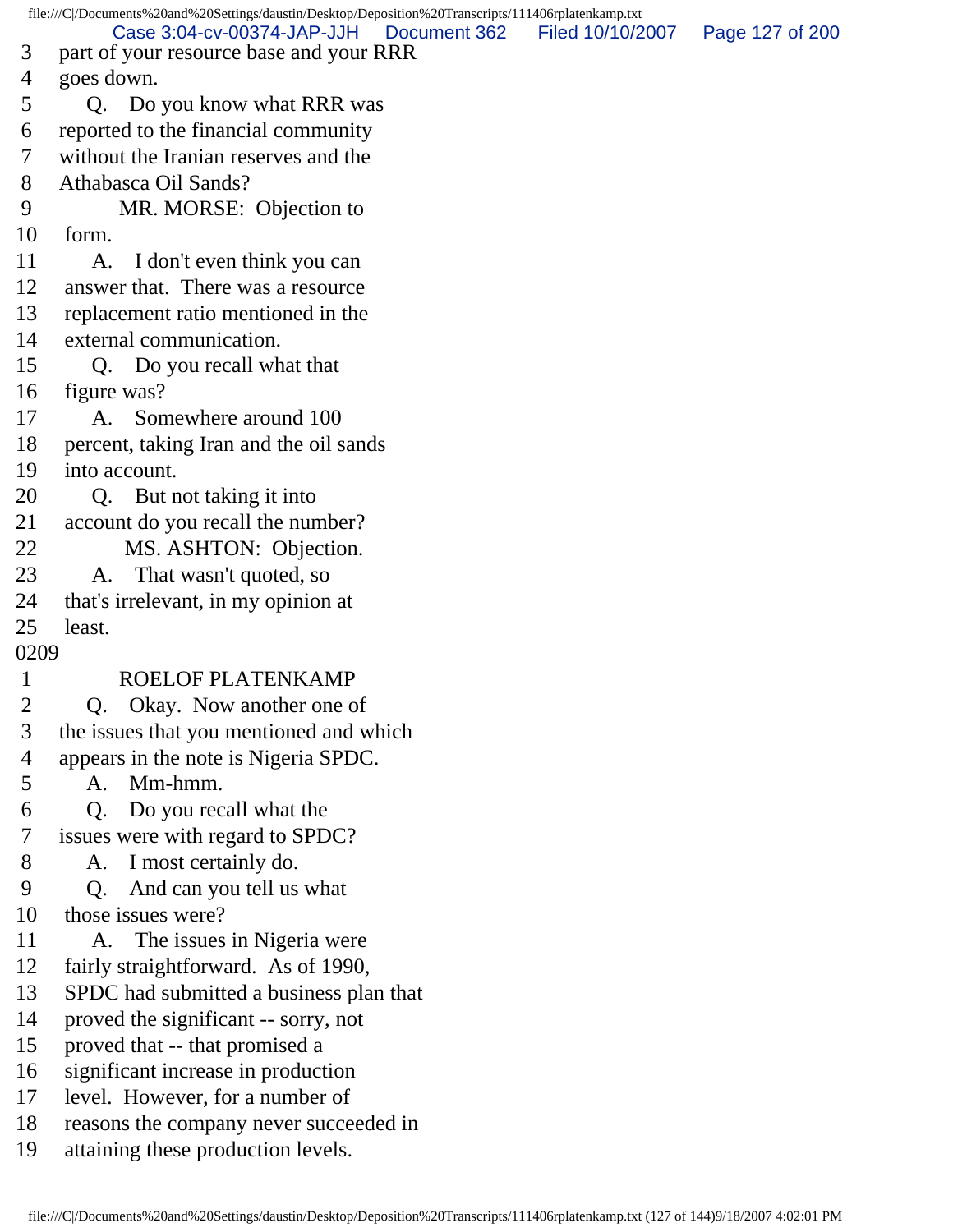file:///C|/Documents%20and%20Settings/daustin/Desktop/Deposition%20Transcripts/111406rplatenkamp.txt

Case 3:04-cv-00374-JAP-JJH Document 362 Filed 10/10/2007 Page 128 of 200

- 20 Then that means that the volumes that
- 21 you can produce again before license
- 22 expiry become more difficult to
- 23 produce, or you really must achieve a
- 24 very, very, very significant increase
- 25 in production.
- 0210 1 ROELOF PLATENKAMP 2 And around the year 1999 it 3 became clear that in order to produce 4 the reserves on the books of SPDC, you 5 needed to lift the production up to 6 levels on the 100 percent base for SPDC 7 up to something like 1400 barrels per 8 day, whereas they were actually 9 producing below a million barrels per 10 day. 11 On top of that SPDC said, 12 but we can book additional volumes, and 13 our recommendation was given the fact 14 that what you already have on the books 15 will be extremely difficult to produce 16 within the license period, we don't 17 think it is prudent to add additional 18 volumes. Our recommendation is to 19 freeze the currently booked volumes in 20 Nigeria at the current level, work as 21 hard as we can with SPDC to see if we 22 can increase the production level and 23 start working on the license issue. 24 Q. Historically, had SPDC been 25 able to reach the production levels 0211 1 ROELOF PLATENKAMP 2 that it was forecasting in its business 3 plan? 4 A. I can only look back to 5 1990, and they have never been able 6 since 1990 to deliver on the business 7 plan. 8 Q. Did you ever refer to their
- 9 production forecasts as ridiculous? 10 MS. ASHTON: Objection.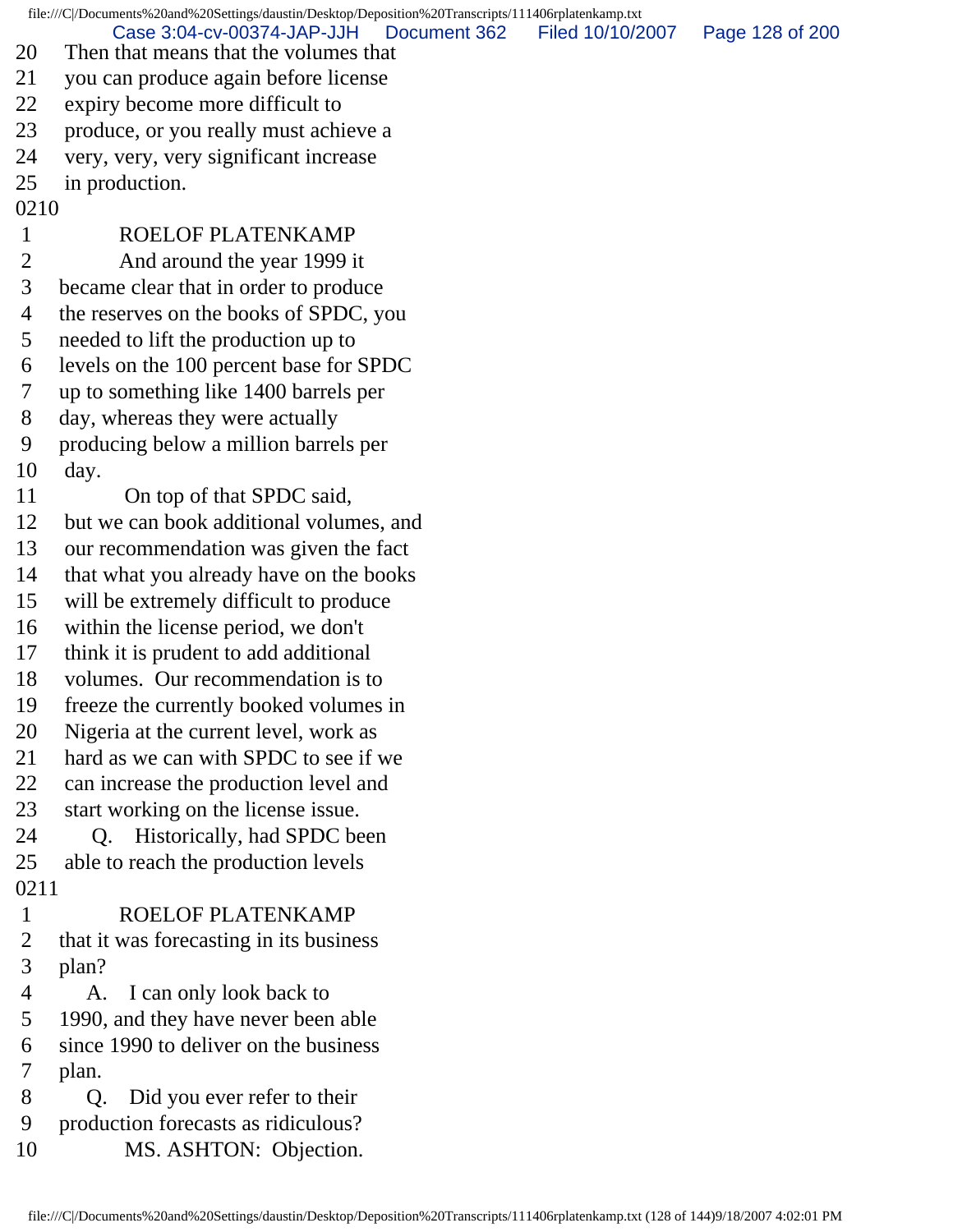file:///C|/Documents%20and%20Settings/daustin/Desktop/Deposition%20Transcripts/111406rplatenkamp.txt 11 A. I may have referred to their 12 production forecast in various -- in 13 various ways depending on the nature of 14 the discussion. 15 Q. Is ridiculous one of the 16 ways? 17 A. Again, that depends on the 18 people in the room, the nationality of 19 the people in the room. When, for 20 instance, Remco Aalbers and I talk, 21 talked, we would do that in our mother 22 tongue, which is Dutch, and we use 23 words that when you translate them 24 literally into English don't often make 25 sense or get a completely different 0212 1 ROELOF PLATENKAMP 2 meaning. So you can easily get it out 3 of context. 4 Q. During your presentation in 5 January of 2000 to the ExCom, did you 6 express the view that SPDC's production 7 forecasts were not realistic? 8 A. I expressed the view that it 9 was very unlikely that SPDC would ever 10 attain a production level that would 11 warrant a further booking of reserves. 12 It was also clear from the 13 business plan of SPDC that we needed to 14 do work with SPDC to get a better 15 business plan for SPDC for the next 16 business cycle. 17 Q. Did you communicate that to 18 the ExCom as well? 19 A. I did. I don't remember 20 exactly when I made the commitment, but 21 I think it was around that time, that I 22 would personally travel to Nigeria and 23 spend time with the management team of 24 SPDC and the planning group of SPDC to 25 make sure that the business plan 0213 1 ROELOF PLATENKAMP Case 3:04-cv-00374-JAP-JJH Document 362 Filed 10/10/2007 Page 129 of 200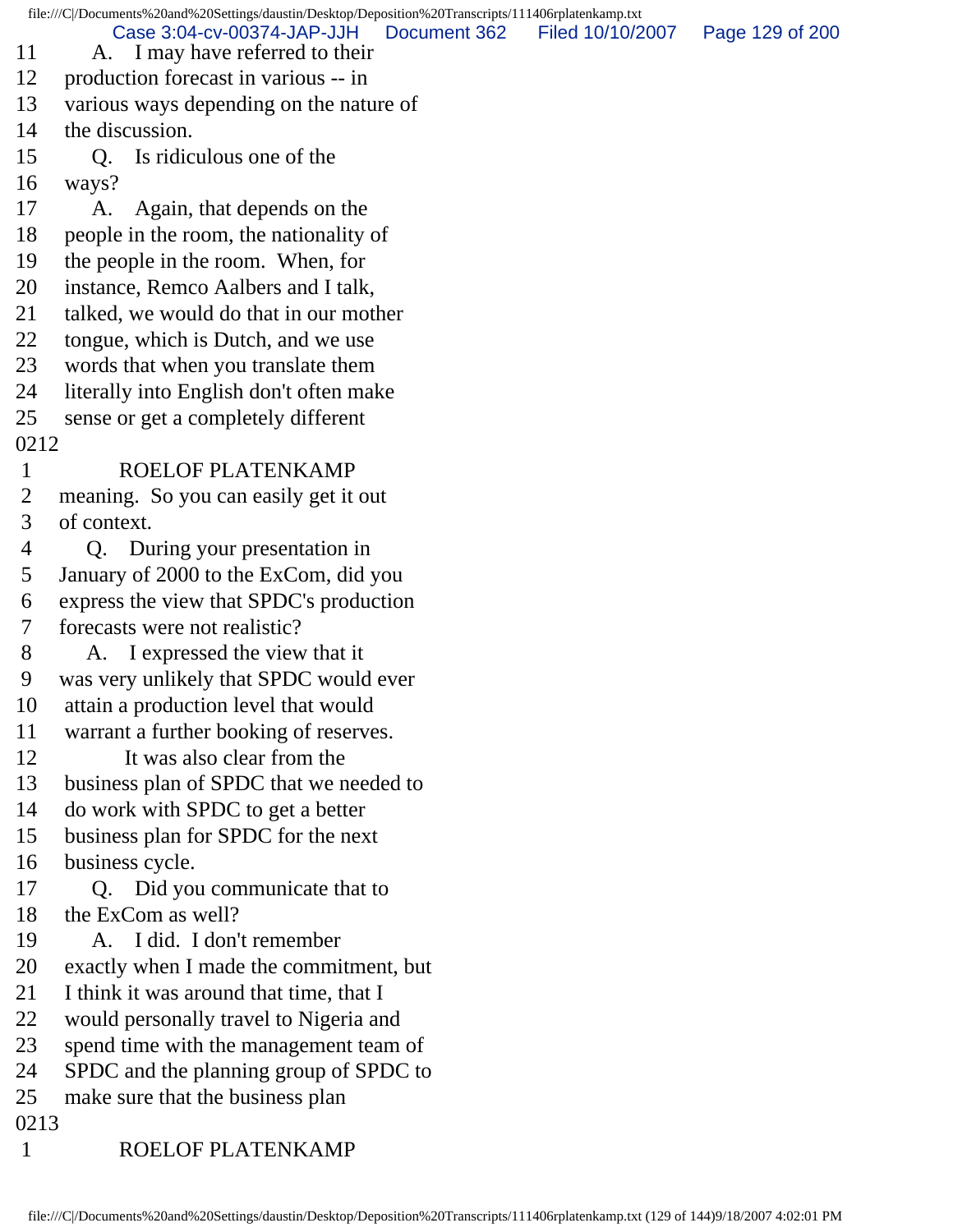file:///C|/Documents%20and%20Settings/daustin/Desktop/Deposition%20Transcripts/111406rplatenkamp.txt 2 submission for the next business plan 3 would be healthy. 4 Q. And did you in fact go to 5 Nigeria for that purpose? 6 A. I did. In May 2000 I 7 visited Nigeria and we made significant 8 adjustments to their business plan. 9 Q. Now who did you meet with? 10 A. I met amongst others with 11 Steve Ratcliffe who was at that moment 12 in time the leader of the planning 13 group in Nigeria. And a number of his 14 subordinates. 15 Q. How long were you in 16 Nigeria? 17 A. I was in Nigeria for about a 18 week. 19 Q. You say that you had made 20 significant changes. Can you elaborate 21 a little bit further? 22 A. One of the issues that we 23 were dealing with was social unrest in 24 Nigeria, and the ability to get 25 drilling rigs and barges and work over 0214 1 ROELOF PLATENKAMP 2 rigs into the delta area, the swamp 3 area. And SPDC for reasons unbeknownst 4 to me was always very optimistic when 5 it came to dealing with social unrest. 6 The assumption was it's here today, but 7 tomorrow we can go back to work. 8 And the adjustment that I 9 made that year was that I did not 10 believe they would get back to work. 11 And I think I subtracted 25 percent of 12 the promised forecast for the first 13 couple of years. 14 Q. Was that something that Mr. 15 Ratcliffe had agreed to? 16 A. It was the other way around. 17 I decided with myself this is what 18 needs to be done. I told him to do Case 3:04-cv-00374-JAP-JJH Document 362 Filed 10/10/2007 Page 130 of 200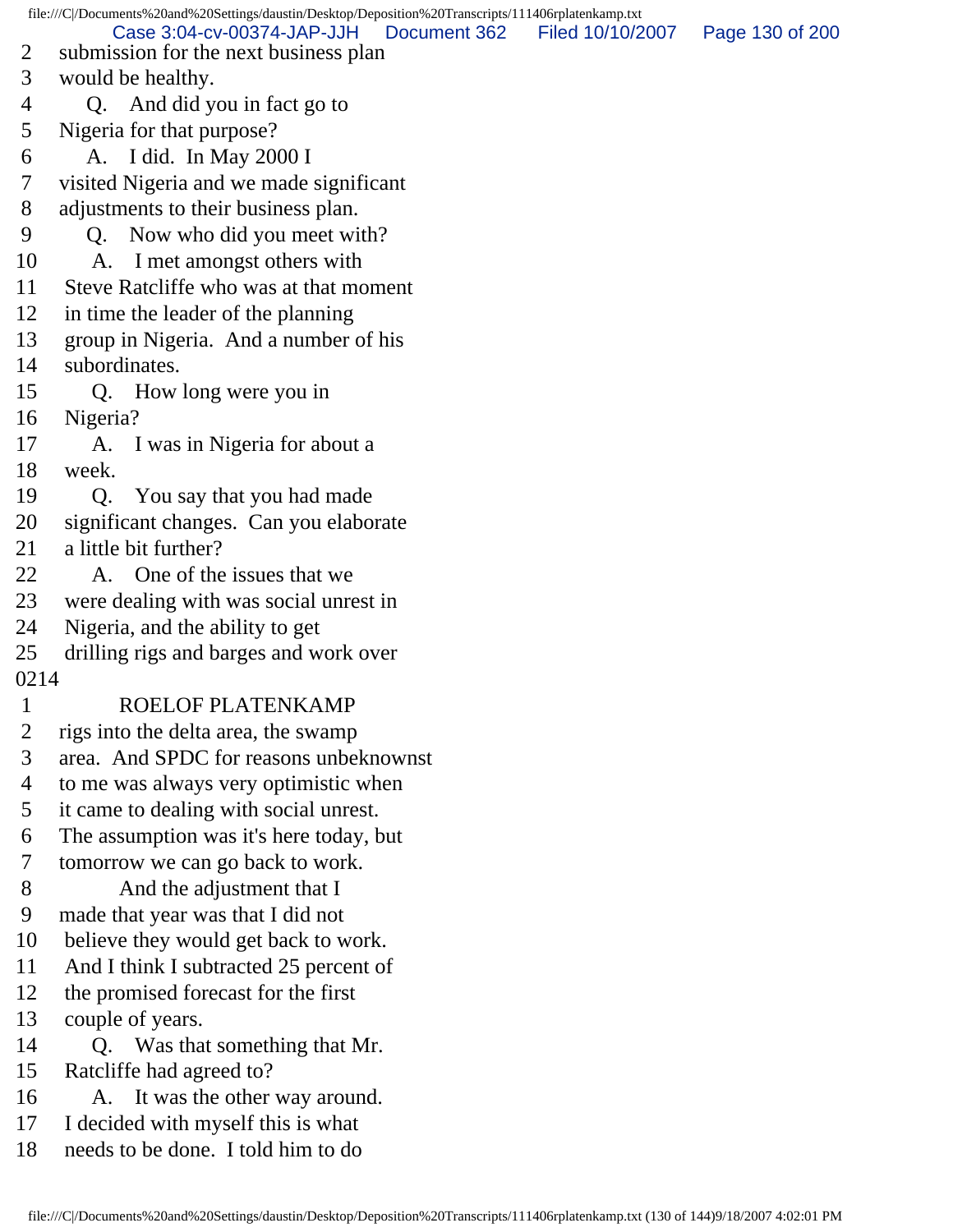|                |                 | file:///C /Documents%20and%20Settings/daustin/Desktop/Deposition%20Transcripts/111406rplatenkamp.txt |              |                  |                 |
|----------------|-----------------|------------------------------------------------------------------------------------------------------|--------------|------------------|-----------------|
| 19             | that.           | Case 3:04-cv-00374-JAP-JJH                                                                           | Document 362 | Filed 10/10/2007 | Page 131 of 200 |
| 20             | Q.              | And what was his reaction?                                                                           |              |                  |                 |
| 21             | A.              | That he would do so.                                                                                 |              |                  |                 |
| 22             | Q <sub>1</sub>  | Okay. Did he give you any                                                                            |              |                  |                 |
| 23             |                 | challenge, any push-back to what you                                                                 |              |                  |                 |
| 24             |                 | were telling him needed to be done?                                                                  |              |                  |                 |
| 25             |                 | A. Not really. I mean again,                                                                         |              |                  |                 |
| 0215           |                 |                                                                                                      |              |                  |                 |
| $\mathbf{1}$   |                 | ROELOF PLATENKAMP                                                                                    |              |                  |                 |
| $\overline{2}$ |                 | you look to gather the facts, together                                                               |              |                  |                 |
| 3              |                 | you draw a conclusion, you decide this                                                               |              |                  |                 |
| 4              |                 | is the decision, this is how we're                                                                   |              |                  |                 |
| 5              |                 | going to do it. So make sure that your                                                               |              |                  |                 |
| 6              |                 | submission is in line with what we have                                                              |              |                  |                 |
| 7              | just discussed. |                                                                                                      |              |                  |                 |
| 8              |                 | Q. Other than making                                                                                 |              |                  |                 |
| 9              |                 | adjustments with regard to addressing                                                                |              |                  |                 |
| 10             |                 | the civil unrest, what other changes                                                                 |              |                  |                 |
| 11             |                 | did you recommend and implement?                                                                     |              |                  |                 |
| 12             |                 | A. We talked about the                                                                               |              |                  |                 |
| 13             |                 | production forecast and their ability                                                                |              |                  |                 |
| 14             |                 | to influence the production forecast.                                                                |              |                  |                 |
| 15             |                 | That's what we talked about in May.                                                                  |              |                  |                 |
| 16             |                 | Q. When you say their ability                                                                        |              |                  |                 |
| 17             |                 | to influence the production forecast,                                                                |              |                  |                 |
| 18             |                 | what do you mean?                                                                                    |              |                  |                 |
| 19             | A.              | Their ability to get                                                                                 |              |                  |                 |
| 20             |                 | drilling rigs into the area to drill                                                                 |              |                  |                 |
| 21             |                 | additional wells, their ability to get                                                               |              |                  |                 |
| 22             |                 | production facilities up and running,                                                                |              |                  |                 |
| 23             |                 | their ability to repair damage that had                                                              |              |                  |                 |
| 24             |                 | been done, etcetera.                                                                                 |              |                  |                 |
| 25             | Q.              | Do you recall having any                                                                             |              |                  |                 |
| 0216           |                 |                                                                                                      |              |                  |                 |
| $\mathbf{1}$   |                 | ROELOF PLATENKAMP                                                                                    |              |                  |                 |
| $\overline{2}$ |                 | discussions with Mr. Ratcliffe                                                                       |              |                  |                 |
| 3              |                 | concerning the ability to staff SPDC                                                                 |              |                  |                 |
| 4              |                 | with technically competent people?                                                                   |              |                  |                 |
| 5              | A.              | That was not an issue at                                                                             |              |                  |                 |
| 6              | that time.      |                                                                                                      |              |                  |                 |
| 7              |                 | Q. Was it an issue at any time?                                                                      |              |                  |                 |
| 8              | A.              | It has recently been an                                                                              |              |                  |                 |
| 9              |                 | issue in the last couple of years. It                                                                |              |                  |                 |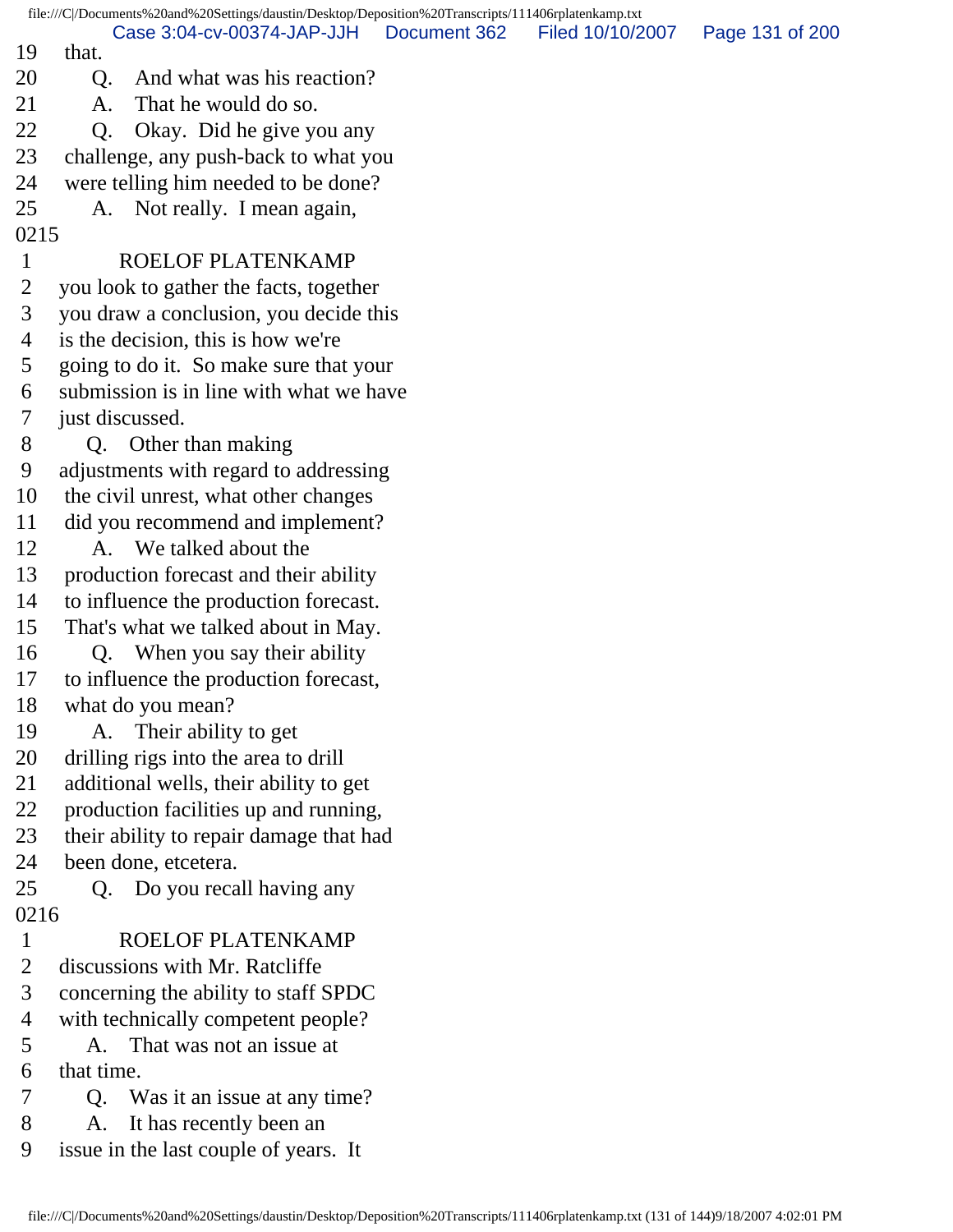file:///C|/Documents%20and%20Settings/daustin/Desktop/Deposition%20Transcripts/111406rplatenkamp.txt 10 has always been part of an issue. It's 11 not precisely a very pleasant area to 12 work for many people. So you have to 13 have an attractive employee value 14 proposition to attract people to 15 Nigeria. 16 But at that moment in time, 17 there were no indications that we did 18 not have sufficient competent staff in 19 Nigeria. 20 Q. Can you think of any other 21 changes that you made to SPDC's way of 22 preparing their business plan? 23 A. We may have discussed a 24 number of details relating to 25 particular field or particular assets. 0217 1 ROELOF PLATENKAMP 2 The most important bit is that we 3 agreed on a level of adjustment 4 reflecting the down time of the 5 production facilities and the wells, 6 reflecting the social unrest. 7 Q. Okay. 8 A. And that was a pretty 9 sizable adjustment. 10 Q. Now, you also mentioned a 11 little bit earlier about license expiry 12 and addressing that issue. Can you be 13 a little more specific about what 14 you're referring to there? 15 A. There are -- there were a 16 number of different areas that had 17 different terms and conditions in 18 Nigeria. There was the 2019 license 19 that was definitely coming. We needed 20 to do something there. 21 And I think that discussions 22 were planning, were being planned to 23 address the issues in -- what was it 24 called? -- I think the joint 25 development area. 0218 Case 3:04-cv-00374-JAP-JJH Document 362 Filed 10/10/2007 Page 132 of 200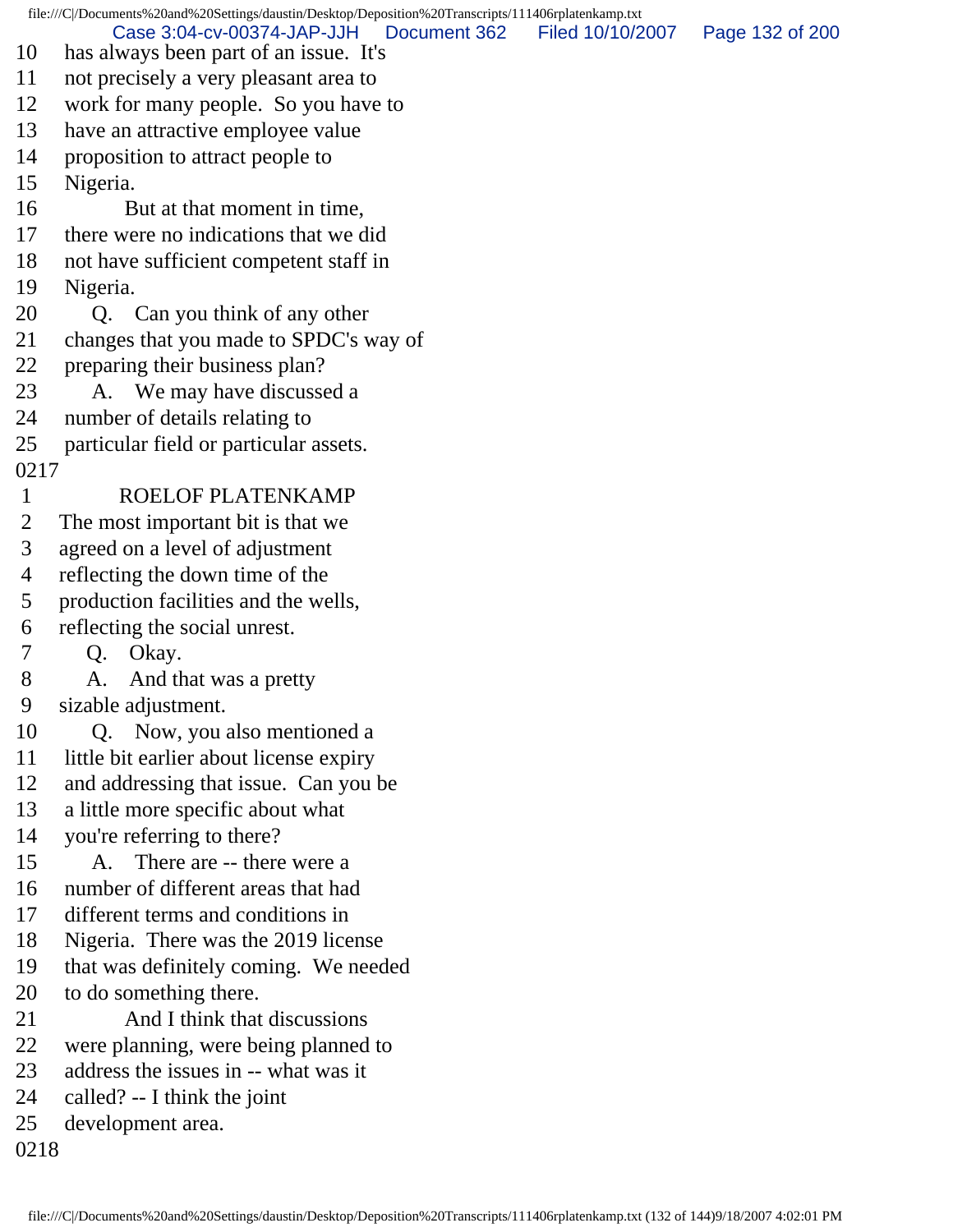|                | file:///C /Documents%20and%20Settings/daustin/Desktop/Deposition%20Transcripts/111406rplatenkamp.txt |                 |
|----------------|------------------------------------------------------------------------------------------------------|-----------------|
| $\mathbf{1}$   | Case 3:04-cv-00374-JAP-JJH<br>Document 362<br>Filed 10/10/2007<br>ROELOF PLATENKAMP                  | Page 133 of 200 |
| $\overline{2}$ | Q. What is the joint                                                                                 |                 |
| 3              | development area?                                                                                    |                 |
| 4              | A. An area where we worked                                                                           |                 |
| 5              | together with -- let me think because                                                                |                 |
| 6              | maybe my memory is now playing tricks                                                                |                 |
| 7              | on me. I'm mistaken. The joint                                                                       |                 |
| 8              | development area is an area somewhere                                                                |                 |
| 9              | else.                                                                                                |                 |
| 10             | Nigeria is -- the license                                                                            |                 |
| 11             | expiry is 2019. There's always an                                                                    |                 |
| 12             | issue regarding funding. This is what                                                                |                 |
| 13             | SPDC wants to do, this is what the                                                                   |                 |
| 14             | country is willing to participate. So                                                                |                 |
| 15             | there's always that tension.                                                                         |                 |
| 16             | Certain arrangements can be                                                                          |                 |
| 17             | or were made whereby you could increase                                                              |                 |
| 18             | your entitlement, but the main item                                                                  |                 |
| 19             | here is 2019 the license expires,                                                                    |                 |
| 20             | current production levels are not high                                                               |                 |
| 21             | enough to produce the volume on the                                                                  |                 |
| 22             | books.                                                                                               |                 |
| 23             | Were there any attempts at<br>Q.                                                                     |                 |
| 24             | that point in time in January 2000 or                                                                |                 |
| 25             | so to address the license expiry issue                                                               |                 |
| 0219           |                                                                                                      |                 |
| $\mathbf{1}$   | ROELOF PLATENKAMP                                                                                    |                 |
| $\overline{2}$ | such as extend the license?                                                                          |                 |
| 3              | A. At that moment in time,                                                                           |                 |
| 4              | again, the expectation was that we                                                                   |                 |
| 5              | could sort out license issues in                                                                     |                 |
| 6              | Nigeria and that as a matter of fact,                                                                |                 |
| 7              | we would do that relatively early.                                                                   |                 |
| 8              | MS. ASHTON: Jeff, I don't                                                                            |                 |
| 9              | know what your plans are but we've been                                                              |                 |
| 10             | going for some time, if we're going to                                                               |                 |
| 11             | finish maybe very soon, we can finish,                                                               |                 |
| 12             | but if we're going to go till five we                                                                |                 |
| 13             | should take a break.                                                                                 |                 |
| 14             | MR. HABER: That's fine. I                                                                            |                 |
| 15             | honestly figured we'd just be done with                                                              |                 |
| 16             | SPDC.                                                                                                |                 |
| 17             | MS. ASHTON: How much longer                                                                          |                 |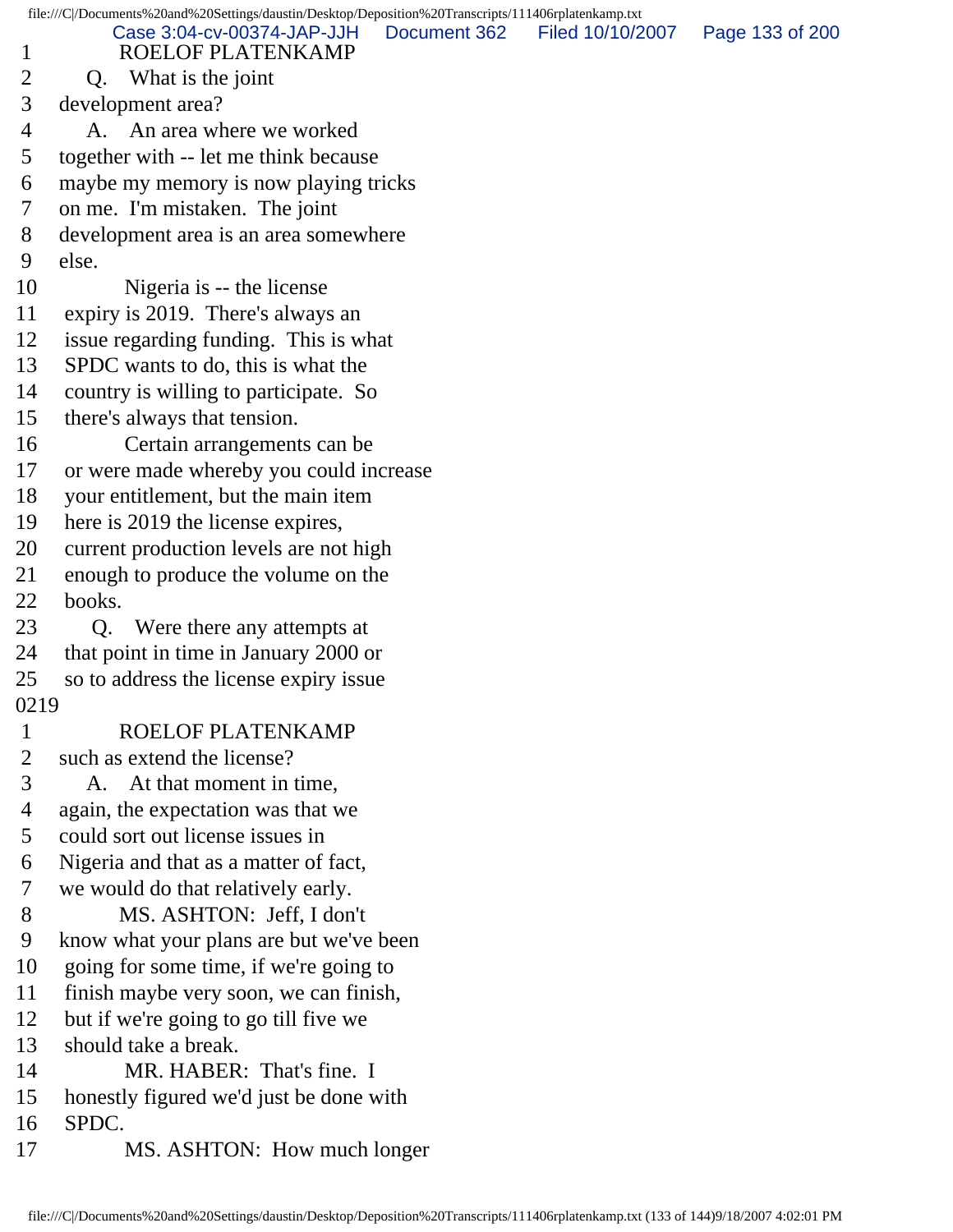file:///C|/Documents%20and%20Settings/daustin/Desktop/Deposition%20Transcripts/111406rplatenkamp.txt 18 do you have? 19 MR. HABER: It's probably 20 going to be another 15, 20 minutes, so 21 if you want to take a quick break, 22 that's fine. 23 MS. ASHTON: I think it 24 would be good to take a break. 25 THE VIDEO OPERATOR: We'll 0220 1 ROELOF PLATENKAMP 2 go off the record at 4:16, tape 3. 3 (A recess was taken.) 4 THE VIDEO OPERATOR: Back on 5 the record, it's 4:30, this is tape 3. 6 Q. Mr. Platenkamp, right before 7 we left we were talking about 8 consideration of sorting out issues 9 with regard to license expiry concerns. 10 My question to you is do you know if 11 anyone had sought legal advice with 12 regard to whether the license could be 13 extended in SPDC? 14 MS. ASHTON: You're talking 15 now about the time frame January 2000? 16 MR. HABER: That's right. 17 A. No, I -- I was not aware of 18 that. 19 Q. Subsequent to January of 20 2000, during your tenure in EP, do you 21 know if legal advice was sought to 22 address the concerns with regard to the 23 license expiry in SPDC? 24 A. Again, commonsense held it 25 that this license was a license that 0221 1 ROELOF PLATENKAMP 2 would be expired. Sorry, that this was 3 a license that would be extended. 4 Whether or not we were looking for 5 legal advice, I honestly don't know. 6 Q. With regard to the 7 recommendation that you made to the 8 ExCom, what exactly did you recommend Case 3:04-cv-00374-JAP-JJH Document 362 Filed 10/10/2007 Page 134 of 200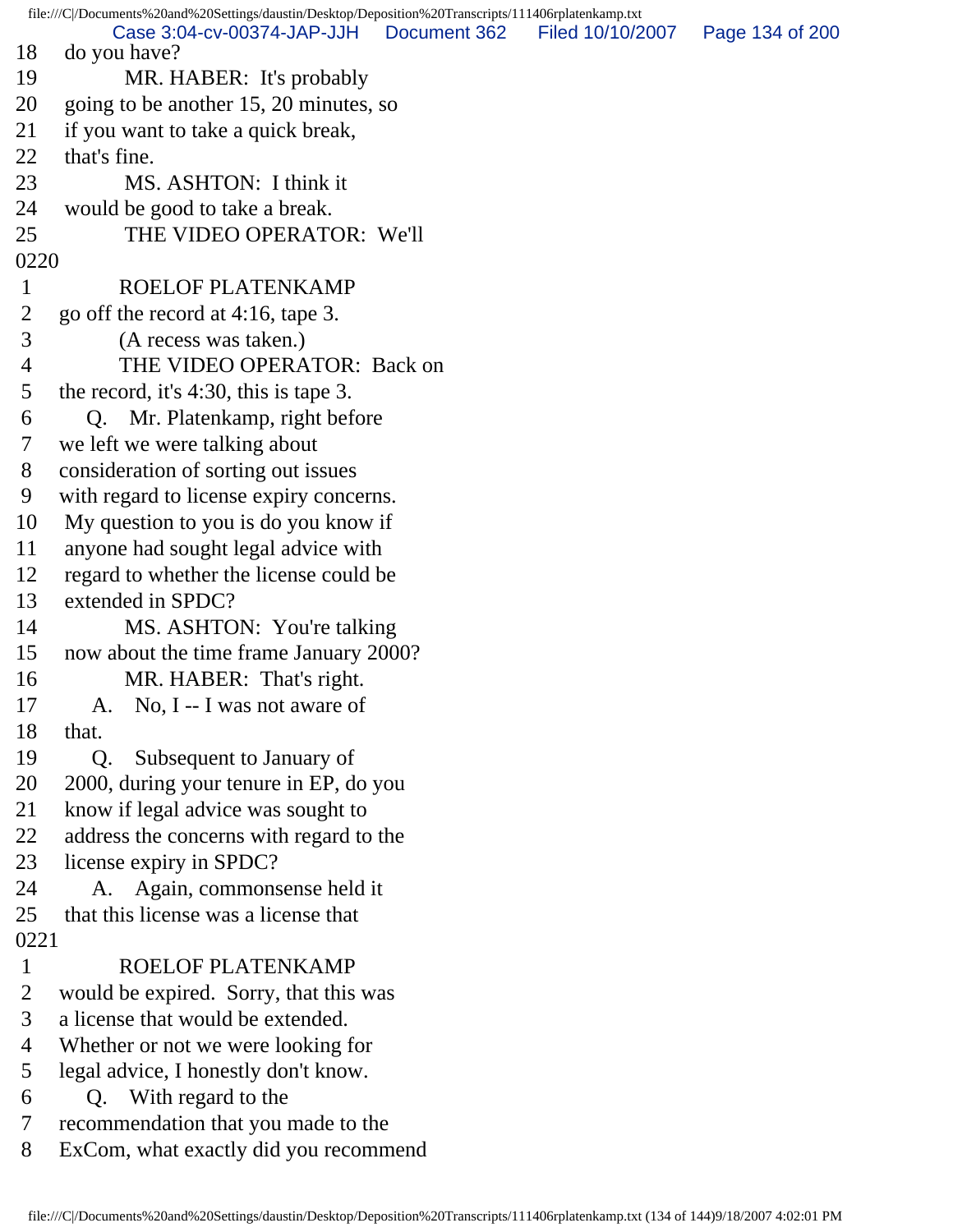file:///C|/Documents%20and%20Settings/daustin/Desktop/Deposition%20Transcripts/111406rplatenkamp.txt 9 to the ExCom? 10 A. I recommended to the ExCom 11 not to book additional volumes for 12 SPDC. I recommended to freeze the 13 volumes as we had them, and that 14 recommendation was accepted. 15 Q. Now this freeze subsequent 16 to the meeting, have you heard it being 17 referred to as a moratorium on 18 bookings? 19 A. I haven't heard it as such, 20 but that wouldn't surprise me because 21 the word moratorium is a word that 22 occasionally occurs in the vocabulary 23 of Shell people. 24 Q. Now, at the time that you 25 made the recommendation to the ExCom, 0222 1 ROELOF PLATENKAMP 2 was there also a discussion, and let's 3 start prior to the meeting, with your 4 staff about whether the reserves in 5 SPDC should be de-booked? 6 A. We of course discussed a few 7 times or expressed a few times amongst 8 each other the concerns about the 9 current production level, the required 10 production level, and what that meant 11 for producing the volume at the books 12 before 2019, but we were also convinced 13 that you could extend the license and 14 that in due course these volumes would 15 be recoverable. 16 Q. Under Shell's guidelines 17 that were applicable at the time, was 18 de-booking required? 19 A. I think the guidelines were 20 pretty clear. Volumes beyond the 21 license expiry were not volumes you 22 could carry. Whether the guidelines 23 say when you have already material on 24 the books and it becomes clearer that 25 maybe you cannot produce them, you have Case 3:04-cv-00374-JAP-JJH Document 362 Filed 10/10/2007 Page 135 of 200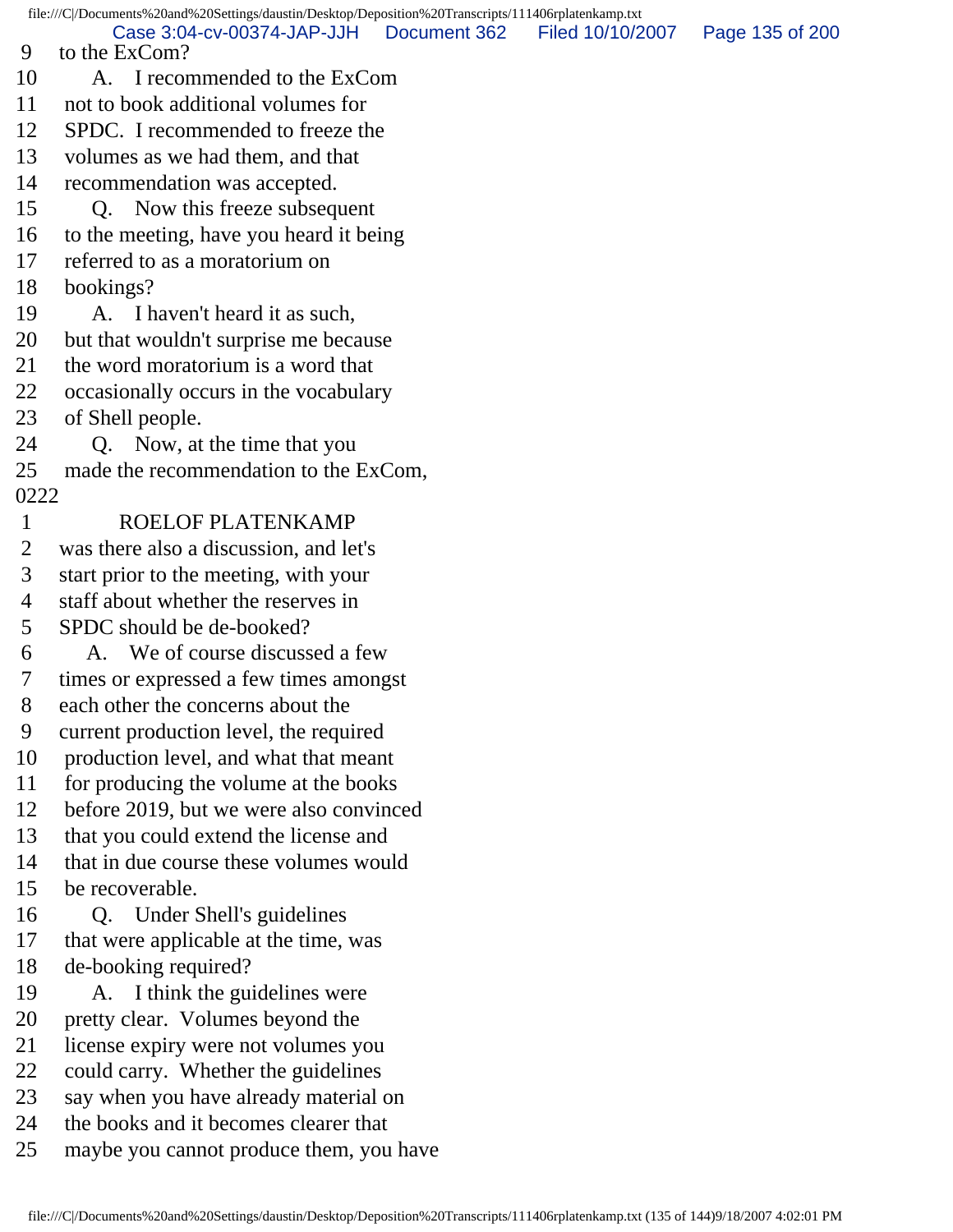|                | file:///C /Documents%20and%20Settings/daustin/Desktop/Deposition%20Transcripts/111406rplatenkamp.txt |              |                  |                 |
|----------------|------------------------------------------------------------------------------------------------------|--------------|------------------|-----------------|
| 0223           | Case 3:04-cv-00374-JAP-JJH                                                                           | Document 362 | Filed 10/10/2007 | Page 136 of 200 |
| $\mathbf{1}$   | ROELOF PLATENKAMP                                                                                    |              |                  |                 |
| $\overline{2}$ | to make an immediate de-booking, that's                                                              |              |                  |                 |
| 3              | not in the guidelines. 2019 is still a                                                               |              |                  |                 |
| 4              | long way off.                                                                                        |              |                  |                 |
| 5              | Q. Do you recall what the                                                                            |              |                  |                 |
| 6              | position of Mr. Aalbers was with regard                                                              |              |                  |                 |
| 7              | to whether a de-booking was a course of                                                              |              |                  |                 |
| 8              | action that should be considered?                                                                    |              |                  |                 |
| 9              | A. As I just mentioned, we had                                                                       |              |                  |                 |
| 10             | a discussion at some stage. We                                                                       |              |                  |                 |
| 11             | expressed concerns. I don't remember a                                                               |              |                  |                 |
| 12             | formal position. The only formal                                                                     |              |                  |                 |
| 13             | position we took is the position that's                                                              |              |                  |                 |
| 14             | in the note. Let's not compound an                                                                   |              |                  |                 |
| 15             | issue. This is clearly something that                                                                |              |                  |                 |
| 16             | we need to monitor carefully, but we                                                                 |              |                  |                 |
| 17             | did not make, I repeat that, a                                                                       |              |                  |                 |
| 18             | recommendation to de-book.                                                                           |              |                  |                 |
| 19             | Was there a discussion with<br>Q.                                                                    |              |                  |                 |
| 20             | Mr. Aalbers that if the production did                                                               |              |                  |                 |
| 21             | not increase over a certain period of                                                                |              |                  |                 |
| 22             | time that a de-booking would be                                                                      |              |                  |                 |
| 23             | justifiable?                                                                                         |              |                  |                 |
| 24             | MS. ASHTON: Objection.                                                                               |              |                  |                 |
| 25             | There are two assumptions.<br>A.                                                                     |              |                  |                 |
| 0224           |                                                                                                      |              |                  |                 |
| $\mathbf{1}$   | ROELOF PLATENKAMP                                                                                    |              |                  |                 |
| $\overline{2}$ | One is production does not increase,                                                                 |              |                  |                 |
| 3              | and the second is there will be no                                                                   |              |                  |                 |
| 4              | extension of the license. If                                                                         |              |                  |                 |
| 5              | production does not agree -- does not                                                                |              |                  |                 |
| 6              | increase, but you extend the license in                                                              |              |                  |                 |
| 7              | the next couple of years, there is no                                                                |              |                  |                 |
| 8              | reason to de-book. The expectation was                                                               |              |                  |                 |
| 9              | that we needed to monitor this, we                                                                   |              |                  |                 |
| 10             | needed to take steps to make sure that                                                               |              |                  |                 |
| 11             | timely we could extend the license                                                                   |              |                  |                 |
| 12             | period. But we did not see any reason                                                                |              |                  |                 |
| 13             | to say now we have to de-book.                                                                       |              |                  |                 |
| 14             | License periods come up                                                                              |              |                  |                 |
| 15             | every so often everywhere. There are                                                                 |              |                  |                 |
| 16             | very few countries that I know where                                                                 |              |                  |                 |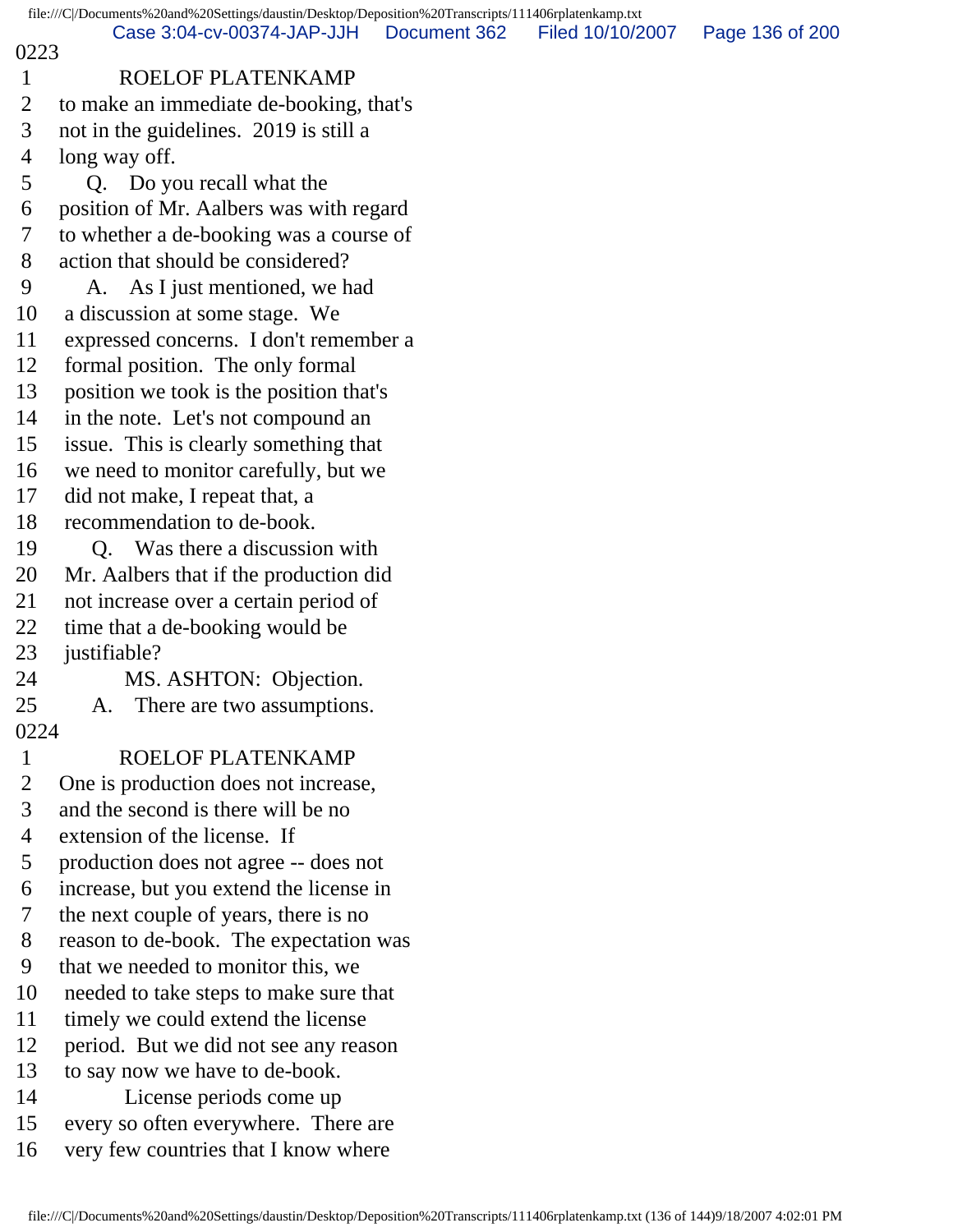file:///C|/Documents%20and%20Settings/daustin/Desktop/Deposition%20Transcripts/111406rplatenkamp.txt 17 you have a license for eternity. The 18 exception being the Netherlands where 19 I'm from, we have an interminate -- or 20 whatever the word is, everlasting 21 license in the Groningen Field. 22 Q. With regard to the issues 23 concerning license expiry and 24 production, do you recall having 25 discussions with Mr. Barendregt? 0225 1 ROELOF PLATENKAMP 2 A. No. The only discussion 3 that I remember having with Mr. 4 Barendregt is at the Christmas lunch 5 1999. I don't remember a formal 6 discussion with Anton. Again, 7 discussions were held with Remco. 8 Q. At the time you made the 9 recommendation to the ExCom, was there 10 any reaction by any of the members to 11 the recommendation? 12 A. Not to book additional 13 volume? 14 Q. Yes. 15 A. My recollection is that the 16 prudency of not booking additional 17 volumes was recognized. 18 Q. Do you recall any member in 19 particular speaking on the subject? 20 A. No. No. 21 Q. Do you recall if Phil Watts 22 had said anything on the issue? 23 A. No, I honestly don't 24 remember. That's in that period where 25 I was a little bit in this automatic 0226 1 ROELOF PLATENKAMP 2 mode, and no. 3 Q. Did Mr. Ratcliffe support 4 your recommendation to implement a 5 freeze on additional bookings? 6 A. I think you have to ask Mr. 7 Ratcliffe. It never came up. I mean I Case 3:04-cv-00374-JAP-JJH Document 362 Filed 10/10/2007 Page 137 of 200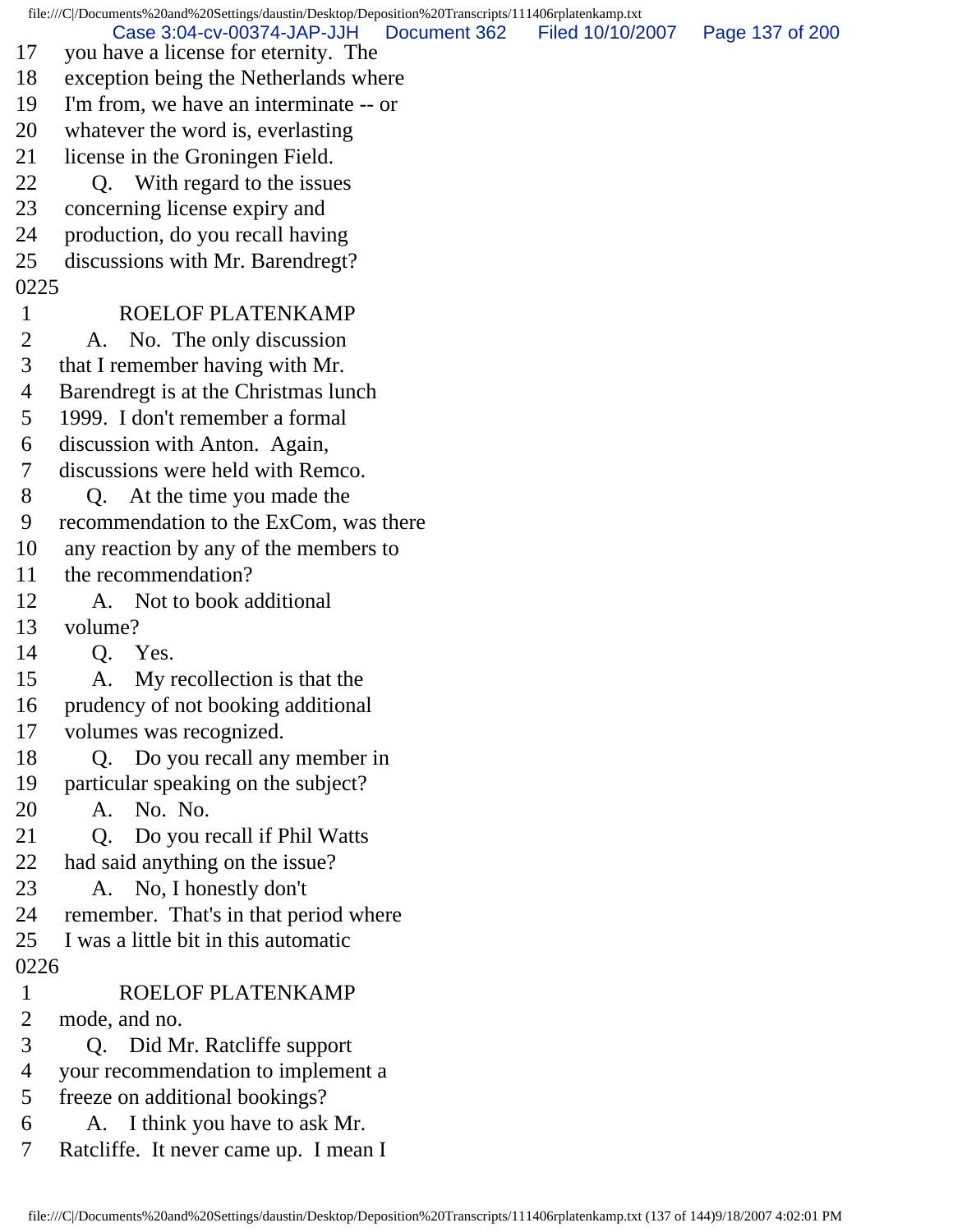file:///C|/Documents%20and%20Settings/daustin/Desktop/Deposition%20Transcripts/111406rplatenkamp.txt

Case 3:04-cv-00374-JAP-JJH Document 362 Filed 10/10/2007 Page 138 of 200

- 8 talked to Ratcliffe half a year later. 9 This issue never came up with him.
- 10 Q. Okay. Did you have any
- 11 discussions with Shell's external
- 12 auditors about your recommendation to
- 13 freeze additional bookings?
- 14 A. No, I did not.
- 15 MR. HABER: Let's mark this
- 16 as an exhibit.
- 17 (Platenkamp Exhibit 4
- 18 for identification, Bates stamped RJW
- 19 00830060 through RJW 00830078.)
- 20 MR. HABER: For the record,
- 21 we've just marked as Platenkamp Exhibit
- 22 4 a multipage document. The first page
- 23 of the document is an email from Remco
- 24 Aalbers to Frits Eulderink with a cc to
- 25 Aidan McKay and Mr. Platenkamp. It's 0227
- 

## 1 ROELOF PLATENKAMP

- 2 dated December 21, 1999, and then
- 3 behind the document are a bunch of
- 4 PowerPoint slides. The Bates range is
- 5 RJW 00830060 through RJW 00830078.
- 6 Q. Mr. Platenkamp, have you
- 7 seen this document before?
- 8 A. Yes, I've seen this document 9 before.
- 10 Q. Have you seen the slides
- 11 that appear after the email?
- 12 A. Yes.
- 13 Q. Do you know who prepared the
- 14 slides?
- 15 A. Remco Aalbers did.
- 16 Q. Do you recall discussing any
- 17 of the slides with him at or about the
- 18 time they were prepared?
- 19 A. Yes, I did. I don't recall
- 20 discussing every individual slide, but
- 21 I certainly remember discussing a
- 22 number of slides.
- 23 Q. Is there any slide here that
- 24 you do recall discussing?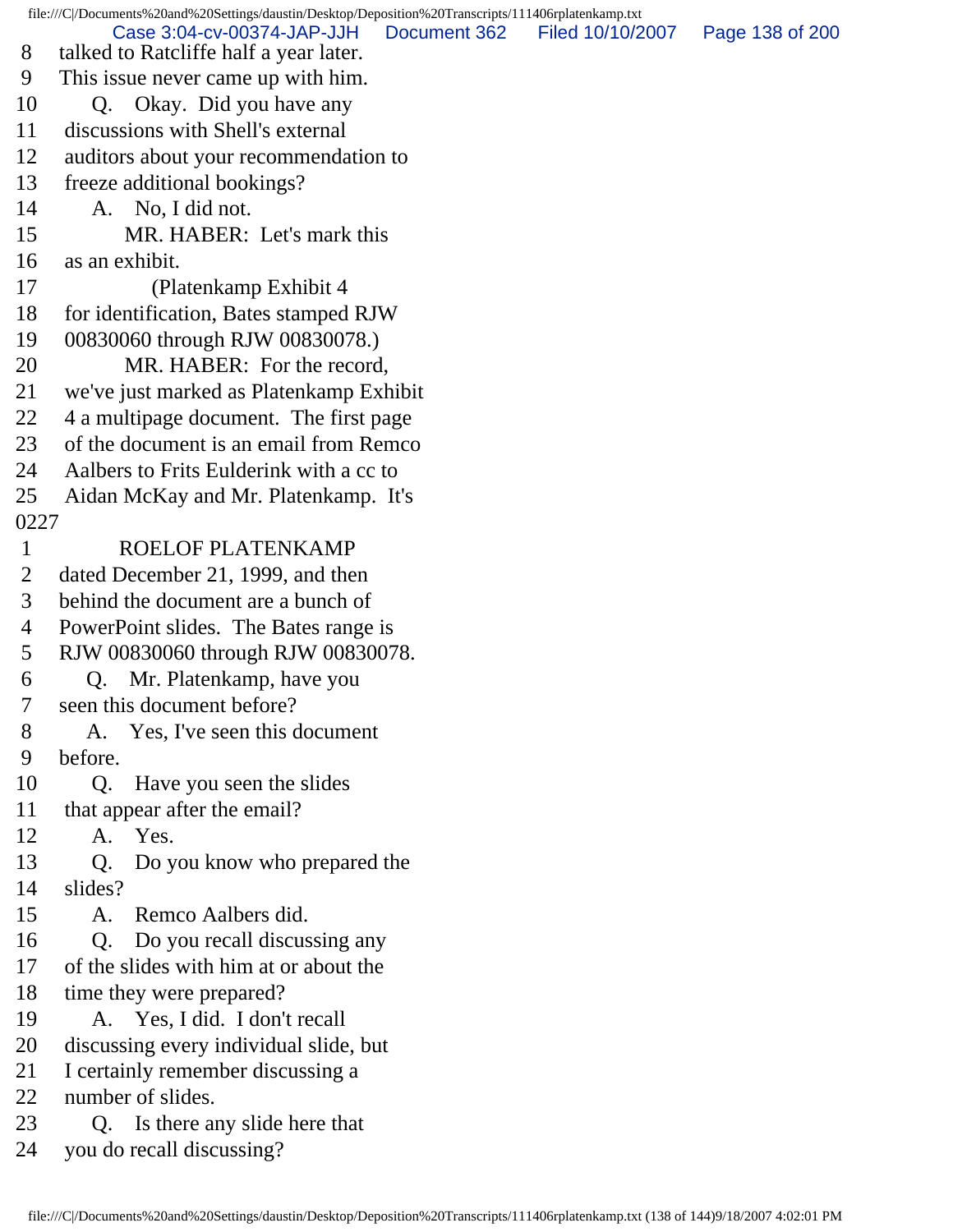|                | file:///C /Documents%20and%20Settings/daustin/Desktop/Deposition%20Transcripts/111406rplatenkamp.txt |              |                  |                 |
|----------------|------------------------------------------------------------------------------------------------------|--------------|------------------|-----------------|
| 25             | Case 3:04-cv-00374-JAP-JJH<br>A. Well, in particular, the                                            | Document 362 | Filed 10/10/2007 | Page 139 of 200 |
| 0228           |                                                                                                      |              |                  |                 |
| $\mathbf{1}$   | ROELOF PLATENKAMP                                                                                    |              |                  |                 |
| $\overline{2}$ | last slide is a slide that we discussed                                                              |              |                  |                 |
| 3              | at various times.                                                                                    |              |                  |                 |
| 4              | And what is -- and this is<br>Q.                                                                     |              |                  |                 |
| 5              | on the page that ends 78?                                                                            |              |                  |                 |
| 6              | Indeed.<br>A.                                                                                        |              |                  |                 |
| 7              | What does this slide show?<br>Q.                                                                     |              |                  |                 |
| 8              | This slide shows on the<br>A.                                                                        |              |                  |                 |
| 9              | vertical access the Shell share of the                                                               |              |                  |                 |
| 10             | total production of SPDC, and on the                                                                 |              |                  |                 |
| 11             | horizontal access it shows calendar                                                                  |              |                  |                 |
| 12             | years. There's a vertical line at the                                                                |              |                  |                 |
| 13             | year 2000. Everything to the left of                                                                 |              |                  |                 |
| 14             | that vertical line is historical. So                                                                 |              |                  |                 |
| 15             | that's labeled actual production which                                                               |              |                  |                 |
| 16             | is the dark black line with the black                                                                |              |                  |                 |
| 17             | diamonds. Superimposed on that line                                                                  |              |                  |                 |
| 18             | are the various business plan forecasts                                                              |              |                  |                 |
| 19             | that had been made in the period before                                                              |              |                  |                 |
| 20             | the year 2000.                                                                                       |              |                  |                 |
| 21             | Unfortunately, the slide                                                                             |              |                  |                 |
| 22             | that I have here is not in color, so                                                                 |              |                  |                 |
| 23             | not everything is pretty clear, but                                                                  |              |                  |                 |
| 24             | nevertheless I think it can be seen                                                                  |              |                  |                 |
| 25             | that all of the business planning                                                                    |              |                  |                 |
| 0229           |                                                                                                      |              |                  |                 |
| $\mathbf{1}$   | ROELOF PLATENKAMP                                                                                    |              |                  |                 |
| $\overline{2}$ | forecasts since 1990, with the                                                                       |              |                  |                 |
| 3              | exception maybe of what happened in                                                                  |              |                  |                 |
| 4              | 1991 and 1992, fell short of the mark.                                                               |              |                  |                 |
| 5              | Then if you turn to the                                                                              |              |                  |                 |
| 6              | right you look into the future if you                                                                |              |                  |                 |
| $\tau$         | measure the time from the year 2000                                                                  |              |                  |                 |
| 8              | onwards.                                                                                             |              |                  |                 |
| 9              | There are a number of                                                                                |              |                  |                 |
| 10             | important elements on this slide. If                                                                 |              |                  |                 |
| 11             | the production were never to increase                                                                |              |                  |                 |
| 12             | beyond the level of the end of 1999,                                                                 |              |                  |                 |
| 13             | the total amount of reserves will be                                                                 |              |                  |                 |
| 14             | limited to I believe 238, and the                                                                    |              |                  |                 |
| 15             | production level will be 700,000                                                                     |              |                  |                 |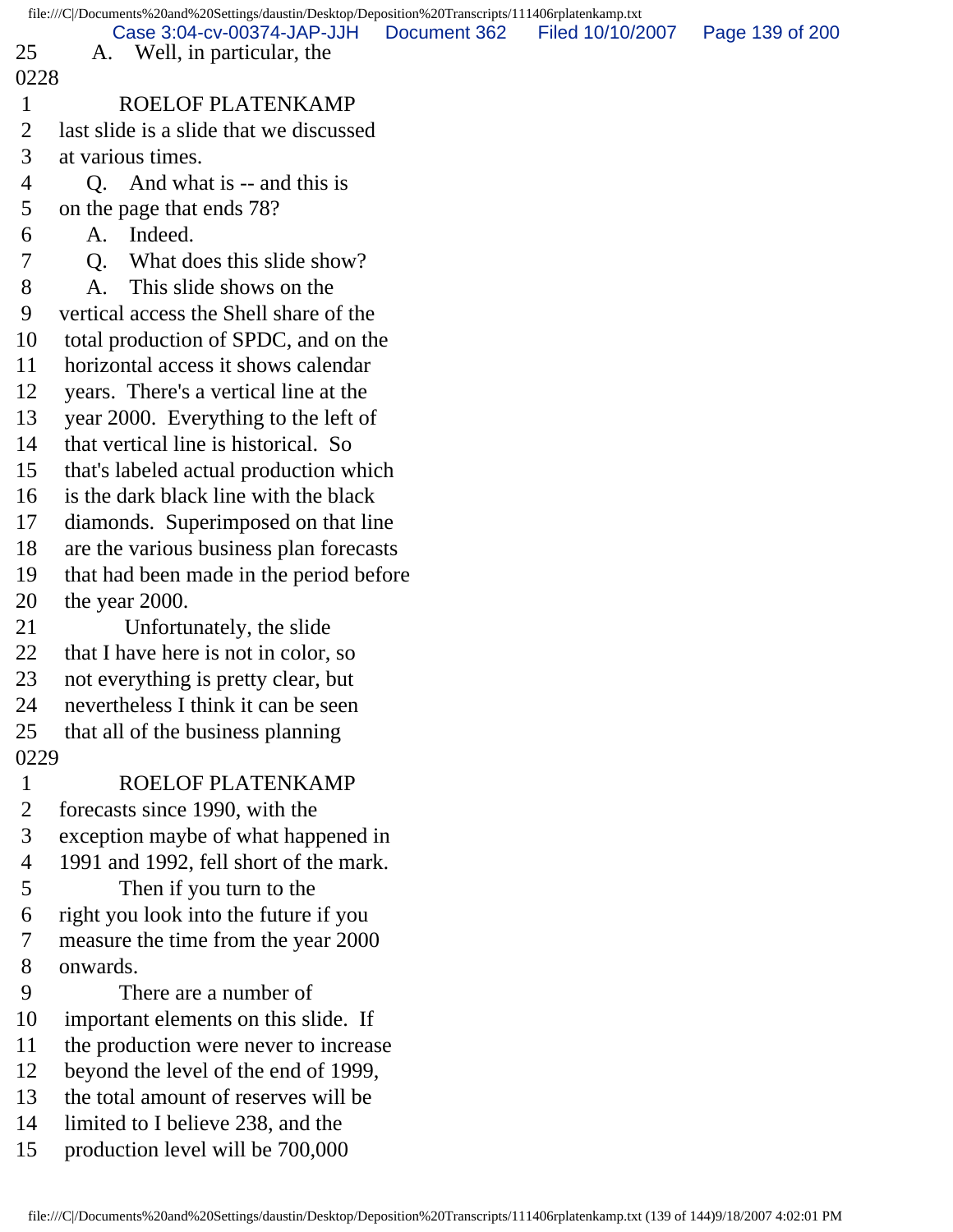file:///C|/Documents%20and%20Settings/daustin/Desktop/Deposition%20Transcripts/111406rplatenkamp.txt 16 barrels per day for SPDC in total and 17 about 200,000 barrels per day Shell's 18 share. 19 There are a number of 20 tranches going up to a thousand, or a 21 million barrels per day, 1.2 million, 22 1.4, 1.6 million barrels per day as 23 possible scenarios for SPDC in its 24 totality. And every tranche, if you 25 can achieve that, will add the 0230 1 ROELOF PLATENKAMP 2 possibility to produce a larger share 3 in terms of volumes. 4 So taking, or achieving the 5 one million barrels per day would add 6 86 million, the 1.2 million barrels per 7 day would add 49 and at 42, 35 and so 8 on. 9 It also shows a production 10 forecast that goes up to the Shell 11 share of 750,000 barrels per day and 12 that was a production forecast 13 delivered by SPDC. And that production 14 forecast was regarded as absolutely 15 unattainable. 16 So this is a -- this is a 17 picture that very clearly demonstrates 18 that looking forward from the year 19 2000, looking backwards, we had to 20 think carefully about what to do with 21 the SPDC volumes and activity levels to 22 make those volumes reality. 23 Q. The portion on the right of 24 the line, the shaded area says 35 25 million cubic meters shallow offshore? 0231 1 ROELOF PLATENKAMP 2 A. Yes. 3 Q. What does that represent? 4 A. That represents a volume of 5 39 million shallow offshore volumes, so 6 volumes where you have to install Case 3:04-cv-00374-JAP-JJH Document 362 Filed 10/10/2007 Page 140 of 200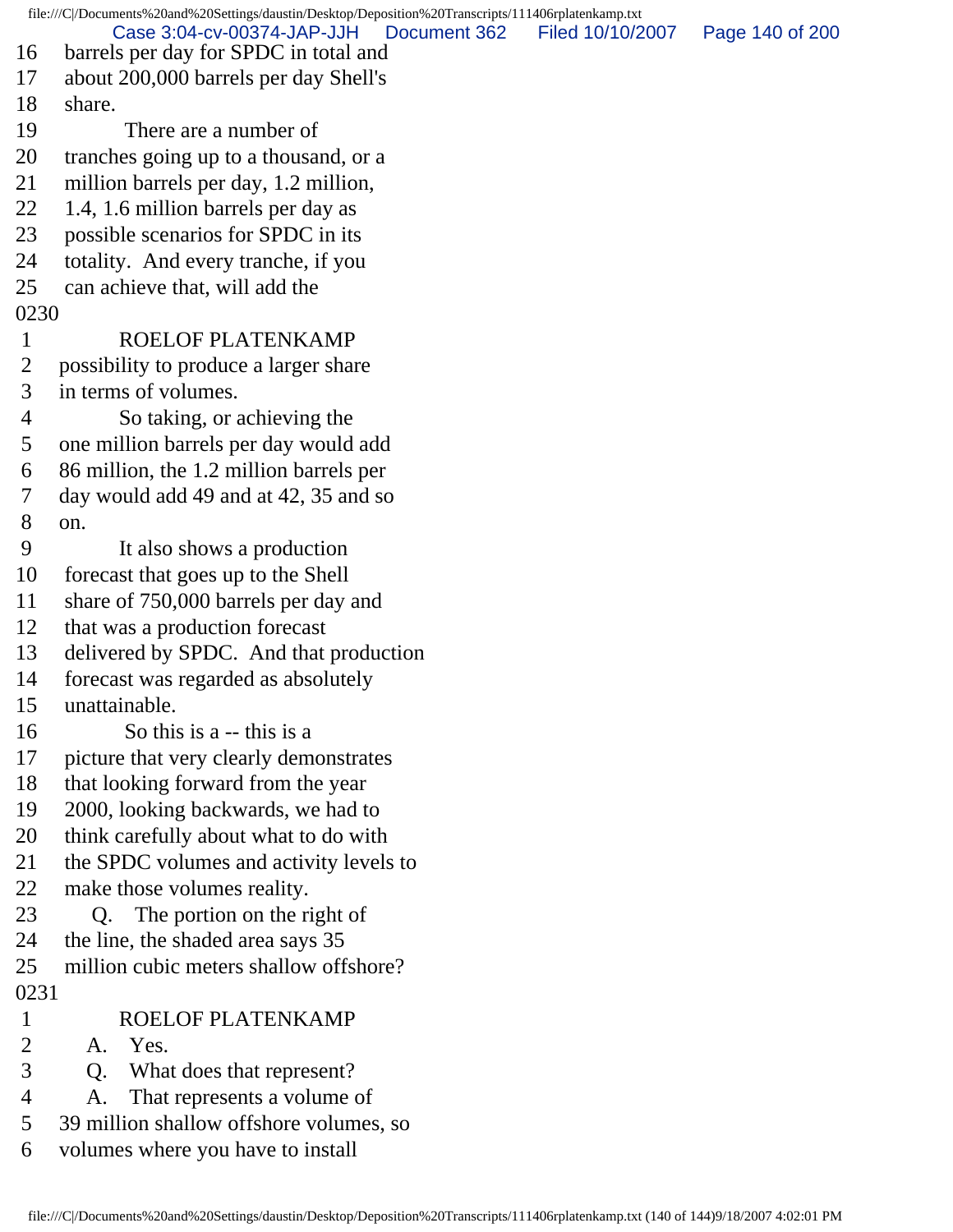file:///C|/Documents%20and%20Settings/daustin/Desktop/Deposition%20Transcripts/111406rplatenkamp.txt 7 production facilities offshore, but in 8 so-called shallow bed of the offshore. 9 So it's not Nigeria deepwater, but it's 10 shallow offshore. 11 O. Were there facilities in 12 place at the time? And by that I mean 13 the production facilities. 14 A. It's getting late, and I 15 must admit at this moment in time I 16 don't precisely remember whether that 17 development had been completed already 18 or not. 19 MR. FERRARA: Well, look, it 20 is nearly 4:45, I can tell the witness 21 is stalled on this point. Perhaps this 22 is a good opportunity for us to break, 23 he can reflect on that question over 24 the course of the evening and we can 25 commence tomorrow morning with the 0232 1 ROELOF PLATENKAMP 2 examination. I think when you travel 3 on multiple time zones you need to take 4 a little more of a rest to be fresh on 5 these complicated issues. So perhaps 6 with your concurrence we can adjourn 7 this now until tomorrow morning. 8 THE WITNESS: Yes, I would 9 -- yes, I would commit the act of 10 guessing because my -- my internal data 11 bank is currently empty. 12 MR. HABER: I have no 13 problem starting up again tomorrow 14 morning at 10. 15 THE WITNESS: I'm sorry, 16 it's empty. 17 MR. HABER: That's okay. 18 19 (Continued on following page.) 20 21 22 Case 3:04-cv-00374-JAP-JJH Document 362 Filed 10/10/2007 Page 141 of 200

23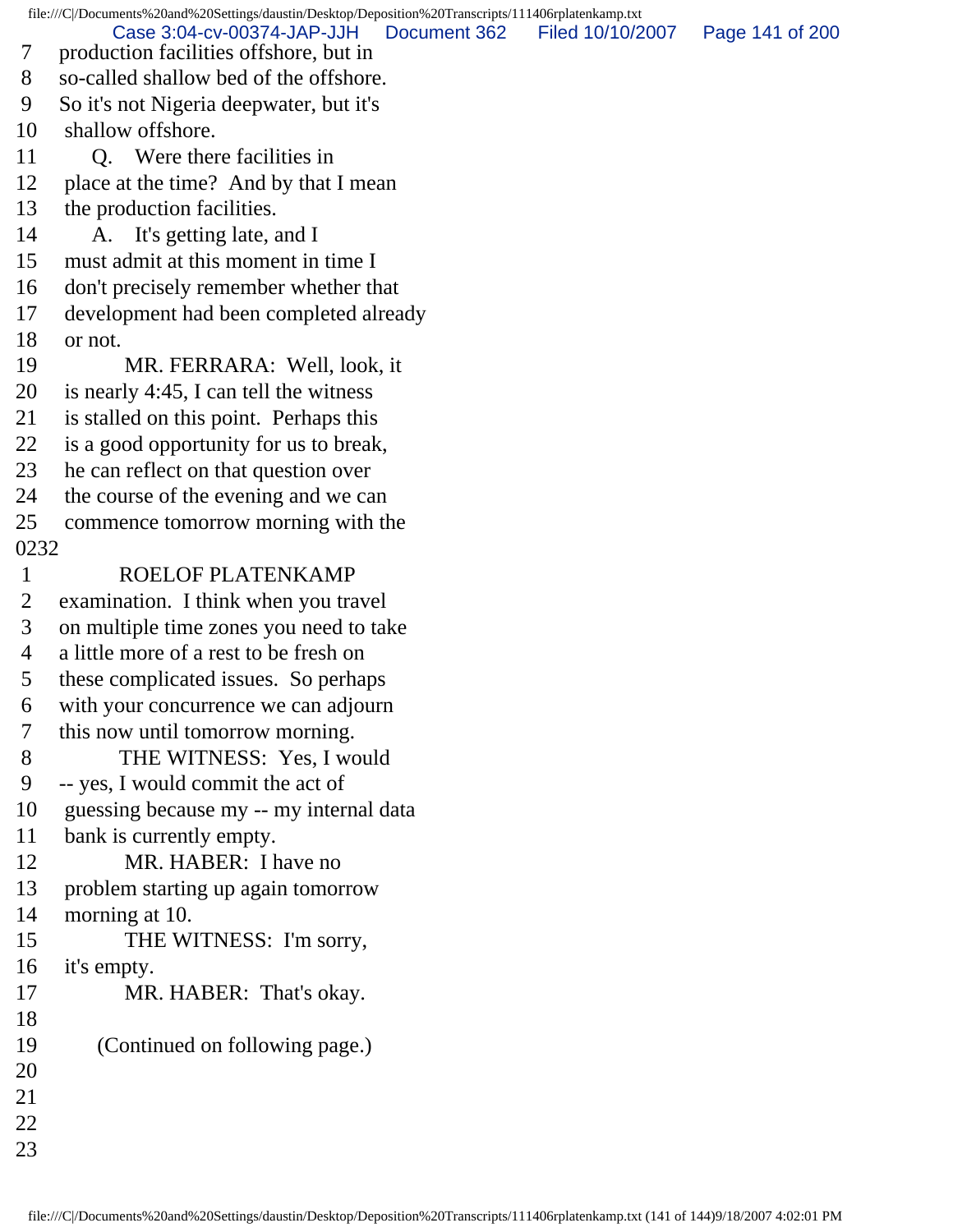|                     | file:///C /Documents%20and%20Settings/daustin/Desktop/Deposition%20Transcripts/111406rplatenkamp.txt                                                                                                                                                                                                                                                                                                                                           |                  |                 |
|---------------------|------------------------------------------------------------------------------------------------------------------------------------------------------------------------------------------------------------------------------------------------------------------------------------------------------------------------------------------------------------------------------------------------------------------------------------------------|------------------|-----------------|
| 24                  | Case 3:04-cv-00374-JAP-JJH Document 362                                                                                                                                                                                                                                                                                                                                                                                                        | Filed 10/10/2007 | Page 142 of 200 |
| 25                  |                                                                                                                                                                                                                                                                                                                                                                                                                                                |                  |                 |
| 0233                |                                                                                                                                                                                                                                                                                                                                                                                                                                                |                  |                 |
| $\mathbf{1}$        | ROELOF PLATENKAMP                                                                                                                                                                                                                                                                                                                                                                                                                              |                  |                 |
| $\overline{2}$      | THE VIDEO OPERATOR: We'll                                                                                                                                                                                                                                                                                                                                                                                                                      |                  |                 |
| 3                   | go off the record. It's 4:47 and this                                                                                                                                                                                                                                                                                                                                                                                                          |                  |                 |
| $\overline{4}$      | is the end of tape number 3.                                                                                                                                                                                                                                                                                                                                                                                                                   |                  |                 |
| 5                   | (Time noted: $4:47$ p.m.)                                                                                                                                                                                                                                                                                                                                                                                                                      |                  |                 |
| 6                   |                                                                                                                                                                                                                                                                                                                                                                                                                                                |                  |                 |
| $\tau$              |                                                                                                                                                                                                                                                                                                                                                                                                                                                |                  |                 |
| 8                   |                                                                                                                                                                                                                                                                                                                                                                                                                                                |                  |                 |
| 9                   | ROELOF PLATENKAMP                                                                                                                                                                                                                                                                                                                                                                                                                              |                  |                 |
| 10                  |                                                                                                                                                                                                                                                                                                                                                                                                                                                |                  |                 |
| 11                  | Subscribed and sworn to before me                                                                                                                                                                                                                                                                                                                                                                                                              |                  |                 |
| 12                  | this $\_\_\_\$ day of $\_\_\_\_\$ , 2006.                                                                                                                                                                                                                                                                                                                                                                                                      |                  |                 |
| 13                  |                                                                                                                                                                                                                                                                                                                                                                                                                                                |                  |                 |
| 14                  |                                                                                                                                                                                                                                                                                                                                                                                                                                                |                  |                 |
| 15                  | <b>NOTARY PUBLIC</b>                                                                                                                                                                                                                                                                                                                                                                                                                           |                  |                 |
| 16                  |                                                                                                                                                                                                                                                                                                                                                                                                                                                |                  |                 |
| 17                  |                                                                                                                                                                                                                                                                                                                                                                                                                                                |                  |                 |
| 18                  |                                                                                                                                                                                                                                                                                                                                                                                                                                                |                  |                 |
| 19                  |                                                                                                                                                                                                                                                                                                                                                                                                                                                |                  |                 |
| 20                  |                                                                                                                                                                                                                                                                                                                                                                                                                                                |                  |                 |
| 21                  |                                                                                                                                                                                                                                                                                                                                                                                                                                                |                  |                 |
| 22                  |                                                                                                                                                                                                                                                                                                                                                                                                                                                |                  |                 |
| 23                  |                                                                                                                                                                                                                                                                                                                                                                                                                                                |                  |                 |
| 24                  |                                                                                                                                                                                                                                                                                                                                                                                                                                                |                  |                 |
| 25                  |                                                                                                                                                                                                                                                                                                                                                                                                                                                |                  |                 |
| 0234                |                                                                                                                                                                                                                                                                                                                                                                                                                                                |                  |                 |
| $\mathbf{1}$        |                                                                                                                                                                                                                                                                                                                                                                                                                                                |                  |                 |
| $\overline{2}$<br>3 | STATE OF NEW YORK ) Pg_of_Pgs                                                                                                                                                                                                                                                                                                                                                                                                                  |                  |                 |
|                     | SS:<br>4 COUNTY OF NEW YORK                                                                                                                                                                                                                                                                                                                                                                                                                    |                  |                 |
|                     | 5 I wish to make the following changes,                                                                                                                                                                                                                                                                                                                                                                                                        |                  |                 |
|                     | 6 for the following reasons:                                                                                                                                                                                                                                                                                                                                                                                                                   |                  |                 |
|                     | 7 PAGE LINE                                                                                                                                                                                                                                                                                                                                                                                                                                    |                  |                 |
| 8                   | $\begin{tabular}{c} \begin{tabular}{c} \textbf{---} \\ \textbf{---} \end{tabular} \end{tabular} \begin{tabular}{p{\textbf{.} \textbf{.} \textbf{.} \textbf{.} \textbf{.} \textbf{.} \textbf{.} \textbf{.} \textbf{.} \textbf{.} \textbf{.} \textbf{.} \textbf{.} \textbf{.} \textbf{.} \textbf{.} \textbf{.} \textbf{.} \textbf{.} \textbf{.} \textbf{.} \textbf{.} \textbf{.} \textbf{.} \textbf{.} \textbf{.} \textbf{.} \textbf{.} \textbf$ |                  |                 |
| 9                   |                                                                                                                                                                                                                                                                                                                                                                                                                                                |                  |                 |
|                     |                                                                                                                                                                                                                                                                                                                                                                                                                                                |                  |                 |
| 11                  |                                                                                                                                                                                                                                                                                                                                                                                                                                                |                  |                 |
|                     |                                                                                                                                                                                                                                                                                                                                                                                                                                                |                  |                 |
| 13                  | REASON:                                                                                                                                                                                                                                                                                                                                                                                                                                        |                  |                 |
|                     |                                                                                                                                                                                                                                                                                                                                                                                                                                                |                  |                 |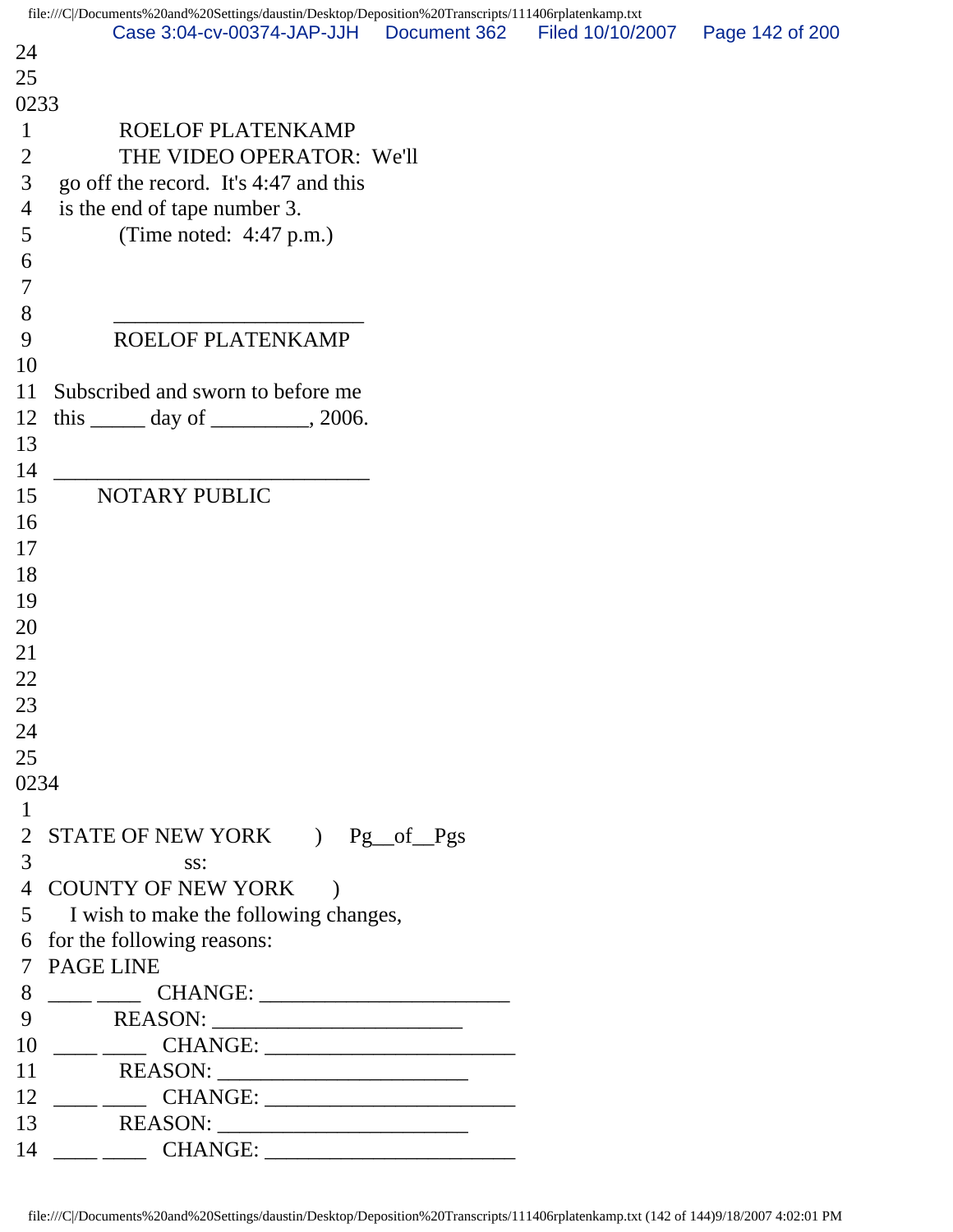15 REASON: 16 \_\_\_\_ \_\_\_\_ CHANGE: \_\_\_\_\_\_\_\_\_\_\_\_\_\_\_\_\_\_\_\_\_\_\_ 17 REASON: \_\_\_\_\_\_\_\_\_\_\_\_\_\_\_\_\_\_\_\_\_\_\_ 18 \_\_\_\_ \_\_\_\_ CHANGE: \_\_\_\_\_\_\_\_\_\_\_\_\_\_\_\_\_\_\_\_\_\_\_ 19 REASON: \_\_\_\_\_\_\_\_\_\_\_\_\_\_\_\_\_\_\_\_\_\_\_ 20 \_\_\_\_ \_\_\_\_ CHANGE: \_\_\_\_\_\_\_\_\_\_\_\_\_\_\_\_\_\_\_\_\_\_\_ 21 REASON: \_\_\_\_\_\_\_\_\_\_\_\_\_\_\_\_\_\_\_\_\_\_\_ 22 \_\_\_\_ \_\_\_\_ CHANGE: \_\_\_\_\_\_\_\_\_\_\_\_\_\_\_\_\_\_\_\_\_\_\_ 23 REASON: \_\_\_\_\_\_\_\_\_\_\_\_\_\_\_\_\_\_\_\_\_\_\_ 24 \_\_\_\_ \_\_\_\_ CHANGE: \_\_\_\_\_\_\_\_\_\_\_\_\_\_\_\_\_\_\_\_\_\_\_ 25 REASON: \_\_\_\_\_\_\_\_\_\_\_\_\_\_\_\_\_\_\_\_\_ 0235 1 2 CERTIFICATE 3 STATE OF NEW YORK ) : ss. 4 COUNTY OF NEW YORK ) 5 I, GAIL F. SCHORR, a Certified 6 Shorthand Reporter, Certified Realtime 7 Reporter and Notary Public within and for 8 the State of New York, do hereby certify: 9 That ROELOF PLATENKAMP, the 10 witness whose deposition is hereinbefore set 11 forth, was duly sworn by me and that such 12 deposition is a true record of the testimony 13 given by the witness. 14 I further certify that I am not 15 related to any of the parties to this action 16 by blood or marriage, and that I am in no 17 way interested in the outcome of this 18 matter. 19 IN WITNESS WHEREOF, I have 20 hereunto set my hand this \_\_\_\_ day of 21 \_\_\_\_\_\_\_\_\_\_\_, 2006. 22 23 24 \_\_\_\_\_\_\_\_\_\_\_\_\_\_\_\_\_\_\_\_\_\_\_\_\_\_ 25 GAIL F. SCHORR, C.S.R., C.R.R. 0236 1 EXHIBITS 2 3 DESCRIPTION PAGE LINE 4 (Platenkamp Exhibit 1 for 58 23 Case 3:04-cv-00374-JAP-JJH Document 362 Filed 10/10/2007 Page 143 of 200

file:///C|/Documents%20and%20Settings/daustin/Desktop/Deposition%20Transcripts/111406rplatenkamp.txt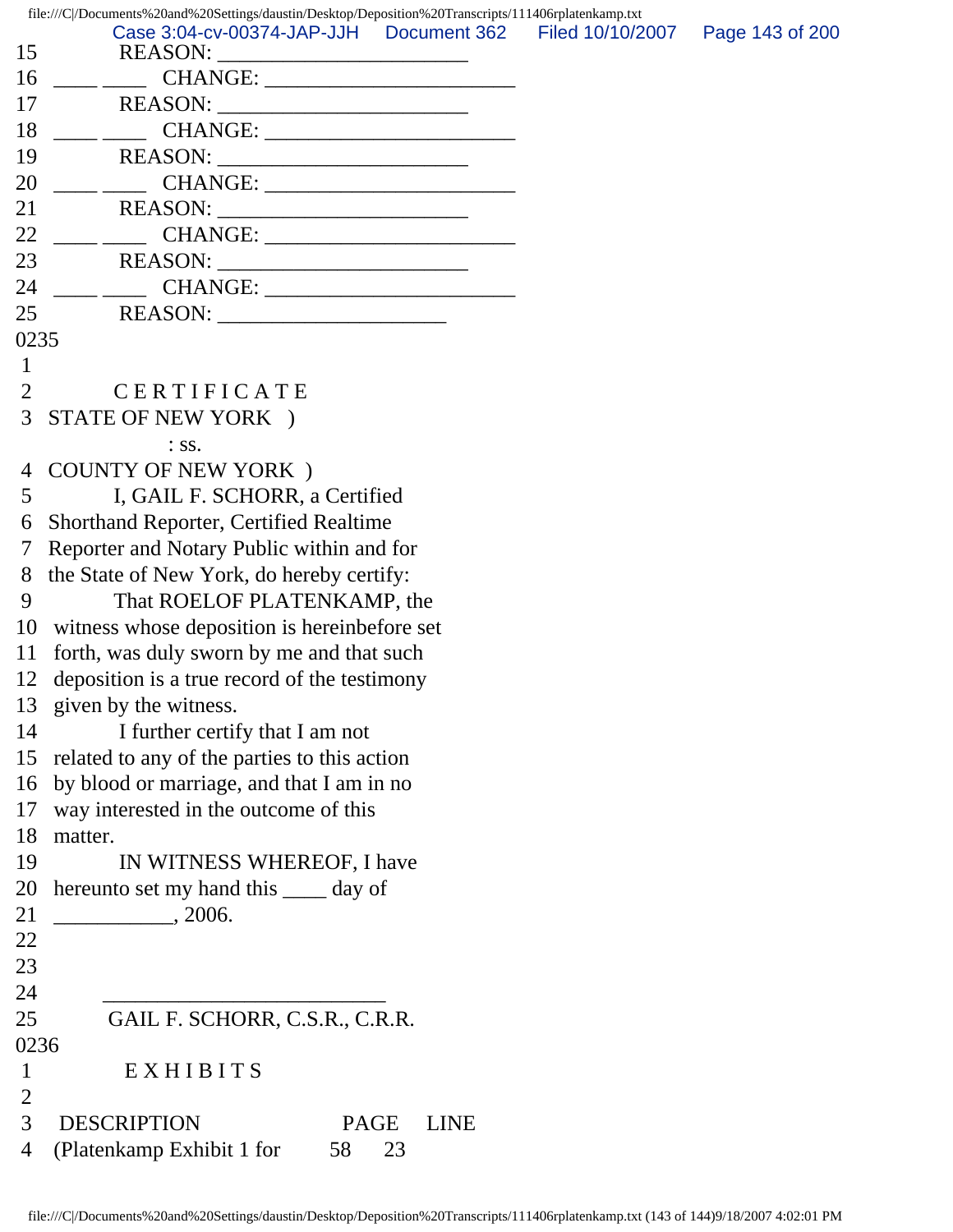file:///C|/Documents%20and%20Settings/daustin/Desktop/Deposition%20Transcripts/111406rplatenkamp.txt Case 3:04-cv-00374-JAP-JJH Document 362 Filed 10/10/2007 Page 144 of 200

- 5 identification, Bates
- 6 stamped V 00101964 through V
- 7 00101973 and OM 000113
- 8 through OM 000122.)
- 9 (Platenkamp Exhibit 2 for 119 9
- 10 identification, Bates
- 11 stamped V 00100428 through V
- 12 00100445 and GRA 000053
- 13 through GRA 000070.)
- 14 (Platenkamp Exhibit 3 for 119 13)
- 15 identification, Bates
- 16 stamped V 00022928 through V
- 17 00022946 and DB 03690
- 18 through DB 03708.)
- 19 (Platenkamp Exhibit 4 for 226 17
- 20 identification, Bates
- 21 stamped RJW 00830060 through
- 22 RJW 00830078.)
- 23
- 24
- 25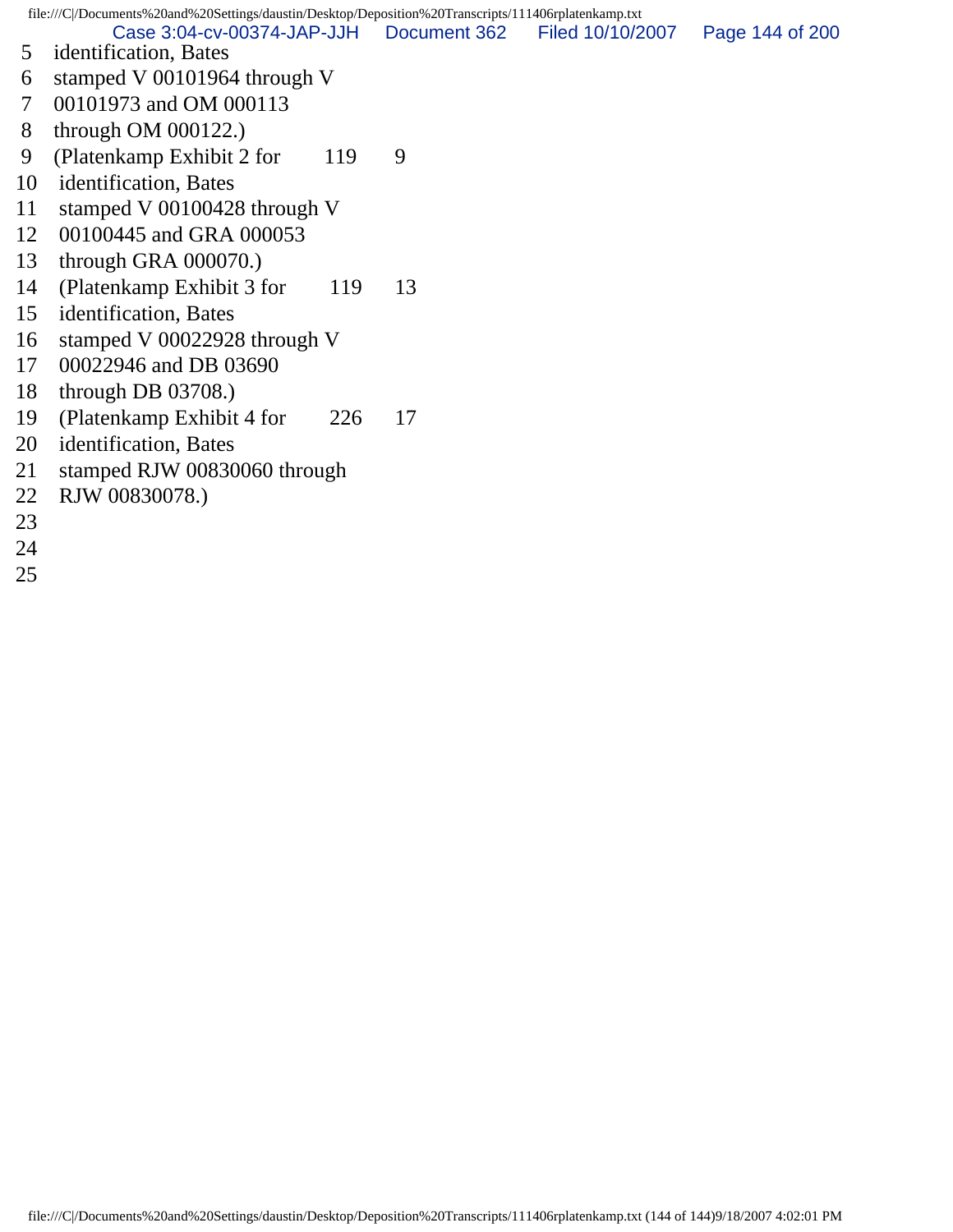| 0237           |                                                                      |  |  |  |
|----------------|----------------------------------------------------------------------|--|--|--|
| 1              |                                                                      |  |  |  |
| $\overline{2}$ | IN THE UNITED STATES DISTRICT COURT<br><b>DISTRICT OF NEW JERSEY</b> |  |  |  |
| 3              | Civ. No. 04-3749 (JAP)                                               |  |  |  |
|                | (Consolidated Cases)                                                 |  |  |  |
| 4              | Hon. Joel A. Pisano                                                  |  |  |  |
|                | ----------------------------X                                        |  |  |  |
| 5              | IN RE ROYAL DUTCH/SHELL TRANSPORT                                    |  |  |  |
|                | <b>SECURITIES LITIGATION</b>                                         |  |  |  |
| 6              |                                                                      |  |  |  |
| 7              |                                                                      |  |  |  |
|                | November 15, 2006                                                    |  |  |  |
| 8              |                                                                      |  |  |  |
|                | $10:07$ a.m.                                                         |  |  |  |
| 9              |                                                                      |  |  |  |
| 10             | Continued videotaped deposition of                                   |  |  |  |
| 11             | ROELOF PLATENKAMP, taken by the Lead                                 |  |  |  |
| 12             | Plaintiff and the Class, at the offices                              |  |  |  |
| 13             | of LeBoeuf, Lamb, Greene & MacRae LLP,                               |  |  |  |
| 14             | 125 West 55th Street, New York, New York,                            |  |  |  |
| 15             | before Gail F. Schorr, a Certified                                   |  |  |  |
| 16             | <b>Shorthand Reporter, Certified Realtime</b>                        |  |  |  |
| 17             | Reporter and Notary Public within and for                            |  |  |  |
| 18             | the State of New York.                                               |  |  |  |
| 19             |                                                                      |  |  |  |
| 20             |                                                                      |  |  |  |
| 21             |                                                                      |  |  |  |
| 22             |                                                                      |  |  |  |
| 23             |                                                                      |  |  |  |
| 24             |                                                                      |  |  |  |
| 25             |                                                                      |  |  |  |
| 0238           |                                                                      |  |  |  |
| 1              |                                                                      |  |  |  |
|                | 2 APPEARANCES:                                                       |  |  |  |
| 3              | BERNSTEIN, LIEBHARD & LIFSHITZ, LLP                                  |  |  |  |
|                | Attorneys for the Lead Plaintiff in the                              |  |  |  |
|                | 4 Class                                                              |  |  |  |
|                | 10 East 40th Street                                                  |  |  |  |
| 5              | New York, New York 10016                                             |  |  |  |
| 6              | JEFFREY M. HABER, ESQ.<br>BY:                                        |  |  |  |
|                | -and-                                                                |  |  |  |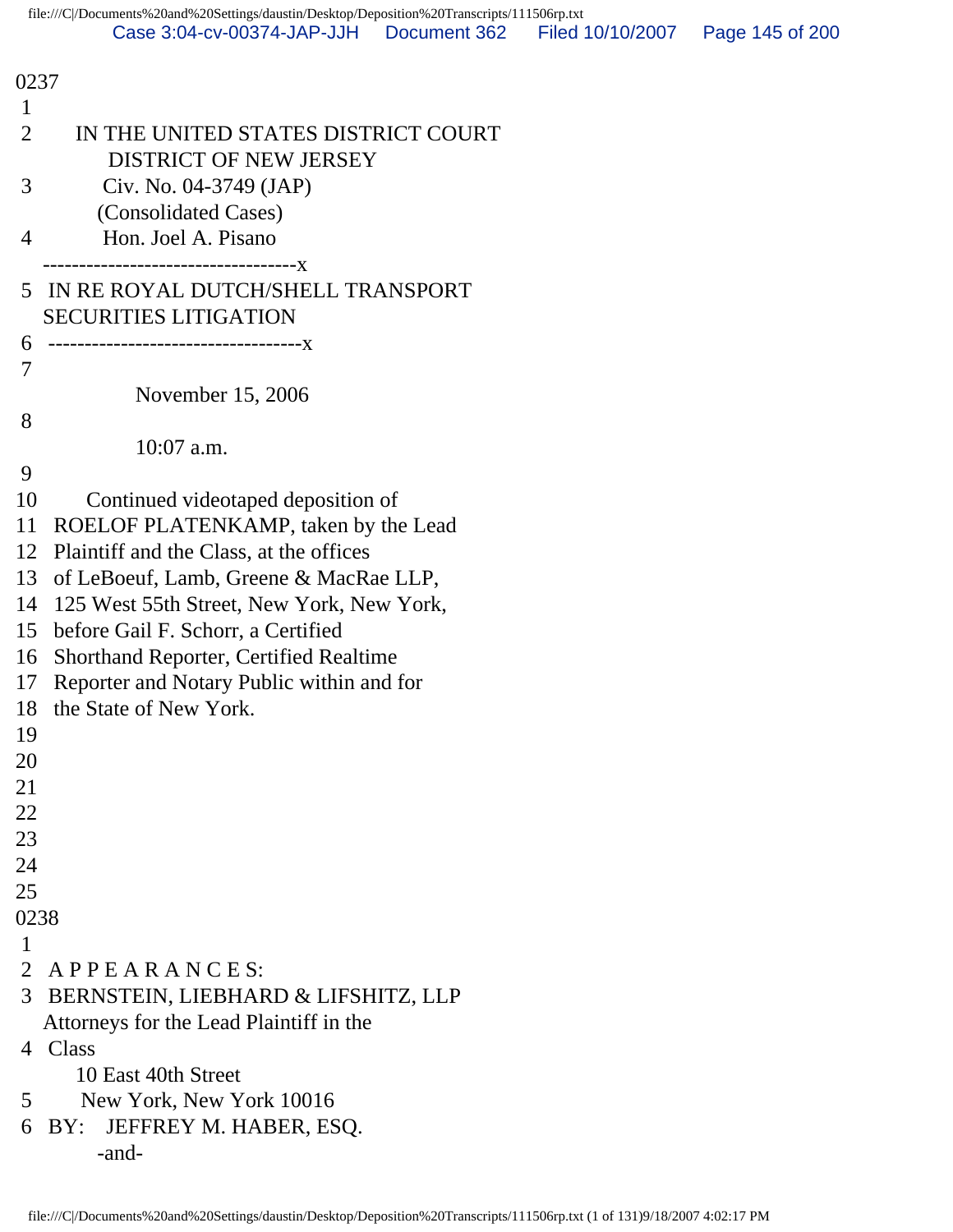```
file:///C|/Documents%20and%20Settings/daustin/Desktop/Deposition%20Transcripts/111506rp.txt
 7 DAVID J. WELCH, ESQ.
 8 
 9 LEBOEUF, LAMB, GREENE & MACRAE, LLP
   Attorneys for Royal Dutch/Shell
10 1875 Connecticut Avenue, Northwest
       Suite 1200
11 Washington, D.C. 20009
12 BY: ANN M. ASHTON, ESQ.
      RALPH C. FERRARA, ESQ.
13 -and-
       TANYA J. DMITRONOW, ESQ.
14 
         -AND-
15 
      EARL D. WEED, ESQ.
16 Senior Counsel
      Shell Oil, Inc.
17 910 Louisiana - 48th Floor
         Houston, Texas 77002
18 
19 
   HUGHES, HUBBARD & REED, LLP
20 Attorneys for Pricewaterhousecoopers LLP
       One Battery Park Plaza
21 New York, New York 10004-1482
22 BY: SAVVAS A. FOUKAS, ESQ.
23 
24 
25 
0239
 1 
 2 A P P E A R A N C E S (Continued):
 3 HOGAN & HARTSON, LLP
   Attorneys for KPMG Accountants N.V.
 4 875 Third Avenue
       New York, New York 10022
 5 
   BY: TRACEY A. TISKA, ESQ.
 6 
 7 
   FOLEY & LARDNER, LLP
 8 Attorneys for Judith Boynton
       777 East Wisconsin Avenue
         Case 3:04-cv-00374-JAP-JJH Document 362 Filed 10/10/2007 Page 146 of 200
```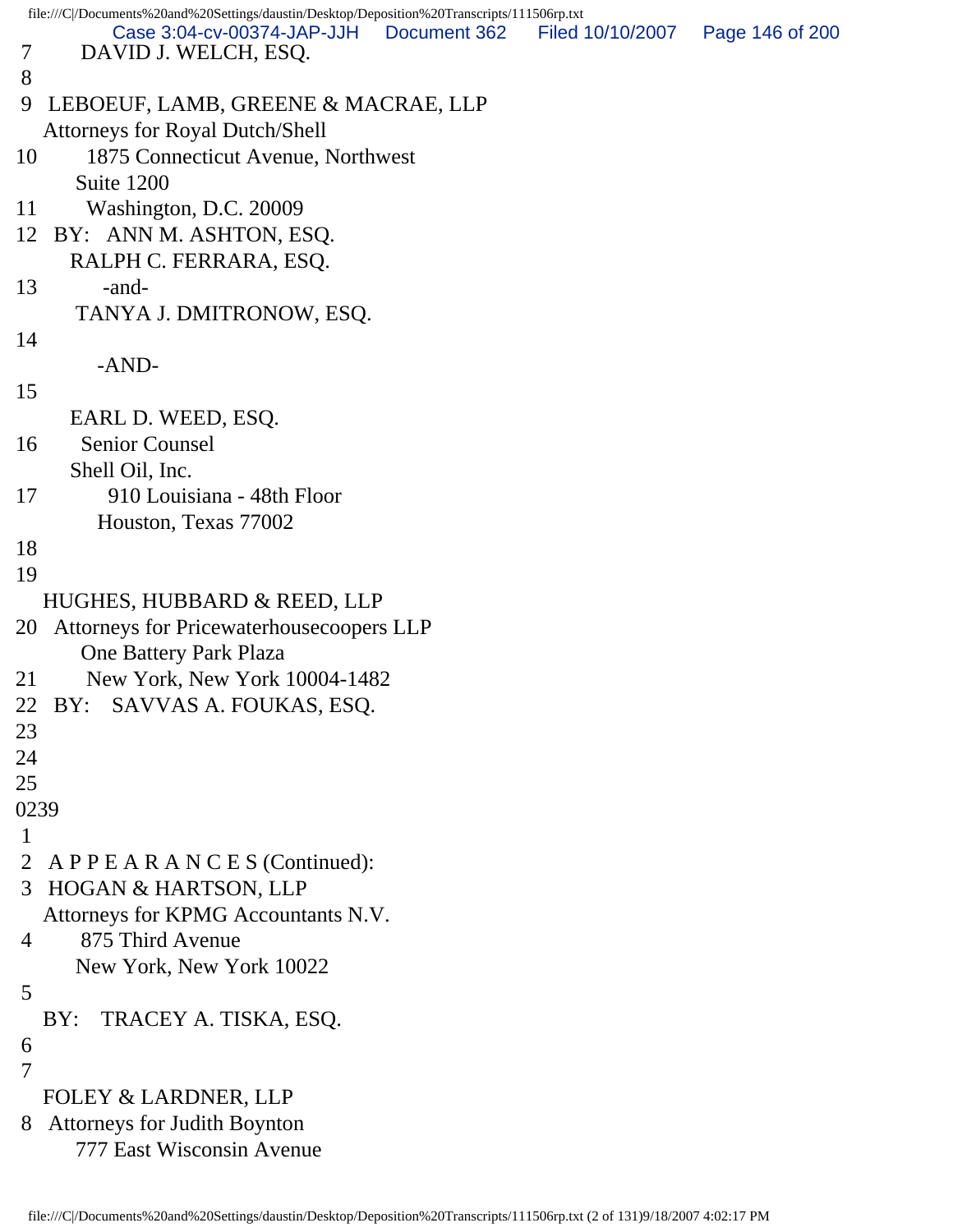```
file:///C|/Documents%20and%20Settings/daustin/Desktop/Deposition%20Transcripts/111506rp.txt
 9 Milwaukee, Wisconsin 53202-5306
10 BY: NANCY J. SENNETT, ESQ.
11 
12 MAYER, BROWN, ROWE & MAW, LLP
   Attorneys for Sir Philip Watts
13 1909 K Street, Northwest
      Washington, D.C. 20006-1101
14 
   BY: JOSEPH I. GOLDSTEIN, ESQ.
15 -and-
      ADRIAEN M. MORSE, JR., ESQ.
16 
17 ALSO PRESENT:
18 NICO MINERVA
   Grant & Eisenhofer
19 
   CHRISTINE MARTINEZ, Legal Assistant
20 Bernstein Liebhard & Lifshitz, LLP
21 DAVID PELOZA, Video Operator
   Action Legal Video, Inc.
22 
23 
24 
25 
0240
 1 
 2 THE VIDEO OPERATOR: Today's
 3 date's November 15th, 2006, the time is
 4 10:07. This is the continuation of the
 5 deposition of Mr. Platenkamp, and it's
 6 tape 4, volume 2. We're on the record.
 7 R O E L O F P L A T E N K A M P,
 8 resumed, having been previously duly
 9 sworn, was examined and testified
10 further as follows:
11 CONTINUED EXAMINATION
12 BY MR. HABER:
13 Q. Good morning, Mr. Platenkamp.
14 A. Good morning.
15 Q. How are you this morning?
16 A. I'm still recovering from a
17 beautiful run through Central Park, so
18 yes, I'm fine.
         Case 3:04-cv-00374-JAP-JJH Document 362 Filed 10/10/2007 Page 147 of 200
```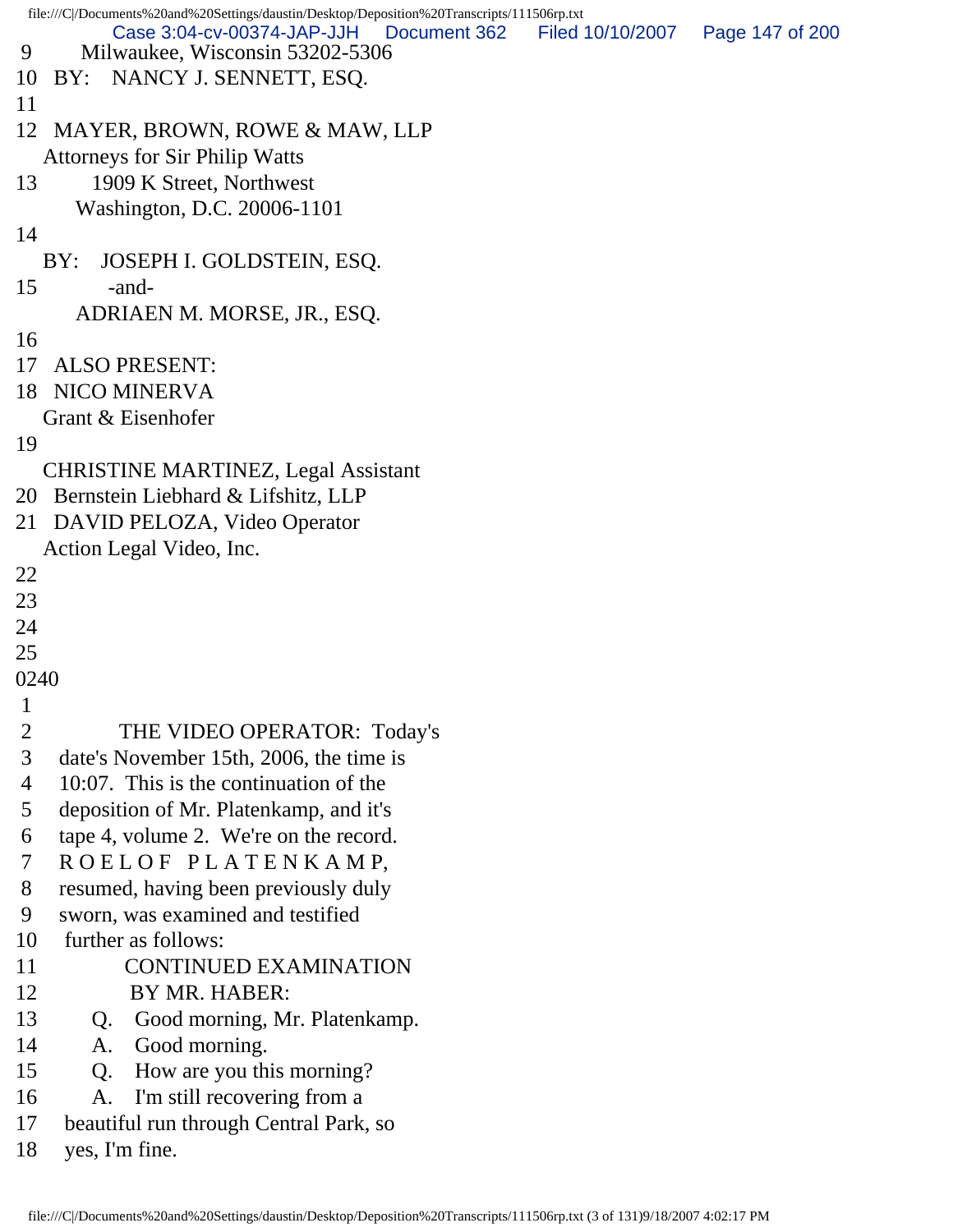file:///C|/Documents%20and%20Settings/daustin/Desktop/Deposition%20Transcripts/111506rp.txt 19 Q. Good, good. 20 A. Still a little bit tired 21 though. 22 Q. We'll try to get through 23 this as quickly as we can. 24 Yesterday right before we 25 left off we were talking about SPDC, 0241 1 ROELOF PLATENKAMP 2 and in particular, we were looking at 3 the PowerPoint on Exhibit 4. 4 A. Yes. 5 Q. And again, just for further 6 context, we were talking about an area 7 in the middle of the slide that dealt 8 with the offshore, the shallow offshore 9 area. And in response to a question 10 that I had asked about that, when you 11 explained it, you had mentioned that 12 these were shallow offshore volumes, 13 and then you said, and I'm quoting, 14 "where you have to install production 15 facilities offshore." And then I asked 16 you a followup question, "Were there 17 facilities in place at the time?" And 18 that's where I'd like to pick up. 19 So if you can answer that 20 question we can go forward from there. 21 A. As far as I know, there were 22 production facilities in place already 23 in the offshore. It was an old 24 license. 25 Q. Where were these production 0242 1 ROELOF PLATENKAMP 2 facilities located? 3 A. To be completely honest, I 4 don't have the map of Nigeria in my 5 head. I -- if I remember right, it is 6 in the southern part of Nigeria. 7 Q. Is that the Bonny Island? 8 A. I always get confused with 9 Nigeria, I think it's the northwest. Case 3:04-cv-00374-JAP-JJH Document 362 Filed 10/10/2007 Page 148 of 200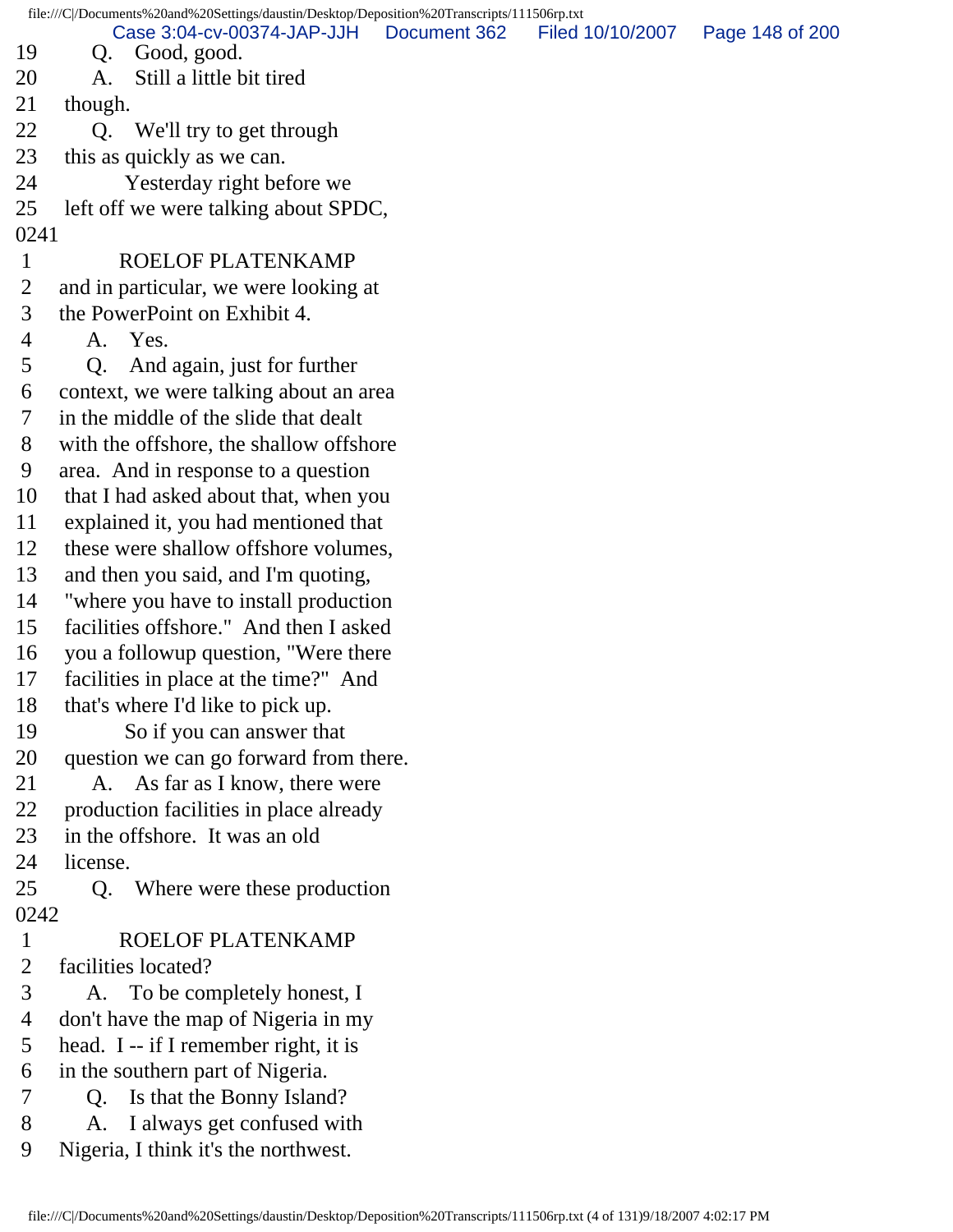file:///C|/Documents%20and%20Settings/daustin/Desktop/Deposition%20Transcripts/111506rp.txt 10 Q. I'm sorry, is that the Bonny 11 Island facilities? 12 A. Bonny Island as far as I 13 know is a facility from which we export 14 crude and where we treat crude, but 15 it's not a production facility as far 16 as I know. I don't know all the 17 details of that operation. 18 Q. Now looking at that slide 19 again, I would like you to take a look 20 at Exhibit 3 which is the big slide, 21 the larger slides from the January 31st 22 presentation. And if you can look at 23 Bates number DB 03701. 24 A. There we are, right. 25 Q. My question is is this slide 0243 1 ROELOF PLATENKAMP 2 depicting the same information, albeit 3 it appears to be updated information, 4 as the slide that we were discussing 5 yesterday which comes at the end of 6 Exhibit 4? 7 MS. ASHTON: Objection on 8 the update just because I don't know if 9 it's correct or not, but he can speak 10 to that. 11 Q. You can speak to that as 12 well. Thank you. 13 A. Well, it's grosso modo, it's 14 the same slide. The basic information 15 is the same, however, it doesn't give 16 as much information as the previous 17 slide. Like the previous production 18 forecast at least on the copy that I 19 have are not visible. Which may be 20 because of the copy or it may be 21 because it was never there. In the 22 legend all the business plans, the 23 plans are still labeled. But my 24 recollection is is that they were not 25 there. 0244 Case 3:04-cv-00374-JAP-JJH Document 362 Filed 10/10/2007 Page 149 of 200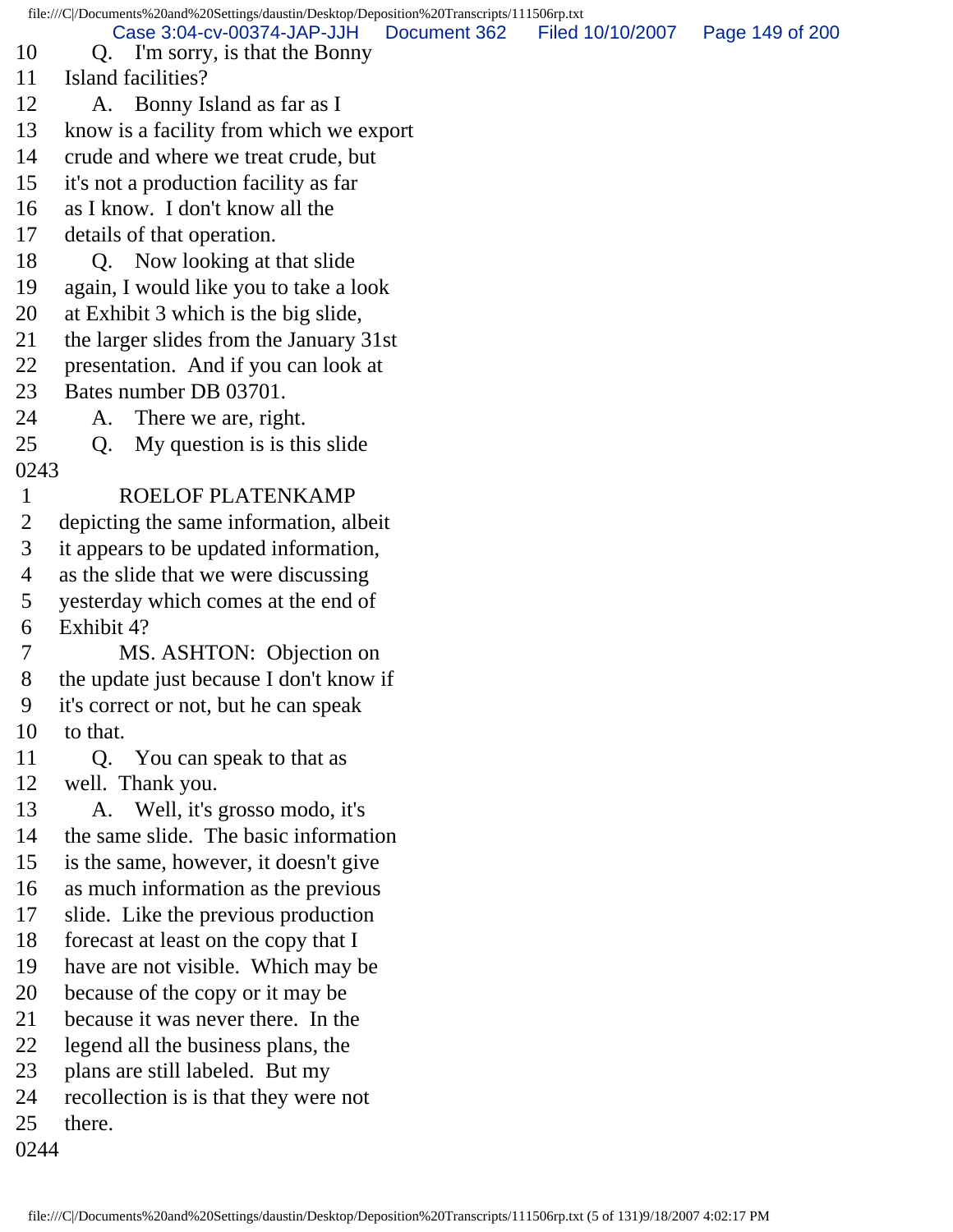2 Q. Do you have a recollection 3 as to why they were not there? 4 A. I think generally for 5 clarity. Let's not make the slide so 6 crowded because you want to talk about 7 the real issues in the slide rather 8 than anything else. 9 Q. Do you recall if there was 10 any discussion during the January 31st 11 meeting with the ExCom with regard to 12 this slide? 13 A. I don't recall any specific 14 discussion points on this slide. 15 Q. Again, it fell in between 16 that period of time that you were 17 talking about yesterday? 18 A. Absolutely. Absolutely. 19 Q. Now looking at Exhibit 4, 20 now I'm looking at the email. I'd like 21 you to take a look at the covering 22 email. 23 A. Right. 24 Q. Now I know yesterday you 25 mentioned Frits Euldering, but again, 0245 1 ROELOF PLATENKAMP 2 if you don't mind, can you just tell us 3 again who he is and what position he 4 held at that time? 5 A. Frits Euldering at that 6 moment in time was the regional 7 business advisor for Nigeria. 8 Q. And by Nigeria are you being 9 specific to SPDC? 10 A. No, it's for SPDC and 11 SNEPCO, for the Shell companies in 12 Nigeria. 13 Q. Do you recall having any 14 discussion with Mr. Aalbers about the 15 information that's in this email? 16 A. Of course we had discussions 17 about the information in this email.

file:///C|/Documents%20and%20Settings/daustin/Desktop/Deposition%20Transcripts/111506rp.txt

Case 3:04-cv-00374-JAP-JJH Document 362 Filed 10/10/2007 Page 150 of 200

1 ROELOF PLATENKAMP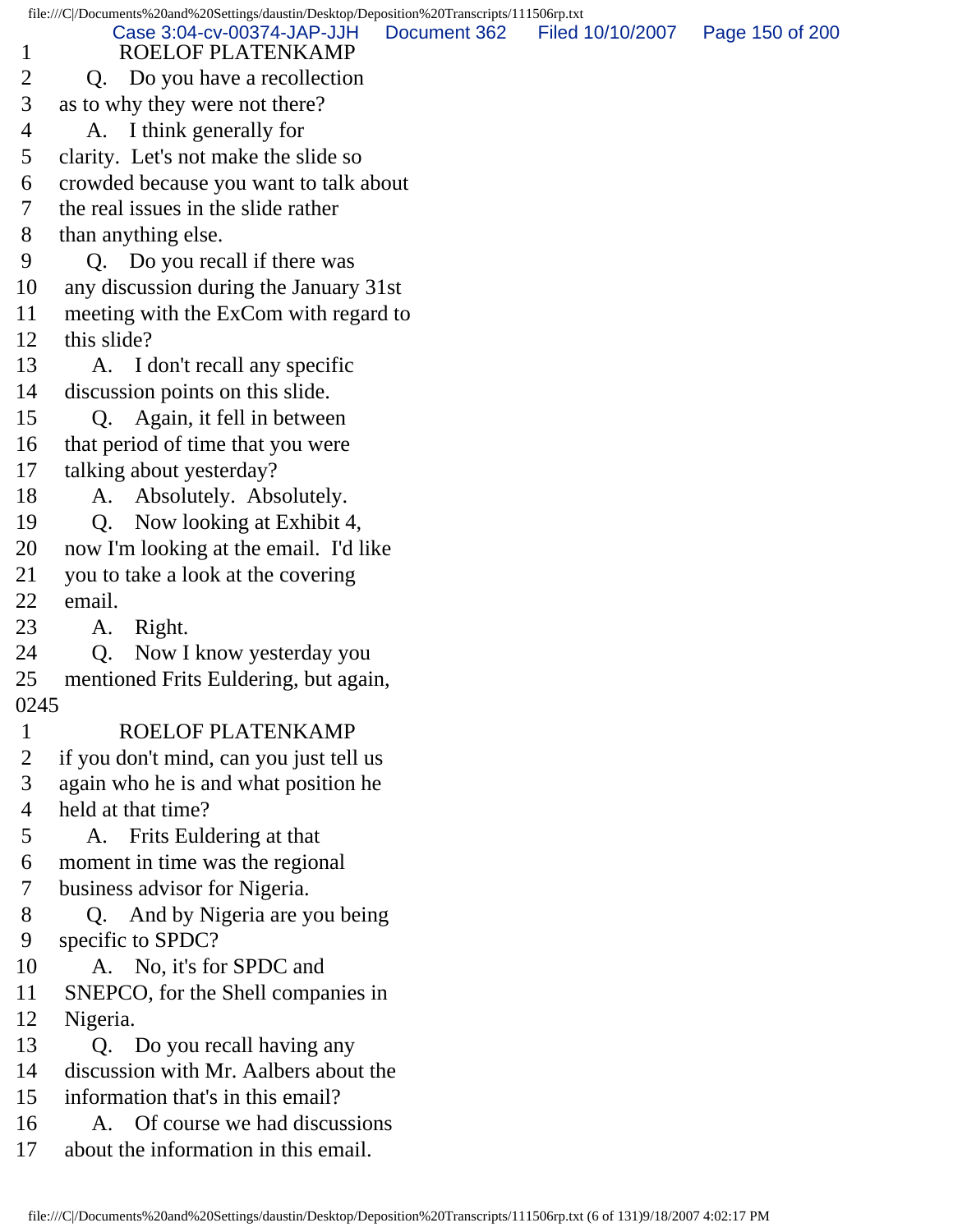file:///C|/Documents%20and%20Settings/daustin/Desktop/Deposition%20Transcripts/111506rp.txt 18 We also had more than one discussion 19 about this information. But do I 20 remember particular days, times and 21 locations and particular discussion 22 items, no. I mean it's six years ago. 23 But yes, we discussed -- we discussed 24 the issues in this email. 25 Q. I'd like you to take a look 0246 1 ROELOF PLATENKAMP 2 at the very bottom of the email. It 3 says, and I'm looking at the very last 4 paragraph. 5 A. Yes. 6 Q. It says "How and when to 7 adjust - and if proved reserves 8 additions remains a good scorecard 9 measure - needs further discussion." 10 Do you have an understanding of what 11 Mr. Aalbers meant there? 12 A. I think what Mr. Aalbers 13 meant there is precisely expressed in 14 that sentence. He raises the question 15 whether proved reserves additions are a 16 good item for a scorecard because it 17 may drive behavior that is not having 18 the intended consequences. 19 Q. Was that an issue that you 20 and Mr. Aalbers believed was occurring 21 at that time? 22 MR. MORSE: Objection to 23 form. 24 A. We had here an example where 25 reserves are on the scorecard. It's 0247 1 ROELOF PLATENKAMP 2 fairly straightforward. If people do 3 get a reward for booked reserves, or 4 whatever form of hydrocarbon resources, 5 then of course people will do their 6 utmost to make sure that we maximize 7 the volumes that -- for which we make 8 development plans. In itself I think Case 3:04-cv-00374-JAP-JJH Document 362 Filed 10/10/2007 Page 151 of 200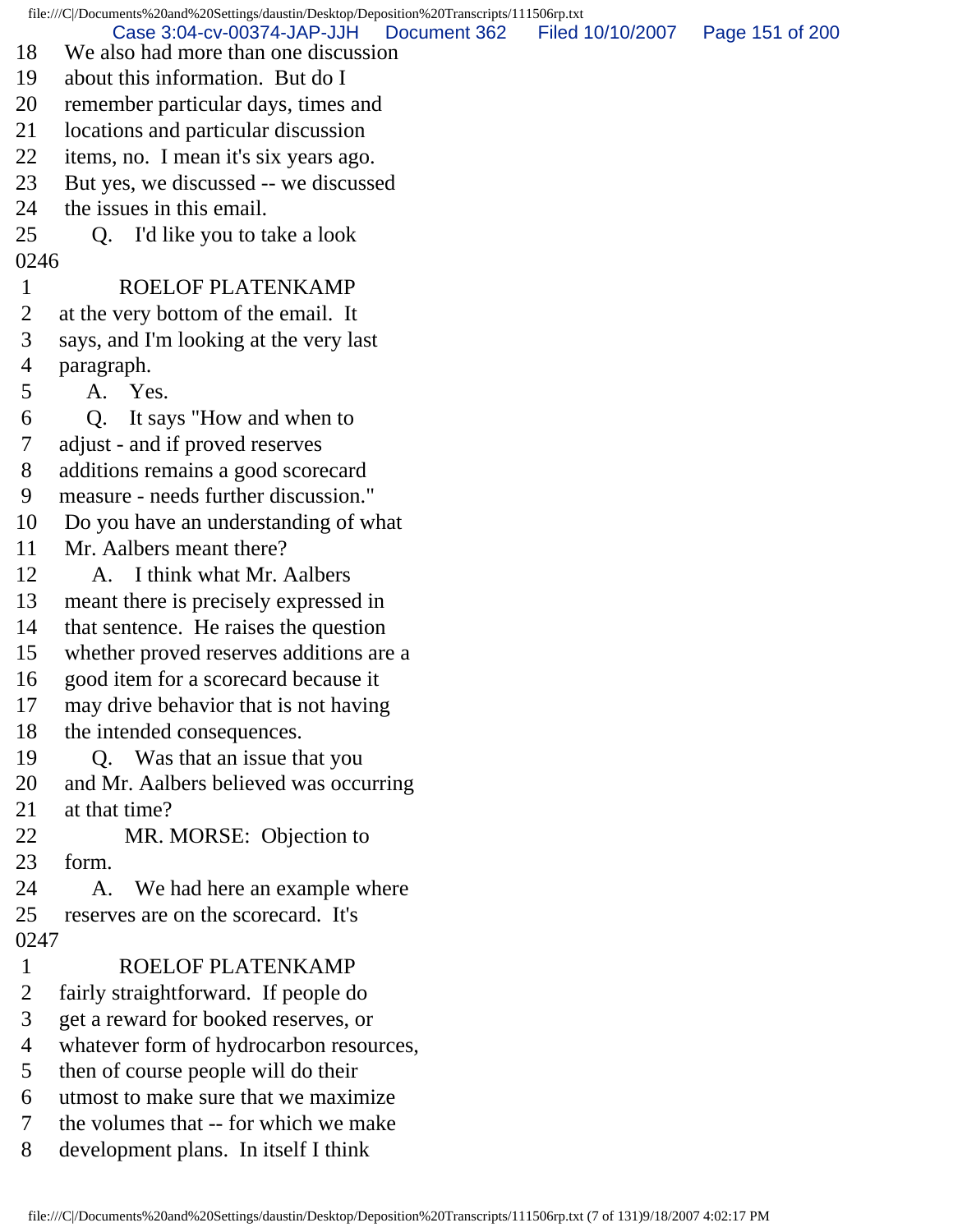file:///C|/Documents%20and%20Settings/daustin/Desktop/Deposition%20Transcripts/111506rp.txt

Case 3:04-cv-00374-JAP-JJH Document 362 Filed 10/10/2007 Page 152 of 200

- 9 that's very healthy. However, if it
- 10 leads to people putting undue optimism
- 11 in the forecasts, then of course you
- 12 raise the possibility that business
- 13 controls may fail, and that checks and
- 14 balances will falter, and that at the
- 15 end of this you may have the unintended
- 16 consequence that people systematically
- 17 become over-optimistic in their
- 18 submissions.
- 19 Q. And the question I have is
- 20 did you have a concern at that time
- 21 that those controls were being
- 22 compromised in Nigeria?
- 23 A. No, I did not. I did not
- 24 have any concrete indications that
- 25 something was happening in Nigeria.
- 0248

## 1 ROELOF PLATENKAMP

- 2 However, I had been exposed previously
- 3 in my career to a situation where there
- 4 were reserve booking incentives and
- 5 where I saw from very close by that
- 6 occasionally people would be tempted to
- 7 increase numbers.
- 8 Q. And where was that?
- 9 A. That was very early on in my 10 career.
- 11 Q. Was the scorecard system in 12 place at that time?
- 13 A. No, that was a different
- 14 system, different system. And that was 15 abolished.
- 
- 16 Q. Did Mr. Aalbers express
- 17 concern that these controls were being
- 18 compromised?
- 19 A. No, I don't think that, at
- 20 least I don't recollect discussions
- 21 about the controls themselves. It was
- 22 more general discussion, if you have a
- 23 scorecard like this, then the
- 24 consequence may well be.
- 25 Of course, one should also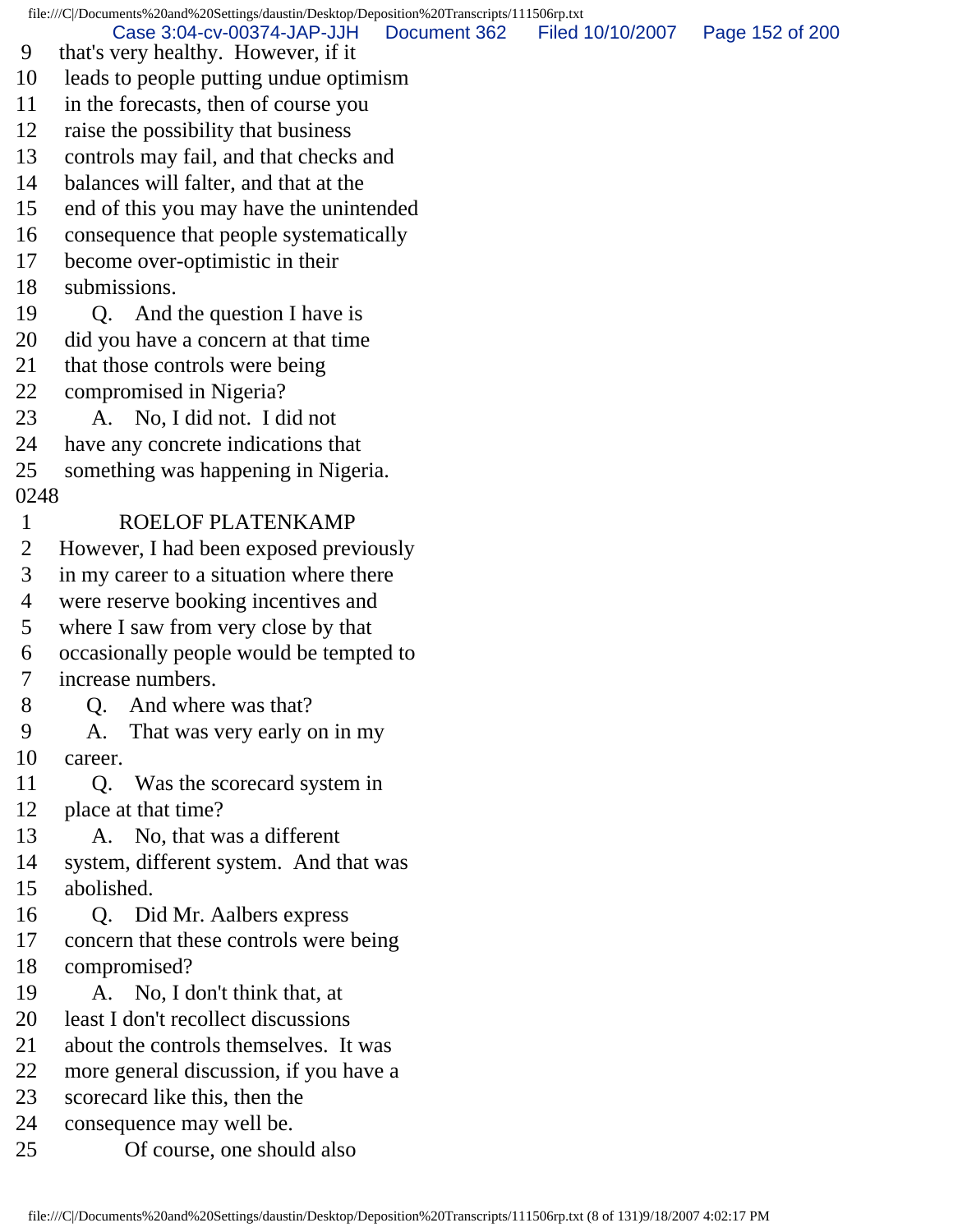## 0249

## 1 ROELOF PLATENKAMP

 2 not forget that specifically in the 3 Nigeria situation, there was of course 4 political pressure. Nigeria being an 5 OPEC country, OPEC quota being 6 dependent on volumes in the ground, 7 there was always a pressure from the 8 government to state volumes that were 9 of course realistic, but at the same 10 time, hurry up in creating volumes. 11 So it's -- what I want to 12 say, there are many factors that -- 13 that will create tension in the system 14 and stimulate people to really do all 15 the work that is required to say, yes, 16 we can build on these volumetrics, yes, 17 we can build on these production 18 forecasts. 19 Q. So it's your understanding 20 then with regard to what Mr. Aalbers 21 was saying here, he was trying to 22 convey a message that you should stick 23 to the facts and the technical work as 24 opposed to scorecard pressures? 25 MR. MORSE: Objection to 0250 1 ROELOF PLATENKAMP 2 form. 3 A. I don't think that is what 4 Mr. Aalbers said. Mr. Aalbers, I 5 think, but you have to ask him, was 6 also convinced of the technical quality 7 of the work done by the individual 8 engineers. He expressed a concern, if 9 the system keeps on applying pressure, 10 that there may be -- a tendency may 11 develop to become a little bit more 12 optimistic. 13 But I am not aware of any 14 direct pressure on staff to come forward 15 with inflated numbers, absolutely not. 16 Q. I'd like you to take a look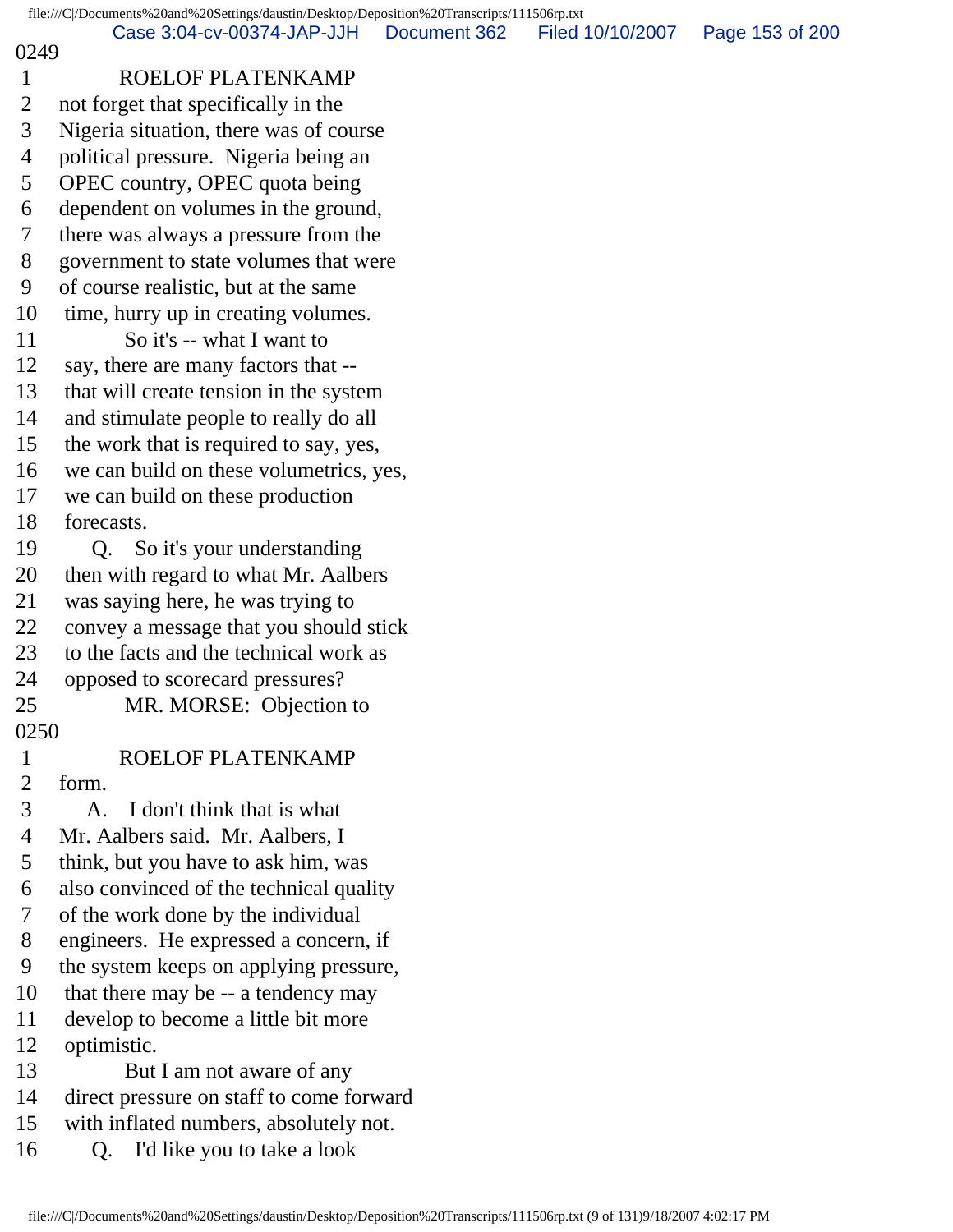file:///C|/Documents%20and%20Settings/daustin/Desktop/Deposition%20Transcripts/111506rp.txt 17 at, on Exhibit 3, the slide that is 18 Bates numbered DB 03696. And can you 19 tell us what this slide is showing? 20 A. This slide is showing on the 21 vertical axis, the replacement ratio, 22 on the horizontal axis, the time. It 23 shows historical replacement ratios. 24 It shows them for oil and natural gas 25 liquids. It shows them for gas. It 0251 1 ROELOF PLATENKAMP 2 then shows -- and those are the bars by 3 the way. It then shows oil and natural 4 gas liquids in a rolling three year 5 average. And it does the same for gas. 6 Q. If you look at the years 7 1996, 1997 and 1998, it shows a higher 8 replacement ratio than the other years. 9 Do you know why that's so? 10 A. If I remember correctly, in 11 1996, 1997 and 1998 more emphasis was 12 placed on booking resource volumes, so 13 more emphasis was placed on field 14 reviews, and there were significant 15 exploration activities. And 16 exploration activities and field 17 reviews yielded a significant increase 18 in the resource bookings in the years 19 '96, '97 and 1998. 20 Q. With regard to 1998, does 21 the increase in the replacement ratio 22 have anything to do with the change in 23 the guidelines? 24 A. I would expect so because 25 most of the resource additions came as 0252 1 ROELOF PLATENKAMP 2 a consequence of field reviews and 3 further study work. So it was oil that 4 we had already in the cupboards but had 5 not yet properly described. 6 Q. And when you say properly 7 been described, you're referring now Case 3:04-cv-00374-JAP-JJH Document 362 Filed 10/10/2007 Page 154 of 200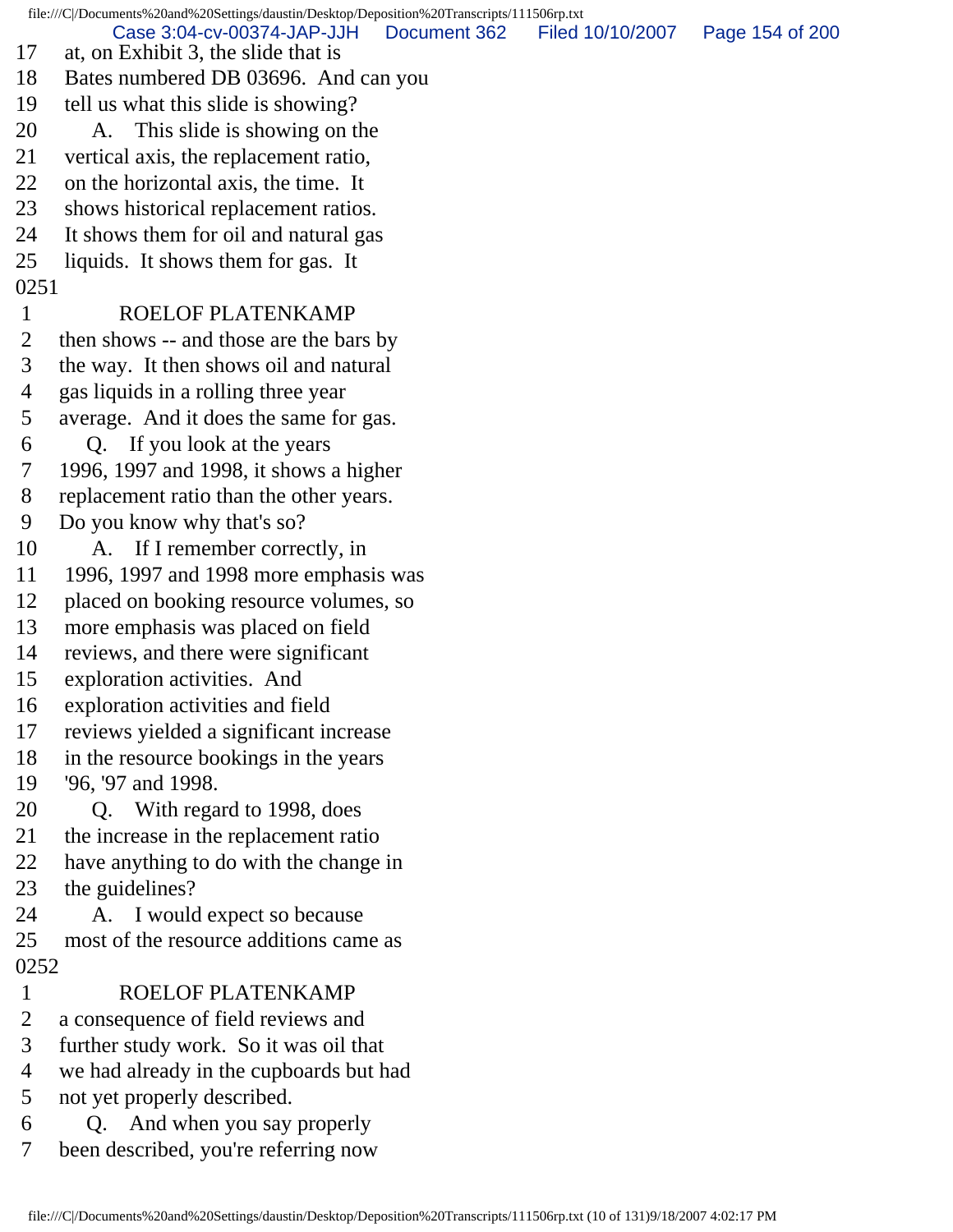file:///C|/Documents%20and%20Settings/daustin/Desktop/Deposition%20Transcripts/111506rp.txt 8 against the updated guidelines in 1998? 9 A. In principle against the 10 field development plans, i.e. what do 11 we need to do to bring these liquids 12 and these gases to production. Because 13 what we're really interested in is 14 taking the content of a reservoir to 15 the cash register. That is what truly 16 is important. Because that's where you 17 earn your money. 18 Putting numbers down, say, 19 this is what we have in the cupboard, 20 in itself is not a value proposition. 21 So you can only do that once you've 22 done the field development planning, 23 and that was the driver, how do I get 24 production. Once you've done that, 25 then as a consequence of that, that 0253 1 ROELOF PLATENKAMP 2 work, you may well have identified 3 larger resource volumes, which then 4 find their way into the petroleum 5 resource review. 6 Q. If you could just look at 7 Exhibit 2 for a moment. Under the 8 summary, the second bullet point on 9 Page 1, the last sentence reads, "It 10 should be noted that the implementation 11 of the new petroleum resource 12 guidelines during 1998 accounted for 13 roughly 50 percent of the 1998 proved 14 reserves increase." Does that sentence 15 refer to the entire reserves base as 16 opposed to the reserves replacement 17 ratio? 18 A. I think the sentence states 19 pretty clearly what it refers to. It 20 refers to the increase in the 1998 21 proved reserves. 22 Q. And then as a consequence 23 that would also increase the reserves Case 3:04-cv-00374-JAP-JJH Document 362 Filed 10/10/2007 Page 155 of 200

24 replacement ratio, correct?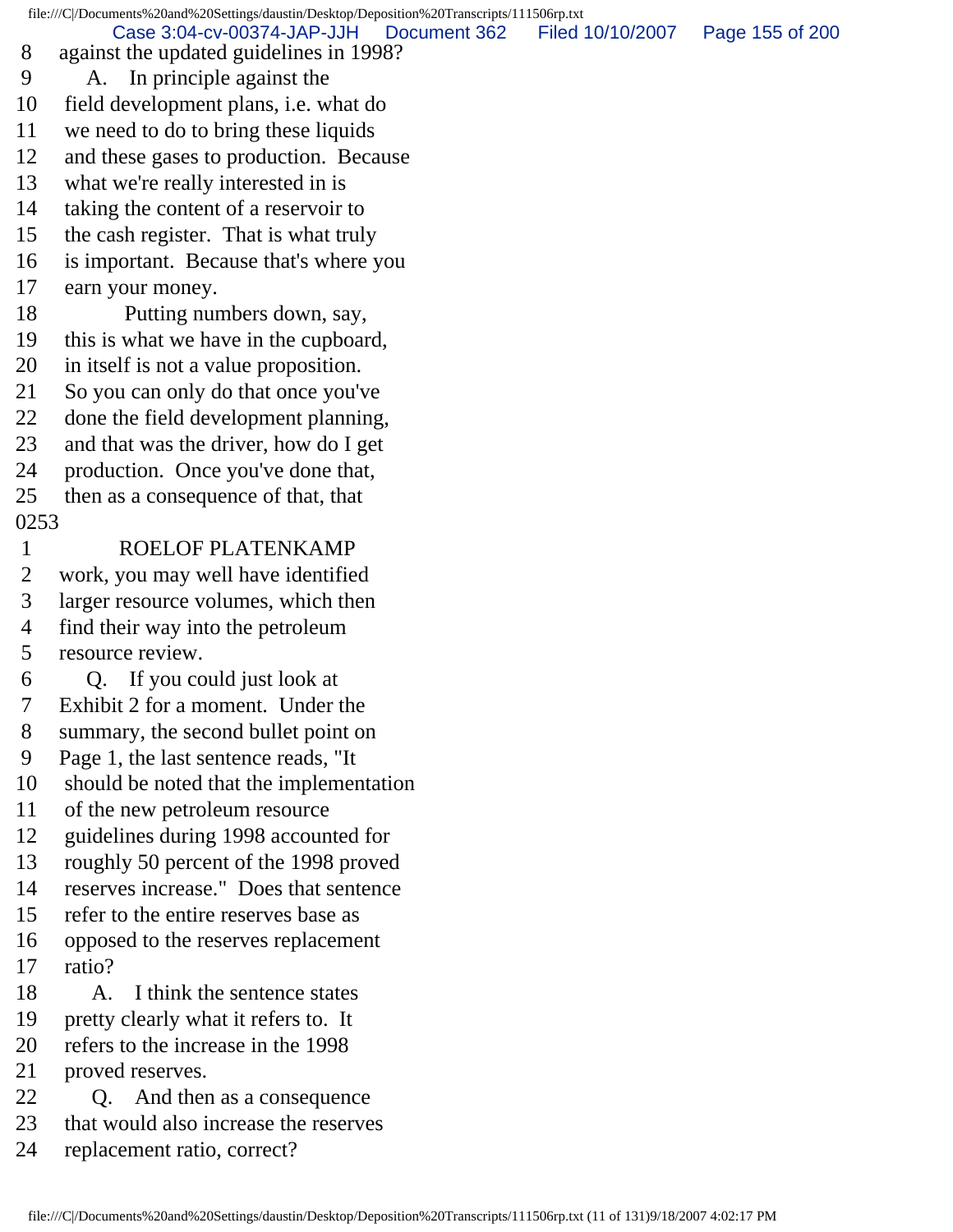file:///C|/Documents%20and%20Settings/daustin/Desktop/Deposition%20Transcripts/111506rp.txt 25 A. As a consequence, that will 0254 1 ROELOF PLATENKAMP 2 also have an impact on the resource -- 3 reserves replacement ratio, yes, of 4 course. 5 Q. If you can now switch back 6 to Exhibit 3. 7 A. Yes. 8 Q. And I apologize for 9 switching back between them. If I 10 could stay with Exhibit 2, it's just 11 that the slides are larger, it's easier 12 for everyone to read. 13 A. It would even be nicer if 14 you had color copies. 15 Q. Talk to your counsel. 16 MR. FERRARA: Sorry, are you 17 going to deal with that same slide 18 again? Which one are you going to deal 19 with? 20 MR. HABER: I'm about to 21 discuss DB 03702. And I think the 22 answer to your question is at the 23 present moment, unless something comes 24 up, we're going to move forward. 25 Q. I just want to direct your 0255 1 ROELOF PLATENKAMP 2 attention to the third, I'll call it 3 bullet point, it's a hash line, that 4 says "SEC reserves audit - August '99 5 and it says "If growth does not 6 materialize significant risk of 7 de-booking proved reserves." First of 8 all, did you see the 1999 reserves 9 audit for SPDC? 10 A. No, I did not read the 11 document. 12 Q. Do you recall discussing any 13 risks of de-booking with the ExCom 14 during your presentation? 15 MS. ASHTON: This is the Case 3:04-cv-00374-JAP-JJH Document 362 Filed 10/10/2007 Page 156 of 200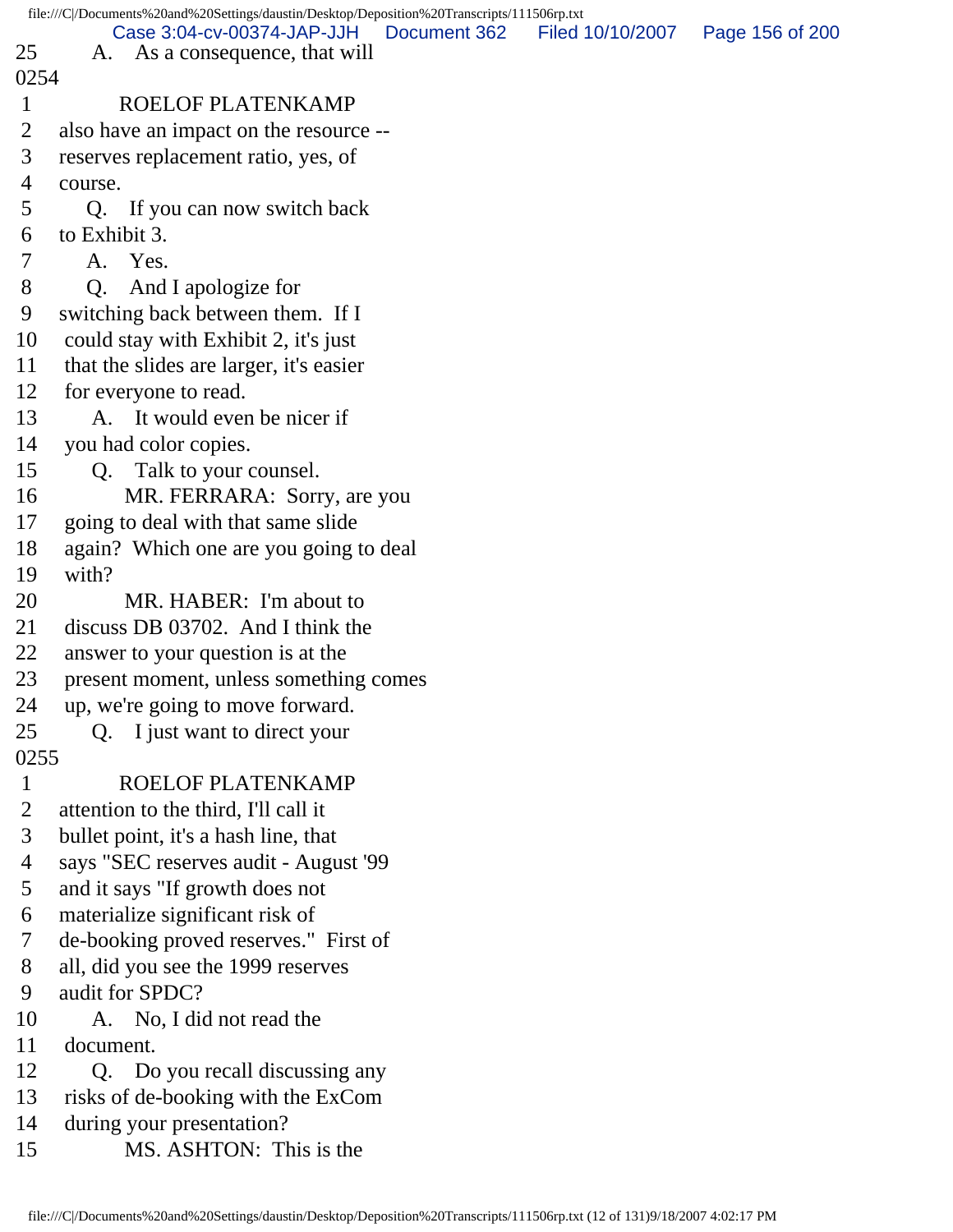file:///C|/Documents%20and%20Settings/daustin/Desktop/Deposition%20Transcripts/111506rp.txt 16 January presentation? 17 MR. HABER: Yes. 18 A. Again, it is in that 19 relatively vague period. What I do 20 remember is that I mentioned that we 21 should not book any more reserves in 22 SPDC. This slide was shown. So I 23 think there's a high likelihood that I 24 mentioned the point that there -- that 25 there was a risk of de-booking. 0256 1 ROELOF PLATENKAMP 2 O. And I understand we're 3 talking now in that period of time 4 during the presentation, but do you 5 recall any comments or questions from 6 any member of the ExCom in response to 7 the slide being shown? 8 A. The comments that I do 9 remember were comments, we are aware of 10 this, we will work on how to extend the 11 license period. Our expectation of 12 course is we can extend the license 13 period, we are entitled to an extension 14 of the license period, and that needs 15 to be worked. 16 O. Who had said that we were 17 aware of this? 18 A. Watts and Rothermund. 19 Q. You mean Heinz Rothermund? 20 A. Heinz Rothermund. 21 Q. I think you said Walter. 22 A. No, I said Watts and 23 Rothermund. 24 Q. Oh, I'm sorry. Okay Watts. 25 A. Phil Watts and Heinz 0257 1 ROELOF PLATENKAMP 2 Rothermund. 3 Q. I'm sorry. 4 A. That's fine. I'll try to 5 speak a bit clearer. 6 Q. Do you recall anyone else Case 3:04-cv-00374-JAP-JJH Document 362 Filed 10/10/2007 Page 157 of 200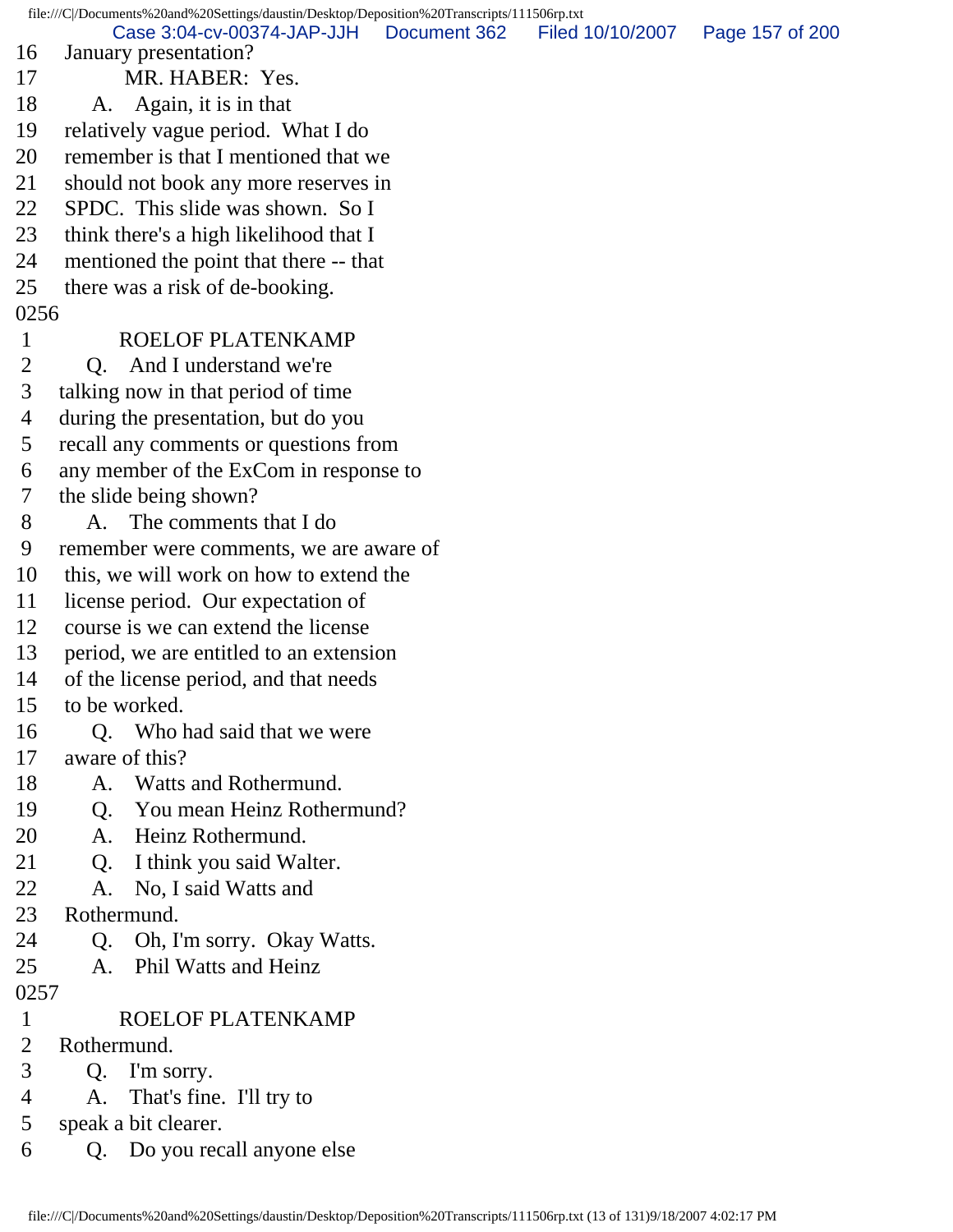file:///C|/Documents%20and%20Settings/daustin/Desktop/Deposition%20Transcripts/111506rp.txt

 7 saying anything with regard to this 8 slide? 9 A. I don't, no. 10 Q. Now, turning back to Exhibit 11 2, if you look at the second page. 12 A. Second page, yes. 13 Q. Of the note, at the bottom 14 there is a matrix. Can you explain 15 what you were trying to convey by this 16 matrix? 17 A. The matrix very simply lists 18 what the status is of proved reserves 19 at the beginning of the calendar year 20 1999 for oil and natural gas liquids in 21 the first column and for gas in the 22 second column. It's a million cubic 23 meters for oil and gas liquids and in 24 milliyards of standard cubic meters for 25 gas. It gives the opening positions at 0258 1 ROELOF PLATENKAMP 2 the beginning of the year for both 3 hydrocarbons. It then identifies the 4 revisions and reclassifications that 5 had been made during 1999. It then Case 3:04-cv-00374-JAP-JJH Document 362 Filed 10/10/2007 Page 158 of 200

- 6 identifies that by applying improved
- 7 recovery methods there's a further
- 8 increase, notably on the oil side, that
- 9 there have been field extensions
- 10 through appraisal drilling and
- 11 discoveries through exploration
- 12 drilling that have led to a further
- 13 increase in both oil and gas, that we
- 14 have acquired additional volumes by
- 15 purchases in place, that we have also
- 16 divested volumes on both oil and gas,
- 17 and that to top it all off we have
- 18 decreased the resource base through our
- 19 production in 1999, both on the oil and
- 20 gas side. And that yields then at the
- 21 bottom of the table the proved reserve
- 22 status at the closure of the calendar
- 23 year 1999.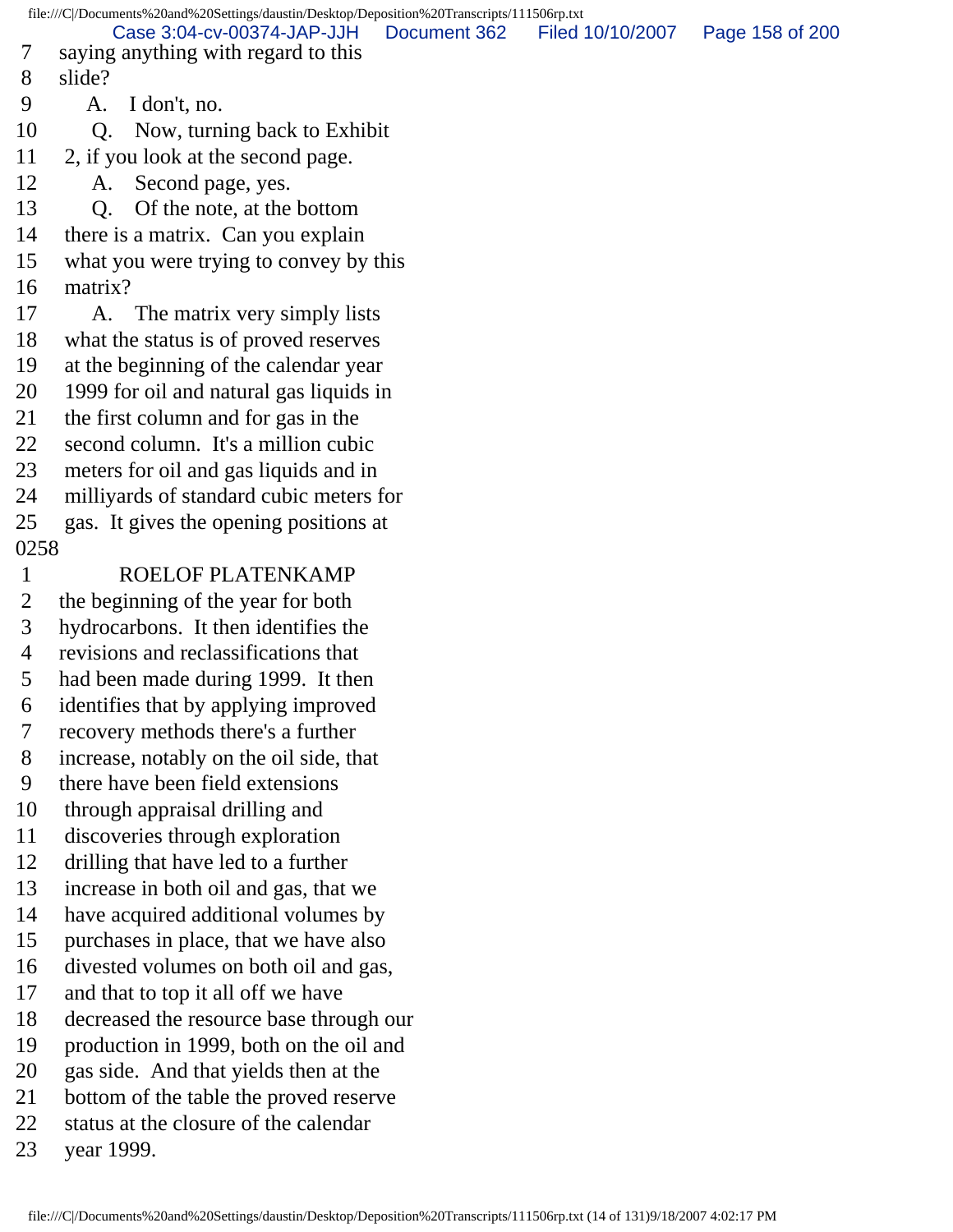file:///C|/Documents%20and%20Settings/daustin/Desktop/Deposition%20Transcripts/111506rp.txt 24 Q. Okay. The sales in place, 25 that would be the divestments? 0259 1 ROELOF PLATENKAMP 2 A. That would be the divestments 3 indeed. 4 Q. Okay. The purchases in 5 place, that would be acquisitions? 6 A. Indeed. 7 Q. Do you recall what Shell had 8 acquired? 9 A. No, I don't. But if we go 10 to the next page then there we find a 11 listing of the various elements, and in 12 the first column, the second box, we 13 have purchases in place for oil and 14 natural gas liquids, and there we see 15 that we acquired additional volume in 16 Nigeria SPDC. 17 O. And it would be the EA/EJA 18 Field? 19 A. Yes. And that's a total of 20 11 million, which we can compare to the 21 11.9 in the table before. 22 O. And the EA/EJA Field, that's 23 in shallow water; is that correct? 24 A. That's as far as I remember 25 in shallow waters. 0260 1 ROELOF PLATENKAMP 2 Q. What are revisions? What is 3 meant by revisions if you look at the 4 matrix on Page 2? 5 A. Revisions in general are 6 reassessments of hydrocarbon assets 7 where thanks to new information that 8 has come in either through additional 9 seismic data or additional information 10 obtained by the drilling of new wells, 11 which may well be appraisal wells or 12 development wells, or simply by 13 reevaluating all historical information 14 and combining that with the current Case 3:04-cv-00374-JAP-JJH Document 362 Filed 10/10/2007 Page 159 of 200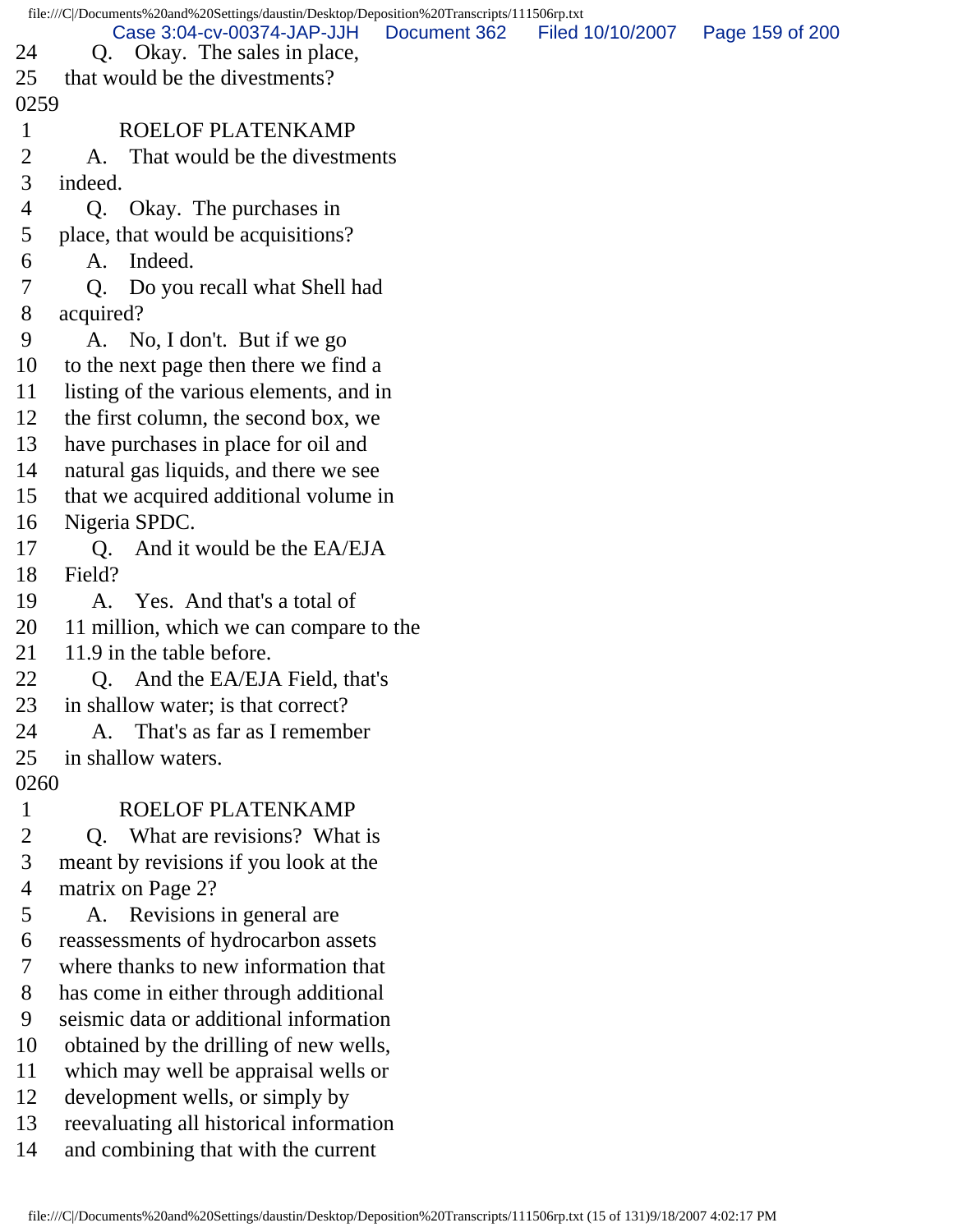file:///C|/Documents%20and%20Settings/daustin/Desktop/Deposition%20Transcripts/111506rp.txt 15 production information, a better 16 picture of the reservoir is obtained, 17 which may then lead to a change in, 18 first of all, the static volumetrics, 19 and secondly, the ultimate recovery. 20 In a very simple formula, 21 the hydrocarbons in place are expressed 22 in a formula. The volume is the area 23 of the reservoir, times the thickness 24 of the reservoir, times the net over 25 growth of the reservoir sense, times 0261 1 ROELOF PLATENKAMP 2 the porosity, the space in the rock to 3 content fluids times the saturation, 4 the fraction of the pour space that 5 actually is hydrocarbons times the 6 formation volume factor. All of these 7 are impacted by well evaluation data 8 obtained through logging, a 9 distribution of the reservoir from 10 seismic data, and of course the data 11 that you get through the production. 12 The production data itself 13 that you have will give you a better 14 understanding of the dynamics of the 15 reservoir, how easy it is for fluids to 16 move through the reservoir, which is of 17 course dictated, first of all, by the 18 pressure differentials in the well bore 19 and the reservoir and the permeability 20 of the reservoir. 21 Measuring the permeability 22 in one well gives only a little bit of 23 information around that well. When you 24 have more wells and you have more 25 information, the picture that emerges 0262 1 ROELOF PLATENKAMP 2 over time becomes more and more 3 precise. So the more you know about 4 the reservoir through its production, Case 3:04-cv-00374-JAP-JJH Document 362 Filed 10/10/2007 Page 160 of 200

5 through pressure measurements that you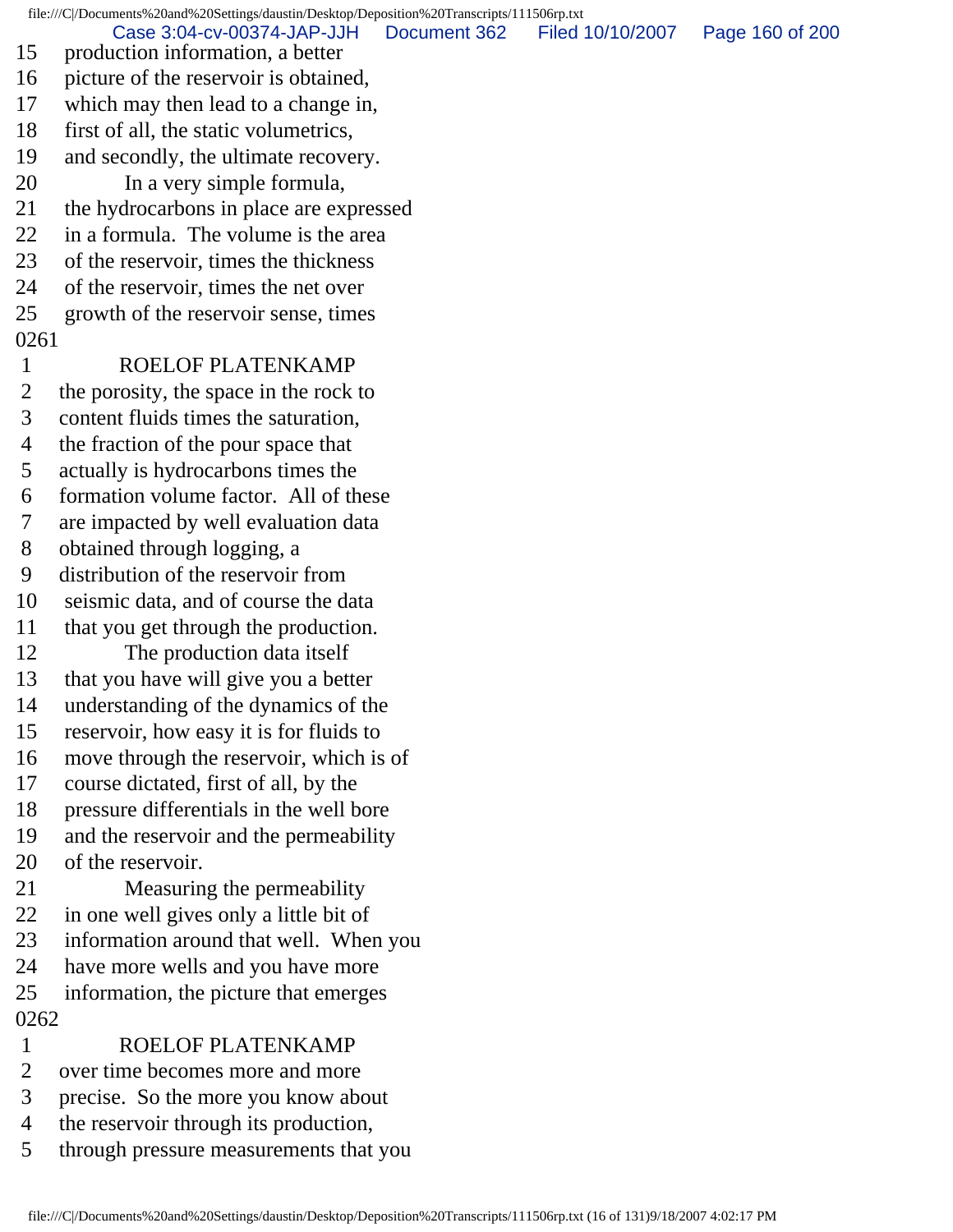file:///C|/Documents%20and%20Settings/daustin/Desktop/Deposition%20Transcripts/111506rp.txt 6 take, the more able you are to predict 7 the future of the production. And this 8 entire story very often leads to 9 revisions. 10 Q. And what you just described, 11 is that a process that occurs on a 12 daily basis? I mean just in terms of 13 how frequently is this analysis 14 undertaken? 15 A. It doesn't occur on a daily 16 basis because that would consume way 17 too much time. But for major fields 18 there is a field revision, a field -- 19 major field review I would say every 20 three to four years. 21 Q. Okay. 22 A. When you begin, suppose this 23 table is a reservoir, yes, and you 24 drill a well in it like this. The 25 dimensions of that well are thinner 0263 1 ROELOF PLATENKAMP 2 than a human hair if this is a 3 reservoir say like the Brent Field. 4 And you can look around that human hair 5 a distance of about two to three 6 meters. So you are extremely brave if 7 you just say I've got seismic coverage 8 of this structure, and I've got one 9 human hair in the middle of the table 10 to extrapolate to all the extents of 11 that reservoir. 12 Mother Nature is not 13 homogeneous. Look around the table and 14 you can see that we are not 15 homogeneous, we all look slightly 16 different, and it's the same in the 17 rocks. 18 Q. Is what you just described, 19 the human hair analogy -- 20 A. That's just for dimensions. 21 Q. No, no, I understand that. 22 But I was going to -- Case 3:04-cv-00374-JAP-JJH Document 362 Filed 10/10/2007 Page 161 of 200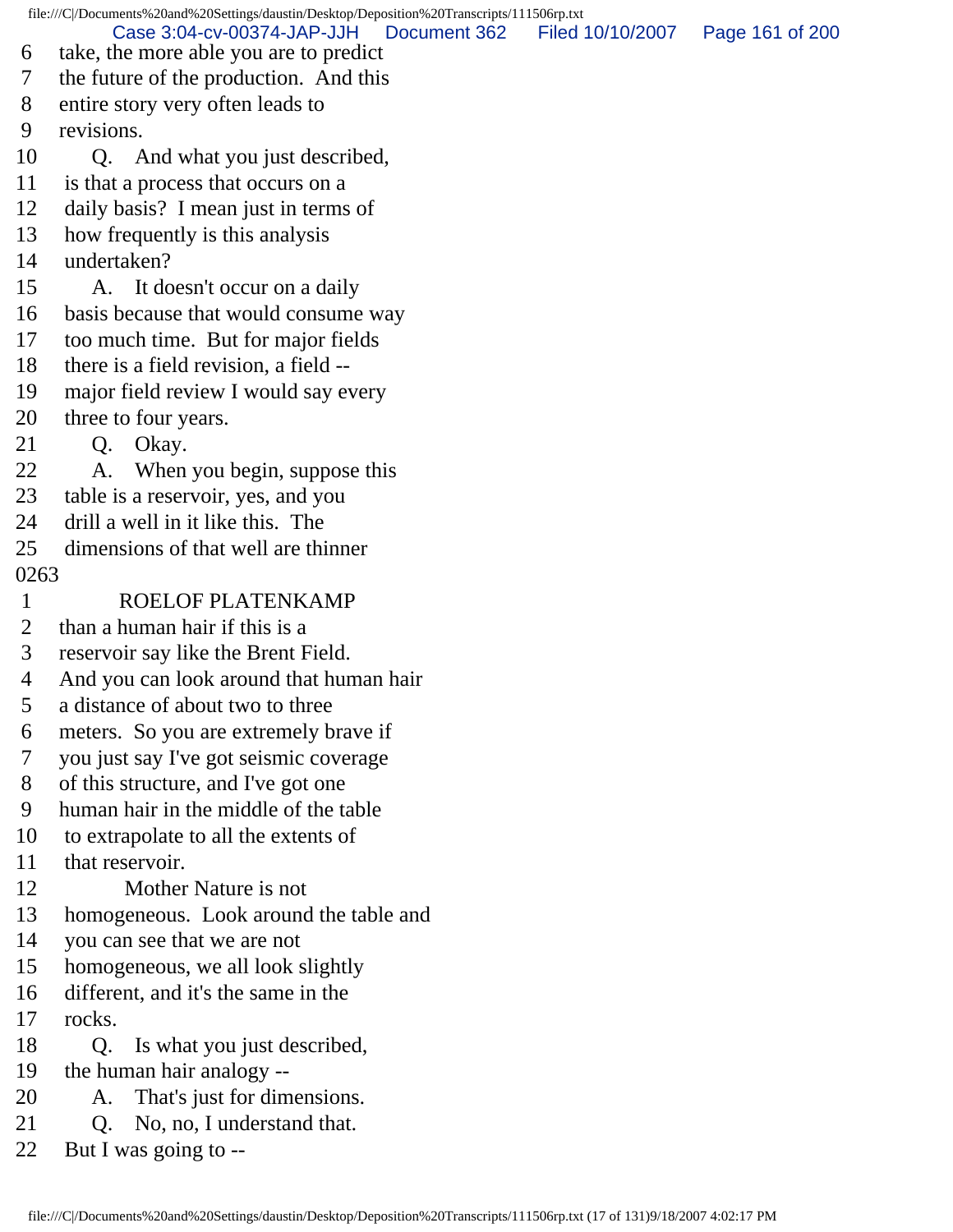file:///C|/Documents%20and%20Settings/daustin/Desktop/Deposition%20Transcripts/111506rp.txt 23 A. You don't drill with human 24 hairs, let that be pretty well 25 understood. 0264 1 ROELOF PLATENKAMP 2 Q. I understand that. I've 3 heard of a requirement by the SEC 4 called proved area. Do you know what 5 that is? 6 A. I've said before, I am not a 7 specialist when it comes to the 8 guidelines. There are various ways that 9 proved area is established according to 10 the SEC rules. It has to do with the 11 so-called oil down to, it has to do with 12 a block that has been entered by a well, 13 and it has to do with the depth of 14 investigation when you do a well test in 15 such a well. 16 Q. Does that have any -- the 17 proved area have any relation to the 18 analogy you just described? 19 A. If this were indeed the 20 Brent Field and I had drilled one well, 21 then that one well could never prove 22 the entire volume in the Brent Field. 23 At best it can prove a limited area 24 around the well, and the most direct 25 way to determine that is by doing an 0265 1 ROELOF PLATENKAMP 2 extended well test because you obtain 3 pressure information that travels 4 through the reservoir. And there are 5 pretty clear physical laws that 6 describe how that pressure wave 7 travels, so you can calculate what part 8 of the reservoir is in communication 9 with the well and that you then can 10 call the proved area. If you don't 11 have that type of information, you have 12 to refer to analog reservoirs where 13 that information is available. But Case 3:04-cv-00374-JAP-JJH Document 362 Filed 10/10/2007 Page 162 of 200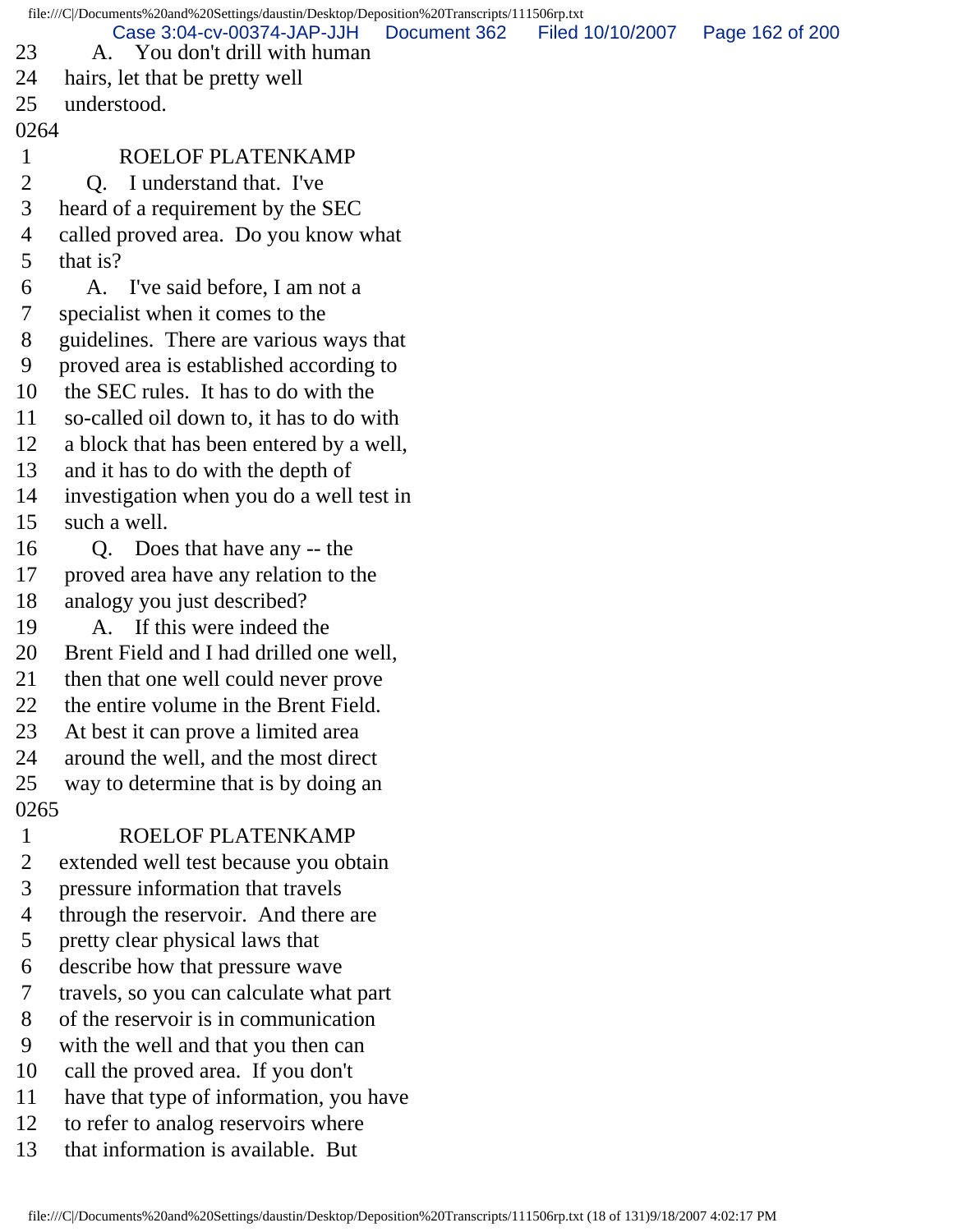file:///C|/Documents%20and%20Settings/daustin/Desktop/Deposition%20Transcripts/111506rp.txt 14 we're already getting pretty deep into 15 the guidelines of the SEC which are 16 pretty complicated. 17 Q. Again, looking back at 18 Exhibit 2, Page 2, on that same line we 19 talked about revisions. What are 20 classifications? 21 A. Reclassifications are, for 22 instance, when a resource volume moves 23 from one category to another. For 24 instance, if you have undeveloped 25 resources that are developed, then you 0266 1 ROELOF PLATENKAMP 2 get a reclassification of a certain 3 volume from undeveloped to developed. 4 You can also have a classification from 5 proved undeveloped to proved developed. 6 If you have a volume that is proved but 7 not yet developed and you drill the 8 required wells in there to develop it, 9 then it becomes proved developed. So 10 that's what reclassifications are for. 11 Q. Okay. If you turn to the 12 second page -- I'm sorry, the third 13 page of Exhibit 2, the bottom of the 14 matrix on the top, it says revisions 15 and classifications. Where there's a 16 plus next to the number that would 17 indicate what? 18 A. That would indicate an 19 increase. 20 Q. An increase in what? I'm 21 just trying to get a handle. Because 22 just a moment ago you talked about 23 different type of classifications. 24 A. So I would like to take you 25 back to Page 2. 0267 1 ROELOF PLATENKAMP 2 Q. Okay. 3 A. Page 2 says, breakdown of 4 changes by category, and the table Case 3:04-cv-00374-JAP-JJH Document 362 Filed 10/10/2007 Page 163 of 200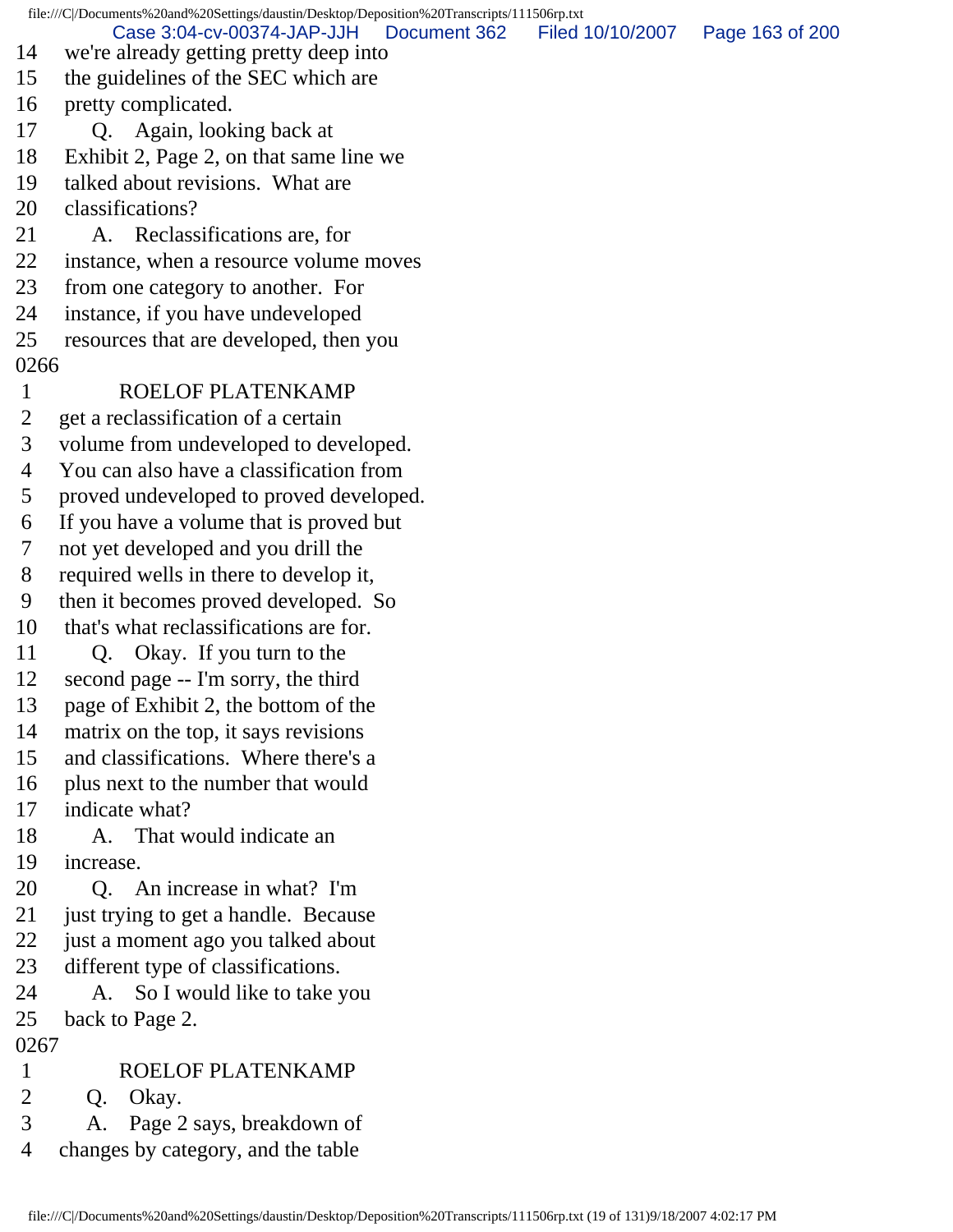file:///C|/Documents%20and%20Settings/daustin/Desktop/Deposition%20Transcripts/111506rp.txt

 5 refers to the proved reserves in the Case 3:04-cv-00374-JAP-JJH Document 362 Filed 10/10/2007 Page 164 of 200

- 6 calendar year 1999. Then the table
- 7 following that, major changes by
- 8 category and country, refers to a
- 9 breakdown of the same data. So we're
- 10 still talking here about proved
- 11 reserves. So if we then have a
- 12 reclassification, then it means that
- 13 something has moved into proved
- 14 reserves if it is a plus.
- 15 Q. Okay. Is there any
- 16 distinction between proved developed
- 17 and proved undeveloped for purposes of
- 18 this table?
- 19 A. No. It's just proved.
- 20 Q. It's just proved. I'm
- 21 sorry, I spoke over you. I'm sorry.
- 22 A. This is just the proved
- 23 table. I feel like a teacher and I
- 24 have a very bright student.
- 25 Q. Well, thank you, I
- 0268

## 1 ROELOF PLATENKAMP

- 2 appreciate it.
- 3 If we can turn to the issues
- 4 pages, and that appears on Page 4 and
- 5 I'd like to now discuss SNEPCO and the
- 6 EHRA discovery. Can you tell me what
- 7 you recall the issue involving the EHRA
- 8 discovery was?
- 9 A. The EHRA discovery was a
- 10 discovery made by the operator of the
- 11 EHRA asset, Exxon, and the discovery
- 12 was initially booked as scope for
- 13 recovery. The scope for recovery that
- 14 was deemed to be commercial, i.e. it
- 15 met certain economic criteria which
- 16 meant that in future we expected that
- 17 we could develop the EHRA field.
- 18 Q. Now, when you say that it
- 19 was deemed to be commercial, are you
- 20 referring to reaching commercial
- 21 maturity?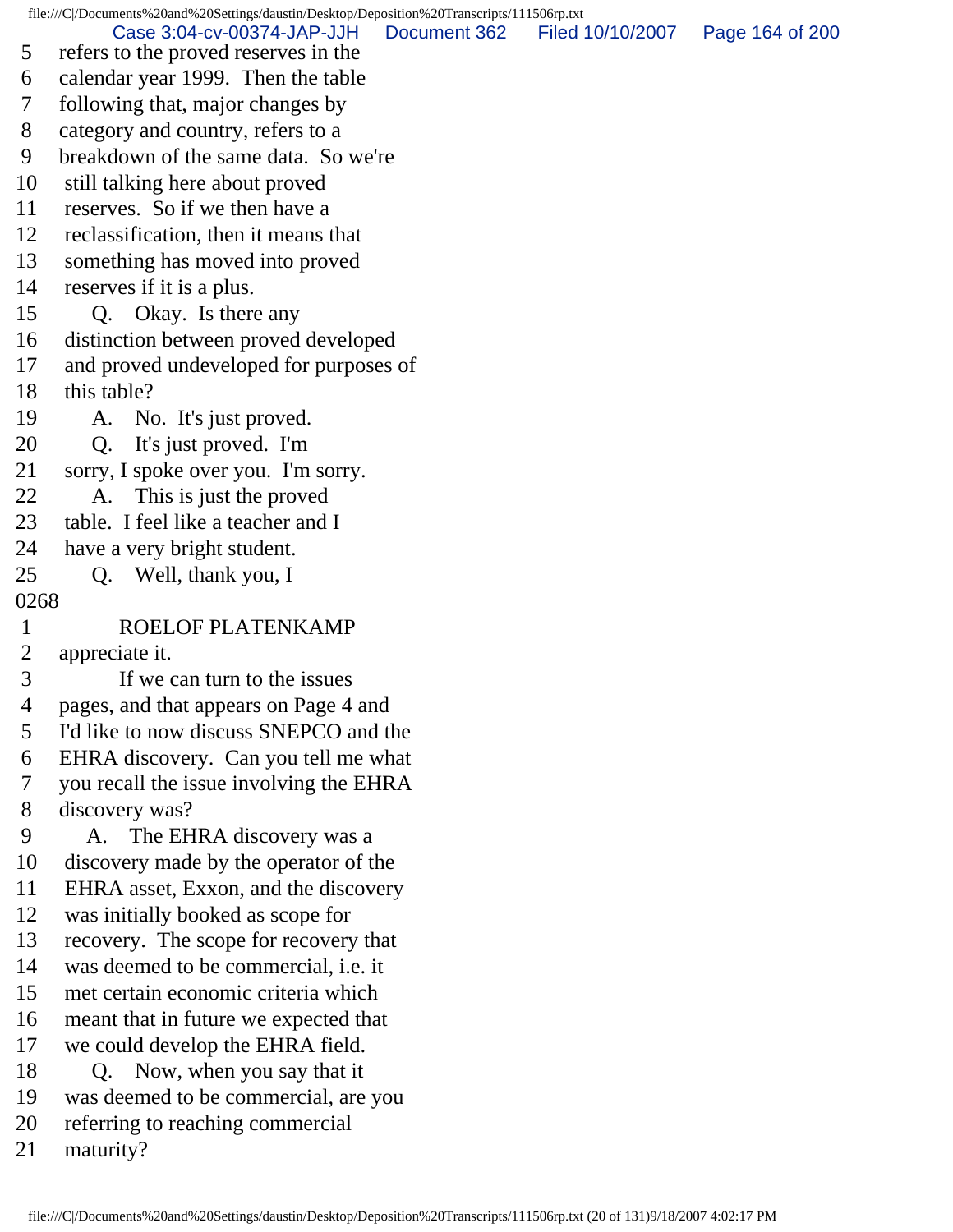file:///C|/Documents%20and%20Settings/daustin/Desktop/Deposition%20Transcripts/111506rp.txt 22 A. In future. But the volume 23 was large enough to say with certain 24 amount of confidence that in future the 25 EHRA discovery would be developed. 0269 1 ROELOF PLATENKAMP 2 Q. So at that time, being the 3 end of 1999 or so, through the time 4 this note was prepared, had the EHRA 5 project reached commercial maturity? 6 A. No, no, definitely not. 7 Q. Now, what recommendation 8 were you making to the ExCom with 9 regard to the EHRA discovery? 10 A. The recommendation was made 11 that we could actually book a small 12 volume for EHRA, given the fact that it 13 was deemed that there was sufficient 14 materiality already in the discovery, 15 and that sufficient technical work had 16 been done on the basis of which a 17 booking could be made. 18 O. Now, in the note it 19 references technical work being done in 20 Houston. 21 A. Yes. 22 Q. Who in Houston performed the 23 technical work? 24 A. That would be the Deepwater 25 Services organization. 0270 1 ROELOF PLATENKAMP 2 Q. And if it's okay with you I 3 might refer to Shell Deepwater Services 4 as SDS. 5 A. That's fine. 6 Q. Okay. Do you know who at 7 SDS led the team that did the technical 8 work for the EHRA project? 9 A. No, I -- I honestly don't 10 know who were in the EHRA team in 11 Houston in 1999. That is too far away 12 from where I was sitting. Document 362 Filed 10/10/2007 Page 165 of 200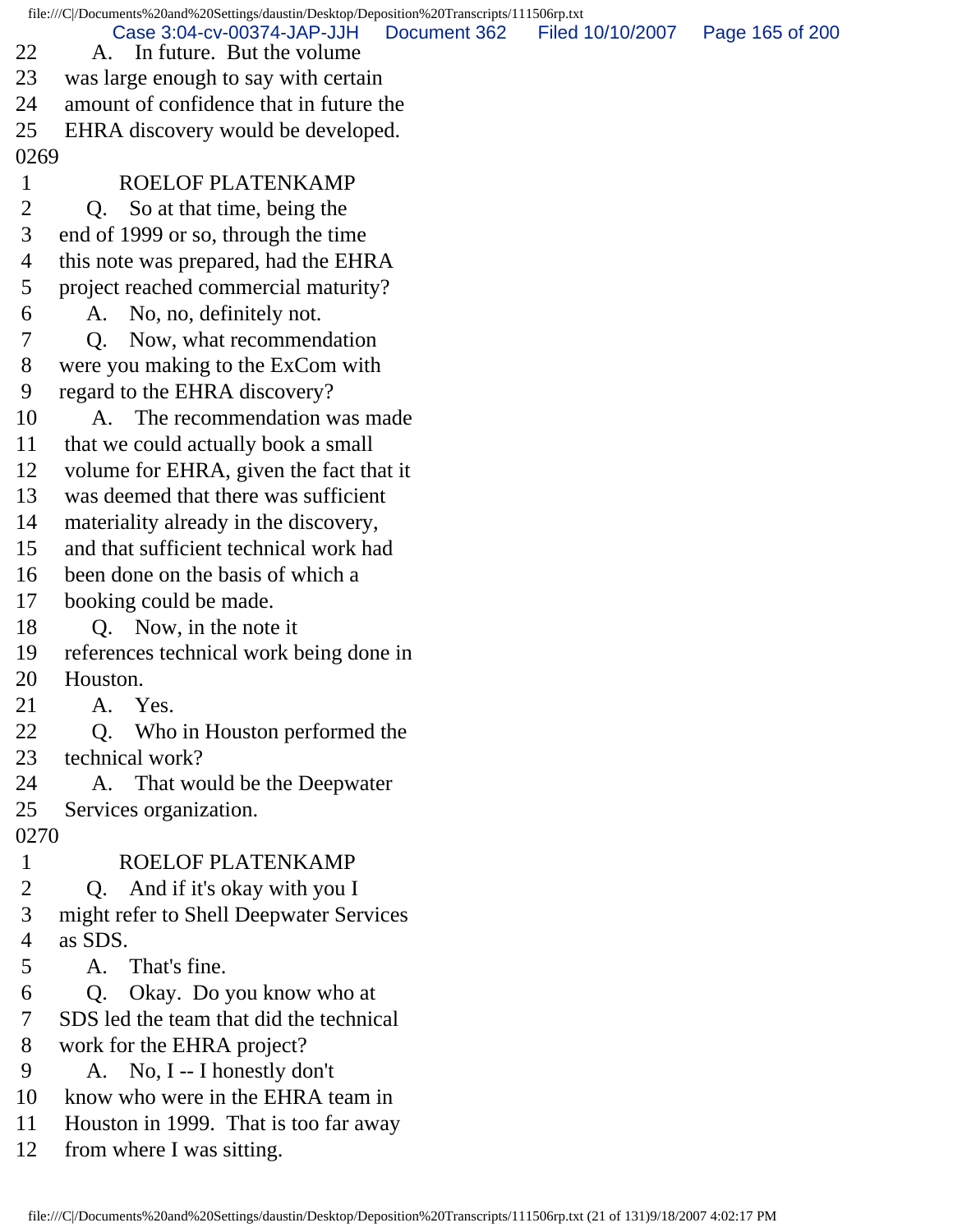file:///C|/Documents%20and%20Settings/daustin/Desktop/Deposition%20Transcripts/111506rp.txt 13 Q. Okay. Just I need to ask it 14 anyway. Did you have any discussions 15 with any members of the SDS technical 16 team? 17 A. Well discussions is maybe 18 going a bit too far, but I did bump 19 into Matthias Bichsel occasionally and 20 we shared a cup of coffee. 21 Q. During those instances did 22 you ever talk business? 23 A. No, we complained about Shell 24 in general and work in particular. No, 25 just kidding. No, we didn't have serious 0271 1 ROELOF PLATENKAMP 2 discussions about the issue. But I'm 3 just trying to say I knew Matthias 4 Bichsel leading Shell Deepwater Services, 5 but I didn't know the people below 6 Matthias. That's just what I want to 7 say. 8 MR. FERRARA: Sorry, for the 9 reporter, on Page 29, on line 2 I think 10 you omitted that he said "no, just 11 kidding." All you have there is no. 12 Q. Other than discussing -- 13 withdrawn. 14 Other than the reference in 15 this note to SDS, are you aware of any 16 other projects where SDS did work? 17 A. First of all, I don't see 18 any reference in the note to SDS. 19 Q. I was referring to the 20 technical, the reference to technical 21 work being done in Houston? 22 A. Yes, but it doesn't mention 23 SDS. 24 Q. Fair enough, fair enough. 25 Then let me ask -- I'll withdraw that 0272 1 ROELOF PLATENKAMP 2 question. 3 Let me ask a different Case 3:04-cv-00374-JAP-JJH Document 362 Filed 10/10/2007 Page 166 of 200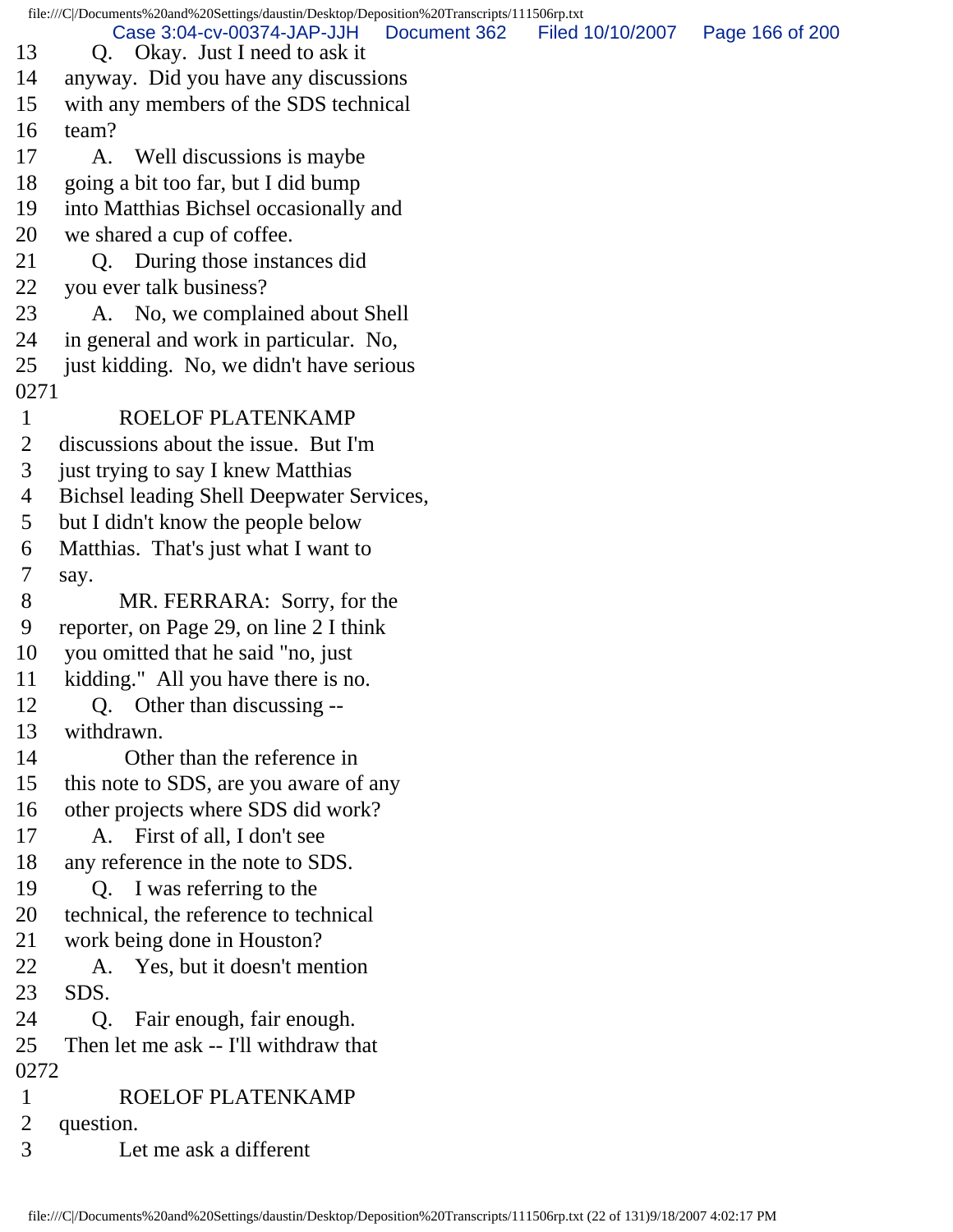file:///C|/Documents%20and%20Settings/daustin/Desktop/Deposition%20Transcripts/111506rp.txt 4 question. Are you aware of any projects 5 where SDS had done the technical work for 6 an OU? 7 A. In principle, Shell 8 Deepwater Services did work for those 9 OUs when deepwater was part of the 10 portfolio. Most of the work that Shell 11 Deepwater Services did was done on the 12 behalf of Shell Oil, to support Shell 13 Oil with all the work done in the Gulf 14 of Mexico where we had a number of 15 deepwater developments ongoing, and in 16 production already. Another area was 17 deepwater Nigeria. 18 Q. Do you know who did the 19 technical work in the EA field? 20 A. No, I do not. I mean if you 21 refer to do you know the individual, 22 no. 23 Q. Understood. Now I'm talking 24 about whether it was SPDC or it farmed 25 the work out to a service company. 0273 1 ROELOF PLATENKAMP 2 A. If I remember correctly, it 3 was decided at some stage that SNEPCO 4 would do the work on behalf of SPDC, 5 but when the transfer took place from 6 SPDC to SNEPCO I don't remember. But 7 the idea being SPDC focuses on the work 8 that they've always been doing -- been 9 doing and doing very well, i.e. 10 production from onshore Nigeria. We 11 had SNEPCO for the offshore and SNEPCO 12 could take the offshore of SPDC under 13 its wings and there would be a service 14 agreement between SNEPCO and SPDC. 15 Q. Now, do you know if there 16 was a further service agreement between 17 SNEPCO and another service company such 18 as SDS? 19 A. That may well have been. I 20 don't know. Case 3:04-cv-00374-JAP-JJH Document 362 Filed 10/10/2007 Page 167 of 200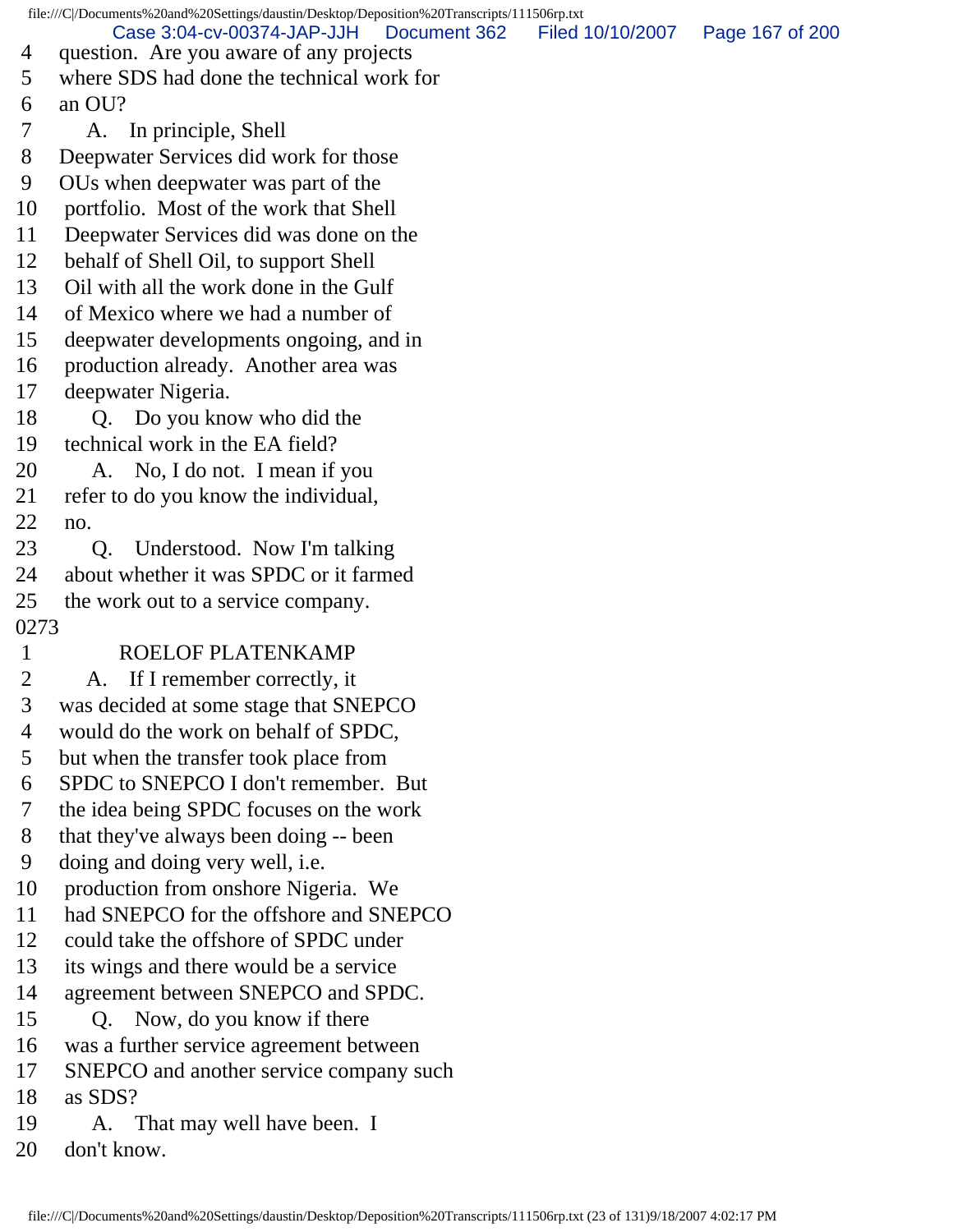file:///C|/Documents%20and%20Settings/daustin/Desktop/Deposition%20Transcripts/111506rp.txt 21 O. Do you know who I would need 22 to ask to ascertain that information? 23 A. I would go to people in 24 SNEPCO, or people in SPDC.  $25 \qquad$  O. Okay. If you -- before I go 0274 1 ROELOF PLATENKAMP 2 back here, we talked about the 3 recommendation that you made to the 4 ExCom which was to book a certain 5 amount -- 6 A. Yes. 7 Q. -- of oil. Do you know what 8 the decision of the ExCom was with 9 regard to the recommendation that you 10 made? 11 A. As far as I can remember, 12 that was accepted. 13 Q. Okay. 14 A. To make the booking. 15 Q. Looking at this note, the 16 paragraph that appears right above the 17 graph begins "Booking of the EHRA 18 discovery." 19 A. Yes. 20 Q. "Is also important in view 21 of the external unit finding cost (UFC) 22 which is based on proved reserves, 23 additions and exploration expenditure 24 disclosed." Can you explain why it was 25 important to book the EHRA discovery in 0275 1 ROELOF PLATENKAMP 2 light of the UFC? 3 A. The unit finding cost is a 4 parameter or a metric that is used in 5 the industry to compare performance of 6 E&P companies. There are various 7 bodies that compare the performance of 8 companies like Prudential, for 9 instance, and they use unit finding 10 cost as one of the metrics to make this 11 comparison. Case 3:04-cv-00374-JAP-JJH Document 362 Filed 10/10/2007 Page 168 of 200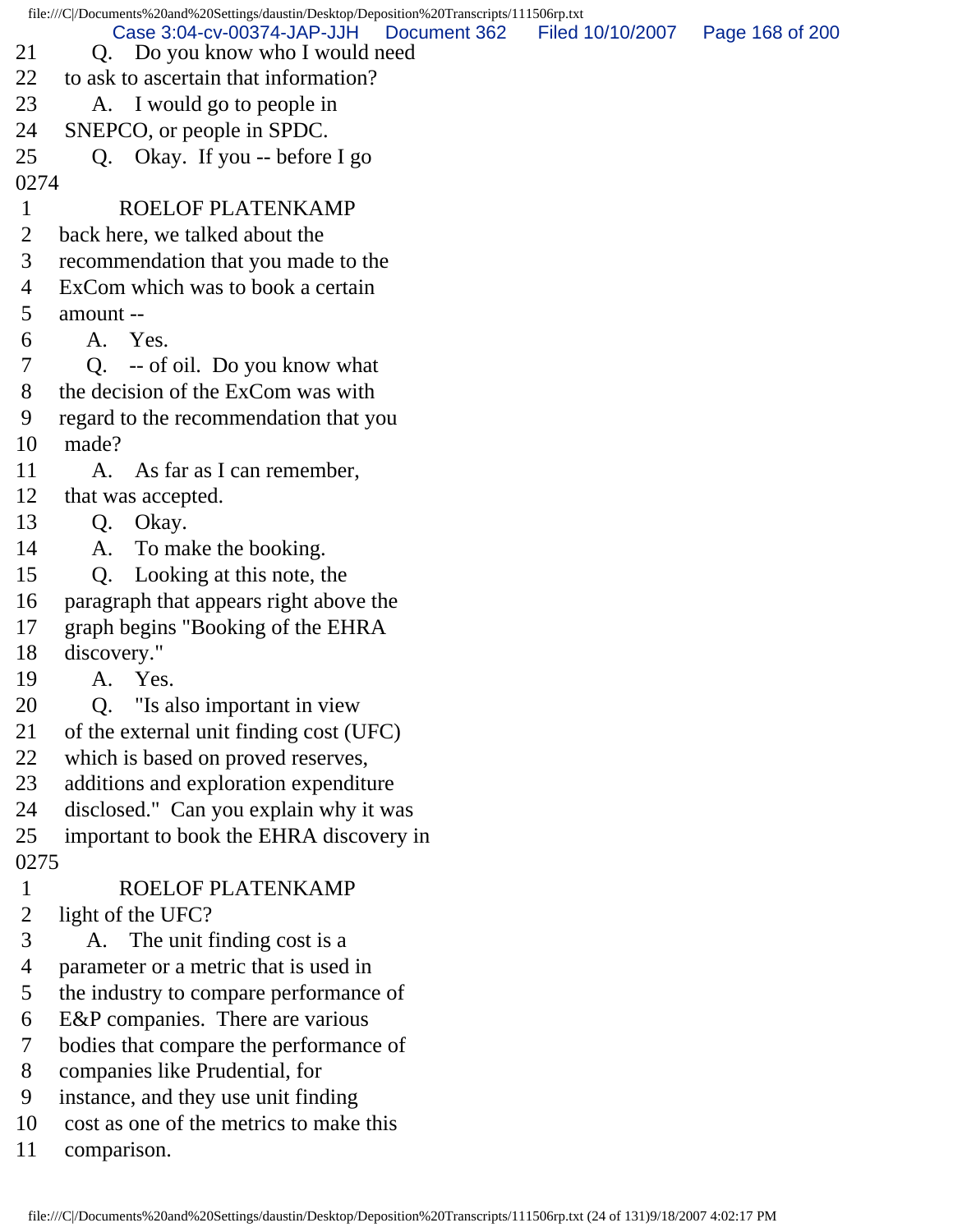file:///C|/Documents%20and%20Settings/daustin/Desktop/Deposition%20Transcripts/111506rp.txt 12 The unit finding cost over 13 1999 would be impacted significantly by 14 the booking of the EHRA reserves. And 15 it would put Shell, in the eyes of the 16 external world, in a better performance 17 position. 18 Q. Do you recall any discussion 19 during the meeting, the January 31st 20 meeting, on this issue? 21 A. No, no. 22 Q. The other issue I'd like to 23 discuss with you, and I'm just looking 24 in terms of time -- 25 MR. HABER: Why don't we 0276 1 ROELOF PLATENKAMP 2 just take a very, very short break and 3 we'll move on to the next topic. 4 THE VIDEO OPERATOR: We'll 5 go off the record, it's 10:53, tape 4. 6 (A recess was taken.) 7 THE VIDEO OPERATOR: Back on 8 the record, it's 11:04, this is tape 4. 9 Q. Mr. Platenkamp, before I get 10 onto this other area I was about to get 11 started on I just want to ask one 12 followup question with regard to the 13 EHRA project. Did Exxon Mobil book 14 reserves in that project? 15 A. I honestly don't know. You 16 have to ask Exxon Mobil. I don't know. 17 Q. If you turn to Page 5. 18 MS. ASHTON: Of which? 19 Q. Of Exhibit 2. 20 MS. ASHTON: Exhibit 2, 21 okay. Make sure we have the right one. 22 Q. Again, this is under issues. 23 A. Yes. 24 Q. On the bottom under USA 25 there's a discussion of the definition 0277 1 ROELOF PLATENKAMP 2 of own use gas. Do you recall Case 3:04-cv-00374-JAP-JJH Document 362 Filed 10/10/2007 Page 169 of 200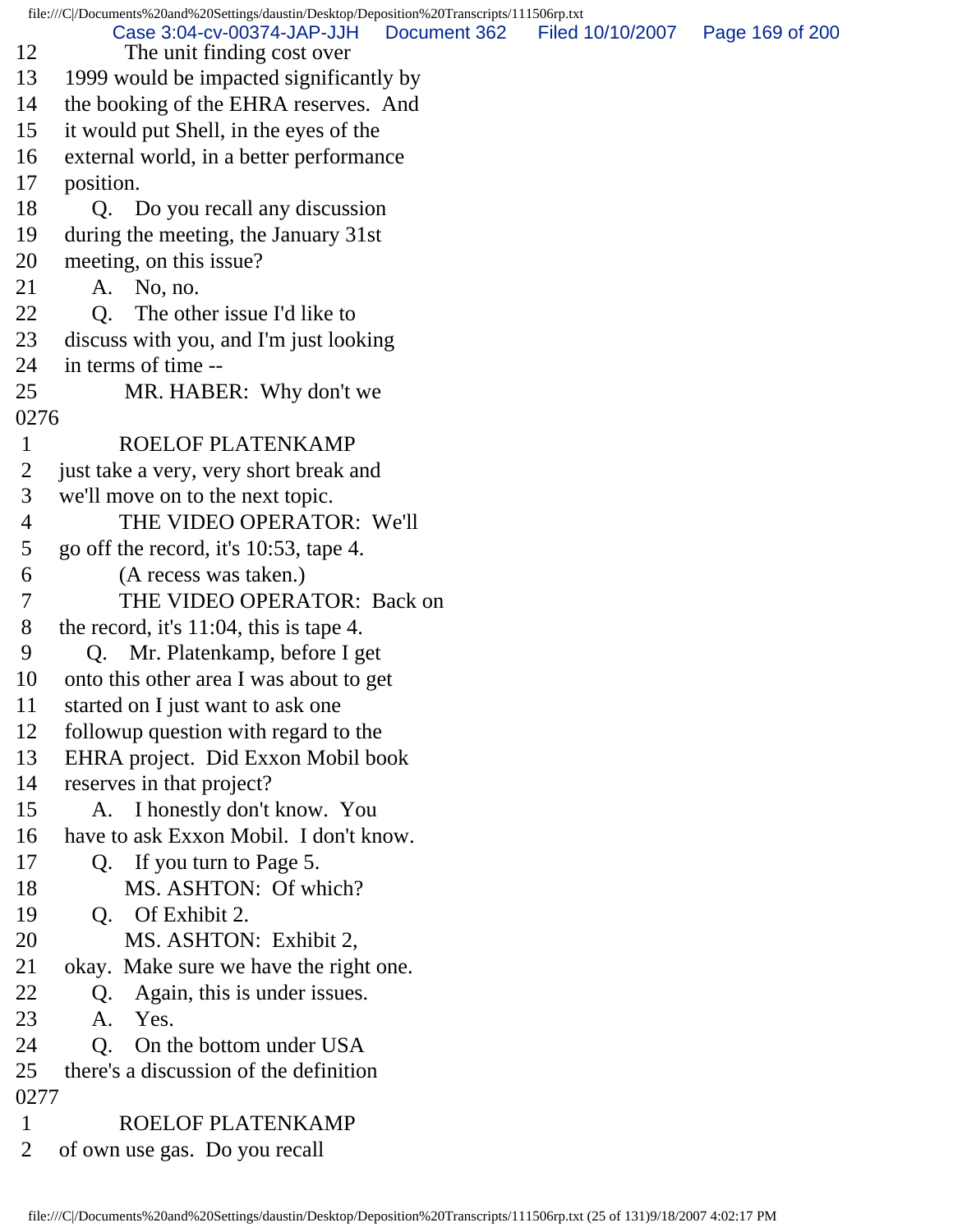file:///C|/Documents%20and%20Settings/daustin/Desktop/Deposition%20Transcripts/111506rp.txt 3 generally what that issue involved? 4 A. In general, the issue 5 involves the use of gas that you use 6 for your own operations. 7 Q. Does this have any relation 8 to the term that I've heard called fuel 9 and flare? 10 A. It is certainly related to 11 fuel, yes. 12 O. So in terms of the -- what 13 was the issue that you were presenting 14 to the ExCom with regard to own use? 15 A. In the Shell group's 16 definition of proved reserves, own use 17 of gas is excluded from the reserves, 18 and Shell Oil own use of gas was booked 19 as reserves. So there was a 20 discrepancy between the two ways of 21 booking reserves and that needed to be 22 aligned. 23 Q. Now there's a reference in 24 the note to Shell Oil moving from an 25 SEC reporting company to a subsidiary, 0278 1 ROELOF PLATENKAMP 2 in effect, of the group and no longer 3 being a separate filer with the SEC. 4 A. Correct. 5 Q. What is the relevance of 6 that fact to the issue of own use? 7 A. Well this means that the 8 resources held by Shell Oil will now be 9 included within the 20-F submitted by 10 the group to the SEC. As I just said 11 before, Shell group excluded own use of 12 gas from the reserves. Shell Oil 13 included fuel gas in the reserves. We 14 wanted a similar treatment of own gas 15 in Shell Oil as in the rest of the 16 group. 17 Q. It says underneath the 18 reference that we just talked about, 19 and it's the paragraph that begins "The Case 3:04-cv-00374-JAP-JJH Document 362 Filed 10/10/2007 Page 170 of 200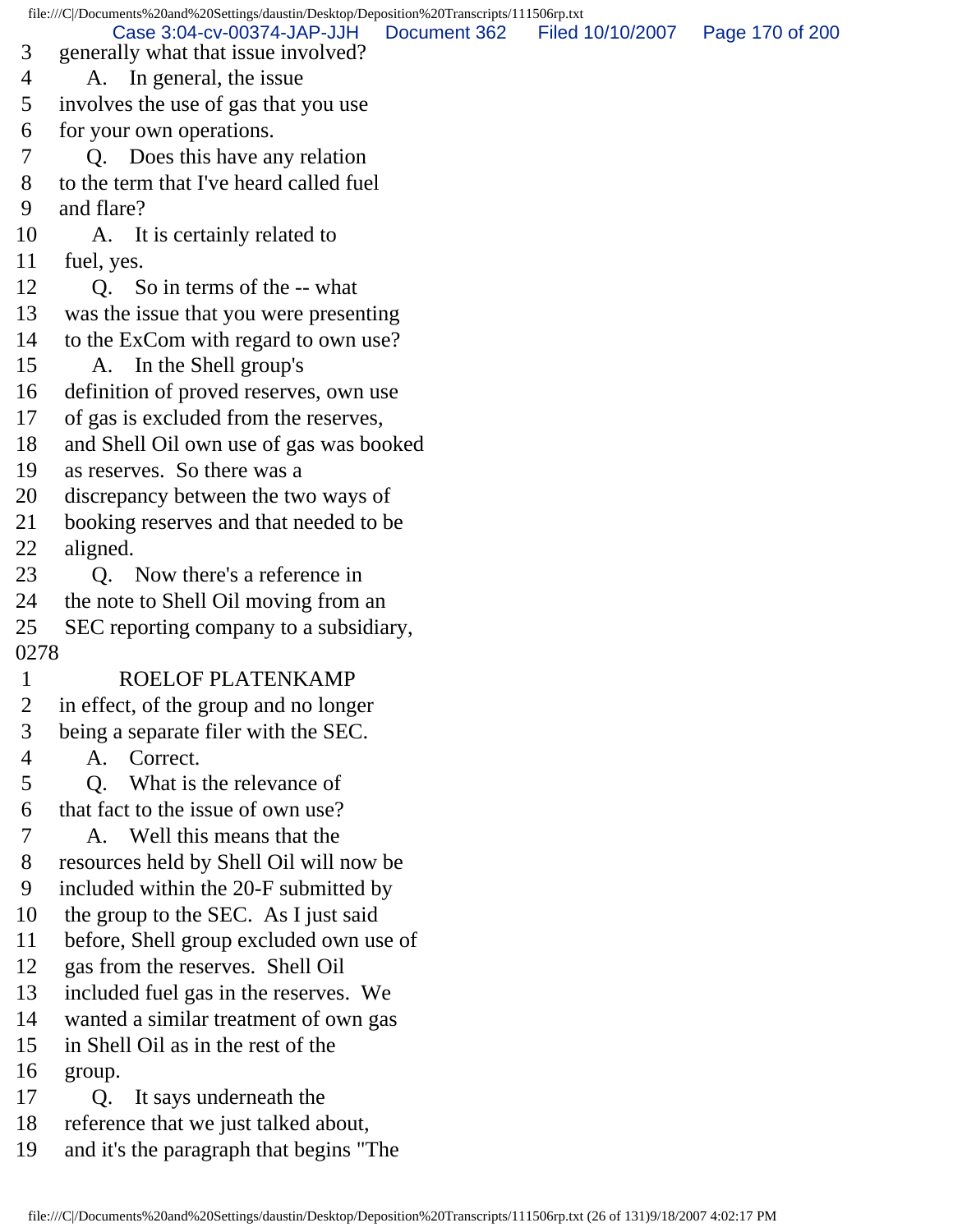file:///C|/Documents%20and%20Settings/daustin/Desktop/Deposition%20Transcripts/111506rp.txt 20 issue has been discussed with the group 21 reserves auditor and group external 22 auditors who confirm that both 23 interpretations are defendable under 24 SEC rules but also acknowledge that 25 reporting consistency across the group 0279 1 ROELOF PLATENKAMP 2 is a strong consideration." 3 A. Yes. 4 Q. Do you know who had the 5 discussions with the group reserves 6 auditor? 7 A. That would have been in my 8 opinion Remco Aalbers. 9 Q. And I recall yesterday you 10 had testified that you did not have any 11 communications with the group reserves 12 auditor at this time? 13 A. I did not, no, that's 14 correct. 15 Q. Did Mr. Aalbers convey to you 16 the sum and substance of the discussion 17 that he had with Mr. Barendregt? 18 A. I think the sum and 19 substance are included in this 20 particular alinea, namely, that under 21 the SEC rules both interpretations are 22 defendable. Aalbers and myself were 23 very much in favor of reporting 24 consistency within the group. 25 Q. And therefore, you were 0280 1 ROELOF PLATENKAMP 2 recommending that the reserves be 3 excluded, correct? 4 A. That own use of fuel gas 5 would be excluded. The argument is 6 very simple. I can sell the gas that I 7 use for own fuel and if I sell it it's 8 simply a reserve. If I then buy other 9 gas to keep my ovens going, then that's 10 just operating expenditure. So it's Case 3:04-cv-00374-JAP-JJH Document 362 Filed 10/10/2007 Page 171 of 200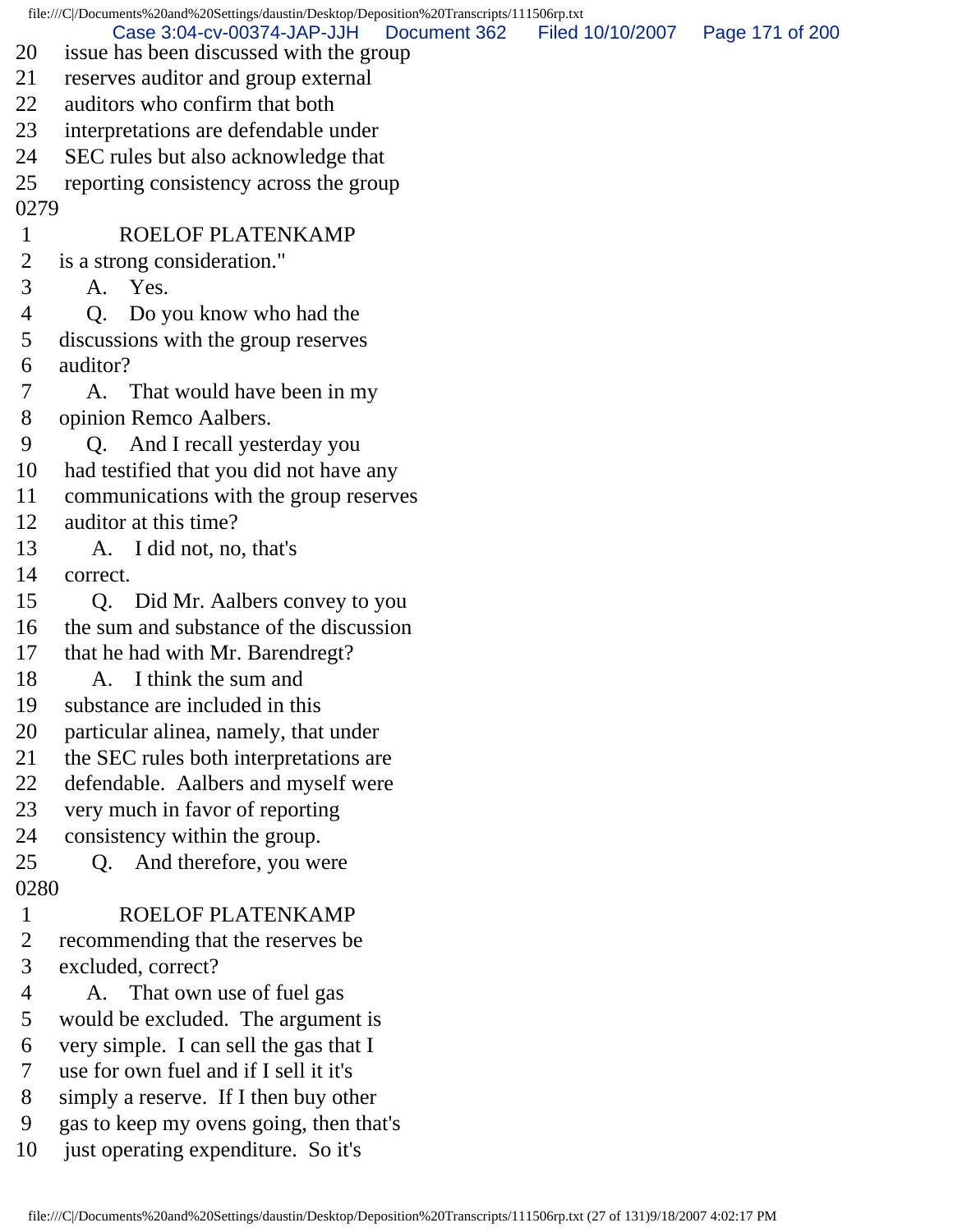file:///C|/Documents%20and%20Settings/daustin/Desktop/Deposition%20Transcripts/111506rp.txt 11 very defendable to keep that on the -- 12 on the books. Now maybe our approach 13 was slightly more Calvinistic. If you 14 sell your own gas, if you burn your own 15 gas then you can't sell it, so you 16 can't keep it as reserves. 17 Q. Right. Now it also says 18 that the issue had been discussed with 19 the group external auditors. Did you 20 have any involvement in those 21 discussions? 22 A. No, I did not. I did not. 23 Q. Do you recall receiving any 24 emails concerning these discussions? 25 A. No, I don't recall at this 0281 1 ROELOF PLATENKAMP 2 moment in time any emails, but I 3 certainly won't exclude the possibility 4 that there have been a number of emails 5 around this issue that -- where I'm 6 cc'd. If you receive over 200 emails a 7 day, it's very hard to remember them 8 all. 9 Q. I'll do what I can to 10 refresh your recollection. 11 MR. HABER: I'm going to 12 mark as Platenkamp Exhibit 5 an email 13 correspondence, and it's a string of 14 emails. The last email is from Egbert 15 Eeftink to Remco Aalbers with a cc to 16 Steve Johnson and Arjen Korteweg, and I 17 apologize if I mispronounced his name 18 or her name. It's dated January 10, 19 2000. The Bates range runs from PBW 20 0006178 through PBW 0006186. 21 (Platenkamp Exhibit 5 22 for identification, Bates stamped PBW 23 0006178 through PBW 0006186.) 24 Q. My question is does this 25 refresh your recollection about 0282 1 ROELOF PLATENKAMP Case 3:04-cv-00374-JAP-JJH Document 362 Filed 10/10/2007 Page 172 of 200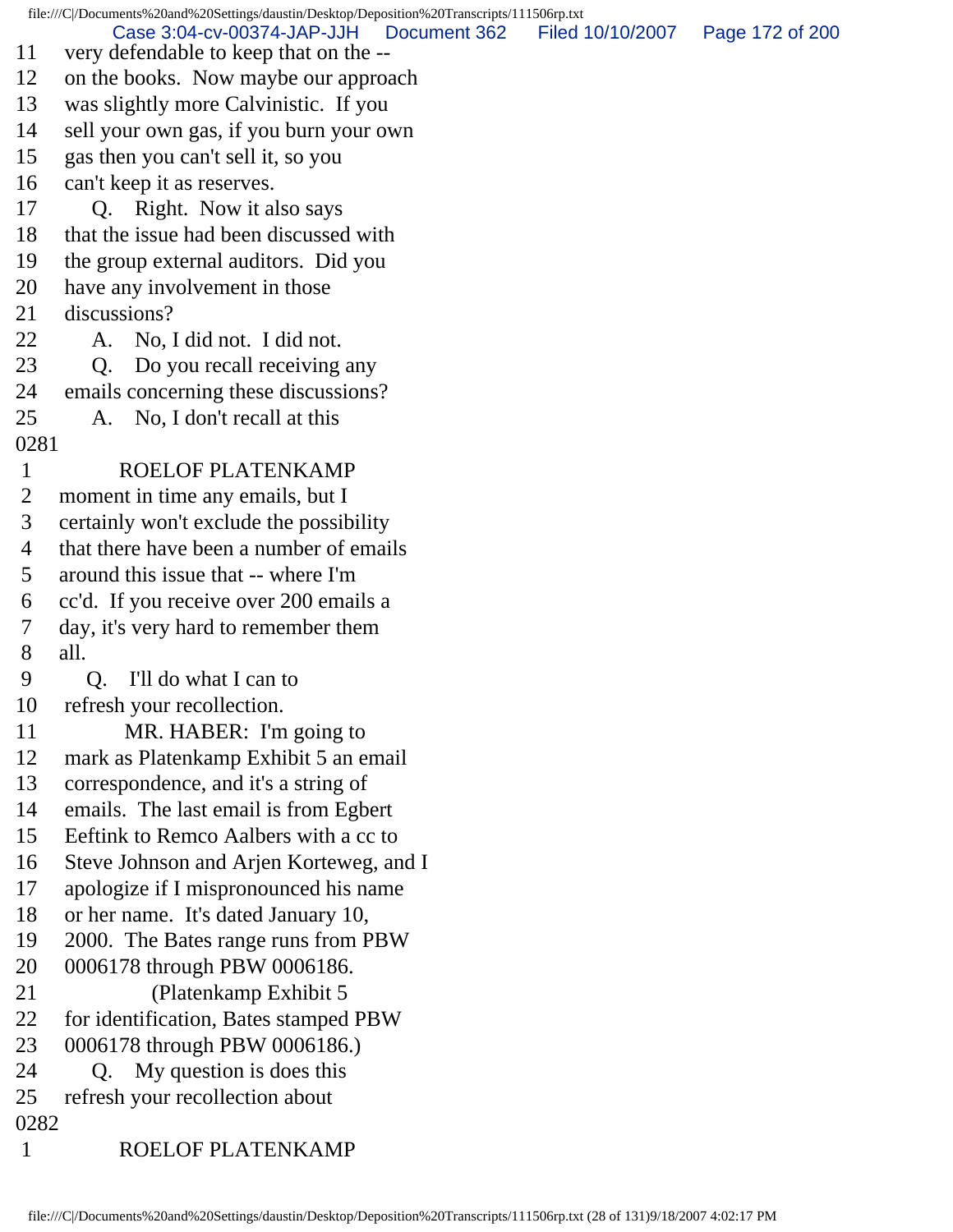file:///C|/Documents%20and%20Settings/daustin/Desktop/Deposition%20Transcripts/111506rp.txt 2 communications that were sent to you 3 either directly or as a cc concerning 4 the own use issue that we've just been 5 discussing? 6 A. I have to go through it. 7 The first email is an email that I do 8 not recognize. The second email I'm 9 now looking at. 10 O. The second email you are 11 noted on the cc line. 12 A. I see that. I'm just trying 13 to see where the second email is from 14 Remco to Egbert Eeftink. Okay. 15 Q. My question is, I think my 16 question was does this refresh your 17 recollection about communications that 18 you were a part of, either directly or 19 by cc, concerning the own use issue? 20 A. It certainly refreshes my 21 memory that we had a number of 22 discussions about this; we being Remco 23 Aalbers and myself. I do not remember 24 that I actually read this email at that 25 moment in time. I've since a very long 0283 1 ROELOF PLATENKAMP 2 time I have the habit that I don't read 3 emails on which I am cc'd, as they're 4 only sent to me for information. I 5 normally only read emails that are sent 6 to me because then there is obviously 7 action required. If you receive as 8 many emails as I do, you understand why 9 this is a fairly healthy reaction to 10 email overload. If it is important 11 people will bring it to my attention. 12 Aalbers brought this issue to my 13 attention, we talked about it, but I do 14 not recollect seeing the email. 15 Q. Okay. That's fine. I mean 16 I will note that there was -- that 17 there is an email on the page that ends Case 3:04-cv-00374-JAP-JJH Document 362 Filed 10/10/2007 Page 173 of 200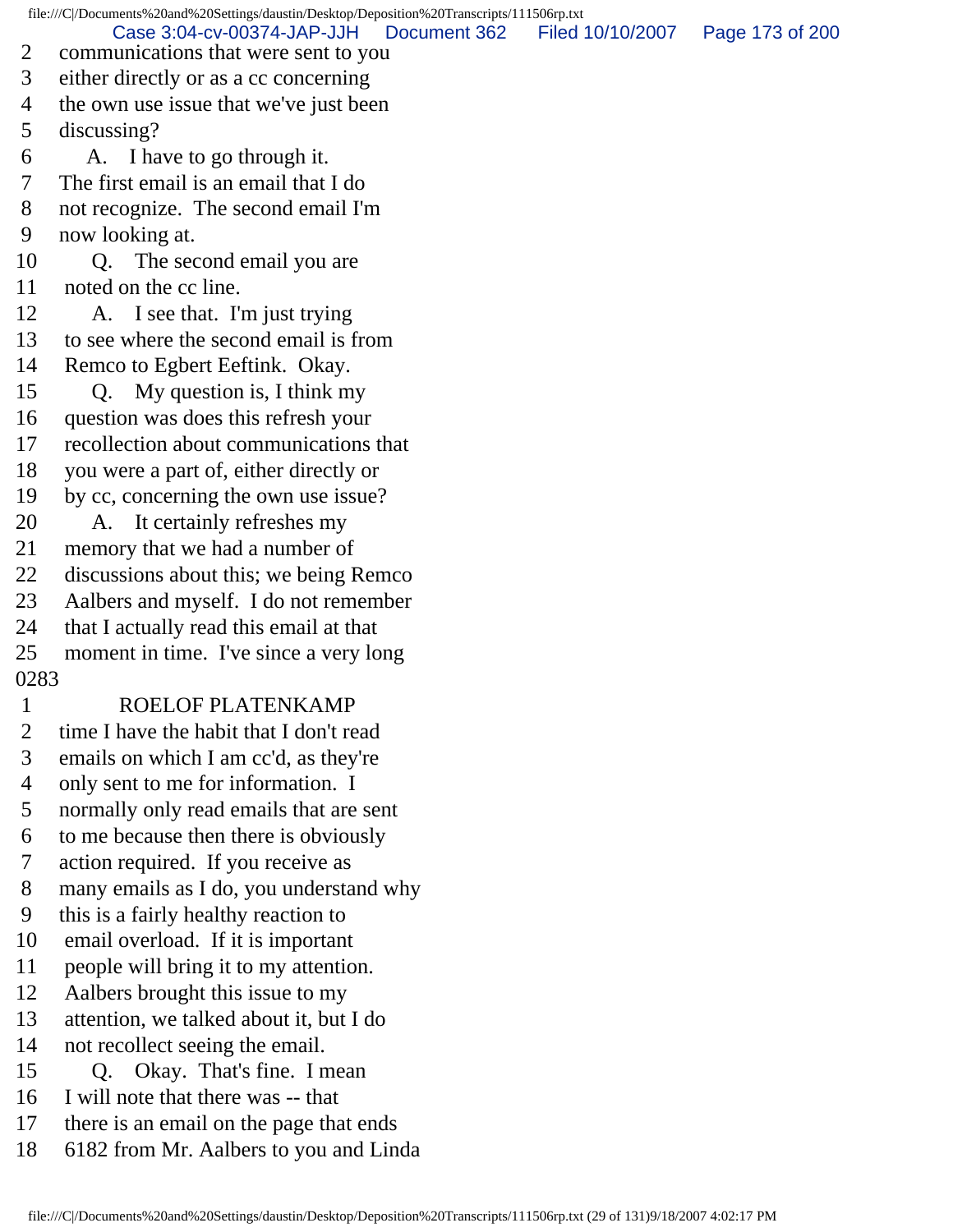| file:///C//Documents%20and%20Settings/daustin/Desktop/Deposition%20Transcripts/111506rp.txt |                                                                                      |                  |                 |  |
|---------------------------------------------------------------------------------------------|--------------------------------------------------------------------------------------|------------------|-----------------|--|
| 19                                                                                          | Case 3:04-cv-00374-JAP-JJH<br>Document 362<br>Cook. So I would take it with what you | Filed 10/10/2007 | Page 174 of 200 |  |
| 20                                                                                          | just said, you took some action or                                                   |                  |                 |  |
| 21                                                                                          | conducted some discussion in response?                                               |                  |                 |  |
| 22                                                                                          | MS. ASHTON: Objection;                                                               |                  |                 |  |
| 23                                                                                          | mischaracterizes what he just said.                                                  |                  |                 |  |
| 24                                                                                          | You can answer.                                                                      |                  |                 |  |
| 25                                                                                          | Now I have to look at this<br>A.                                                     |                  |                 |  |
| 0284                                                                                        |                                                                                      |                  |                 |  |
| $\mathbf{1}$                                                                                | ROELOF PLATENKAMP                                                                    |                  |                 |  |
| 2                                                                                           | email because you are ahead of me.                                                   |                  |                 |  |
| 3                                                                                           | I'm sorry, I'll slow down.<br>Q.                                                     |                  |                 |  |
| 4                                                                                           | So what is the question?<br>A.                                                       |                  |                 |  |
| 5                                                                                           | I just wanted to know did<br>Q.                                                      |                  |                 |  |
| 6                                                                                           | you take any action in response to this                                              |                  |                 |  |
| 7                                                                                           | email?                                                                               |                  |                 |  |
| 8                                                                                           | MS. ASHTON: This email                                                               |                  |                 |  |
| 9                                                                                           | being --                                                                             |                  |                 |  |
| 10                                                                                          | The one that I just directed<br>Q.                                                   |                  |                 |  |
| 11                                                                                          | his attention to?                                                                    |                  |                 |  |
| 12                                                                                          | The one to Linda Cook and<br>A.                                                      |                  |                 |  |
| 13                                                                                          | myself.                                                                              |                  |                 |  |
| 14                                                                                          | The one dated --<br>Q.                                                               |                  |                 |  |
| 15                                                                                          | Well I'm scanning this email<br>А.                                                   |                  |                 |  |
| 16                                                                                          | very quickly and the email basically is                                              |                  |                 |  |
| 17                                                                                          | an information transfer and it doesn't                                               |                  |                 |  |
| 18                                                                                          | ask for any action, decision or                                                      |                  |                 |  |
| 19                                                                                          | support. Basically Remco tells Linda                                                 |                  |                 |  |
| 20                                                                                          | and myself please be aware the issue is                                              |                  |                 |  |
| 21                                                                                          | as follows, the volumes are as follows.                                              |                  |                 |  |
| 22                                                                                          | And no action is required, but it                                                    |                  |                 |  |
| 23                                                                                          | raises our awareness.                                                                |                  |                 |  |
| 24                                                                                          | Q. Okay. Fair enough. There                                                          |                  |                 |  |
| 25                                                                                          | are a number of people who are                                                       |                  |                 |  |
| 0285                                                                                        |                                                                                      |                  |                 |  |
| $\mathbf{1}$                                                                                | ROELOF PLATENKAMP                                                                    |                  |                 |  |
| 2                                                                                           | identified here. I'm not going to go                                                 |                  |                 |  |
| 3                                                                                           | through all of them, but there are a                                                 |                  |                 |  |
| 4                                                                                           | couple of people I do want to ask you                                                |                  |                 |  |
| 5                                                                                           | if you know who they are. On the first                                               |                  |                 |  |
| 6                                                                                           | page, Egbert Eeftink, next to his name                                               |                  |                 |  |
| 7                                                                                           | says KPMG. Do you know who he is and                                                 |                  |                 |  |
| 8                                                                                           | what his role was at that time?                                                      |                  |                 |  |
| 9                                                                                           | I can only guess. I don't<br>A.                                                      |                  |                 |  |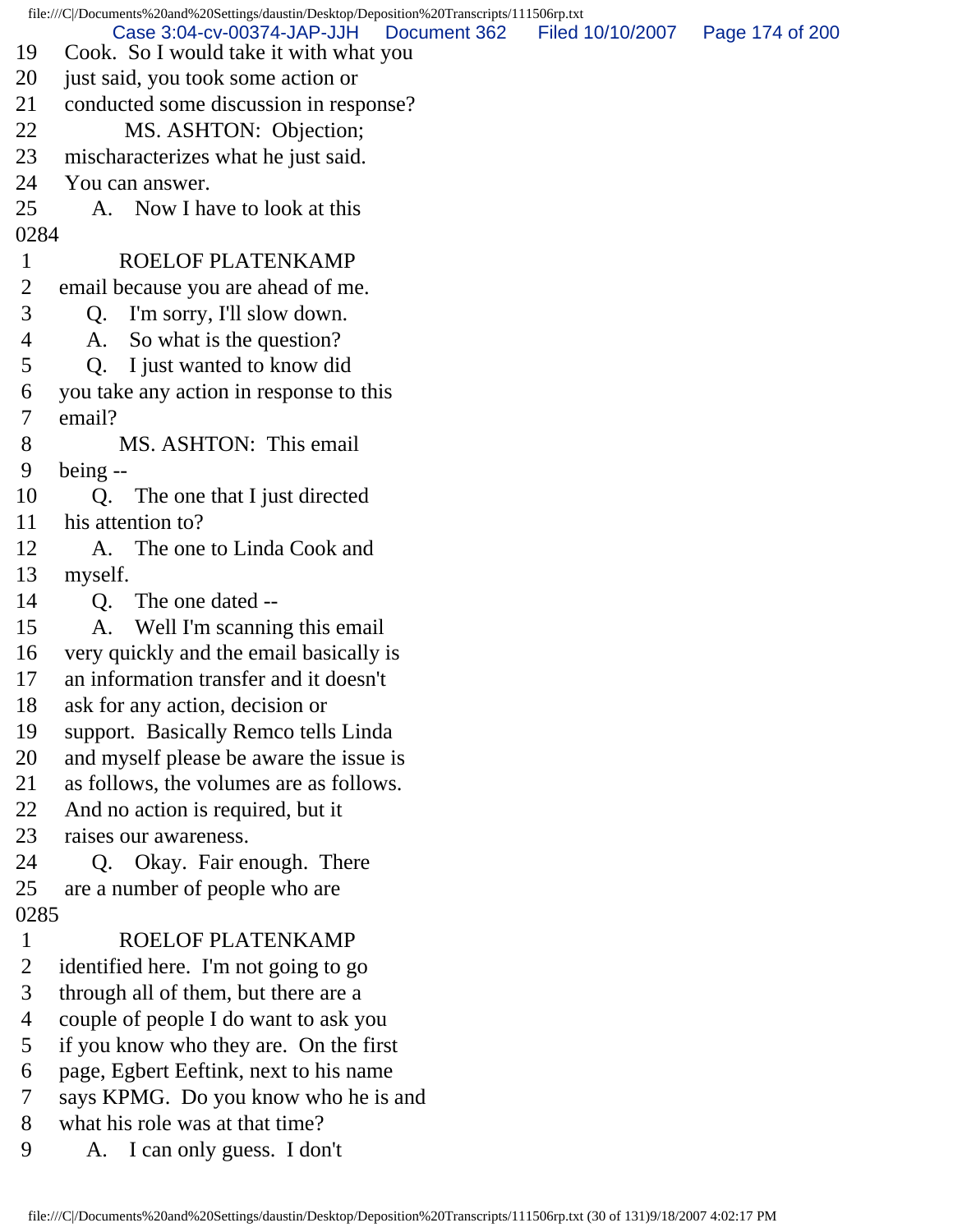file:///C|/Documents%20and%20Settings/daustin/Desktop/Deposition%20Transcripts/111506rp.txt 10 remember the name Egbert Eeftink. 11 Q. Okay. 12 A. I mean obviously he works 13 for KPMG. 14 O. The same question with 15 regard to Steve Johnson. 16 A. PricewaterhouseCooper, 17 that's all I can say. 18 Q. Did you ever meet either one 19 of those gentlemen? 20 A. I have no clear recollection 21 whether I met them or not. I may very 22 well have met them, shaken a hand, but 23 they were working with Remco and 24 Barendregt. Aidan McKay was in the 25 middle, and then finally it came to me. 0286 1 ROELOF PLATENKAMP 2 So out of courtesy we may have greeted 3 each other and asked how they were 4 doing, but that would be it. 5 Q. Okay. Another person who is 6 identified as someone involved in this 7 issue, or discussing this issue, is a 8 person by the name of Jeri Eagan. Who 9 is Jeri Eagan? 10 A. Jeri Eagan is a person 11 working at that time for Shell Oil, and 12 she was working in finance. She was a 13 high-ranking finance manager in Shell 14 Oil. If you can refer me to the email 15 where her name is. 16 MS. ASHTON: Page 4 of 5 -- 17 4 of 9 rather. 18 A. Page 4 of 9, okay. 19 MS. ASHTON: There's there. 20 There may be others. 21 A. Oh, it only says SEPCO. 22 Sometimes you can see from the 23 reference indicator what her function 24 is. The last time she worked for Shell 25 Oil she was the chief finance officer 0287 Case 3:04-cv-00374-JAP-JJH Document 362 Filed 10/10/2007 Page 175 of 200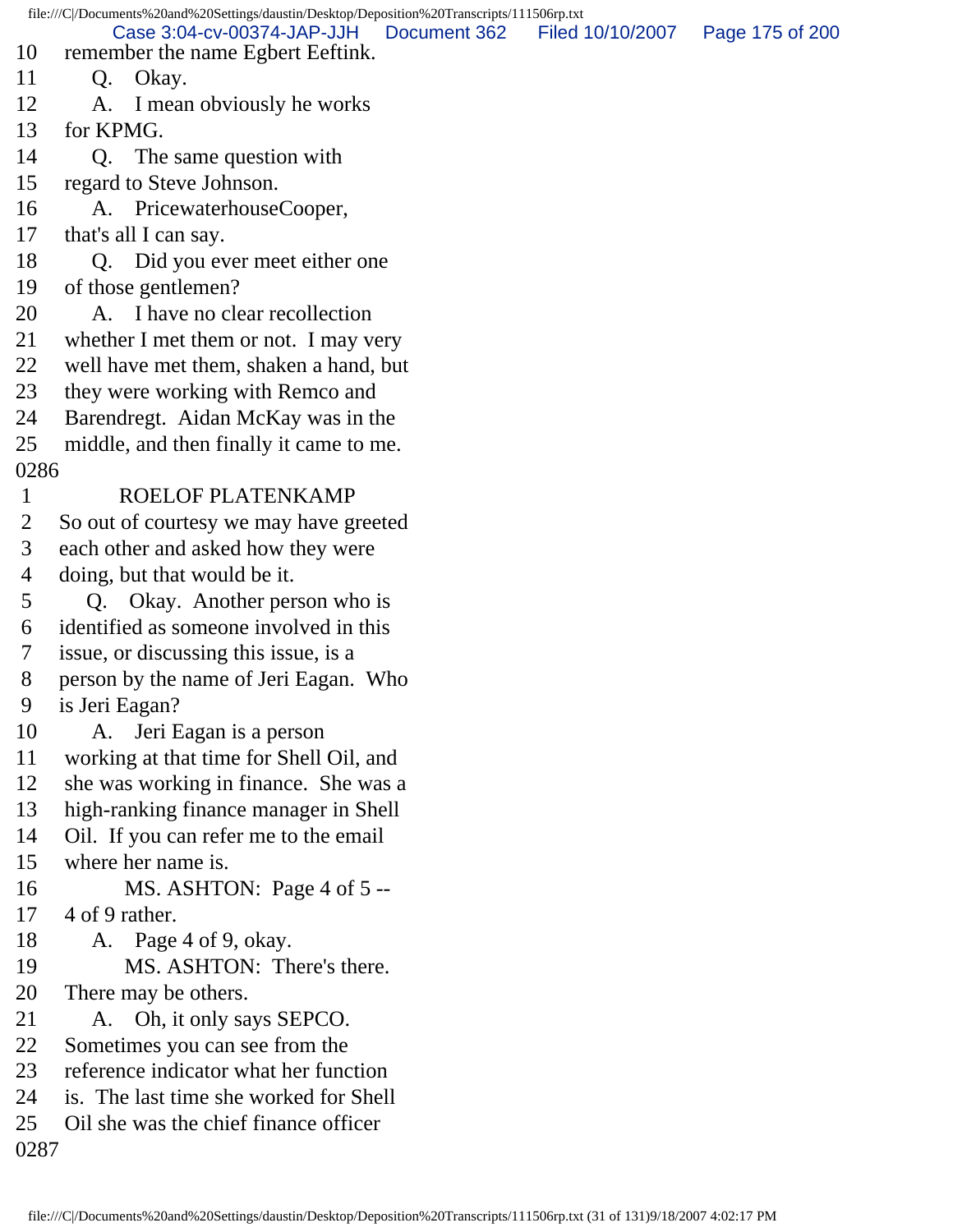file:///C|/Documents%20and%20Settings/daustin/Desktop/Deposition%20Transcripts/111506rp.txt 1 ROELOF PLATENKAMP 2 of SEPCO. Whether she was that at this 3 moment in time, I don't know. I would 4 think so. My recollection is that she 5 was the chief finance officer. 6 Q. Did you have any -- any 7 occasion to work with Ms. Eagan during 8 your tenure at EP? 9 A. Jeri Eagan? 10 Q. Yes. 11 A. Came to The Hague on at 12 least two occasions to participate in a 13 capital allocation workshop. 14 Q. Other than those occasions, 15 do you have any other recollection of 16 meeting with her or working with her? 17 A. She will most likely have 18 attended one of the EP leadership fora, 19 most likely the one we had in the year 20 2000 in Houston. 21 Q. In terms of size, is Shell 22 Oil a large subsidiary of the group -- 23 MS. ASHTON: Objection to 24 form. 25 Q. -- of Shell Oil? 0288 1 ROELOF PLATENKAMP<br>2 MS. ASHTON: Objection MS. ASHTON: Objection to 3 form. You can answer if you can. 4 A. Yes, before I answer I need 5 to have a bit of clarification because 6 there are many ways to discuss the 7 relative importance or size of a Shell 8 subsidiary. For instance, the company 9 that I recently worked for as managing 10 director, NAM, is a relatively small 11 company when it comes to the amount of 12 people working for the company, 13 something like 1800. However, in terms 14 of net income after tax for the group 15 it's one of the biggest companies. So 16 you have to be a bit more specific in 17 this question. Case 3:04-cv-00374-JAP-JJH Document 362 Filed 10/10/2007 Page 176 of 200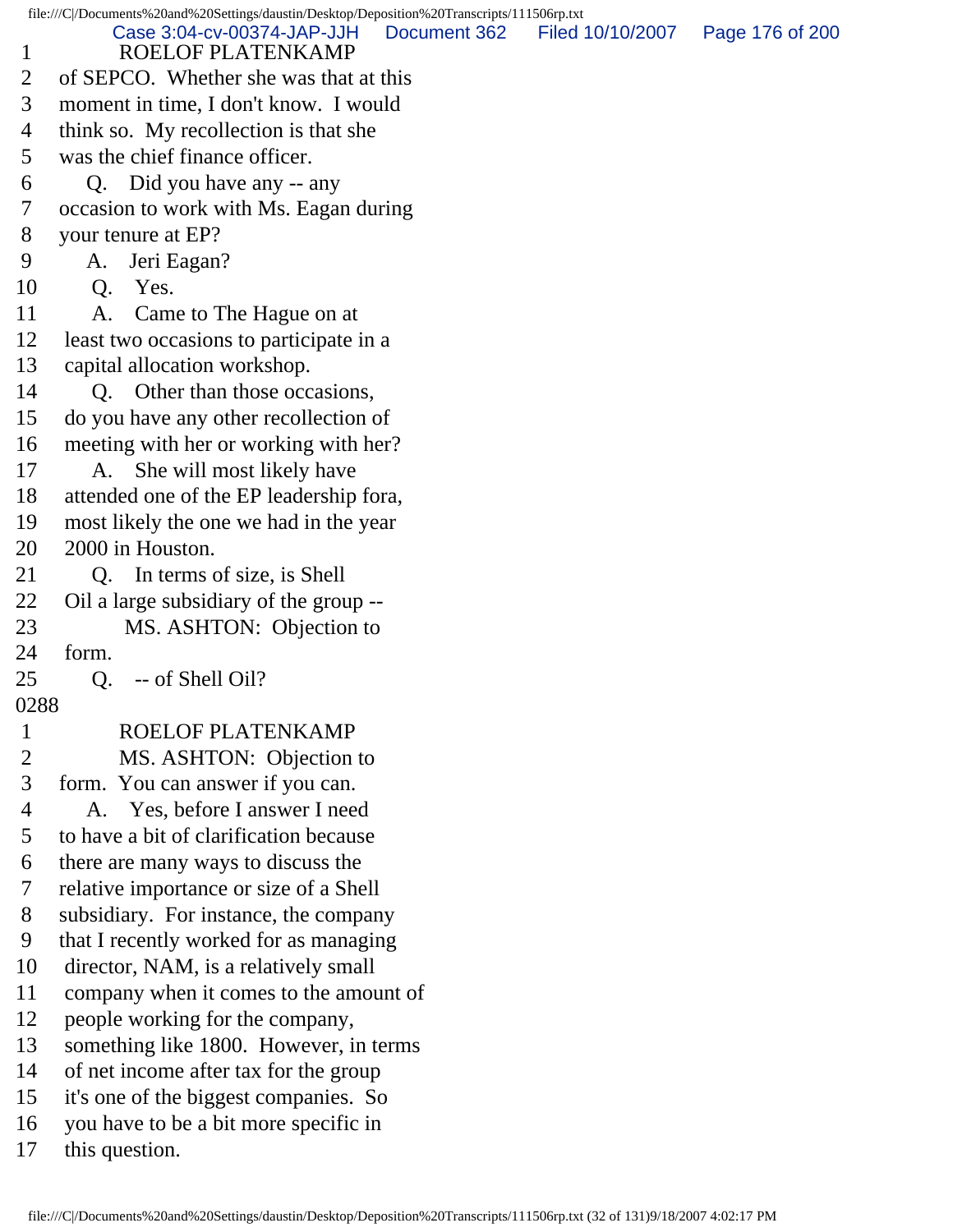file:///C|/Documents%20and%20Settings/daustin/Desktop/Deposition%20Transcripts/111506rp.txt 18 Q. Okay. That's fair. And to 19 build off of what you just talked about 20 in terms of people, relative size of 21 Shell Oil, is it one of the larger 22 subsidiaries in the group? 23 A. Then again, I think we have 24 to be a bit more precise because Shell 25 Oil of course is a company that has a 0289 1 ROELOF PLATENKAMP 2 certain amount of integration, it's 3 upstream and downstream. I take it you 4 are referring to Shell EP in Houston, 5 the EP company of Shell Oil. 6 Q. That is true. 7 A. Okay. It certainly would be 8 one of the larger companies in terms of 9 manpowers, and I would put it on par 10 with companies like Shell Expro, to a 11 certain degree the NAM, and the SEPCO. 12 Q. Is there a difference now 13 between Shell EP and SEPCO? 14 A. What do you mean by now? 15 Q. Fair question. Let's say in 16 the time period you were at EP was 17 there a difference between SEPCO and 18 Shell EP? 19 MS. ASHTON: I think -- I 20 think he's still at EP though. 21 Q. Or are they one and the 22 same? 23 MR. HABER: I just want to 24 make sure -- 25 MS. ASHTON: I don't know 0290 1 ROELOF PLATENKAMP 2 what you mean when he was at BP. 3 MR. HABER: I'm sorry? 4 MS. ASHTON: I don't know 5 what you mean when you say when he was 6 at -- 7 MR. HABER: When he was a 8 vice president of strategic planning Case 3:04-cv-00374-JAP-JJH Document 362 Filed 10/10/2007 Page 177 of 200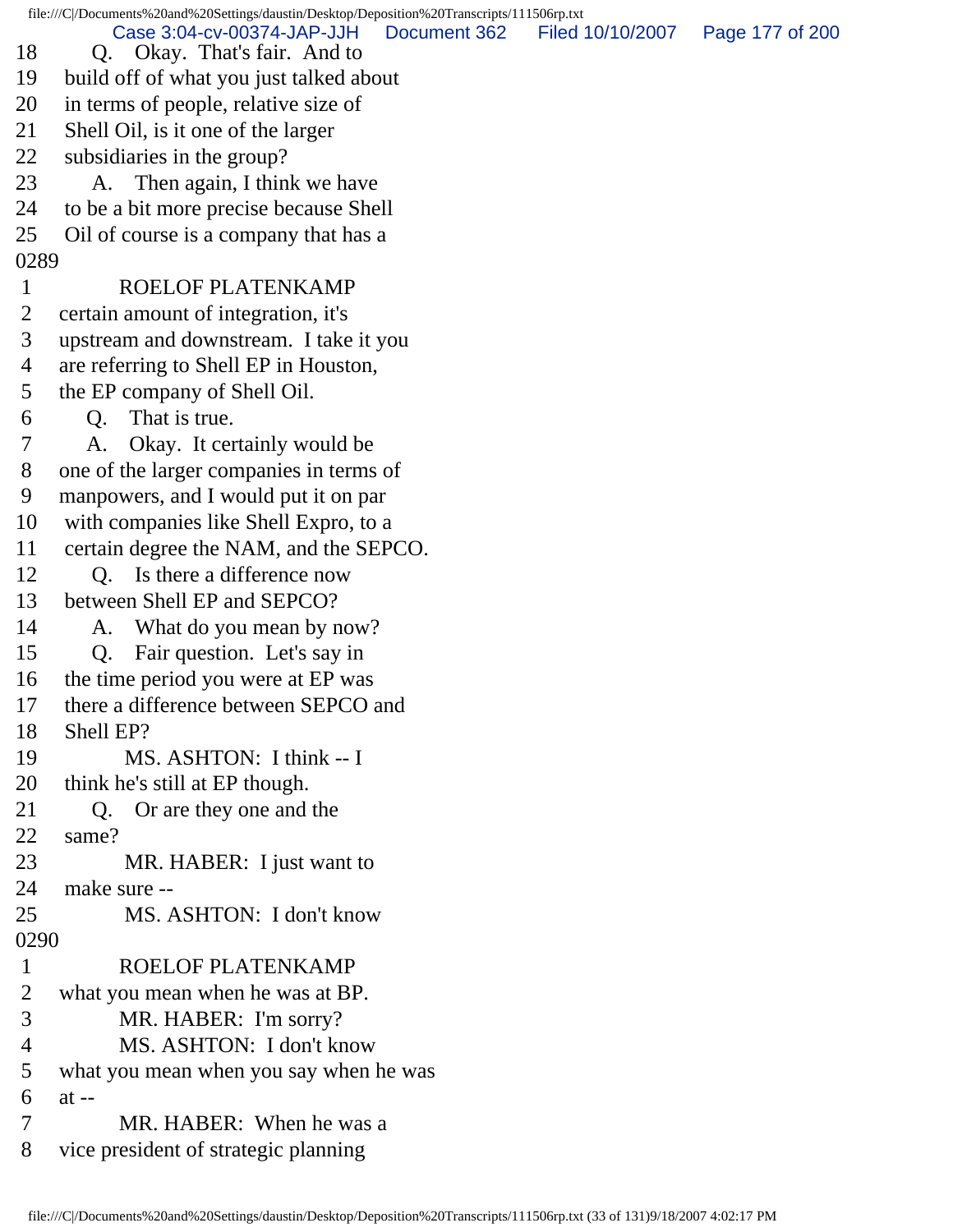file:///C|/Documents%20and%20Settings/daustin/Desktop/Deposition%20Transcripts/111506rp.txt 9 and business -- 10 MS. ASHTON: So 1999/2000? 11 MR. HABER: Right. 12 A. That again is a question 13 where we can talk for hours. At that 14 moment in time the Shell group had a 15 fairly complex structure. I was 16 employed by a company called SEPIV, 17 Shell E&P International Ventures. I 18 was a director of that company. In my 19 role in that company as vice president 20 strategy, planning and economics, I 21 actually worked on behalf of all the EP 22 companies in the Shell group and in 23 particular on behalf of the ExCom. The 24 ExCom members were all employed by a 25 company called SEPI, Shell E&P 0291 1 ROELOF PLATENKAMP 2 International. I was supported by most 3 of the technical staff working in the 4 company called SIEP, Shell 5 International E&P. So almost all the 6 companies working in E&P somewhere had 7 EP in their -- in the name. SEPCO was 8 part of Shell Oil and the EP part of 9 Shell Oil was recognizable in the name 10 SEPCO, Shell Exploration & Production 11 Company. 12 So I'm maybe a bit lost in 13 what the question is precisely. 14 Q. I guess the question that I 15 was having in terms of reporting, say, 16 net income, Shell Oil would be the 17 entity that would be reporting net 18 income; is that correct? 19 MS. ASHTON: Objection to 20 form. 21 A. Again, it depends on 22 reporting to home -- or to whom, in 23 what form. If the group were reporting 24 its financial returns it would include 25 Shell Oil. If for whatever reason EP Case 3:04-cv-00374-JAP-JJH Document 362 Filed 10/10/2007 Page 178 of 200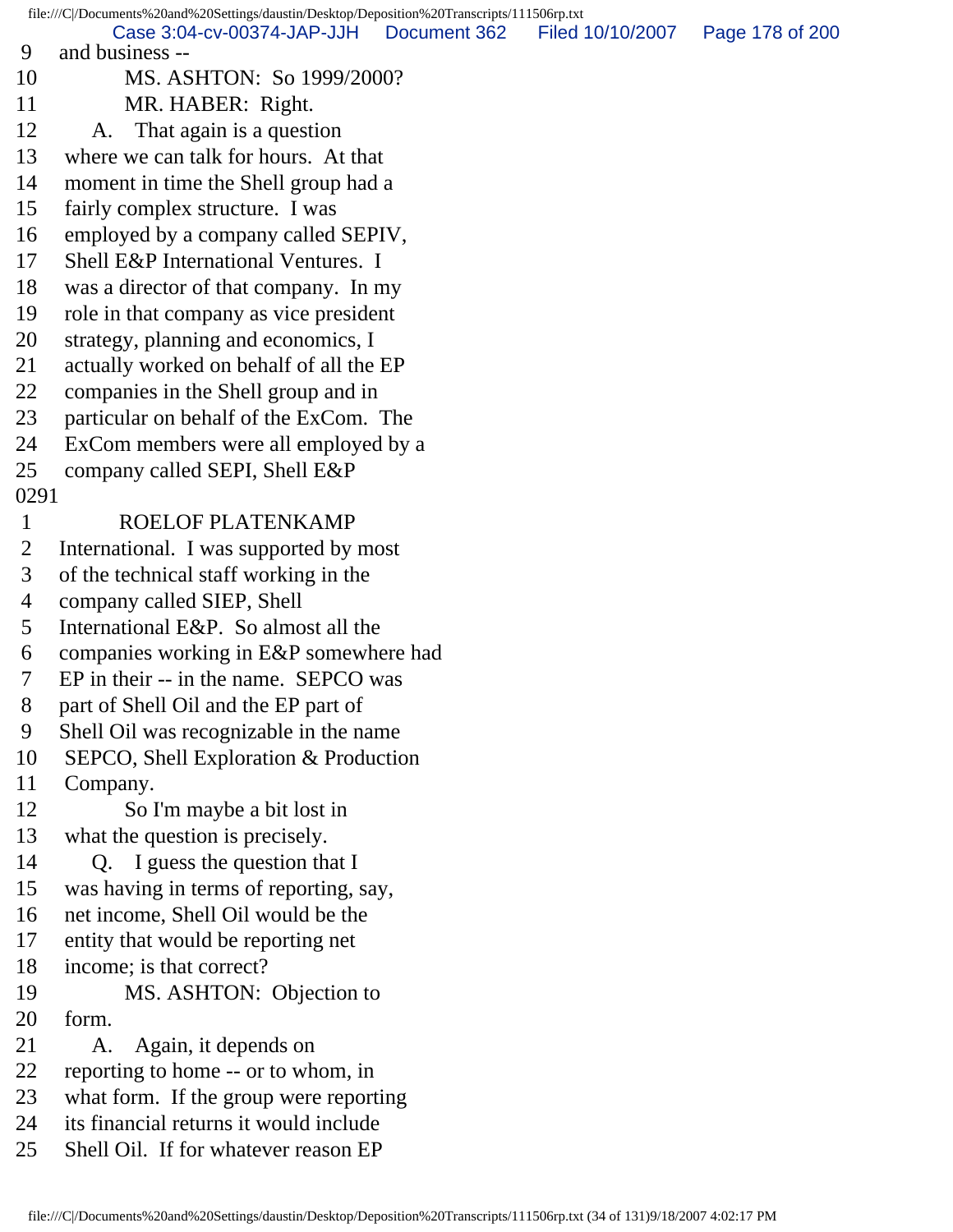file:///C|/Documents%20and%20Settings/daustin/Desktop/Deposition%20Transcripts/111506rp.txt 0292 1 ROELOF PLATENKAMP 2 wanted to make a statement about EP's 3 income, then SEPCO's net income would 4 be included into Shell -- into Shell 5 International EP's net income. Is that 6 clear? 7 Q. Honestly, not really. 8 A. Okay. Let me try again. 9 MS. ASHTON: Why don't you 10 let him ask another question. 11 A. That may be even wiser. 12 Thank you, counsel. I'm learning. 13 MR. HABER: I was kind of 14 hoping he would try again. 15 MS. ASHTON: I think it 16 might be better if you just asked 17 questions and let him try to answer 18 them. 19 O. Shell EP in Houston, they are 20 part of the larger subsidiary Shell Oil, 21 am I correct in that understanding? 22 A. It's correct. 23 Q. Okay. 24 A. To my knowledge. 25 Q. Okay. So now when we talked 0293 1 ROELOF PLATENKAMP 2 about people in terms of size, before 3 you drew a distinction between Shell EP 4 which was in Houston, and now I'm 5 asking in terms of the Shell Oil, in 6 terms of people where does Shell Oil 7 rank, to your understanding, in terms 8 of size with other subsidiaries in the 9 Shell group? 10 A. Okay. So now we're looking 11 at Shell Oil? 12 Q. Right. 13 A. As an integrated company as 14 part of the Shell group. Sizable 15 company. I would like to compare that 16 with the company that we have in the Case 3:04-cv-00374-JAP-JJH Document 362 Filed 10/10/2007 Page 179 of 200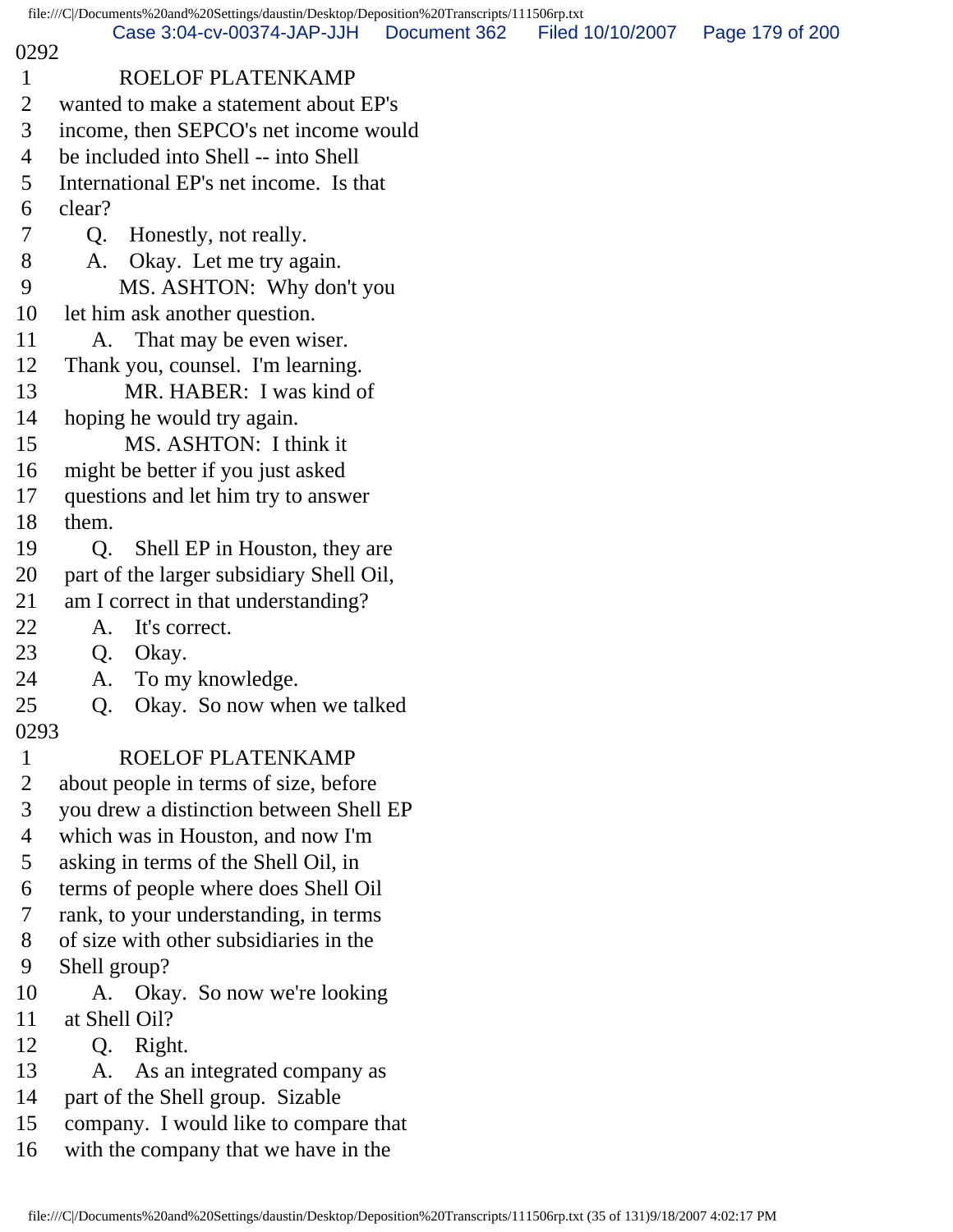file:///C|/Documents%20and%20Settings/daustin/Desktop/Deposition%20Transcripts/111506rp.txt 17 Netherlands called Shell Netherlands, 18 which is a combination of all the Shell 19 companies in the Netherlands, where we 20 have some 15,000 people working and 21 that is significantly larger than Shell 22 Oil. So big, substantial, not the 23 biggest. 24 Q. But it's a substantial 25 subsidiary? 0294 1 ROELOF PLATENKAMP 2 A. Substantial, yes. 3 Q. And in terms of net income, 4 where does Shell Oil rank, again, to 5 your understanding? 6 A. That is wholly dependent on 7 the year in question. 1998, 1999 I 8 don't know, which year? 9 Q. Well, let's just take each 10 year that you have knowledge of. Let's 11 start with 1998. 12 MR. FERRARA: Sorry, are you 13 asking him the question of what Shell 14 Oil US net income is as a percentage of 15 the Shell group net income? I'm a 16 little confused about what the -- what 17 the relationship is. 18 MR. HABER: I mean ultimately 19 I think that's where it leads, but I was 20 just asking for his understanding. He 21 was the one that made the distinction 22 earlier in terms of people and net income 23 and I was just following up on his 24 distinction, one of the distinctions that 25 he had made on net income. So I think 0295 1 ROELOF PLATENKAMP 2 the answer is percentage of group net 3 income certainly is implicit in the 4 question. And I'm just looking -- 5 MR. FERRARA: You're going 6 to have to ask the question again 7 because I must say I'm getting a bit Case 3:04-cv-00374-JAP-JJH Document 362 Filed 10/10/2007 Page 180 of 200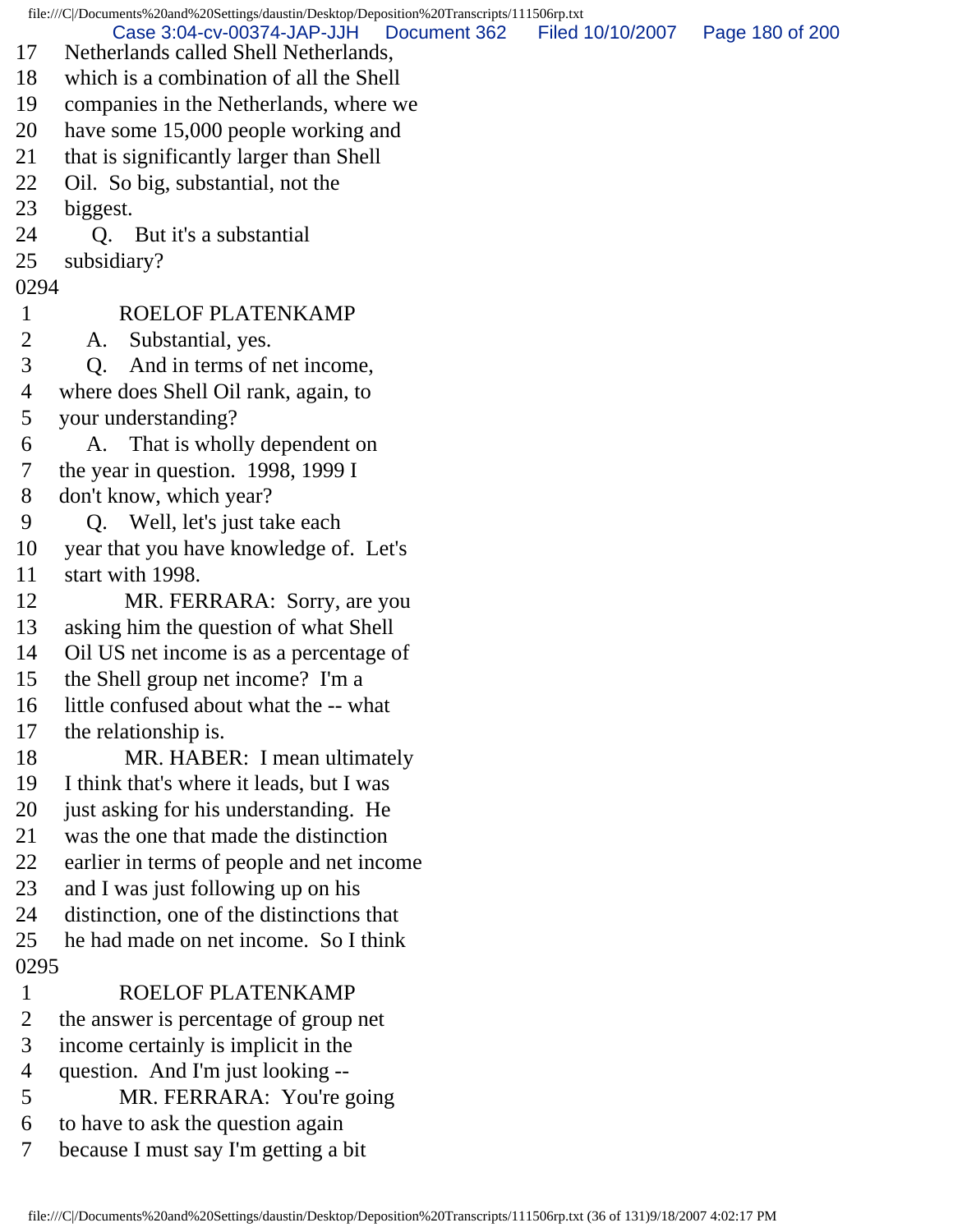file:///C|/Documents%20and%20Settings/daustin/Desktop/Deposition%20Transcripts/111506rp.txt 8 confused as to these questions. When 9 you start making relative measures 10 between a US operation and a US 11 component of a US operation, E&P, and 12 then measuring it against a group or 13 against a NAM or against an analog in 14 the Netherlands, I'm getting a little 15 jumbled up, so... 16 MR. HABER: I'm looking at 17 the US operation which is Shell Oil, 18 that's that I understand -- 19 MR. FERRARA: So you want 20 him to include in the question the 21 operation of gas stations around 22 America? 23 MR. HABER: Everything that 24 would be included in Shell Oil. 25 MR. FERRARA: And now the 0296 1 ROELOF PLATENKAMP 2 question is everything included in 3 Shell Oil's net income as compared to 4 what? 5 MR. HABER: Against the 6 group. 7 MR. FERRARA: Against the 8 group's net income? 9 MR. HABER: If he has an 10 understanding. 11 MR. FERRARA: So perhaps you 12 can ask the question now with the 13 benefit of this dialogue and he can 14 respond to it. 15 Q. Again, I'm looking for, 16 based upon the distinctions that you 17 have made and I think you're following 18 where we are, if you can -- if you have 19 an understanding of where Shell Oil 20 falls in terms of a comparison to the 21 group with regard to the net income 22 that Shell Oil generates? 23 MR. FERRARA: We object as 24 to form and foundation. Case 3:04-cv-00374-JAP-JJH Document 362 Filed 10/10/2007 Page 181 of 200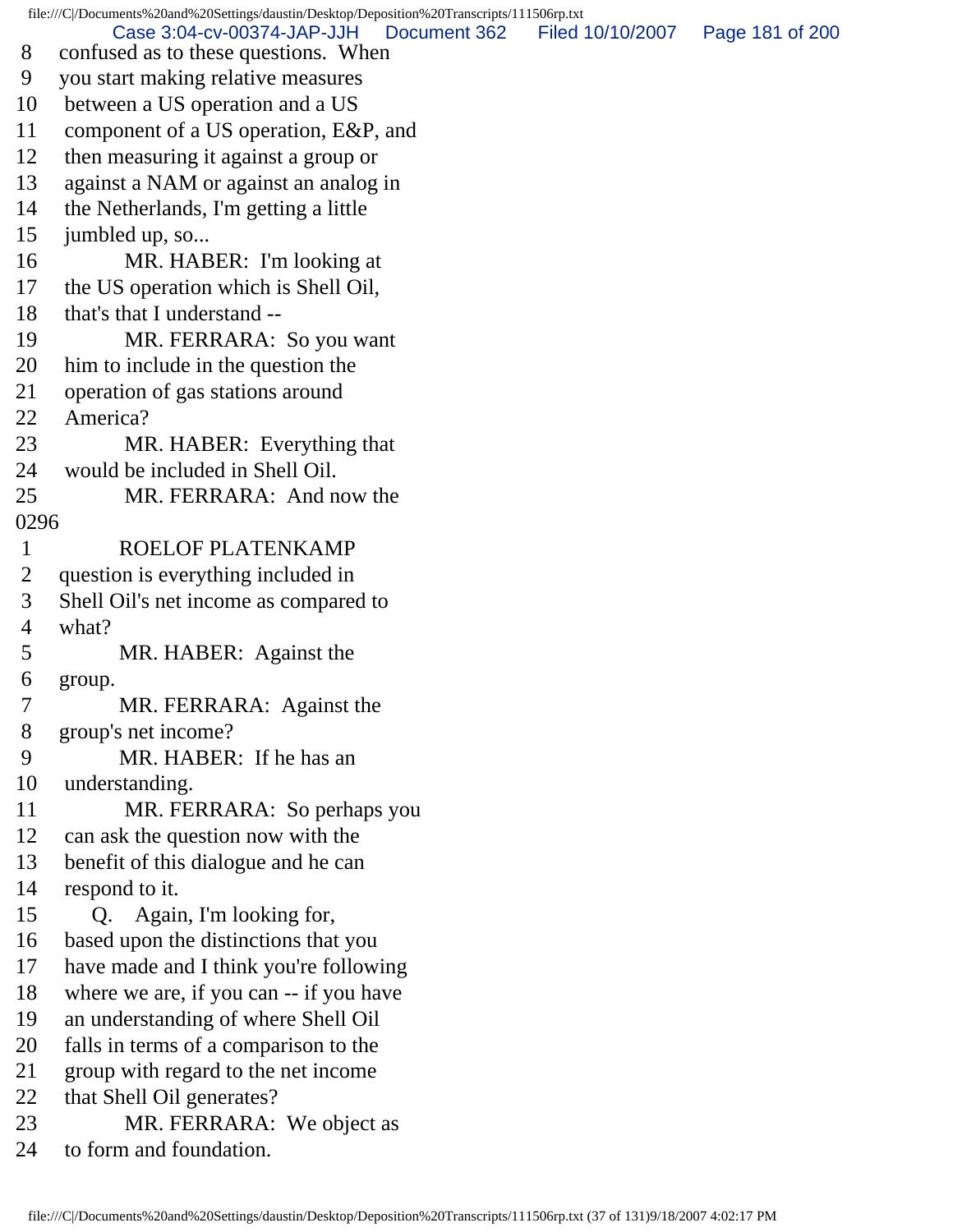file:///C|/Documents%20and%20Settings/daustin/Desktop/Deposition%20Transcripts/111506rp.txt 25 MS. ASHTON: Right. 0297 1 ROELOF PLATENKAMP 2 MR. HABER: Okay, that's 3 fine. 4 A. Okay. First things first. 5 I know about EP. I cannot claim that I 6 know about the Shell Oil integrated 7 company. So I cannot really answer 8 that question. 9 When we zoom in on EP, am I 10 in a position that I can compare the 11 revenues from the EP operations in the 12 US from SEPCO with other companies in 13 EP worldwide, then -- then I can 14 certainly do that. 15 Q. I'd like you to do that 16 then. 17 MR. FERRARA: Excuse me, so 18 now we're flipping from income to 19 revenue, from bottom line to top line; 20 is that correct? 21 MR. HABER: Correct. 22 MR. FERRARA: Perhaps you 23 can ask the question. 24 MR. HABER: He just said he 25 can do it and I've asked him to do it. 0298 1 ROELOF PLATENKAMP 2 MR. FERRARA: I've asked him 3 to do it, then objection to form and 4 foundation again. 5 A. Again, I would like to know 6 what period we're talking about. 7 Q. Let's make it -- let's make 8 it in terms of the period when you were 9 vice president, strategic planning, 10 etcetera, so it's that one year period. 11 A. 1999 I can't give you a 12 precise number, but I can share with 13 you that given the fact that we were 14 still looking at a relatively low oil 15 price, that Shell Oil or SEPCO was not Case 3:04-cv-00374-JAP-JJH Document 362 Filed 10/10/2007 Page 182 of 200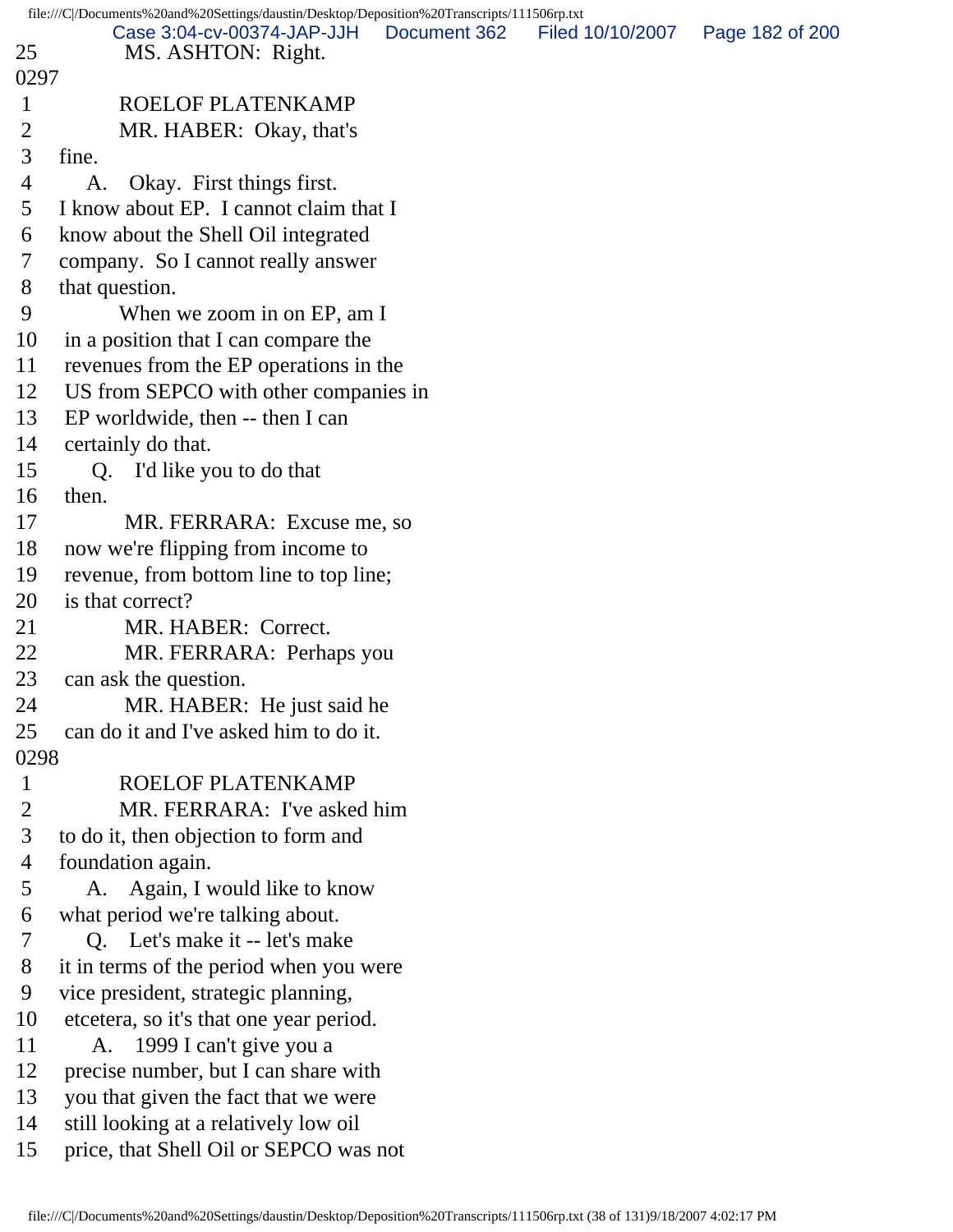file:///C|/Documents%20and%20Settings/daustin/Desktop/Deposition%20Transcripts/111506rp.txt 16 a major contributor. 17 Q. How about in 2000? 18 A. In 2000 it was marginally 19 improving. 20 Q. And the improvement can be 21 attributed to what? 22 A. Directly to oil price. 23 O. How about in terms of the 24 operations that were done in Shell EP, 25 and I'm just talking about the EP. 0299 1 ROELOF PLATENKAMP 2 MS. ASHTON: Objection to 3 form. 4 Q. Let me ask the question. 5 MS. ASHTON: Sorry, I 6 thought that was your question. 7 Q. No, just a preface. 8 A. Can I ask a question? 9 Q. If it helps clarify. 10 A. Can you be very precise when 11 you use Shell EP which Shell EP you are 12 referring to. 13 Q. I'm referring to the one in 14 Houston. 15 A. Okay. Can you include it in 16 the question because otherwise I lose 17 track. 18 Q. Yes. With regard to Shell 19 EP in Houston, their operations, or its 20 operations, can you make a comparison 21 with regard to the EP operations of 22 other operating units within the 23 group -- 24 MS. ASHTON: Objection. 25 Q. -- between the Shell EP in 0300 1 ROELOF PLATENKAMP 2 Houston and those other -- 3 MS. ASHTON: Objection. 4 Objection to form and foundation. 5 Q. And again, I'm talking about 6 the period when you were vice president Case 3:04-cv-00374-JAP-JJH Document 362 Filed 10/10/2007 Page 183 of 200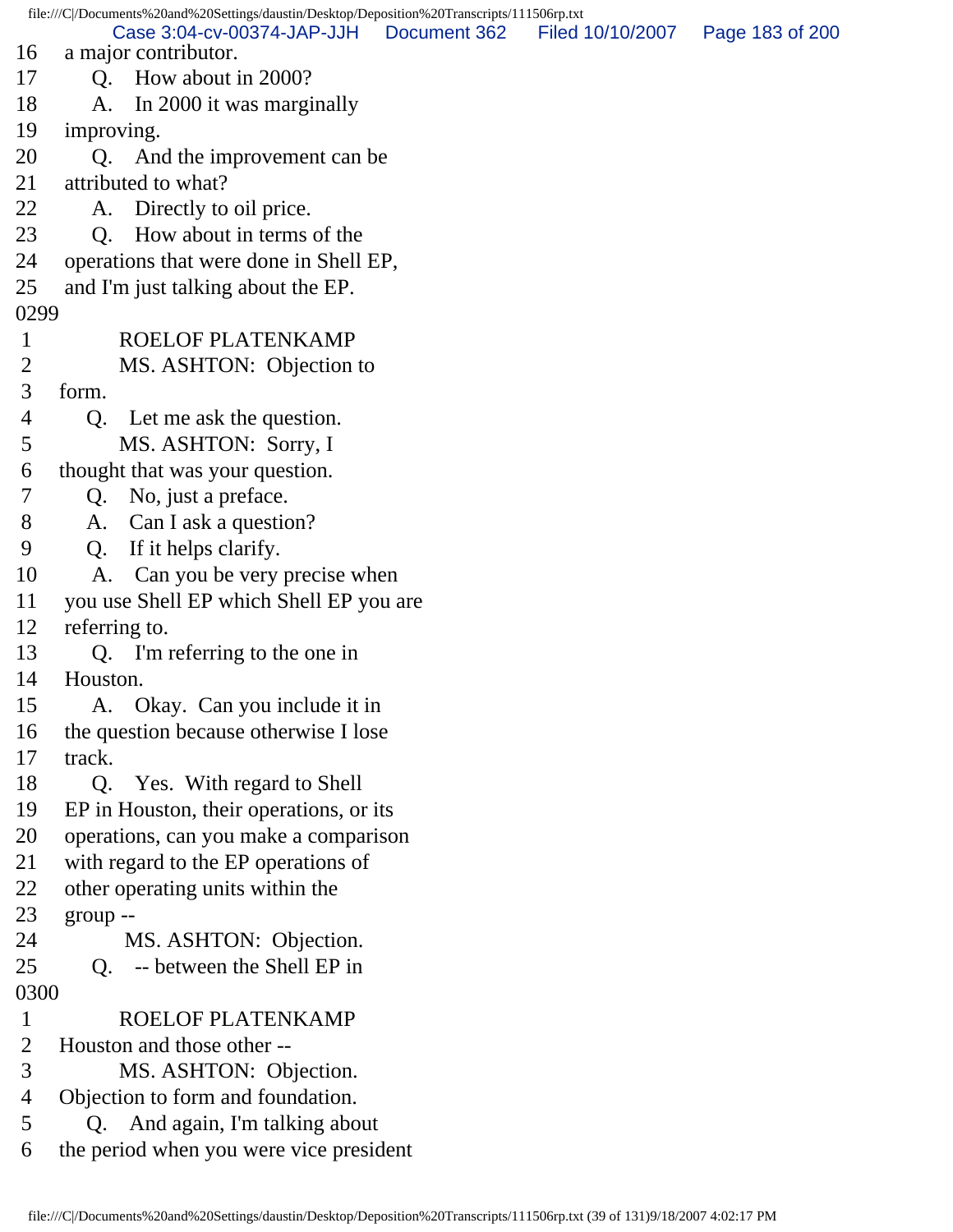file:///C|/Documents%20and%20Settings/daustin/Desktop/Deposition%20Transcripts/111506rp.txt 7 strategic planning, etcetera. 8 MR. MORSE: Same objection. 9 A. Then again I would like to 10 know on the basis of which criteria you 11 would like to make the comparison. 12 Q. Well let me ask you this. 13 Are there criteria that you have an 14 understanding that would enable you to 15 answer the question? 16 A. There are criteria related 17 to manpower. There are criteria 18 related to volume of oil that is being 19 produced. There are criteria that deal 20 with cost. I need a bit more clarity. 21 O. Well let's take volume of 22 resource. Can you make the comparison 23 between Shell EP in Houston and other 24 EP subsidiaries within the group? 25 MS. ASHTON: Objection to 0301 1 ROELOF PLATENKAMP 2 form and foundation. You can answer if 3 you can. 4 A. Again, it's -- when you 5 refer to resource, what resource? 6 Q. Oil and gas. 7 MS. ASHTON: Objection to 8 form and foundation. 9 A. Yes, I find this difficult. 10 Is it production rates? Are we talking 11 about resources in the ground? 12 Q. Again, whatever criteria 13 will help you answer the question. If 14 you want to take production rate then 15 let's talk about production rate. 16 MS. ASHTON: Same objection. 17 A. In terms of production rates, 18 Shell Oil is a significant contributor to 19 production in 1999 and in 2000. 20 Significant meaning in the order of 10 21 percent. 22 Q. And cost, what do you mean 23 by cost now? Case 3:04-cv-00374-JAP-JJH Document 362 Filed 10/10/2007 Page 184 of 200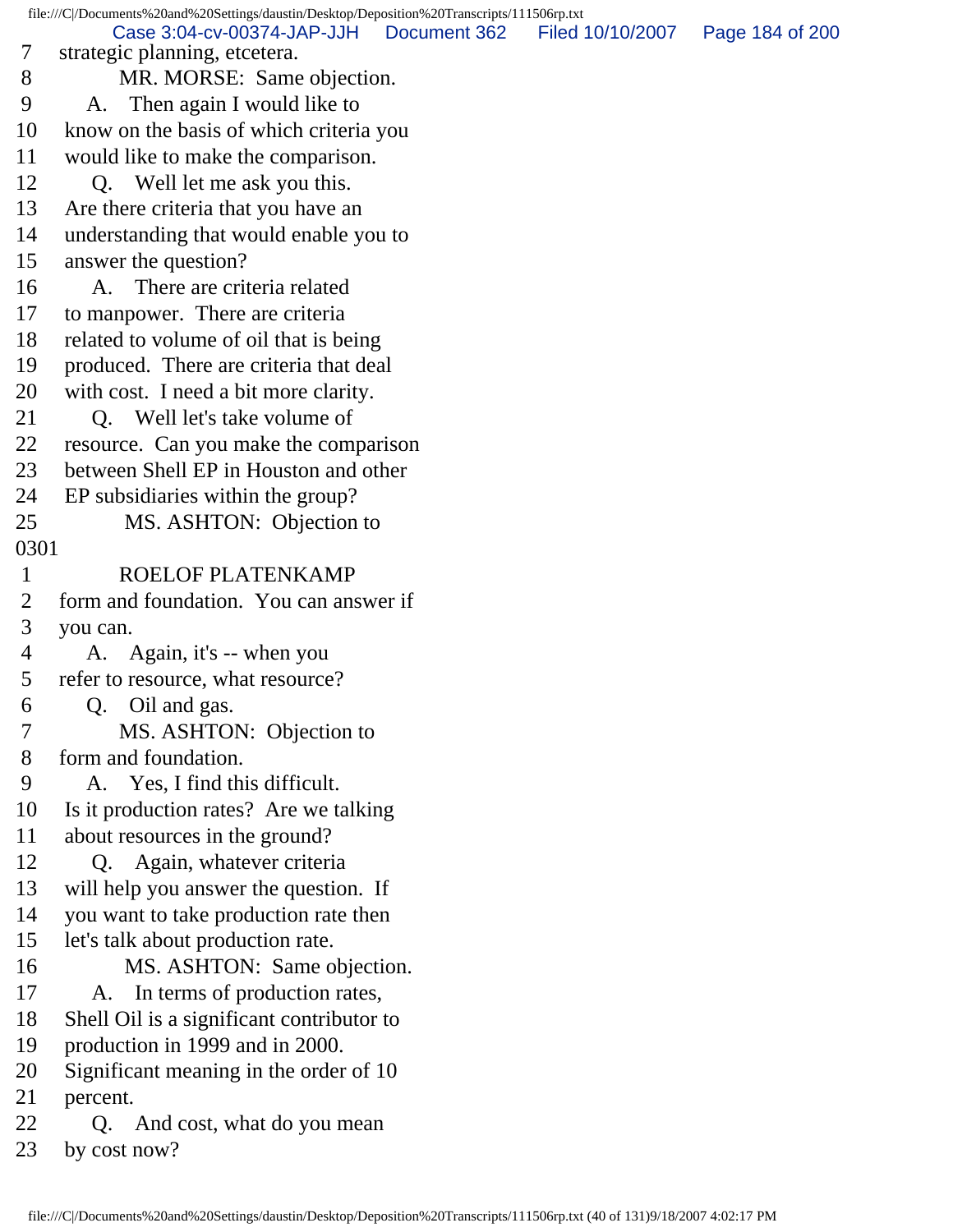file:///C|/Documents%20and%20Settings/daustin/Desktop/Deposition%20Transcripts/111506rp.txt 24 A. The oil of Shell Oil was 25 relatively expensive given the fact 0302 1 ROELOF PLATENKAMP 2 that Shell Oil was predominantly 3 producing from the Gulf of Mexico, 4 which due to its very nature of being 5 deepwater is relatively expensive oil. 6 So you need a high oil price to be 7 profitable. 1999, 1998, 2000 were 8 years where the oil price was 9 relatively low. 10 Q. So then it really is, I 11 think I'm hearing it correctly, 12 depending upon the price of oil; is 13 that correct? 14 MS. ASHTON: Objection to 15 form. 16 A. That is -- that is correct. 17 That's very correct. 18 Q. Now going back to the own 19 use issue, do you recall what the 20 recommendation to the ExCom was? 21 A. Recommendation to the ExCom 22 was that we should go for consistency. 23 Q. And the consistency being? 24 A. That you exclude own use 25 from the reserves. 0303 1 ROELOF PLATENKAMP 2 Q. Was that recommendation 3 accepted? 4 A. No. 5 Q. Was an explanation given as 6 to why? 7 A. Both interpretations were 8 possible. You were in line with the 9 regulations if you used or if you 10 included own use in the reserve 11 submission. 12 Q. Do you know if the reserves 13 that were booked as own use were 14 recategorized when Shell announced the Case 3:04-cv-00374-JAP-JJH Document 362 Filed 10/10/2007 Page 185 of 200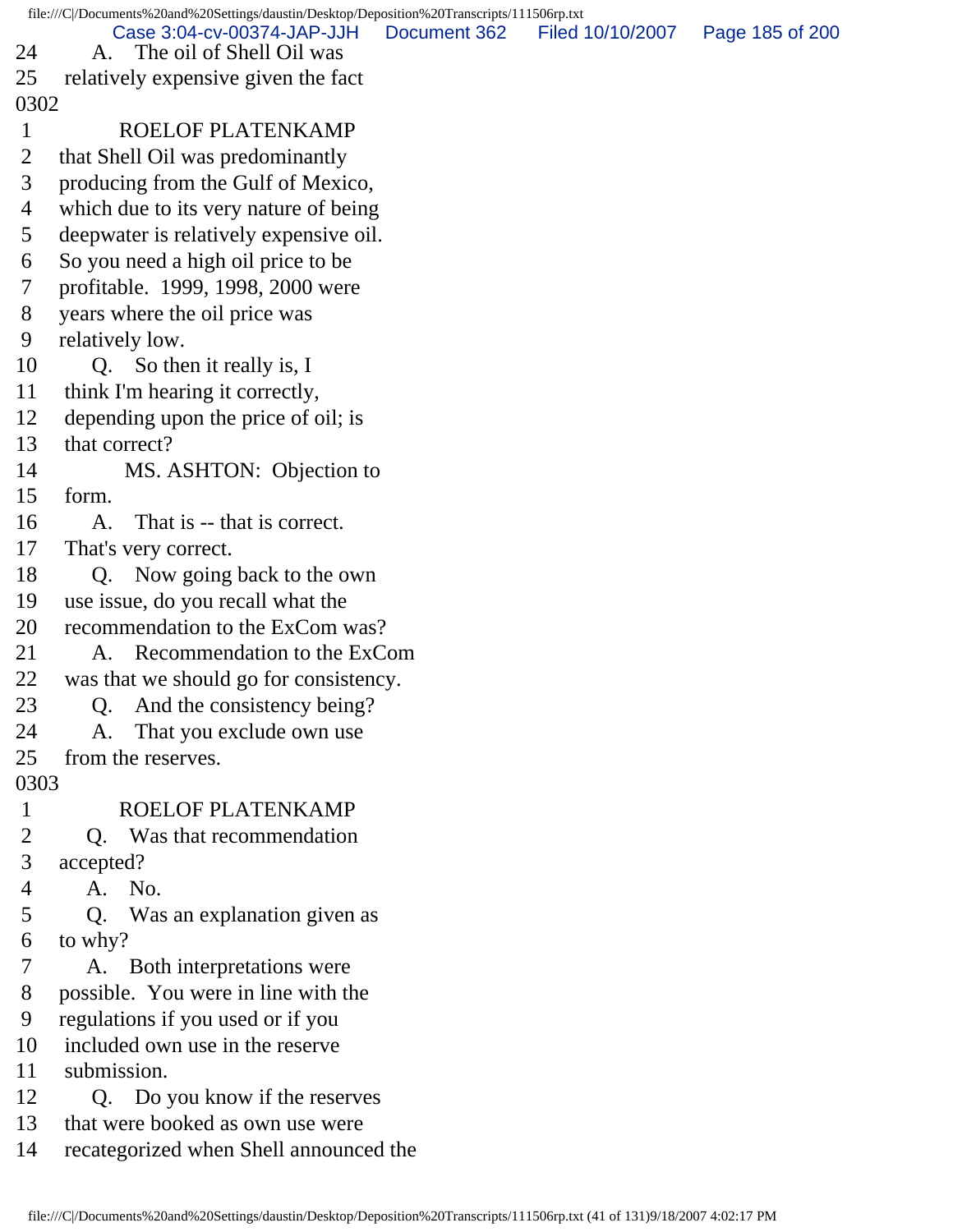file:///C|/Documents%20and%20Settings/daustin/Desktop/Deposition%20Transcripts/111506rp.txt 15 recategorization beginning in January 16 of 2004? 17 A. I don't know. I don't know. 18 O. Now I believe you can put 19 aside Exhibit 2 and 3 now. 20 MS. ASHTON: For good? 21 MR. HABER: I'm sorry? 22 MS. ASHTON: Can we throw 23 them away? 24 MR. HABER: I said you can 25 put them aside. 0304 1 ROELOF PLATENKAMP 2 Q. Now, during your time as 3 vice president, strategic planning, 4 etcetera, do you recall any issues 5 coming to your attention involving 6 reserves in Brunei? 7 A. No. 8 O. Do you recall anyone 9 discussing with you license expiry 10 issues in Brunei? 11 A. No, no. 12 Q. Okay. Do you recall anyone 13 discussing with you any legacy issues 14 in Brunei? 15 MS. ASHTON: Objection to 16 form. You can answer. 17 Q. Again, during the time 18 period? 19 A. The answer is no. Brunei 20 was a relatively small part of the 21 total portfolio and again, I was 22 focusing on capital allocation, 23 business planning, and the other part 24 didn't get that much attention from me. 25 Q. Okay. During your time 0305 1 ROELOF PLATENKAMP 2 again as vice president, strategic 3 planning, do you recall any issues 4 coming to your attention regarding 5 booking of reserves in Angola? Case 3:04-cv-00374-JAP-JJH Document 362 Filed 10/10/2007 Page 186 of 200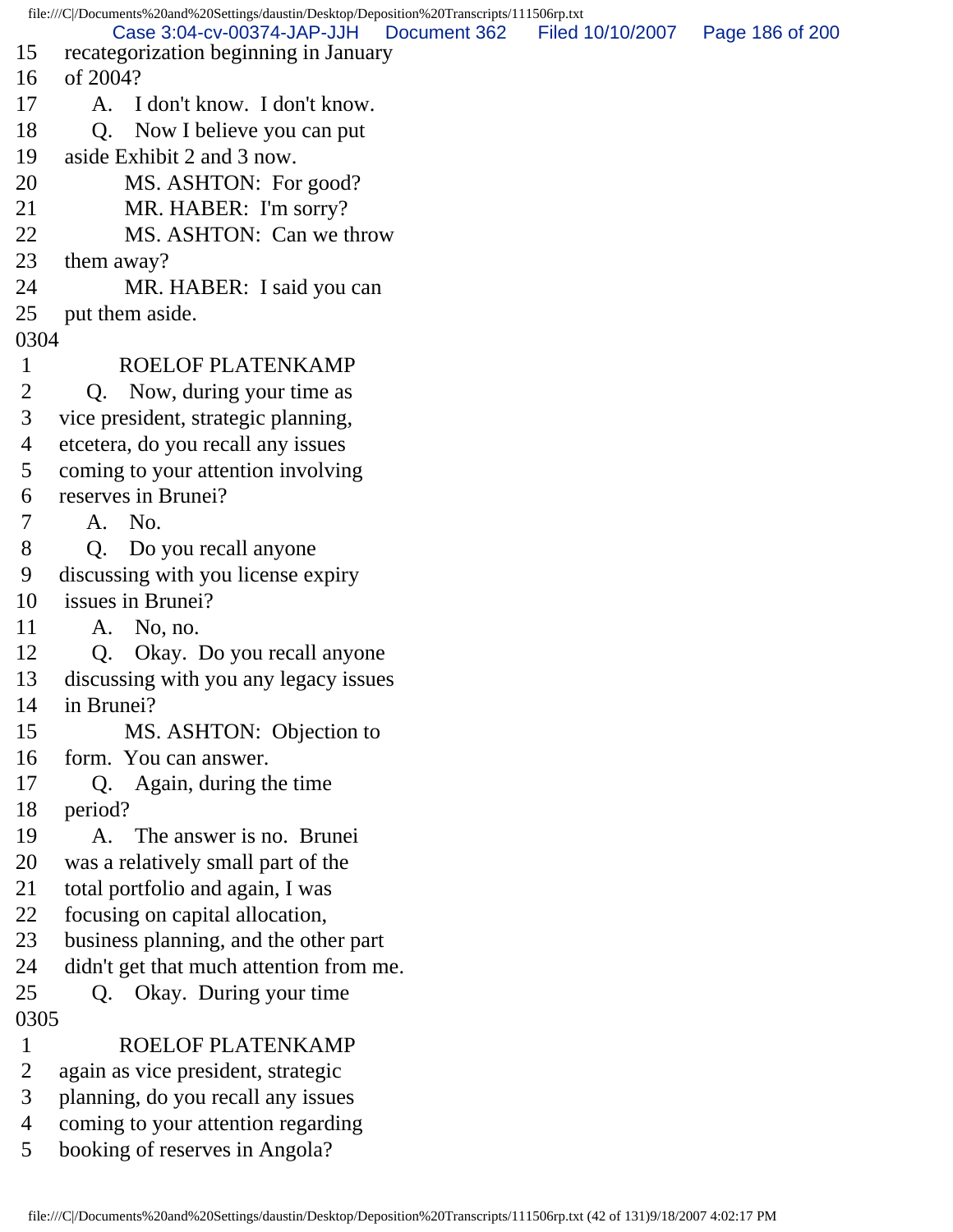file:///C|/Documents%20and%20Settings/daustin/Desktop/Deposition%20Transcripts/111506rp.txt

 6 A. No. The only issue with 7 respect to Angola was the question Case 3:04-cv-00374-JAP-JJH Document 362 Filed 10/10/2007 Page 187 of 200

- 8 should we stay or should we leave.
- 9 Q. And what was the discussion
- 10 concerning that issue?
- 11 A. Precisely what I said.
- 12 Q. Well what were the reasons
- 13 -- what were the reasons for wanting to
- 14 leave Angola?
- 15 A. Relatively -- relative
- 16 ranking of the perceived value of
- 17 Angola in the overall EP portfolio.
- 18 O. And what was the relative
- 19 ranking of Angola in the portfolio?
- 20 A. Low.
- 21 Q. And what was the discussion
- 22 concerning staying in Angola?
- 23 A. The discussion was of course
- 24 based -- no, let's start again. We
- 25 should place this discussion against the
- 0306
- 1 ROELOF PLATENKAMP
- 2 background of affordability. 1999 we
- 3 introduced capital allocation. In the
- 4 year 2000 we still had to go through the
- 5 process of capital allocation because the
- 6 demand for funding was larger than the
- 7 affordability. So we had less money
- 8 available to spend in either exploration
- 9 or development than the operating units
- 10 were asking for.
- 11 That's why both in the
- 12 exploration portfolio and in the
- 13 development portfolio we had to do a
- 14 very careful ranking and fund those
- 15 projects that would yield the highest
- 16 return for Shell.
- 17 On the basis of what was
- 18 known at the time of all the assets,
- 19 you come to this ranking. However,
- 20 when you talk about an asset, an area
- 21 where you are still in the exploratory
- 22 phase, there is little that you know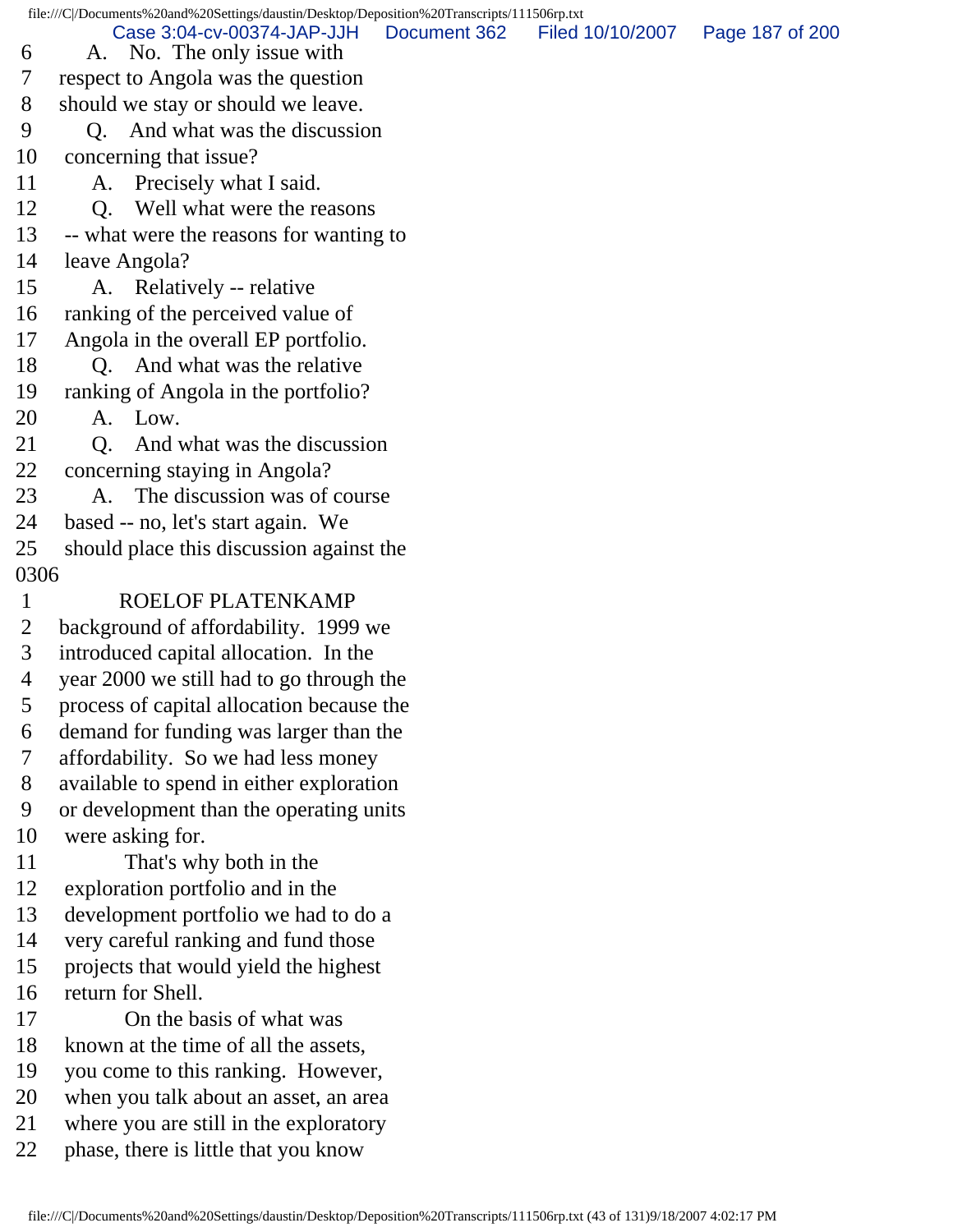|                | file:///C//Documents%20and%20Settings/daustin/Desktop/Deposition%20Transcripts/111506rp.txt |                  |                 |  |  |  |  |  |
|----------------|---------------------------------------------------------------------------------------------|------------------|-----------------|--|--|--|--|--|
| 23             | Case 3:04-cv-00374-JAP-JJH<br>Document 362<br>because the information has not yet           | Filed 10/10/2007 | Page 188 of 200 |  |  |  |  |  |
| 24             | been obtained. So there is also the                                                         |                  |                 |  |  |  |  |  |
| 25             | question whether you do believe that                                                        |                  |                 |  |  |  |  |  |
| 0307           |                                                                                             |                  |                 |  |  |  |  |  |
| $\mathbf{1}$   | ROELOF PLATENKAMP                                                                           |                  |                 |  |  |  |  |  |
| $\overline{2}$ | there's much more to be had or not, so                                                      |                  |                 |  |  |  |  |  |
| 3              | there are indeed people who are always                                                      |                  |                 |  |  |  |  |  |
| 4              | on the optimistic side, and there are                                                       |                  |                 |  |  |  |  |  |
| 5              | people that say, well, this is what we                                                      |                  |                 |  |  |  |  |  |
| 6              | know and on the basis of that, this is                                                      |                  |                 |  |  |  |  |  |
| 7              | where we are.                                                                               |                  |                 |  |  |  |  |  |
| 8              | And because that was an                                                                     |                  |                 |  |  |  |  |  |
| 9              | immature area, we had proponents of                                                         |                  |                 |  |  |  |  |  |
| 10             | both sides. So there was a discussion                                                       |                  |                 |  |  |  |  |  |
| 11             | whether we should stay or whether we                                                        |                  |                 |  |  |  |  |  |
| 12             | should leave.                                                                               |                  |                 |  |  |  |  |  |
| 13             | And when did this discussion<br>Q.                                                          |                  |                 |  |  |  |  |  |
| 14             | occur?                                                                                      |                  |                 |  |  |  |  |  |
| 15             | These discussions took place<br>A.                                                          |                  |                 |  |  |  |  |  |
| 16             | throughout the period that I was in                                                         |                  |                 |  |  |  |  |  |
| 17             | that job.                                                                                   |                  |                 |  |  |  |  |  |
| 18             | Who were the advocates for<br>О.                                                            |                  |                 |  |  |  |  |  |
| 19             | staying in Angola?                                                                          |                  |                 |  |  |  |  |  |
| 20             | A. It went up and down. There                                                               |                  |                 |  |  |  |  |  |
| 21             | were people who said I think we should                                                      |                  |                 |  |  |  |  |  |
| 22             | stay there, and a couple of months                                                          |                  |                 |  |  |  |  |  |
| 23             | later they would say, no, I think we                                                        |                  |                 |  |  |  |  |  |
| 24             | should go. I mean perceptions change,                                                       |                  |                 |  |  |  |  |  |
| 25             | information becomes available, opinions                                                     |                  |                 |  |  |  |  |  |
| 0308           |                                                                                             |                  |                 |  |  |  |  |  |
| $\mathbf{1}$   | ROELOF PLATENKAMP                                                                           |                  |                 |  |  |  |  |  |
| $\overline{2}$ | change, oil price changes, there may be                                                     |                  |                 |  |  |  |  |  |
| 3              | more money available.                                                                       |                  |                 |  |  |  |  |  |
| 4              | So over time people's                                                                       |                  |                 |  |  |  |  |  |
| 5              | positions will vary.                                                                        |                  |                 |  |  |  |  |  |
| 6              | Q. Do you know what the                                                                     |                  |                 |  |  |  |  |  |
| 7              | position of Phil Watts was?                                                                 |                  |                 |  |  |  |  |  |
| 8              | A. I've heard Phil making                                                                   |                  |                 |  |  |  |  |  |
| 9              | statements that we should be in Angola.                                                     |                  |                 |  |  |  |  |  |
| 10             | And I heard him make statements that we                                                     |                  |                 |  |  |  |  |  |
| 11             | should leave Angola.                                                                        |                  |                 |  |  |  |  |  |
| 12             | Q. Do you know how he                                                                       |                  |                 |  |  |  |  |  |
| 13             | ultimately ended up in terms of his                                                         |                  |                 |  |  |  |  |  |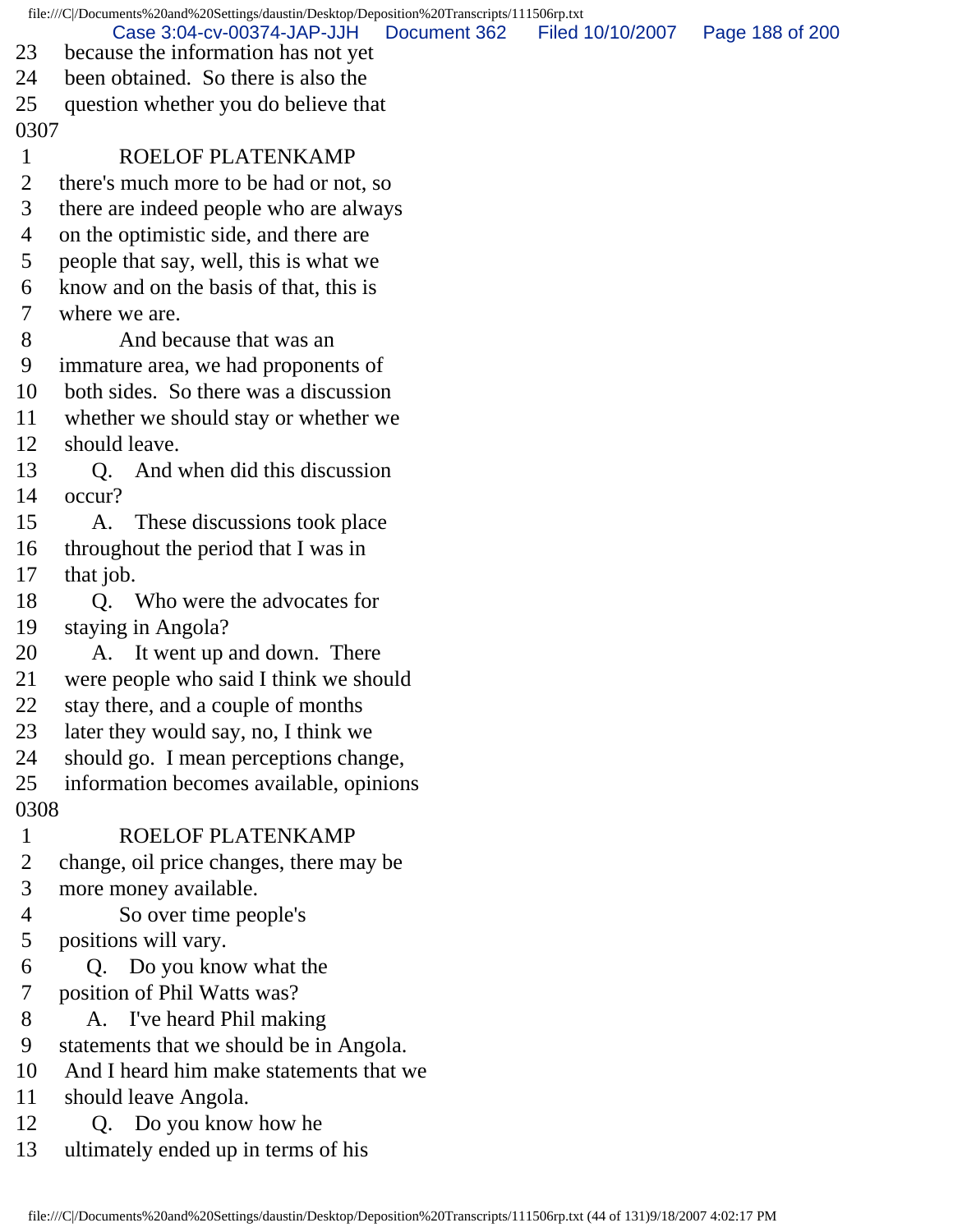file:///C|/Documents%20and%20Settings/daustin/Desktop/Deposition%20Transcripts/111506rp.txt 14 position? 15 MS. ASHTON: Objection to 16 form. 17 A. I think in the end the 18 decision was taken that we should exit 19 Angola. 20 Q. Do you know when that 21 decision was made? 22 A. Not with certainty, but I -- 23 I seem to remember that that was in the 24 year 2000. Whether it became effective 25 in 2000, I don't know. 0309 1 ROELOF PLATENKAMP 2 Q. Do you know if Shell booked 3 any reserves in Angola? 4 A. I don't know that. 5 Q. Have you ever heard of Block 6 18? 7 A. Now that you mention it it 8 does ring a bell. 9 Q. And why does it ring a bell? 10 A. It rang -- it rings a bell 11 in connection with Angola. If I 12 remember correctly that was the license 13 block where we had an interest. 14 Q. Do you know if any reserves 15 were booked in Block 18? 16 A. No, I don't know that. 17 Q. Who was the regional 18 business director that covered Angola 19 during this time? 20 A. That would have been Heinz 21 Rothermund. 22 Q. Do you know what position 23 Mr. Rothermund took with regard to 24 staying or leaving Angola? 25 A. There again, I think if you 0310 1 ROELOF PLATENKAMP 2 want to know that you should ask Heinz. 3 That's number 1. I think Heinz was pro 4 and con. It varied. Well we were in a Case 3:04-cv-00374-JAP-JJH Document 362 Filed 10/10/2007 Page 189 of 200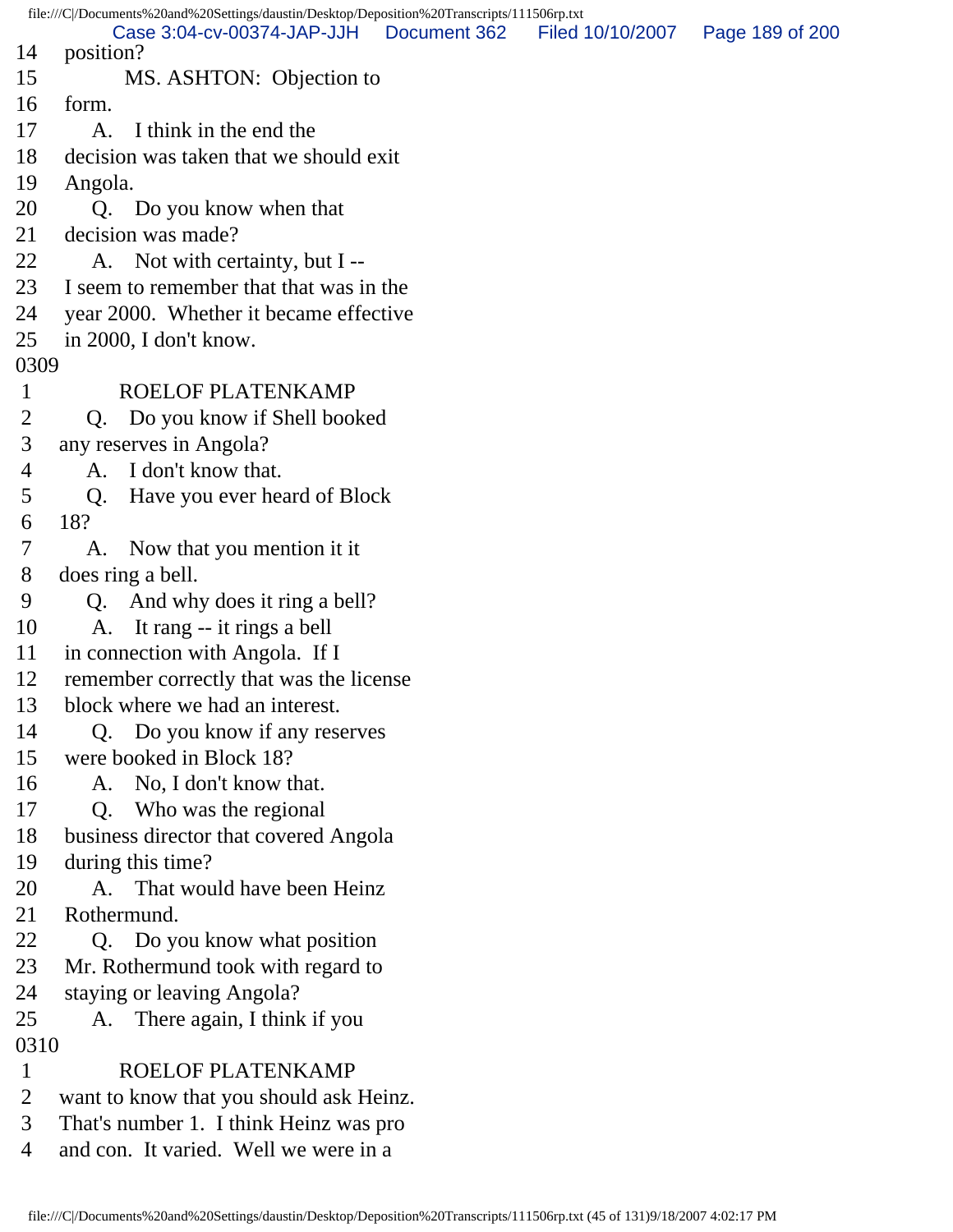file:///C|/Documents%20and%20Settings/daustin/Desktop/Deposition%20Transcripts/111506rp.txt 5 state of flux, so. 6 Q. Did you have any discussions 7 with -- do you recall any discussions 8 with Mr. Rothermund concerning the 9 issue? 10 A. No direct -- direct 11 discussion between him and myself, no. 12 Q. Do you recall having 13 discussions with Mr. Aalbers on the 14 issue? 15 A. I don't -- 16 Q. So the record is clear, the 17 issue being whether to stay or leave 18 Angola. 19 A. I don't recall at this 20 moment in time any specific discussions 21 about Angola with Remco. 22 O. How about discussions with 23 Aidan McKay concerning the issue? 24 A. There again, my recollection 25 is vague. I'm sure we talked about 0311 1 ROELOF PLATENKAMP 2 Angola at some stage. 3 Q. Had you ever heard during 4 your tenure as vice president of 5 strategic planning anyone say that 6 there was a critical need to book 7 reserves in Angola? 8 A. I don't remember that. I 9 honestly don't remember that. 10 Q. That's okay. Do you recall 11 Remco Aalbers going to Houston, Texas, 12 in December of 2000 to discuss any 13 potential booking in Block 18? 14 A. No, because December 2000 I 15 had handed over to John Bell, and I was 16 no longer active as vice president, 17 strategy, planning and economics. 18 (Platenkamp Exhibit 6 19 for identification, Bates stamped V 20 00120307 through V 00120370 and DB 21 07471 through DB 07534.) Case 3:04-cv-00374-JAP-JJH Document 362 Filed 10/10/2007 Page 190 of 200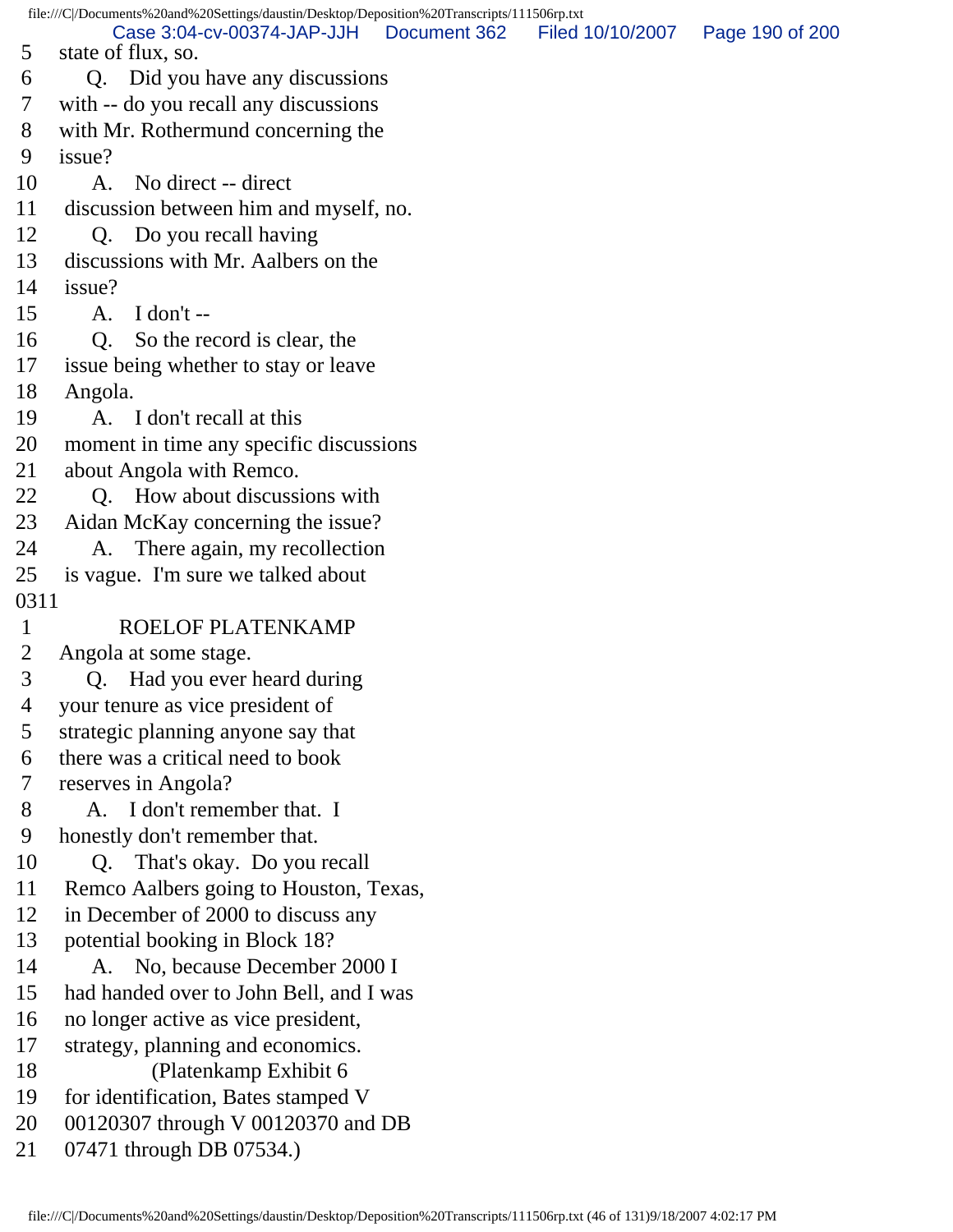file:///C|/Documents%20and%20Settings/daustin/Desktop/Deposition%20Transcripts/111506rp.txt 22 MR. HABER: I've just marked 23 for the record Platenkamp Exhibit 6. 24 It is an email from Aidan McKay to Mr. 25 Platenkamp dated October 2, 2001 with 0312 1 ROELOF PLATENKAMP 2 an attachment which in the subject line 3 reads, "Roelof career ender, PowerPoint 4 26th June 2000, ExCom presentation, 5 state of the portfolio." The Bates 6 range, and there are two of them, for 7 the record the first one is V 00120307 8 through V 00120370. The second Bates 9 range is DB 07471 through DB 07534. 10 MS. ASHTON: Just so the 11 record -- for clarification, the last 12 page of the document appears to be a 13 repeat of the same email that's on the 14 top, which I mean is what it is. 15 MR. HABER: If we included 16 that, it was inadvertent. 17 MS. ASHTON: Do you need 18 time to look at the document? 19 THE WITNESS: I may need 20 time occasionally to look at it. 21 Q. That's fine. 22 MS. ASHTON: I think as we 23 go through it you can take the time. 24 A. It's a fairly thick 25 document. 0313 1 ROELOF PLATENKAMP 2 Q. That's fine. First of all, 3 have you seen this document before? 4 A. Yes, I've seen this document 5 before. 6 Q. Did you prepare the slides 7 and the PowerPoint that are attached to 8 the email? 9 A. I was certainly involved in 10 the preparation, but most of the 11 preparation was done by Aidan McKay and 12 his staff. Case 3:04-cv-00374-JAP-JJH Document 362 Filed 10/10/2007 Page 191 of 200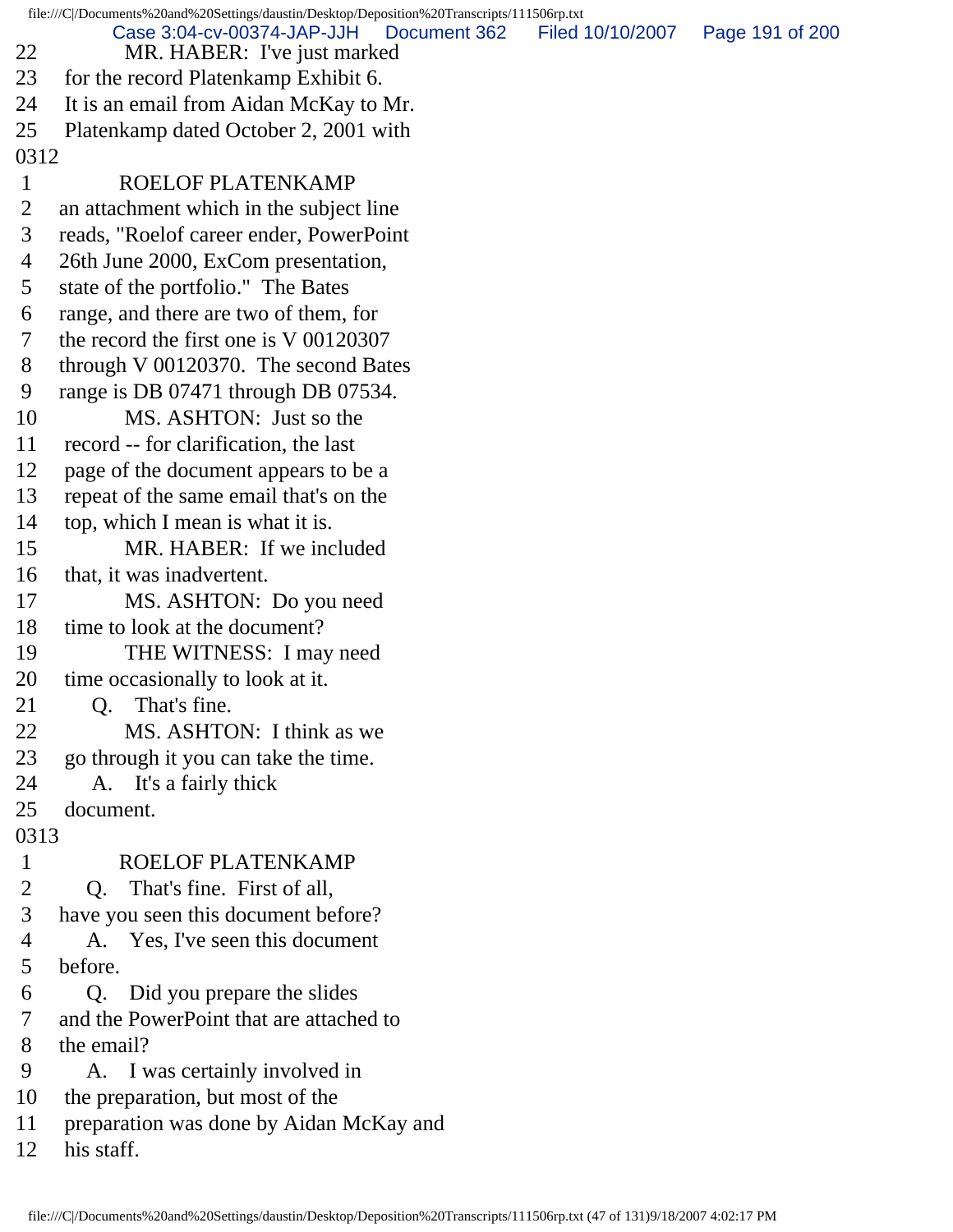file:///C|/Documents%20and%20Settings/daustin/Desktop/Deposition%20Transcripts/111506rp.txt 13 Q. Do you recall what your 14 involvement was in the preparation of 15 this document? 16 A. Yes. Ultimately I had the 17 final say about every slide as I was 18 going to present this slide on June the 19 26th to the ExCom. 20 Q. Other than yourself, were 21 there any other people who reviewed the 22 slide presentation before it was 23 presented? 24 A. Not to my knowledge. 25 Q. Do you recall if Lorin Brass 0314 1 ROELOF PLATENKAMP 2 had reviewed the slide presentation 3 before it was presented? 4 A. Not to my knowledge. 5 Q. Looking at the email -- 6 A. Yes. 7 Q. -- it appears that your -- 8 that you were requesting the 9 presentation from Mr. McKay; is that 10 correct? 11 A. Yes. 12 Q. Why were you requesting the 13 presentation from him? 14 A. I was asking Aidan to send 15 me a copy of this presentation as I 16 didn't have a copy myself anymore. I 17 had already cleaned my email. I had 18 moved on to different work. I had had 19 a meeting with Walter van de Vijver, 20 where Walter van de Vijver indicated to 21 me that he blamed me for the failure to 22 deliver on the BP 2000 business plan, 23 and I pointed out to Walter that I had 24 done my utmost to inject as much 25 realism as possible in the BP 2000, and 0315 1 ROELOF PLATENKAMP 2 in order to support what I told Walter, Case 3:04-cv-00374-JAP-JJH Document 362 Filed 10/10/2007 Page 192 of 200

3 I thought it would be a good idea to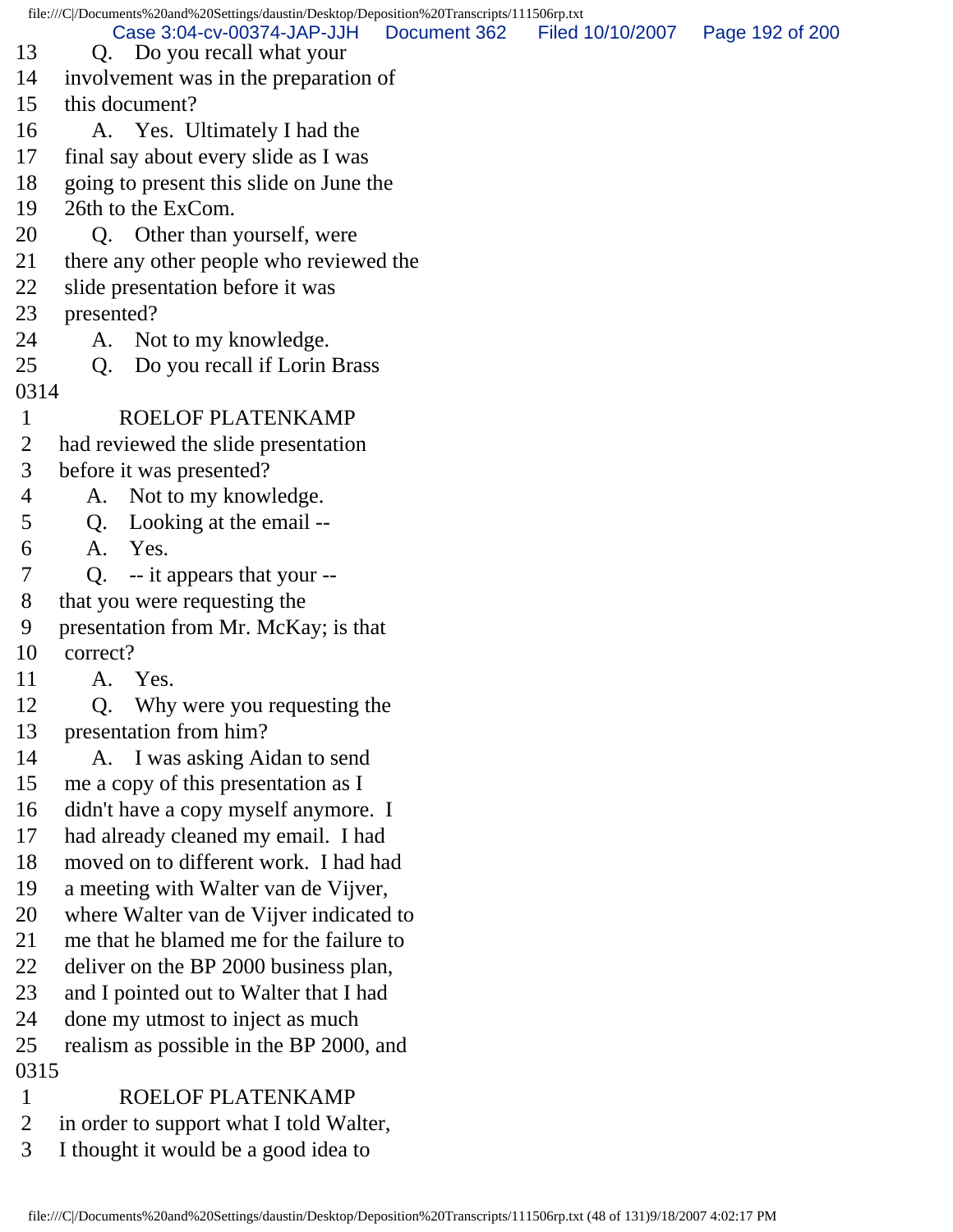file:///C|/Documents%20and%20Settings/daustin/Desktop/Deposition%20Transcripts/111506rp.txt 4 give him a copy of what I discussed 5 with the ExCom on the 26th of June 6 2000. As I had no copy, I asked Aidan 7 to provide me with a copy. 8 Q. When did you have this 9 meeting with Mr. van de Vijver? 10 MS. ASHTON: I think 11 objection. I'm not sure he said 12 meeting. But he can clarify that. 13 MR. HABER: He said "I had a 14 meeting with Walter van de Vijver." 15 A. Yes, I met with Walter van 16 de Vijver around that time, before the 17 2nd of October, I don't recall 18 precisely what date. 19 Q. Who initiated the meeting? 20 A. With Walter? I probably did 21 that. 22 Q. And what was the reason that 23 you initiated the meeting? 24 A. At that moment in time I was 25 doing some coded project work for Shell 0316 1 ROELOF PLATENKAMP 2 EP and I thought it was time to start 3 working on a more substantial job. I 4 knew of a number of jobs becoming 5 available in the not too distant 6 future, and I wanted Walter's support 7 for my candidacy for these jobs. 8 Q. Did Mr. van de Vijver 9 support you for the candidacy of those 10 positions? 11 A. The first meeting I had with 12 Walter was somewhat disappointing, as 13 he indicated that he believed I was 14 part and parcel of a business plan 15 against which we could not deliver. 16 And he said I can't really help you. I 17 felt that was a misrepresentation, as 18 on the 26th of June, as I said before, 19 I'd done my utmost to alert ExCom that 20 we ran the risk of creating an Case 3:04-cv-00374-JAP-JJH Document 362 Filed 10/10/2007 Page 193 of 200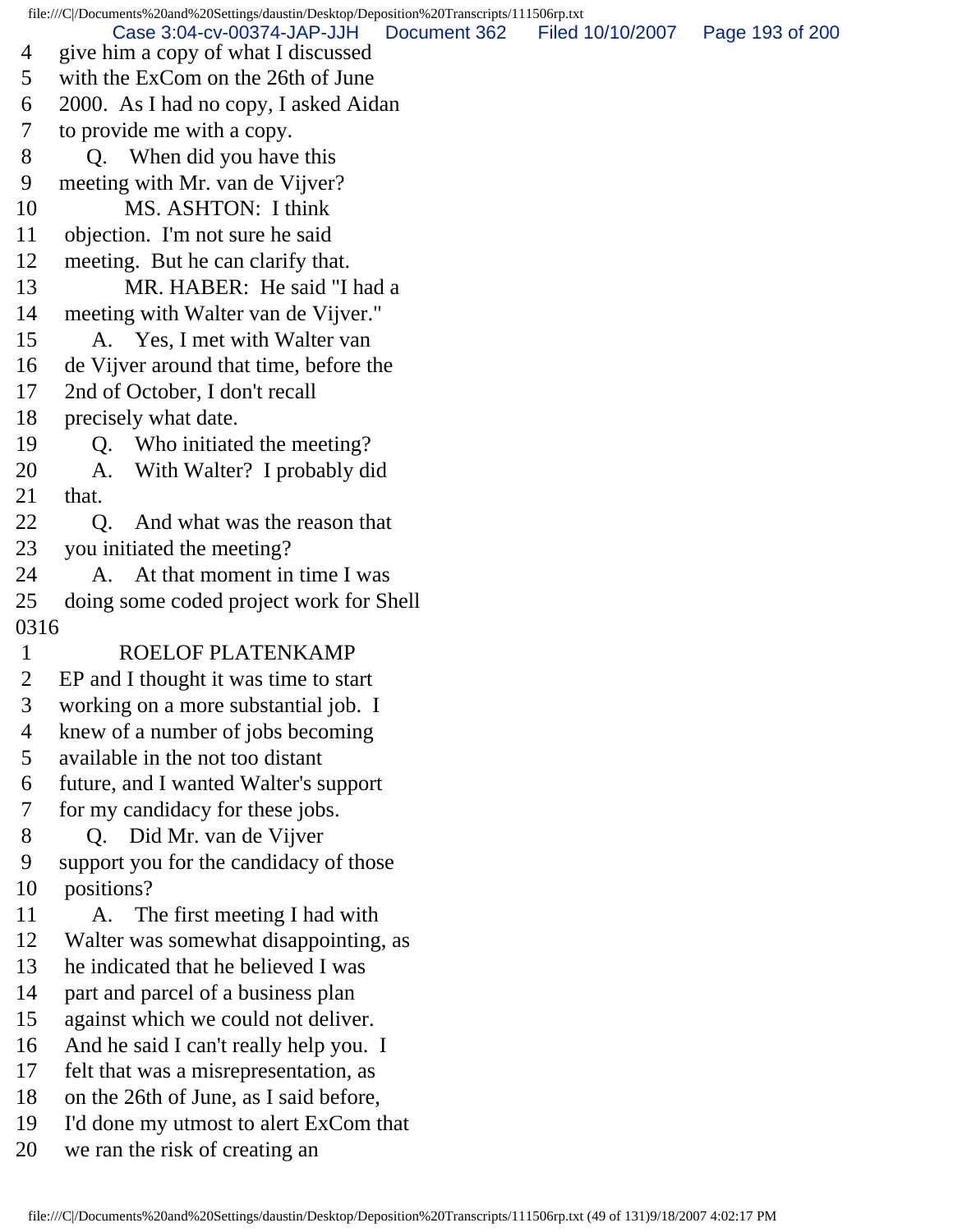file:///C|/Documents%20and%20Settings/daustin/Desktop/Deposition%20Transcripts/111506rp.txt 21 over-optimistic business plan and I 22 wanted to share that with Walter. 23 After Walter had received 24 the document from me, he said, now I 25 recognize or realize what you told me, 0317 1 ROELOF PLATENKAMP 2 and that was a good piece of work. 3 Q. Did he say anything else to 4 you? 5 A. Well, when he said this is a 6 good piece of work, he actually put 7 that in an email because we didn't have 8 a face-to-face meeting. So he didn't 9 say anything. 10 MR. HABER: I'm marking as 11 Platenkamp Exhibit 7 an email exchange 12 between Mr. Platenkamp and Mr. van de 13 Vijver. The Bates number is PBW 14 0003646 through PBW 0003648. I'll note 15 for the record the first two pages 16 appear to be in Dutch, and the last 17 page of the document is, as it's stated 18 on the top, an informal translation of 19 the emails that appear on the first two 20 pages of the document. 21 (Platenkamp Exhibit 7 22 for identification, Bates stamped PBW 23 0003646 through PBW 0003648.) 24 Q. Are these the email 25 correspondence that you were referring 0318 1 ROELOF PLATENKAMP 2 to a moment ago in your answer, Mr. 3 Platenkamp? 4 A. Correct. 5 Q. And because I don't 6 understand Dutch, I'm going to look at 7 the translation on the last page. The 8 translation of the email of October 1, 9 2000, is that the email where what you 10 discussed in terms of providing the 11 slides from the presentation were sent Case 3:04-cv-00374-JAP-JJH Document 362 Filed 10/10/2007 Page 194 of 200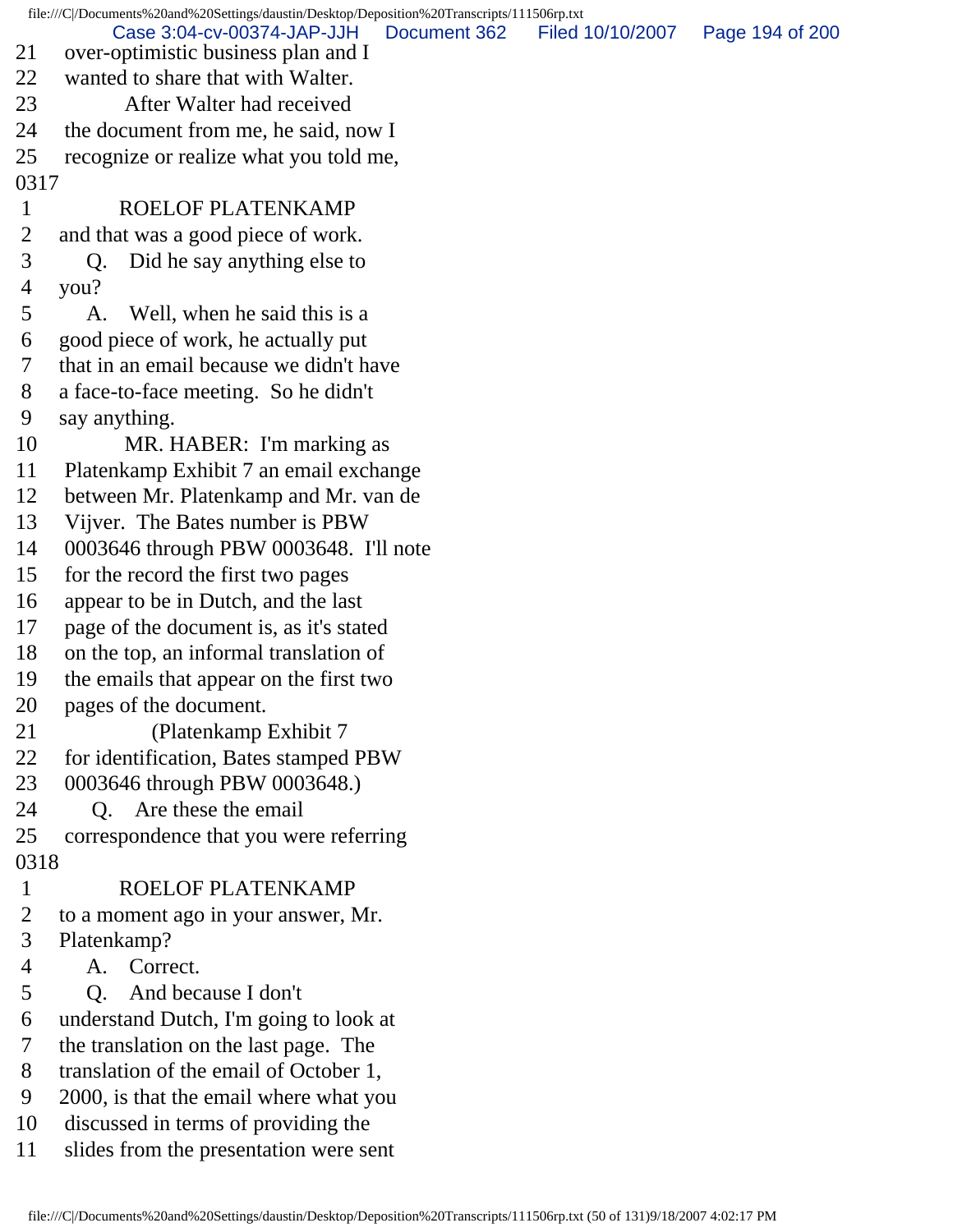file:///C|/Documents%20and%20Settings/daustin/Desktop/Deposition%20Transcripts/111506rp.txt 12 to Mr. van de Vijver? 13 MS. ASHTON: Just for the 14 record here, I'd just like to -- I 15 don't think Mr. Platenkamp did the 16 translation, so -- 17 MR. HABER: I understand 18 that. 19 MS. ASHTON: I just want the 20 record to reflect that. 21 MR. FERRARA: We have 22 objections to form, foundation and 23 authentications. 24 MR. HABER: That's all fine. 25 This was produced by, I believe with 0319 1 ROELOF PLATENKAMP 2 the Bates number this was produced from 3 Philip Watts, so -- 4 MS. ASHTON: Whatever. 5 MR. HABER: I just tell you 6 this is how we received it. 7 MS. ASHTON: I understand, I  $8$  just -- 9 MR. HABER: We can deal with 10 all the translation issues. 11 MS. ASHTON: As Mr. Ferrara 12 said, objection, form, foundation and 13 authentication. 14 A. So the 1st of October Walter 15 wrote to me, you're right, we didn't 16 take a decision. 17 MR. FERRARA: Excuse me, are 18 you referring to the Dutch version or 19 the English version? 20 THE WITNESS: I'm looking at 21 the Dutch version because that's the 22 version the 1st of October. 23 MR. FERRARA: The Dutch 24 version I think is what you should look 25 at. 0320 1 ROELOF PLATENKAMP 2 Q. Well I was just going to ask Case 3:04-cv-00374-JAP-JJH Document 362 Filed 10/10/2007 Page 195 of 200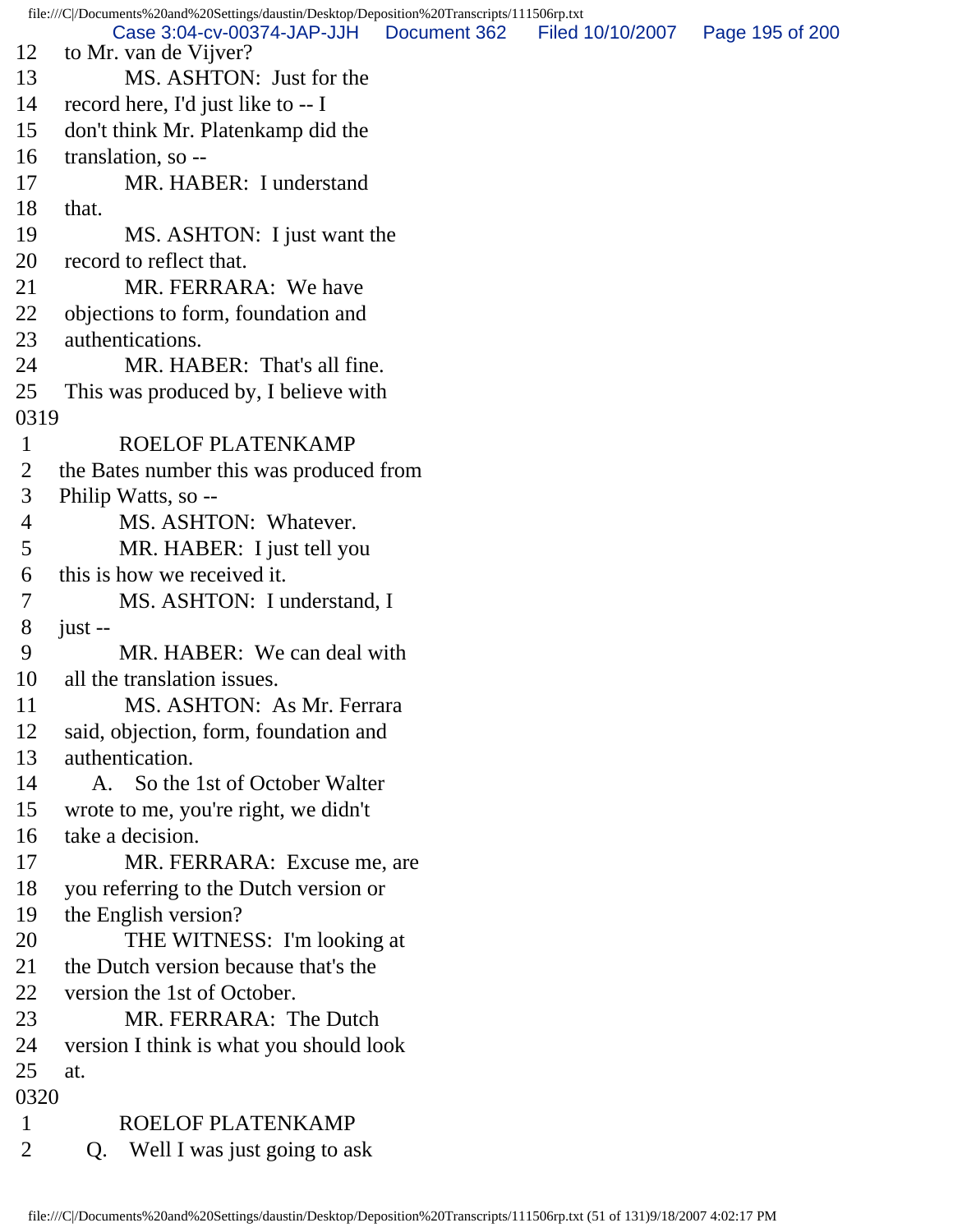file:///C|/Documents%20and%20Settings/daustin/Desktop/Deposition%20Transcripts/111506rp.txt 3 you the same question, if you were 4 reading from the Dutch version. And I 5 believe you were reading from the Dutch 6 version. So you wrote to Mr. van de 7 Vijver something and why don't you go 8 ahead and tell us what. 9 A. I wrote something to van de 10 Vijver on the 24th of September. van 11 de Vijver answered on the 1st of 12 October. I didn't write anything on 13 the 1st of October, at least not to van 14 de Vijver. So I'm a bit puzzled. 15 Q. On Page 1 -- 16 A. Yes. 17 Q. -- the very first -- 18 A. Right, sorry. 19 Q. The very first email? 20 A. Now I see where you are. 21 You are at the top of that. 22 Q. Yes. 23 A. Sorry, sorry. Yes, I read 24 Walter's email and later in the morning 25 I sent him a reply and I told him, 0321 1 ROELOF PLATENKAMP 2 look, for your information, this is 3 what I presented at ExCom on the 26th 4 of June, where I clearly indicated that 5 we were on the wrong track. As it was 6 a very large package, I said look at 7 slides 1, 3, 4, 5, 9, 10, 11 and 20 and 8 21 for the most important messages. 9 This is no defense, this was a 10 difficult, painful process to discuss a 11 message that was not very acceptable at 12 the time and it was actually, which I 13 say there as well, a series of messages 14 that I gave over -- over a period of 15 two years that production and project 16 delivery were behind the promises. 17 Q. And that's in the email, the 18 very last email in the string? 19 A. Yes. Case 3:04-cv-00374-JAP-JJH Document 362 Filed 10/10/2007 Page 196 of 200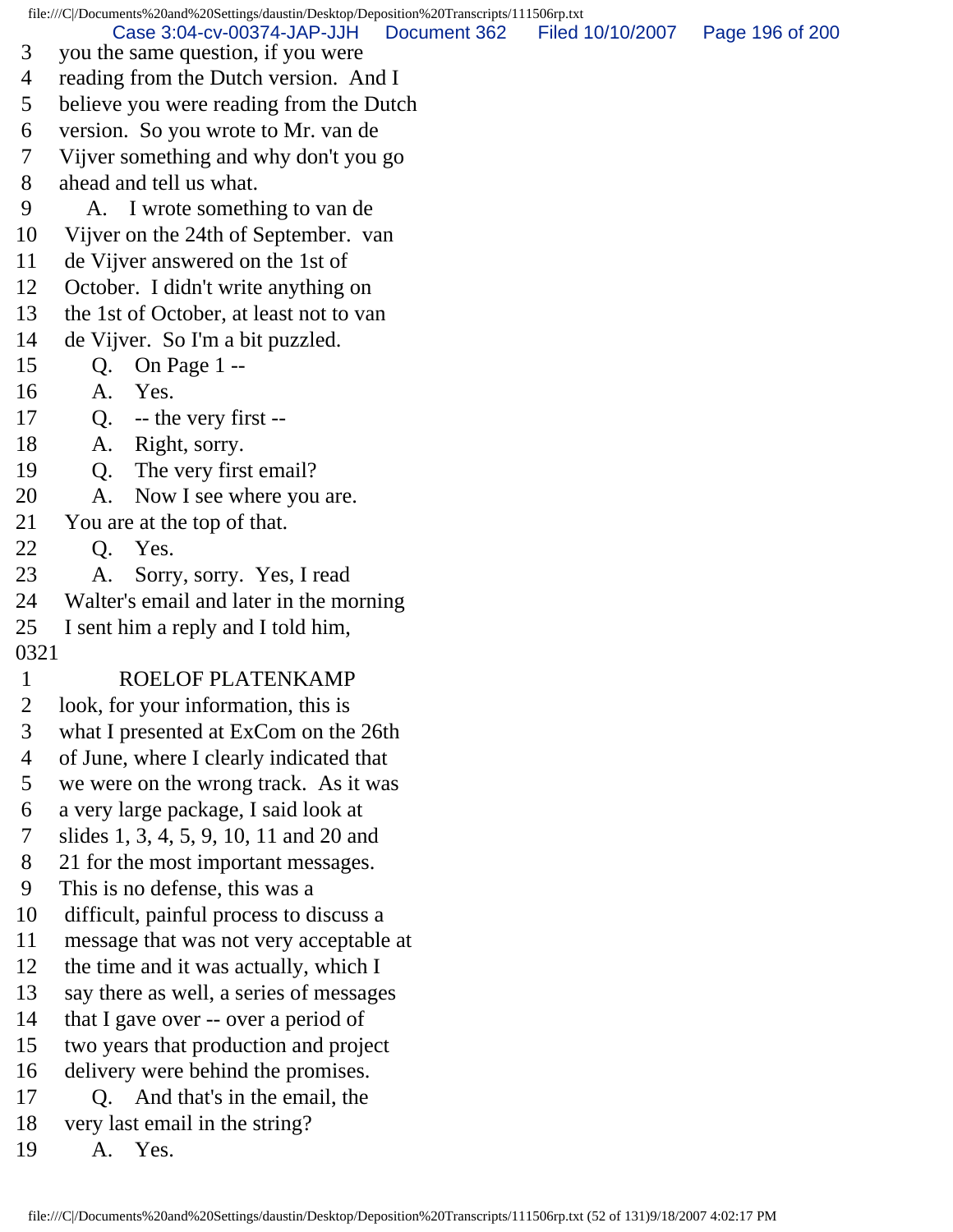| file:///C /Documents%20and%20Settings/daustin/Desktop/Deposition%20Transcripts/111506rp.txt |                                                |                                                       |              |                  |                 |  |  |  |  |  |
|---------------------------------------------------------------------------------------------|------------------------------------------------|-------------------------------------------------------|--------------|------------------|-----------------|--|--|--|--|--|
| 20                                                                                          | Q.                                             | Case 3:04-cv-00374-JAP-JJH<br>That appears on Page 1? | Document 362 | Filed 10/10/2007 | Page 197 of 200 |  |  |  |  |  |
| 21                                                                                          | A.                                             | Yes.                                                  |              |                  |                 |  |  |  |  |  |
| 22                                                                                          | Q <sub>1</sub><br>Now, in your answer that you |                                                       |              |                  |                 |  |  |  |  |  |
| 23                                                                                          |                                                | just gave you said, "This is a                        |              |                  |                 |  |  |  |  |  |
| 24                                                                                          |                                                | difficult, painful process to discuss a               |              |                  |                 |  |  |  |  |  |
| 25                                                                                          | message that was not very acceptable at        |                                                       |              |                  |                 |  |  |  |  |  |
|                                                                                             | 0322                                           |                                                       |              |                  |                 |  |  |  |  |  |
| $\mathbf{1}$                                                                                |                                                | ROELOF PLATENKAMP                                     |              |                  |                 |  |  |  |  |  |
| $\overline{2}$                                                                              | the time."                                     |                                                       |              |                  |                 |  |  |  |  |  |
| 3                                                                                           |                                                | A. Yes.                                               |              |                  |                 |  |  |  |  |  |
| 4                                                                                           | Q.                                             | Why did you say that?                                 |              |                  |                 |  |  |  |  |  |
| 5                                                                                           | A.                                             | Because that's precisely                              |              |                  |                 |  |  |  |  |  |
| 6                                                                                           | what it was.                                   |                                                       |              |                  |                 |  |  |  |  |  |
| 7                                                                                           | Q. Why was it difficult? Why                   |                                                       |              |                  |                 |  |  |  |  |  |
| 8                                                                                           | was it a difficult message to convey?          |                                                       |              |                  |                 |  |  |  |  |  |
| 9                                                                                           | A. Because it was a message                    |                                                       |              |                  |                 |  |  |  |  |  |
| 10                                                                                          | that indicated that promises or                |                                                       |              |                  |                 |  |  |  |  |  |
| 11                                                                                          | expectations were being raised that had        |                                                       |              |                  |                 |  |  |  |  |  |
| 12                                                                                          | a bit of an overdose of optimism, and          |                                                       |              |                  |                 |  |  |  |  |  |
| 13                                                                                          | if that happens in one OU there is not         |                                                       |              |                  |                 |  |  |  |  |  |
| 14                                                                                          |                                                | an issue, but if that happens in more                 |              |                  |                 |  |  |  |  |  |
| 15                                                                                          | than one OU and you add it all                 |                                                       |              |                  |                 |  |  |  |  |  |
| 16                                                                                          |                                                | together, then the totality of optimism               |              |                  |                 |  |  |  |  |  |
| 17                                                                                          | may become very, very high. Yet of             |                                                       |              |                  |                 |  |  |  |  |  |
| 18                                                                                          |                                                | course we were trying to grow the                     |              |                  |                 |  |  |  |  |  |
| 19                                                                                          | company, grow production, and in itself        |                                                       |              |                  |                 |  |  |  |  |  |
| 20                                                                                          | the news that was given by the OUs was         |                                                       |              |                  |                 |  |  |  |  |  |
| 21                                                                                          | very good news. There are plenty of            |                                                       |              |                  |                 |  |  |  |  |  |
| 22                                                                                          | projects in which we can invest. There         |                                                       |              |                  |                 |  |  |  |  |  |
| 23                                                                                          | is plenty of scope for growth. This is         |                                                       |              |                  |                 |  |  |  |  |  |
| 24                                                                                          |                                                | what ExCom wanted to hear.                            |              |                  |                 |  |  |  |  |  |
| 25                                                                                          | And here I was as a                            |                                                       |              |                  |                 |  |  |  |  |  |
| 0323                                                                                        |                                                |                                                       |              |                  |                 |  |  |  |  |  |
| $\mathbf{1}$                                                                                |                                                | ROELOF PLATENKAMP                                     |              |                  |                 |  |  |  |  |  |
| $\overline{2}$                                                                              |                                                | messenger telling them, well, that is                 |              |                  |                 |  |  |  |  |  |
| 3                                                                                           |                                                | nice that your operating units tell you               |              |                  |                 |  |  |  |  |  |
| $\overline{4}$                                                                              |                                                | this, but when I look at the totality                 |              |                  |                 |  |  |  |  |  |
| 5                                                                                           |                                                | of the portfolio, I have to give you a                |              |                  |                 |  |  |  |  |  |
| 6                                                                                           | warning, I think we have here a case of        |                                                       |              |                  |                 |  |  |  |  |  |
| 7                                                                                           | overstatement. I think we need to take         |                                                       |              |                  |                 |  |  |  |  |  |
| 8                                                                                           |                                                | this very, very serious in order to                   |              |                  |                 |  |  |  |  |  |
| 9                                                                                           |                                                | avoid a situation that we create a plan               |              |                  |                 |  |  |  |  |  |
| 10                                                                                          |                                                | against which we cannot deliver.                      |              |                  |                 |  |  |  |  |  |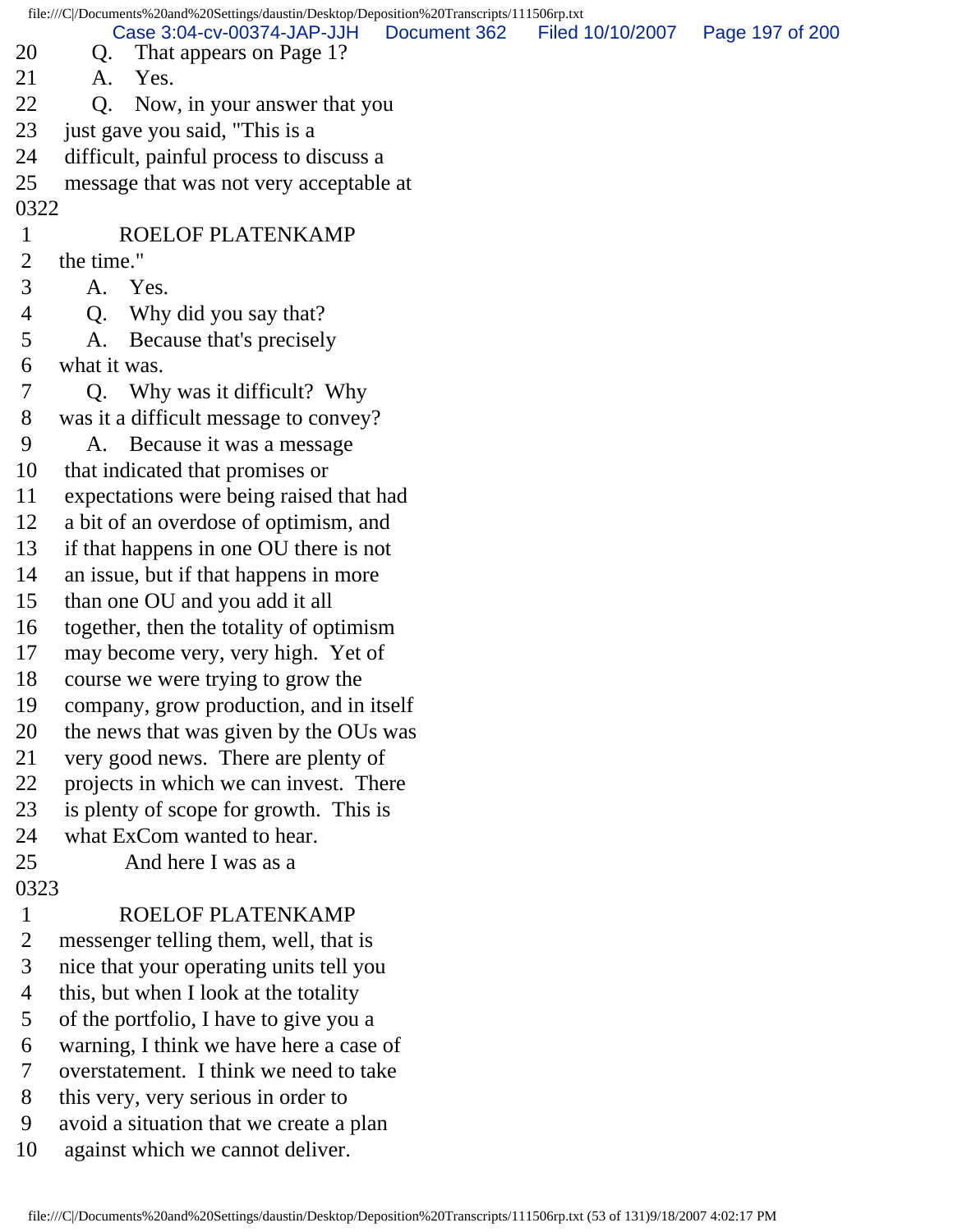file:///C|/Documents%20and%20Settings/daustin/Desktop/Deposition%20Transcripts/111506rp.txt 11 So very welcome news given 12 by the individual OUs, supported by the 13 regional business directors who are in 14 the ExCom and a word, a very serious 15 word of caution from myself. That was 16 painful, painful for everyone involved. 17 That's what I mean there. 18 Q. And if you could just look 19 at the first page of the attachment. 20 A. First page of. 21 Q. I'm sorry, that would be DB 22 07472. 23 A. Okay. 24 MS. ASHTON: This is of 25 Platenkamp 6? 0324 1 ROELOF PLATENKAMP 2 MR. HABER: Yes. 3 Q. Is what you just described 4 what you meant by the over-promise on 5 delivery? 6 A. That's an element of it. 7 Q. What other elements are you 8 referring to? 9 A. There are four bullets on 10 this slide, flaws in the process, total 11 amount of Capex required, an element of 12 over-promise and how do we deal with 13 this, the way ahead. 14 Can I ask for a very short 15 break? I have a reservoir that needs 16 urgent depletion to use EP language. 17 MR. HABER: Absolutely. 18 THE VIDEO OPERATOR: We'll 19 go off the record 12:04. This is the 20 end of tape 4. 21 (A recess was taken.) 22 THE VIDEO OPERATOR: Back on 23 the record 12:14, this is tape 5. 24 Q. Mr. Platenkamp, in your 25 answer right before we broke you were 0325 1 ROELOF PLATENKAMP Case 3:04-cv-00374-JAP-JJH Document 362 Filed 10/10/2007 Page 198 of 200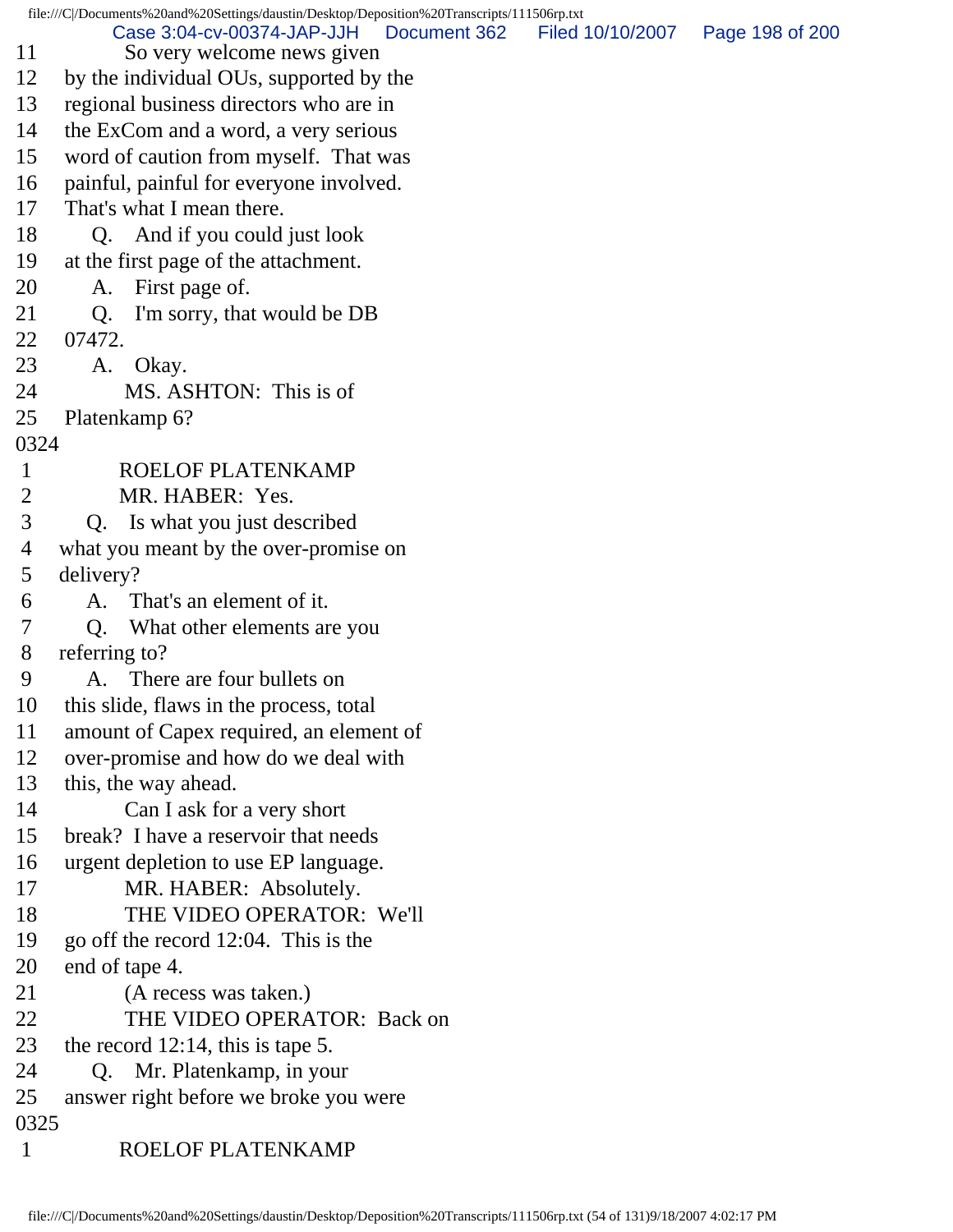file:///C|/Documents%20and%20Settings/daustin/Desktop/Deposition%20Transcripts/111506rp.txt 2 talking about being a messenger telling 3 the ExCom of news that it didn't want 4 to hear. Did you have a concern before 5 you made the presentation that the 6 information that was contained in the 7 materials would not be received well by 8 any of the members of the ExCom? 9 MR. MORSE: Objection to 10 form; mischaracterizes prior testimony. 11 MS. ASHTON: Objection. 12 MR. HABER: There's no prior 13 testimony, it's a new question. 14 Q. You can answer. 15 MR. MORSE: No, it's the 16 earlier characterization in your 17 question that mischaracterizes prior 18 testimony. 19 Q. You can answer. 20 MS. ASHTON: You can answer. 21 Do you have the question in your mind? 22 A. I have the question in my 23 mind, at least I think I have the 24 question in my mind. Was I concerned 25 before I went to the ExCom that I was 0326 1 ROELOF PLATENKAMP 2 going to tell them a story that they 3 might not want to hear in its totality? 4 I was not concerned. I was aware that 5 part of the story would be very 6 welcome, and I was aware that part of 7 the story would not be welcome, and I 8 was aware that the recommendation I was 9 going to give would probably be one 10 step too far, or one bridge too far, 11 but I nevertheless felt that it was my 12 duty to make the recommendation, so... 13 Q. Why did you believe that the 14 recommendation that you were going to 15 give, as you put it, would probably be 16 one step too far? 17 A. Well, we had invited or I 18 had invited I should say, technical Case 3:04-cv-00374-JAP-JJH Document 362 Filed 10/10/2007 Page 199 of 200